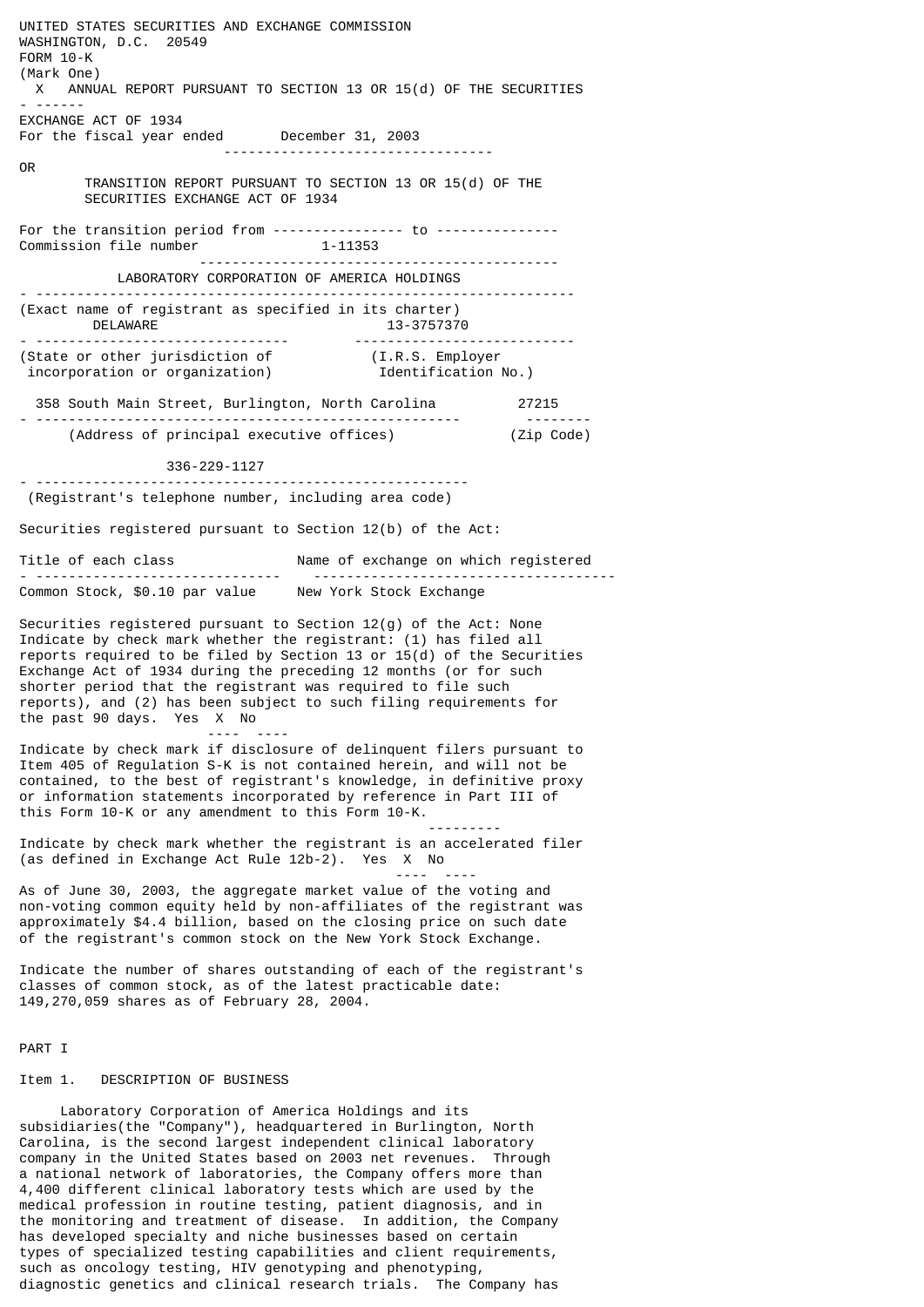significantly expanded its routine and specialty testing businesses through the acquisitions of Dynacare Inc. ("Dynacare") and DIANON Systems, Inc. ("DIANON"). Since its founding in 1971, the Company has grown into a national network of 31 primary laboratories and over 1,200 service sites, consisting of branches, patient service centers and STAT laboratories, which are laboratories that have the ability to perform certain routine tests quickly and report the results to the physician immediately.

 On July 25, 2002, the Company completed its acquisition of Dynacare, a provider of clinical laboratory testing services in 21 states in the United States and two provinces in Canada. The acquisition of Dynacare has enabled the Company to expand its national testing network and the Company expects to realize significant operational synergies from the acquisition. Dynacare had 2001 revenues of approximately \$238.0 million and had approximately 6,300 employees at the closing date of the acquisition. On January 17, 2003, the Company completed the acquisition of DIANON, a leading national provider of anatomic pathology and genetic testing services with a primary focus on advanced oncology testing. DIANON had 2001 revenues of approximately \$125.7 million and had approximately 1,100 employees at the closing date of the acquisition. DIANON significantly enhances the Company's oncology testing capabilities and positions it to more effectively market and distribute the advanced testing technologies that the Company has developed internally or has licensed from its technology partners, such as Myriad Genetics, Inc., EXACT Sciences Corporation, Celera Diagnostics and Correlogic Systems, Inc.

 With approximately 23,000 employees, the Company processes tests on more than 340,000 patient specimens daily and provides clinical laboratory testing services to clients in all 50 states, the District of Columbia, Puerto Rico, and two provinces in Canada. Its clients include physicians, hospitals, HMOs and other managed care organizations, governmental agencies, large employers, and other independent clinical laboratories that do not have the breadth of its testing capabilities. Several hundred of the Company's 4,400 tests are frequently used in general patient care by physicians to establish or support a diagnosis, to monitor treatment or to search for an otherwise undiagnosed condition. The most frequently-requested of these routine tests include blood chemistry analyses, urinalyses, blood cell counts, Pap tests, HIV tests, microbiology cultures and procedures, and alcohol and other substance-abuse tests. The Company performs this core group of routine tests in each of its major laboratories using sophisticated and computerized instruments, with most results reported within 24 hours.

 The Company's Annual Report on Form 10-K, Quarterly Reports on Form 10-Q, Current Reports on Form 8-K, and all amendments to those reports are made available free of charge through the Media and Investor Relations section of the Company's internet website at www.labcorp.com as soon as practicable after such material is electronically filed with, or furnished to, the Securities and Exchange Commission.

 The Company is committed to providing the highest quality laboratory services to its clients in full compliance with all federal, state and local laws and regulations. The Company's Code of Business Conduct and Ethics outlines ethics and compliance policies adopted by the Company to meet this commitment. These policies apply to all employees of the Company and its subsidiaries as well as the Company's Board of Directors. The Code of Business Conduct and Ethics, as well as the Charters for the committees of Audit, Compensation, Ethics and Quality Assurance, and Nominating and Corporate Governance, and the Company's Corporate Governance Guidelines, are posted on the Company's website www.labcorp.com. The Company has established a Compliance Action hotline (1-800-801-1005), which provides a confidential and anonymous method to report a possible violation of a LabCorp compliance policy or procedure, or a federal or state law or regulation; a HIPAA Privacy hotline(1-877-234-4722), which provides a confidential and anonymous method to report a possible violation of a HIPAA privacy, security or billing policy or procedure; and an Accounting hotline (1-866-469-6893), which provides a confidential and anonymous method to report a possible violation of internal accounting controls or auditing matters.

# The Clinical Laboratory Testing Industry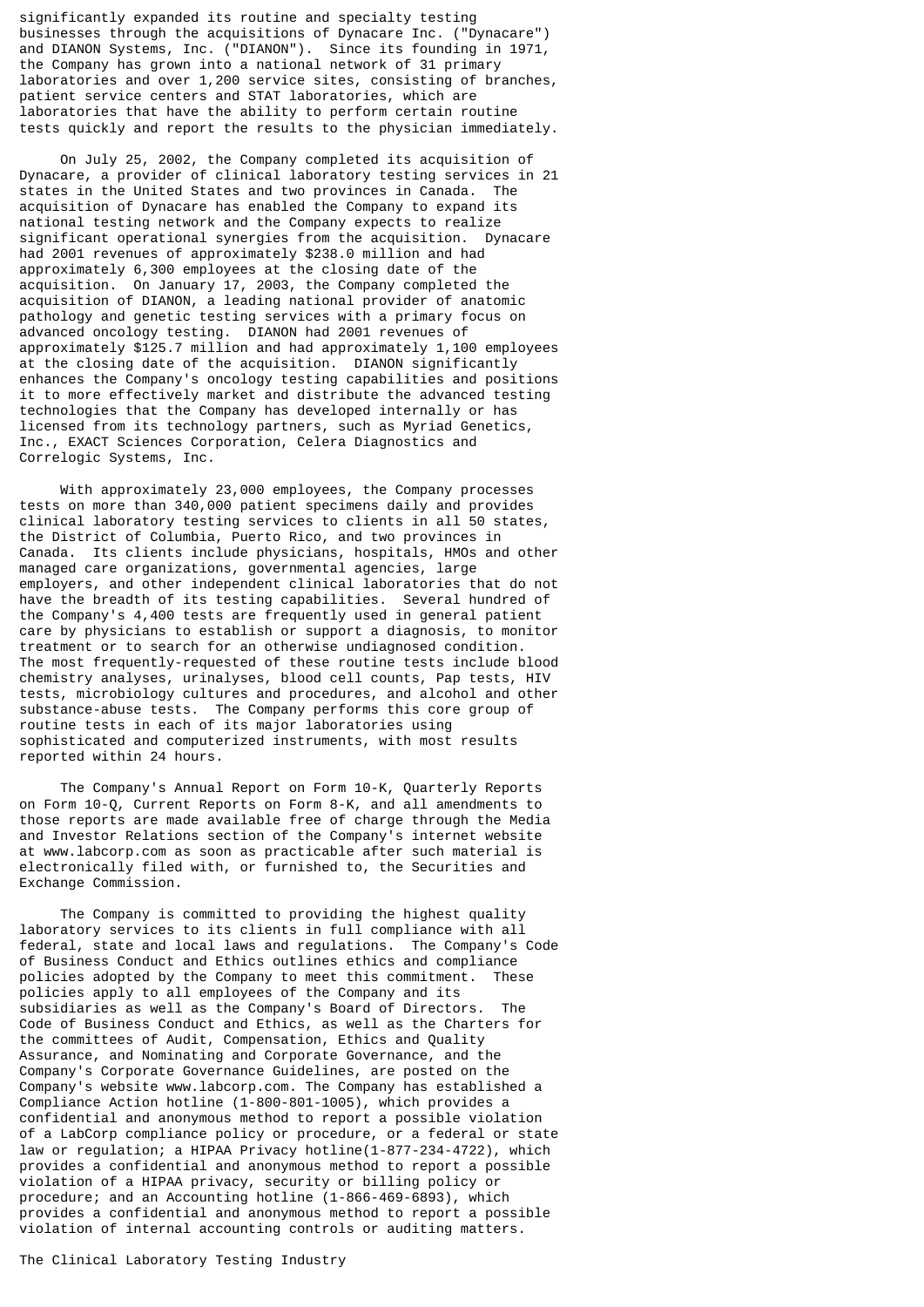Laboratory tests and procedures are used generally by hospitals, physicians and other health care providers and commercial clients to assist in the diagnosis, evaluation, detection, monitoring and treatment of diseases and other medical conditions through the examination of substances in the blood, tissues and other specimens. Clinical laboratory testing is generally categorized as either clinical testing, which is performed on body fluids including blood and urine, or anatomical pathology testing, which is performed on cytologic samples, tissue and other samples, including human cells. Clinical and anatomical pathology procedures are frequently ordered as part of regular physician office visits and hospital admissions in connection with the diagnosis and treatment of illnesses. Certain of these tests and procedures are used principally as tools in the diagnosis and treatment of a wide variety of medical conditions such as cancer, AIDS, endocrine disorders, cardiac disorders and genetic disease. The most frequently requested tests include blood chemistry analyses, urinalyses, blood cell counts, Pap tests, HIV tests, microbiology cultures and procedures and alcohol and other substanceabuse tests.

 The clinical laboratory industry consists primarily of three types of providers: hospital-based laboratories, physician-office laboratories and independent clinical laboratories, such as those owned by the Company. The Company believes that in 2003 approximately 49% of the clinical testing revenues in the United States were derived by hospital-based laboratories, approximately 12% were derived by physicians in their offices and laboratories, and approximately 39% were derived by independent clinical laboratories. The Centers for Medicare and Medicaid Services ("CMS") of the Department of Health and Human Services ("HHS") has estimated that in 2003 there were approximately 5,000 independent clinical laboratories in the United States.

# Effect of Market Changes on the Clinical Laboratory Business

 Many market-based changes in the clinical laboratory business have occurred over the past ten years, primarily as a result of the shift away from traditional, fee-for-service medicine to managed-cost health care. The growth of the managed care sector presents various challenges to the Company and other independent clinical laboratories. Managed care organizations typically contract with a limited number of clinical laboratories and negotiate discounts to the fees charged by such laboratories in an effort to control costs. In addition, managed care organizations have used capitated payment contracts in an attempt to fix the cost of laboratory testing services for their enrollees. Under a capitated payment contract, the clinical laboratory and the managed care organization agree to a per member, per month payment to cover all laboratory tests during the month, regardless of the number or cost of the tests actually performed. The Company makes significant efforts to ensure that esoteric tests (which are more sophisticated tests used to obtain information not provided by routine tests and generally involve a higher level of complexity and more substantial human involvement than routine tests) are excluded from capitated arrangements and therefore paid for separately by the managed care organization. Capitated payment contracts shift the risks of additional testing beyond that covered by the capitated payment to the clinical laboratory. For the year ended December 31, 2003, such capitated contracts accounted for approximately \$128.4 million of the Company's net sales. The increase in managed care and insurance companies' attempts to control utilization of medical services overall has also resulted in declines in the utilization of laboratory testing services.

 In addition, Medicare (which principally services patients 65 and older), Medicaid (which principally serves low-income patients) and insurers have increased their efforts to control the cost, utilization and delivery of health care services. Measures to regulate health care delivery in general and clinical laboratories in particular have resulted in reduced prices, added costs and decreased test utilization for the clinical laboratory industry by increasing complexity and adding new regulatory and administrative requirements. From time to time, Congress has also considered changes to the Medicare fee schedules in conjunction with certain budgetary bills. The Company believes that reductions in reimbursement for Medicare services will continue to be implemented from time to time. Reductions in the reimbursement rates of other third-party payors are likely to occur as well.

Despite the market changes discussed above, the Company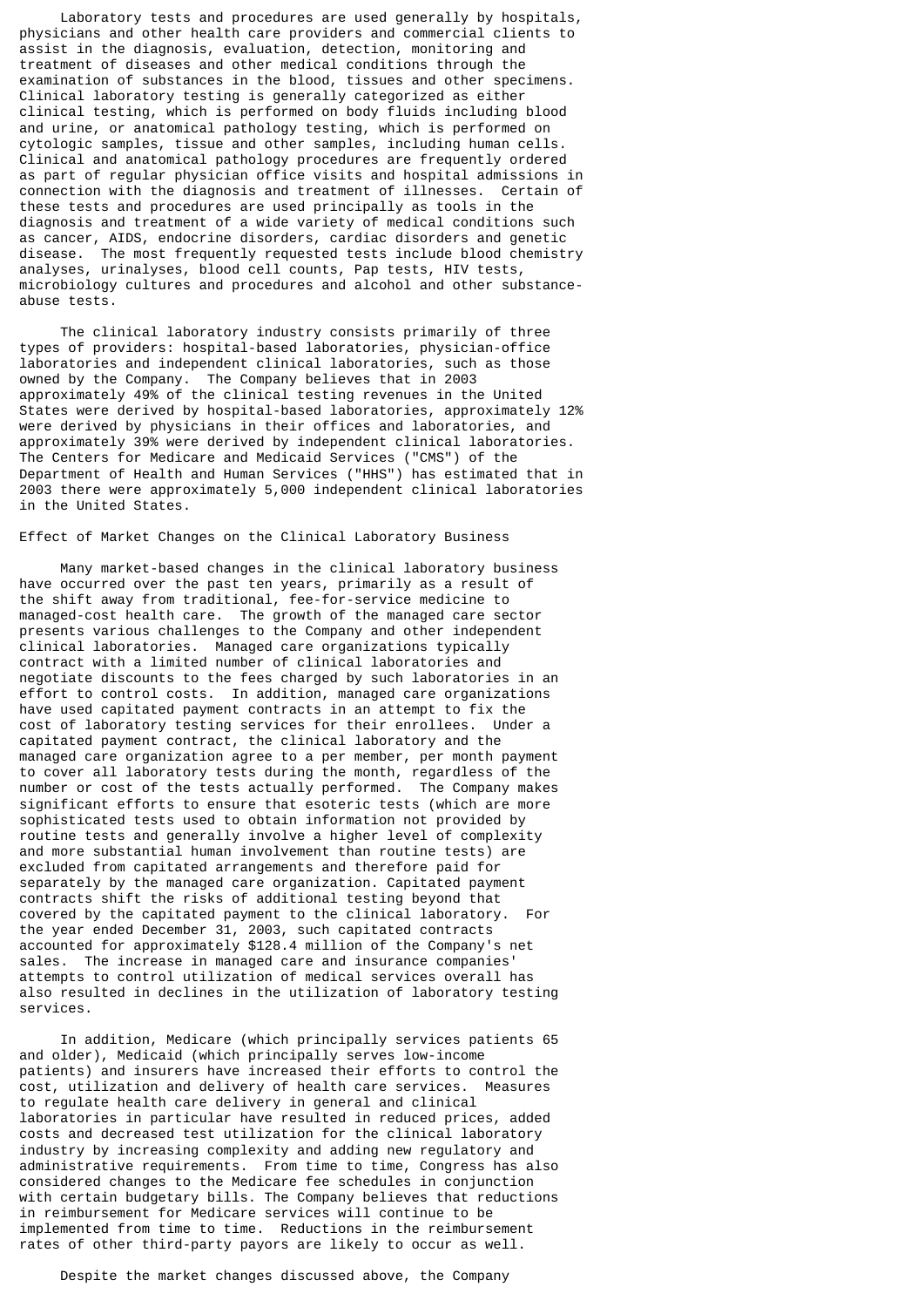believes that the volume of clinical laboratory testing will be positively influenced by several factors, including the expanded base of genomics knowledge, which has led to an enhanced appreciation of the value of gene-based diagnostic assays for current patient care as well as for the development of new therapeutics. Additionally, these novel gene-based tests have led to an increased awareness by physicians that clinical laboratory testing is a cost-effective means of prevention and early detection of disease and monitoring of treatment. In an effort to better offer new technology as medical needs and standards of care develop, the Company has entered into a number of licensing and technology distribution agreements with such leading-edge diagnostic testing technology providers as: Atherotech (cardiovascular disease risk assessment), EXACT Sciences (colorectal cancer detection), BioPredictive (determination of liver fibrosis), Myriad Genetics (predisposition for breast, ovarian, colon and uterine cancer), Celera (development of new gene-based assays in a variety of disease areas) and Correlogic Systems (ovarian cancer detection).

 Additional factors which may lead to future volume growth include an increase in the number and types of tests which are readily available (due to advances in technology and increased cost efficiencies) for testing of cancer and infectious diseases and the general aging of the population in the United States. The impact of these factors is expected to be partially offset by declines in volume as a result of increased controls over the utilization of laboratory services by Medicare and other thirdparty payors, particularly managed care organizations.

# Laboratory Testing Operations and Services

 The Company has 31 primary testing facilities, and over 1,200 service sites consisting of branches, patient service centers and STAT laboratories. A "branch" is a central facility which collects specimens in a region for shipment to one of the Company's laboratories for testing. A branch also is used as a base for sales staff. Generally, a "patient service center" is a facility maintained by the Company to serve the physicians in a medical professional building or other strategic location. The patient service center collects the specimens as requested by the physician. The specimens are sent, principally through the Company's in-house courier system (and, to a lesser extent, through independent couriers), to one of the Company's major laboratories for testing. Some of the Company's patient service centers also function as "STAT labs", which are laboratories that have the ability to perform certain routine tests quickly and report results to the physician immediately. The Company processed an average of over 340,000 patient specimens per day in 2003. Patient specimens are delivered to the Company accompanied by a test request form. These forms, which are completed by the client, indicate the tests to be performed and provide the necessary billing information.

 Each specimen and related request form is checked for completeness and then given a unique identification number. The unique identification number assigned to each specimen helps to ensure that the results are attributed to the correct patient. The test request forms are sent to a data entry operator who ensures that a file is established for each patient and the necessary testing and billing information is entered. Once this information is entered into the computer system, the tests are performed and the results are entered through computer interface or manually, depending upon the tests and the type of equipment involved. Most of the Company's computerized testing equipment is connected to the Company's information systems. Most routine testing is completed by early the next morning and test results are in most cases electronically delivered to clients via smart printers, personal computer-based products or computer interfaces. It is Company policy to notify the client immediately if a life-threatening result is found at any point during the course of the testing process.

# Company Strategy

 The Company believes that it has differentiated itself from its competition and positioned itself for continued strong growth by building a leadership position in genomic and other advanced testing technologies. This leadership position enables the Company to provide a broad menu of testing services for the infectious disease and cancer markets, which it believes represent two of the most significant areas of future growth in the genomic clinical laboratory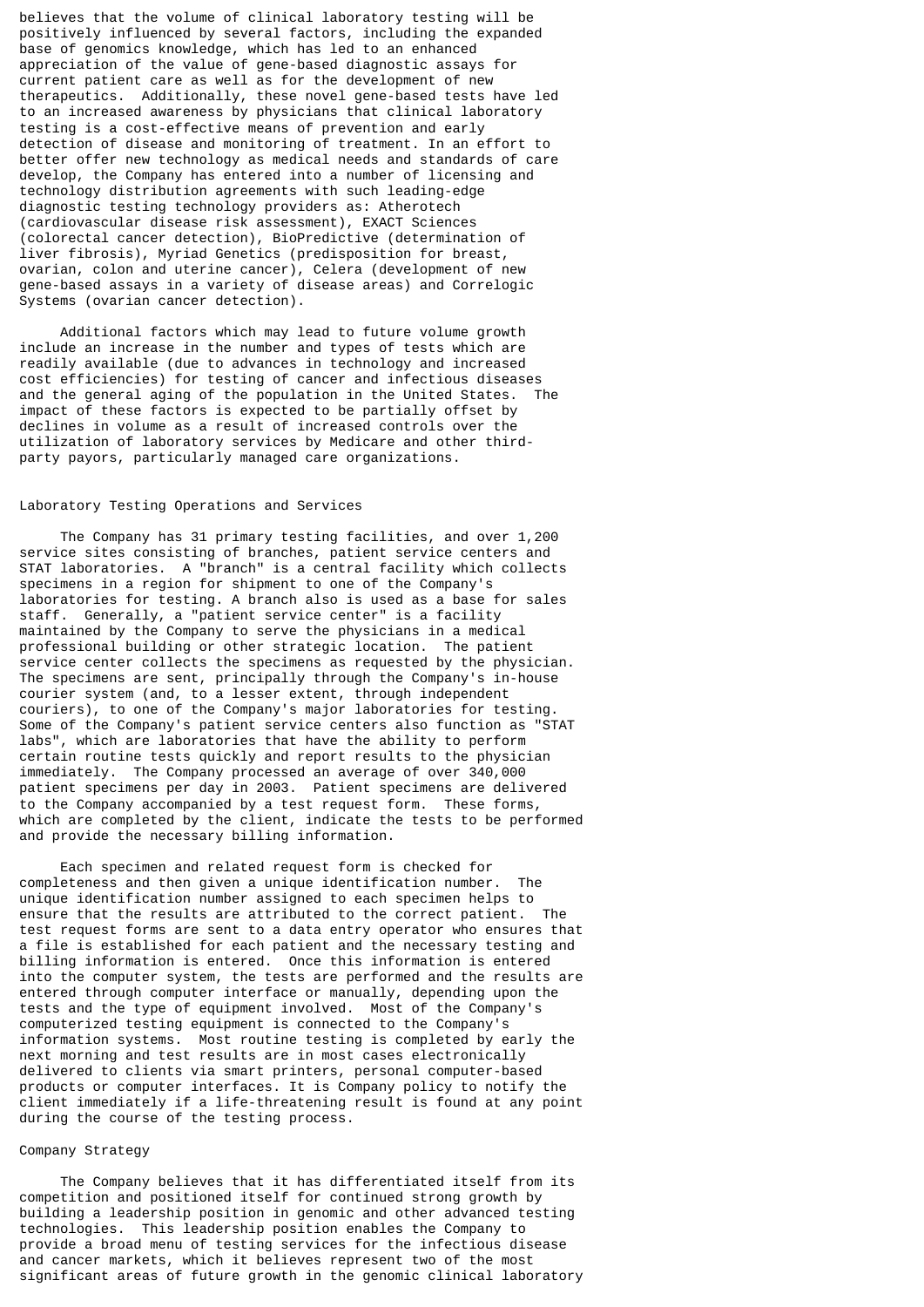industry. The Company's primary strategic objective is to expand its leadership position in genomic and other advanced testing technologies and leverage its national core testing infrastructure to deliver outstanding and innovative clinical testing services to patients and physicians nationwide.

### Develop and Be First to Market with New Tests

 Advances in medicine have begun to fundamentally change diagnostic testing, and new tests are allowing clinical laboratories to provide unprecedented amounts of health-related information to physicians and patients. Significant new tests introduced over the past several years include a gene-based test for human papilloma virus, Myriad Genetics' predictive test for breast cancer and tests for HIV phenotyping and cystic fibrosis. As science continues to advance, the Company expects new testing technologies to emerge; therefore, it intends to continue to invest in advanced testing capabilities so that it can remain on the cutting edge of clinical laboratory testing. The Company has added, and expects to continue to add, new testing technologies and capabilities through a combination of internal development initiatives, technology licensing and partnership transactions and selected acquisitions. Through its national sales force, the Company rapidly introduces new testing technologies to physician customers.

Capitalize on Unique Opportunities with New Testing Technologies

 The Company has announced a number of significant licensing and technology distribution agreements which provide it with access to exciting new testing technologies that it expects will have an increasing impact on diagnostic testing. For example, in June 2002, the Company announced the creation of an exclusive, long-term strategic agreement with EXACT Sciences to commercialize PreGen-Plus, EXACT Sciences' proprietary, non-invasive technology to aid in the early detection of colorectal cancer. The Company commercially launched this gene-based test, which represents a significant new tool for the early detection of colorectal cancer, in August of 2003. The Company is collaborating with Celera Diagnostics to determine the clinical utility of laboratory tests based on novel diagnostic markers for Alzheimer's disease, breast cancer and prostate cancer and will have exclusive access to any related markers found to have clinical utility. In addition, the Company recently signed a coexclusive licensing agreement with Correlogic Systems to commercialize its ovarian cancer protein pattern blood test, which offers the prospect of accurate and early detection of ovarian cancer. With its exclusive sales and distribution agreement with Myriad Genetics, physicians now have the convenience of sending patients to one of the Company's patient service centers for Myriad Genetics' predisposition testing for breast, ovarian, colon and uterine cancers. The Company's relationship with Myriad Genetics makes it one of the few clinical laboratories in the United States to provide the entire oncology care continuum from predisposition to surveillance testing, including screening, evaluation, diagnosis and monitoring options.

 In July 2003, the Company announced a marketing and distribution relationship with Atherotech, a leading cardiodiagnostic company and specialty reference laboratory, to offer its proprietary Vertical Auto Profile (VAP"TM") Cholesterol Test. This multi-year agreement includes a provision for the transfer of patented testing technology to the Company, after which, if certain conditions are met, the Company would become the first clinical laboratory licensed to perform the VAP cardiovascular disease risk assessment assay within its own national laboratory system.

 In August of 2003, the Company formed a new, majority-owned subsidiary for the purpose of developing new ideas, inventions, products, processes and services for diagnostic testing and monitoring in the medical, pharmaceutical, and/or therapeutic markets. The initial areas of interest include West Nile Virus, Alpha-1 Anti Trypsin Deficiency, Oxidative Markers of DNA stress and Cancer Markers.

 During the fourth quarter of 2003, the Company and BioPredictive, a French diagnostics firm, announced an exclusive agreement that combines the Company's expertise in infectious disease testing with BioPredictive's noninvasive, predictive testing technology to quantitatively estimate liver fibrosis and necroinflammatory activity in hepatitis C (HCV) patients. HCV FIBROSURE"TM" is expected to be broadly available in the U.S., only through the Company, beginning in the first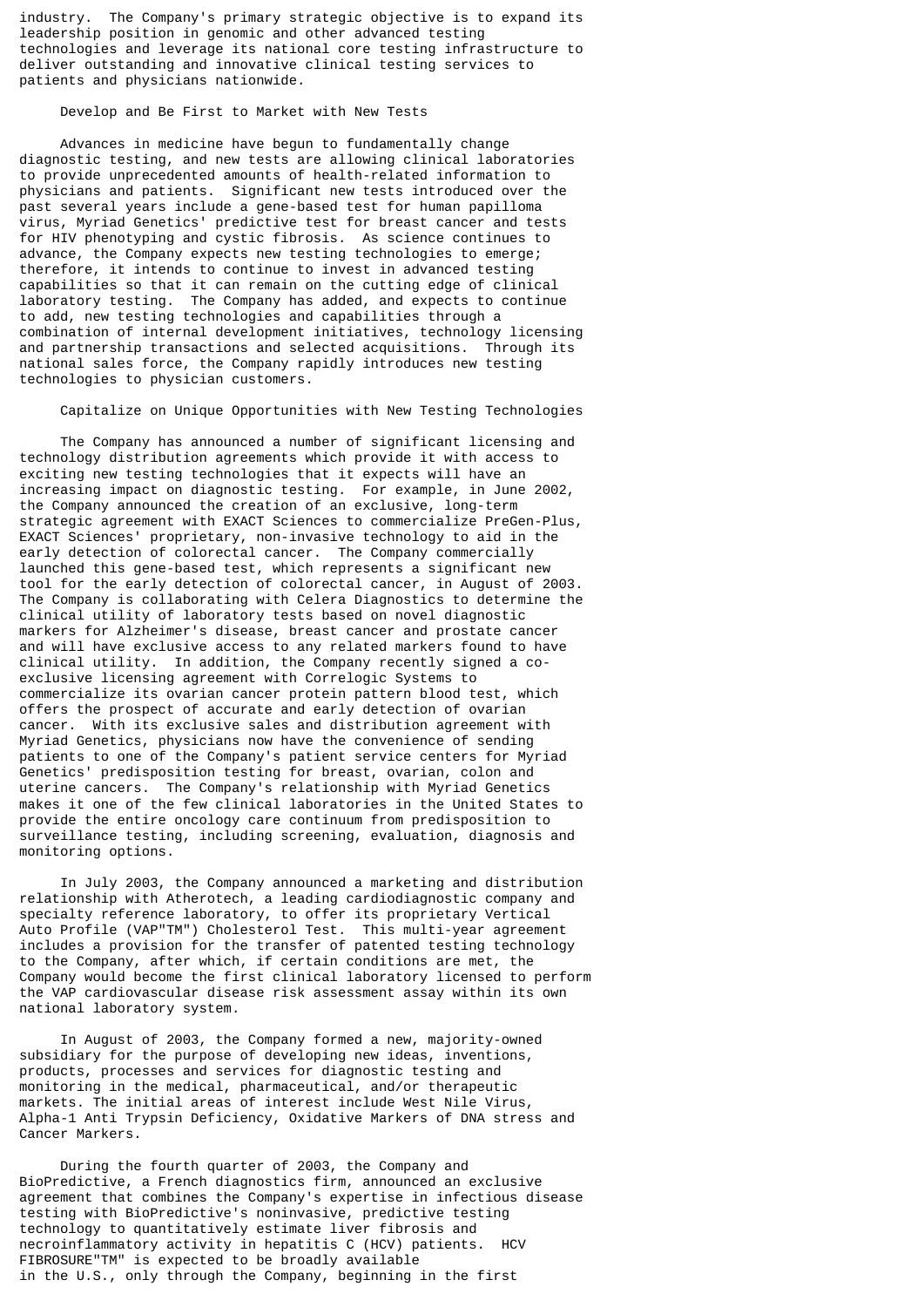quarter of 2004.

 The Company's investment in new testing technologies has been significant. While the Company continues to believe its strategy of entering into licensing and technology distribution agreements with the developers of leading-edge technologies will provide future growth in revenues, there are certain risks associated with these investments. These risks include, but are not limited to, the risk that the licensed technology will not gain broad acceptance in the marketplace; or that insurance companies, managed care organizations, or Medicare and Medicaid will not approve reimbursement for these tests at a level commensurate with the costs of running the tests. Any or all of these circumstances could result in impairment in the value of certain capitalized licensing costs.

 Enhance the Company's Oncology Testing Business by Leveraging DIANON's Unique Capabilities

 DIANON is a national provider of oncology testing services and significantly enhances the Company's oncology testing capabilities. DIANON is recognized by physicians, managed care companies and other customers as a leading provider of a wide range of anatomic pathology testing services, with particular strength in uropathology, dermatopathology, GI pathology and hematopathology. DIANON's strengths in anatomic pathology complement the Company's strengths in other areas of cancer testing, particularly cytology. The Company expects that DIANON's specialized sales force, scientific expertise, efficient operating model and proprietary CarePath clinical and pathology reporting system will allow it to enhance its cancer testing business. The Company intends to apply DIANON's best practices to its existing anatomic pathology operations, which it expects will enable it to realize significant operational efficiencies

## Leverage National Infrastructure

 The Company's national presence provides a number of significant benefits and it intends to maintain and continue to build this presence. The Company's national network of 31 primary laboratories and over 1,200 service sites, including branches, patient service centers and STAT laboratories, enables it to provide high-quality services to physicians, hospitals, managed care organizations and other customers across the United States. Agreements with Premier, as well as the Company's managed care contracts with United Healthcare, Aetna, Anthem, Cigna, Wellpoint, Horizon and MAMSI, demonstrate the importance of being able to deliver services on a nationwide basis. Furthermore, the Company's scale provides it with significant cost structure advantages, particularly related to supply and other operating costs.

#### Expand Hospital Relationships

 Another of the Company's growth strategies is to develop an increasing number of hospital relationships. These relationships can take several different forms, including laboratory technical support (management) contracts, reference agreements, and testing arrangements.

Testing Services

### Routine Testing

 The Company currently offers approximately 4,400 different clinical laboratory tests or procedures. Several hundred of these are frequently used in general patient care by physicians to establish or support a diagnosis, to monitor treatment or medication, or to search for an otherwise undiagnosed condition. The most frequently requested tests include blood chemistry analyses, urinalyses, blood cell counts, Pap tests, HIV tests, microbiology cultures and procedures and alcohol and other substance-abuse tests. These routine procedures are most often used by physicians in their outpatient office practices. Physicians may elect to send such procedures to an independent laboratory or they may choose to establish an in-house laboratory to perform some of the tests.

 The Company performs this core group of routine tests in each of its major laboratories, which constitutes a majority of the testing performed by the Company. The Company generally performs and reports most routine procedures within 24 hours, utilizing a variety of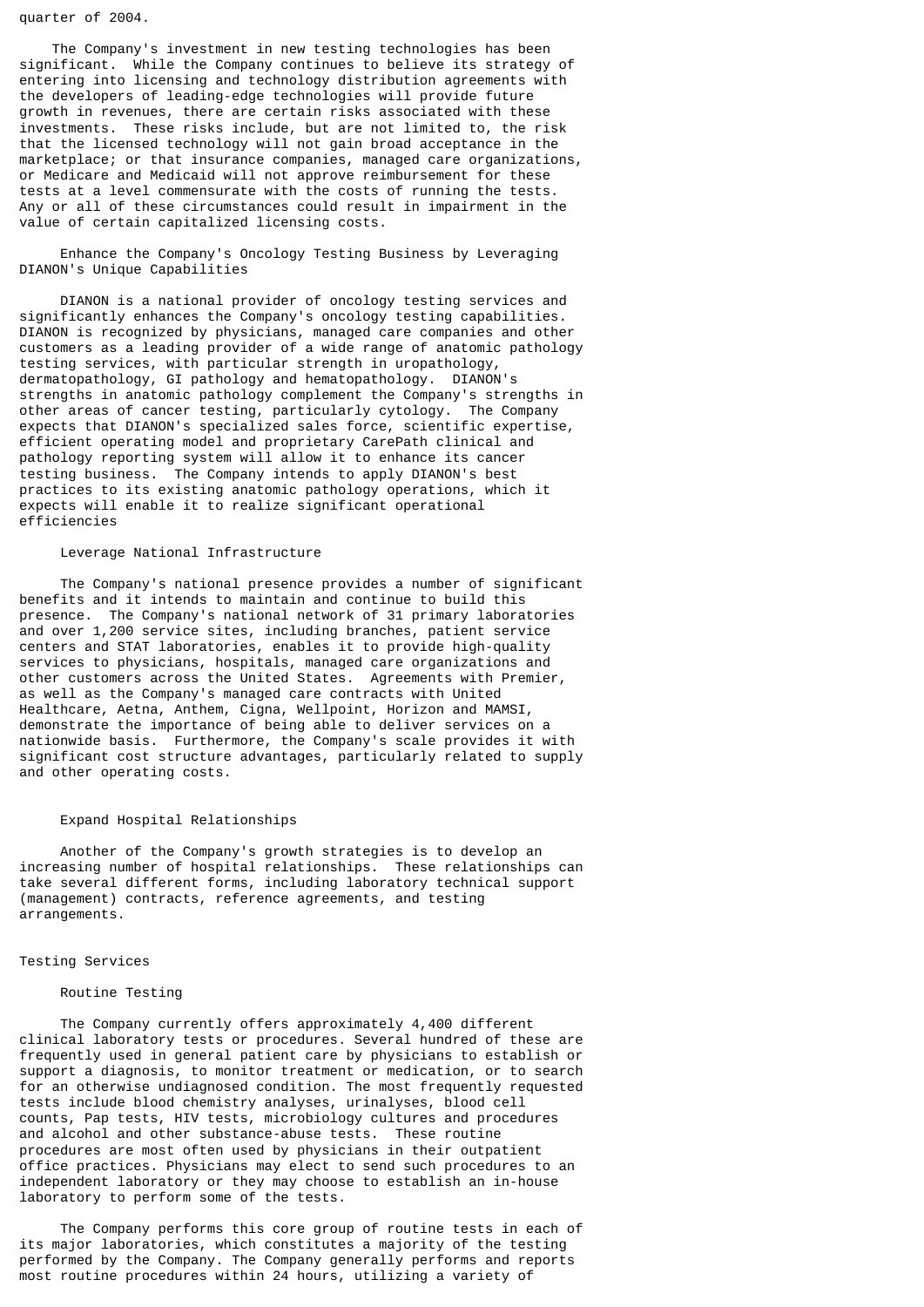sophisticated and computerized laboratory testing instruments.

### Specialty and Niche Testing

 While the information provided by many routine tests may be used by nearly all physicians, regardless of specialty, many other procedures are more specialized in nature. One of the primary growth strategies of the Company is the continued expansion of its specialty and niche businesses, which involve certain types of unique testing capabilities and/or client requirements. In general, the specialty and niche businesses are designed to serve two market segments: (i) markets which are not typically served by the clinical testing laboratory; and (ii) markets which are served by the clinical testing laboratory and offer the possibility of adding related services (such as clinical trials or occupational drug testing) from the same supplier. The Company's research and development group continually seeks new and improved technologies for early diagnosis. For example, the Company's Center for Molecular Biology and Pathology ("CMBP") is a leader in molecular diagnostics and polymerase chain reaction ("PCR") technologies, which are often able to provide earlier and more reliable information regarding HIV, genetic diseases, cancer and many other viral and bacterial diseases. In August 2000, the Company acquired Los Angeles-based National Genetics Institute, Inc. (NGI), a leader in the development of PCR assays for Hepatitis C (HCV). In June 2001, the Company acquired Minneapolis-based Viro-Med Laboratories, Inc., which offers molecular microbial testing using real time PCR platforms. Management believes these technologies may represent a significant savings to the healthcare system increasing the detection of early stage (treatable) diseases. The following are specialty and niche businesses in which the Company offers testing and related services:

 Infectious Disease. The Company provides complete viral load testing as well as HIV genotyping and phenotyping. In 2000, the Company added HIV GenoSure? to its portfolio of HIV resistance testing services. The Company's use of this leading-edge technology puts it in the forefront of HIV drug resistance testing-one of the most important issues surrounding the treatment of HIV. Additionally, the Company provides comprehensive testing for HCV including both PCR testing and genotyping at CMBP, NGI and Viro-Med.

 Allergy Testing. The Company offers an extensive range of allergen testing services as well as computerized analysis and a treatment program that enables primary care physicians to diagnose and treat many kinds of allergic disorders.

 Clinical Research Testing. The Company regularly performs clinical laboratory testing for pharmaceutical companies conducting clinical research trials on new drugs. This testing often involves periodic testing of patients participating in the trial over several years.

 Diagnostic Genetics. The Company offers cytogenetic, molecular cytogenetic, biochemical and molecular genetic tests.

 Identity Testing. The Company provides forensic identity testing used in connection with criminal proceedings and parentage evaluation services which are used to assist in the resolution of disputed parentage in child support litigation. Parentage testing involves the evaluation of immunological and genetic markers in specimens obtained from the child, the mother and the alleged father. Management believes it is now the largest provider of identity testing services in the United States.

 Oncology Testing. The Company offers an extensive series of testing technologies that aid in diagnosing and monitoring certain cancers and predicting the outcome of certain treatments. The Company's scientists have novel assays for detecting melanoma and breast cancer in clinical development. In August of 2003, the Company began offering PreGen-Plus, a non-invasive technology to aid in the early detection of colorectal cancer in a broader population. PreGen-Plus utilizes EXACT Sciences' proprietary genomics-based technology. In January 2003, the Company acquired DIANON, a national provider of oncology testing services. DIANON is recognized by physicians, managed care companies and other customers as a leading provider of a wide range of anatomic pathology testing services, with particular strength in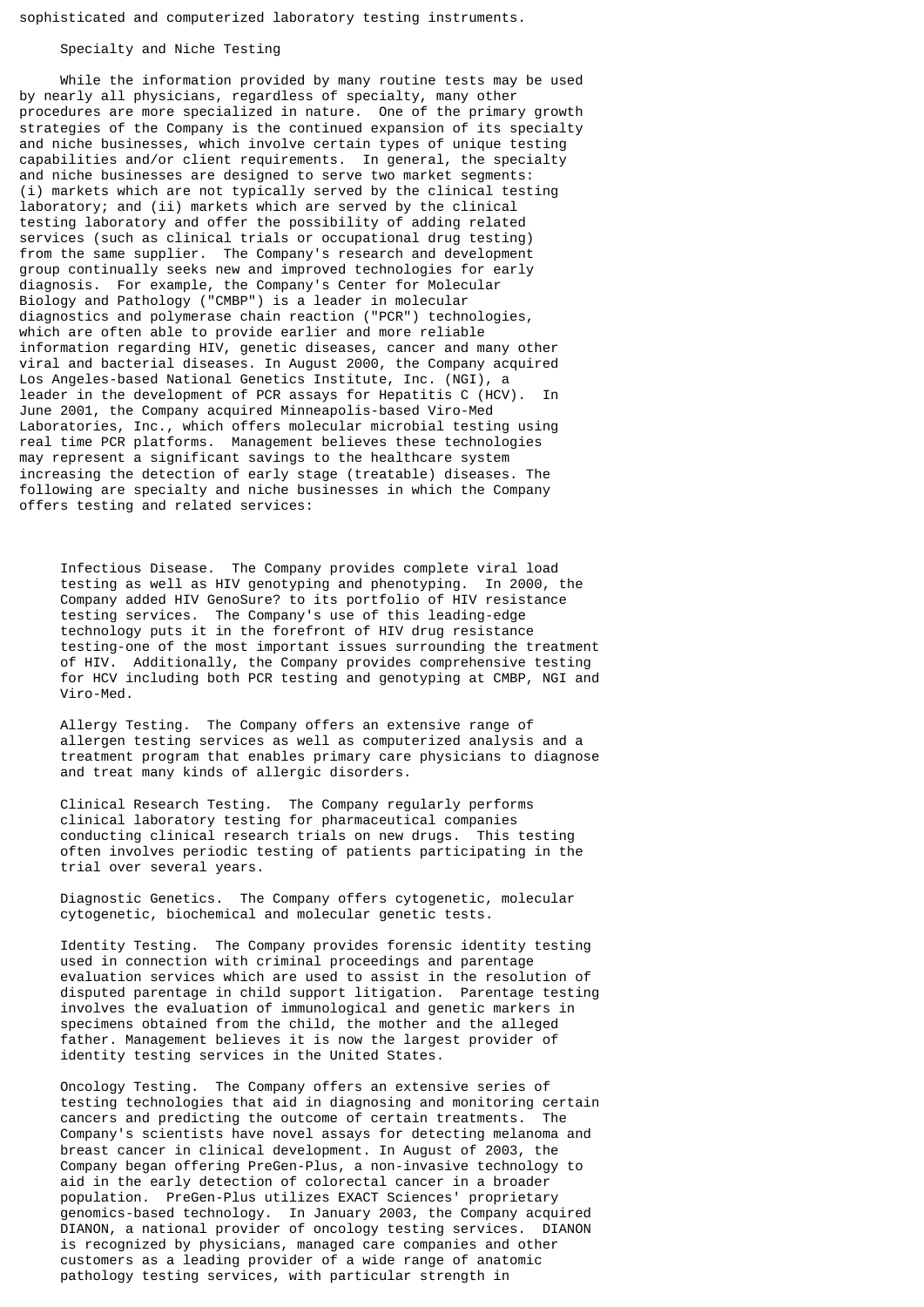uropathology, dermatopathology, GI pathology and hematopathology.

 Occupational Testing Services. The Company provides testing for the detection of drug abuse for private and government customers, and also provides blood testing services for the detection of drug abuse and alcohol. These testing services are designed to produce "forensic" quality test results that satisfy the rigorous requirements for admissibility as evidence in legal proceedings. The Company also provides other analytical testing and a variety of management support services.

 The specialized or niche testing services noted above, as well as other complex procedures, are sent to designated facilities where the Company has concentrated the people, instruments and related resources for performing such procedures so that quality and efficiency can be most effectively monitored. CMBP, NGI and Viro-Med also specialize in new test development and related education and training.

#### Clients

 The Company provides testing services to a broad range of health care providers. During the year ended December 31, 2003, no client or group of clients under the same contract accounted for more than four percent of the Company's net sales. The primary client groups serviced by the Company include:

# Independent Physicians and Physician Groups

 Physicians requiring testing for their patients are one of the Company's primary sources of testing services. Fees for clinical laboratory testing services rendered for these physicians are billed either to the physician, to the patient or the patient's third party payor such as insurance companies, Medicare or Medicaid. Billings are typically on a fee-for-service basis. If the billings are to the physician, they are based on customer fee schedule and subject to negotiation. Otherwise, the patient or third party payor is billed at the laboratory's patient fee schedule, subject to third party payor limitations and negotiation by physicians on behalf of their patients. Revenues received from Medicare and Medicaid billings are based on government-set fee schedules.

### Hospitals

 The Company provides hospitals with services ranging from routine and specialty testing to contract management services. Hospitals generally maintain an on-site laboratory to perform immediately needed testing on patients receiving care. However, they also refer less time sensitive procedures, less frequently needed procedures and highly specialized procedures to outside facilities, including independent clinical laboratories and larger medical centers. The Company typically charges hospitals for any such tests on a fee-for-service basis which is derived from the Company's customer fee schedule. Fees for management services are billed monthly at contractually agreed-upon rates.

#### HMOs and Other Managed Care Groups

 The Company serves HMOs and other managed care organizations. These medical service providers typically contract with a limited number of clinical laboratories and then designate the laboratory or laboratories to be used for tests ordered by participating physicians. The majority of the Company's managed care testing is negotiated on a fee-for-service basis. Testing is sometimes reimbursed on a capitated basis for managed care organizations. Under a capitated payment contract, the Company agrees to perform certain laboratory tests during a given month for which the managed care organization agrees to pay a flat monthly fee for each covered member. The tests covered under agreements of this type are negotiated for each contract, but usually include routine tests and exclude highly specialized tests. Many of the national and large regional managed care organizations prefer to use large independent clinical labs such as the Company because they can monitor service and performance on a national basis.

#### Other Institutions

 The Company serves other institutions, including governmental agencies, large employers and other independent clinical laboratories that do not have the breadth of the Company's testing capabilities.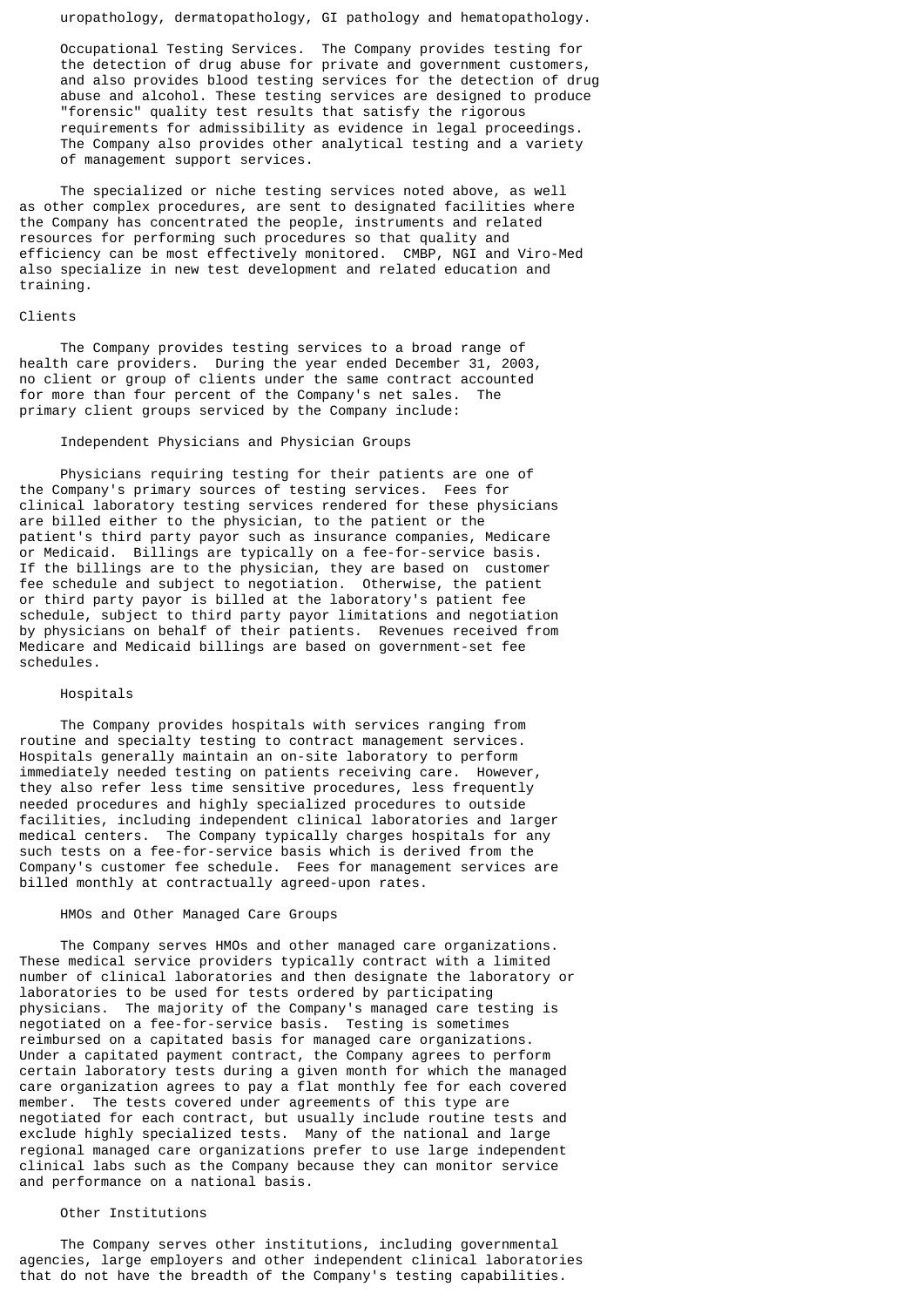#### The institutions typically pay on a negotiated fee-for-service basis.

# Payors

 Most testing services are billed to a party other than the physician or other authorized person who ordered the test. In addition, tests performed by a single physician may be billed to different payors depending on the medical insurance benefits of a particular patient. Payors other than the direct patient include, among others, insurance companies, managed care organizations, Medicare and Medicaid. For the year ended December 31, 2003, accessions (based on the total volume of accessions) and average revenue per accession by payor are as follows:

|                        | Accession Volume as<br>a % of Total | Revenue<br>per<br>Accession |
|------------------------|-------------------------------------|-----------------------------|
|                        |                                     |                             |
| Private Patients       | 2.8%                                | \$118.48                    |
| Medicare, Medicaid and |                                     |                             |
| Other                  | 20.6%                               | \$34.25                     |
| Commercial Clients     | 36.0%                               | \$27.07                     |
| Managed Care           | 40.6%                               | \$32.74                     |

#### Affiliations and Alliances

 The Company continues to develop its relationships with hospitals through traditional and non-traditional business models. The Company has increased its focus on the traditional business model with a hospital, whereby the Company enters into a reference service agreement. The establishment of a vertical sales organizational structure dedicated to hospital sales is a reinforcement of the Company focus. In the non-traditional business model, the Company has seen strong growth due to laboratory technical support (management) contracts and shared services agreements. In 2003, the Company added a number of new traditional and non-traditional relationships with hospitals.

 Reference agreements, the Company's traditional business model, provide a means for hospitals to outsource patient laboratory testing services that are not time critical (e.g., test results reported within twenty-four hours of drawing the specimen as opposed to those requiring two to four hour turnaround). These agreements allow the hospitals to maintain their own STAT/emergency lab on-site, while eliminating certain costs of maintaining a full-service lab on their premises.

 One example of a non-traditional business model is where the Company provides technical support services or laboratory management for a fee in a variety of health care settings. In these relationships, the Company may supply the laboratory manager and/or provide other laboratory personnel, as well as testing equipment and supplies, in the management of a laboratory that is owned by a hospital, managed care organization or other health care provider. Under the typical laboratory technical support agreement, the laboratory manager is employed by or under contract with the Company. In such laboratory management arrangements, the Company generally bills the hospital a monthly contractually-determined management fee in addition to different fixed on-site and off-site fees per test. Highly esoteric tests are generally billed under a separate fee schedule. A pathologist is designated by the laboratory owner to serve as medical director for the laboratory, and all billing, licensure and permits also remain the obligation of the owner of the laboratory.

 An important advantage the Company offers to its clients is the flexibility of the Company's information systems for creating single or bi-directional interfaces to support such cooperative testing arrangements. Such bi-directional interfaces allow each party's system to efficiently and effectively communicate with the other party's system.

 The Company's laboratory management and technical support agreements typically have initial terms between three and five years. However, most contracts contain a clause that permits termination for cause prior to the contract expiration date of the initial term. There are additional termination clauses that generally fall into one of the following categories: (1) termination without cause by either party during the additional term, after written notice 60 to 120 days prior to termination; (2) termination by the hospital if there are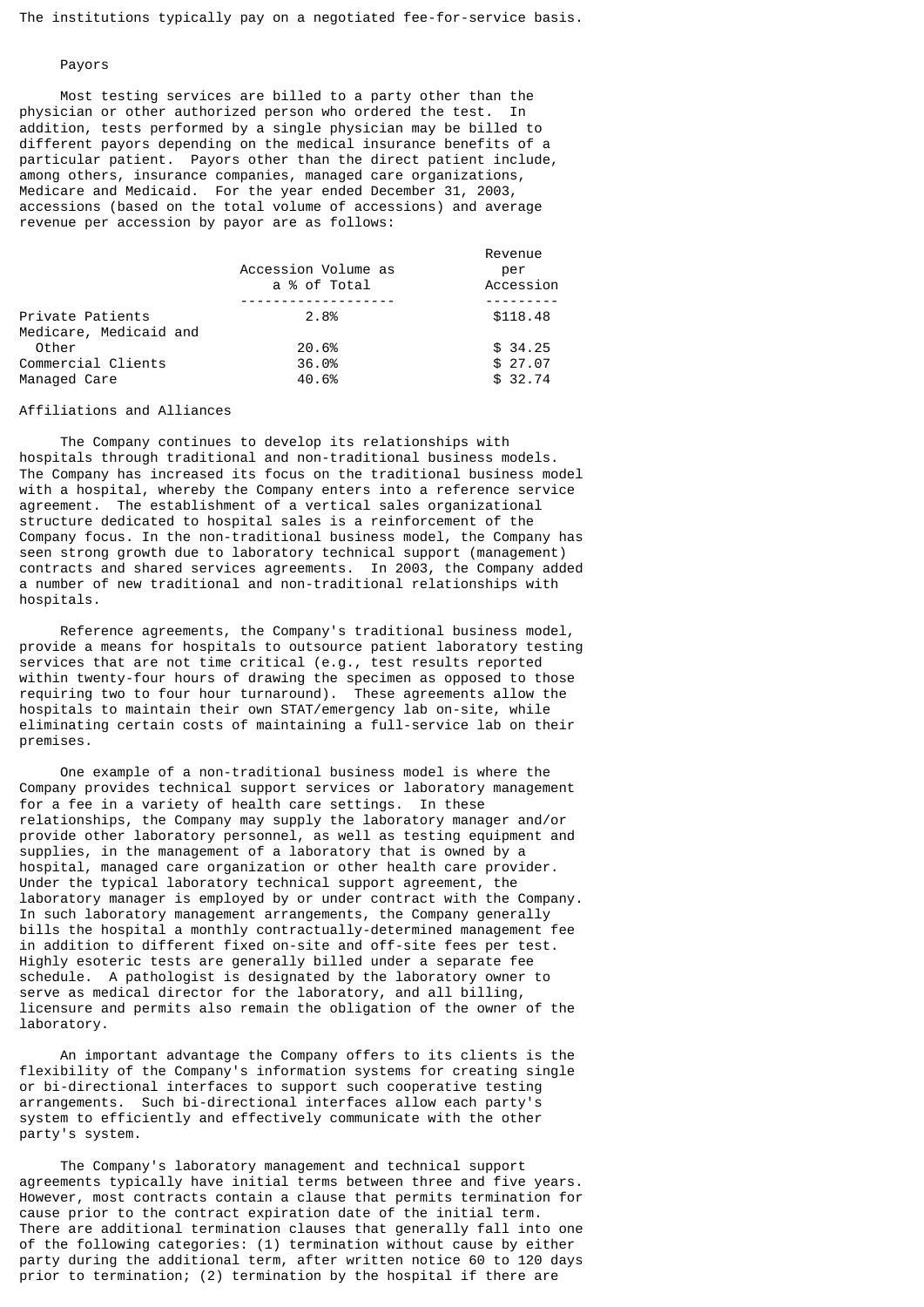uncorrected deficiencies in the Company's performance after 30 days' written notice; (3) termination if there is a loss of accreditation or licensure held by the Company which accreditation or licensure is not reinstated within 60 days of the loss; or (4) termination should the Company fail to meet anticipated profitability. While the Company believes that it will maintain and renew its existing contracts, there can be no assurance of such maintenance or renewal.

 The Company has developed several different pricing formulas under its non-traditional business contracts. The Company generally bills the hospital a monthly contractually-determined management fee in addition to different fixed on-site and off-site fees per test. Highly esoteric tests are generally billed under a separate fee schedule. In certain cases, profitability may depend on the Company's ability to accurately predict test volumes, patient encounters or the number of admissions.

### Investments in Equity Affiliates

 In conjunction with the acquisition of Dynacare in 2002, the Company holds investments in three equity affiliates, located in Milwaukee, Wisconsin; Ontario, Canada; and Alberta, Canada. These businesses represent joint venture agreements between Dynacare and other independent diagnostic laboratory investors. Under these agreements, all partners share in the profits and losses of the businesses in proportion to their respective ownership percentages. All partners are actively involved in the major business decisions made by each joint venture.

 Each of the Canadian joint ventures own licenses to conduct diagnostic testing services in their respective provinces. Substantially all of their revenues are received as reimbursement from the provincial governments' health care programs. While the Canadian licenses guarantee the joint ventures the ability to conduct diagnostic testing in their respective provinces, they do not guarantee that the provincial governments will continue to reimburse diagnostic laboratory testing at current levels. If the provincial governments decide to limit or reduce their reimbursement of laboratory diagnostic services, it could have a negative impact on the profits and cash flows the Company derives from these investments as well as possibly impair the value assigned by the Company to the Canadian licenses.

#### Sales and Marketing and Client Service

 The Company offers its services through a combination of direct sales generalists and specialists. Sales generalists market the mainstream or traditional routine laboratory services primarily to physicians, while specialists concentrate on individual market segments, such as hospitals or managed care organizations, or on testing niches, such as identity testing or genetic testing. Specialist positions are established when an in-depth level of expertise is necessary to effectively offer the specialized services. When the need arises, specialists and generalists work cooperatively to address specific opportunities. At December 31, 2003, the Company employed 235 generalists and 170 specialists. The Company's sales generalists and specialists are compensated through a combination of salaries, commissions and bonuses, at levels commensurate with each individual's qualifications and responsibilities. Commissions are primarily based upon the individual's productivity in generating new business for the Company.

 The Company also employs regional service managers and account managers ("AMs") to interact with clients on an ongoing basis. AMs monitor the status of the services being provided to clients, act as problem-solvers, provide information on new testing developments and serve as the client's regular point of contact with the Company. At December 31, 2003, the Company employed 371 AMs. AMs are compensated through a combination of salaries and bonuses commensurate with each individual's qualifications and responsibilities.

 The Company believes that the clinical laboratory service business is shifting away from the traditional direct sales structure to one in which the purchasing decisions for laboratory services are increasingly being made by managed care organizations, insurance plans, employers and even by patients themselves. In view of these changes, the Company has adapted its sales and marketing structure to more appropriately address the opportunities presented by this shift.

 The Company competes primarily on the basis of the quality of its testing, reporting and information systems, its reputation in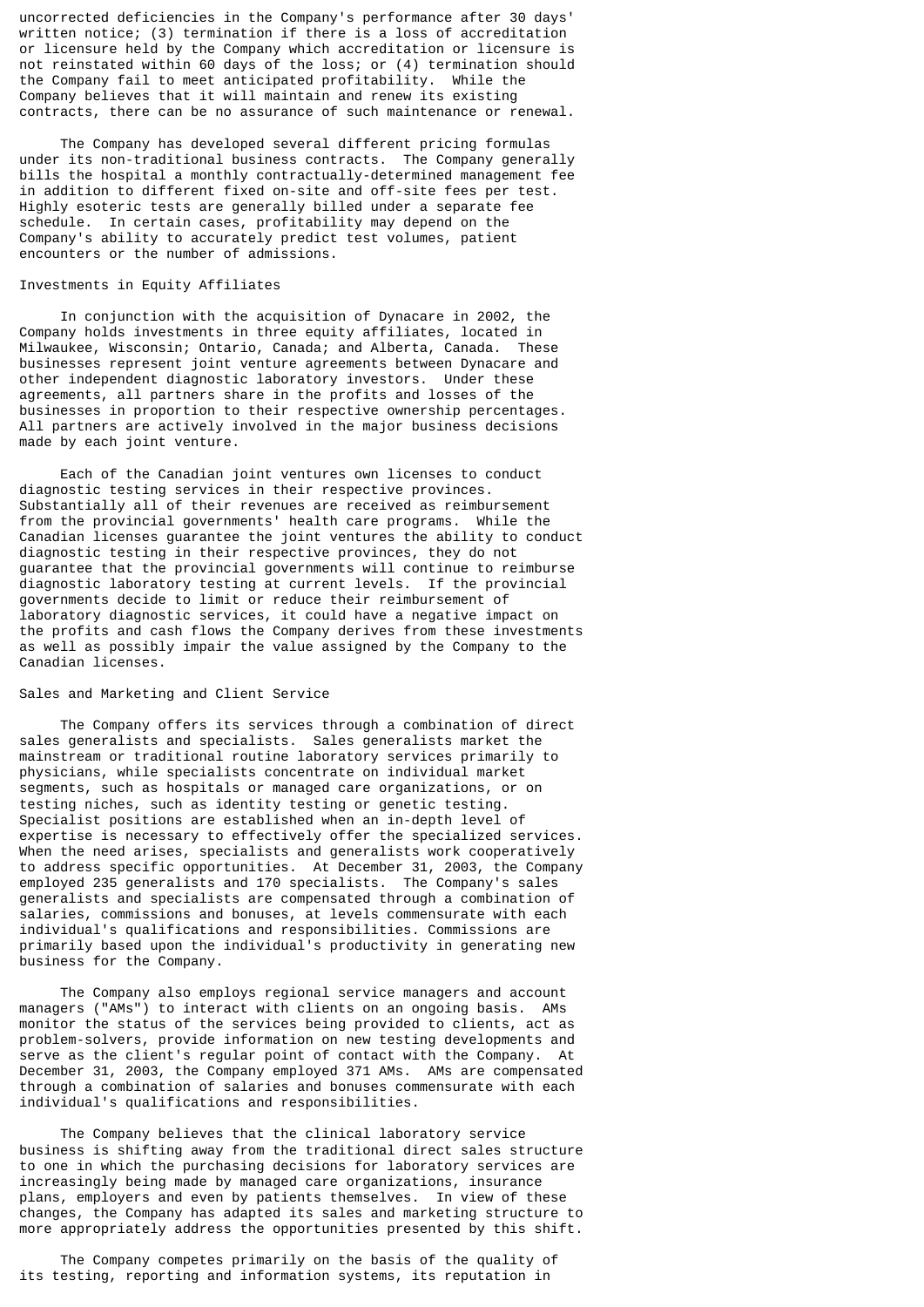the medical community, the pricing of its services and its ability to employ qualified personnel. During 2003, one of the Company's goals was to continue to improve client service. An important factor in improving client service includes the Company's initiatives to improve its billing process. See "Billing"

# Information Systems

 The Company has developed and implemented management information systems to monitor operations and control costs. All financial functions are centralized in Burlington, North Carolina including purchasing and accounting. Management believes this provides greater control over spending as well as increased supervision and monitoring of results of operations.

 The Company believes that the health care provider's need for data will continue to place high demands on the Company's information systems staff. The Company operates several systems to handle laboratory, billing and financial data and transactions. The Company believes that the efficient handling of information involving clients, patients, payors and other parties will be a critical factor in the Company's future success. The Company's Corporate Information Systems Division manages its information resources and programs on a consolidated basis in order to achieve greater efficiency and economies of scale. The Company employs a Chief Information Officer, whose responsibility is to integrate, manage and develop the Company's information systems.

#### Billing

 Billing for laboratory services is a complex process. Laboratories must bill many different payors such as doctors, patients, hundreds of different insurance companies, Medicare, Medicaid and employer groups, all of whom have different billing requirements. The Company believes that a majority of its bad debt expense is the result of non-credit related issues which slow the billing process. A primary cause of bad debt expense is missing or incorrect billing information on requisitions. The Company believes that this experience is similar to that of its primary competitors. The Company generally performs the requested tests and returns the test results regardless of whether billing information has been provided at all or has been provided incorrectly. The Company subsequently attempts to obtain any missing information or rectify any incorrect billing information received from the health care provider. Among the many other factors complicating the billing process are more intricate billing arrangements due to contracts with third-party administrators, disputes between payors as to the party responsible for payment of the bill and auditing for specific compliance issues.

 During 2003, the Company's days sales outstanding (DSO) were reduced 1 day from December 31, 2002 levels to 53 days as a result of Company-wide efforts to increase cash collections from all payors, as well as on-going improvements to its claim submission processes. The Company is continuing to take the steps necessary to improve DSO and cash collections by:

- 1) conversion of decentralized billing locations to a centralized billing system. During 2003, billing activity in numerous Dynacare sites was converted to the centralized billing system. In 2004, the Company will concentrate its conversion activities on the remaining Dynacare locations as well as its Salt Lake City, Reno, San Diego and Viro-Med facilities;
- 2) continuing initiative to reduce the number of requisitions received that are missing certain billing information. This initiative involves counting the number of clinical requisitions received from an ordering client, as well as determining what specific information was not provided. The Company then identifies root causes of why the information was missing and takes steps to ensure that information is provided in the future. These steps include re-educating clients as to what information is needed in order for the Company to bill and collect for the test. As of December 31, 2003, the percentage of requisitions received which were missing billing information was 4.3% as compared to 4.6% at the end of 2002.
- 3) implementation of numerous initiatives related to self-pay accounts receivable. These include: i) collecting payment at the time of service; ii) increased training for billing personnel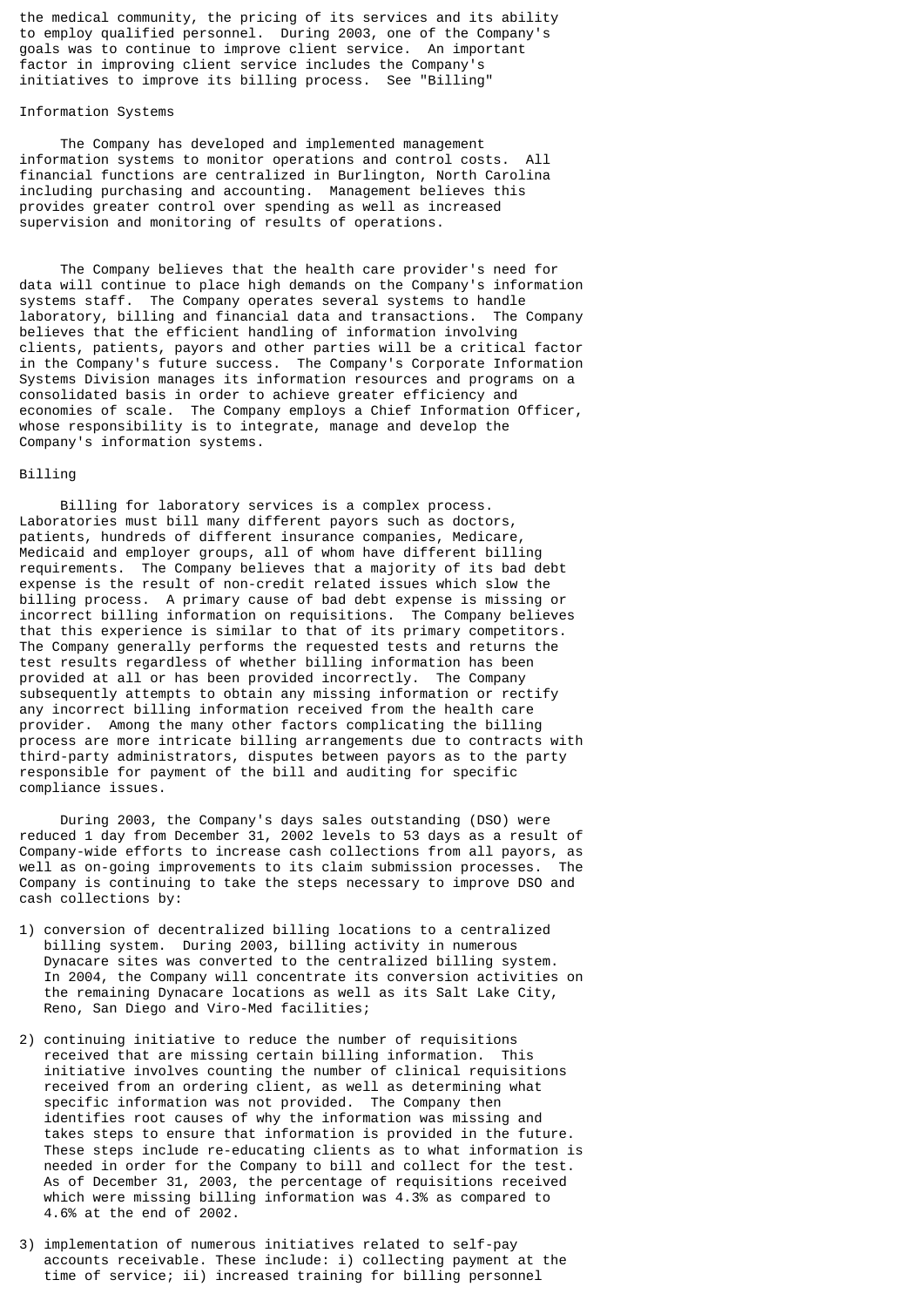related to improving collections during phone calls and iii) review of bill design and frequency.

 Although there can be no assurance of success, the Company has developed a number of initiatives to address the complexity of the billing process and to improve collection rates. These initiatives include: i) installation of personal computer based products in client offices and Company locations to help with the accuracy and completeness of billing information captured on the front-end; ii) establishment of a project group to focus on improvements in order entry; iii) development and implementation of enhanced eligibility checking to compare information to payor records before billing;and iv) activities related to self-pay accounts receivable, such as collecting payment at the time of service. Additionally, the Company believes that it can benefit from the conversion of its multiple billing systems into a centralized system.

# Quality Assurance

 The Company considers the quality of its tests to be of critical importance, and it has established a comprehensive quality assurance program for all of its laboratories and other facilities designed to help assure accurate and timely test results. In addition to the compulsory external inspections and proficiency programs required by CMS and other regulatory agencies, Company-wide systems and procedures are in place to emphasize and monitor quality assurance. All of the Company's regional laboratories are subject to on-site evaluations, the College of American Pathologists ("CAP") proficiency testing program, state surveys and the Company's own internal quality control programs.

 External Proficiency/ Accreditations. The Company participates in numerous externally-administered, blind quality surveillance programs, including the CAP program. The blind programs supplement all other quality assurance procedures and give Company management the opportunity to review its technical and service performance from the client's perspective.

 Internal Quality Control. The Company regularly performs internal quality control testing by running quality control samples with known values at the same time as patient samples submitted for testing. All quality control sample test results are entered into the Company's national laboratory computer, which connects the Company's facilities nationwide to a common on-line quality control database. This system helps technologists and technicians check quality control values and requires further prompt verification if any quality control value is out of range. The Company has an extensive, internally administered program of blind sample proficiency testing (i.e. the testing laboratory does not know the sample being tested is a quality control sample). As part of this program the Company's locations receive specimens from the Company's Quality Assurance and Corporate Technical Services departments for analysis.

 The CAP accreditation program involves both on-site inspections of the laboratory and participation in CAP's proficiency testing program for all categories in which the laboratory is accredited by CAP. CAP is an independent non-governmental organization of boardcertified pathologists which offers an accreditation program to which laboratories can voluntarily subscribe. CAP has been accredited by CMS to inspect clinical laboratories to determine adherence to the Clinical Laboratory Improvement Act of 1967, and the Clinical Laboratory Improvement Amendments of 1988 standards. A laboratory's receipt of accreditation by CAP satisfies the Medicare requirement for participation in proficiency testing programs administered by an external source. All of the Company's major laboratories are accredited by CAP.

 The Company's forensic crime laboratory, located at Research Triangle Park, NC, is accredited by the American Society of Crime Laboratory Directors, Laboratory Accreditation Board ("ASCLD/LAB") in the category of DNA testing. Under the Crime Laboratory Accreditation Program managed by the ASCLD/LAB, a crime laboratory undergoes a comprehensive and in-depth inspection to demonstrate that its management, operations, employees, procedures and instruments, physical plant, and security and personnel safety procedures meet stringent quality standards. The Company is one of 260 ASCLD accredited crime laboratories worldwide and is one of only nine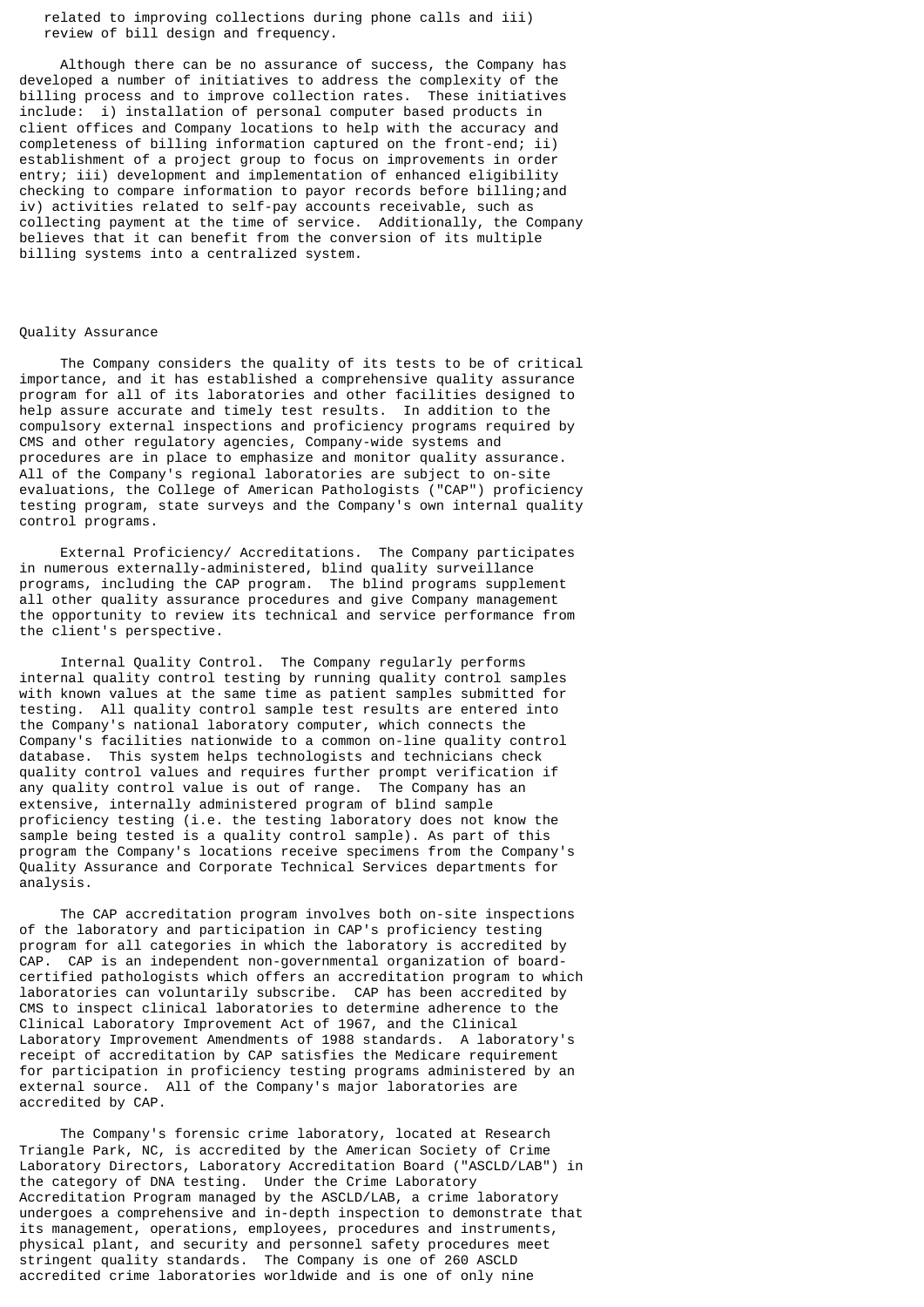private crime laboratories holding the accreditation. Accreditation is granted for a period of five years provided that a laboratory continues to meet the standards during that period.

### Competition

 The clinical laboratory business is intensely competitive. The Company believes that in 2003 the entire United States clinical laboratory testing industry had estimated revenues between \$34 billion and \$36 billion; approximately 49% of such revenues were attributable to hospital-affiliated laboratories, approximately 39% were attributable to independent clinical laboratories and approximately 12% were attributable to physicians in their offices and laboratories. There are presently two national independent clinical laboratories: the Company and Quest Diagnostics Incorporated ("Quest"), which had approximately \$4.7 billion in revenues from clinical laboratory testing in 2003.

 In addition to the other national clinical laboratory, the Company competes with many smaller regional independent clinical laboratories as well as laboratories owned by hospitals and physicians. The Company believes that the following factors, among others, are often used by health care providers in selecting a laboratory: i) pricing of the laboratory's test services; ii) accuracy, timeliness and consistency in reporting test results; iii) number and type of tests performed; iv) service capability and convenience offered by the laboratory; and v) its reputation in the medical community. The Company believes that it competes favorably with its principal competitors in each of these areas and is currently implementing strategies to improve its competitive position.

 The Company believes that consolidation will continue in the clinical laboratory testing business. In addition, the Company believes that it and the other large independent clinical laboratory testing companies will be able to increase their share of the overall clinical laboratory testing market due to a number of external factors including cost efficiencies afforded by large-scale automated testing, Medicare reimbursement reductions and the growth of managed health care entities which require low-cost testing services and large service networks. In addition, legal restrictions on physician referrals and their ownership of laboratories as well as increased regulation of laboratories are expected to contribute to the continuing consolidation of the industry.

# Employees

 As of January 31, 2004, the Company had approximately 23,000 full-time equivalent employees. Subsidiaries of the Company have four collective bargaining agreements which cover approximately 600 employees. One of the contracts has expired and the parties are continuing to abide by certain key terms. The Company believes that its overall relations with its employees are good.

#### Regulation and Reimbursement

#### General

 The clinical laboratory industry is subject to significant governmental regulation at the federal, state and sometimes local levels. As described below, these regulations concern licensure and operation of clinical laboratories, payment for laboratory services, health care fraud and abuse, security and confidentiality of health information and environmental and occupational safety.

# Regulation of Clinical Laboratories

 The Clinical Laboratory Improvement Amendments of 1988 ("CLIA") extend federal oversight to virtually all clinical laboratories by requiring that they be certified by the federal government or by a federally-approved accreditation agency. Pursuant to CLIA, clinical laboratories must meet quality assurance, quality control and personnel standards. Laboratories also must undergo proficiency testing and are subject to inspections.

 Standards for testing under CLIA are based on the complexity of the tests performed by the laboratory, with all tests classified as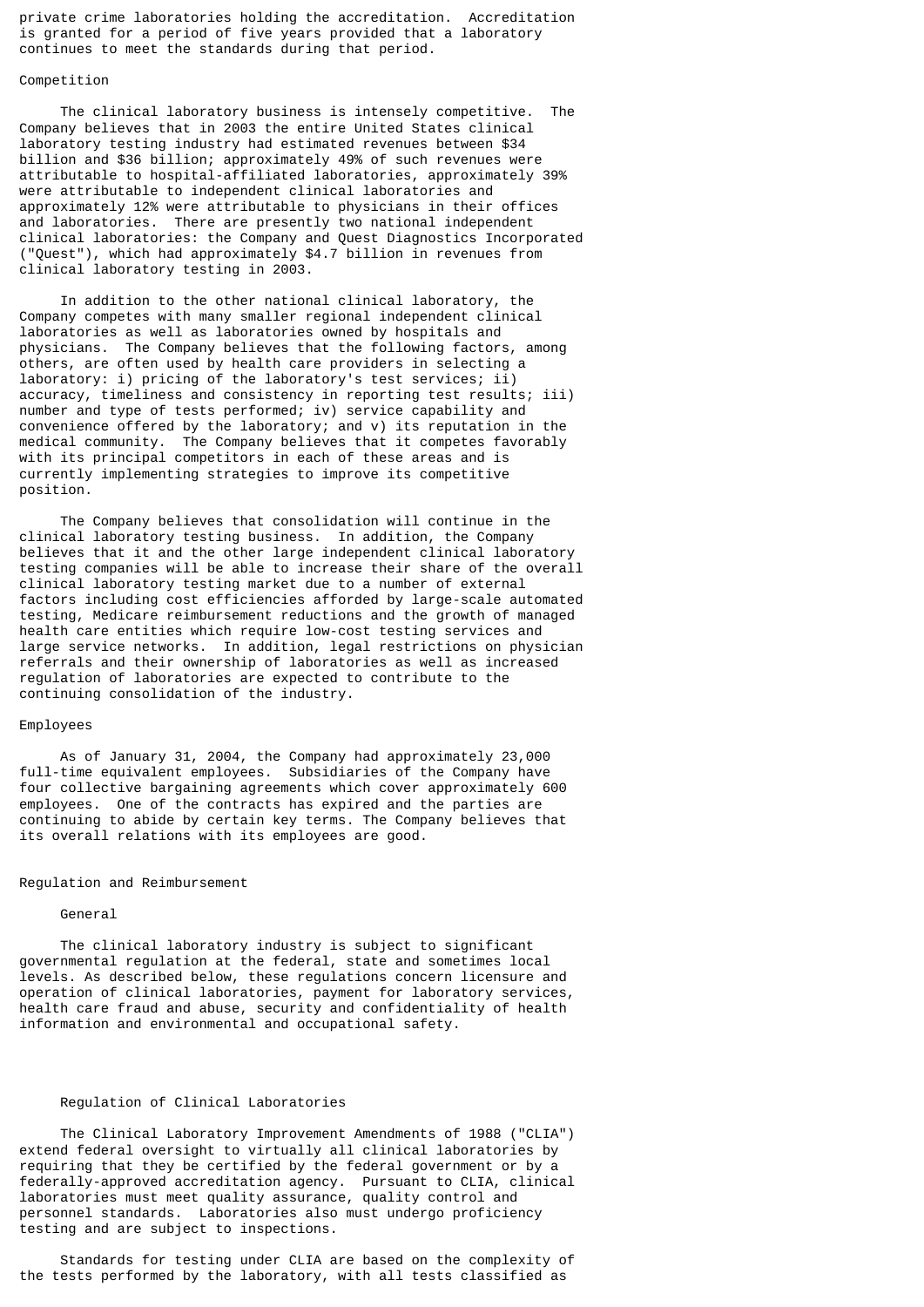either high complexity, moderate complexity, or waived. Laboratories performing high complexity testing are required to meet more stringent requirements than moderate complexity laboratories. Labs performing only waived tests, which are tests determined by the Food and Drug Administration to have a low potential for error and requiring little or no oversight, may apply for a certificate of waiver indicating that they need not comply with most of the requirements of CLIA. All major and many smaller Company facilities hold CLIA certificates to perform high complexity testing. The Company's remaining smaller testing sites hold CLIA certificates to perform moderate complexity testing or have a certificate of waiver.

 The sanction for failure to comply with CLIA requirements may be suspension, revocation or limitation of a laboratory's CLIA certificate, which is necessary to conduct business, as well as significant fines and/or criminal penalties. The loss or suspension of a license, imposition of a fine or other penalties, or future changes in the CLIA law or regulations (or interpretation of the law or regulations) could have a material adverse effect on the Company.

 The Company is also subject to state regulation. CLIA provides that a state may adopt regulations different from or more stringent than those under federal law, and a number of states have implemented their own laboratory regulatory schemes. State laws may require that laboratory personnel meet certain qualifications, specify certain quality controls, or require maintenance of certain records. For example, some of the Company's laboratories are subject to the State of New York's clinical laboratory regulations, which contain provisions that are more stringent than those under federal law.

 The Company believes that it is in compliance with federal and state laboratory requirements, and the Company's laboratories have continuing programs to ensure that their operations meet all applicable regulatory requirements, but no assurances can be given that the Company's laboratories will pass all future licensure or certification inspections.

### Payment of Clinical Laboratory Services

 In 2003 and 2002, the Company derived approximately 19% and 16%, respectively of its net sales from tests performed for beneficiaries of the Medicare and Medicaid programs. In addition, the Company's other business depends significantly on continued participation in these programs, and other government healthcare programs, because clients often want a single laboratory to perform all of their testing services. Both governmental and private sector payors have made efforts to contain or reduce health care costs, including payment for clinical laboratory services, in recent years.

 In 1984, Congress established a Medicare fee schedule for clinical laboratory services performed for patients covered under Part B of the Medicare program. Subsequently, Congress imposed a national ceiling on the amount that can be paid under the fee schedule. Laboratories bill the program directly and must accept the scheduled amount as payment in full for covered tests performed on behalf of Medicare beneficiaries. In addition, state Medicaid programs are prohibited from paying more than the Medicare fee schedule limitation for clinical laboratory services furnished to Medicaid recipients.

 Since 1984, Congress has periodically reduced the ceilings on Medicare payment to clinical laboratories from previously authorized levels. In 1993, pursuant to provisions in the Omnibus Budget and Reconciliation Act of 1993 ("OBRA '93"), Congress reduced, effective January 1, 1994, the Medicare national limitations from 88% of the 1984 national median to 76% of the 1984 national median, which reductions were implemented on a phased-in basis from 1994 through 1996. After subsequent further reductions, the national limitation is now 74% of the national median. However, under a provision of the Medicare, Medicaid, and SCHIP Benefits Improvement and Protection Act of 2000 ("BIPA"), the cap is set at 100% of the median for tests performed after January 1, 2001 that the Secretary determines are new tests for which no limitation amount has previously been established.

 In August 1997, Congress passed and the President signed the Balanced Budget Act of 1997 ("BBA"), which included a provision that froze the Consumer Price Index update of the clinical lab fee schedule for five years. This provision expired in 2003, and there was a 1.19% increase in the fee schedule based on the Consumer Price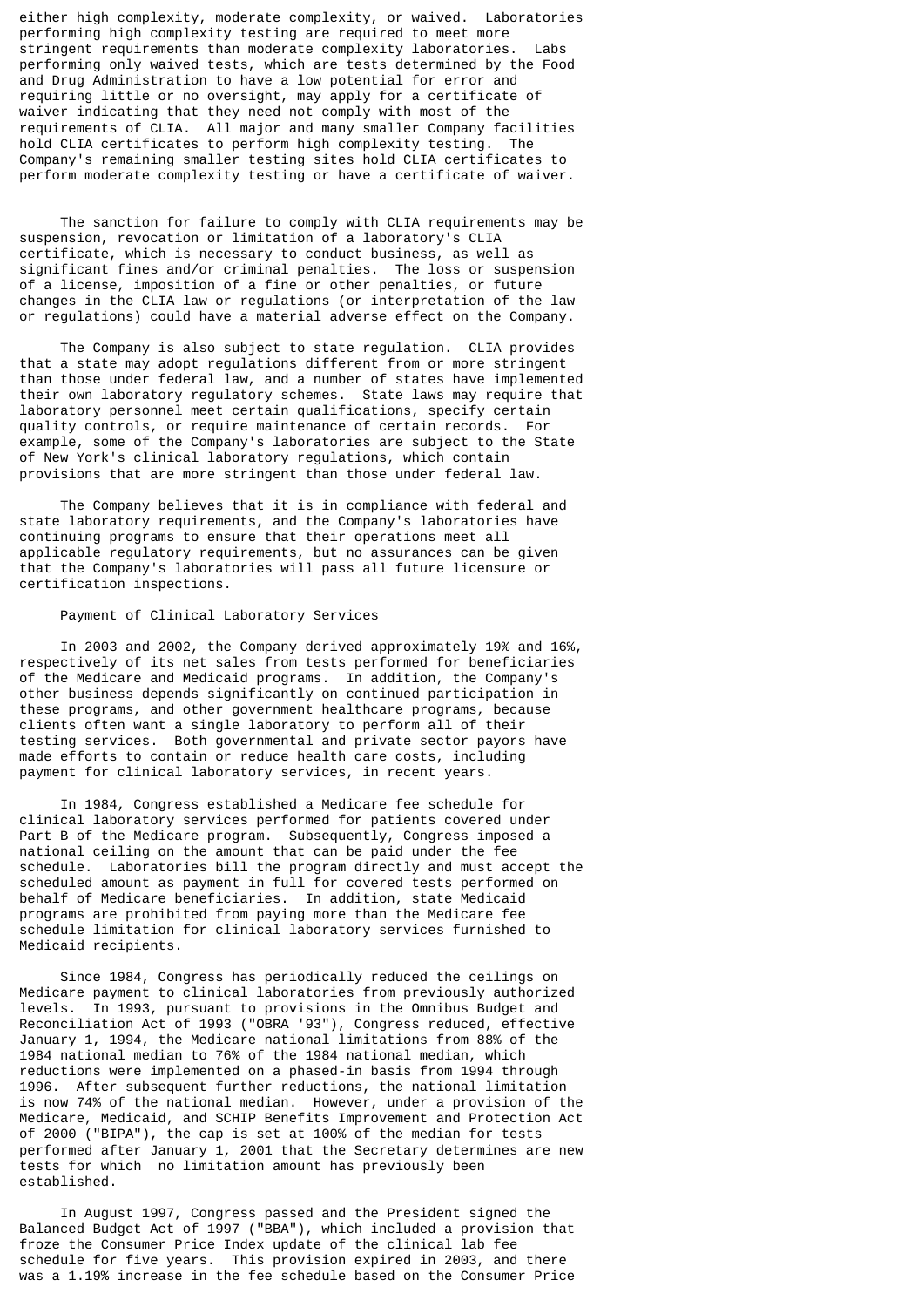Index. However, in late 2003 the Congress passed and the President signed the Medicare Prescription Drug, Improvement and Modernization Act of 2003 ("MMA"), which again imposed a freeze in the Consumer Price Index update of the clinical lab fee schedule for 2004 through 2008.

 For services reimbursed under the Medicare physician fee schedule, the conversion factor and relative value units that are used to calculate the payment amounts under this fee schedule are subject to adjustment on an annual basis. Because of factors included in the formula used to calculate the conversion factor, it decreased significantly in 2003, resulting in decreases in payment for most physician services. However, Congress intervened and the conversion factor was subsequently increased from March 1, 2003 through December 31, 2003. The conversion factor was again expected to decrease significantly in 2004 and 2005, but the MMA included a provision to provide for increases in each of these years of not less than 1.5%.

 The MMA also included a provision requiring CMS to conduct a demonstration program on using competitive acquisition for clinical lab tests that are furnished without a face-to-face encounter between the individual and the hospital personnel or physician performing the test. The Secretary of the Department of Health and Human Services is required to make an initial report to Congress on this demonstration program no later than December 31, 2005. Details of CMS' plans regarding this demonstration program have not yet been released but if, in the future, widespread use of competitive acquisition is implemented for clinical lab services, this could have a significant effect on the clinical laboratory industry and the Company.

 Because a significant portion of the Company's costs are relatively fixed, Medicare, Medicaid and other government program payment reductions have a direct adverse affect on the Company's net earnings and cash flows, but the Company cannot predict whether changes that will result in such reductions will be implemented.

 Another provision of the BBA also required the Department of Health and Human Services to adopt uniform coverage, administration and payment policies for lab tests using a negotiated rulemaking process. Consensus was reached by the negotiated rulemaking committee which, among other things, established policies limiting Medicare coverage for certain tests to patients with specified medical conditions or diagnoses. These uniform policies replace local Medicare coverage policies. The final rules were published on November 23, 2001 and generally became effective on November 25, 2002. Although the use of uniform policies has improved the Company's ability to obtain necessary billing information in some cases, Medicare, Medicaid and private payor diagnosis code requirements continue to negatively impact the Company's ability to be paid for some of thes tests it performs. Due to the range of payors and policies, the extent of this impact is difficult to quantify.

 Future changes in federal, state and local laws and regulations (or in the interpretation of current regulations) affecting government payment for clinical laboratory testing could have a material adverse effect on the Company. However, based on currently available information, the Company is unable to predict what type of legislation, if any, will be enacted into law.

### Security and Confidentiality of Health Information

 The Health Insurance Portability and Accountability Act of 1996 ("HIPAA") was designed to address issues related to the portability of health insurance. A section on administrative simplification was added to the law in an effort to improve the efficiency and effectiveness of the health care system by facilitating the electronic exchange of information in certain financial and administrative transactions, while protecting the privacy and security of the information exchanged. Five regulations promulgated under the administrative simplification provisions of HIPAA have been finalized: the Transactions and Code Sets Rule, the Privacy Rule, the Security Rule, the National Standard Employer Identifier Rule, which requires the use of a unique employer identifier in connection with certain electronic transactions, and the National Provider Identifier Rule, which requires the use of a unique health care provider identifier in connection with certain electronic transactions. regulations apply to health plans, health care providers that conduct standard transactions electronically and health care clearinghouses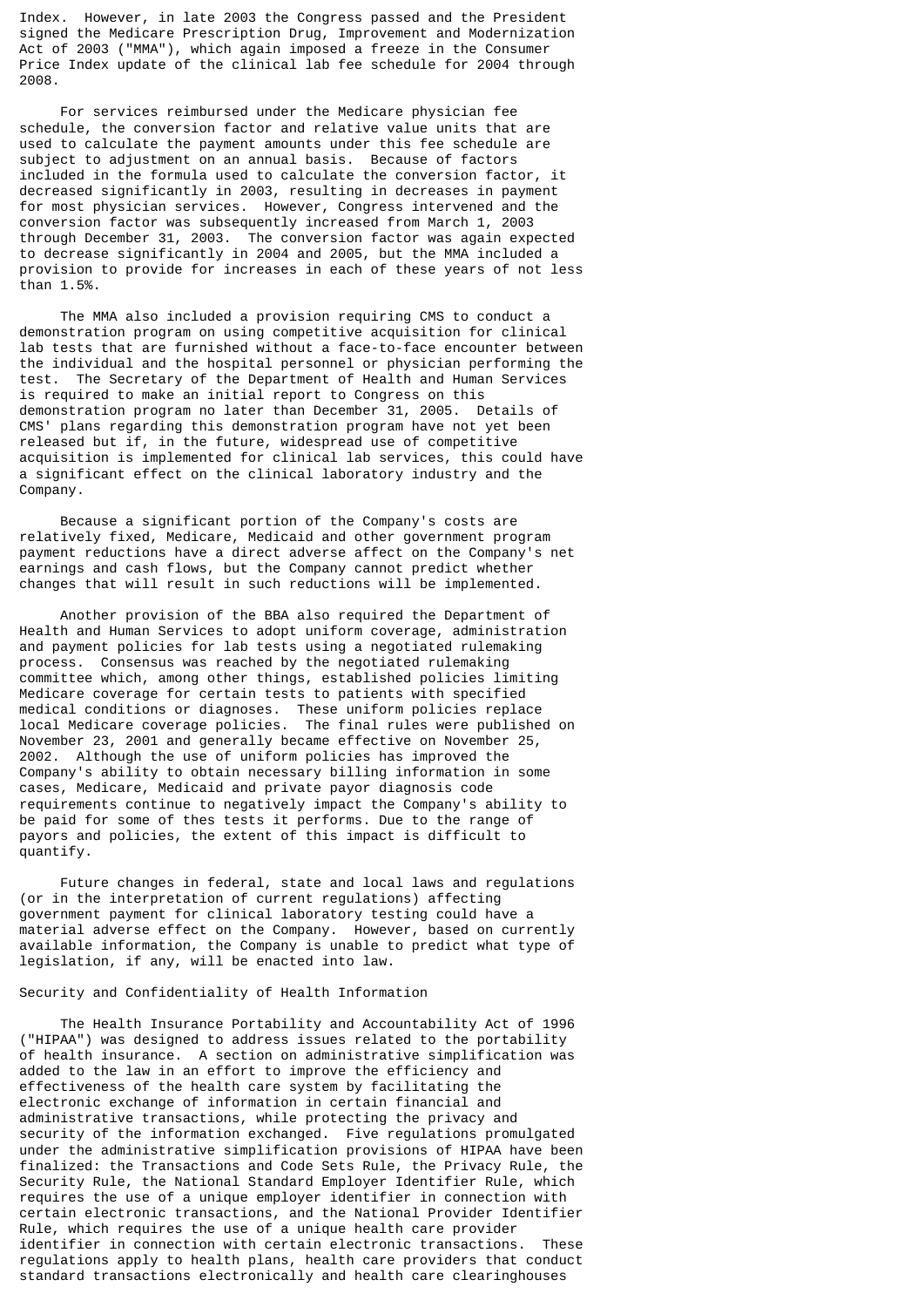## ("covered entities").

 The Transactions and Code Sets Rule standardizes the format and data content to be used in the most common electronic health care transactions, including, among others, health care claims, eligibility, and health care claim status. Its purpose is to encourage the use of electronic exchanges while reducing the administrative burden associated with using different formats. The compliance date for this rule was October 16, 2002; however, under the Administrative Simplification Compliance Act, covered entities (except small health plans) were permitted to file an extension plan with the Department of Health and Human Services before October 16, 2002 to extend the compliance date to October 16, 2003. The extension plan described how the entity will come into compliance with the Transactions and Code Sets Rule requirements by the compliance date. The Company and its subsidiaries filed such extension plans. The Department of Health and Human Services announced contingency plans permitting entities unable to meet the compliance date to continue to accept legacy claims after October 16, 2003. The Company continues to work with payors who were not prepared to meet the compliance date. At present, there is no deadline for payors to stop accepting legacy claims. If such a deadline were to be set and all payors were not prepared to accept standard claims, it is possible that the Company's cash flow could be disrupted as a result of those payors failing to accept claims or failing to remit payment in standard format. The Company is optimistic that these potential issues will be resolved.

 The Privacy Rule regulates the use and disclosure of protected health information ("PHI") by covered entities. It also sets forth certain rights that an individual has with respect to his or her PHI maintained by a covered entity, such as the right to access or amend certain records containing PHI or to request restrictions on the use or disclosure of PHI. Additionally, it requires covered entities to implement certain administrative requirements, such as designating a privacy officer, drafting and implementing privacy policies and procedures, and training workforce members. Health care providers governed by the Privacy Rule were required to come into compliance by April 14, 2003.

 The Company's HIPAA project plans have two phases: (i) assessment of current systems, applications, processes and procedure testing and validation for HIPAA compliance and (ii) remediation of affected systems, applications, processes and procedure testing and validation for HIPAA compliance.

 The Company believes that it is in compliance in all material respects with the Transactions and Code Sets Rule. The Company also believes that it is in compliance with all material provisions of the Privacy Rule.In this regard, the Company has set up a hotline for the reporting of possible violations. The total cost associated with the requirements of HIPAA is not expected to be material to the Company's operations or cash flows. There are, however, many unresolved issues in both of these areas and future interpretations of HIPAA could impose significant costs on the Company.

 The Company is in the assessment phase of the Security Rule. The Company expects to meet the April 21, 2005 compliance date for the Security Rule. In addition to the federal HIPAA regulations described above, there are a number of state laws regarding the confidentiality of medical information, some of which apply to clinical laboratories. These laws vary widely, and new laws in this area are pending, but they most commonly restrict the use and disclosure of medical information. Penalties for violation of these laws include sanctions against a laboratory's state licensure, as well as civil and/or criminal penalties. Violations of the HIPAA provisions after the applicable compliance dates could result in civil and/or criminal penalties, including significant fines and up to 10 years in prison.

## Fraud and Abuse Regulations

 Existing federal laws governing Medicare and Medicaid, as well as similar state laws, impose a variety of broadly described fraud and abuse prohibitions on healthcare providers, including clinical laboratories. These laws are interpreted liberally and enforced aggressively by multiple government agencies, including the U.S. Department of Justice, the U.S. Department of Health and Human Services Office of the Inspector General ("OIG"), and the states. The federal government's enforcement efforts have been increasing, in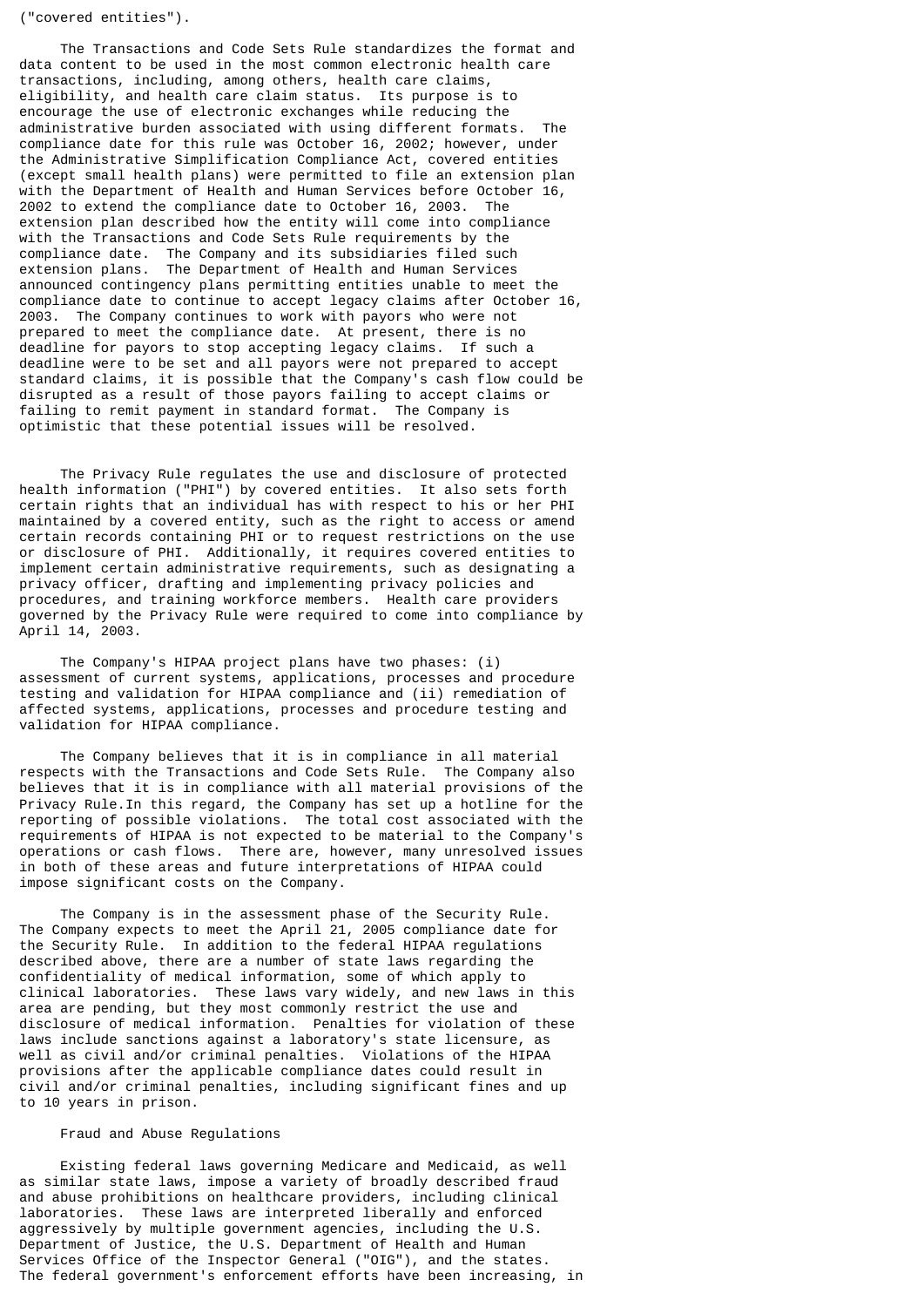part as a result of the enactment of HIPAA, which, among other things, provided for the establishment of a program to coordinate federal, state and local law enforcement programs, and to conduct investigations, audits and inspections relating to payment for healthcare, and for the establishment of a federal anti-fraud and abuse account for enforcement efforts, funded through collection of penalties and fines for violations of the healthcare anti-fraud and abuse laws. Moreover, over the last several years, the clinical laboratory industry has been the focus of major governmental enforcement initiatives.

 The Medicare and Medicaid anti-kickback laws prohibit intentionally providing anything of value to induce the referral of Medicare and Medicaid business. HHS has published safe harbor regulations which specify certain business activities that, although literally covered by the laws, will not violate the Medicare/Medicaid anti-kickback laws if all conditions of the safe harbor are met. Failure to fall within a safe harbor does not constitute a violation of the anti-kickback laws; rather, the arrangement would remain subject to scrutiny by HHS. Most states have their own Medicaid anti-kickback laws, and several states also have anti-kickback laws that apply to attempts to gain referral of patients covered by private insurance as well as federal programs.

 In October 1994, the OIG issued a Special Fraud Alert, which set forth a number of practices allegedly engaged in by clinical laboratories and health care providers that the OIG believes violate the federal anti-kickback laws. These practices include providing employees to collect patient samples at physician offices if the employees perform additional services for physicians that are typically the responsibility of the physicians' staff; selling laboratory services to renal dialysis centers at prices that are below fair market value in return for referrals of Medicare tests which are billed to Medicare at higher rates; providing free testing to a physician's HMO patients in situations where the referring physicians benefit from such reduced laboratory utilizations; providing free pick-up and disposal of bio-hazardous waste for physicians for items unrelated to a laboratory's testing services; providing facsimile machines or computers to physicians that are not exclusively used in connection with the laboratory services performed; and providing free testing for health care providers, their families and their employees (professional courtesy testing). The OIG stressed in the Special Fraud Alert that when one purpose of the arrangements is to induce referral of program-reimbursed laboratory testing, both the clinical laboratory and the health care provider or physician may be liable under the anti-kickback laws, and may be subject to criminal prosecution and exclusion from participation in the Medicare and Medicaid programs.

 The OIG has provided additional guidance regarding arrangements that may violate the anti-kickback laws. In a 1999 Advisory Opinion, the OIG concluded that a proposed arrangement whereby a laboratory would offer physicians significant discounts on laboratory tests billed to the physician might violate the anti-kickback act. The OIG reasoned that if the discounts were greater than could otherwise be justified, the proposed arrangement could be viewed as the laboratory providing discounts to the physician in exchange for referral by the physician of non-discounted Medicare program business. Similarly, in 1999 correspondence, the OIG stated that if any direct or indirect link exists between a price discount that a laboratory offers to a skilled nursing facility ("SNF") for Prospective Payment System ("PPS")-covered services and referrals of Medicare Part B business, the anti-kickback statute would be implicated. Moreover, the OIG stated that it is continuing to monitor the situation regarding potentially unlawful contracts between SNFs and service providers, including laboratories.

 The OIG also has issued two separate fraud alerts or bulletins regarding joint venture arrangements that may be viewed as suspect under the anti-kickback law. The first, which focused on investor referrals to such ventures, was issued in 1989, and the more recent one, concerning contractual joint ventures, was issued in April 2003. The OIG has noted that these joint ventures can take a variety of forms, including contractual arrangements between parties to cooperate in providing services, or an investment by physicians or others who are in a position to refer patients to the joint venture. Some of the elements of such joint ventures that the OIG identified as "suspect" include arrangements under which the capital invested by the physicians is disproportionately small in comparison to the promised return and risk incurred; specific selection of investors who are in a position to refer; the "owner" of the venture neither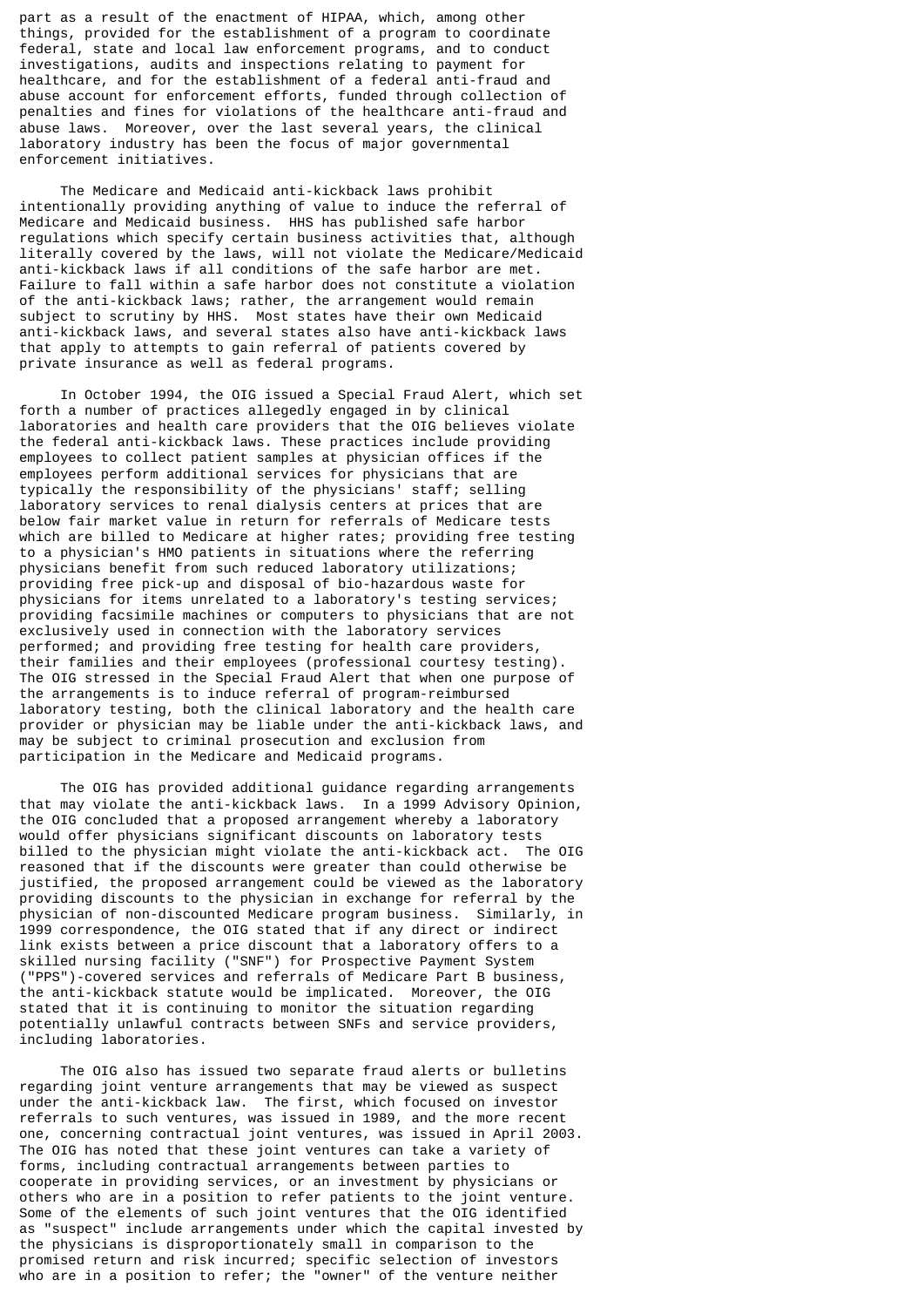operates the business nor commits substantial resources to the venture, but instead contracts out substantially all of the operations to a manager who essentially operates the business and bills insurers and patients in the name of the owner; and arrangements in which the manager takes its benefit in the form of payments under a contract with the owner, and the owner receives its share in the form of residual profit of the venture. The OIG specifically noted that protection of such arrangements under the safe harbors regulations may not be available.

 As noted above, violation of various Medicare statutory provisions can result in exclusion of providers from participation in the Medicare program. One basis for such exclusion is an individual or entity's submission of bills or requests for payment for items or services that are "substantially in excess of that individual or entity's usual charges." In September 2003, the OIG issued a notice of proposed rulemaking to amend the federal regulations regarding exclusion from the Medicare program on this basis, and in this notice OIG proposes to define, for the first time, the terms "substantially in excess" and "usual charges", and clarifies the meaning of "good cause" as an exception to the exclusion authority. This notice, which solicited comments, is only a proposal, but if the exclusion regulations were to be amended as proposed, it could have an adverse effect on the Company. However, at this time it is impossible to predict whether and when this proposed change in regulations might be finalized, and how any such final regulations might differ from the notice of proposed rulemaking.

 Under another federal provision, known as the "Stark" law or "self-referral" prohibition, physicians who have an investment or compensation relationship with a clinical laboratory may not, unless a statutory exception applies, refer Medicare or Medicaid patients for testing to the laboratory, regardless of the intent of the parties. Similarly, laboratories may not bill Medicare or Medicaid or any other party for services furnished pursuant to a prohibited referral. There are federal Stark law exceptions for fair market value compensation to a physician for reasonable and necessary services, and for discounts to physicians purchasing laboratory services. There is also an exception for physician investment in a laboratory company so long as the company's stock is traded on a public exchange, the company has stockholder equity exceeding \$75.0 million, and the physician's shares may be purchased on terms generally available to the public. State self-referral laws exist as well, which apply to all patient referrals, not just Medicare and Medicaid.

 There are a variety of other types of federal and state anti-fraud and abuse laws, including laws prohibiting submission of false or otherwise improper claims to federal healthcare programs, and laws limiting the extent of any differences between the Company's charges to Medicare and Medicaid and its charges to other parties. The Company seeks to conduct its business in compliance with the federal and state anti-fraud and abuse laws. However, the Company is unable to predict how these laws will be applied in the future, and no assurances can be given that its arrangements will not be subject to scrutiny under them. Sanctions for violations of these laws may include exclusion from participation in Medicare, Medicaid and other federal healthcare programs, significant criminal and civil fines and penalties, and loss of licensure. Any exclusion from participation in a federal healthcare program, or any loss of licensure, arising from any action by any federal or state regulatory or enforcement authority, would have a material adverse effect on the Company's business. In addition, any significant criminal or civil penalty resulting from such proceedings could have a material adverse effect on the Company's business.

#### Environmental, Health and Safety

 The Company is subject to licensing and regulation under federal, state and local laws and regulations relating to the protection of the environment and human health and safety, including laws and regulations relating to the handling, transportation and disposal of medical specimens, infectious and hazardous waste and radioactive materials as well as to the safety and health of laboratory employees. All Company laboratories are subject to applicable federal and state laws and regulations relating to biohazard disposal of all laboratory specimens and the Company generally utilizes outside vendors for disposal of such specimens. In addition, the federal Occupational Safety and Health Administration ("OSHA") has established extensive requirements relating to workplace safety for health care employers, including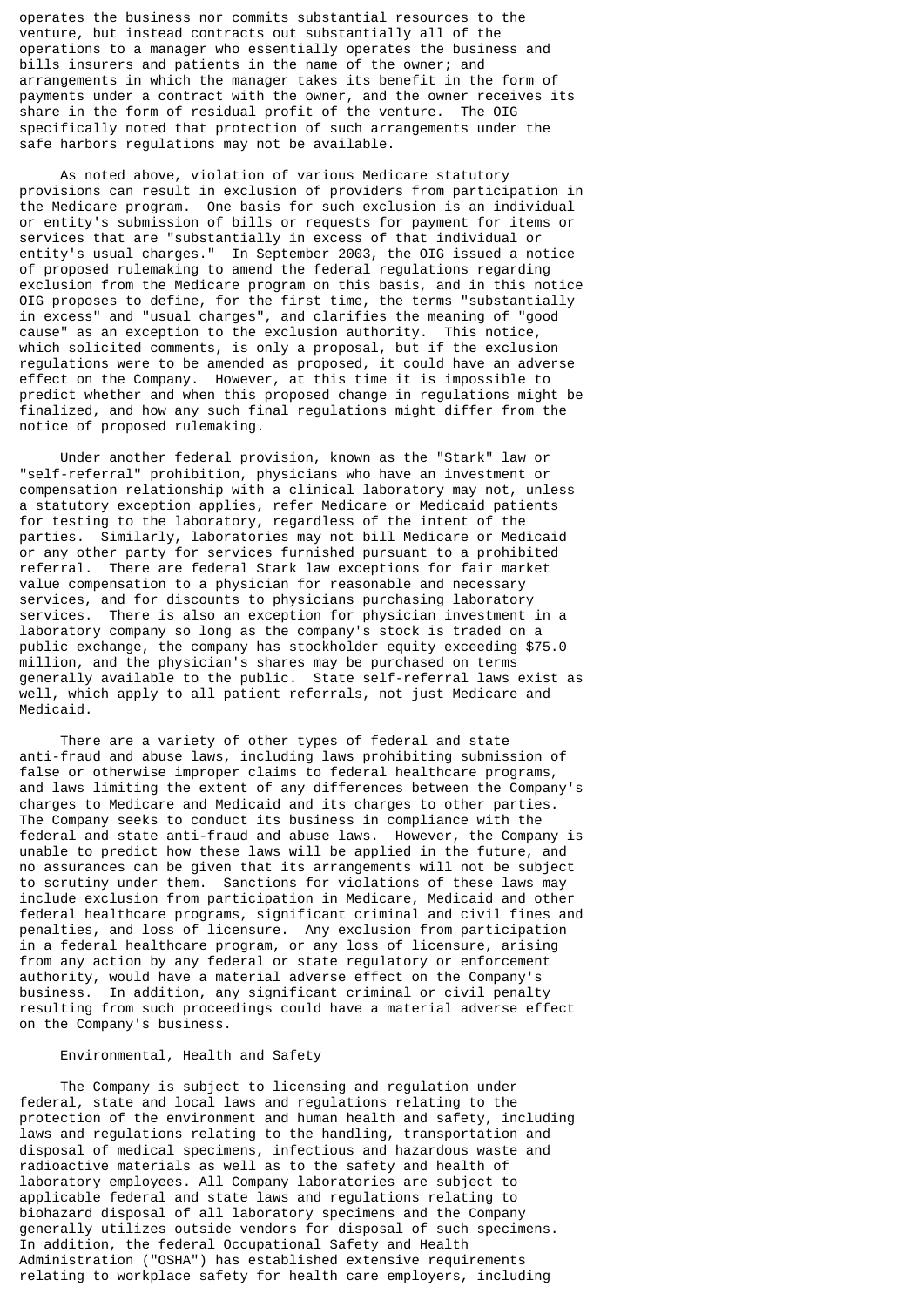clinical laboratories, whose workers may be exposed to blood-borne pathogens such as HIV and the hepatitis B virus. These regulations, among other things, require work practice controls, protective clothing and equipment, training, medical follow-up, vaccinations and other measures designed to minimize exposure to, and transmission of, blood-borne pathogens.

 On November 6, 2000, Congress passed the Needlestick Safety and Prevention Act which required, among other things, that companies include in their safety programs the evaluation and use of engineering controls such as safety needles if found to be effective at reducing the risk of needlestick injuries in the workplace. During 2001, the Company voluntarily implemented the use of safety needles at all of its service locations at a cost of approximately \$6.0 million.

 Although the Company is not aware of any current material noncompliance with such federal, state and local laws and regulations, failure to comply could subject the Company to denial of the right to conduct business, fines, criminal penalties and/or other enforcement actions.

## Drug Testing

 Drug testing for public sector employees is regulated by the Substance Abuse and Mental Health Services Administration ("SAMSHA") (formerly the National Institute on Drug Abuse), which has established detailed performance and quality standards that laboratories must meet to be approved to perform drug testing on employees of federal government contractors and certain other entities. To the extent that the Company's laboratories perform such testing, each must be certified as meeting SAMSHA standards. The Company's Research Triangle Park, North Carolina; Raritan, New Jersey; Houston, Texas; San Diego, California; Seattle, Washington and Southaven, Mississippi laboratories are SAMSHA certified.

### Controlled Substances

 The use of controlled substances in testing for drugs of abuse is regulated by the federal Drug Enforcement Administration.

# Compliance Program

 Because of evolving interpretations of regulations and the national debate over health care fraud and abuse, compliance with all Medicare, Medicaid and other government-established rules and regulations has become a significant factor throughout the clinical laboratory industry. The Company has implemented a comprehensive company-wide compliance program. The objective of the Company's compliance program is to develop, implement, and update compliance safeguards as necessary. Emphasis is placed on developing compliance policies and guidelines, personnel training programs and various monitoring and audit procedures to attempt to achieve implementation of all applicable rules and regulations.

 In 2001, DIANON settled a U.S. Department of Justice investigation into several of DIANON's billing practices. As part of the settlement, DIANON entered into a voluntary corporate integrity program. As part of DIANON's acquisition of UroCor Inc., DIANON assumed responsibility and liability for compliance with the UroCor corporate integrity agreement.

 The Company seeks to conduct its business in compliance with all statutes, regulations, and other requirements applicable to its clinical laboratory operations. The clinical laboratory testing industry is, however, subject to extensive regulation, and many of these statutes and regulations have not been interpreted by the courts. There can be no assurance therefore that applicable statutes and regulations will not be interpreted or applied by a prosecutorial, regulatory or judicial authority in a manner that would adversely effect the Company. Potential sanctions for violation of these statutes and regulations include significant fines and the loss of various licenses, certificates, and authorizations, which could have a material adverse effect on the Company's business.

#### Item 2. PROPERTIES

The following table summarizes certain information as to the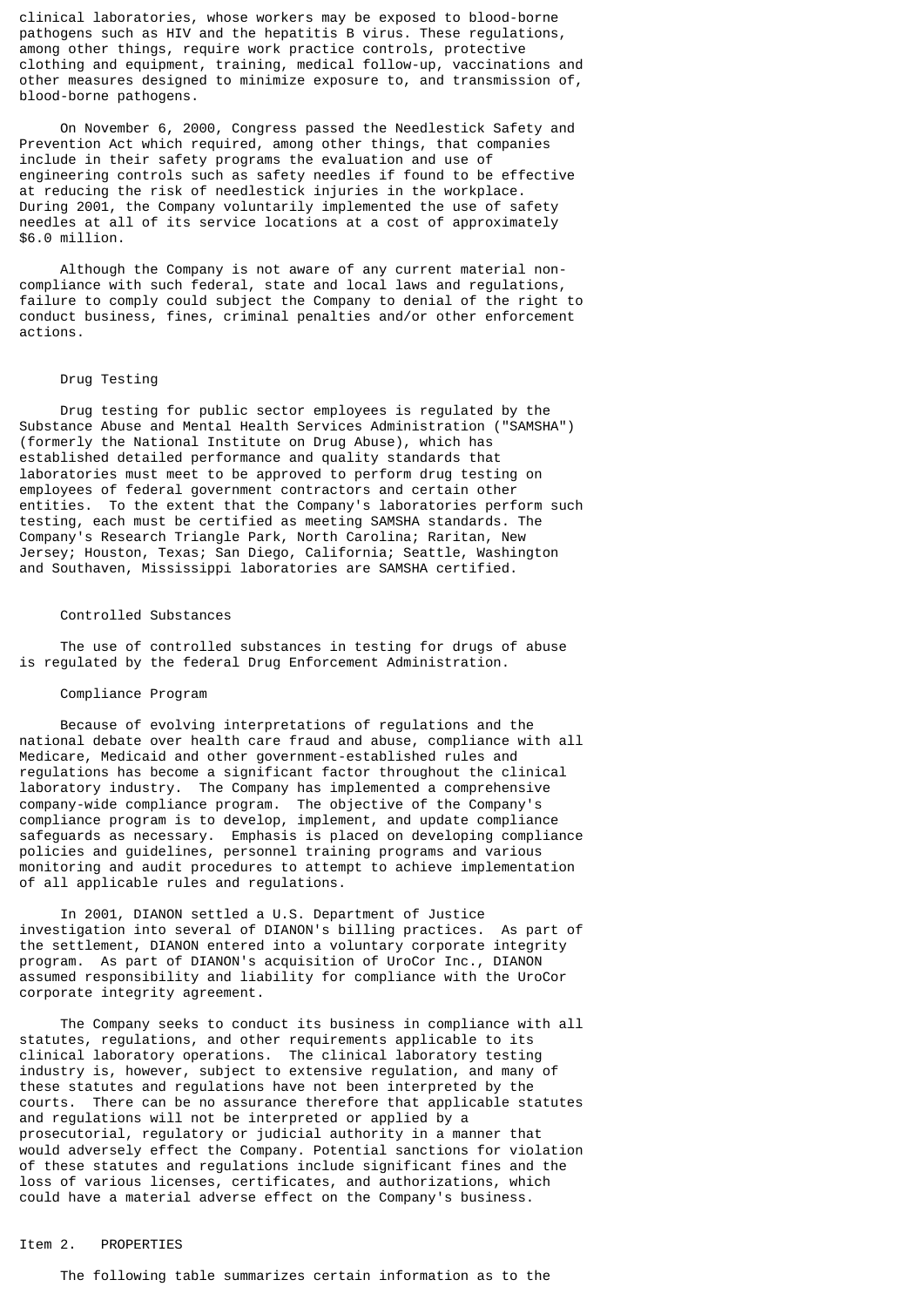Company's principal operating and administrative facilities as of December 31, 2003.

| DCCCMDCI JI, ZUVJ.                                   | Approximate Area             | Nature of                                                     |
|------------------------------------------------------|------------------------------|---------------------------------------------------------------|
| Location                                             | (in square feet)<br><u>.</u> | Occupancy<br>------------------                               |
| Operating Facilities:<br>Birmingham, Alabama         | 100,000                      | Lease expires 2005                                            |
| Montgomery, Alabama                                  | 50,000                       | Owned                                                         |
| Phoenix, Arizona<br>San Leandro, California          | 55,000                       | Lease expires 2009<br>Lease expires 2008                      |
| Los Angeles, California                              | 22,000<br>40,000             | Lease expires 2004                                            |
| San Diego, California                                | 48,000                       | Lease expires 2007                                            |
| Denver, Colorado                                     | 20,000                       | Lease expires 2005                                            |
| Stratford, Connecticut                               | 57,000                       | Lease expires 2006                                            |
| Tampa, Florida                                       | 95,000                       | Lease expires 2015;<br>one 5 year                             |
| Tampa, Florida                                       | 18,000                       | renewal option<br>Lease expires 2005;                         |
|                                                      |                              | one 5 year<br>renewal option                                  |
| Hollywood, Florida                                   | 21,000                       | Lease expires 2004                                            |
| Chicago, Illinois                                    | 45,000                       | Lease expires 2008;                                           |
|                                                      | Approximate Area             | Nature of                                                     |
| Location                                             | (in square feet)             | Occupancy                                                     |
| Operating Facilities (cont.):                        |                              |                                                               |
| Louisville, Kentucky                                 | 60,000                       | Lease expires 2007;<br>two 5 year                             |
| Baton Rouge, Louisiana                               | 28,000                       | renewal options<br>Lease expires 2004                         |
| Detroit, Michigan                                    | 32,000                       | Lease expires 2004;                                           |
|                                                      |                              | one 10 year                                                   |
|                                                      |                              | renewal option                                                |
| Eden Prairie, Minnesota<br>Meridian, Mississippi     | 48,000<br>29,000             | Lease expires 2014<br>Lease expires 2005                      |
| Kansas City, Missouri                                | 78,000                       | Owned                                                         |
| Reno, Nevada                                         | 16,000                       | Owned                                                         |
| Portsmouth, New Hampshire                            | 47,000                       | Lease expires 2006;<br>one 5 year<br>renewal option           |
| Raritan, New Jersey                                  | 187,000                      | Owned                                                         |
| Uniondale, New York                                  | 108,000                      | Lease expires 2007;<br>two 5 year<br>renewal options          |
| Burlington, North Carolina                           | 275,000                      | Owned                                                         |
| Charlotte, North Carolina<br>Research Triangle Park, | 25,000                       | Lease expires 2008                                            |
| North Carolina                                       | 71,000                       | Lease expires 2008;<br>three 5 year                           |
|                                                      |                              | renewal options                                               |
|                                                      | 111,000                      | Lease expires 2011;<br>three 5 year                           |
|                                                      |                              | renewal options                                               |
| Dublin, Ohio                                         | 81,000                       | Owned                                                         |
| Oklahoma City, Oklahoma                              | 108,000                      | Lease expires 2010                                            |
| Knoxville, Tennessee                                 | 51,000                       | Lease expires 2004:<br>Annual renewal option                  |
| Dallas, Texas                                        | 60,000                       | Lease expires 2004;<br>two 5 year                             |
| Houston, Texas                                       | 70,000                       | renewal option<br>Lease expires 2012;                         |
|                                                      |                              | two 5 year<br>renewal options                                 |
| Houston, Texas                                       | 10,000                       | Lease expires 2004;<br>automatic one year<br>renewals         |
| Midland, Texas                                       | 10,000                       | Lease expires 2005;<br>one 5 year renewal                     |
| San Antonio, Texas                                   | 44,000                       | option<br>Lease expires 2004;<br>two 5 year<br>renewal option |
| Salt Lake City, Utah                                 | 20,000                       | Lease expires 2005;<br>two 3 year<br>renewal options          |
| Herndon, Virginia                                    | 80,000                       | Lease expires 2004                                            |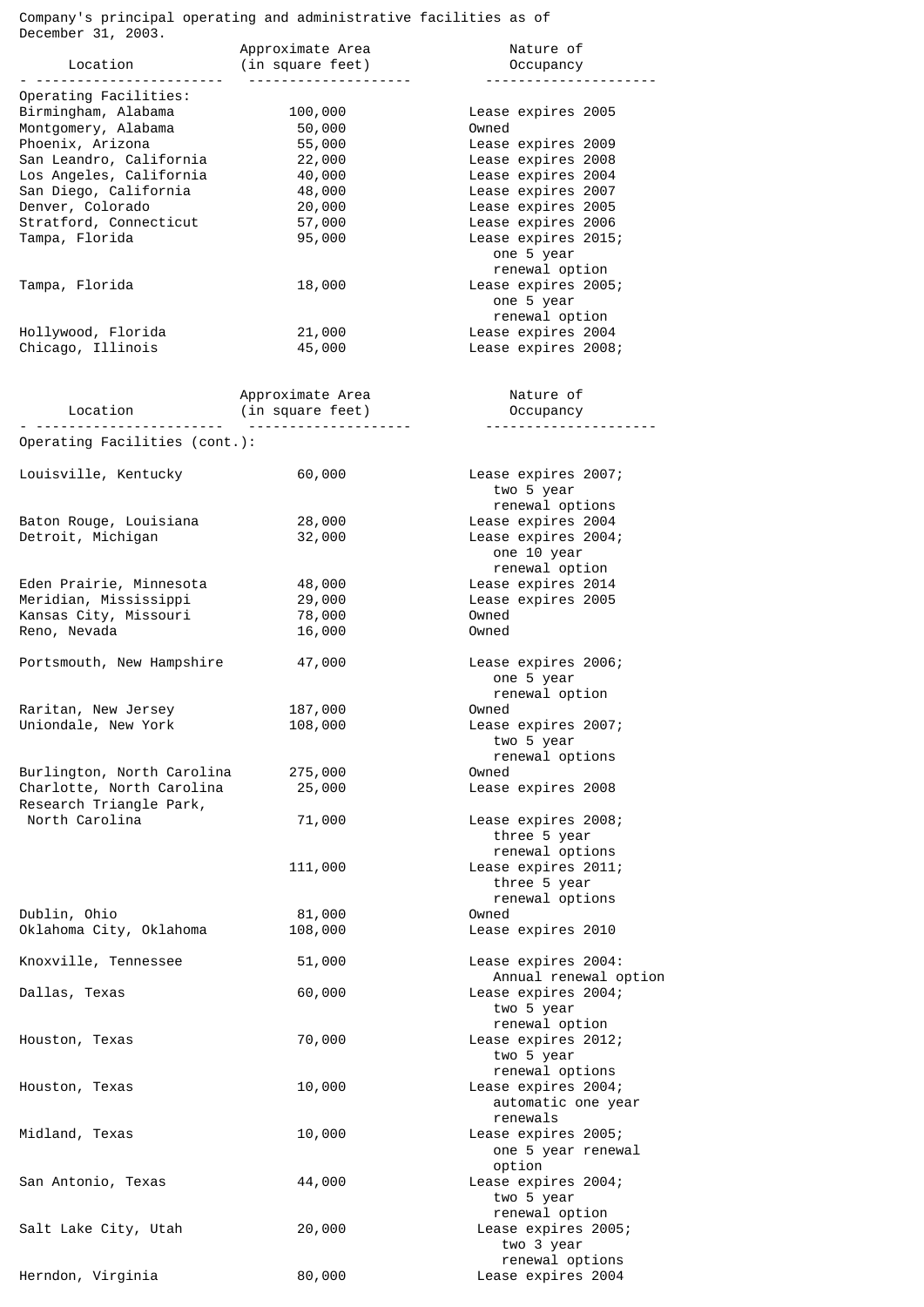| Richmond, Virginia<br>Kent, Washington | 34,000 | Lease expires 2006                                  |
|----------------------------------------|--------|-----------------------------------------------------|
|                                        | 42,000 | Lease expires 2005;<br>one 5 year<br>renewal option |
| Seattle, Washington                    | 33,000 | Lease expires 2004                                  |

| Location                      | Appl UXIMACC AT CU<br>(in square feet) | nucure or<br>Occupancy                                                      |
|-------------------------------|----------------------------------------|-----------------------------------------------------------------------------|
| Operating Facilities (cont.): |                                        |                                                                             |
| Fairmont, West Virginia       | 25,000                                 | Lease expires 2005;<br>three 5 year<br>renewal options                      |
| Mechelen, Belgium             | 20,000                                 | Lease expires 2007                                                          |
| Administrative facilities:    |                                        |                                                                             |
| Raritan, New Jersey           | 53,000                                 | Owned                                                                       |
| Burlington, North Carolina    | 293,000                                | Owned                                                                       |
| Burlington, North Carolina    | 273,000                                | Leases expire<br>$2004 - 2010$ ;<br>various options to<br>purchase or renew |

Approximate Area Nature of

 All of the Company's major laboratory facilities have been built or improved for the single purpose of providing clinical laboratory testing services. The Company believes that these facilities are suitable and adequate and have sufficient production capacity for its currently foreseeable level of operations. The Company believes that if it were to lose the lease on any of the facilities it presently leases, it could find alternate space at competitive market rates and readily relocate its operations to such new locations without material disruption to its operations.

# Item 3. LEGAL PROCEEDINGS

 The Company is involved in litigation purporting to be a nationwide class action involving the alleged overbilling of patients who are covered by private insurance. The Company has reached a settlement with the class that will not materially differ from accruals previously established or have a material adverse effect on the Company. The Company has now substantially implemented its obligations under the settlement. On January 9, 2001, the Company was served with a complaint in North Carolina which purported to be a class action and made claims similar to those referred to above. That claim has now been dismissed with prejudice.

 On June 24, 2003, the Company and certain of its executive officers were sued in the United States District Court for the Middle District of North Carolina in the first of a series of putative shareholder class actions alleging securities fraud. Since that date, at least five other complaints containing substantially identical allegations have been filed against the Company and certain of the Company's executive officers. Each of the complaints alleges that the defendants violated the federal securities laws by making material misstatements and/or omissions that caused the price of the Company's stock to be artificially inflated between February 13 and October 3, 2002. The plaintiffs seek certification of a class of substantially all persons who purchased shares of the Company's stock during that time period and unspecified monetary damages. These six cases have been consolidated and will proceed as a single case. The defendants deny any liability and intend to defend the case vigorously. At this time, it is premature to make any assessment of the potential outcome of the cases or whether they could have a material adverse effect on the Company's financial condition.

 The Company is the appellant in a patent case originally filed in the United States District Court for the District of Colorado. The Company has disputed liability and contested the case vigorously. After a jury trial, the district court entered judgment against the Company for patent infringement. The Company appealed the case to the United States Court of Appeals for the Federal Circuit. The Company has received a letter from its counsel dated February 6, 2004, stating "it remains our opinion that the amended judgment and order will be reversed on appeal."

 The Company is a party to two lawsuits involving Chiron Inc. relating to Hepatitis C and HIV testing. Chiron asserts that the Company has infringed on Chiron's patents in each of these areas.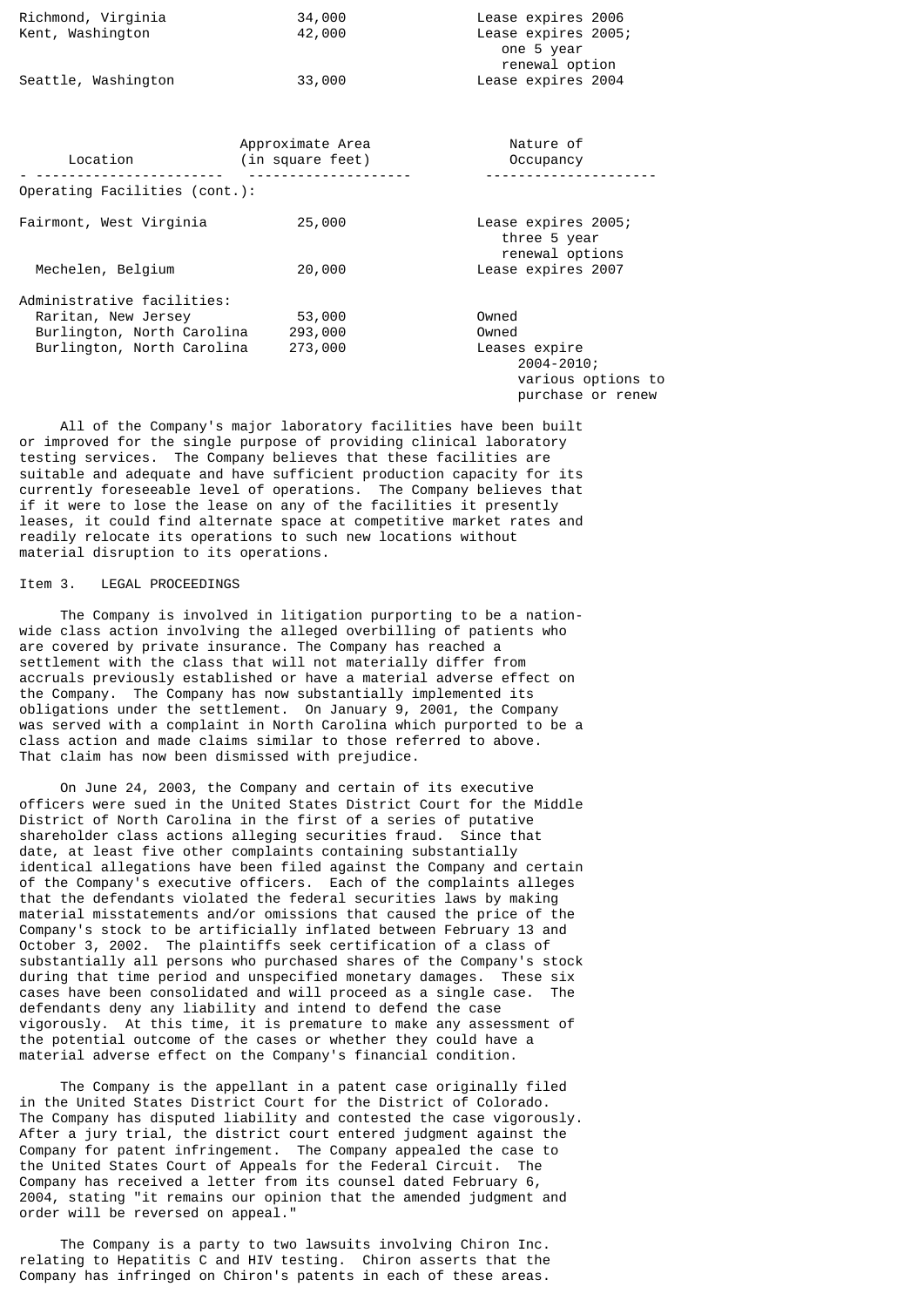The Company denies liability and intends to contest the suits vigorously. It is premature at this juncture to assess the likely outcome of these matters, or to determine whether they will have a material effect on the Company.

 The Company is also involved in various claims and legal actions arising in the ordinary course of business. These matters include, but are not limited to, intellectual property disputes, professional liability, employee related matters, and inquiries from governmental agencies and Medicare or Medicaid payors and managed care payors requesting comment on allegations of billing irregularities that are brought to their attention through billing audits or third parties. In the opinion of management, based upon the advice of counsel and consideration of all facts available at this time, the ultimate disposition of these matters is not expected to have a material adverse effect on the financial position, results of operations or liquidity of the Company. The Company is also named from time to time in suits brought under the qui tam provisions of the False Claims Act. These suits typically allege that the Company has made false statements and/or certifications in connection with claims for payment from federal health care programs. They may remain under seal (hence, unknown to the Company) for some time while the government decides whether to intervene on behalf of the qui tam plaintiff. Such claims are an inevitable part of doing business in the health care field today and, in the opinion of management, based upon the advice of counsel and consideration of all facts available at this time, the ultimate disposition of those qui tam matters presently known to the Company is not expected to have a material adverse effect on the financial position, results of operations or liquidity of the Company.

 The Company believes that it is in compliance in all material respects with all statutes, regulations and other requirements applicable to its clinical laboratory operations. The clinical laboratory testing industry is, however, subject to extensive regulation, and many of these statutes and regulations have not been interpreted by the courts. There can be no assurance therefore that applicable statutes and regulations might not be interpreted or applied by a prosecutorial, regulatory or judicial authority in a manner that would adversely affect the Company. Potential sanctions for violation of these statutes and regulations include significant fines and the loss of various licenses, certificates and authorizations.

 Under the Company's present insurance programs, coverage is obtained for catastrophic exposures as well as those risks required to be insured by law or contract. The Company is responsible for the uninsured portion of losses related primarily to general, professional and vehicle liability, certain medical costs and workers' compensation. The self-insured retentions are on a per occurrence basis without any aggregate annual limit. Provisions for losses expected under these programs are recorded based upon the Company's estimates of the aggregated liability of claims incurred. At December 31, 2003 and 2002, the Company had provided letters of credit aggregating approximately \$57.1 million and \$45.6 million respectively, primarily in connection with certain insurance programs.

# Item 4. SUBMISSION OF MATTERS TO A VOTE OF SECURITY HOLDERS

 No matter was submitted to a vote of security holders during the fourth quarter of the fiscal year covered by this report.

## PART II

2002

Item 5. MARKET FOR REGISTRANT'S COMMON EQUITY AND RELATED STOCKHOLDER **MATTERS** 

 The Common Stock trades on the New York Stock Exchange ("NYSE") under the symbol "LH". The following table sets forth for the calendar periods indicated the high and low sales prices for the Common Stock reported on the NYSE Composite Tape.

|        | Low    |  |
|--------|--------|--|
| ------ |        |  |
|        |        |  |
| 49.120 | 38.150 |  |
|        | High   |  |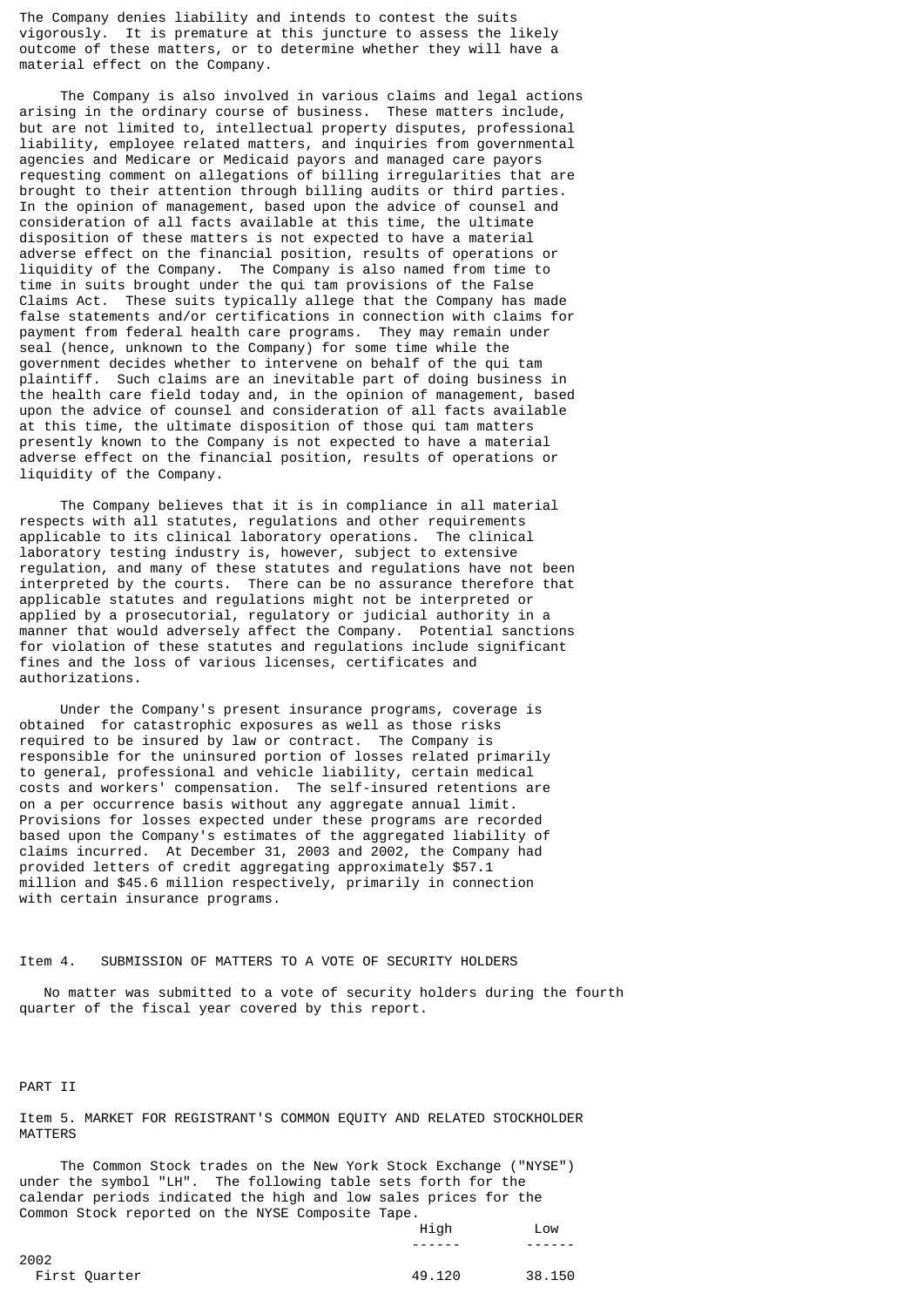| Second Quarter                            | 52.375 | 43.300 |
|-------------------------------------------|--------|--------|
| Third Quarter                             | 45.210 | 26,000 |
| Fourth Quarter                            | 34,050 | 18.510 |
|                                           | High   | Low    |
|                                           |        |        |
| 2003                                      |        |        |
| First Quarter                             | 30.040 | 22,210 |
| Second Quarter                            | 32.630 | 25.940 |
| Third Quarter                             | 32,660 | 28,200 |
| Fourth Quarter                            | 37.720 | 28,210 |
|                                           | High   | Low    |
|                                           |        |        |
| 2004                                      |        |        |
| First Quarter (through February 27, 2004) | 44.200 | 36,900 |

 On May 10, 2002, the Company effected a 2-for-1 stock split. The reported sales prices reflect such stock split.

 On February 27, 2004 there were 696 holders of record of the Common Stock.

 The Company has not historically paid dividends on its common stock, but could consider future dividend payments as deemed appropriate, based upon results of operations and future cash requirements. In addition, the Company's senior credit facilities place certain limits on the payment of dividends.

# Item 6. SELECTED FINANCIAL DATA

 The selected financial data presented below under the captions "Statement of Operations Data" and "Balance Sheet Data" as of and for the five-year period ended December 31, 2003 are derived from consolidated financial statements of the Company, which have been audited by PricewaterhouseCoopers LLP, independent accountants. This data should be read in conjunction with the accompanying notes, the Company's consolidated financial statements and the related notes thereto, and "Management's Discussion and Analysis of Financial Condition and Results of Operations," all included elsewhere herein.

|                                                                                                                                                                                                                                               |               |                                        |               | Year Ended December 31,                                                                                                         |            |
|-----------------------------------------------------------------------------------------------------------------------------------------------------------------------------------------------------------------------------------------------|---------------|----------------------------------------|---------------|---------------------------------------------------------------------------------------------------------------------------------|------------|
|                                                                                                                                                                                                                                               |               | 2003(a) 2002(b)(c) 2001(d)             |               | 2000 1999                                                                                                                       |            |
|                                                                                                                                                                                                                                               |               |                                        |               | (Dollars in millions, except per share amounts)                                                                                 |            |
| Statement of Operations<br>Data:                                                                                                                                                                                                              |               |                                        |               |                                                                                                                                 |            |
| Net sales<br>Gross profit<br>Operating income<br>Net earnings                                                                                                                                                                                 |               | 321.0 254.6                            | 179.5         | $$2,939.4$ $$2,507.7$ $$2,199.8$ $$1,919.3$ $$1,698.7$<br>1,224.6 1,061.8 925.6 766.6 629.1<br>533.7 435.0 367.6 245.6(e) 149.7 | 112.1 65.4 |
| Basic earnings<br>per common share                                                                                                                                                                                                            | $\mathbb{S}$  | $2.23$ \$<br>1.78 \$                   |               | $1.29$ \$ 0.82 \$                                                                                                               | 0.30       |
| Diluted earnings<br>per common share                                                                                                                                                                                                          | $\frac{1}{2}$ | $2.22 \text{ } \$$ 1.77 \ \$ 1.27 \ \$ |               | $0.80$ \$                                                                                                                       | 0.29       |
| Basic weighted<br>average common<br>shares outstanding<br>(in thousands)                                                                                                                                                                      |               | 143,969 142,791                        | 138,838       | 94,161                                                                                                                          | 50,665     |
| Diluted weighted<br>average common<br>shares outstanding<br>(in thousands)                                                                                                                                                                    |               | 144,756 144,198                        | 141,077       | 96,299                                                                                                                          | 51,509     |
| Balance Sheet Data:<br>Cash and cash<br>equivalents<br>Intangible assets, net 1,857.3    1,217.5    968.5    865.7    803.9<br>Total assets    3,414.9    2,580.4    1,929.6    1,666.9    1,590.2<br>Long-term obligations<br>and redeemable | \$123.0       |                                        | \$56.4\$149.2 | \$ 48.8                                                                                                                         | \$40.3     |
| preferred stock (f) 883.9                                                                                                                                                                                                                     |               | 521.5                                  | 509.2         | 355.8                                                                                                                           | 1,041.5    |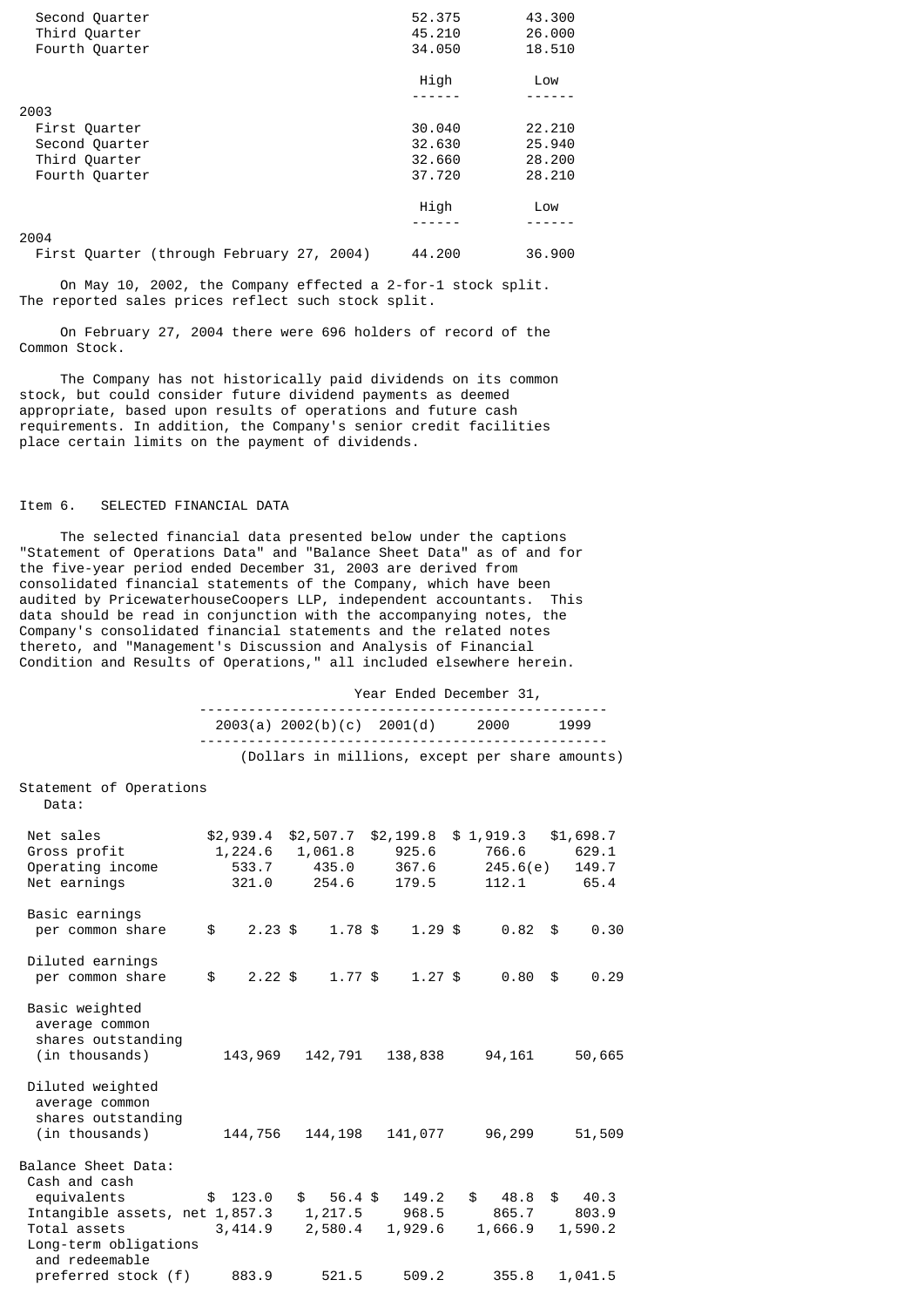(a) On January 17, 2003, the Company completed the acquisition of all of the outstanding shares of DIANON Systems, Inc. for \$47.50 per share in cash, or approximately \$595.6 million including transaction fees and expenses. See "Note 2 to the Consolidated Financial Statements" for further discussion of this acquisition. During the third and fourth quarters of 2003, the Company recorded pre-tax charges totaling \$6.4 million, in connection with the integrations of its recent acquisitions. The Company also recorded certain adjustments to previously recorded restructuring charges due to changes in estimates, resulting in a net credit of approximately \$4.9 million, which was recorded in the fourth quarter of 2003. Net restructuring and other special charges was \$1.5 million for 2003.

(b) On July 25, 2002, the Company completed the acquisition of all of the outstanding stock of Dynacare Inc. in a combination cash and stock transaction with a combined value of approximately \$496.4 million, including transaction costs. See "Note 3 to the Consolidated Financial Statements" for further discussion of this acquisition. During the third quarter of 2002, the Company recorded restructuring and other special charges totaling \$17.5 million. These charges included a special bad debt provision of approximately \$15.0 million related to the acquired Dynacare accounts receivable balance and restructuring expense of approximately \$2.5 million relating to Dynacare integration costs of actions that impact the Company's existing employees and operations.

(c) Effective January 1, 2002, the Company adopted Statement of Financial Accounting Standards No. 142 "Goodwill and Other Intangible Assets". This Standard requires that goodwill and other intangibles that are acquired in business combinations and that have indefinite useful lives are not to be amortized. See "Note 10 to the Consolidated Financial Statements" for further discussion of the effect of SFAS No. 142.

(d) During the third quarter of 2001, the Company recorded a loss of \$5.5 million relating to the write-off of unamortized bank fees associated with the Company's term debt, which was repaid in September of 2001. The Company also recorded a charge of \$8.9 million as a result of a payment made to a bank to terminate an interest rate swap agreement tied to the Company's term loan.

(e) In the fourth quarter of 2000, the Company recorded a \$4.5 million restructuring charge relating to the closing of its Memphis drug testing facility.

(f) Long-term obligations primarily include capital lease obligations of \$4.4 million, \$5.5 million, \$6.1 million, \$7.2 million and \$4.4 million at December 31, 2003, 2002, 2001, 2000 and 1999, respectively. Long-term obligations exclude amounts due to affiliates. On June 6, 2000, the Company called for redemption all of its outstanding redeemable preferred stock, resulting in the conversion of substantially all of the preferred stock into common stock. During 2001, the Company sold \$744.0 million aggregate principal amount at maturity of its zero coupon convertible subordinated notes due 2021 in a private placement. The Company received approximately \$488.6 million in net proceeds from the offering. The Company used a portion of the proceeds to repay \$412.5 million of its term loan outstanding under its credit agreement.

### Item 7. MANAGEMENT'S DISCUSSION AND ANALYSIS OF FINANCIAL CONDITION AND RESULTS OF OPERATIONS

#### General

 During 2003, the Company continued to strengthen its financial performance through the implementation of the Company's strategic plan as well as expanding its national platform in routine testing. This plan continues to provide growth opportunities for the Company by building a leadership position in genomic and other advanced testing technologies primarily through internal development efforts, acquisitions and technology licensing activities.

The Company's Center for Molecular Biology and Pathology, located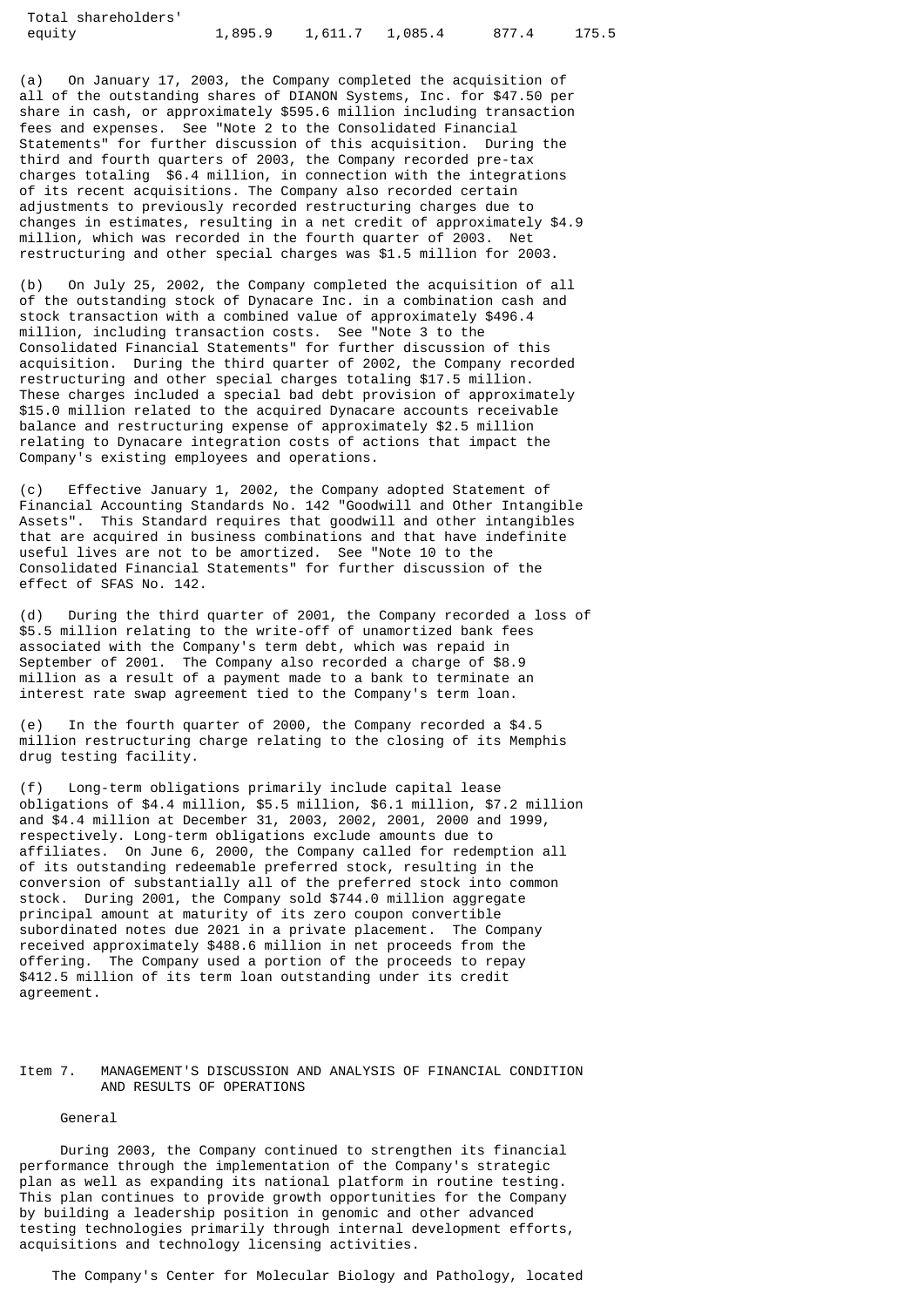in Research Triangle Park, NC is a leader in the development and application of molecular diagnostics and polymerase chain reaction, or PCR, technologies in the areas of diagnostic genetics, oncology and infectious disease. The Company believes that these technologies may represent a significant savings to the healthcare system by increasing the detection of early stage (treatable) diseases. The Company's National Genetics Institute in Los Angeles, CA, develops novel, highly-sensitive PCR methods used to test for hepatitis C and other infectious agents and is the only laboratory in the U.S. that is FDA-approved to screen plasma for infectious diseases. Viro-Med Laboratories, Inc., based in Minneapolis, MN, offers molecular microbial testing using real-time PCR platforms and provides significant additional capacity to support the continued expansion of the Company's advanced testing business. These Centers of Excellence enable the Company to provide a broad menu of testing services for the infectious disease and cancer markets, which the Company believes represent two of the most significant areas of future growth in the clinical laboratory industry.

The Company completed the acquisition of DIANON on January 17,<br>2003 This acquisition significantly enhances the Company's oncolo This acquisition significantly enhances the Company's oncology testing capabilities and enables the Company to nationally offer one of the broadest menu of specialized anatomic pathology and gene-based cancer testing in the U.S. At the end of 2003, the Company was ahead of schedule with the integration and had achieved the synergy savings of approximately \$26.2 million. The Company expects to achieve additional synergy savings of approximately \$5.5 million by the end of 2004, and a total net savings of approximately \$32.4 million by 2005. The Company began applying DIANON's standardized anatomic pathology processes in early 2004. This "DIANIZATION" of the Company will take approximately three years.

 The Dynacare integration is substantially completed and is performing as expected, including the achievement of the planned total synergy savings of \$45.0 million. Dynacare continues to strengthen the Company's national network of routine testing.

 In March 2003, the Company purchased certain assets in Northern California from Quest Diagnostics Incorporated (Quest) for \$4.5 million in cash. The assets purchased included the assignment of four contracts with independent physician associations (IPAs), as well as the leases for 46 patient service centers, five of which also serve as rapid response laboratories, located throughout Northern California. Acquiring these assets provides the Company an immediate, competitive presence in Northern California for the first time. Quest has indicated that approximately \$27.0 million in annual revenues is generated by capitated fees under the IPA contracts and associated fee-for-service testing for physicians whose patients use these patient service centers, as well as from specimens received directly from the IPA physicians. The Company began the customer conversion process in June and July of 2003, which has been ongoing through the end of the year. The Company expects that incremental revenues will be approximately \$9-\$10 million in 2004.

 The Company has announced a number of significant licensing and partnership agreements which provide it with access to new testing technologies that it expects will have an increasing impact on diagnostic testing.

 In July 2003, the Company announced a marketing and distribution relationship with Atherotech, a leading cardiodiagnostic company and specialty reference laboratory, to offer its proprietary Vertical Auto Profile (VAP"TM") Cholesterol Test. This multi-year agreement includes a provision for the transfer of patented testing technology to the Company, after which, if certain conditions are met, the Company would become the first clinical laboratory licensed to perform the cardiovascular disease risk assessment assay within its own national laboratory system.

 In August of 2003, the Company announced that it had commercially launched PreGen-Plus, EXACT Sciences' proprietary, noninvasive technology to aid in the early detection of colorectal cancer. Since then, the daily number of specimens received has increased at a moderate pace and the Company has expanded its production capacity to handle higher daily volumes.

 On October 21, 2003, the Company announced an exclusive agreement with BioPredictive, a French Diagnostics firm, that combines the Company's expertise in infectious disease testing with BioPredictive's noninvasive, predictive testing technology to quantitatively determine the amount of liver fibrosis, and the rate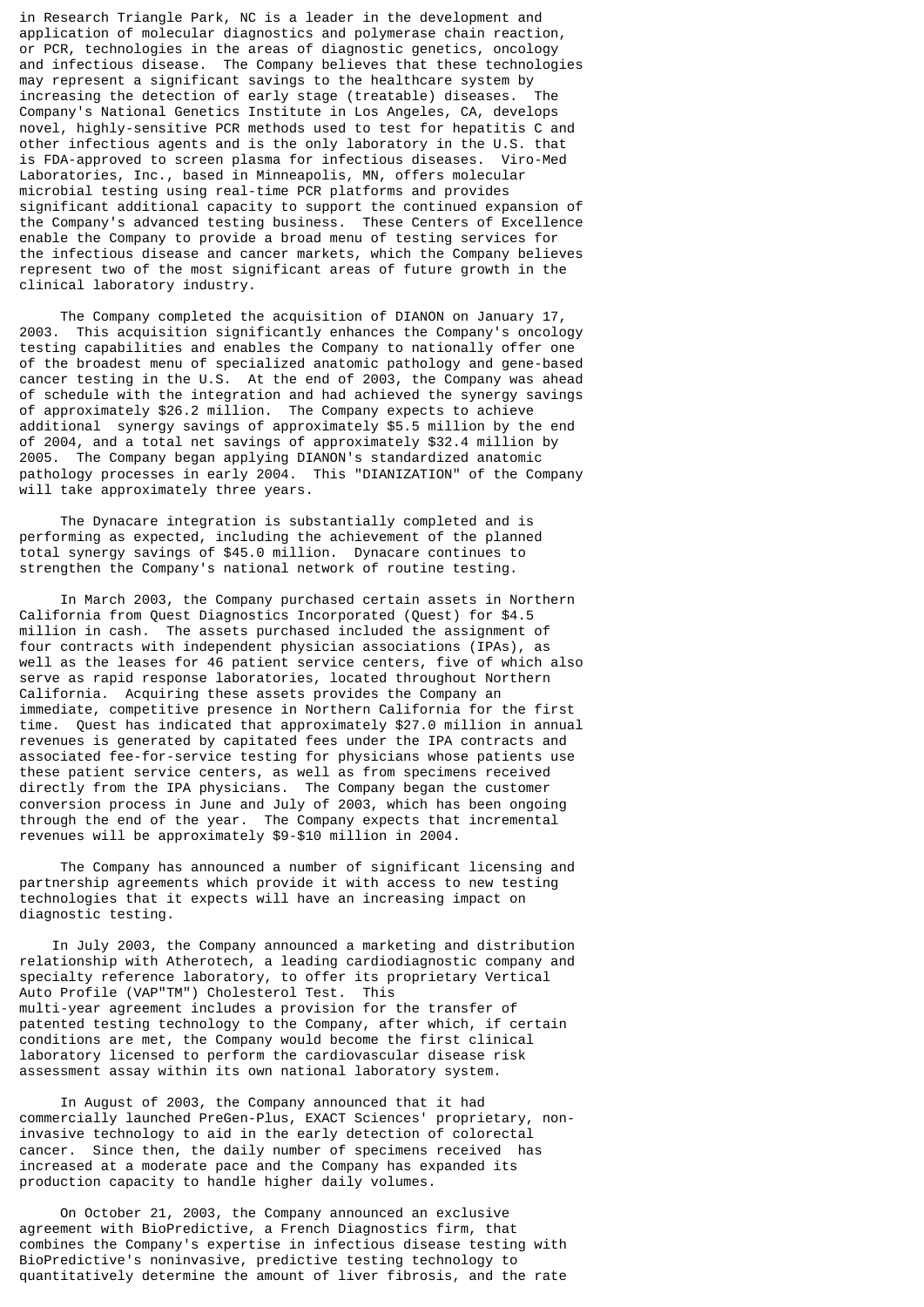of its progression, in hepatitis C (HCV) patients. HCV FIBROSURE"TM" is expected to be broadly available in the U.S., only through the Company, around the beginning of the second quarter of 2004.

 As a result of the exclusive sales and distribution agreement with Myriad Genetics, physicians now have the convenience of sending patients to one of the Company's patient service centers for Myriad Genetics' predisposition testing for breast, ovarian, colon and uterine cancers. The Company's relationship with Myriad Genetics makes it one of the few clinical laboratories in the U.S. to provide the entire oncology care continuum from predisposition to surveillance testing, including screening, evaluation, diagnosis and monitoring options.

 In October 2002, the Company announced a collaboration with Celera to establish the clinical utility of laboratory tests based on novel diagnostic markers. The Company is continuing interactions with Celera to support the development of new gene-based assays in a variety of disease areas.

 Through an agreement with Correlogic Systems, the Company plans to commercialize their protein pattern blood test for the detection of ovarian cancer, which offers the prospect of accurate and early detection of ovarian cancer. This is a common disease, which if detected early enough, is readily treated and often curable. The Company will initially plan to offer the test to those women at greater than average risk for ovarian cancer sometime during 2004.

In addition to the acquisitions and relationships discussed above, the Company believes future performance will be positively affected by several factors: 1) The expansion of higher-value genomic tests such as Cystic Fibrosis, HCV and HIV genotyping, along with the continued growth of HIV viral loads and HPV testing; 2) Continued conversion of traditional pap smears to the newer, high value monolayer technology; 3) Continued progress with existing licensing and business relationships (such as Myriad Genetics, EXACT Sciences, Correlogic and most recently, BioPredictive); 4) The Company's ongoing business acquisition strategy; and 5) Growing demand for genomic testing creating a positive shift in test mix toward higher value testing.

 On December 17, 2003, the Company's Board of Directors authorized a stock repurchase program under which the Company may purchase up to an aggregate of \$250.0 million of its common stock from time-to-time. It is the Company's intention to fund future purchases of its common stock with cash flow from operations.

#### Seasonality

 Volume of testing generally declines during the year-end holiday periods and other major holidays. In addition, volume declines due to inclement weather may reduce net revenues and cash flows. Therefore, comparison of the results of successive quarters may not accurately reflect trends or results for the full year.

#### Results of Operations

Year ended December 31, 2003 compared with Year ended December 31, 2002.

 Net sales for 2003 were \$2,939.4 million, an increase of 17.2% from \$2,507.7 million reported in the comparable 2002 period. Testing volume growth, measured by accessions, increased approximately 11.7% and was affected by the acquisitions of Dynacare and DIANON as well as growth in the Company's esoteric test volumes (including HPV and cystic fibrosis). Price per accession increased approximately 5.5%, compared to 2002. The growth in price was affected by this same shift in test mix and from shifts in histology testing which is primarily DIANONrelated. These improvements were partially offset by the impact of severe winter weather during the first quarter of 2003 and physician strikes to protest rising malpractice insurance rates during the second quarter.

 Cost of sales, which includes primarily laboratory and distribution costs, was \$1,714.8 million for 2003 compared to \$1,445.9 million in 2002, an increase of 18.6%. The increase in cost of sales is primarily the result of increases in volume and supplies due to recent acquisitions, growth in the base business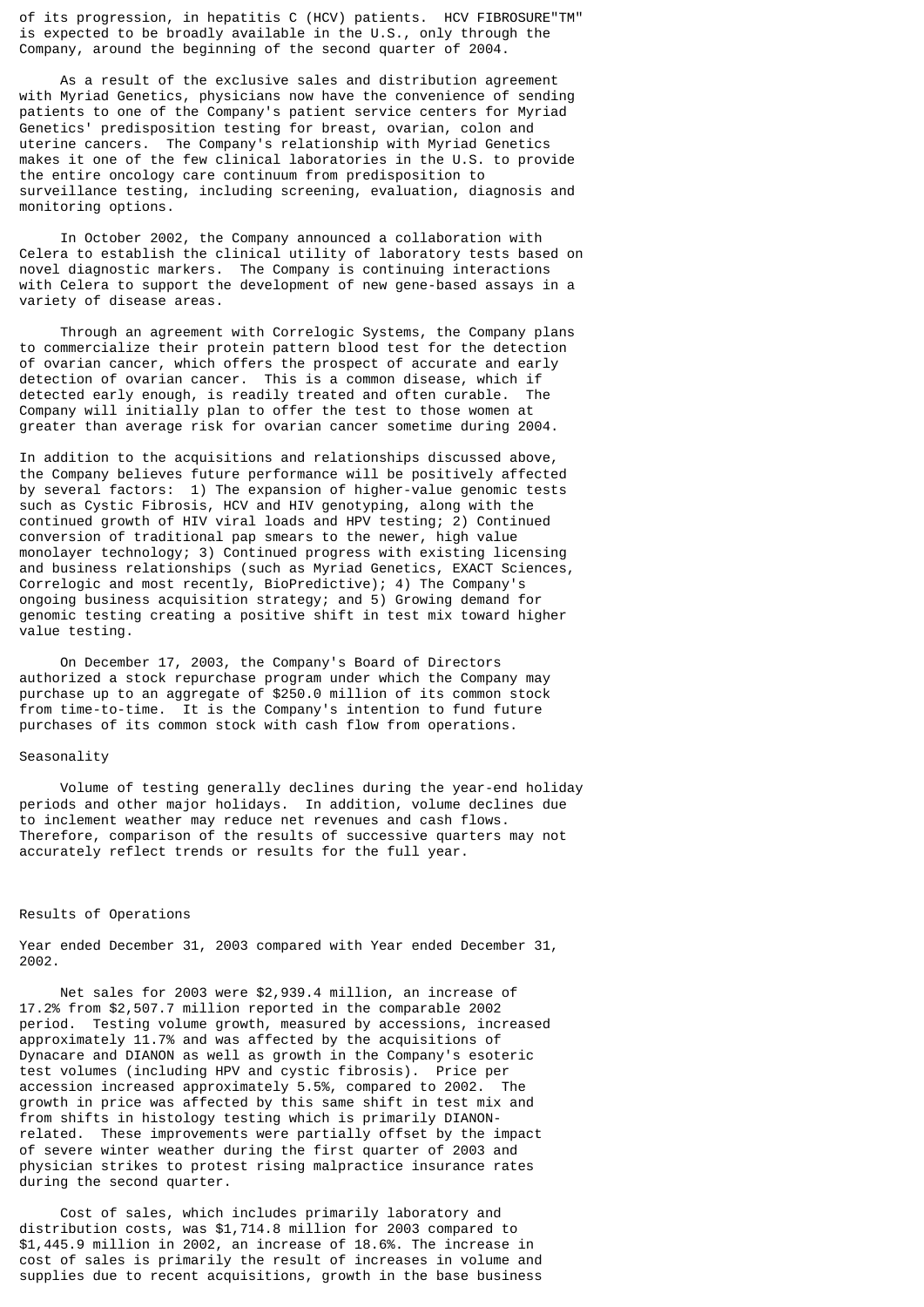and growth in esoteric and genomic testing (with significant increases in cystic fibrosis and HPV testing). Cost of sales as a percentage of net sales was 58.3% for 2003 and 57.7% in 2002, reflecting the additional infrastructure costs (facilities and personnel) of Dynacare and DIANON acquisitions.

 Selling, general and administrative expenses increased to \$651.8 million in 2003 from \$585.5 million in 2002 representing an increase of \$66.3 million or 11.3%. This increase resulted primarily from personnel and other costs as a result of the recent acquisitions. As a percentage of net sales, selling, general and administrative expenses were 22.2% and 23.3% for the year ended 2003 and 2002, respectively, reflecting the realization of synergies from the Dynacare and DIANON acquisitions, as well as the Company's reduction of its bad debt expense rate by approximately 130 basis points during 2003 as compared to 2002.

 The amortization of intangibles and other assets was \$37.6 million and \$23.8 million for 2003 and 2002, respectively. The increase in amortization expense is a result of the acquisitions of Dynacare and DIANON.

 The Company recorded pre-tax restructuring charges of \$3.3 million and \$17.5 million during the third quarters of 2003 and 2002, respectively, in connection with the integrations of DIANON and Dynacare, Inc. During the fourth quarter of 2003, the Company recorded a charge of \$3.1 million, relating to the continuing integration of its recent acquisitions. The Company also recorded certain adjustments in the fourth quarter of 2003 to previously recorded restructuring charges due to changes in estimates, resulting in a credit of approximately \$4.8 million.

 Interest expense was \$40.9 million in 2003 compared to \$19.2 million in 2002. This increase was a direct result of the Company's financing of the DIANON acquisition.

 Income from equity investments was \$43.7 million for the year ended December 31, 2003 compared to \$13.4 million for the year end December 31, 2002. This income represents the Company's ownership share in equity affiliates acquired as part of the Dynacare acquisition on July 25, 2002. A significant portion of this income is derived from investments in Ontario and Alberta, Canada, and is earned in Canadian dollars. The strengthening of the Canadian dollar versus the U.S. dollar during the year ended December 31, 2003 has had a positive impact on this income as well as the cash generated from the Canadian investments.

 The provision for income taxes as a percentage of earnings before taxes was 40.6% in 2003 compared to 41.1% in 2002. The decrease in the effective tax rate for 2003 is due to a \$2.1 million state tax recovery during the third quarter of 2003.

Year ended December 31, 2002 compared with Year ended December 31, 2001.

Net sales for 2002 were \$2,507.7 million, an increase of 14.0% from \$2,199.8 million reported in the comparable 2001 period. Testing volume, measured by accessions, increased 10.7% (primarily as a result of the Dynacare acquisition and esoteric volume growth) and price per accession increased 3.3% (due in part to the shift in test mix to higher-value esoteric tests) compared to 2001.

 Cost of sales, which includes primarily laboratory and distribution costs, was \$1,445.9 million for 2002 compared to \$1,274.2 million in 2001, an increase of 13.5%. In the third quarter of 2002, the Company announced a slowdown in volume growth in the Carolinas. In order to reverse these declines in volume, the Company initiated a reinvestment program that included adding individuals and facilities to improve client service. Although this reinvestment moderately increased the fourth quarter expenses as expected, there was an improvement in the ratio of new to lost accounts in the affected region. Also, the Company incurred certain costs associated with the acquisition and integration of Dynacare such as additional overtime and temporary help and the payment of retention bonuses. Additional costs were incurred due to growth in esoteric and genomic testing and higher volume of Pap tests performed using more expensive monolayer technology. Cost of sales as a percentage of net sales was 57.7% for 2002 and 57.9% in 2001.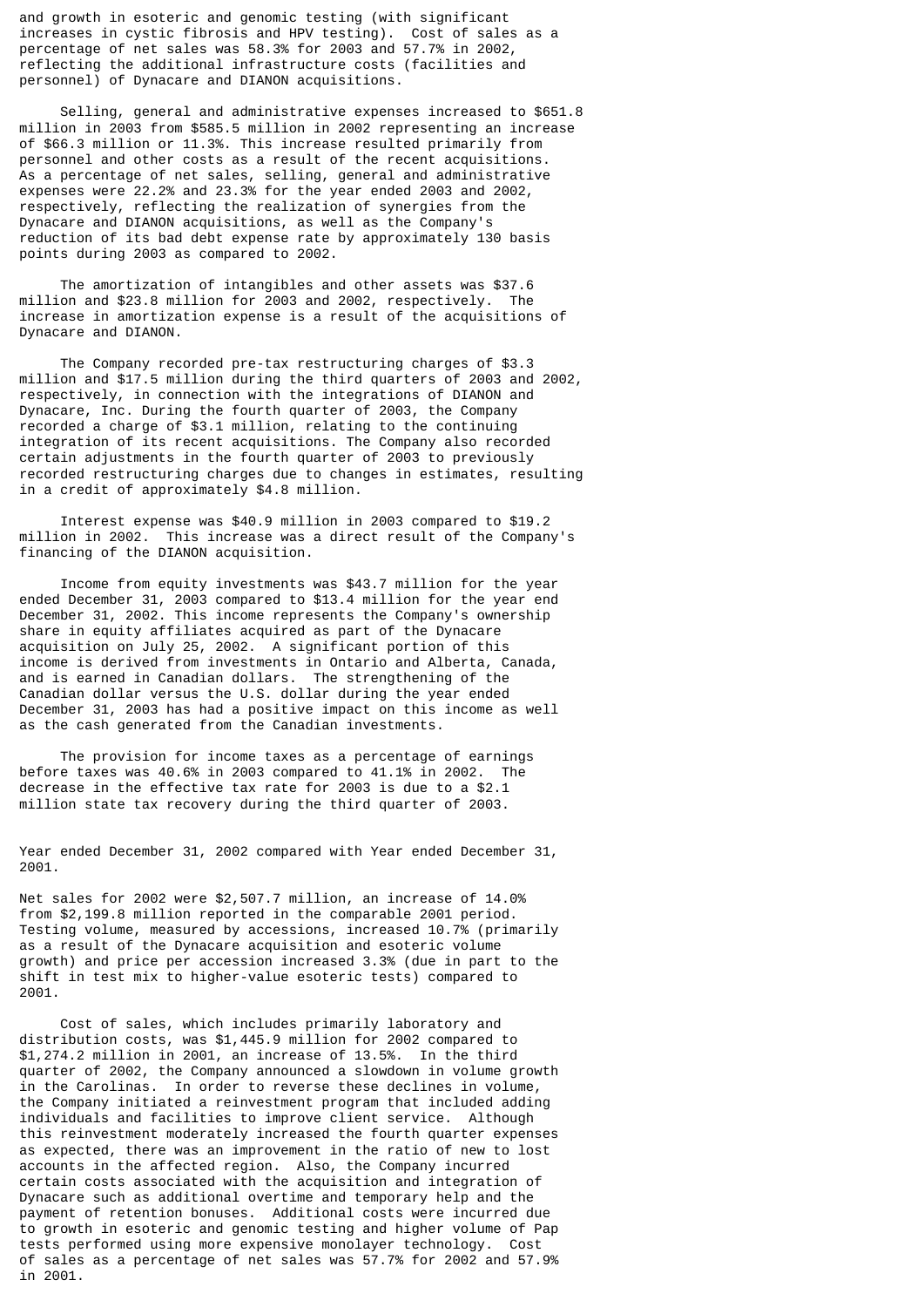Selling, general and administrative expenses increased to \$585.5 million in 2002 from \$516.5 million in 2001 representing an increase of \$69.0 million or 13.4%. This increase resulted primarily from personnel and other costs as a result of the Dynacare acquisition. Selling, general and administrative expenses were 23.3% and 23.5% as a percentage of net sales in 2002 and 2001, respectively.

 The amortization of intangibles and other assets was \$23.8 million and \$41.5 million for 2002 and 2001, respectively. The decrease in the amortization expense is due to the adoption in 2002 of the non-amortization provisions of SFAS No. 142 for goodwill offset partially by increases in identifiable intangibles amortization resulting from the acquisition of Dynacare.

 During the third quarter of 2002, the Company recorded restructuring and other special charges totaling \$17.5 million. The \$17.5 million was comprised of a special bad debt provision of approximately \$15.0 million related to the acquired Dynacare accounts receivable balance and an additional \$2.5 million relating to integration costs of actions that impact the Company's existing employees and operations.

 Interest expense was \$19.2 million in 2002 compared to \$27.0 million in 2001. The reduction in interest expense reflects the Company's lower cost of borrowings from its zero coupon-subordinated notes as well as overall market rate declines in interest rates in 2002 compared to 2001.

 As a result of the Dynacare acquisition, the Company has investments in equity affiliates in Milwaukee, Wisconsin, Ontario, Canada and Alberta, Canada. These investments are accounted for under the equity method of accounting and resulted in other income of \$13.4 million for 2002.

 Provision for income taxes was \$177.7 million in 2002 compared to \$149.6 million in 2001. The effective tax rate was 41.1% in 2002 and 45.0% in 2001. The decrease in the effective tax rate is primarily due to the elimination of amortization related to goodwill upon adoption of SFAS No. 142 and, to a smaller extent, the Company's reduction of \$1.7 million of valuation allowance relating to its net deferred tax assets.

### Liquidity and Capital Resources

 Net cash provided by operating activities was \$564.3 million, \$444.9 million and \$316.0 million, in 2003, 2002 and 2001, respectively. The increase in cash flow from operations in both 2003 and 2002 primarily resulted from improved earnings, the expansion of the business through acquisitions, and the improvement of the Company's accounts receivable days' sales outstanding ("DSO") to 53 days at the end of 2003 from 54 days at the end of 2002. This improvement was due to Company-wide efforts to increase cash collections from all payors, as well as on-going improvements to claim submission processes. In addition, the Company continued to take steps necessary to improve DSO and cash collections by:

- 1) conversion of decentralized billing locations, including former Dynacare locations, to a centralized billing system. During 2003, billing activity in numerous Dynacare sites was converted to the centralized billing system. In 2004, the Company will concentrate its conversion activities on the remaining Dynacare locations as well as its Salt Lake City, Reno, San Diego and Viro-Med facilities.
- 2) continuing initiative to reduce the number of requisitions received that are missing certain billing information. This initiative involves counting the number of clinical requisitions received from an ordering client, as well as determining what specific information was not provided. The Company then identifies root causes of why the information was missing and takes steps to ensure that information is provided in the future. These steps include re-educating clients as to what information is needed in order for the Company to bill and collect for the test. As of December 31, 2003, the percentage of requisitions received which were missing billing information was 4.3% as compared to 4.6% at the end of 2002.
- 3) implementation of numerous initiatives related to self-pay accounts receivable. These include: i) collecting payment at the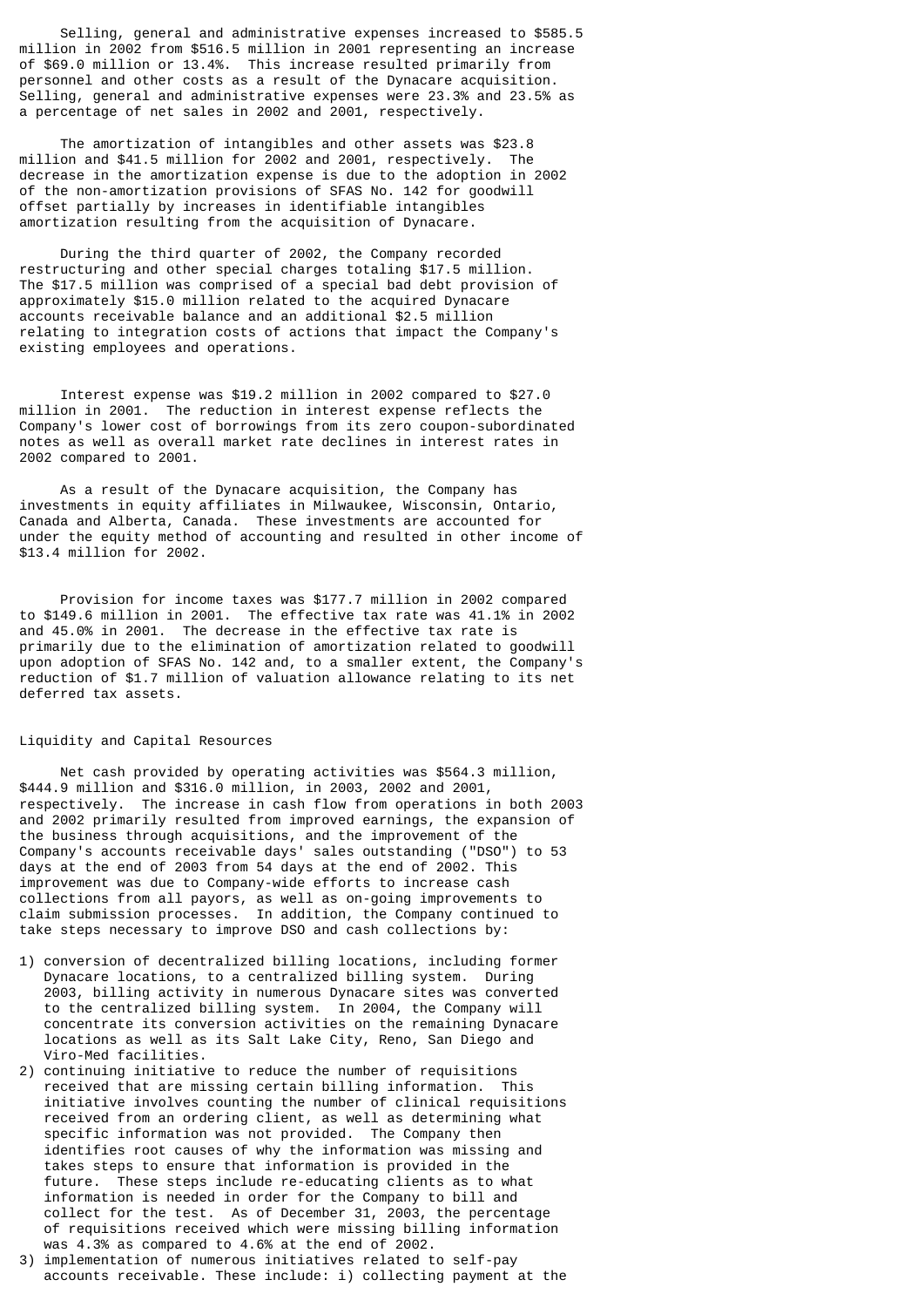time of service; ii) increased training for billing personnel related to improving collections during phone calls and iii) review of bill design and frequency.

 Capital expenditures were \$83.6 million, \$74.3 million and \$88.1 million for 2003, 2002 and 2001, respectively. The Company expects capital expenditures of approximately \$90.0 to \$100.0 million in 2004. These expenditures are intended to continue standardizing lab and billing information systems and further automate laboratory<br>processes. The Company will continue to make important investr The Company will continue to make important investments in information technology connectivity with its customers. Such expenditures are expected to be funded by cash flow from operations as well as borrowings under the Company's revolving credit facilities.

 On January 31, 2003,in connection with the acquisition of DIANON, the Company completed a private placement of \$350.0 million in senior notes, which was used to repay the \$350.0 million bridge loan that was entered into to fund part of the DIANON purchase. The notes, in an aggregate principal amount of \$350.0 million, will bear an interest rate of 5.5% and resulted in net proceeds of \$345.1 million.

 In conjunction with the acquisition of DIANON, the Company's planned financing of the acquisition, and announced share repurchase plan, Standard and Poor's lowered its overall rating on the Company to BBB from BBB+ and Moody's issued a Baa3 rating to the Company's newly issued Senior Notes.

 On January 13, 2004, the Company entered into a new \$150.0 million 364-day revolving credit facility with Credit Suisse First Boston, acting as Administrative Agent, and a group of financial institutions to replace the existing \$150.0 million 364-day revolving credit facility, which had terminated. The \$200.0 million three-year revolving credit facility was amended on January 14, 2003 and expires on February 18, 2005.

 On January 17, 2003, in conjunction with the acquisition of DIANON, the Company borrowed \$350.0 million under the DIANON Bridge Loan Agreement with Credit Suisse First Boston, acting as Administrative Agent. On January 31, 2003, the Company sold \$350.0 million aggregate principal amount of its 5 1/2% Senior Notes due February 1, 2013. Proceeds from the issuance of these Notes (\$345.1 million), together with cash on hand was used to repay the \$350.0 million principal amount of the Company's bridge loan facility, and as a result, the loan was terminated. During the first quarter of 2003, the Company entered into an interest rate swap agreement with a major financial institution, solely to manage its interest rate exposure on \$175.0 million of its 5 1/2% Senior Notes. This swap agreement was terminated during June 2003 and resulted in net proceeds to the Company of \$5.3 million.

# Pension Funding

 During 2001, 2002 and 2003, the Company made contributions to its defined pension plan in the amounts of \$18.0 million, \$8.6 million and \$10.2 million, respectively. The Company expects to contribute \$34.6 million to its defined pension plan during 2004. See "Note 22 to the Consolidated Financial Statements" for a further discussion of the Company's pension and postretirement plans.

### New Accounting Pronouncements

 On December 23, 2003, the Financial Accounting Standards Board released revised Statement of Financial Accounting Standards No. 132 "Employers Disclosures about Pensions and Other Postretirement Benefits". This Standard is an amendment of SFAS No. 87,88, and 106 and a revision of SFAS No. 132. The provisions of this Statement do not change the measurement and recognition provisions of these previously issued Statements, but requires that additional disclosures are made. Some of the required disclosures include: 1) Plan assets by category, 2) Investment policies and strategies, 3) Target allocation percentages or target ranges for plan asset categories, 4) Projections of future benefit payments, 5) Estimates of future contributions to fund pension and other postretirement benefit plans, and 6) Interim disclosures of certain items. The requirements of the standard are effective for public companies for fiscal years ending after December 15, 2003. The Company adopted this statement for its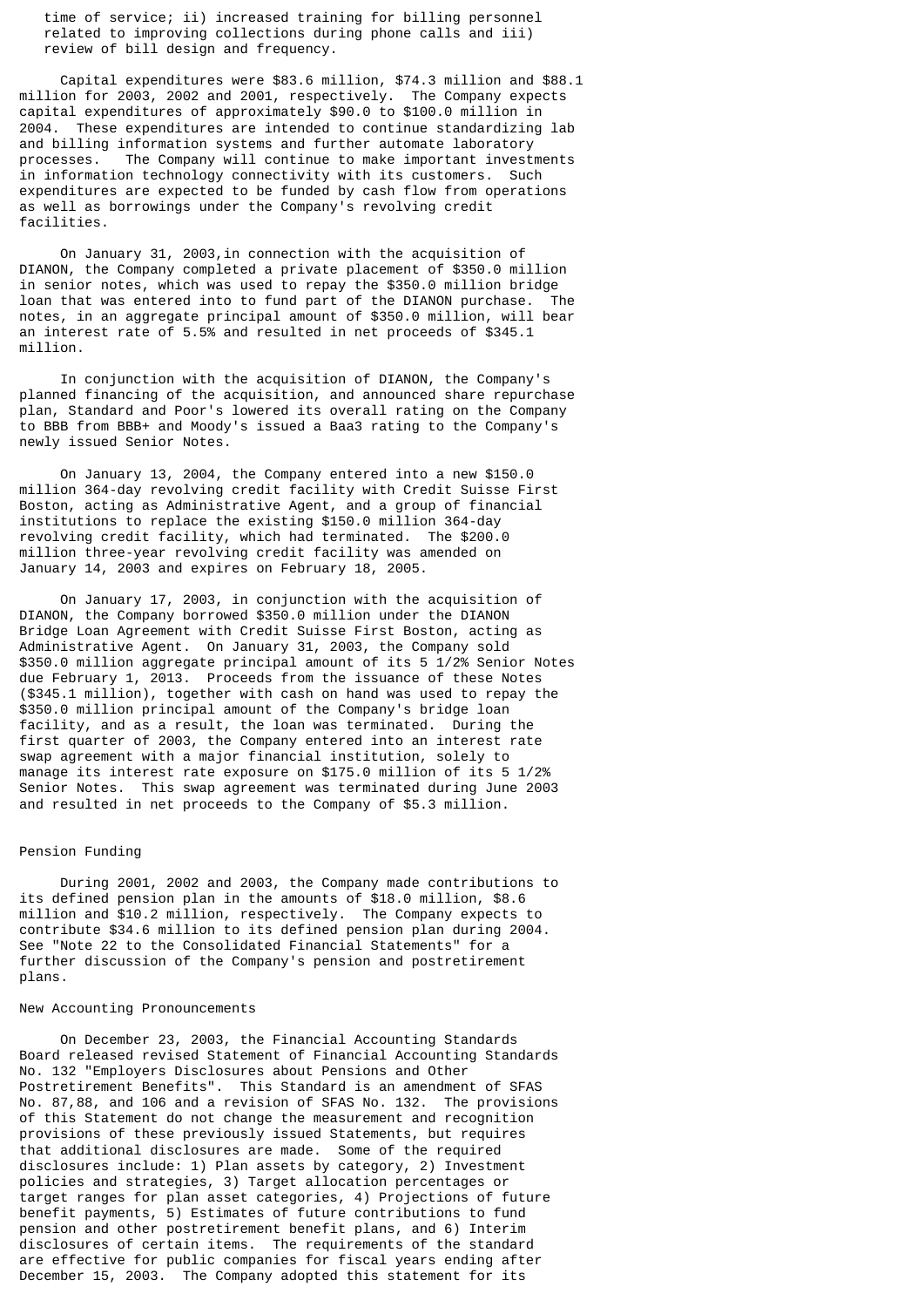2003 Annual Report and Form 10-K and it does not effect the Company's financial position or results of operations.

 In January 2003, the FASB issued FASB Interpretation No. 46 (FIN No. 46), "Consolidation of Variable Interest Entities, an Interpretation of ARB No. 51." FIN No. 46 requires certain variable interest entities to be consolidated by the primary beneficiary of the entity if the equity investors in the entity do not have the characteristics of a controlling financial interest or do not have sufficient equity at risk for the entity to finance its activities without additional subordinated financial support from other parties. FIN No. 46 and FIN No. 46R is effective for all new variable interest entities created or acquired after January 31, 2003. For variable interest entities created or acquired prior to February 1, 2003, the provisions of FIN No. 46 must be applied for the first interim or annual period beginning after December 15, 2003. The Company does not believe it has any unconsolidated variable interest entities, but has not fully completed its evaluation.

 In December 2002, Statement of Financial Accounting Standards ("SFAS") No. 148, "Accounting for Stock-Based Compensation - Transition and Disclosure - an amendment of FASB Statement No. 123", was issued. This Statement amends SFAS No. 123 to provide alternative methods of transition for a voluntary change to the fairvalue based method of accounting for stock-based employee compensation. In addition, SFAS No. 148 amends the disclosure requirements of SFAS No. 123 to require disclosure in interim financial statements about the method of accounting for stock-based employee compensation and the effect of the method used on reported results. The Company has not adopted a fair-value based method of accounting for stock-based employee compensation and SFAS No. 148 has not had a material impact on its consolidated financial statements.

 In July 2002, SFAS No. 146, "Accounting for Costs Associated with Exit or Disposal Activities" was issued. This Statement addresses the recognition, measurement, and reporting of costs associated with exit or disposal activities, and supercedes Emerging Issues Task Force Issue No. 94-3, "Liability Recognition for Certain Employee Termination Benefits and Other Costs to Exit an Activity (including Certain Costs Incurred in a Restructuring)" ("EITF 94-3"). The principal difference between SFAS No. 146 and EITF 94-3 relates to the requirements for recognition of a liability for a cost associated with an exit or disposal activity. SFAS No. 146 requires that a liability for a cost associated with an exit or disposal activity, including those related to employee termination benefits and obligations under operating leases and other contracts, be recognized when the liability is incurred, and not necessarily the date of an entity's commitment to an exit plan, as under EITF 94-3. SFAS No. 146 also establishes that the initial measurement of a liability recognized under SFAS No. 146 be based on fair value. The provisions of SFAS No. 146 are effective for exit or disposal activities that are initiated after December 31, 2002, with early application encouraged. The Company adopted this statement January 1, 2003 and it has not effected its financial position or results of operations.

 In May 2002, SFAS No. 145, "Rescission of FAS Nos. 4, 44, and 64, Amendment of FAS 13, and Technical Corrections as of April 2002" was issued. This Statement rescinds SFAS No. 4, Reporting Gains and Losses from Extinguishment of Debt, and an amendment of that Statement, SFAS No. 64, Extinguishments of Debt Made to Satisfy Sinking-Fund Requirements. This Statement also rescinds SFAS No. 44, Accounting for Intangible Assets of Motor Carriers. This Statement amends SFAS No. 13, Accounting for Leases, to eliminate any inconsistency between the required accounting for sale-leaseback transactions and the required accounting for certain lease modifications that have economic effects that are similar to sale-leaseback transactions. This Statement also amends other existing authoritative pronouncements to make various technical corrections, clarify meanings, or describe their applicability under changed conditions. The Company adopted this statement January 1, 2003 and it has resulted in the reclassification of the 2001 extraordinary loss.

Contractual Cash Obligations

Payments Due by Period

| Less |                                          | More than |
|------|------------------------------------------|-----------|
|      | $1 Yr$ $1 - 3 Yrs$ $3 - 5 Yrs$ $> 5 Yrs$ |           |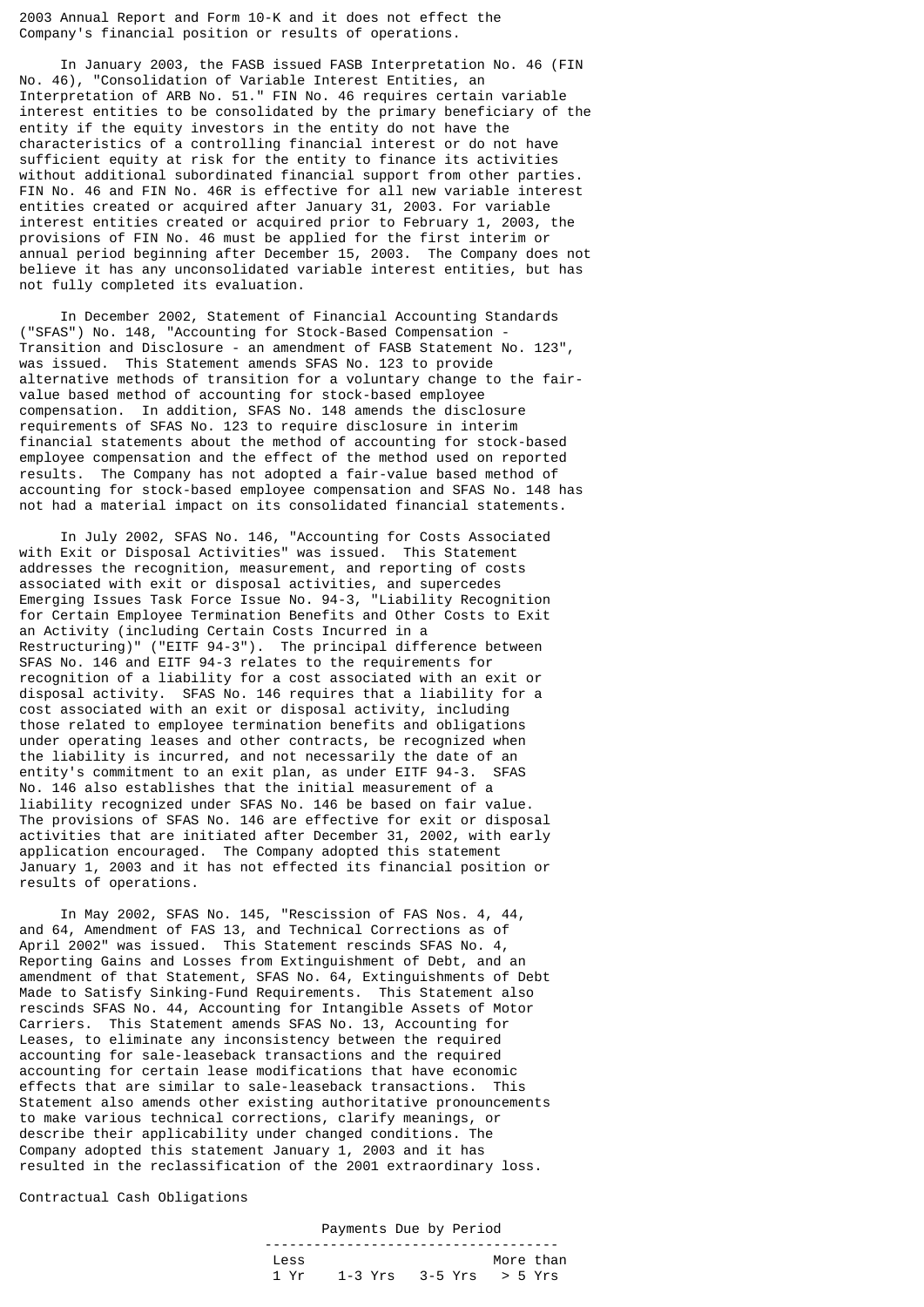| Capital lease obligations      | \$3.5    | \$5.7  | \$1.2  | \$      |
|--------------------------------|----------|--------|--------|---------|
| Operating leases obligations   | 55.4     | 72.1   | 34.1   | 25.3    |
| Restructuring obligations      | 5.0      | 6.7    | 6.2    | 6.8     |
| Contingent future licensing    |          |        |        |         |
| payments                       | 24.1(b)  | 13.5   | 18.7   |         |
| Royalty payments               | 0.3      | 1.8    | 2.0    |         |
| 5 1/2% Senior Notes            |          |        |        | 350.0   |
| Zero coupon-subordinated notes | 530.5(a) |        |        |         |
|                                |          |        |        |         |
| Total contractual cash         |          |        |        |         |
| obligations                    | \$618.8  | \$99.8 | \$62.2 | \$382.1 |
|                                |          |        |        |         |

- (a) Holders of the zero coupon-subordinated notes may require the Company to purchase all or a portion of their notes on September 11, 2004, 2006 and 2011 at prices ranging from \$712.97 to \$819.54 per note. The Company may choose to pay the purchase price in cash or common stock or a combination of cash and common stock. If the holders elect to require the Company to purchase their notes, it is the Company's current intention to retire the notes by a cash payment. However, future market conditions are subject to change. Should the holders put the notes to the Company on any of the dates above, the Company believes that it will be able to obtain alternate financing to satisfy this contingent obligation.
- (b) Contingent future licensing payments will be made in the event that certain events take place, such as the launch of a specific test, the transfer of certain technology, and when specified revenue milestones are met.

# Off-Balance Sheet Arrangements

 The Company does not have transactions or relationships with "special purpose" entities, and the Company does not have any off balance sheet financing other than normal operating leases.

#### Other Commercial Commitments

 At December 31, 2003, the Company provided letters of credit aggregating approximately \$57.1 million, primarily in connection with certain insurance programs. These letters of credit are secured by the Company's senior credit facilities and are renewed annually, around mid-year.

 Based on current and projected levels of operations, coupled with availability under its new senior credit facilities, the Company believes it has sufficient liquidity to meet both its short-term and long-term cash needs. For a discussion of the Company's zero coupon-subordinated notes, see "Note 13 to Consolidated Financial Statements." For a discussion of the Company's new senior credit facilities, see "Note 14 to Consolidated Financial Statements.'

#### Critical Accounting Policies

 The preparation of financial statements in conformity with generally accepted accounting principles requires management to make estimates and assumptions that affect the reported amounts of assets and liabilities and disclosure of contingent assets and liabilities at the date of the financial statements and the reported amounts of revenues and expenses during the reported periods. Significant estimates include the allowances for doubtful accounts, amortization lives for intangible assets, accruals for self-insurance reserves and reserves for professional liability claims.

 The process for estimating the ultimate collection of receivables involves significant assumptions and judgments. Billings for services under third-party payor programs, including Medicare and Medicaid, are recorded as revenues net of allowances for differences between amounts billed and the estimated receipts under such programs. Adjustments to the estimated receipts, based on final settlement with the third-party payors, are recorded upon settlement as an adjustment to net revenues.

 In addition, the Company has implemented a process to estimate and review the collectibility of its receivables based on the period they have been outstanding. Historical collection and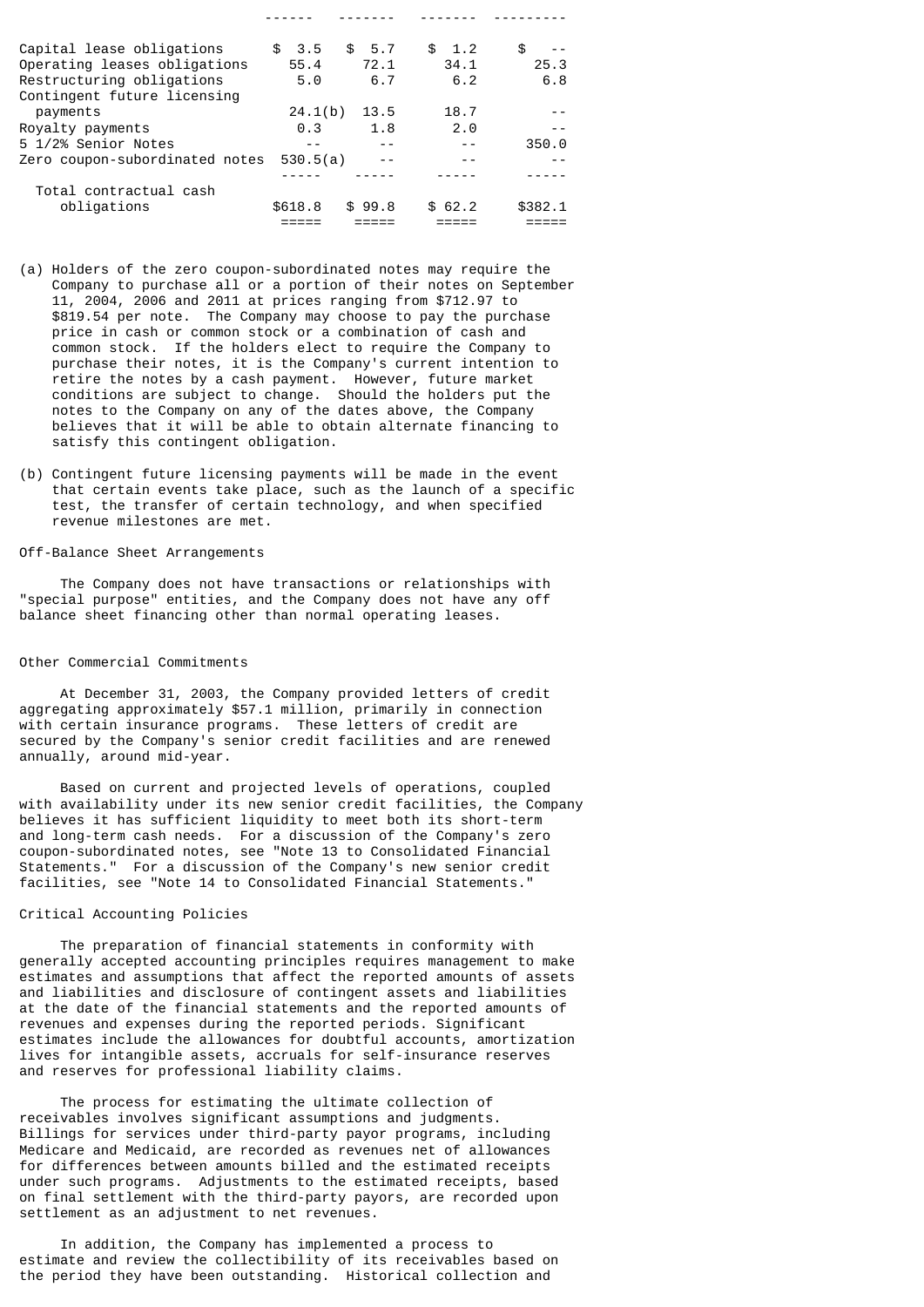payor reimbursement experience is an integral part of the estimation process related to reserves for doubtful accounts. The Company also assesses the current state of its billing functions in order to identify any known collection or reimbursement issues in order to assess the impact, if any, on the reserve estimates, which involves judgment. The Company believes that the collectibility of its receivables is directly linked to the quality of its billing processes, most notably, those related to obtaining the correct information in order to bill effectively for the services provided. Revisions in reserve for doubtful accounts estimates are recorded as an adjustment to bad debt expense within selling, general and administrative expenses. The Company believes that its collection and reserves processes, along with the close monitoring of its billing processes, helps reduce the risk associated with material revisions to reserve estimates resulting from adverse changes in collection and reimbursement experience and billing operations.

 The Company's pension expense is developed from actuarial valuations. Inherent in these valuations are key assumptions, including discount rates and expected return on plan assets, which are usually updated on an annual basis at the beginning of each year. The Company is required to consider current market conditions, including changes in interest rates, in making these assumptions. Changes in pension costs may occur in the future due to changes in these assumptions. The key assumptions used in accounting for the defined benefit plans were a 6.25% discount rate and an 8.5% expected return on plan assets. Compared with the prior year, net pension cost increased \$5.3 million and is projected to decrease approximately \$4.0 million in 2004, primarily as a result of the performance of plan assets in 2003, which should reduce 2004 plan expense by approximately \$3.7 million; plan amendments, which should result in reduced 2004 plan expense by approximately \$1.0 million; and offset by increased expense of approximately \$0.6 million as a result of the reduction of the discount rate. In establishing its expected return on plan assets assumption, the Company reviews asset allocation considering plan maturity and develops return assumptions based on different asset classes adjusting for plan operating expenses. Actual asset over/under performance compared to expected returns will respectively decrease/increase unrecognized loss. The change in the unrecognized loss will change amortization cost in upcoming periods. A one percentage point change in the expected return assumption in the current year would have resulted in a change in pension expense of approximately \$1.4 million.

 Effective December 31, 2003, the Company adopted the revised Statement of Financial Accounting Standards No. 132 "Employers Disclosures about Pensions and Other Postretirement Benefits". This Standard is an amendment of SFAS No. 87,88, and 106 and a revision of SFAS No. 132. The provisions of this Statement do not change the measurement and recognition provisions of these previously issued Statements, but requires that additional disclosures are made. Some of the required disclosures include: 1) plan assets by category, 2) investment policies and strategies, 3) target allocation percentages or target ranges for plan asset categories, 4) projections of future benefit payments, 5) estimates of future contributions to fund pension and other postretirement benefit plans, and 6) interim disclosures of certain items.

 Effective January 1, 2002, the Company adopted Statement of Financial Accounting Standards No. 142 "Goodwill and Other Intangible Assets". This Standard requires that goodwill and other intangibles that are acquired in business combinations and that have indefinite useful lives are not to be amortized and are to be reviewed for impairment annually based on an assessment of fair value. Other intangibles (patents and technology, customer lists and non-compete agreements), are amortized on a straightline basis over the expected periods to be benefited, such as legal life for patents and technology, 10 to 25 years for customer lists and contractual lives for non-compete agreements. The impact of adopting SFAS No. 142 is summarized in Note 10 to the Consolidated Financial Statements.

 Accruals for self-insurance reserves (including workers' compensation, auto and employee medical) are determined based on historical payment trends and claims history, along with current and estimated future economic conditions.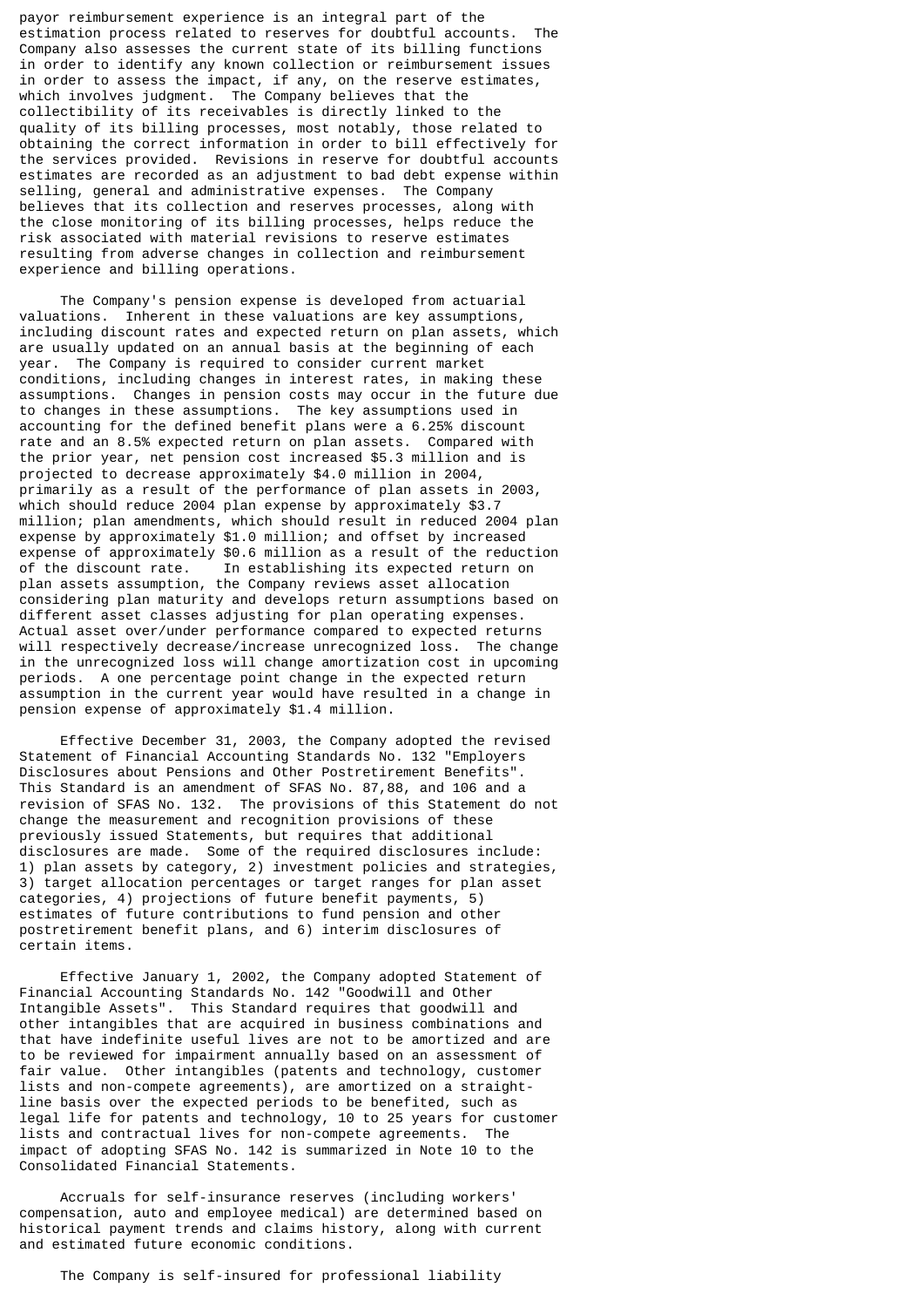claims arising in the normal course of business, generally related to the testing and reporting of laboratory test results. The Company records an accrual for such claims payable and claims incurred but not reported based on an actuarial assessment of the accrual, which is performed at least annually.

 While management believes these estimates are reasonable and consistent, they are by their very nature, estimates of amounts that will depend on future events. Accordingly, actual results could differ from these estimates. The Company's Audit Committee periodically reviews the Company's significant accounting policies. See "Note 1 to the Consolidated Financial Statements" for further discussion of significant accounting policies.

### FORWARD-LOOKING STATEMENTS

 The Company has made in this report, and from time to time may otherwise make in its public filings, press releases and discussions with Company management, forward-looking statements concerning the Company's operations, performance and financial condition, as well as its strategic objectives. Some of these forward-looking statements can be identified by the use of forward-looking words such as "believes", "expects", "may", "will", "should", "seeks", "approximately", "intends", "plans", "estimates", or "anticipates" or the negative of those words or other comparable terminology. Such forward-looking statements are subject to various risks and uncertainties and the Company claims the protection afforded by the safe harbor for forward-looking statements contained in the Private Securities Litigation Reform Act of 1995. Actual results could differ materially from those currently anticipated due to a number of factors in addition to those discussed elsewhere herein and in the Company's other public filings, press releases and discussions with Company management, including:

- 1. changes in federal, state, local and third party payor regulations or policies (or in the interpretation of current regulations) affecting governmental and third-party reimbursement for clinical laboratory testing;
- 2. adverse results from investigations of clinical laboratories by the government, which may include significant monetary damages and/or exclusion from the Medicare and Medicaid programs;
- 3. loss or suspension of a license or imposition of a fine or penalties under, or future changes in, the law or regulations of the Clinical Laboratory Improvement Act of 1967, and the Clinical Laboratory Improvement Amendments of 1988, or those of Medicare, Medicaid or other federal, state or local agencies;
- 4. failure to comply with the Federal Occupational Safety and Health Administration requirements and the Needlestick Safety and Prevention Act which may result in penalties and loss of licensure;
- 5. failure to comply with HIPAA, which could result in significant fines;
- 6. failure of third party payors to complete testing with the Company, or accept or remit transactions in HIPAA-required standard transaction and code set format, could result in an interruption in the Company's cash flow;
- 7. increased competition, including price competition;
- 8. changes in payor mix, including an increase in capitated managed cost health care;
- 9. failure to obtain and retain new customers and alliance partners, or a reduction in tests ordered or specimens submitted by existing customers;
- 10.failure to integrate newly acquired businesses and the cost related to such integration;
- 11.adverse results in litigation matters;
- 12.inability to attract and retain experienced and qualified personnel;
- 13.failure to maintain the Company's days sales outstanding levels;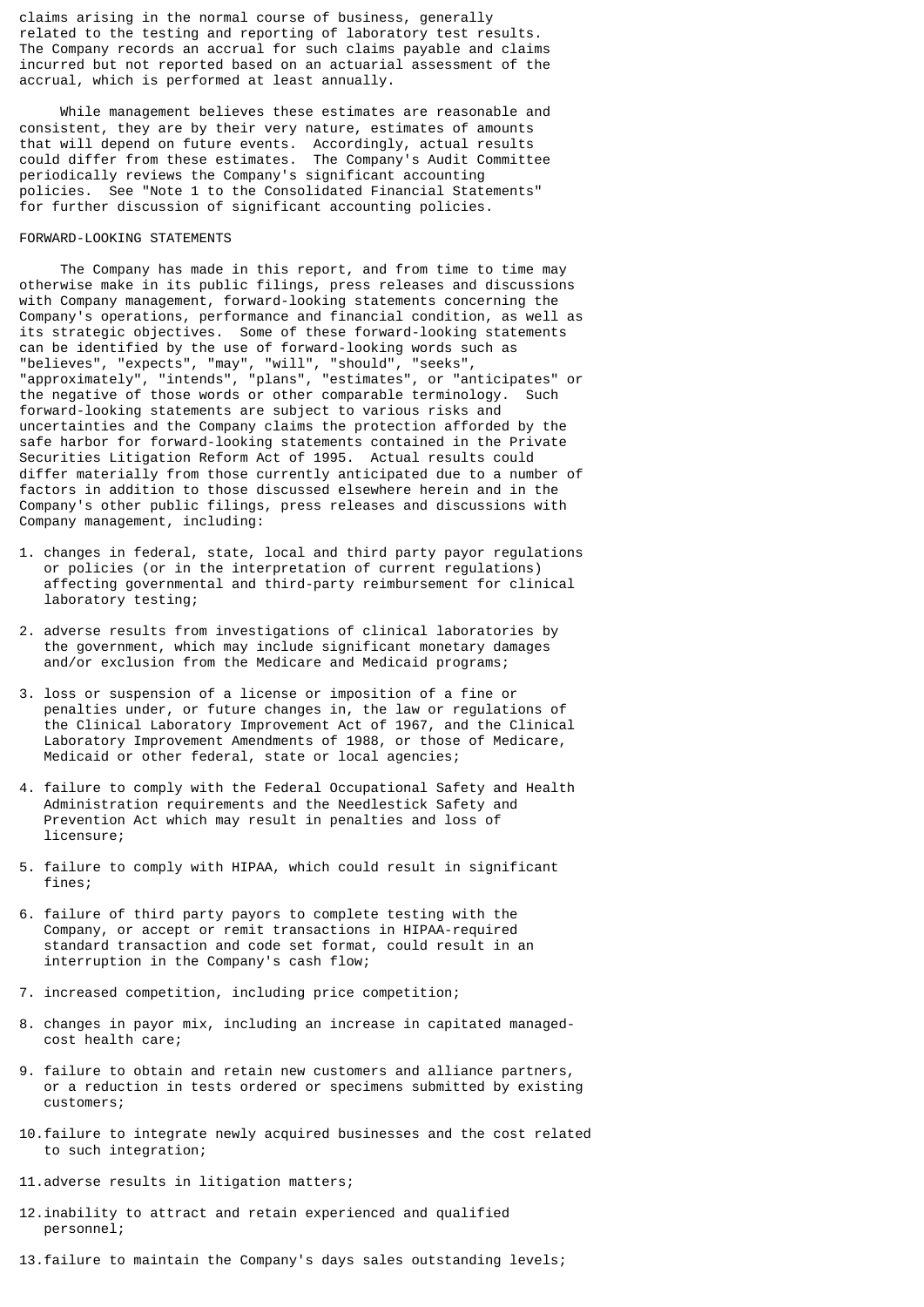14.decrease in credit ratings by Standard & Poor's and/or Moody's;

- 15.failure to develop or acquire licenses for new or improved technologies, or if customers use new technologies to perform their own tests;
- 16.inability to commercialize newly licensed tests or technologies or to obtain appropriate reimbursements for such tests, which could result in impairment in the value of certain capitalized licensing costs;
- 17.inability to obtain and maintain adequate patent and other proprietary rights protection of the Company's products and services and successfully enforce the Company's proprietary rights;
- 18.the scope, validity and enforceability of patents and other proprietary rights held by third parties which might impact on the Company's ability to develop, perform, or market the Company's tests or operate its business;
- 19.failure in the Company's information technology systems resulting in an increase in testing turnaround time or billing processes;
- 20.liabilities that result from the inability to comply with new Corporate governance requirements; and
- 21.compliance by the Company with the Sarbanes-Oxley Act of 2002, including Section 404 of that Act which requires management to report on, and our independent auditors to attest to and report on, our internal controls, will require management to devote substantial time and attention, which could prove to be disruptive to product development and licensing, marketing and other business activities and will require additional legal, accounting and other expenses to implement the requirements of these new rules.

Item 7A. QUANTITATIVE AND QUALITATIVE DISCLOSURE ABOUT MARKET RISK

 The Company addresses its exposure to market risks, principally the market risk associated with changes in interest rates, through a controlled program of risk management that has included in the past, the use of derivative financial instruments such as interest rate swap agreements. The Company had an interest rate swap agreement with a major financial institution, solely to manage its interest rate exposure on \$175.0 million of its 5 1/2% senior notes. This swap agreement was terminated during June 2003 and the Company received net proceeds of \$5.3 million. Although, as set forth below, the Company's zero couponsubordinated notes contain features that are considered to be embedded derivative instruments, the Company does not hold or issue derivative financial instruments for trading purposes. The Company does not believe that its exposure to market risk is material to the Company's financial position or results of operations.

 The Company's zero coupon-subordinated notes contain the following three features that are considered to be embedded derivative instruments under FAS No. 133:

- 1) The Company will pay contingent cash interest on the zero coupon subordinated notes after September 11, 2006, if the average market price of the notes equals 120% or more of the sum of the issue price, accrued original issue discount and contingent additional principal, if any, for a specified measurement period.
- 2) Contingent additional principal will accrue on the zero coupon subordinated notes during the two year period from September 11, 2004 to September 11, 2006, if the Company's stock price is at or below specified thresholds.
- 3) Holders may surrender zero coupon-subordinated notes for conversion during any period in which the rating assigned to the zero coupon-subordinated notes by Standard & Poor's Ratings Services is BB- or lower.

 Based upon independent appraisals, these embedded derivatives had no fair market value at December 31, 2003.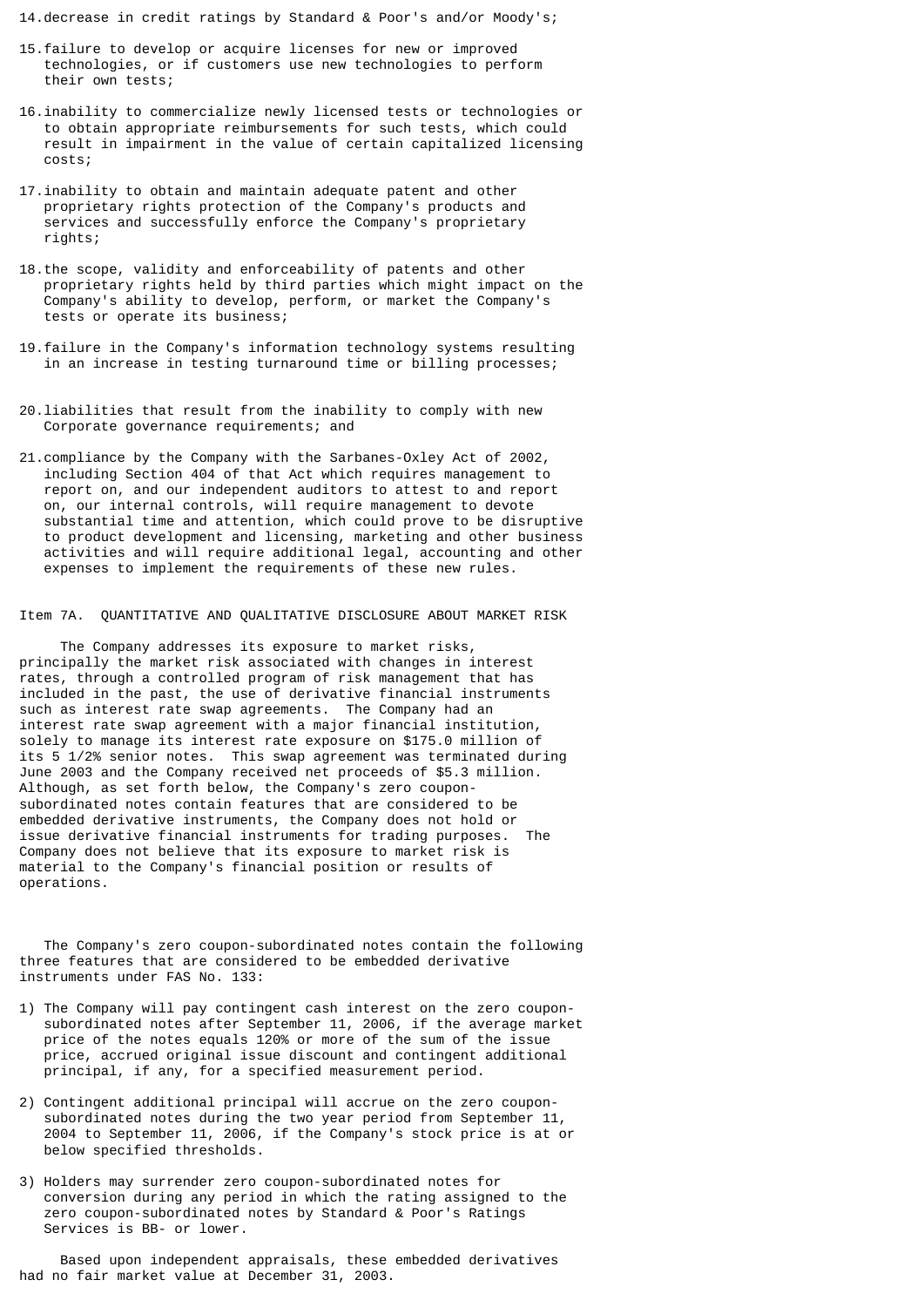Borrowings under the Company's revolving credit facility are subject to variable interest rates, unless fixed through interest rate swap or other agreements.

 Two of the Company's equity affiliates operate in Canada and remit the Company's share of partnership income in Canadian Dollars. Accordingly, the cash flow received from these affiliates is subject to a certain amount of foreign currency exchange risk.

Item 8. FINANCIAL STATEMENTS AND SUPPLEMENTARY DATA

 Reference is made to the Index on Page F-1 of the Financial Report included herein.

Item 9. CHANGES IN AND DISAGREEMENTS WITH ACCOUNTANTS ON ACCOUNTING AND FINANCIAL DISCLOSURE

 Not Applicable. Item 9.A. CONTROLS AND PROCEDURES

 As of the end of the period covered by this Form 10-K, the Company carried out, under the supervision and with the participation of the Company's management, including the Company's Chief Executive Officer and Chief Financial Officer, an evaluation of the effectiveness of the design and operation of the Company's disclosure controls and procedures. Based on the foregoing, the Company's Chief Executive Officer and Chief Financial Officer concluded that the Company's disclosure controls and procedures are effective in timely alerting them to material information which is required to be included in the periodic reports that the Company must file with the Securities and Exchange Commission.

 There were no significant changes in the Company's internal controls or in other factors that could adversely affect the internal controls subsequent to the date the Company completed its evaluation.

### PART III

 The information required by Part III, Items 10, 11, 13 and 15, of Form 10-K is incorporated by reference to the registrant's definitive proxy statement for its 2003 annual meeting of stockholders, which is to be filed pursuant to Regulation 14A not later than April 30, 2004.

Item 10. CODE OF ETHICS, EXPERTS ON AUDIT COMMITTEE

 In October 2002, the Board of Directors adopted an updated set of Corporate Governance Guidelines (the "Guidelines). The Guidelines address a number of topics, including director independence, Board and Committee self-assessment, retirement, evaluation of the Chief Executive Officer, composition of the Board and succession planning. The Nominating and Corporate Governance Committee reviews the Guidelines on a regular basis and any proposed additions or amendments to the Guidelines are submitted to the Board for its consideration.

 In December 2003, the Board adopted the Company's updated Code of Business Conduct and Ethics (the "Code"). The Code is a code of business conduct and ethics applicable to all directors, officers and employees of the Company, including its Chief Executive Officer and its Chief Financial Officer, Controller and other senior financial officers. The Code sets forth Company policies and expectations on a number of topics, including but not limited to, conflicts of interest, confidentiality, compliance with laws (including insider trading laws), preservation and use of Company assets, and business ethics. The Code also sets forth procedures for communicating and handling any potential conflict of interest (or the appearance of any conflict of interest) involving directors or executive officers, and for the confidential communication and handling of issues regarding accounting, internal controls and auditing matters. The Company regularly reviews the Code and proposed additions or amendments to the Code are considered and subject to approval by the Board.

 In order to provide stockholders with greater knowledge regarding the Board's processes, the Guidelines and the Code adopted by the Board of Directors are posted on the Company's website at www.labcorp.com. In addition, any amendments to the Code will be posted on the Company's website.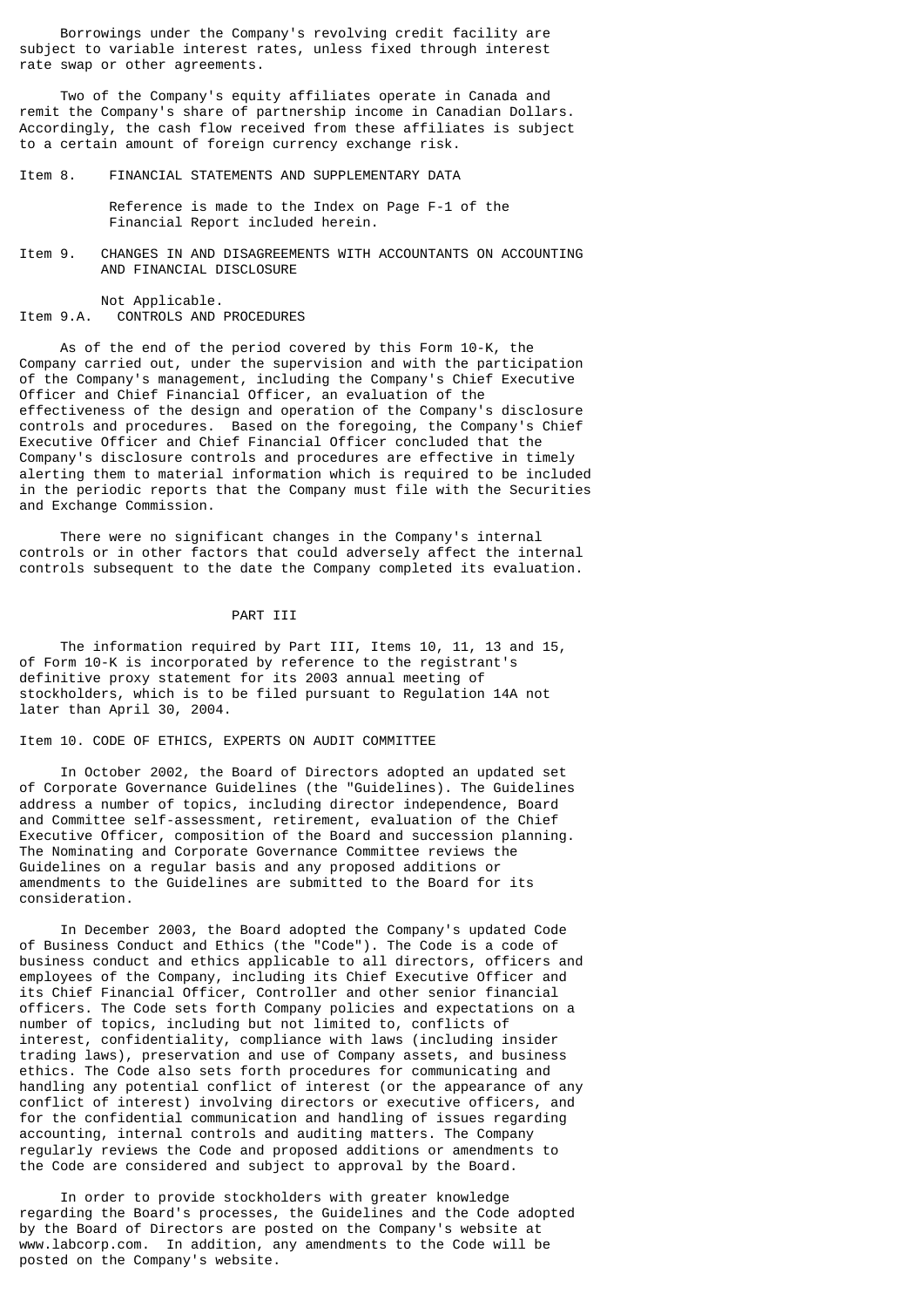The Company has carefully reviewed its Guidelines and Code and believes that they comply with the provisions of the Sarbanes-Oxley Act of 2002, the rules of the Commission, and the NYSE's new corporate governance listing standards regarding corporate governance policies and processes.

 The Audit Committee of the Board of Directors further concluded that Wendy E. Lane and James B. Powell have eash been identified as an "audit committee financial expert" as defined by Commission rules and each has the "accounting or related financial management expertise" required by the Listing Standards.

Item 12. SECURITY OWNERSHIP OF CERTAIN BENEFICIAL OWNERS AND MANAGEMENT

 See "Note 19 to the Consolidated Financial Statements" for a discussion of the Company's Stock Compensation Plans. Except for the above referenced footnote, the information called for by this Item is incorporated by reference in the information under the caption "Security Ownership of Certain Beneficial Owners and Management" appearing in the Proxy Statement.

#### Item 14 PRINCIPAL ACCOUNTANT FEES AND SERVICES

Aggregate fees for professional services rendered for the Company by PricewaterhouseCoopers as of or for the years ended December 31, 2003 and 2002, were:

|               | 2003      | 2002      |
|---------------|-----------|-----------|
|               |           |           |
| Audit         | \$664,469 | \$606,540 |
| Audit Related | 39,946    | 79,689    |
| Tax           | 2,100     | 12,000    |
| All Other     |           | 18,085    |
|               |           |           |
| Total         | \$706,515 | \$716,314 |
|               |           |           |

The Audit fees for the years ended December 31, 2003 and 2002, respectively, were for professional services rendered (including reimbursement for out-of-pocket expenses) for the audits of the consolidated financial statements of the Company (\$585,000 and \$540,000) and the issuance of comfort letters, consents, income tax provision procedures, and assistance with review of documents filed with the SEC (\$72,084 and \$66,540).

The Audit Related fees for the years ended December 31, 2002 were primarily for assurance and related services related to due diligence related to mergers and acquisitions and accounting consultations in connection with acquisitions. For the year ended December 31, 2003, such fees were primarily for accounting consultations and for Section 404 pre-attestation advisory work.

Tax fees for the years ended December 31, 2003 and 2002, respectively, were for services related to tax compliance, tax planning and tax advice.

All Other fees for the year ended December 31, 2002 were for assistance with the development of investment policies.

No fees were paid for Financial Information Systems Design and Implementation for the years ended December 31, 2003 and 2002.

The Audit Committee has considered the other services rendered and believes that they are compatible with PricewaterhouseCoopers remaining independent.

PART IV

- Item 15. EXHIBITS, FINANCIAL STATEMENT SCHEDULES AND REPORTS ON FORM 8-K
- (a) List of documents filed as part of this Report: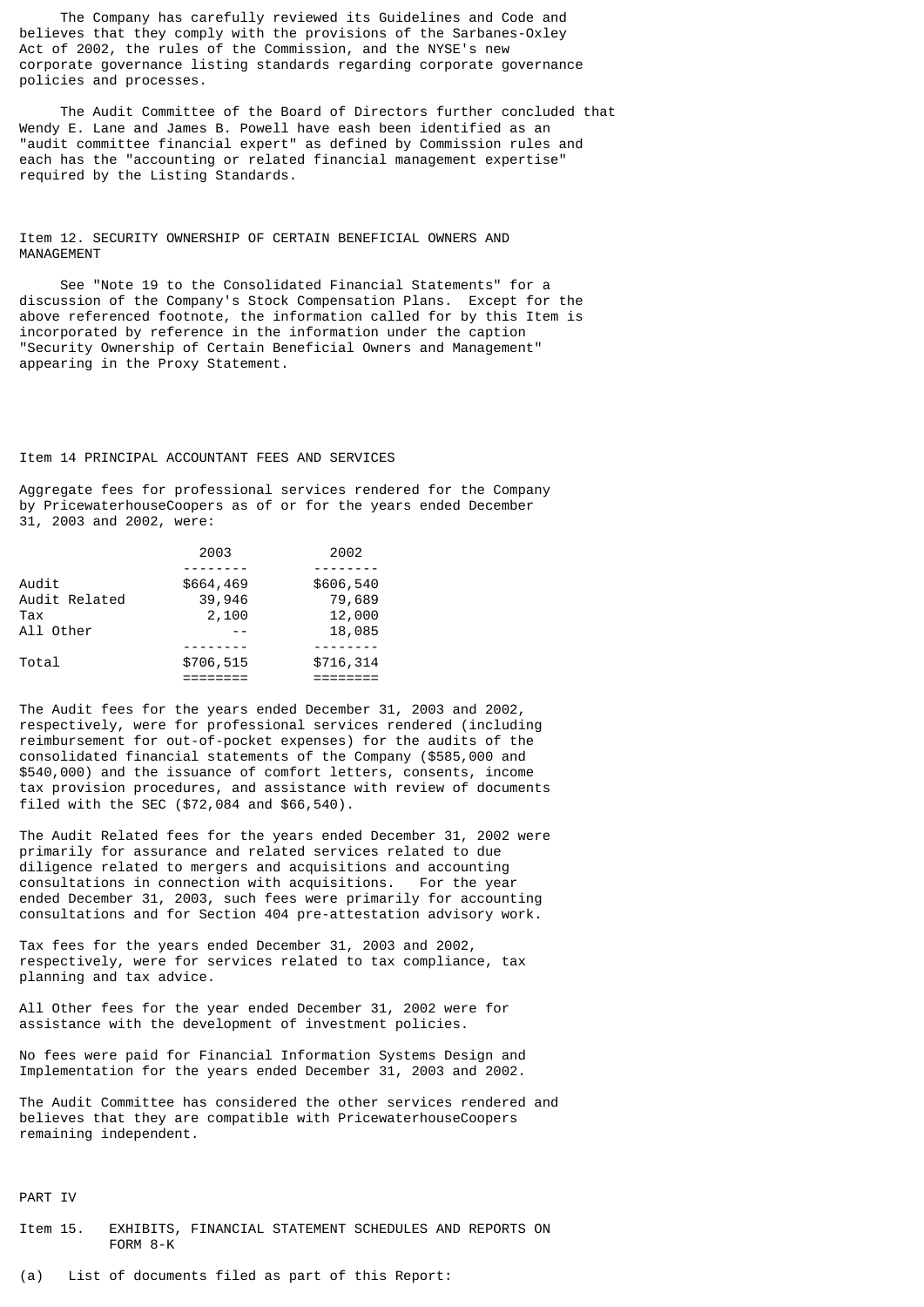(1) Consolidated Financial Statements and Independent Auditors' Reports included herein:

See Index on page F-1

(2) Financial Statement Schedules:

See Index on page F-1

 All other schedules are omitted as they are inapplicable or the required information is furnished in the Consolidated Financial Statements or notes thereto.

(3) Index to and List of Exhibits

Exhibits:

 Exhibits 10.2 through 10.4 and 10.9 through 10.18 are management contracts or compensatory plans or arrangements.

- 3.1 Amended and Restated Certificate of Incorporation of the Company dated May 24, 2001 (incorporated herein by reference to the Company's Registration Statement on Form S-3, filed with the Commission on October 19, 2001, File No. 333-71896).
- 3.2 Amended and Restated By-Laws of the Company dated April 28, 1995 (incorporated herein by reference to the Company's report on Form 8-K, filed with the Commission on May 12, 1995).
- 4.1 Specimen of the Company's Common Stock Certificate (incorporated herein by reference to the Company's Annual Report on Form 10-K for the fiscal year ended December 31, 2001).
- 4.2 Indenture dated September 11, 2001 between the Company and Bank of New York, as trustee (incorporated herein by reference to the Company's Registration Statement on Form S-3, filed with the Commission on October 19, 2001, File No. 333-71896).
- 4.3 Registration Rights Agreement dated September 11, 2001 between the Company and Merrill Lynch, Pierce, Fenner & Smith Incorporated (incorporated herein by reference to the Company's Registration Statement on Form S-3, filed with the Commission on October 19, 2001, File No. 333- 71896).
- 4.4 Rights Agreement dated December 13, 2001 between the Company and American Stock Transfer & Trust Company, as rights Agent (incorporated herein by reference to the Company's Registration Statement on Form 8-A, filed with the Commission on December 21, 2001, File No. 001- 11353).
- 4.5 Indenture dated as of January 31, 2003 between the Company and Wachovia Bank, National Association, as trustee (incorporated herein by reference to the January 31, 2003 Form 8-K, filed with the Commission on February 3, 2003).
- 4.6 Registration Rights Agreement, dated as of January 28, 2003 between the Company and the Initial Purchasers (incorporated herein by reference to the January 31, 2003 Form 8-K, filed with the Commission on February 3, 2003).
- 10.1 National Health Laboratories Incorporated Pension Equalization Plan (incorporated herein by reference to the Company's Annual Report on Form 10-K for the fiscal year ended December 31, 1992).
- 10.2 National Health Laboratories 1988 Stock Option Plan, as amended (incorporated herein by reference to the Company's Registration Statement on Form S-1, filed with the Commission on July 9, 1990, File No. 33- 35782).
- 10.3 National Health Laboratories 1994 Stock Option Plan (incorporated herein by reference to the Company's Registration Statement on Form S-8, filed with the Commission on August 12, 1994, File No. 33-55065).
- 10.4 Laboratory Corporation of America Holdings Master Senior Executive Severance Plan (incorporated herein by reference to the Company's Annual Report on Form 10-K for the fiscal year ended December 31, 2002).
- 10.5 Exchange Agent Agreement dated as of April 28, 1995 between the Company and American Stock Transfer & Trust Company (incorporated herein by reference to the May 12, 1995 Form 8-K).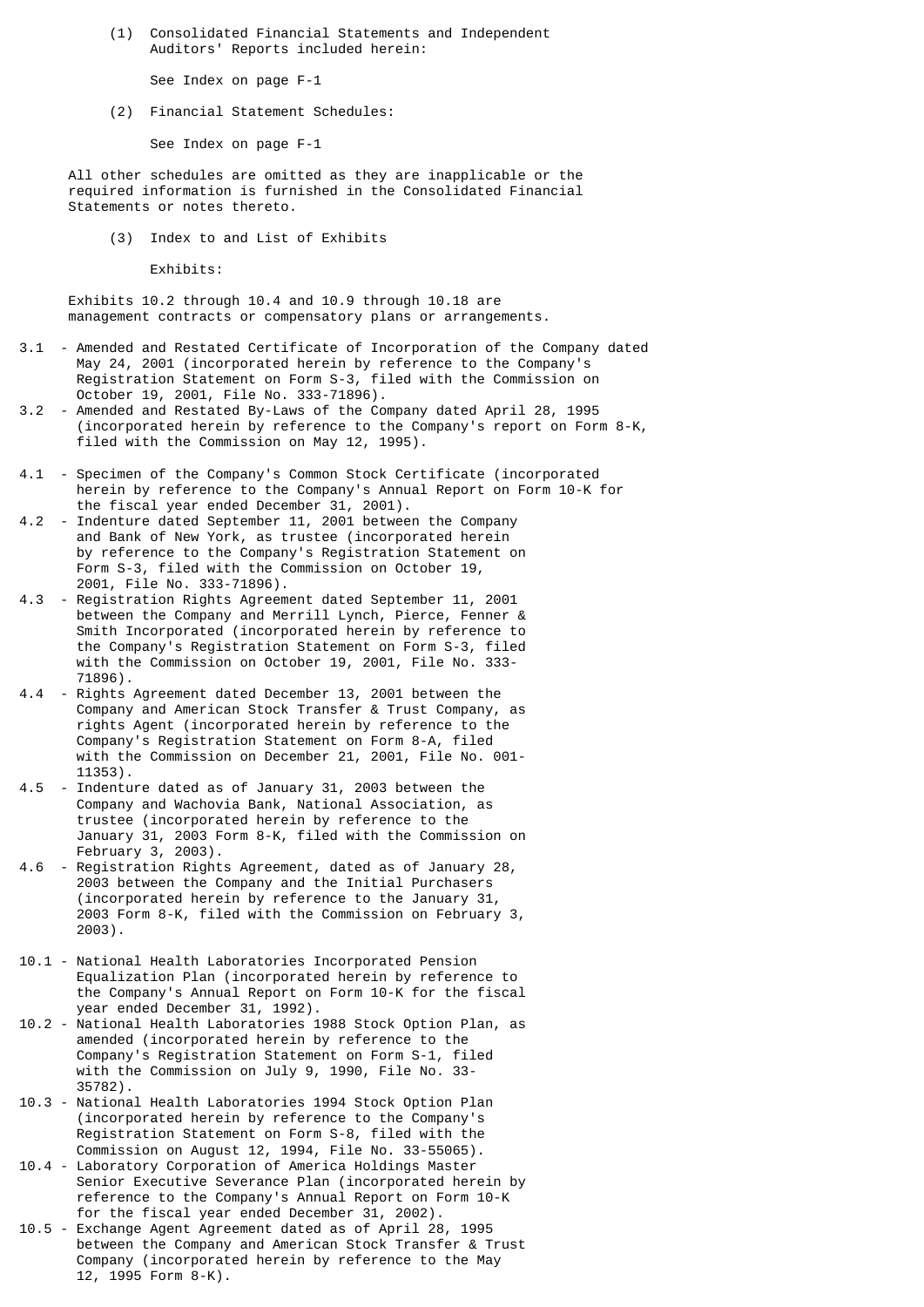- 10.6 Three-Year Credit Agreement dated February 20, 2002 among the Company, the lenders named therein and Credit Suisse First Boston, as administrative agent (incorporated herein by reference to the Company's Annual Report on Form 10-K for the fiscal year ended December 31, 2001).
- 10.7 First Amendment to the Three-Year Credit Agreement, dated January 14, 2003 (incorporated herein by reference to the January 17, 2003 Form 8-K, filed with the Commission on February 3, 2003).
- 10.8\*- 364-Day Credit Agreement dated January 13, 2004 among the Company, the lenders named therein and Credit Suisse First Boston, as administrative agent.
- 10.9 Laboratory Corporation of America Holdings 1995 Stock Plan for Non-Employee Directors dated September 26, 1995 (incorporated herein by reference to the Company's Registration Statement on Form S-8, filed with the Commission on September 26, 1995, File No. 33-62913).
- 10.10- Amendment to the 1995 Stock Plan for Non-Employee Directors (incorporated herein by reference to the Company's 1997 Annual Proxy Statement, filed with the Commission on June 6, 1997).
- 10.11- Amendment to the 1995 Stock Plan for Non-Employee Directors (incorporated herein by reference to Annex I of the Company's 2001 Annual Proxy Statement, filed with the Commission on April 25, 2001).
- 10.12- Laboratory Corporation of America Holdings 1997 Employee Stock Purchase Plan (incorporated herein by reference to Annex I of the Company's Registration Statement on Form S-8 filed with the Commission on December 13, 1996, File No. 333-17793).
- 10.13- Amendments to the Laboratory Corporation of America Holdings 1997 Employee Stock Purchase Plan (incorporated herein by reference to the Company's Registration Statement on Form S-8, filed with the Commission on January 10, 2000, File No. 333-94331).
- 10.14- Laboratory Corporation of America Holdings Amended and Restated 1999 Stock Incentive Plan (incorporated herein by reference to Annex I of the Company's 1999 Annual Proxy Statement filed with the Commission of May 3, 1999).
- 10.15- Laboratory Corporation of America Holdings 2000 Stock Incentive Plan (incorporated herein by reference to the Company's Registration Statement on Form S-8, filed with the Commission on June 5, 2000, File No. 333- 38608).
- 10.16- Amendments to the 2000 Stock Incentive Plan (incorporated herein by reference to the Company's Registration Statement on Form S-8, filed with the Commission on June 19, 2002, File No. 333-90764).
- 10.17- Dynacare Inc., Amended and Restated Employee Stock Option Plan (incorporated herein by reference to the Company's Registration Statement on Form S-8, filed with the Commission on August 7, 2002, File No. 333- 97745).
- 10.18- DIANON Systems, Inc. 1996 Stock Incentive Plan, DIANON Systems, Inc. 1999 Stock Incentive Plan, DIANON Systems, Inc. 2000 Stock Incentive Plan, DIANON Systems, Inc. 2001 Stock Incentive Plan, and UroCor, Inc. Second Amended and Restated 1992 Stock Option Plan (incorporated herein by reference to the Company's Registration Statement on Form S-8, filed with the Commission on January 21, 2003, File No. 333-102602.
- 21\* List of Subsidiaries of the Company
- 23.1\*- Consent of PricewaterhouseCoopers LLP

24.1\*- Power of Attorney of Jean-Luc Belingard 24.2\*- Power of Attorney of Wendy E. Lane 24.3\*- Power of Attorney of Robert E. Mittelstaedt, Jr. 24.4\*- Power of Attorney of James B. Powell, M.D. 24.5\*- Power of Attorney of Andrew G. Wallace, M.D. 24.6\*- Power of Attorney of M. Keith Weikel

99.1\*- Written Statement of Chief Executive Officer and Chief Financial Officer pursuant to Section 906 of the Sarbanes-Oxley Act of 2002 (18 U.S.C. Section 1350)

Filed herewith.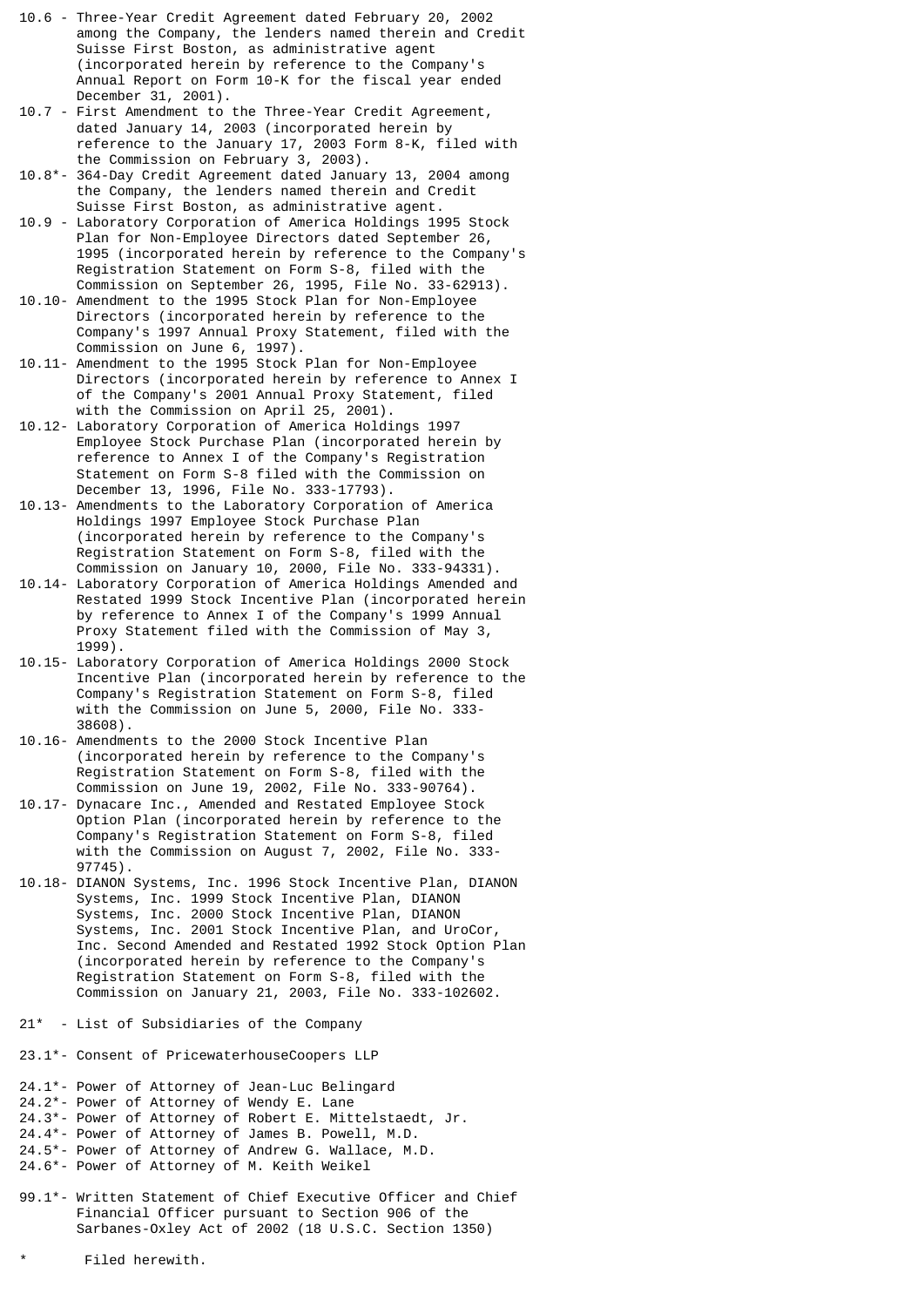(b) Reports on Form 8-K

(1) A current report on Form 8-K dated December 17, 2003 was filed on December 17, 2003 by the registrant, in connection with the press release dated December 17, 2003 announcing that the Company's Board of Directors authorized a stock repurchase program.

#### SIGNATURES

Pursuant to the requirements of Section 13 or 15(d) of the Securities Exchange Act of 1934, the registrant has duly caused this report to be signed on its behalf by the undersigned, thereunto duly authorized.

> LABORATORY CORPORATION OF AMERICA HOLDINGS ------------------------------------------ Registrant

 By: /s/ THOMAS P. MAC MAHON ---------------------------- Thomas P. Mac Mahon Chairman of the Board, President and Chief Executive Officer

Dated: March 10, 2004

Pursuant to the requirements of the Securities Exchange Act of 1934, this report has been signed below by the following persons on behalf of the registrant on March 10, 2004 in the capacities indicated.

Signature Title

| /s/ THOMAS P. MAC MAHON<br>Thomas P. Mac Mahon                 | Chairman of the Board,<br>President and Chief<br>Executive Officer<br>(Principal Executive Officer)                                           |
|----------------------------------------------------------------|-----------------------------------------------------------------------------------------------------------------------------------------------|
| /s/ WESLEY R. ELINGBURG<br>. <b>.</b> .<br>Wesley R. Elingburg | Executive Vice President,<br>Chief Financial Officer<br>and Treasurer<br>(Principal Financial Officer<br>and Principal Accounting<br>Officer) |
| /s/ JEAN-LUC BELINGARD*                                        | Director                                                                                                                                      |
| Jean-Luc Belingard                                             |                                                                                                                                               |
| /s/ WENDY E. LANE*                                             | Director                                                                                                                                      |
| Wendy E. Lane                                                  |                                                                                                                                               |
| /s/ ROBERT E. MITTELSTAEDT, JR.*                               | Director                                                                                                                                      |
| Robert E. Mittelstaedt, Jr.                                    |                                                                                                                                               |
| /s/ JAMES B. POWELL, M.D.*                                     | Director                                                                                                                                      |
| James B. Powell, M.D.                                          |                                                                                                                                               |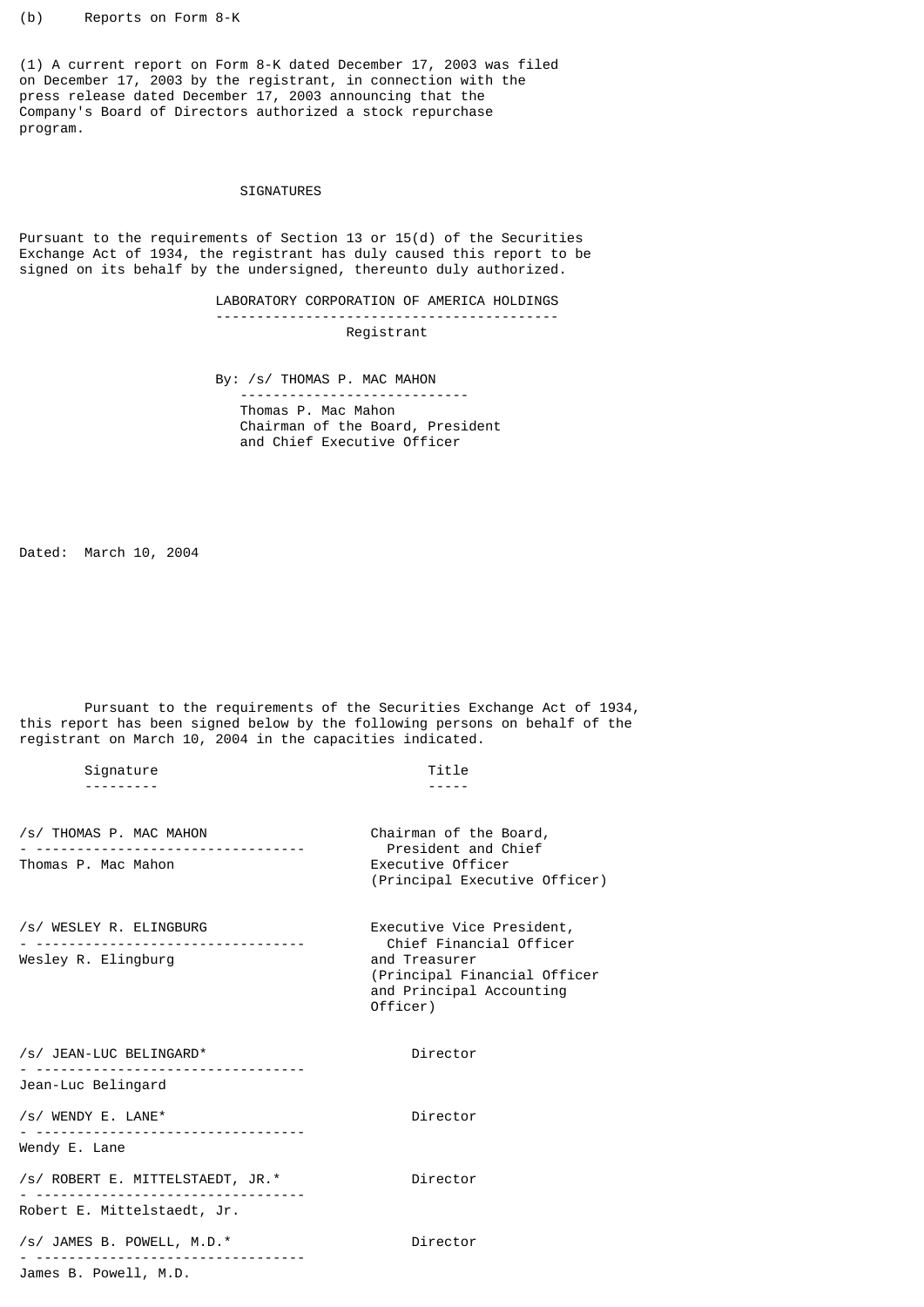/s/ ANDREW G. WALLACE, M.D.\* Director - --------------------------------- Andrew G. Wallace, M.D.

\* Bradford T. Smith, by his signing his name hereto, does hereby sign this report on behalf of the directors of the Registrant after whose typed names asterisks appear, pursuant to powers of attorney duly executed by such directors and filed with the Securities and Exchange Commission.

By:/s/ BRADFORD T. SMITH ---------------------

 Bradford T. Smith Attorney-in-fact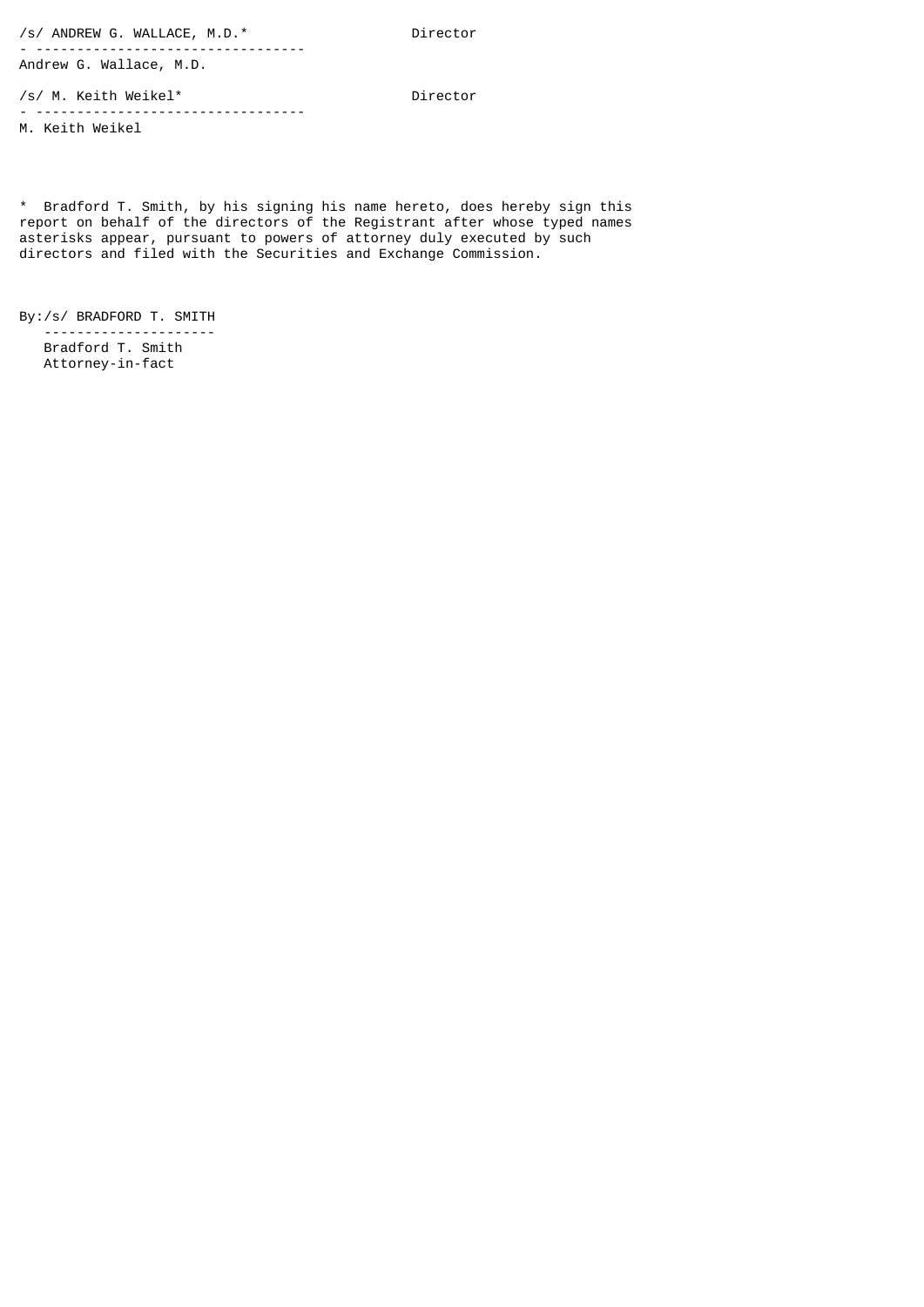Certification [Exhibit 31.1] - ----------------------------

I, Thomas P. Mac Mahon, certify that:

1. I have reviewed this annual report on Form 10-K of Laboratory Corporation of America Holdings;

2. Based on my knowledge, this report does not contain any untrue statement of a material fact or omit to state a material fact necessary to make the statements made, in light of the circumstances under which such statements were made, not misleading with respect to the period covered by this report;

3. Based on my knowledge, the financial statements, and other financial information included in this report, fairly present in all material respects the financial condition, results of operations and cash flows of the registrant as of, and for, the periods presented in this report;

4. The registrant's other certifying officer and I are responsible for establishing and maintaining disclosure controls and procedures (as defined in Exchange Act Rules 13a-15(e) and 15d-15(e) for the registrant and have:

a) designed such disclosure controls and procedures, or caused such disclosure controls and procedures to be designed under our supervision, to ensure that material information relating to the registrant, including its consolidated subsidiaries, is made known to us by others within those entities, particularly during the period in which this report is being prepared;

b) evaluated the effectiveness of the registrant's disclosure controls and procedures and presented in this report our conclusions about the effectiveness of the disclosure controls and procedures, as of the end of the period covered by this report based on such evaluation; and

c) disclosed in this report any change in the registrant's internal control over financial reporting that occurred during the registrant's most recent fiscal quarter (the registrant's fourth fiscal quarter in the case of an annual report) that has materially affected, or is reasonably likely to materially affect, the registrant's internal control over financial reporting; and

5. The registrant's other certifying officers and I have disclosed, based on our most recent evaluation of internal control over financial reporting, to the registrant's auditors and the audit committee of registrant's board of directors (or persons performing the equivalent functions):

a) all significant deficiencies and material weaknesses in the design or operation of internal control over financial reporting which are reasonably likely to adversely affect the registrant's ability to record, process, summarize and report financial information; and

b) any fraud, whether or not material, that involves management or other employees who have a significant role in the registrant's internal control over financial reporting.

Date: March 10, 2004 -----------------

> /s/ THOMAS P. MAC MAHON ----------------------- Thomas P. Mac Mahon Chief Executive Officer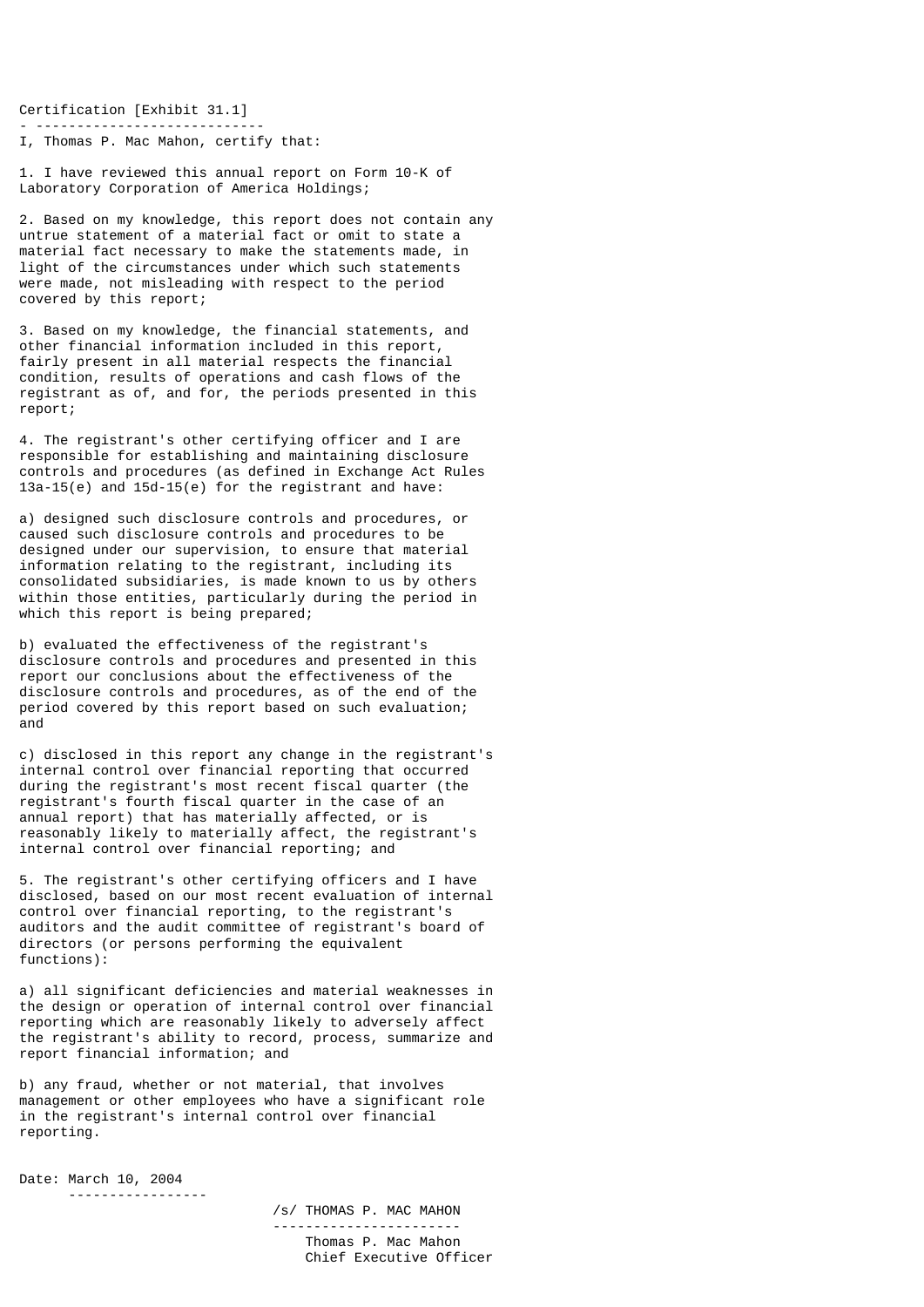Certification [Exhibit 31.2]

- ---------------------------- I, Wesley R. Elingburg, certify that:

1. I have reviewed this annual report on Form 10-K of Laboratory Corporation of America Holdings;

2. Based on my knowledge, this report does not contain any untrue statement of a material fact or omit to state a material fact necessary to make the statements made, in light of the circumstances under which such statements were made, not misleading with respect to the period covered by this report;

3. Based on my knowledge, the financial statements, and other financial information included in this report, fairly present in all material respects the financial condition, results of operations and cash flows of the registrant as of, and for, the periods presented in this report;

4. The registrant's other certifying officer and I are responsible for establishing and maintaining disclosure controls and procedures (as defined in Exchange Act Rules 13a-15(e) and 15d-15(e) for the registrant and have:

a) designed such disclosure controls and procedures, or caused such disclosure controls and procedures to be designed under our supervision, to ensure that material information relating to the registrant, including its consolidated subsidiaries, is made known to us by others within those entities, particularly during the period in which this report is being prepared;

b) evaluated the effectiveness of the registrant's disclosure controls and procedures and presented in this report our conclusions about the effectiveness of the disclosure controls and procedures, as of the end of the period covered by this report based on such evaluation; and

c) disclosed in this report any change in the registrant's internal control over financial reporting that occurred during the registrant's most recent fiscal quarter (the registrant's fourth fiscal quarter in the case of an annual report) that has materially affected, or is reasonably likely to materially affect, the registrant's internal control over financial reporting; and

5. The registrant's other certifying officers and I have disclosed, based on our most recent evaluation of internal control over financial reporting, to the registrant's auditors and the audit committee of registrant's board of directors (or persons performing the equivalent functions):

a) all significant deficiencies and material weaknesses in the design or operation of internal control over financial reporting which are reasonably likely to adversely affect the registrant's ability to record, process, summarize and report financial information; and

b) any fraud, whether or not material, that involves management or other employees who have a significant role in the registrant's internal control over financial reporting.

Date: March 10, 2004 -----------------

> /s/ WESLEY R. ELINGBURG ----------------------- Wesley R. Elingburg Chief Financial Officer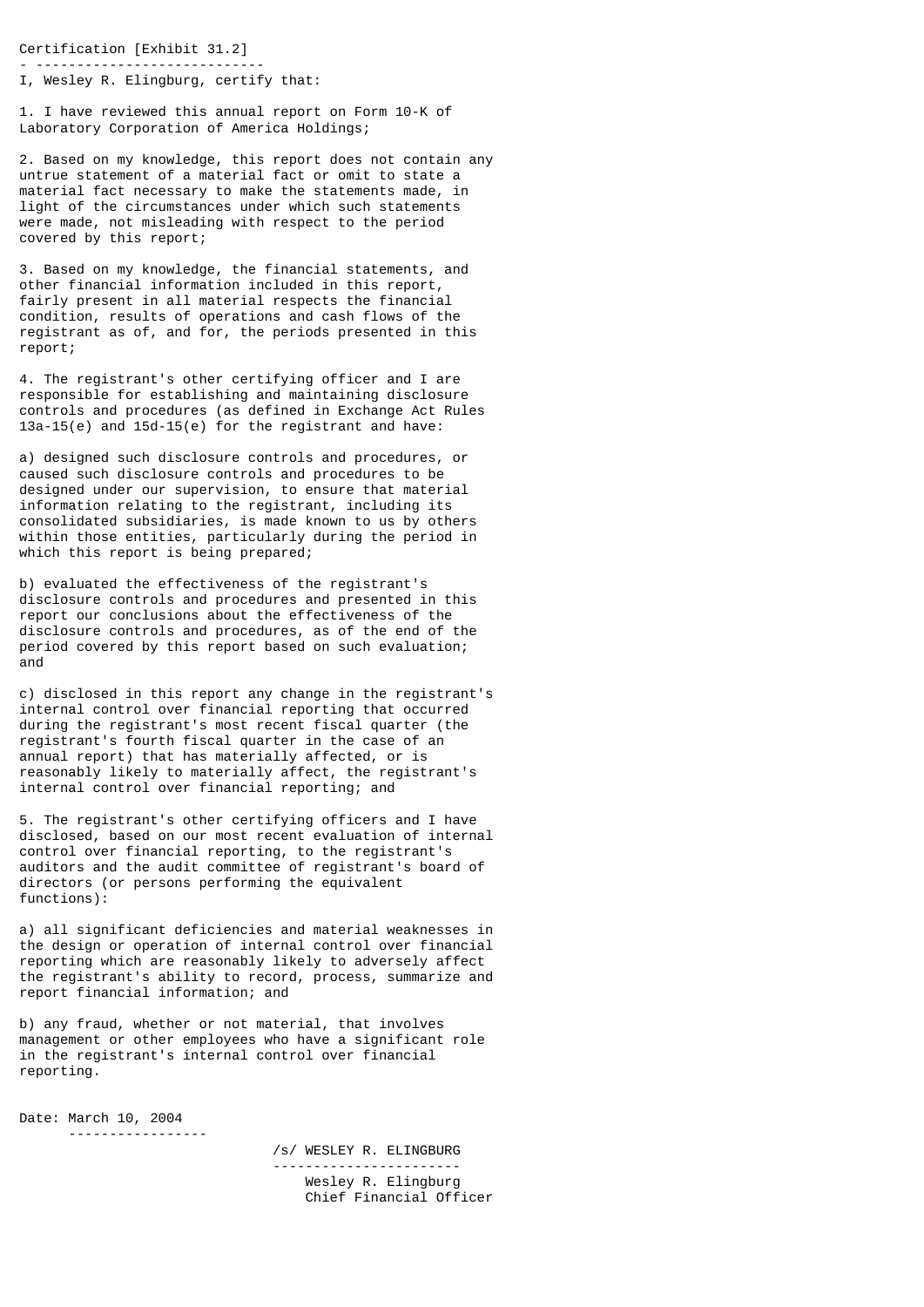### LABORATORY CORPORATION OF AMERICA HOLDINGS AND SUBSIDIARIES INDEX TO CONSOLIDATED FINANCIAL STATEMENTS AND SCHEDULE

|                                                               | Page    |
|---------------------------------------------------------------|---------|
| Report of Independent Auditors                                | $F - 2$ |
| Consolidated Financial Statements:                            |         |
| Consolidated Balance Sheets                                   | $F - 3$ |
| Consolidated Statements of Operations                         | $F - 4$ |
| Consolidated Statements of Changes in Shareholders'<br>Equity | $F - 5$ |
| Consolidated Statements of Cash Flows                         | $F - 7$ |
| Notes to Consolidated Financial Statements                    | $F - 9$ |
| Financial Statement Schedule:                                 |         |
| II - Valuation and Qualifying Accounts and Reserves           | F-42    |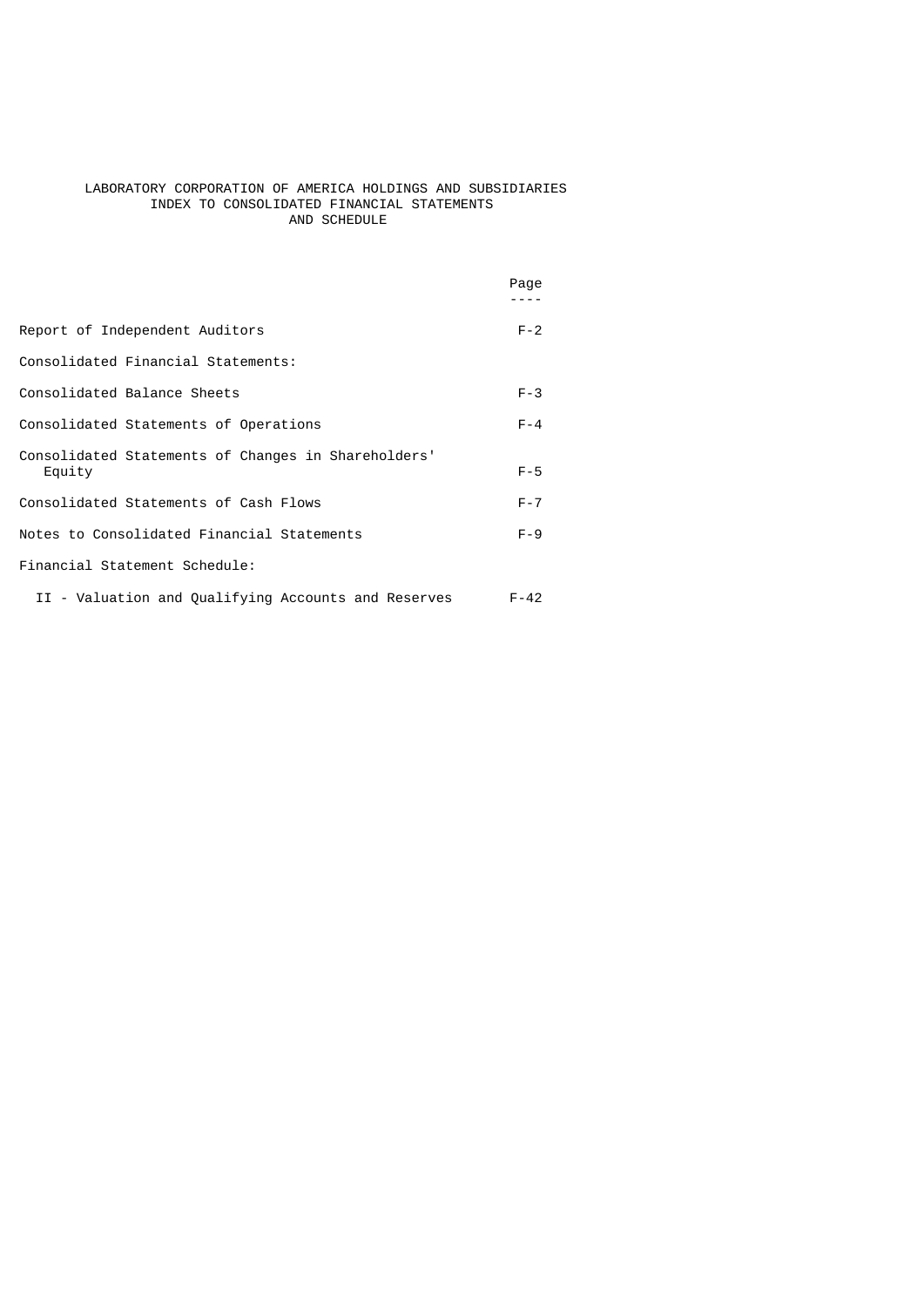REPORT OF INDEPENDENT AUDITORS

To the Board of Directors and Shareholders of Laboratory Corporation of America Holdings

 In our opinion, the consolidated financial statements listed in the accompanying index present fairly, in all material respects, the financial position of Laboratory Corporation of America Holdings and its subsidiaries (the Company) at December 31, 2003 and 2002, and the results of their operations and their cash flows for each of the three years in the period ended December 31, 2003, in conformity with accounting principles generally accepted in the United States of America. In addition, in our opinion, the financial statement schedule listed in the accompanying index presents fairly, in all material respects, the information set forth therein when read in conjunction with the related consolidated financial statements. These financial statements and financial statement schedule are the responsibility of the Company's management; our responsibility is to express an opinion on these financial statements and financial statement schedule based on our audits. We conducted our audits of these statements in accordance with auditing standards generally accepted in the United States of America, which require that we plan and perform the audit to obtain reasonable assurance about whether the financial statements are free of material misstatement. An audit includes examining, on a test basis, evidence supporting the amounts and disclosures in the financial statements, assessing the accounting principles used and significant estimates made by management, and evaluating the overall financial statement presentation. We believe that our audits provide a reasonable basis for our opinion.

 As discussed in Note 1 to the financial statements, the Company adopted SFAS No. 142, "Goodwill and Other Intangible Assets" which changed the method of accounting for goodwill and other intangible assets effective January 1, 2002.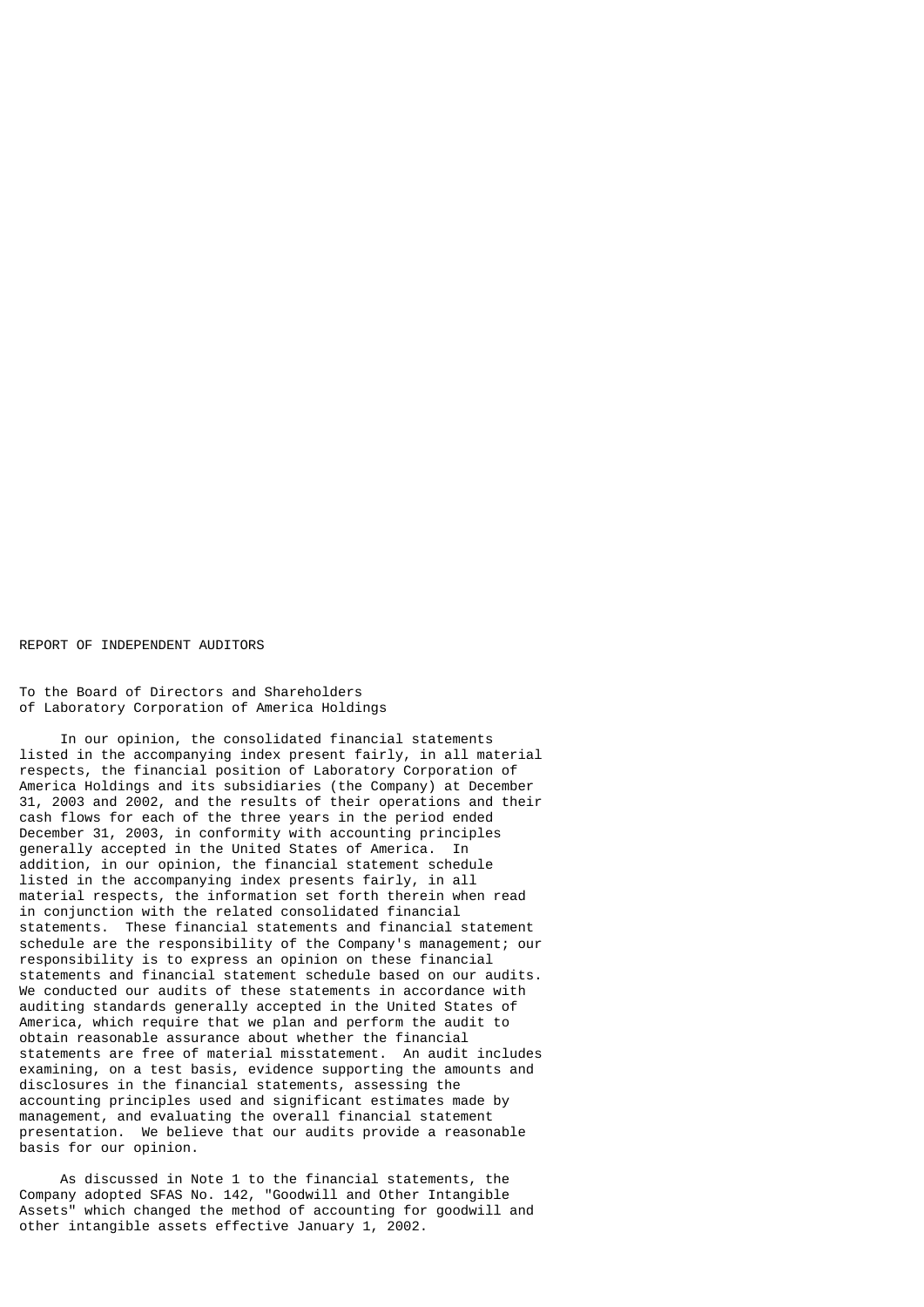PricewaterhouseCoopers LLP Greensboro, North Carolina February 12, 2004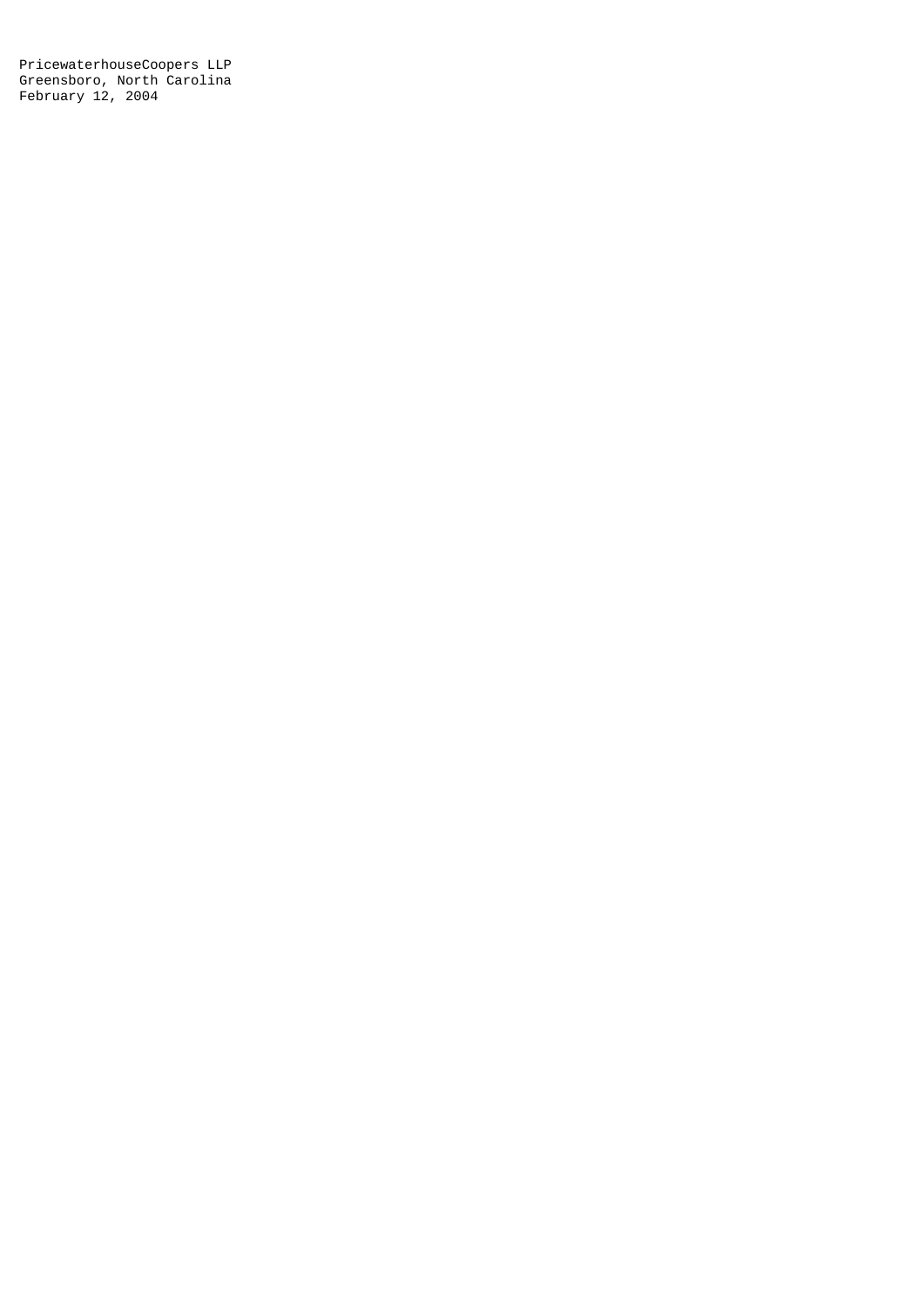# PART I - FINANCIAL INFORMATION

# Item 1. Financial Information

## LABORATORY CORPORATION OF AMERICA HOLDINGS AND SUBSIDIARIES CONSOLIDATED BALANCE SHEETS (Dollars in Millions, Except Per Share Data)

|                                                                                     | 2003               | December 31, December 31,<br>2002 |
|-------------------------------------------------------------------------------------|--------------------|-----------------------------------|
| <b>ASSETS</b>                                                                       | <u>.</u> .         |                                   |
| Current assets:                                                                     |                    |                                   |
| Cash and cash equivalents                                                           | \$<br>123.0        | $\mathfrak{S}$<br>56.4            |
| Accounts receivable, net                                                            | 432.5              | 393.0                             |
| Supplies inventories                                                                | 47.0               | 44.8                              |
| Prepaid expenses and other                                                          | 36.3               | 33.8                              |
| Deferred income taxes                                                               | 19.1               | 57.1                              |
| Total current assets                                                                | 657.9              | 585.1                             |
| Property, plant and equipment, net                                                  | 361.3              | 351.2                             |
| Goodwill                                                                            | 1,285.9            | 910.1                             |
| Intangible assets, net                                                              | 571.4              | 307.4                             |
| Investments in equity affiliates                                                    | 505.3              | 400.6                             |
| Other assets, net                                                                   | 33.1<br>---------- | 26.0<br><u> - - - - - - - -</u>   |
|                                                                                     | \$3,414.9          | \$2,580.4                         |
|                                                                                     | ==========         |                                   |
| LIABILITIES AND SHAREHOLDERS' EQUITY<br>Current liabilities:                        |                    |                                   |
| Accounts payable                                                                    | \$<br>73.0         | \$<br>79.9                        |
| Accrued expenses and other                                                          | 161.1              | 146.1                             |
| Zero coupon-subordinated notes                                                      | 523.2              | $\sim$ $\sim$                     |
| Current portion of long-term debt                                                   | 0.3                | 0.4                               |
| Total current liabilities                                                           | 757.6              | 226.4                             |
| Zero coupon-subordinated notes                                                      | $\sim$ $-$         | 512.9                             |
| 5 1/2% senior notes                                                                 | 353.8              | $\sim$ $\sim$                     |
| Long-term debt, less current portion                                                | 2.5                | 3.1                               |
| Capital lease obligations                                                           | 4.4                | 5.5                               |
| Deferred income taxes                                                               | 273.4              | 79.3                              |
| Other liabilities                                                                   | 127.3              | 141.5                             |
| Commitments and contingent liabilities                                              | $- -$              | $- -$                             |
| Shareholders' equity:                                                               |                    |                                   |
| Preferred Stock, \$0.10 par value; 30,000,000                                       |                    |                                   |
| shares authorized; shares issued: none                                              |                    |                                   |
| Common stock, \$0.10 par value; 265,000,000<br>shares authorized; 148, 855, 110 and |                    |                                   |
| 147,839,103 shares issued and outstanding                                           |                    |                                   |
| at December 31, 2003 and December 31,                                               |                    |                                   |
| 2002, respectively                                                                  | 14.9               | 14.8                              |
| Additional paid-in capital                                                          | 1,440.9            | 1,406.5                           |
| Retained earnings                                                                   | 587.1              | 266.1                             |
| Treasury stock, at cost; 5,521,620 and                                              |                    |                                   |
| 97,426 shares at December 31, 2003                                                  |                    |                                   |
| and December 31, 2002, respectively                                                 | (159.3)            | (4.4)                             |
| Unearned restricted stock compensation<br>Accumulated other comprehensive           | (22.4)             | (41.4)                            |
| earnings (loss)                                                                     | 34.7               | (29.9)                            |
|                                                                                     | .                  | ---------                         |
| Total shareholders' equity                                                          | 1,895.9            | 1,611.7<br>---------              |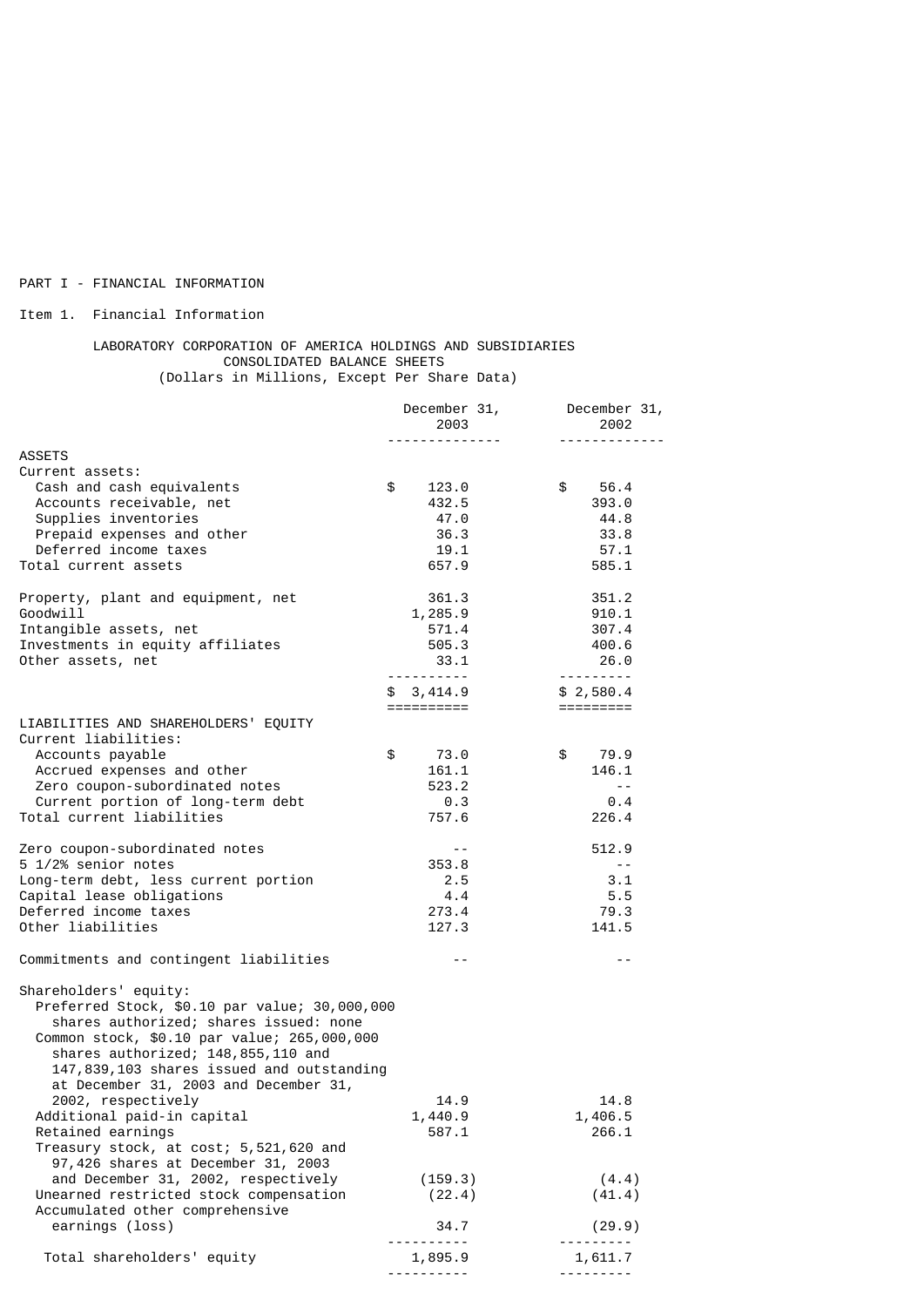The accompanying notes are an integral part of these consolidated financial statements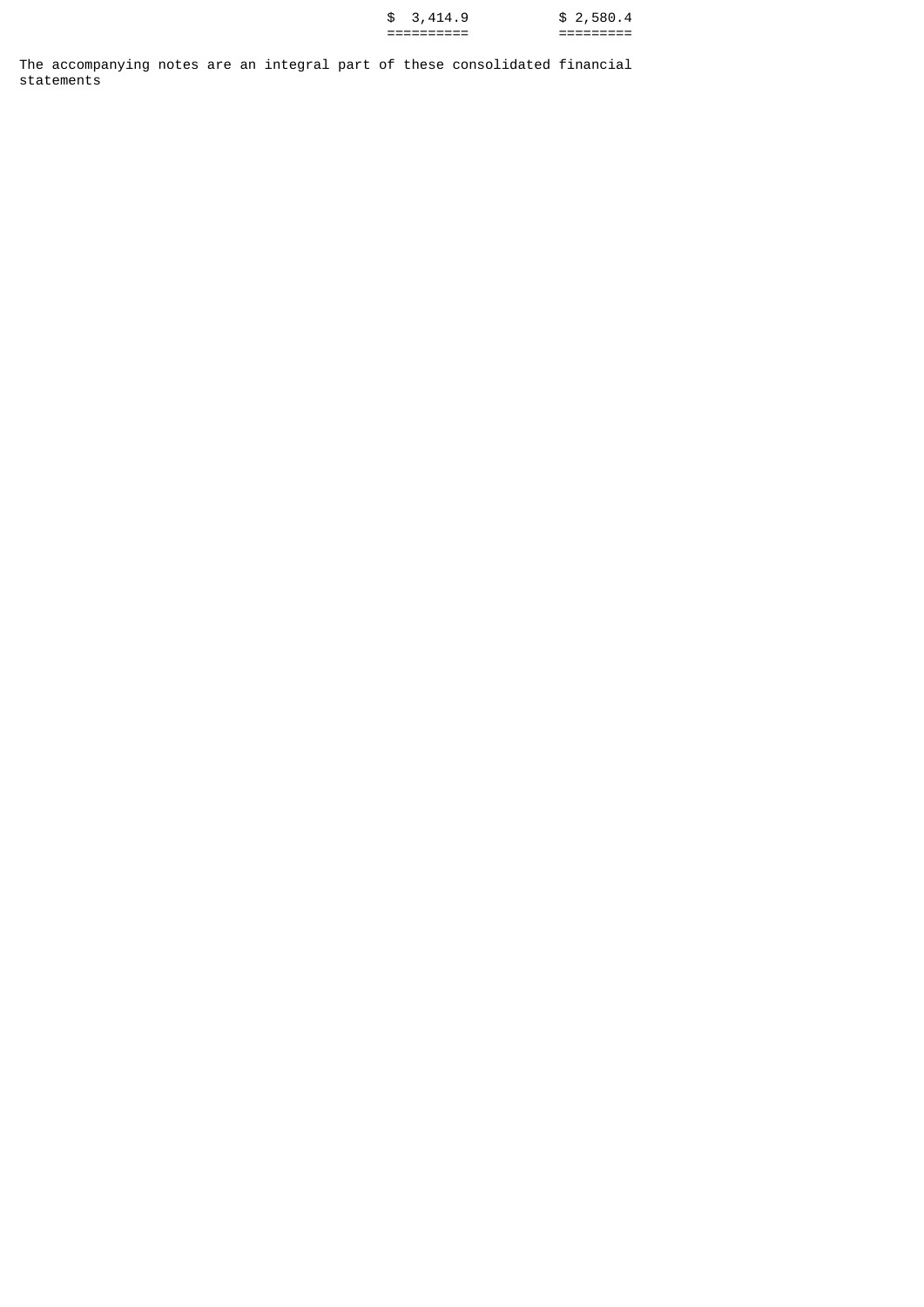## LABORATORY CORPORATION OF AMERICA HOLDINGS AND SUBSIDIARIES CONSOLIDATED STATEMENTS OF OPERATIONS (Dollars in Millions, Except Per Share Data)

|                                                                                                                                                                                                                 | Years Ended December 31,<br>. <u>.</u> . |       |                                                       |             |                            |            |
|-----------------------------------------------------------------------------------------------------------------------------------------------------------------------------------------------------------------|------------------------------------------|-------|-------------------------------------------------------|-------------|----------------------------|------------|
|                                                                                                                                                                                                                 |                                          |       | 2003 2002 2001                                        |             |                            |            |
| Net sales                                                                                                                                                                                                       |                                          |       | $$2,939.4$ $$2,507.7$ $$2,199.8$                      |             |                            |            |
| Cost of sales                                                                                                                                                                                                   |                                          |       | 1,714.8    1,445.9    1,274.2                         |             |                            |            |
| Gross profit                                                                                                                                                                                                    |                                          |       | 1,224.6 1,061.8                                       |             | 925.6                      |            |
| Selling, general and<br>administrative expenses<br>Amortization of intangibles                                                                                                                                  |                                          | 651.8 | 585.5                                                 |             | 516.5                      |            |
| and other assets<br>Restructuring and other                                                                                                                                                                     |                                          | 37.6  | 23.8                                                  |             | 41.5                       |            |
| special charges                                                                                                                                                                                                 |                                          |       | $1.5$ 17.5<br><u>.</u> .                              |             |                            |            |
| Operating income                                                                                                                                                                                                |                                          |       | 533.7 435.0                                           |             | 367.6                      |            |
| Other income (expenses):<br>Interest expense<br>Income from equity investments, net 43.7<br>Investment income<br>Other, net<br>Termination of interest rate<br>swap agreement<br>Loss on early debt termination |                                          | 5.1   | $(40.9)$ $(19.2)$ $(27.0)$<br>$(1.2)$ $(0.6)$ $(1.8)$ | 13.4<br>3.7 | 2.4<br>(8.9)<br>(5.5)      | $\sim$ $-$ |
| Earnings before income taxes                                                                                                                                                                                    | ----------                               |       | 540.4 432.3                                           |             | 326.8                      |            |
| Provision for income taxes                                                                                                                                                                                      |                                          | 219.4 | 177.7                                                 |             | 147.3                      |            |
| Net earnings                                                                                                                                                                                                    | \$321.0<br>=========                     |       | \$254.6<br>=========                                  |             | \$ 179.5                   |            |
| Basic earnings per<br>common share                                                                                                                                                                              | \$2.23                                   |       |                                                       |             | $\frac{1}{2}$ 1.78 \$ 1.29 |            |
| Diluted earnings per<br>common share                                                                                                                                                                            | \$<br>==========                         | 2.22  |                                                       |             | $$1.77$ \$ 1.27            |            |

The accompanying notes are an integral part of these consolidated financial statements.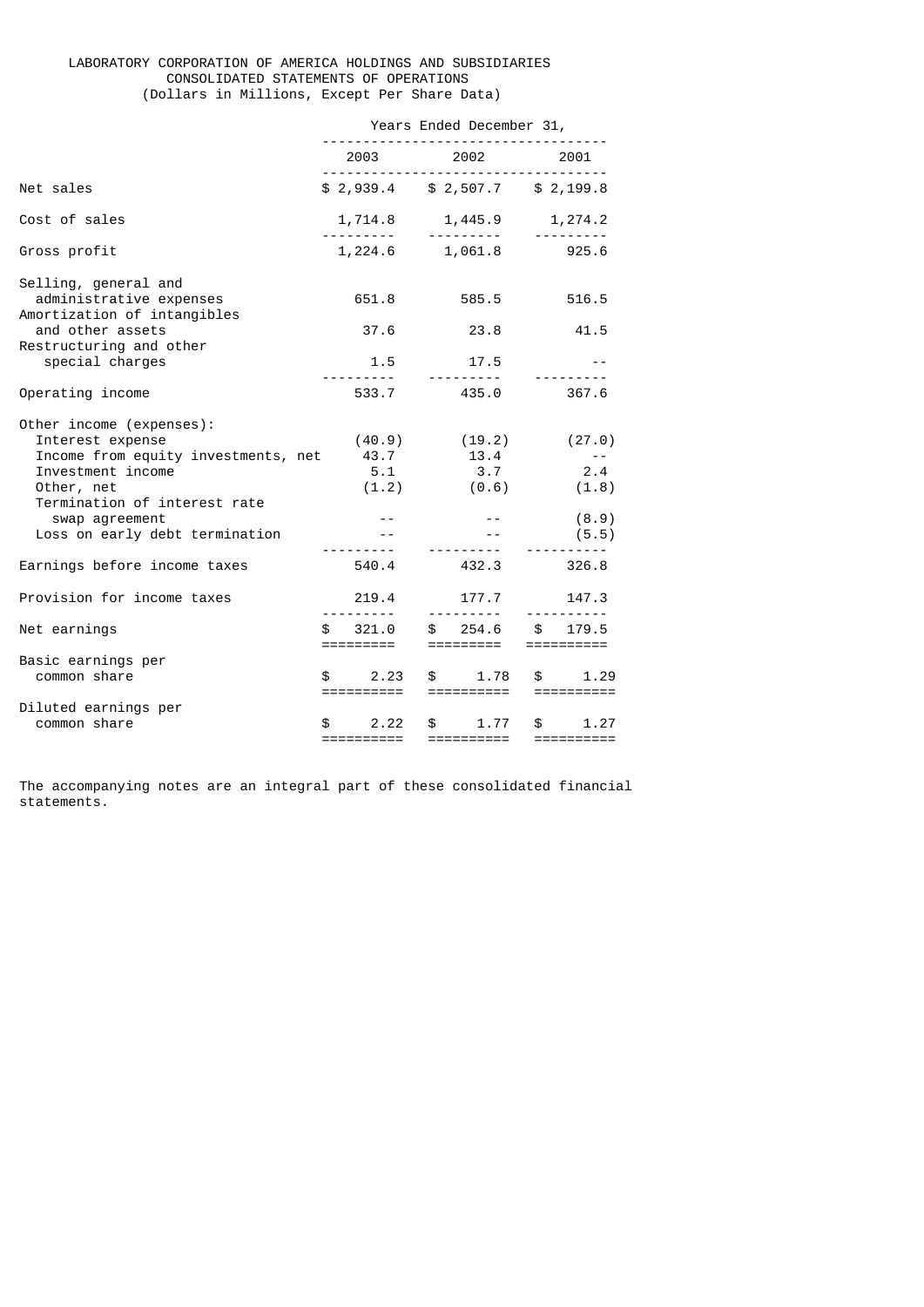### LABORATORY CORPORATION OF AMERICA HOLDINGS AND SUBSIDIARIES CONSOLIDATED STATEMENTS OF CHANGES IN SHAREHOLDERS' EQUITY (Dollars in Millions)

|                                                         | Common Stock | <u> - - - - - - - - - -</u> | Additional           | Retained                         |
|---------------------------------------------------------|--------------|-----------------------------|----------------------|----------------------------------|
|                                                         | Shares       | Amount<br><u>.</u>          | Paid-in<br>Capital   | Earnings<br>(Deficit)<br>------- |
| BALANCE AT DECEMBER 31, 2000<br>Comprehensive earnings: | 139.5        | \$14.0                      | \$1,041.2            | \$ (168.0)                       |
| Net earnings                                            |              |                             |                      | 179.5                            |
| Other comprehensive loss:<br>Cumulative effect of       |              |                             |                      |                                  |
| change in accounting                                    |              |                             |                      |                                  |
| principle (net-of-tax                                   |              |                             |                      |                                  |
| of $$0.4)$                                              |              | $ -$                        | $ -$                 | - -                              |
| Unrealized derivative loss                              |              |                             |                      |                                  |
| on cash flow hedge                                      |              |                             | $ -$                 |                                  |
| Termination of interest                                 |              |                             |                      |                                  |
| rate swap agreement<br>Foreign currency                 |              |                             | $ -$                 |                                  |
| translation adjustments                                 | - -          | - -                         | - -                  |                                  |
| Minimum pension liability                               |              |                             |                      |                                  |
| adjustment                                              | $ -$         |                             | $- -$                |                                  |
| Comprehensive earnings                                  |              |                             |                      |                                  |
| Issuance of common stock<br>Issuance of restricted      | 1.6          | 0.2                         | 14.8                 |                                  |
| stock awards                                            |              |                             | 11.3                 |                                  |
| Amortization of unearned                                |              |                             |                      |                                  |
| restricted stock                                        |              |                             |                      |                                  |
| compensation                                            |              |                             |                      |                                  |
| Income tax benefit from stock                           |              |                             |                      |                                  |
| options exercised                                       | $- - -$      |                             | 14.4<br>. <u>.</u> . |                                  |
| BALANCE AT DECEMBER 31, 2001                            | 141.1        | 14.2                        | 1,081.7              | 11.5                             |
| Comprehensive earnings:                                 |              |                             |                      |                                  |
| Net earnings                                            |              |                             |                      | 254.6                            |
| Other comprehensive loss:                               |              |                             |                      |                                  |
| Foreign currency<br>translation adjustments             |              |                             | $- -$                |                                  |
| Minimum pension liability                               |              |                             |                      |                                  |
| adjustment                                              |              |                             |                      |                                  |
| Tax effect of other                                     |              |                             |                      |                                  |
| comprehensive loss                                      |              |                             |                      |                                  |
| adjustments                                             |              |                             | $- -$                |                                  |
| Comprehensive earnings<br>Issuance of common stock      | 1.7          | 0.1                         | 18.2                 |                                  |
| Issuance of restricted                                  |              |                             |                      |                                  |
| stock awards                                            |              |                             | 40.9                 | - -                              |
| Surrender of restricted                                 |              |                             |                      |                                  |
| stock awards                                            |              |                             |                      |                                  |
| Issuance of common stock and                            |              |                             |                      |                                  |
| assumption of stock options<br>in connection with       |              |                             |                      |                                  |
| acquisition, (net of                                    |              |                             |                      |                                  |
| forfeitures)                                            | 5.0          | 0.5                         | 249.7                |                                  |
| Amortization of unearned                                |              |                             |                      |                                  |
| restricted stock                                        |              |                             |                      |                                  |
| compensation<br>Income tax benefit from stock           | $ -$         |                             |                      |                                  |
| options exercised                                       |              |                             | 16.0                 |                                  |
|                                                         |              | $  -$                       |                      |                                  |
| BALANCE AT DECEMBER 31, 2002                            | 147.8        | 14.8                        | 1,406.5              | 266.1                            |
| Comprehensive earnings:                                 |              |                             |                      |                                  |
| Net earnings<br>Other comprehensive loss:               |              |                             |                      | 321.0                            |
| Foreign currency                                        |              |                             |                      |                                  |
| translation adjustments                                 |              |                             |                      |                                  |
| Minimum pension liability                               |              |                             |                      |                                  |
| adjustment                                              | $-$          |                             |                      |                                  |
| Tax effect of other                                     |              |                             |                      |                                  |
| comprehensive loss<br>adjustments                       | $ -$         | $ -$                        | $- -$                |                                  |
| Comprehensive earnings                                  |              |                             |                      |                                  |
| Issuance of common stock                                | 1.1          | 0.1                         | 21.3                 |                                  |
| Issuance of restricted                                  |              |                             |                      |                                  |
| stock awards<br>Cancellation of restricted              |              | - -                         | 0.2                  |                                  |
| stock awards                                            |              |                             | (1.1)                |                                  |
|                                                         |              |                             |                      |                                  |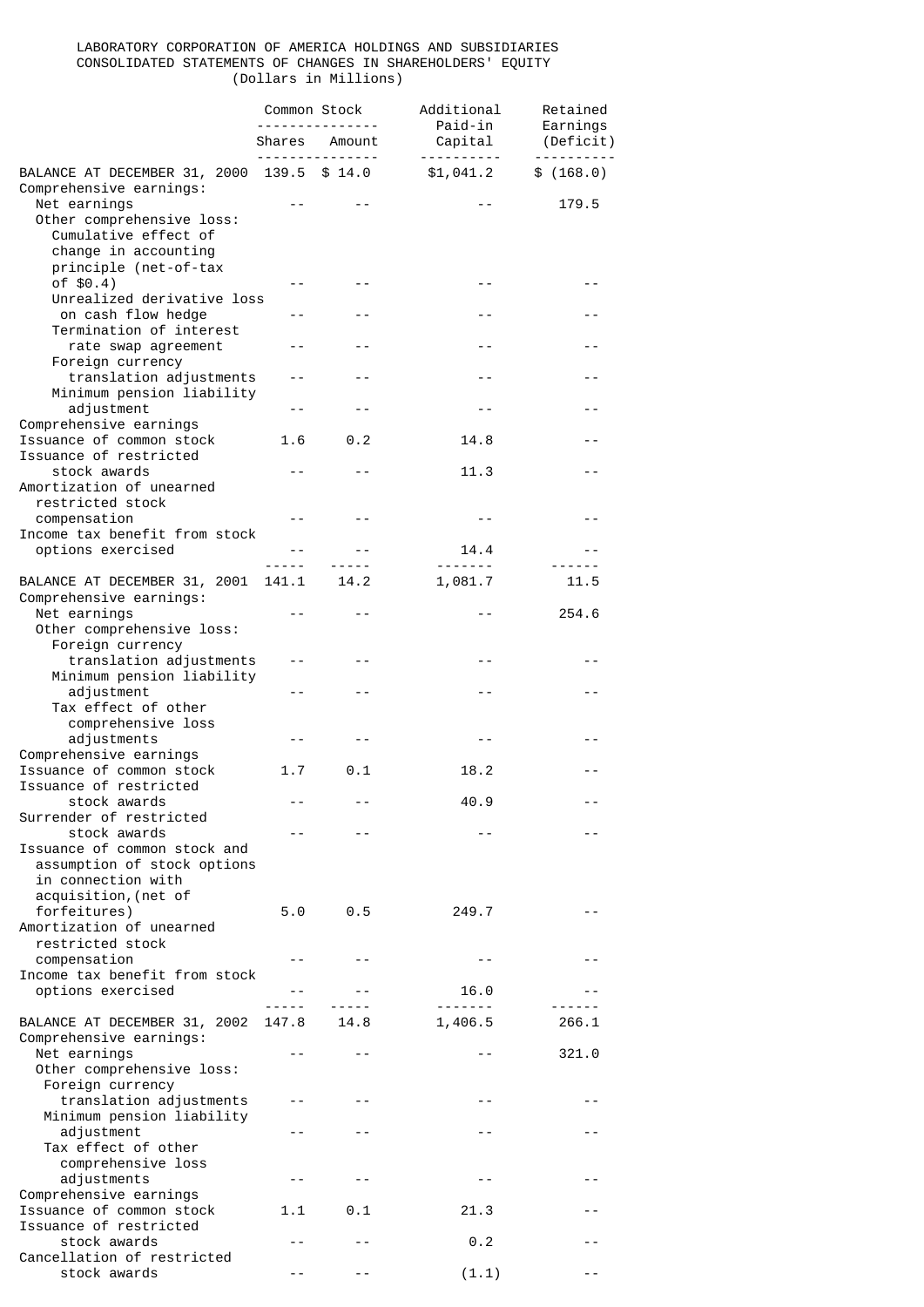| Amortization of unearned     |       |        |           |       |
|------------------------------|-------|--------|-----------|-------|
| restricted stock             |       |        |           |       |
| compensation                 |       |        |           |       |
| Income tax benefit from      |       |        |           |       |
| stock options exercised      |       |        | 5.5       |       |
| Assumption of vested stock   |       |        |           |       |
| options in connection        |       |        |           |       |
| with acquisition             |       |        | 8.5       |       |
| Purchase of common stock     |       |        |           |       |
|                              |       |        |           |       |
| BALANCE AT DECEMBER 31, 2003 | 148.9 | \$14.9 | \$1,440.9 | 587.1 |
|                              |       |        |           |       |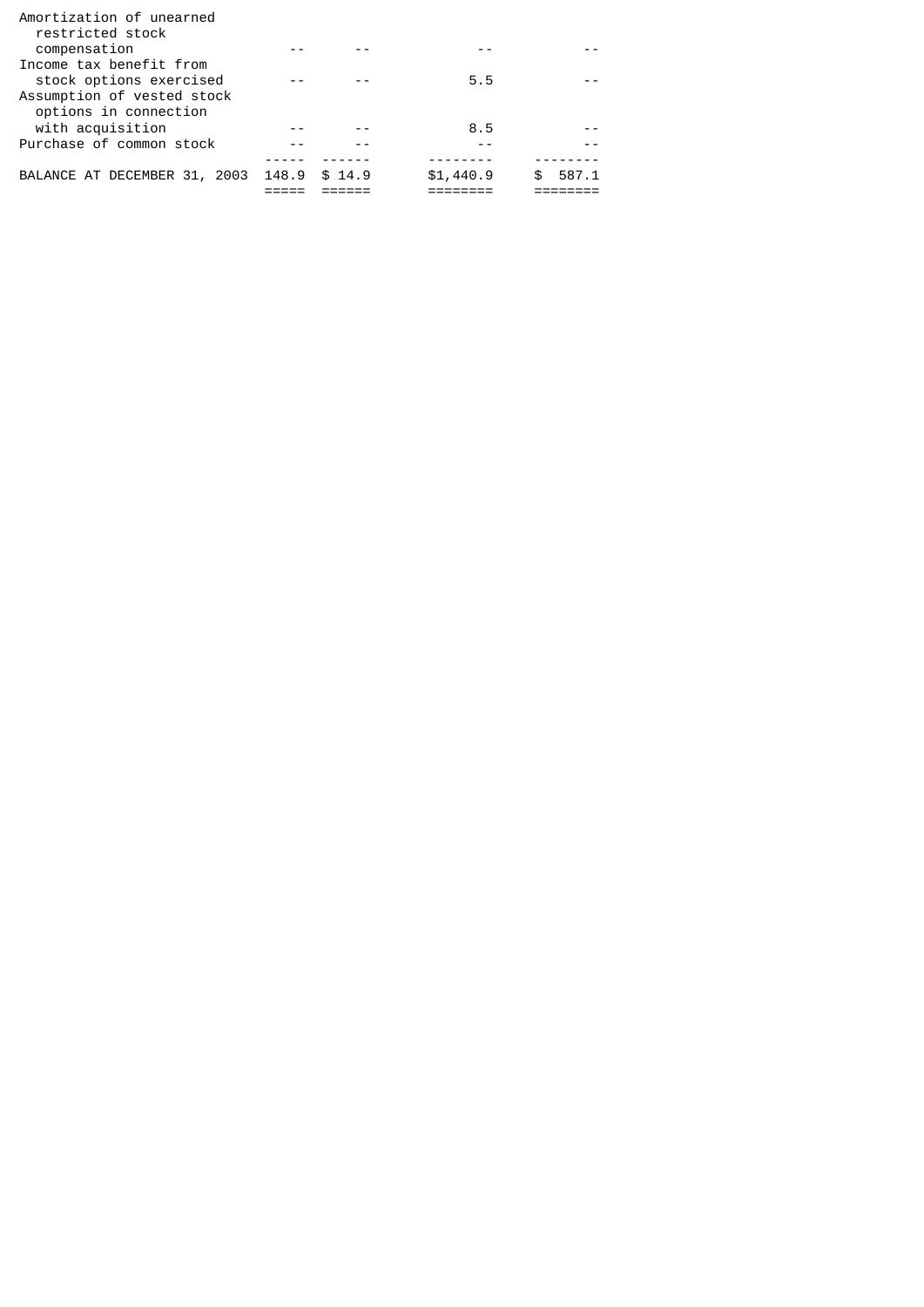### LABORATORY CORPORATION OF AMERICA HOLDINGS AND SUBSIDIARIES CONSOLIDATED STATEMENTS OF CHANGES IN SHAREHOLDERS' EQUITY (Dollars in Millions)

|                                                                                                | Treasury   | Unearned<br>Restricted<br>Stock | Accumulated<br>Other<br>Comprehensive Shareholders'<br>Stock Compensation Earnings(Loss) | Total<br>Equity  |
|------------------------------------------------------------------------------------------------|------------|---------------------------------|------------------------------------------------------------------------------------------|------------------|
|                                                                                                |            |                                 |                                                                                          |                  |
| BALANCE AT DECEMBER 31, 2000<br>Comprehensive earnings(loss):                                  | \$<br>$ -$ | \$                              | $(9.4)$ \$ $(0.4)$                                                                       | \$877.4          |
| Net earnings<br>Other comprehensive loss:<br>Cumulative effect of change                       |            |                                 |                                                                                          | 179.5            |
| in accounting principle<br>$net-of-tax$ of \$0.4)                                              | - -        | $ -$                            | 0.6                                                                                      | 0.6              |
| Unrealized derivative loss<br>on cash flow hedge                                               | - -        |                                 | (9.5)                                                                                    | (9.5)            |
| Termination of interest<br>rate swap agreement                                                 | - -        | $ -$                            | 8.9                                                                                      | 8.9              |
| Foreign currency translation<br>adjustments<br>Minimum pension liability                       | $ -$       | $ -$                            | (0.6)                                                                                    | (0.6)            |
| adjustment                                                                                     | - -        | $ -$                            | (7.8)                                                                                    | (7.8)<br>-----   |
| Comprehensive earnings(loss)<br>Issuance of common stock<br>Issuance of restricted             | $ -$       | $- -$                           | - -                                                                                      | 171.1<br>15.0    |
| stock awards<br>Amortization of unearned                                                       | $ -$       | (11.3)                          | - -                                                                                      | $ -$             |
| restricted stock compensation<br>Income tax benefit from stock                                 | - -        | 7.5                             |                                                                                          | 7.5              |
| options exercised                                                                              |            | $ -$<br>------                  | ------                                                                                   | 14.4             |
| BALANCE AT DECEMBER 31, 2001                                                                   |            | (13.2)                          | (8.8)                                                                                    | 1,085.4          |
| Comprehensive earnings(loss):<br>Net earnings<br>Other comprehensive loss:                     | - -        | $ -$                            | - -                                                                                      | 254.6            |
| Foreign currency<br>translation adjustments<br>Minimum pension liability                       | $ -$       | $- -$                           | 2.3                                                                                      | 2.3              |
| adjustment<br>Tax effect of other                                                              | $ -$       | - -                             | (43.2)                                                                                   | (43.2)           |
| comprehensive loss<br>adjustments                                                              |            |                                 | 19.8                                                                                     | 19.8             |
| Comprehensive earnings<br>Issuance of common stock                                             | - -        |                                 | $- -$                                                                                    | 233.5<br>18.3    |
| Issuance of restricted<br>stock awards                                                         |            | (40.9)                          | - -                                                                                      | $ -$             |
| Surrender of restricted<br>stock awards                                                        | (4.4)      |                                 | - -                                                                                      | (4.4)            |
| Issuance of common stock and<br>assumption of stock options in<br>connection with acquisition, |            |                                 |                                                                                          |                  |
| (net of forfeitures)<br>Amortization of unearned                                               | $- -$      | (1.6)                           | $- -$                                                                                    | 248.6            |
| restricted stock compensation<br>Income tax benefit from stock                                 | $ -$       | 14.3                            |                                                                                          | 14.3             |
| options exercised                                                                              |            |                                 |                                                                                          | 16.0<br><u>.</u> |
| BALANCE AT DECEMBER 31, 2002<br>Comprehensive earnings:                                        | (4.4)      | (41.4)                          | (29.9)                                                                                   | 1,611.7          |
| Net earnings<br>Other comprehensive loss:<br>Foreign currency translation                      | $ -$       |                                 |                                                                                          | 321.0            |
| adjustments<br>Minimum pension liability                                                       | $ -$       |                                 | 87.8                                                                                     | 87.8             |
| adjustment<br>Tax effect of other                                                              | - -        |                                 | 19.6                                                                                     | 19.6             |
| comprehensive loss<br>adjustments                                                              | $ -$       | $- -$                           | (42.8)                                                                                   | (42.8)           |
| Comprehensive earnings<br>Issuance of common stock                                             |            |                                 |                                                                                          | 385.6<br>22.5    |
| Issuance of restricted<br>stock awards<br>Cancellation of restricted                           |            | (0.2)                           |                                                                                          | $ -$             |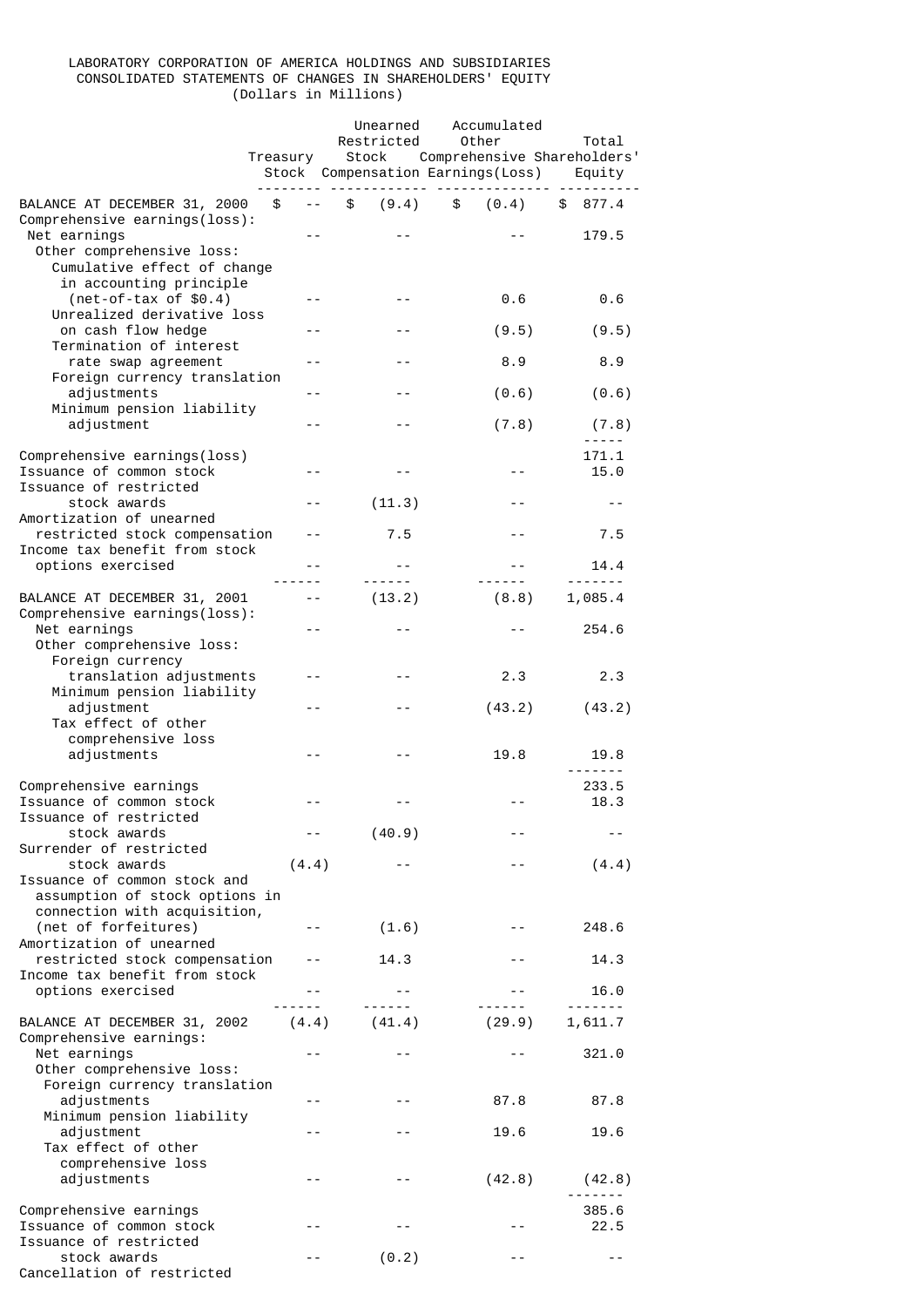| stock awards                                              |         | 1.1          |      |           |
|-----------------------------------------------------------|---------|--------------|------|-----------|
| Amortization of unearned<br>restricted stock compensation |         | 18.1         |      | 18.1      |
| Income tax benefit from stock                             |         |              |      |           |
| options exercised                                         |         |              |      | 5.5       |
| Assumption of vested stock                                |         |              |      |           |
| options in connection                                     |         |              |      |           |
| with acquisition                                          |         |              |      | 8.5       |
| Purchase of common stock                                  | (154.9) |              |      | (154.9)   |
|                                                           |         |              |      |           |
| BALANCE AT DECEMBER 31, 2003 \$ (159.3)                   |         | \$<br>(22.4) | 34.7 | \$1,895.9 |
|                                                           |         |              |      |           |

The accompanying notes are an integral part of these consolidated financial statements.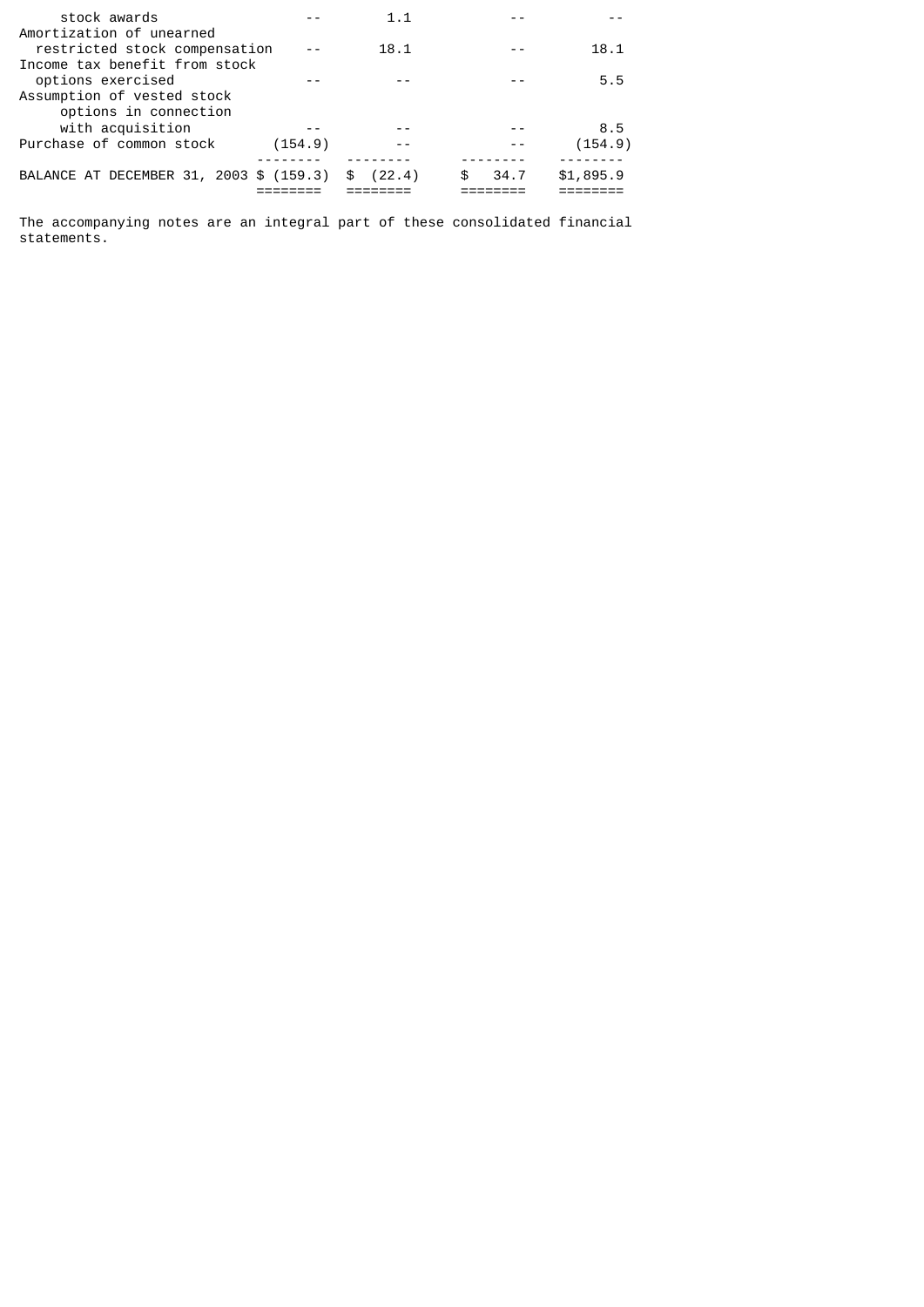### LABORATORY CORPORATION OF AMERICA HOLDINGS AND SUBSIDIARIES CONSOLIDATED STATEMENTS OF CASH FLOWS (Dollars in Millions)

|                                             |                   | Years Ended December 31,      |                 |
|---------------------------------------------|-------------------|-------------------------------|-----------------|
|                                             | 2003              | 2002                          | 2001            |
| CASH FLOWS FROM OPERATING ACTIVITIES:       |                   |                               |                 |
| Net earnings<br>\$                          |                   | 321.0 \$ 254.6                | \$179.5         |
| Adjustments to reconcile net earnings to    |                   |                               |                 |
| net cash provided by operating activities:  |                   |                               |                 |
| Depreciation and amortization               | 135.6             | 101.8                         | 104.0           |
| Stock compensation                          | 18.1              | 14.3                          | 7.5             |
| Loss on sale of assets                      | 0.2               | 0.6                           | 1.8             |
| Accreted interest on zero coupon-           |                   |                               |                 |
| subordinated notes                          | 10.3              | 10.1                          | 3.0             |
| Loss on early                               |                   |                               |                 |
| debt termination                            | $- -$             | $- -$                         | 5.5             |
| Termination of interest rate                |                   |                               |                 |
| swap agreement                              | $-$               | $- -$                         | 8.9             |
| Cumulative earnings in excess of            |                   |                               |                 |
| distribution from equity affiliates         | (5.7)             | $- -$                         | $\sim$ $\sim$   |
| Deferred income taxes                       | 86.3              | 28.9                          | 1.6             |
| Change in assets and liabilities (net of    |                   |                               |                 |
| effects of acquisitions):                   |                   |                               |                 |
| Decrease (increase) in accounts             |                   |                               |                 |
| receivable, net                             | (6.0)             | 11.1                          | 16.2            |
| Increase in inventories                     |                   | $(0.1)$ $(1.5)$               | (3.6)           |
| Decrease (increase) in prepaid              |                   |                               |                 |
| expenses and other                          |                   | $(8.5)$ $(12.5)$              | 5.8             |
| (Decrease) increase in                      |                   |                               |                 |
| accounts payable                            |                   | $(15.6)$ $(7.8)$              | (3.4)           |
| Increase (decrease) in accrued              |                   |                               |                 |
| expenses and other                          | 28.7              |                               | 45.3 (10.8)     |
|                                             |                   |                               | $- - - - - - -$ |
| Net cash provided by operating activities   | 564.3<br><u>.</u> | 444.9                         | 316.0           |
|                                             |                   |                               | $- - - - - - -$ |
| CASH FLOWS FROM INVESTING ACTIVITIES:       |                   |                               |                 |
|                                             |                   |                               |                 |
| Capital expenditures                        |                   | $(83.6)$ $(74.3)$             | (88.1)          |
| Proceeds from sale of assets                | 1.0               | 1.8                           | 4.4             |
| Deferred payments on acquisitions           |                   | $(17.7)$ $(21.0)$ $(18.6)$    |                 |
| Proceeds from sale of marketable securities | 50.4              | $\sim$ $-$                    | $\sim$ $\sim$   |
| Distributions from equity affiliates in     |                   |                               |                 |
| excess of cumulative earnings               | 1.9               | 1.5                           | $ -$            |
| Acquisition of licensing technology         |                   | $(15.0)$ $(15.0)$             | $\sim$ $\sim$   |
| Acquisition of businesses, net of cash      |                   |                               |                 |
| acquired                                    |                   | $(647.5)$ $(261.9)$ $(127.7)$ |                 |
|                                             | .                 |                               |                 |
| Net cash used for investing activities      | \$ (710.5)        | \$~(368.9)                    | \$(230.0)       |
|                                             |                   |                               |                 |

(continued)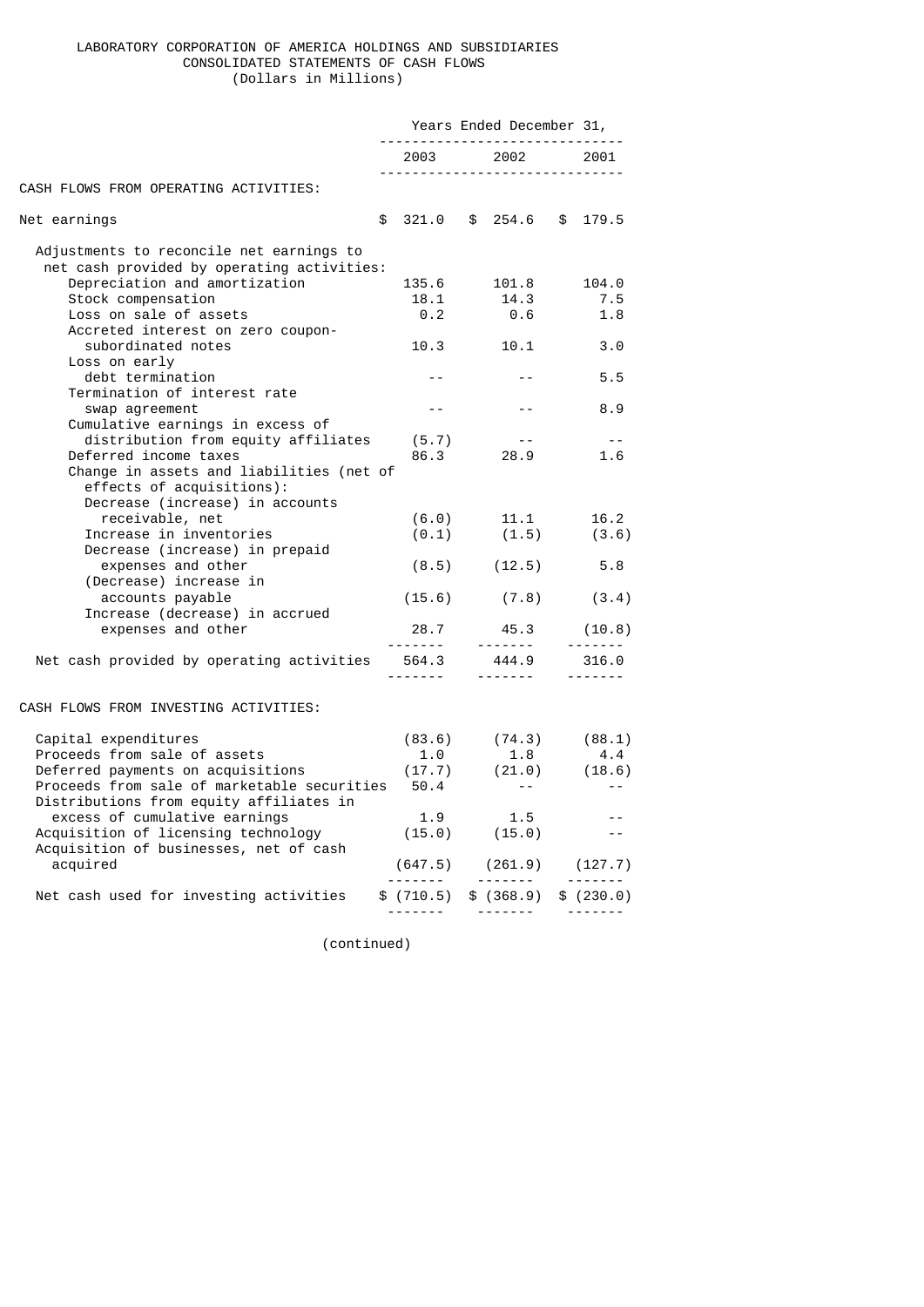## LABORATORY CORPORATION OF AMERICA HOLDINGS AND SUBSIDIARIES CONSOLIDATED STATEMENTS OF CASH FLOWS (Dollars in Millions)

|                                                                              | Years Ended December 31, |                                                         |                                                                                                                                                                                                                                                                                                                                                                                                                                                                                        |
|------------------------------------------------------------------------------|--------------------------|---------------------------------------------------------|----------------------------------------------------------------------------------------------------------------------------------------------------------------------------------------------------------------------------------------------------------------------------------------------------------------------------------------------------------------------------------------------------------------------------------------------------------------------------------------|
|                                                                              | 2003                     | 2002                                                    | 2001<br>--------------------------------------                                                                                                                                                                                                                                                                                                                                                                                                                                         |
| CASH FLOWS FROM FINANCING ACTIVITIES:                                        |                          |                                                         |                                                                                                                                                                                                                                                                                                                                                                                                                                                                                        |
| Proceeds from bridge loan                                                    |                          | $$350.0$ \$ -- \$                                       |                                                                                                                                                                                                                                                                                                                                                                                                                                                                                        |
| Payments on bridge loan                                                      | (350.0)                  | $- -$                                                   | $\sim$ $\sim$                                                                                                                                                                                                                                                                                                                                                                                                                                                                          |
| Proceeds from credit facilities                                              |                          | $(275.0$ $330.0$ $75.0$<br>$(275.0)$ $(330.0)$ $(75.0)$ |                                                                                                                                                                                                                                                                                                                                                                                                                                                                                        |
| Payments on credit facilities                                                |                          |                                                         |                                                                                                                                                                                                                                                                                                                                                                                                                                                                                        |
| Proceeds from senior note offering<br>Proceeds from zero coupon-subordinated | 350.0                    | $\sim$ $-$                                              | $\sim$ $\sim$                                                                                                                                                                                                                                                                                                                                                                                                                                                                          |
| notes                                                                        | $- -$                    | $\sim$ $\sim$ $-$                                       | 499.8                                                                                                                                                                                                                                                                                                                                                                                                                                                                                  |
| Payments on other long-term debt                                             |                          | $(0.7)$ $(204.6)$ $(478.5)$                             |                                                                                                                                                                                                                                                                                                                                                                                                                                                                                        |
| Payment of debt issuance costs<br>Termination of interest rate swap          |                          | $(7.3)$ $(3.2)$ $(11.2)$                                |                                                                                                                                                                                                                                                                                                                                                                                                                                                                                        |
| agreement                                                                    | 5.3                      | 19.6                                                    | $(8.9)\newline(1.1)$                                                                                                                                                                                                                                                                                                                                                                                                                                                                   |
| Payments on long-term lease obligations                                      | (1.1)                    | (1.1)                                                   |                                                                                                                                                                                                                                                                                                                                                                                                                                                                                        |
| Purchase of common stock                                                     | (154.9)                  | $\sim$ $-$                                              | $- -$                                                                                                                                                                                                                                                                                                                                                                                                                                                                                  |
| Net proceeds from issuance of stock to                                       |                          |                                                         |                                                                                                                                                                                                                                                                                                                                                                                                                                                                                        |
| employees                                                                    | 21.0                     | 18.2                                                    | 14.9                                                                                                                                                                                                                                                                                                                                                                                                                                                                                   |
|                                                                              |                          |                                                         | $\begin{array}{cccccccccccccc} \multicolumn{2}{c}{} & \multicolumn{2}{c}{} & \multicolumn{2}{c}{} & \multicolumn{2}{c}{} & \multicolumn{2}{c}{} & \multicolumn{2}{c}{} & \multicolumn{2}{c}{} & \multicolumn{2}{c}{} & \multicolumn{2}{c}{} & \multicolumn{2}{c}{} & \multicolumn{2}{c}{} & \multicolumn{2}{c}{} & \multicolumn{2}{c}{} & \multicolumn{2}{c}{} & \multicolumn{2}{c}{} & \multicolumn{2}{c}{} & \multicolumn{2}{c}{} & \multicolumn{2}{c}{} & \multicolumn{2}{c}{} & \$ |
| Net cash provided by (used for)                                              |                          |                                                         |                                                                                                                                                                                                                                                                                                                                                                                                                                                                                        |
| financing activities                                                         | 212.3                    | (171.1)                                                 | 15.0                                                                                                                                                                                                                                                                                                                                                                                                                                                                                   |
|                                                                              |                          |                                                         | -------                                                                                                                                                                                                                                                                                                                                                                                                                                                                                |
| Effect of exchange rate changes on cash                                      |                          |                                                         |                                                                                                                                                                                                                                                                                                                                                                                                                                                                                        |
| and cash equivalents                                                         | 0.5<br><u>.</u> .        | 2.3<br><u>.</u> .                                       | (0.6)<br>-------                                                                                                                                                                                                                                                                                                                                                                                                                                                                       |
|                                                                              |                          |                                                         |                                                                                                                                                                                                                                                                                                                                                                                                                                                                                        |
| Net (decrease) increase in cash and<br>cash equivalents                      | 66.6                     |                                                         |                                                                                                                                                                                                                                                                                                                                                                                                                                                                                        |
| Cash and cash equivalents at                                                 |                          |                                                         | $(92.8)$ 100.4                                                                                                                                                                                                                                                                                                                                                                                                                                                                         |
| beginning of period                                                          | 56.4                     |                                                         | 48.8                                                                                                                                                                                                                                                                                                                                                                                                                                                                                   |
|                                                                              | -------                  | 149.2                                                   |                                                                                                                                                                                                                                                                                                                                                                                                                                                                                        |
| Cash and cash equivalents at                                                 |                          |                                                         |                                                                                                                                                                                                                                                                                                                                                                                                                                                                                        |
| end of period                                                                | \$123.0                  | \$56.4                                                  | \$149.2                                                                                                                                                                                                                                                                                                                                                                                                                                                                                |
|                                                                              | =======                  | =======                                                 |                                                                                                                                                                                                                                                                                                                                                                                                                                                                                        |
| Supplemental schedule of cash                                                |                          |                                                         |                                                                                                                                                                                                                                                                                                                                                                                                                                                                                        |
| flow information:                                                            |                          |                                                         |                                                                                                                                                                                                                                                                                                                                                                                                                                                                                        |
| Cash paid during the period for:                                             |                          |                                                         |                                                                                                                                                                                                                                                                                                                                                                                                                                                                                        |
| Interest                                                                     | \$12.1                   | \$1.5                                                   | \$23.2                                                                                                                                                                                                                                                                                                                                                                                                                                                                                 |
| Income taxes, net of refunds                                                 | 107.9                    | 135.0                                                   | 127.7                                                                                                                                                                                                                                                                                                                                                                                                                                                                                  |
|                                                                              |                          |                                                         |                                                                                                                                                                                                                                                                                                                                                                                                                                                                                        |
| Disclosure of non-cash financing                                             |                          |                                                         |                                                                                                                                                                                                                                                                                                                                                                                                                                                                                        |
| and investing activities:                                                    |                          |                                                         |                                                                                                                                                                                                                                                                                                                                                                                                                                                                                        |
| Issuance of restricted stock awards                                          | 0.2                      | 40.9                                                    | 11.3                                                                                                                                                                                                                                                                                                                                                                                                                                                                                   |
| Assumption of vested stock options in                                        |                          |                                                         |                                                                                                                                                                                                                                                                                                                                                                                                                                                                                        |
|                                                                              |                          |                                                         |                                                                                                                                                                                                                                                                                                                                                                                                                                                                                        |
| connection with acquisition                                                  | 8.5<br>$\sim$ $\sim$     | 5.0                                                     | $\overline{a}$                                                                                                                                                                                                                                                                                                                                                                                                                                                                         |
| Surrender of restricted stock awards                                         | $\sim$ $\sim$            | 4.4                                                     |                                                                                                                                                                                                                                                                                                                                                                                                                                                                                        |
| Issuance of common stock in acquisitions                                     |                          | 245.6                                                   | $-$                                                                                                                                                                                                                                                                                                                                                                                                                                                                                    |

The accompanying notes are an integral part of these consolidated financial statements.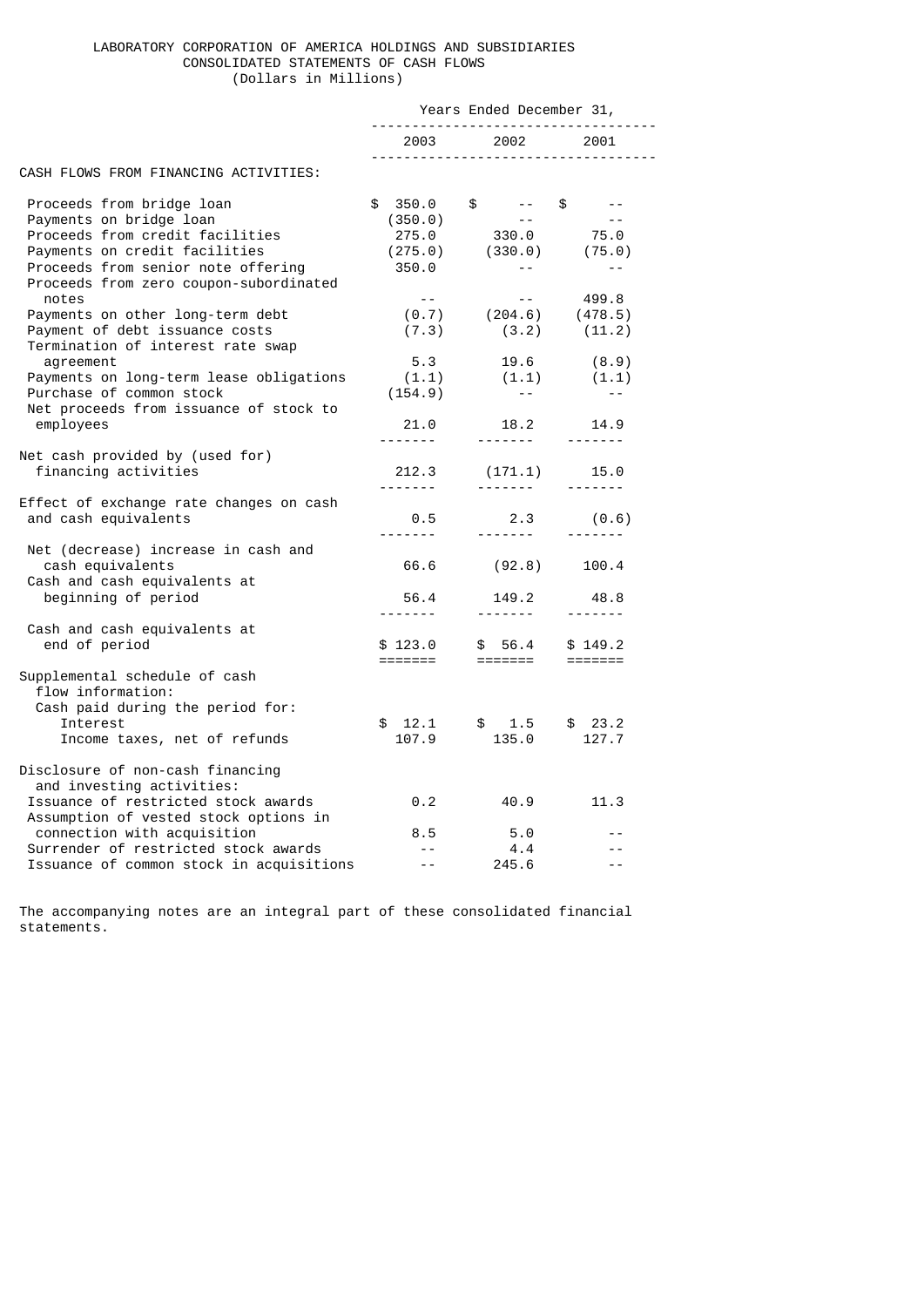### 1. SUMMARY OF SIGNIFICANT ACCOUNTING POLICIES

## Basis of Financial Statement Presentation:

 Laboratory Corporation of America Holdings with its subsidiaries (the "Company") is the second largest independent clinical laboratory company in the United States based on 2003 net revenues. Through a national network of laboratories, the Company offers a broad range of testing services used by the medical profession in routine testing, patient diagnosis, and in the monitoring and treatment of disease. In addition, the Company has developed specialty and niche businesses based on certain types of specialized testing capabilities and client requirements, such as oncology testing, HIV genotyping and phenotyping, diagnostic genetics and clinical research trials.

 Since its founding in 1971, the Company has grown into a network of 31 primary testing facilities and over 1,200 service sites consisting of branches, patient service centers and STAT laboratories. With approximately 23,000 employees, the Company processes tests on more than 340,000 patient specimens daily and provides clinical laboratory testing services in all 50 states, the District of Columbia, Puerto Rico and two provinces in Canada. The Company operates in one business segment.

 The consolidated financial statements include the accounts of Laboratory Corporation of America Holdings and its subsidiaries after elimination of all material intercompany accounts and transactions. On January 17, 2003, the Company completed the acquisition of Dianon, a leading provider of anatomic pathology and oncology testing services. On July 25, 2002, the Company completed the acquisition of Dynacare, a provider of clinical laboratory testing services. Disclosure of certain business combination transactions is included in Notes 2, 3 and 4 - Business Acquisitions.

 The financial statements of the Company's foreign subsidiaries are measured using the local currency as the functional currency. Assets and liabilities are translated at exchange rates as of the balance sheet date. Revenues and expenses are translated at average monthly exchange rates prevailing during the year. Resulting translation adjustments are included in "Accumulated other comprehensive earnings(loss)".

#### Cash Equivalents:

 Cash equivalents (primarily investments in money market funds, time deposits, commercial paper and Eurodollars which have original maturities of three months or less at the date of purchase) are carried at cost which approximates market. As a result of the Company's cash management system, checks issued but not presented to the banks for payment may create negative book cash balances. Such negative balances are included in trade accounts payable and totaled \$17.7 and \$23.1 at December 31, 2003 and 2002, respectively.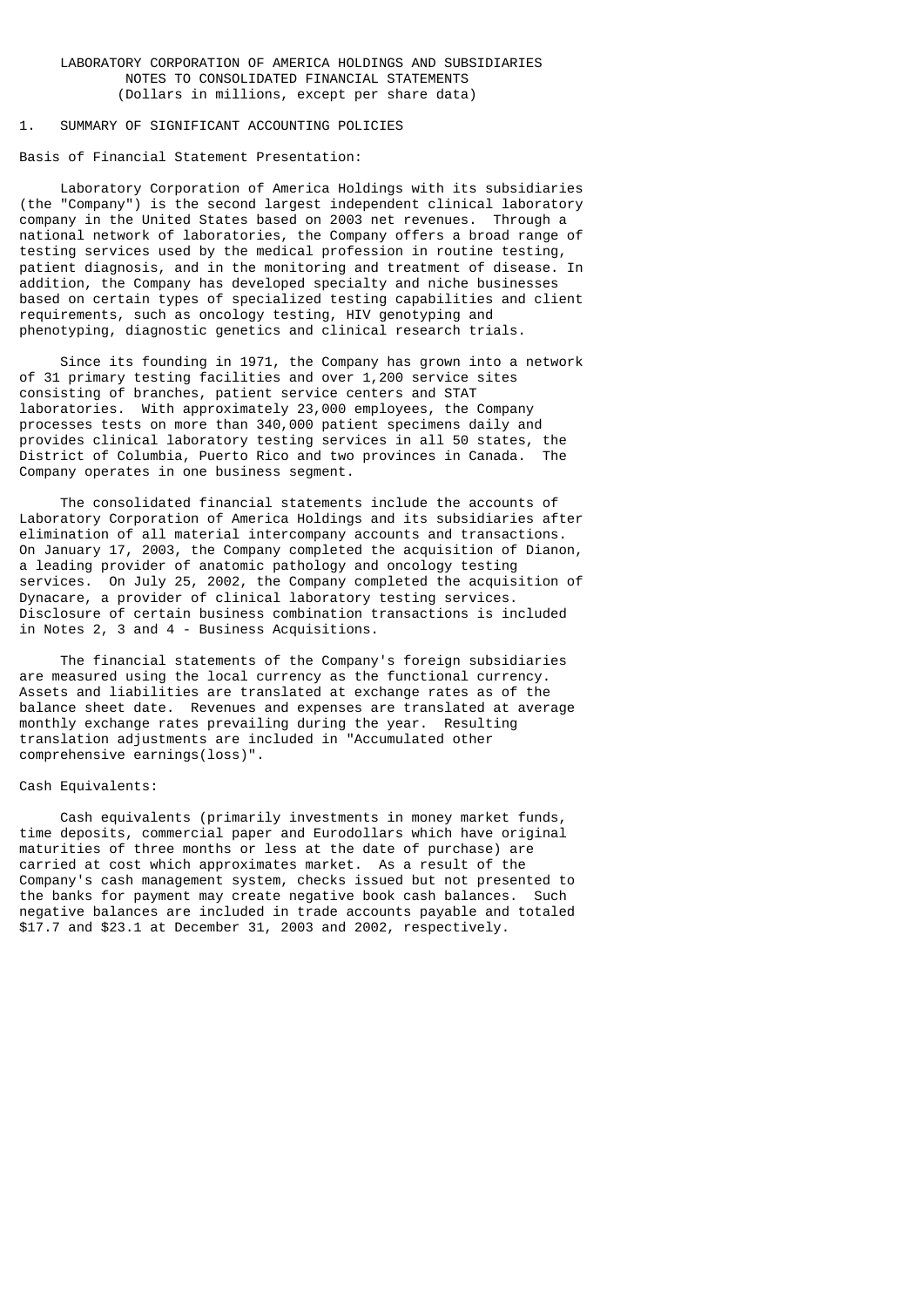### Inventories:

 Inventories, consisting primarily of purchased laboratory supplies, are stated at the lower of cost (first-in, first-out) or market.

## Derivative Financial Instruments:

 Interest rate swap agreements, which have been used by the Company from time to time in the management of interest rate exposure, are accounted for at fair value. Amounts to be paid or received under such agreements are recognized as interest income or expense in the periods in which they accrue.

The Company's zero coupon-subordinated notes contain the following three features that are considered to be embedded derivative instruments under Statement of Financial Accounting Standards ("SFAS") No. 133 "Accounting for Derivative Instruments and Hedging Activities":

1) The Company will pay contingent cash interest on the zero coupon subordinated notes after September 11, 2006, if the average market price of the notes equals 120% or more of the sum of the issue price, accrued original issue discount and contingent additional principal, if any, for a specified measurement period.

2) Contingent additional principal will accrue on the zero coupon-subordinated notes during the two year period from September 11, 2004 to September 11, 2006, if the Company's stock price is at or below specified thresholds.

3) Holders may surrender zero coupon-subordinated notes for conversion during any period in which the rating assigned to the zero coupon-subordinated notes by Standard & Poor's Ratings Services is BB- or lower.

 Based upon independent appraisals, these embedded derivatives had no fair market value at December 31, 2003 and 2002.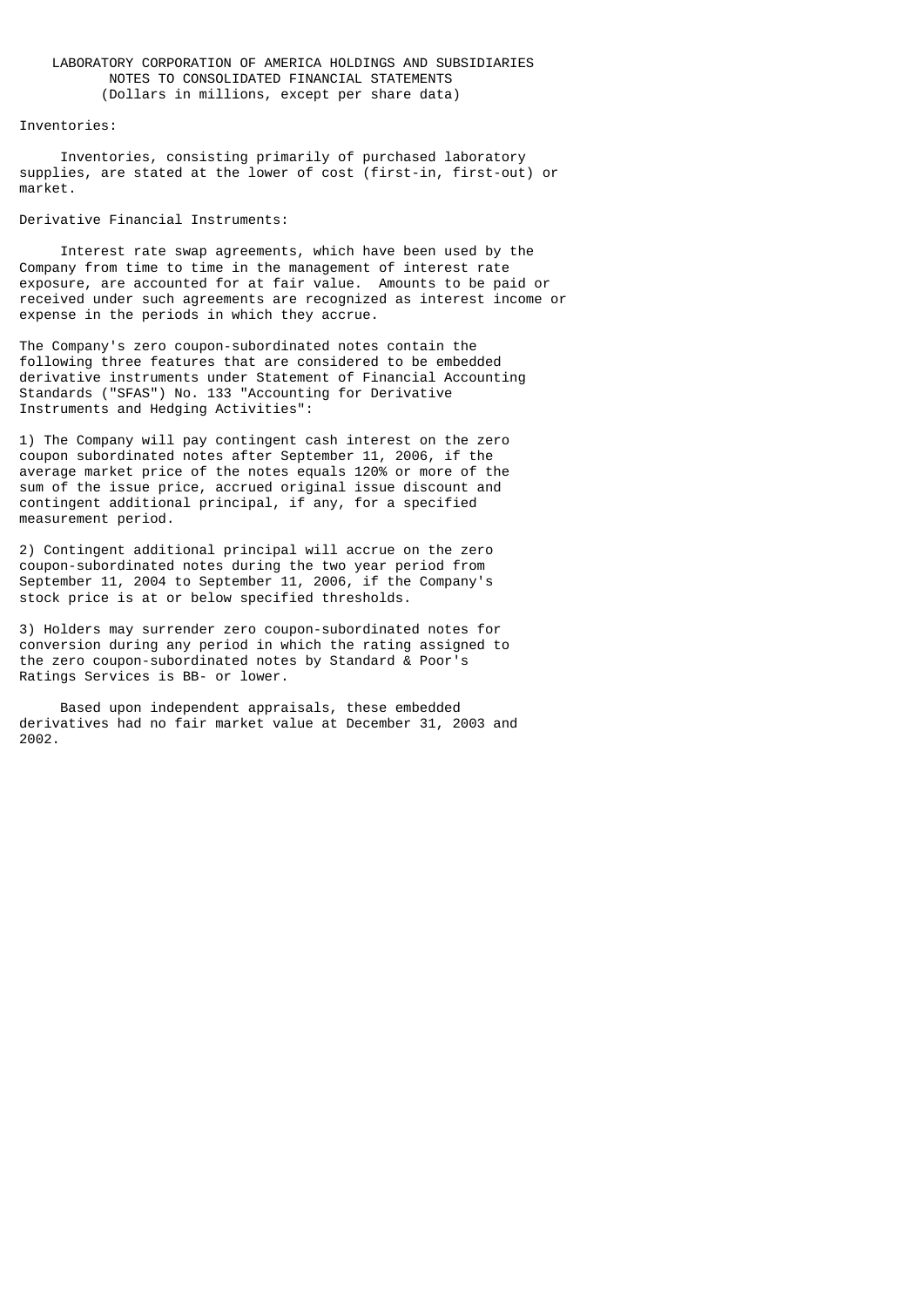Property, Plant and Equipment:

 Property, plant and equipment are recorded at cost. The cost of properties held under capital leases is equal to the lower of the net present value of the minimum lease payments or the fair value of the leased property at the inception of the lease. Depreciation and amortization expense is computed on all classes of assets based on their estimated useful lives, as indicated below, using principally the straight-line method.

**Years** and the contract of the contract of the contract of the contract of the contract of the contract of the contract of the contract of the contract of the contract of the contract of the contract of the contract of th

| Buildings and building improvements | -35      |
|-------------------------------------|----------|
| Machinery and equipment             | $3 - 10$ |
| Furniture and fixtures              | 5-10     |

 Leasehold improvements and assets held under capital leases are amortized over the shorter of their estimated lives or the term of the related leases. Expenditures for repairs and maintenance are charged to operations as incurred. Retirements, sales and other disposals of assets are recorded by removing the cost and accumulated depreciation from the related accounts with any resulting gain or loss reflected in operations.

## Capitalized Software Costs:

 The Company capitalizes purchased software which is ready for service and capitalizes software development costs incurred on significant projects starting from the time that the preliminary project stage is completed and management commits to funding a project until the project is substantially complete and the software is ready for its intended use. Capitalized costs include direct material and service costs and payroll and payroll-related costs. Research and development costs and other computer software maintenance costs related to software development are expensed as incurred. Capitalized software costs are amortized using the straight-line method over the estimated useful life of the underlying system, generally five years.

### Debt Issuance Costs:

 The costs related to the issuance of debt are capitalized and amortized to interest expense using the effective interest method over the terms of the related debt.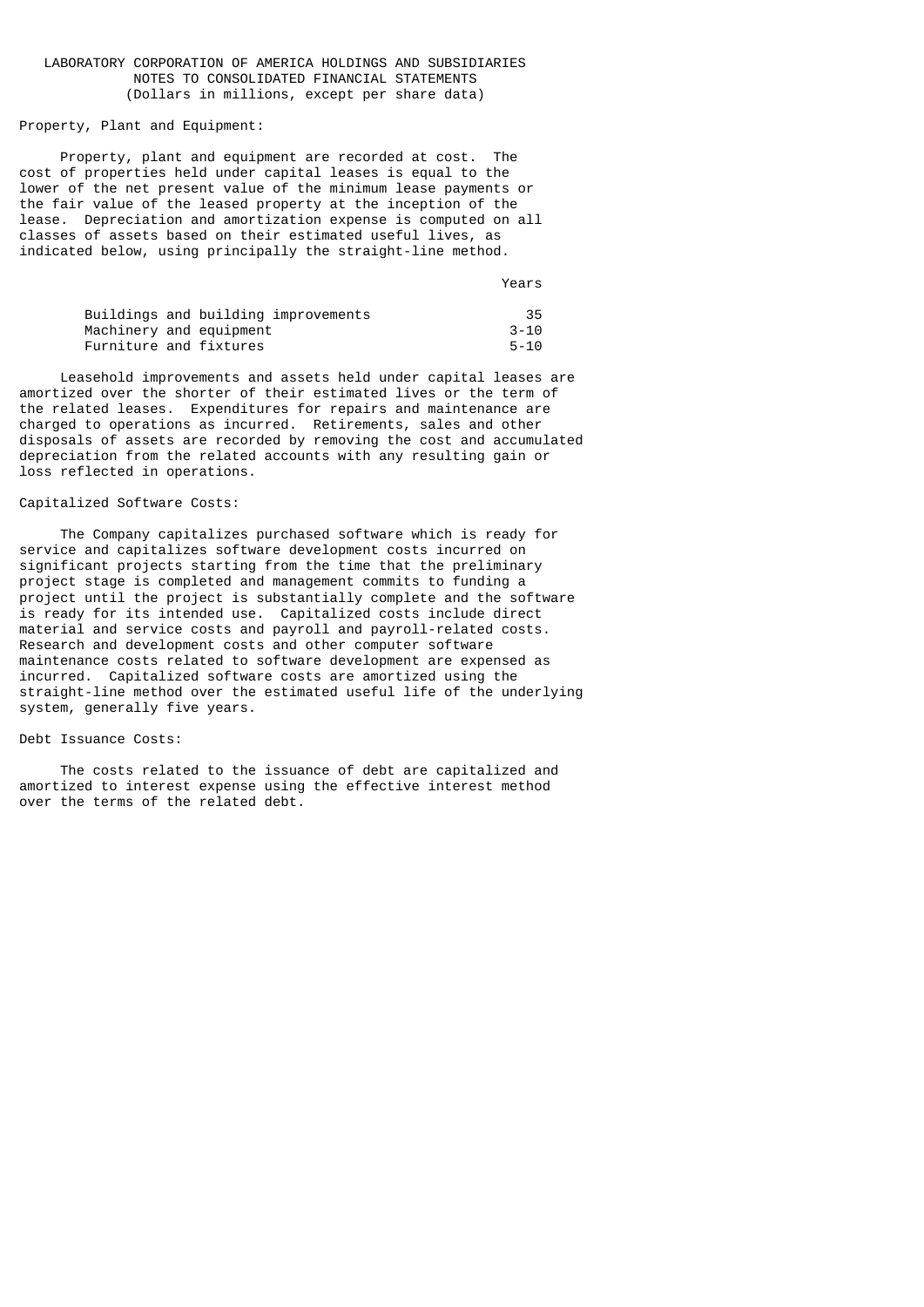### Professional Liability:

 The Company is self-insured for professional liability claims arising in the normal course of business, generally related to the testing and reporting of laboratory test results. The Company records a reserve for such asserted and estimated unasserted claims based on actuarial assessments of future settlement and legal defense costs.

## Fair Value of Financial Instruments:

 The carrying amounts of cash and cash equivalents, accounts receivable, income taxes receivable and accounts payable are considered to be representative of their respective fair values due to their short-term nature. The fair market value of the zero coupon-subordinated notes, based on market pricing, was approximately \$465.6 and \$495.2 as of December 31, 2003 and 2002, respectively.

### Concentration of Credit Risk:

 Financial instruments that potentially subject the Company to concentrations of credit risk consist primarily of cash, cash equivalents and accounts receivable.

 The Company maintains cash and cash equivalents with various major financial institutions. The total cash balances on deposit that exceeded the balances insured by the F.D.I.C., were approximately \$121.4 at December 31, 2003. Cash equivalents at December 31, 2003, totaled \$93.9, which includes amounts invested in treasury bills and short-term bonds.

 Substantially all of the Company's accounts receivable are with companies and individuals in the health care industry. However, concentrations of credit risk are limited due to the number of the Company's clients as well as their dispersion across many different geographic regions.

 Accounts receivable balances (gross) from Medicare and Medicaid were \$100.4 and \$96.1 at December 31, 2003 and 2002, respectively.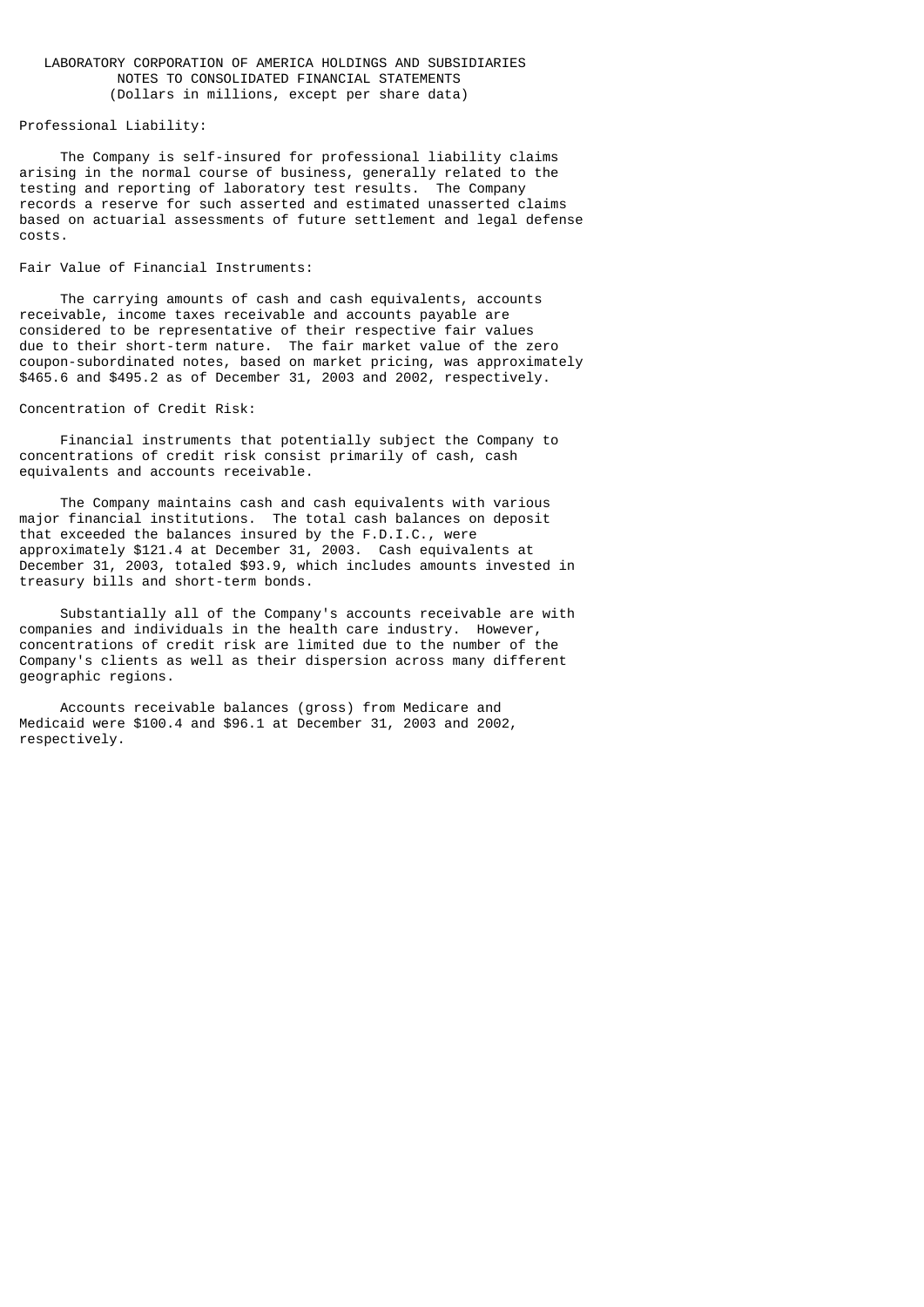### Revenue Recognition:

 Sales are recognized on the accrual basis at the time test results are reported, which approximates when services are provided. Services are provided to certain patients covered by various third-party payor programs including the Medicare and Medicaid programs. Billings for services under third-party payor programs are included in sales net of allowances for contractual discounts and allowances for differences between the amounts billed and estimated program payment amounts. Adjustments to the estimated payment amounts based on final settlement with the programs are recorded upon settlement as an adjustment to revenue. In 2003, 2002 and 2001, approximately 19%, 16%, and 16%, respectively of the Company's revenues were derived from tests performed for the beneficiaries of the Medicare and Medicaid programs. Under capitated agreements with managed care customers, the Company recognizes revenue based on a predetermined monthly contractual rate for each member of the managed care plan regardless of the number or cost of services provided by the Company.

#### Income Taxes:

 The Company accounts for income taxes utilizing the asset and liability method. Under this method deferred tax assets and liabilities are recognized for the future tax consequences attributable to differences between the financial statement carrying amounts of existing assets and liabilities and their respective tax bases and for tax loss carryforwards. Deferred tax assets and liabilities are measured using enacted tax rates expected to apply to taxable income in the years in which those temporary differences are expected to be recovered or settled. The effect on deferred tax assets and liabilities of a change in tax rates is recognized in income in the period that includes the enactment date. Future tax benefits, such as net operating loss carryforwards, are recognized to the extent that realization of such benefits is more likely than not.

### Stock Splits:

 On June 11, 2001, the Company effected a two-for-one stock split through the issuance of a stock dividend of one new share of common stock for each share of common stock held by shareholders of record on June 4, 2001. On May 10, 2002, the Company effected a two-for-one stock split through the issuance of a stock dividend of one new share of common stock for each share of common stock held by shareholders of record on May 3, 2002. All references to common stock, common shares outstanding, average number of common shares outstanding, stock options, restricted shares and per share amounts in the Consolidated Financial Statements and Notes to Consolidated Financial Statements have been restated to reflect common stock splits and the reverse split on a retroactive basis.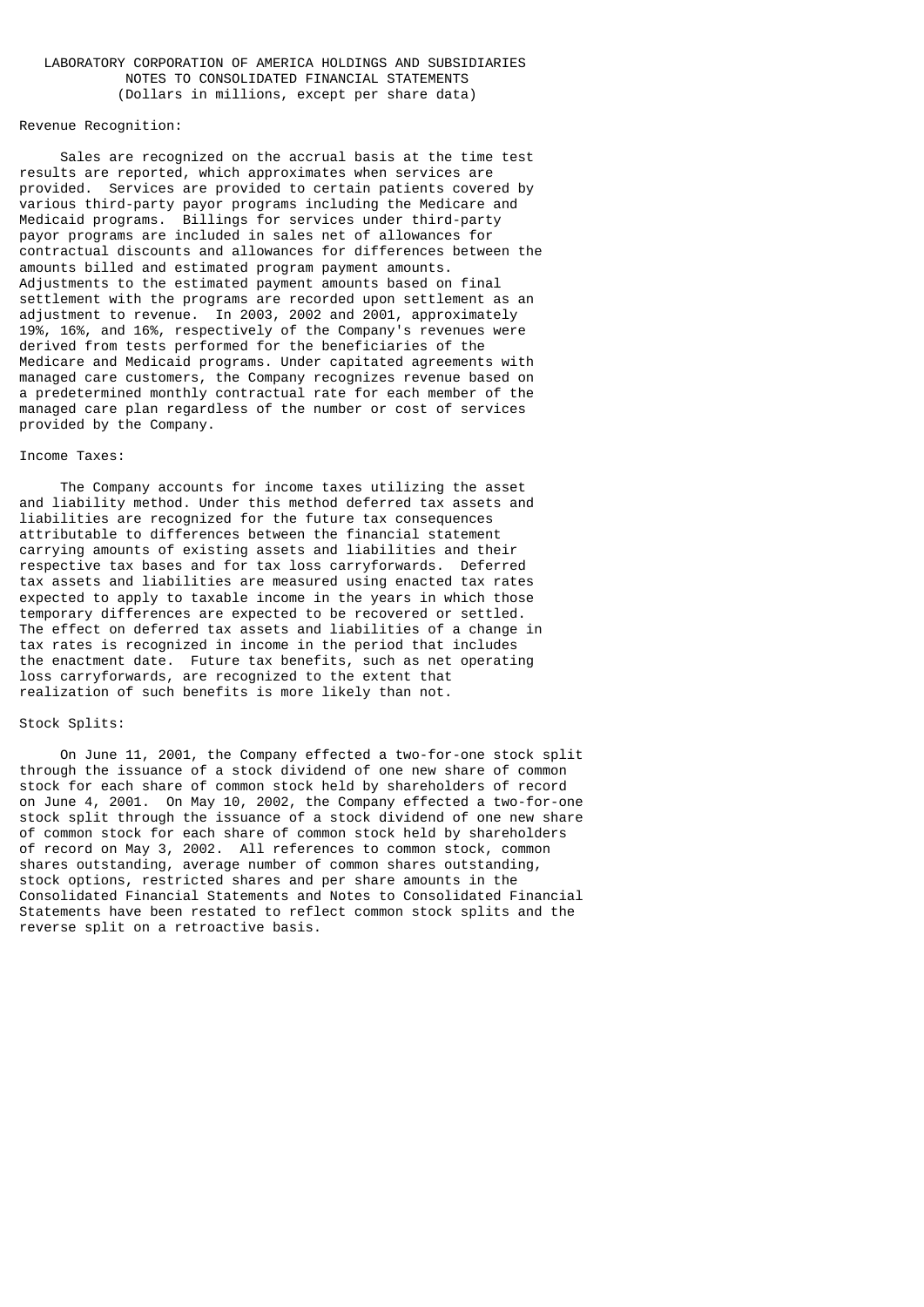Stock Compensation Plans:

 The Company accounts for its employee stock option plans using the intrinsic method under APB Opinion No. 25 and related Interpretations. Accordingly, compensation for stock options is measured as the excess, if any, of the quoted market price of the Company's stock at the date of grant over the amount an employee must pay to acquire the stock. The Company's employee stock purchase plan is also accounted for under APB Opinion No. 25 and is treated as noncompensatory.

 The Company applies the provisions of APB Opinion No. 25 in accounting for its employee stock option and stock purchase plans and, accordingly, no compensation cost has been recognized for these plans in the financial statements. Had the Company determined compensation cost based on the fair value method as defined in SFAS No. 123, the impact on the Company's net earnings on a pro forma basis is indicated below:

|                                                                                                                        |                          |                    | Years ended<br>December 31, |                    |
|------------------------------------------------------------------------------------------------------------------------|--------------------------|--------------------|-----------------------------|--------------------|
|                                                                                                                        |                          | 2003               | 2002                        | 2001               |
| Net earnings, as reported<br>Add: Stock-based compensation                                                             |                          | \$321.0            | \$254.6                     | \$179.5            |
| under APB 25                                                                                                           |                          |                    |                             |                    |
| Deduct: Total stock-based compensation<br>expense determined under fair value<br>method for all awards, net of related |                          |                    |                             |                    |
| tax effects                                                                                                            |                          | (25.2)             | (20.7)                      | (12.2)             |
| Pro forma net income                                                                                                   |                          | \$295.8            | \$233.9                     | \$167.3            |
| Basic earnings per                                                                                                     |                          |                    |                             |                    |
| common share                                                                                                           | As reported<br>Pro forma | \$2.23<br>2.05     | \$<br>1.78<br>1.64          | \$<br>1.29<br>1.20 |
| Diluted earnings per                                                                                                   |                          |                    |                             |                    |
| common share                                                                                                           | As reported<br>Pro forma | \$<br>2.22<br>2.04 | \$<br>1.77<br>1.62          | \$<br>1.27<br>1.18 |

 The pro forma weighted average fair values at date of grant for options issued during 2003, 2002 and 2001 were \$13.43, \$23.50 and \$19.72 respectively, and were estimated using the Black-Scholes option pricing model. Weighted average assumptions for the expected life in years, volatility and dividend yield were 7 years, .5, and 0% for each of the three years ended December 31, 2003. Interest rate assumptions were 3.2%, 3.0% and 4.3% for the years ended December 31, 2003, 2002 and 2001, respectively. Compensation cost for restricted stock awards is recorded by allocating their aggregate grant date fair value over their vesting period.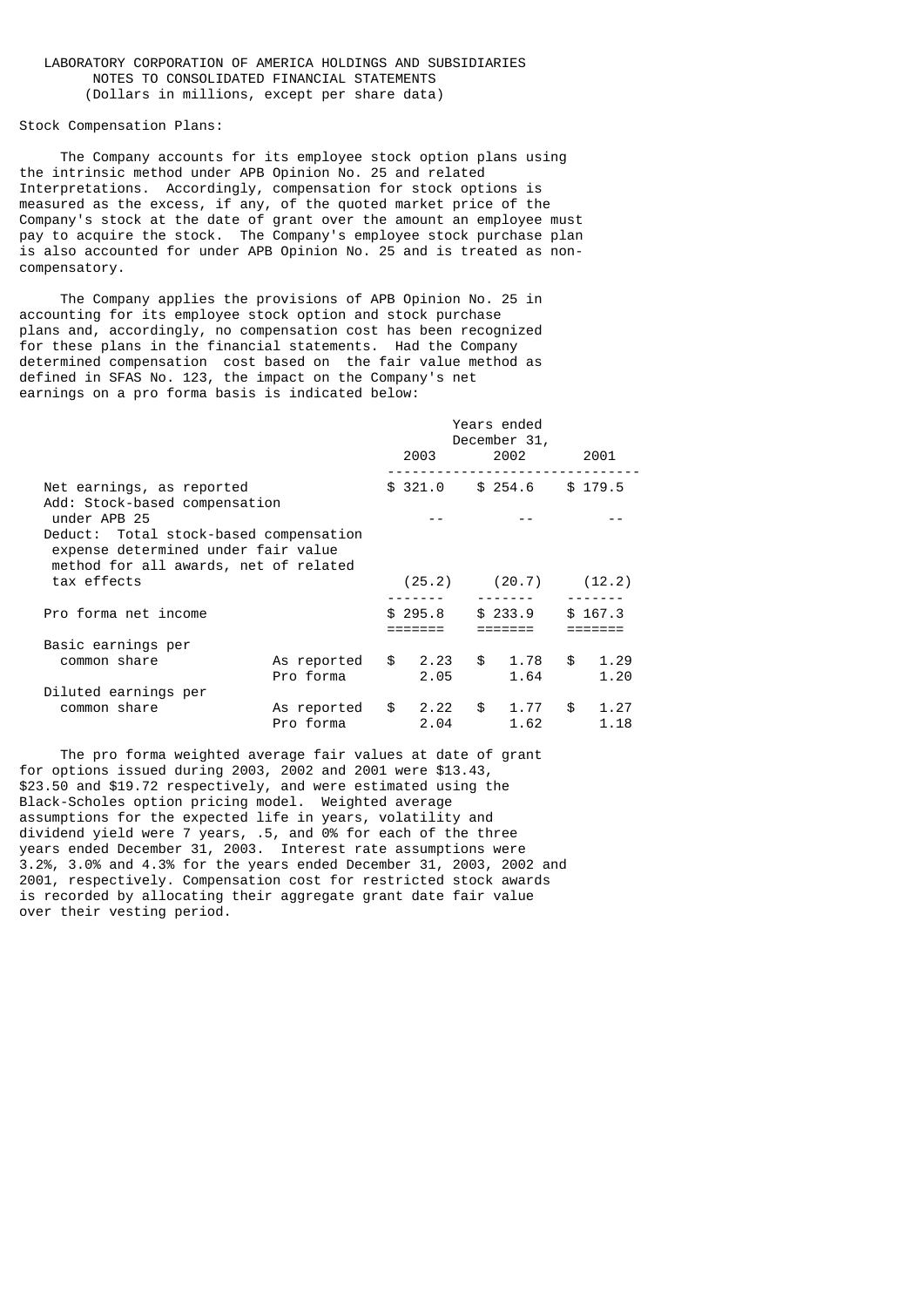### Earnings per Share:

 Basic earnings per share is computed by dividing net earnings, less preferred stock dividends and accretion, by the weighted average number of common shares outstanding. Diluted earnings per share is computed by dividing net earnings by the weighted average number of common shares outstanding plus potentially dilutive shares, as if they had been issued at the beginning of the period presented. Potentially dilutive common shares result primarily from the Company's restricted stock awards and outstanding stock options.

 The following represents a reconciliation of the weighted average shares used in the calculation of basic and diluted earnings per share:

|                                    | Years ended December 31, |               |             |  |
|------------------------------------|--------------------------|---------------|-------------|--|
|                                    | 2003                     | 2002          | 2001        |  |
| Basic                              | 143, 969, 177            | 142,791,247   | 138,837,750 |  |
| Assumed conversion/exercise<br>of: |                          |               |             |  |
| Stock options                      | 449,439                  | 584,259       | 1, 116, 399 |  |
| Restricted stock awards            | 337,440                  | 822,210       | 1, 123, 294 |  |
| Diluted                            | 144,756,056              | 144, 197, 716 | 141,077,443 |  |
|                                    |                          |               |             |  |

 The following table summarizes the potential common shares not included in the computation of diluted earnings per share because their impact would have been antidilutive:

|               |      | December 31,        |        |  |
|---------------|------|---------------------|--------|--|
|               | 2003 | 2002                | 2001   |  |
|               |      |                     |        |  |
| Stock Options |      | 3,902,019 2,012,960 | 29,738 |  |

 The Company's zero-coupon subordinated notes are contingently convertible into 9,977,634 shares of common stock and are not currently included in the diluted earnings per share calculation because these notes were not convertible according to their terms during 2003, 2002 and 2001.

#### Use of Estimates:

 The preparation of financial statements in conformity with generally accepted accounting principles requires management to make estimates and assumptions that affect the reported amounts of assets and liabilities and disclosure of contingent assets and liabilities at the date of the financial statements and the reported amounts of revenues and expenses during the reported periods. Significant estimates include the allowances for doubtful accounts and deferred tax assets, amortization lives for intangible assets and accruals for self-insurance reserves. The allowance for doubtful accounts is determined based on historical collection trends, the aging of accounts, current economic conditions and regulatory changes. Actual results could differ from those estimates.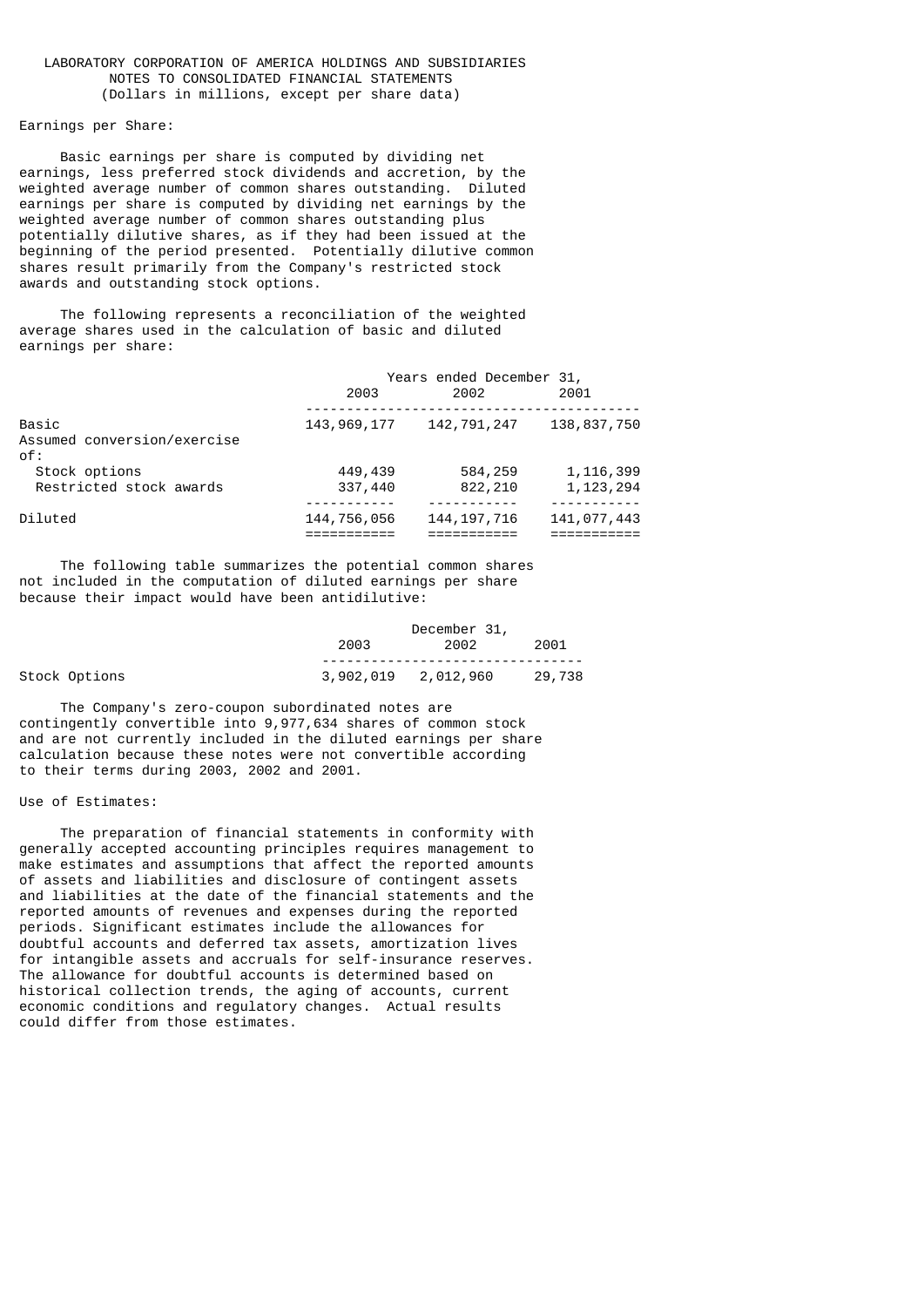### Long-Lived Assets:

 Goodwill is evaluated for impairment by applying a fair value based test on an annual basis and more frequently if events or changes in circumstances indicate that the asset might be impaired.

 Long-lived assets, other than goodwill, are reviewed for impairment whenever events or changes in circumstances indicate that the carrying amounts may not be recoverable. Recoverability of assets to be held and used is determined by the Company at the entity level by a comparison of the carrying amount of the assets to future undiscounted net cash flows before interest expense and income taxes expected to be generated by the assets. Impairment, if any, is measured by the amount by which the carrying amount of the assets exceeds the fair value of the assets (based on market prices in an active market or on discounted cash flows). Assets to be disposed of are reported at the lower of the carrying amount or fair value.

 The Company completed an annual impairment analysis of its indefinite lived assets, including goodwill, and has found no instances of impairment as of December 31, 2003.

## Intangible Assets:

 Prior to July 1, 2001, the cost of acquired businesses in excess of the fair value of net assets acquired was recorded as goodwill and amortized on the straight-line basis ranging from 20 to 40 years. Effective January 1, 2002, the Company adopted SFAS No. 142 "Goodwill and Other Intangible Assets". This standard requires that goodwill and other intangibles that are acquired in business combinations and that have indefinite useful lives are not to be amortized and are to be reviewed for impairment annually based on an assessment of fair value. Other intangibles (patents and technology, customer lists and non-compete agreements), are amortized on a straight-line basis over the expected periods to be benefited, such as legal life for patents and technology, 10 to 25 years for customer lists and contractual lives for non-compete agreements. With the adoption of SFAS No. 142, the Company reassessed the useful lives of these intangible assets and determined that no changes are currently necessary.

### Research and Development

 In August 2003, the Company formed a new, majority-owned subsidiary with a former owner of the Company's subsidiary, National Genetics Institute, Inc. In conjunction with the formation of this subsidiary, the principals entered into a two-year joint venture agreement whereby the Company will fund a total of \$3.0 for research and development efforts to be conducted on behalf of the newly formed subsidiary. It is the Company's policy to expense all research and development costs when incurred. As of December 31, 2003, the Company had incurred approximately \$0.3 in costs associated with this venture.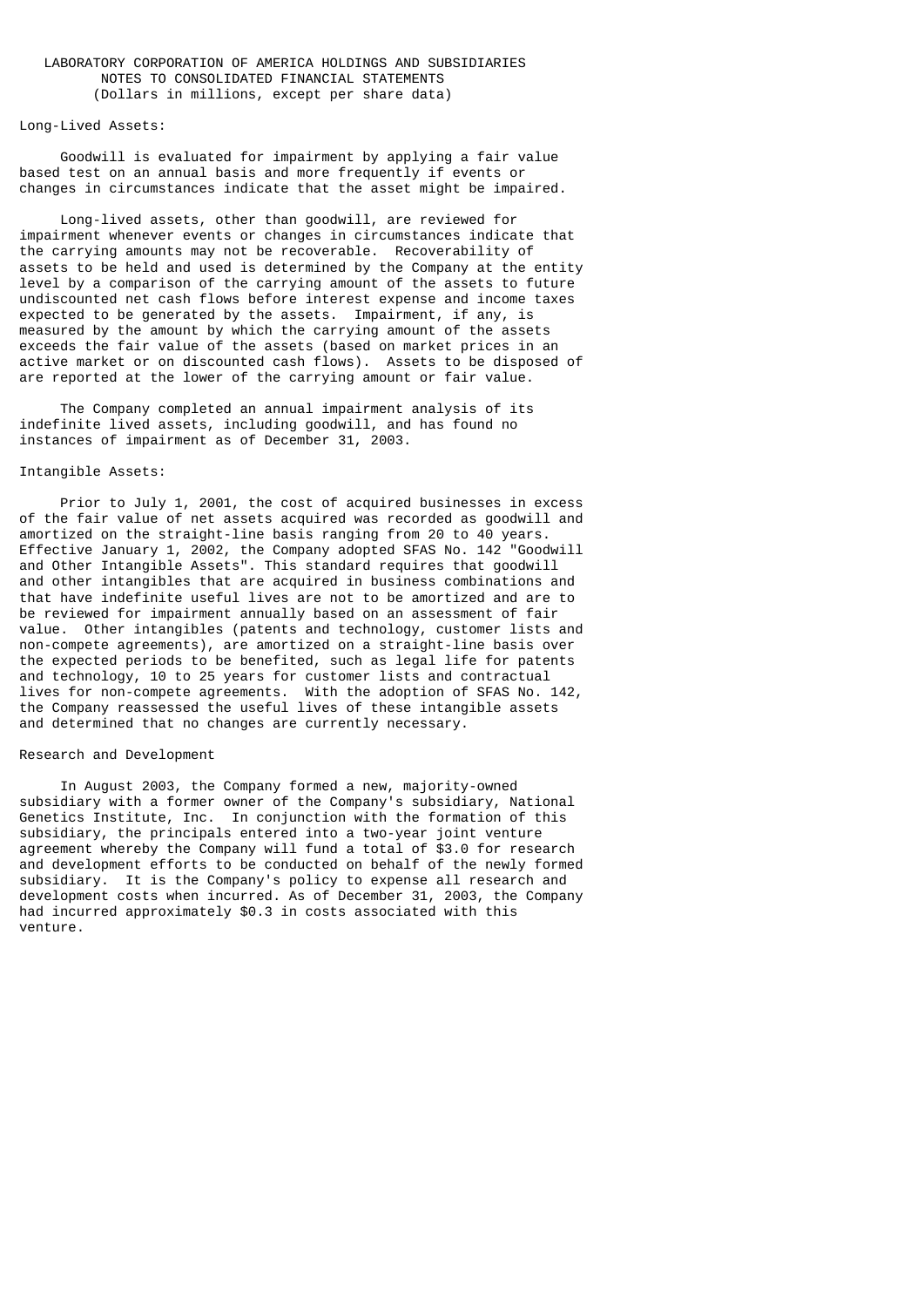### Reclassifications

 Certain amounts in the prior year's financial statements have been reclassified to conform with the current year presentation.

2. BUSINESS ACQUISITION - DIANON SYSTEMS, INC.

 On January 17, 2003, the Company completed the acquisition of all of the outstanding shares of DIANON Systems, Inc. (DIANON) for \$47.50 per share in cash, or approximately \$596.0 including transaction fees and expenses, and converted approximately 390,000 vested DIANON employee stock options into approximately 690,000 vested Company options valued at \$8.5. The transaction total of approximately \$604.5 was funded by a combination of cash on hand, borrowings under the Company's senior credit facilities and a bridge loan facility.

 DIANON is a leading provider of anatomic pathology and oncology testing services in the U.S. and had 2001 revenues of approximately \$125.7. DIANON had approximately 1,100 employees at the closing date of the acquisition and processed more than 8,000 samples per day in one main testing facility and four regional labs.

 The acquisition of DIANON was accounted for under the purchase method of accounting. As such, the cost to acquire DIANON has been allocated to the assets and liabilities acquired based on estimated fair values as of the closing date. The consolidated financial statements include the results of operations of DIANON subsequent to the closing of the acquisition.

 The following table summarizes the Company's purchase price allocation related to the acquisition of DIANON based on the fair value of the assets acquired and liabilities assumed on the acquisition date.

|                                                                                                               | Fair Values<br>as of<br>January 17, 2003 |  |
|---------------------------------------------------------------------------------------------------------------|------------------------------------------|--|
| Current assets<br>Property, plant and equipment<br>Goodwill<br>Identifiable intangible assets<br>Other assets | \$87.7<br>28.3<br>355.5<br>271.5<br>3.0  |  |
| Total assets acquired                                                                                         | 746.0                                    |  |
| Current liabilities<br>Other liabilities                                                                      | \$33.1<br>108.4                          |  |
| Total liabilities assumed<br>Net assets acquired                                                              | 141.5<br>\$.<br>604.5                    |  |
|                                                                                                               |                                          |  |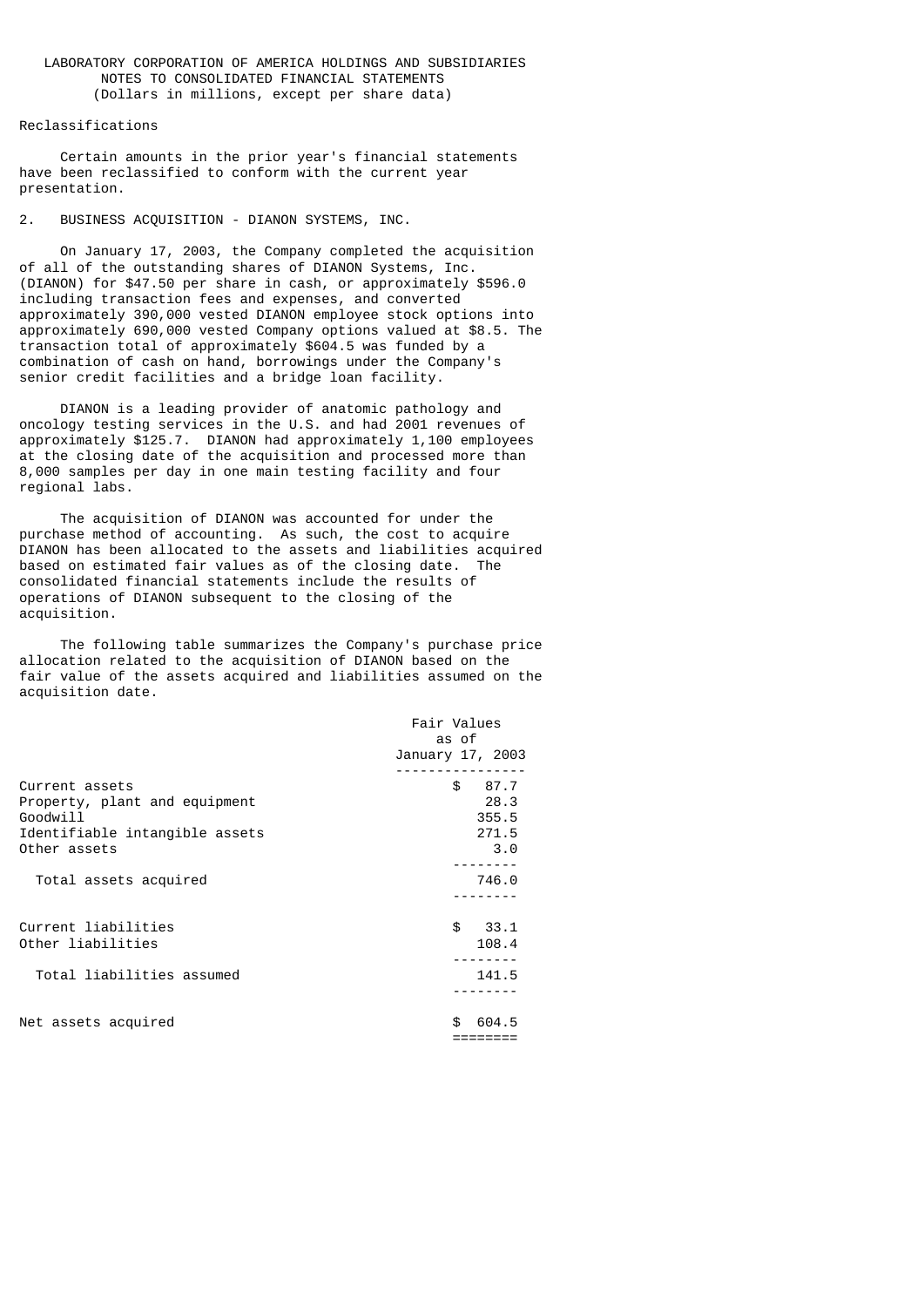As a result of this acquisition, the Company recorded an addition to non-deductible goodwill of approximately \$355.5, an addition to customer lists of approximately \$227.8 (expected period of benefit of 30 years, non-deductible for tax) and an addition to trade names of approximately \$43.7 (expected period of benefit of 15 years, non-deductible for tax).

 The Company believes that the combined company is now in a position nationally to offer to both primary care physicians and specialists such as oncologists, urologists and gastroenterologists, the broadest range of leading-edge anatomic, genomic and clinical testing technology for the large and rapidly growing cancer diagnostic market.

### 3. BUSINESS ACQUISITION - DYNACARE INC.

 On July 25, 2002, the Company completed the acquisition of all of the outstanding stock of Dynacare Inc. in a combination cash and stock transaction with a combined value of approximately \$496.4 including transaction costs. The Company also converted approximately 553,958 unvested Dynacare stock options into 297,013 unvested Company options to acquire shares of the Company at terms comparable to those under the predecessor Dynacare plan. This conversion of outstanding unvested options increased the non-cash consideration of the transaction by approximately \$5.0 and resulted in the recording of initial deferred compensation of approximately \$2.5. In conjunction with this acquisition, the Company repaid Dynacare's existing \$204.4 of senior subordinated unsecured notes, including a call premium of approximately \$7.0. The transaction was financed by issuing approximately 4.9 million shares of the Company's common stock, valued at approximately \$245.6, assuming unvested Dynacare options valued at \$5.0, and using \$245.8 in available cash and the proceeds of a \$150.0 bridge loan and borrowings of \$50.0 under the Company's \$300.0 senior credit facilities.

 The Company terminated a number of interest rate swap agreements related to Dynacare's existing senior subordinated unsecured notes. The \$19.6 the Company received upon termination of these swap agreements was included in the estimated fair value of the net assets acquired as of July 25, 2002.

 Dynacare had 2001 revenues of approximately \$238.0 and had approximately 6,300 employees at the closing date of the acquisition. Dynacare operated in 21 states and two provinces in Canada with 24 primary laboratories, 2 esoteric laboratories, 115 rapid response labs and 302 patient service centers.

 The acquisition of Dynacare was accounted for under the purchase method of accounting. As such, the cost to acquire Dynacare has been allocated to the assets and liabilities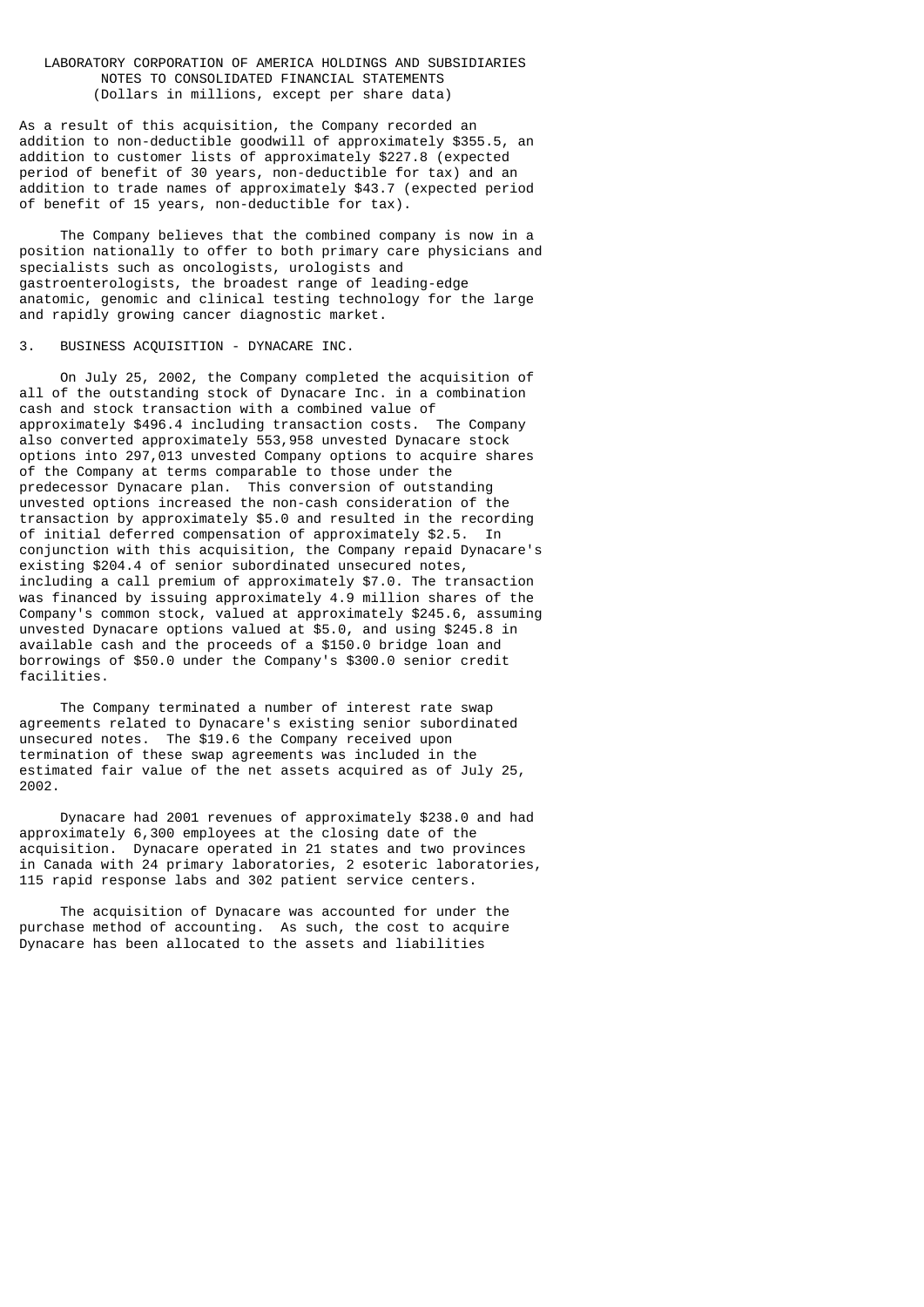acquired based on fair values as of the closing date. The consolidated financial statements include the results of operations of Dynacare subsequent to the closing of the acquisition.

 The following table summarizes the Company's purchase price allocation related to the acquisition of Dynacare based on the fair value of the assets acquired and liabilities assumed on the acquisition date.

|                                 | Fair Values<br>as of |
|---------------------------------|----------------------|
|                                 | July 25, 2002        |
|                                 |                      |
| Current assets                  | \$100.2              |
| Property, plant and equipment   | 48.0                 |
| Goodwill                        | 173.3                |
| Identifiable intangible assets  | 52.5                 |
| Investment in equity affiliates | 402.1                |
| Other assets                    | 23.2                 |
| Deferred compensation           | 2.5                  |
|                                 |                      |
| Total assets acquired           | 801.8                |
|                                 |                      |
| Current liabilities             | 268.1                |
| Long-term debt                  | 12.9                 |
| Other liabilities               | 24.4                 |
|                                 |                      |
| Total liabilities assumed       | 305.4                |
|                                 |                      |
| Net assets acquired             | \$496.4              |
|                                 | =======              |

 As a result of this acquisition, the Company recorded an addition to non-deductible goodwill of approximately \$173.3 and an addition to customer lists of approximately \$52.5 (expected period of benefit of 15 years). The investments in equity affiliates include \$341.7 of Canadian licenses (with an indefinite life and deductible for tax).

 The Company believes that the acquisition of Dynacare enhances its ability to provide health coverage in the United States and Canada by expanding its customer base and service capabilities. The Company believes that the price paid for the outstanding shares of Dynacare was competitive with market conditions existing at the time.

 The following unaudited pro forma combined financial information for the years ended December 31, 2003 and 2002 assumes that the DIANON and Dynacare, Inc. acquisitions which were closed by the Company on January 17, 2003 and July 25, 2002, respectively, were acquired on January 1, 2002:

Years Ended December 31

|                                      | 2003               | 2002               |
|--------------------------------------|--------------------|--------------------|
| Net sales<br>Net earnings            | \$2,947.4<br>321.1 | \$2,867.7<br>255.3 |
| Diluted earnings<br>per common share | 2.22<br>\$.        | 1.73               |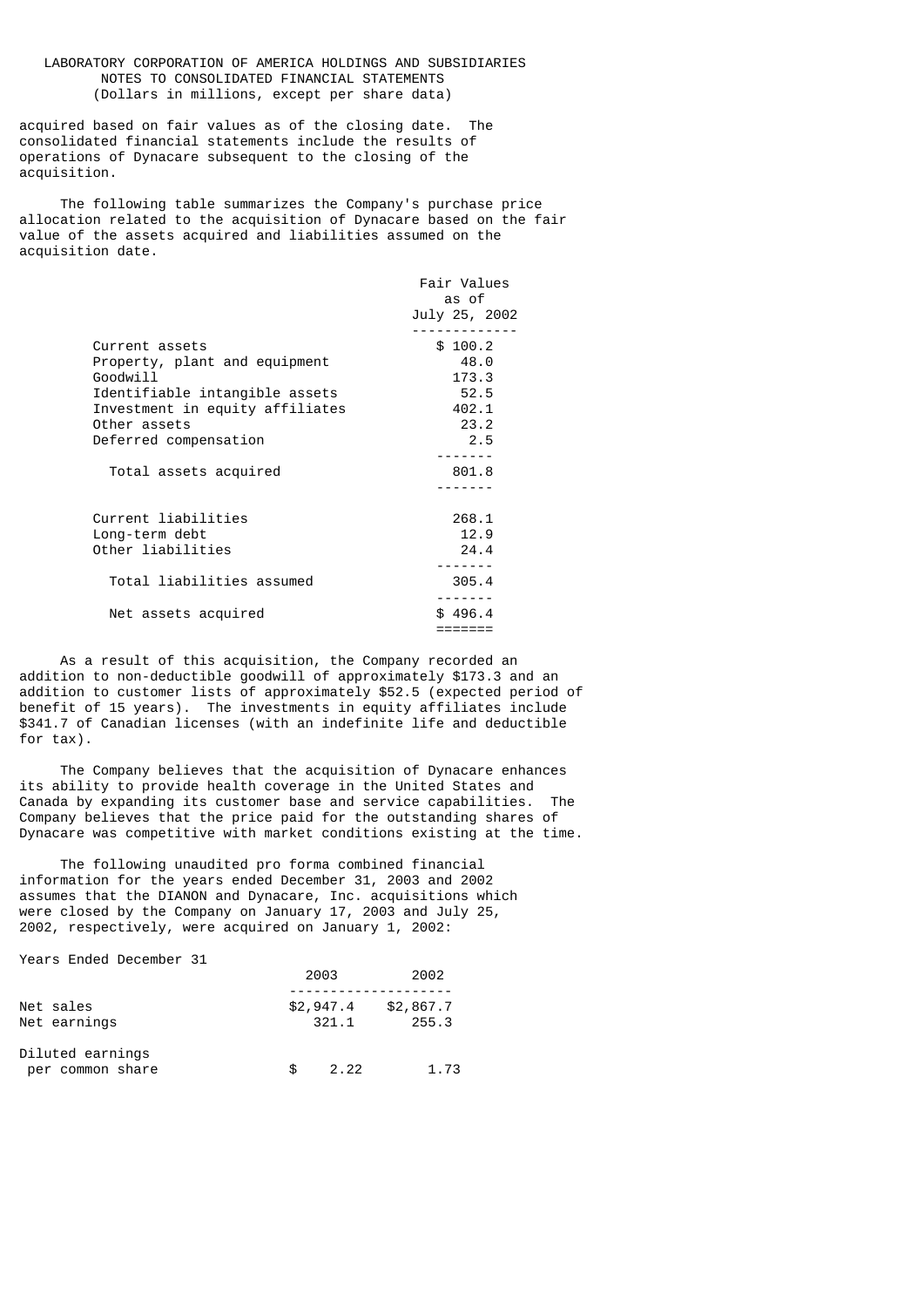### 4. BUSINESS ACQUISITIONS - OTHER

 On June 4, 2001, the Company completed the acquisition of Minneapolis-based Viro-Med Laboratories Inc. for approximately \$31.7 in cash and contingent future payments of \$12.0 (\$3.7 and \$7.9 earned and paid in 2002 and 2001, respectively) based upon attainment of specific earnings targets. Viro-Med's revenues for the year ended December 31, 2000 were approximately \$25.2.

 On April 30, 2001, the Company completed the acquisition of all of the outstanding stock of Path Lab Holdings, Inc. (Path Lab), which is based in Portsmouth, New Hampshire for approximately \$83.0 in cash and contingent future payments of \$25.0 (\$11.1 and \$5.5 earned and paid in 2002 and 2001, respectively) based upon attainment of specific earnings targets. Path Lab's revenues for the year ended December 31, 2000 were approximately \$51.6.

### 5. INVESTMENTS IN EQUITY AFFILIATES

 At December 31, 2003 (as a result of the Dynacare acquisition) the Company had investments in the following equity affiliates:

|                      | Net               | Percentage     |
|----------------------|-------------------|----------------|
| Location             | Investment        | Interest Owned |
| Milwaukee, Wisconsin | $\frac{1}{3}$ 3.5 | 50.00%         |
| Ontario, Canada      | \$452.6           | 72.99%         |
| Alberta, Canada      | \$49.2            | 43.37%         |

 Each of the joint venture agreements that govern the conduct of business of these equity affiliates mandates unanimous agreement between partners on all major business decisions as well as providing other preemptive rights to each partner. These investments are accounted for under the equity method of accounting. The Company has no material obligations or guarantees to, or in support of, these unconsolidated joint ventures and their operations.

 Condensed financial information for the Ontario, Canada equity affiliate as of December 31, 2003 and for the period of January 1, 2003 through December 31, 2003 is as follows:

| Current assets        | \$<br>20.8  |
|-----------------------|-------------|
| Other assets          | 99.2        |
|                       |             |
| Total assets          | 120.0       |
|                       |             |
|                       |             |
| Total liabilities     | 14.5        |
| Shareholders' equity  | 105.5       |
|                       |             |
| Total liabilities and |             |
| shareholders' equity  | \$<br>120.0 |
|                       |             |
|                       |             |
| Net sales             | \$<br>133.9 |
| Gross profit          | \$<br>74.0  |
| Net earnings          | \$<br>48.5  |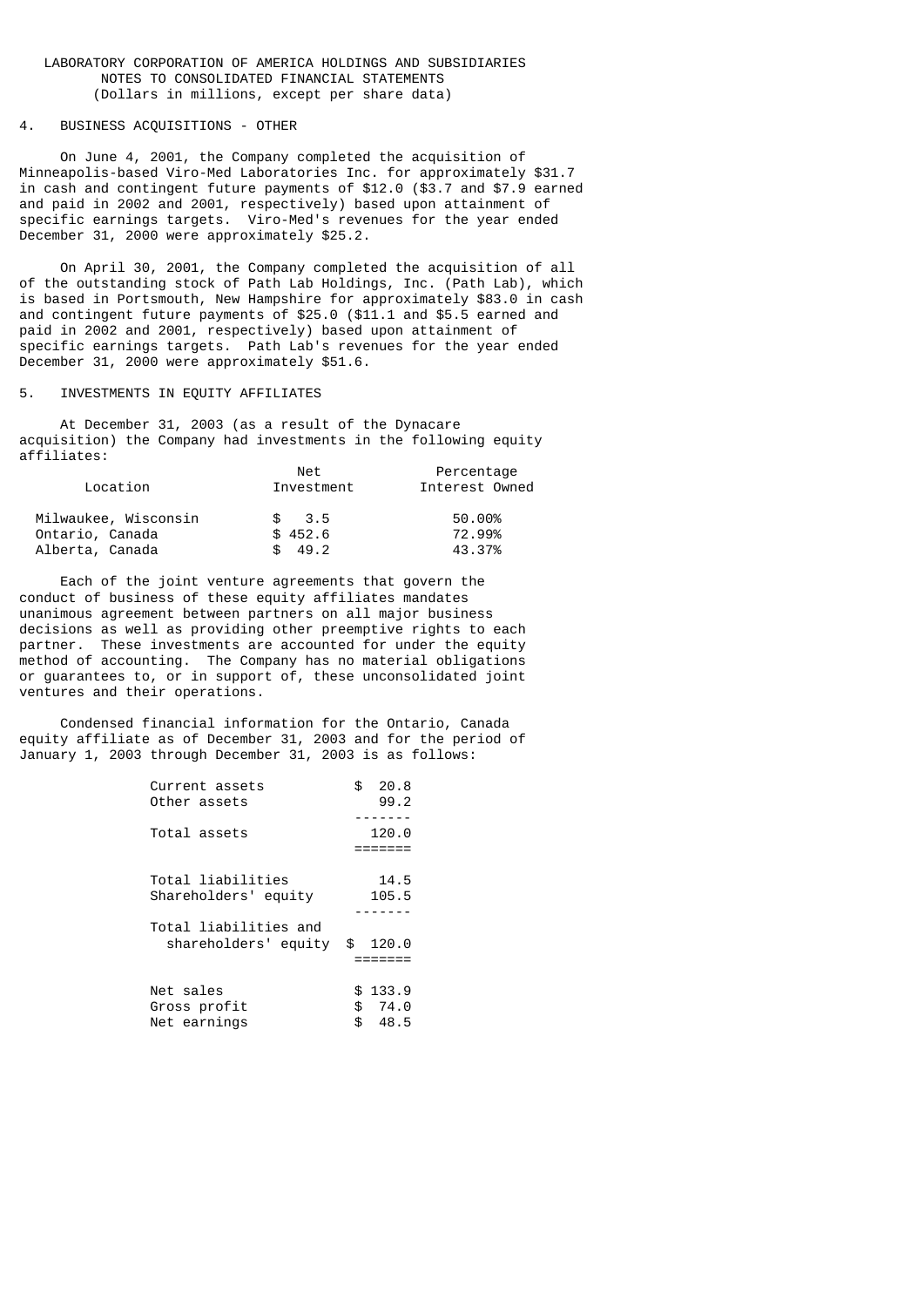### 6. INTEGRATION OF DYNACARE AND DIANON

 During the third quarter of 2002, the Company finalized its plan related to the integration of Dynacare's U.S. operations into the Company's service delivery network. The plan focuses on reducing redundant facilities, while maintaining a focus on providing excellent customer service. A reduction in staffing will occur as the Company executes the integration plan and consolidates duplicate or overlapping functions and facilities. Employee groups being affected as a result of this plan include those involved in the collection and testing of specimens, as well as administrative and other support functions.

 In connection with the Dynacare integration plan, the Company recorded \$14.6 of costs associated with the execution of the plan. The majority of these integration costs related to employee severance and contractual obligations associated with leased facilities and equipment. Of the total costs indicated above, \$12.1 related to actions that impact the employees and operations of Dynacare, and was accounted for as a cost of the Dynacare acquisition and included in goodwill. Of the \$12.1, \$6.0 related to employee severance benefits for approximately 722 employees, with the remainder primarily related to contractual obligations associated with leased facilities and equipment. In addition, the Company recorded restructuring expense of \$2.5, relating to integration costs of actions that impact the Company's existing employees and operations. Of this amount \$1.0 related to employee severance benefits for approximately 78 employees, with the remainder primarily related to contractual obligations associated with leased facilities and equipment.

 The Company also recorded a special bad debt provision of approximately \$15.0 related to the acquired Dynacare accounts receivable balance. This provision, based on Company experience, was made in anticipation of changes in staffing and collection procedures that will occur as the Company converts Dynacare customers to LabCorp's billing system and related customer service organization.

 In connection with the DIANON integration plan, the Company recorded \$20.8 of costs associated with the execution of the plan. The majority of these integration costs related to contractual obligations associated with leased facilities and equipment (\$12.7) and employee severance (\$8.1). These costs were accounted for as costs of the DIANON acquisition.

 During the third and fourth quarters of 2003, the Company recorded a pre-tax restructuring charge totaling \$6.4 in connection with the continuing integration of its recent acquisitions. Substantially all of this charge relates to the fair value of employee severance benefits for approximately 730 employees. The Company also recorded certain adjustments in the fourth quarter of 2003 to previously recorded restructuring charges due to changes in estimates, resulting in a net credit of approximately \$4.9.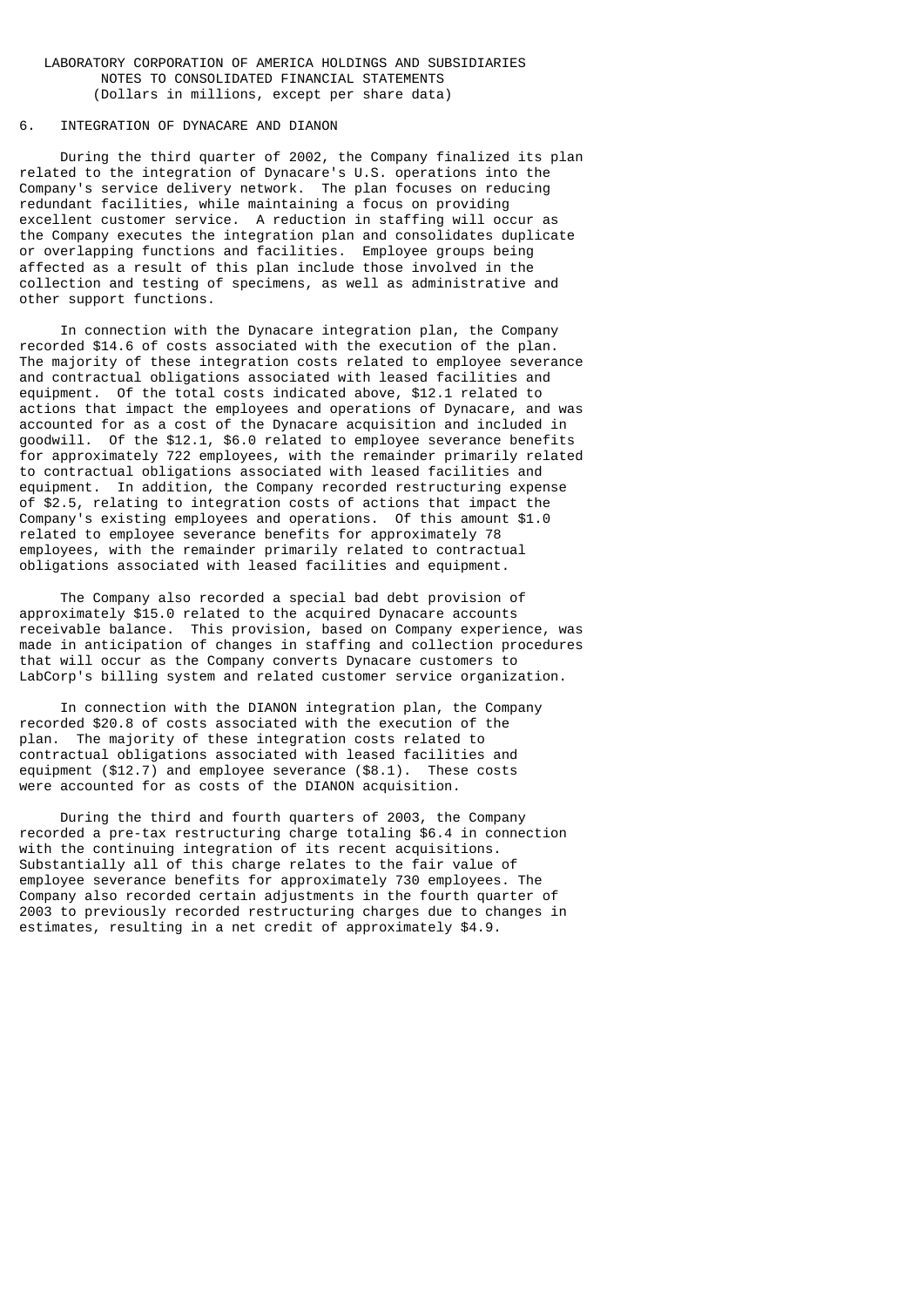### 7. RESTRUCTURING AND NON-RECURRING CHARGES

 The following represents the Company's restructuring activities for each of the years in the three years ended December 31, 2003:

|                                                                                                                           | Costs                                                                                                   | Lease and<br>Severance Other Facility<br>Costs | Total                                            |
|---------------------------------------------------------------------------------------------------------------------------|---------------------------------------------------------------------------------------------------------|------------------------------------------------|--------------------------------------------------|
| Balance at January 1, 2001<br>Reclassifications                                                                           | 1.9                                                                                                     | 20.1                                           | 22.0                                             |
| non-cash items<br>Cash payments                                                                                           | (0.7)<br>(1.0)                                                                                          | 0.2<br>(4.5)                                   | (0.5)<br>(5.5)                                   |
| Balance at December 31, 2001<br>Dynacare integration<br>Reclassifications                                                 | 0.2<br>7.0                                                                                              | 15.8<br>7.6                                    | 16.0<br>14.6                                     |
| non-cash items<br>Cash payments                                                                                           | $\frac{1}{2} \left( \frac{1}{2} \right) \left( \frac{1}{2} \right) \left( \frac{1}{2} \right)$<br>(1.4) | (1.2)<br>(1.9)                                 | (1.2)<br>(3.3)                                   |
| Balance at December 31, 2002<br>Dianon integration<br>Restructuring charges<br>Restructuring adjustments<br>Cash payments | 5.8<br>8.1<br>4.6<br>(0.8)<br>(13.7)                                                                    | 20.3<br>12.7<br>1.8<br>(3.9)                   | 26.1<br>20.8<br>6.4<br>$(4.1)$ $(4.9)$<br>(17.6) |
| Balance at December 31, 2003                                                                                              | 4.0<br>:=====                                                                                           | 26.8<br>======                                 | 30.8<br>$=$ $=$ $=$ $=$ $=$ $=$                  |
| Current<br>Non-current                                                                                                    |                                                                                                         |                                                | \$15.0<br>15.8                                   |
|                                                                                                                           |                                                                                                         |                                                | \$.<br>30.8<br>======                            |

# 8. ACCOUNTS RECEIVABLE, NET

| $0.1$ $100000110$ $10000110$                                      | December 31,<br>2003   | December 31,<br>2002   |
|-------------------------------------------------------------------|------------------------|------------------------|
| Gross accounts receivable<br>Less allowance for doubtful accounts | 565.5<br>\$<br>(133.1) | 536.2<br>\$<br>(143.2) |
|                                                                   | 432.5<br>.ዌ            | 393.0<br>æ.            |

 The provision for doubtful accounts was \$214.2, \$214.9 and \$202.5 in 2003, 2002 and 2001 respectively.

# 9. PROPERTY, PLANT AND EQUIPMENT, NET

|                                          | December 31,<br>2003 | December 31,<br>2002 |
|------------------------------------------|----------------------|----------------------|
| Land                                     | \$<br>15.3           | \$<br>15.3           |
| Buildings and building improvements      | 90.4                 | 89.5                 |
| Machinery and equipment                  | 473.5                | 409.7                |
| Leasehold improvements                   | 81.1                 | 76.2                 |
| Furniture and fixtures                   | 17.5                 | 16.9                 |
| Construction in progress                 | 28.4                 | 30.0                 |
| Buildings under capital leases           | 5.4                  | 5.4                  |
| Equipment under capital leases           | 2.2                  | 3.8                  |
|                                          |                      |                      |
|                                          | 713.8                | 646.8                |
| Less accumulated depreciation            |                      |                      |
| and amortization of capital lease assets | (352.5)              | (295.6)              |
|                                          |                      |                      |
|                                          | \$<br>361.3          | \$<br>351.2          |
|                                          |                      |                      |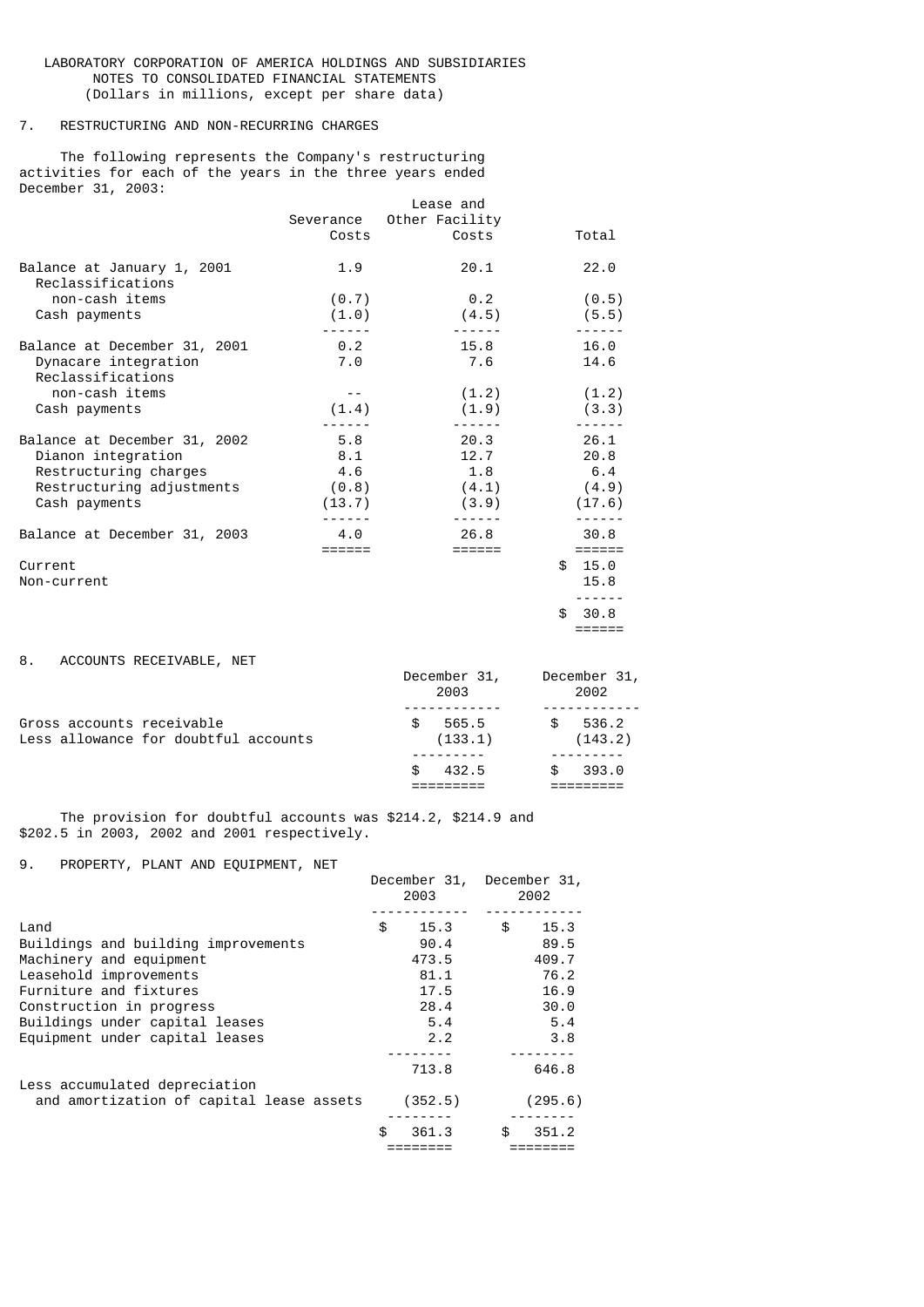Depreciation expense and amortization of capital lease assets was \$91.6, \$73.0 and \$59.6 for 2003, 2002 and 2001, respectively.

### 10. GOODWILL AND INTANGIBLE ASSETS

 Goodwill at December 31, 2003 and 2002 consisted of the following:

|                                            | 2003                 | 2002                 |
|--------------------------------------------|----------------------|----------------------|
| Goodwill<br>Less: accumulated amortization | \$1,477.9<br>(192.0) | \$1,102.1<br>(192.0) |
| Goodwill, net                              | \$1,285.9            | 910.1                |

 The changes in the gross carrying amount of goodwill for the years ended December 31, 2003 and 2002 are as follows:

| Balance as of December 31                                    | \$1,477.9       | \$1,102.1 |
|--------------------------------------------------------------|-----------------|-----------|
|                                                              |                 |           |
| Goodwill acquired during the year<br>Adjustments to goodwill | 388.7<br>(12.9) | 190.8     |
| Balance as of January 1                                      | \$1,102.1       | 911.3     |
|                                                              | 2003            | 2002      |
|                                                              |                 |           |

The components of identifiable intangible assets are as follows:

|                                     | December 31, 2003           |                             | December 31, 2002           |                             |
|-------------------------------------|-----------------------------|-----------------------------|-----------------------------|-----------------------------|
|                                     | Gross<br>Carrying<br>Amount | Accumulated<br>Amortization | Gross<br>Carrying<br>Amount | Accumulated<br>Amortization |
| Customer lists<br>Patents, licenses | \$<br>582.5                 | \$<br>118.1                 | \$<br>338.4                 | \$<br>90.8                  |
| And technology<br>Non-compete       | 67.2                        | 11.1                        | 55.2                        | 6.0                         |
| agreements                          | 23.0                        | 18.1                        | 21.3                        | 16.1                        |
| Trade name                          | 49.6                        | 3.6                         | 5.9                         | 0.5                         |
|                                     |                             |                             |                             |                             |
|                                     | \$<br>722.3                 | \$<br>150.9                 | \$<br>420.8                 | 113.4                       |
|                                     |                             |                             |                             |                             |

 Amortization of intangible assets was \$37.6, \$23.8 and \$41.5 in 2003, 2002 and 2001, respectively. Amortization expense for the net carrying amount of intangible assets is estimated to be \$41.0 in fiscal 2004, \$40.3 in fiscal 2005, \$38.9 in fiscal 2006, \$37.4 in fiscal 2007, and \$35.4 in fiscal 2008.

The Company paid approximately \$15.0 in 2003 and \$15.0 in 2002 for certain exclusive and non-exclusive licensing rights to diagnostic testing technology. These amounts are being amortized over the life of the licensing agreement.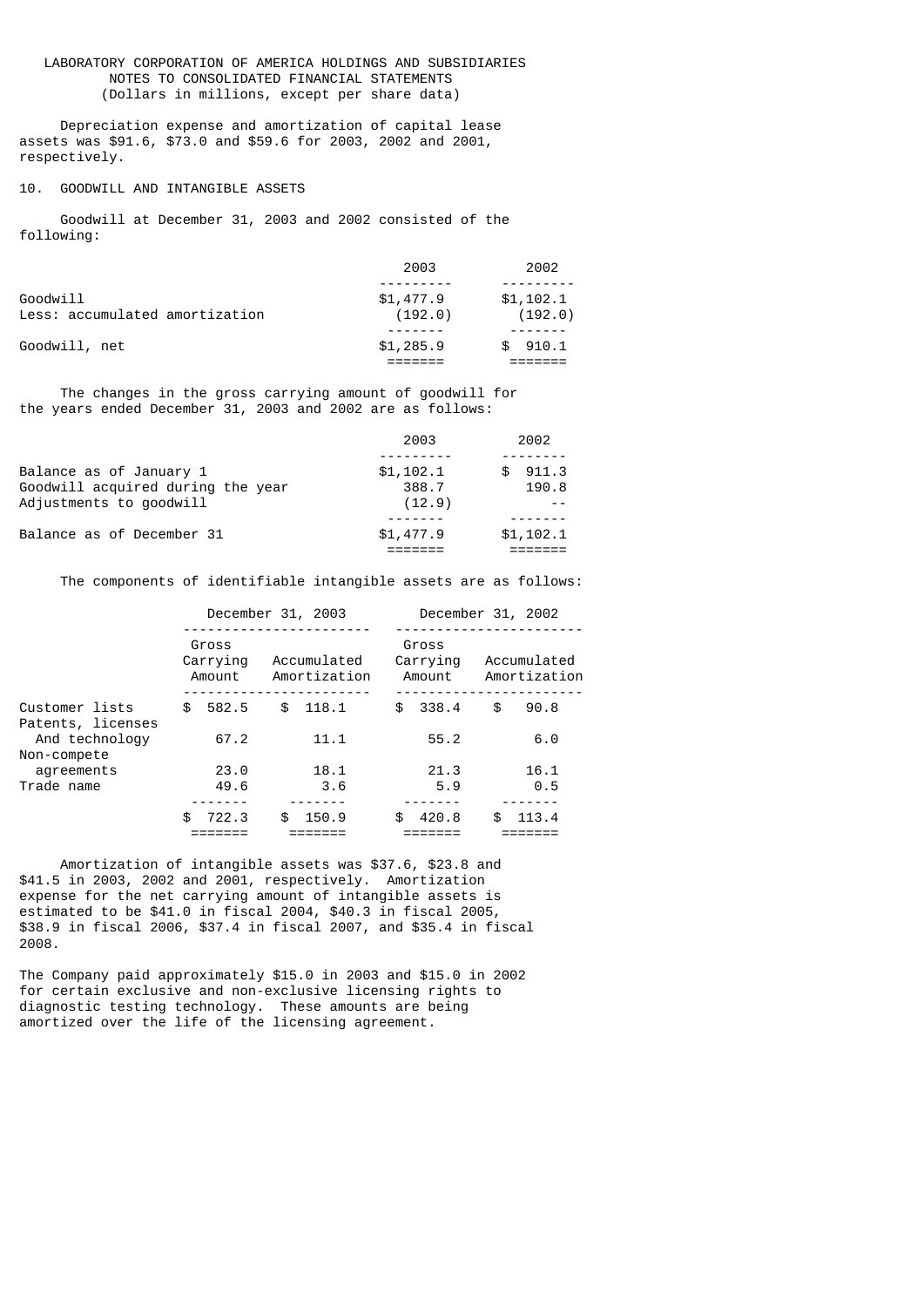The following table presents net earnings and basic and diluted earnings per common share, adjusted to reflect results as if the nonamortization provisions of SFAS No. 142 had been in effect for the periods presented.

|                                                                                                        | December 31, |                |                |
|--------------------------------------------------------------------------------------------------------|--------------|----------------|----------------|
|                                                                                                        | 2003         | 2002           | 2001           |
| Net earnings attributable to<br>common shareholders<br>Add back: goodwill amortization,                | \$321.0      | \$254.6        | \$179.5        |
| net of tax                                                                                             |              | $\mathcal{L}$  | 25.0           |
| Adjusted net earnings attributable to<br>common shareholders                                           | \$321.0      | \$254.6        | \$204.5        |
| Basic earnings per share:<br>Reported basic earnings per share<br>Add back: goodwill amortization,     | \$2.23       | \$1.78         | \$1.29         |
| net of tax                                                                                             |              |                | 0.18           |
| Adjusted basic earnings per share                                                                      | \$2.23       | \$1.78         | \$1.47         |
| Diluted earnings per share:<br>Reported diluted earnings per share<br>Add back: goodwill amortization, | \$2.22       | \$1.77         | \$1.27         |
| net of tax                                                                                             |              |                | 0.18           |
| Adjusted diluted earnings per share                                                                    | 22<br>====== | 1.77<br>====== | 1.45<br>====== |

December 31, December 31,

11. ACCRUED EXPENSES AND OTHER

|                                                                                                                                                                                                                                                    | 2003                                                                                                                        | 2002                                                                                                              |  |
|----------------------------------------------------------------------------------------------------------------------------------------------------------------------------------------------------------------------------------------------------|-----------------------------------------------------------------------------------------------------------------------------|-------------------------------------------------------------------------------------------------------------------|--|
| Employee compensation and benefits<br>Acquisition related accruals<br>Restructuring reserves<br>Accrued taxes payable(receivable)<br>Other tax accruals<br>Self-insurance reserves<br>Interest payable<br>Swap payable<br>Royalty payable<br>Other | \$<br>60.6<br>7.1<br>15.0<br>(2.6)<br>28.8<br>34.1<br>8.4<br>$- -$<br>5.0<br>4.7<br>161.1<br>\$.<br>$=$ $=$ $=$ $=$ $=$ $=$ | $\mathbb{S}$<br>60.8<br>15.5<br>10.0<br>(19.6)<br>26.0<br>28.5<br>0.8<br>10.9<br>6.0<br>7.2<br>\$146.1<br>======= |  |
| 12. OTHER LIABILITIES                                                                                                                                                                                                                              | 2003                                                                                                                        | December 31, December 31,<br>2002                                                                                 |  |
| Acquisition related accruals<br>Restructuring reserves<br>Minimum pension liability<br>Post-retirement benefit obligation<br>Self-insurance reserves<br>Other                                                                                      | \$1.3<br>15.8<br>37.0<br>45.0<br>17.9<br>10.3<br>127.3<br>\$.<br>$=$ $=$ $=$ $=$ $=$ $=$ $=$                                | $\frac{1}{2}$ , 0<br>16.1<br>56.6<br>42.9<br>20.9<br>3.0<br>141.5<br>$\mathcal{F}$<br>=======                     |  |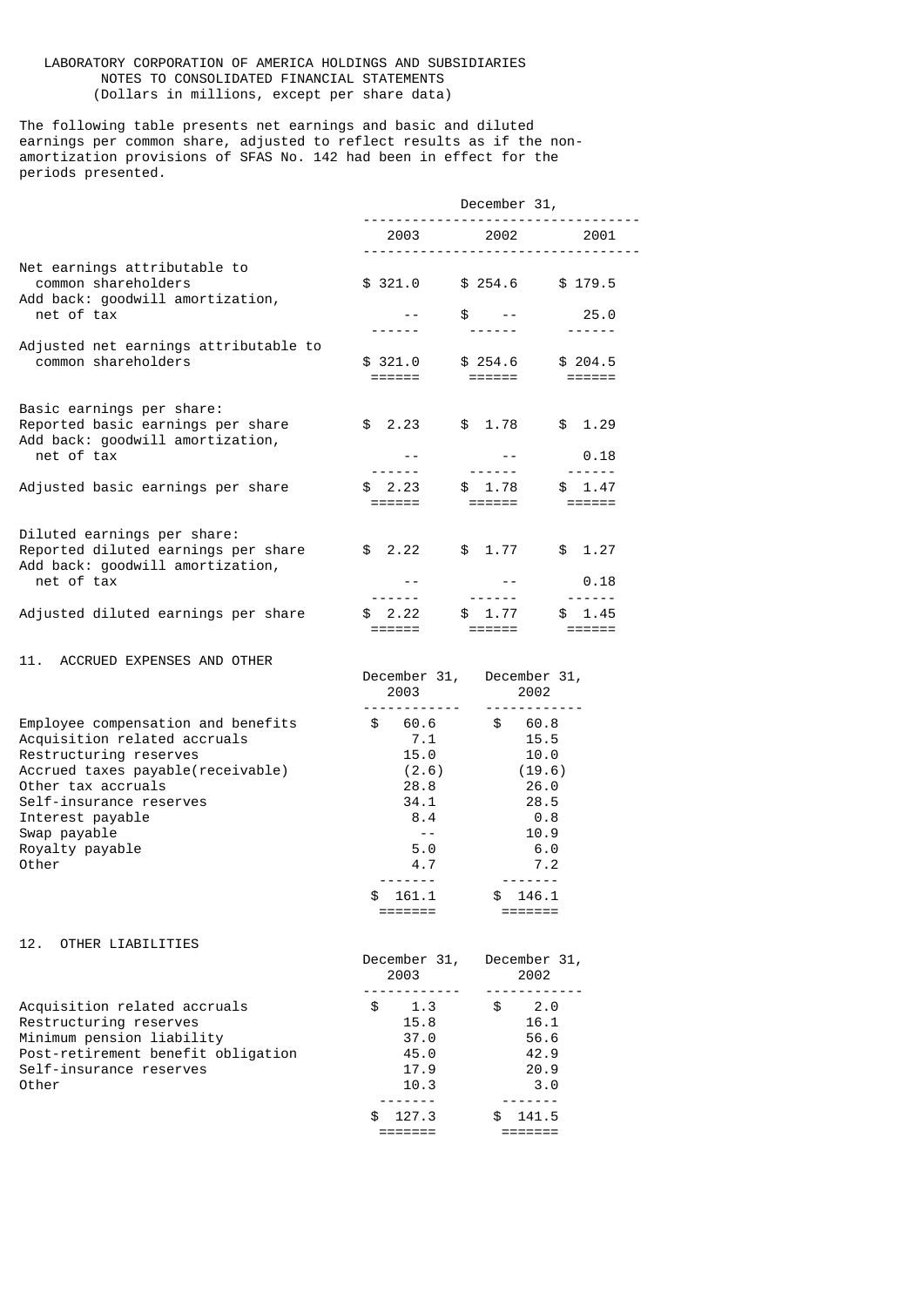## 13. ZERO COUPON-SUBORDINATED NOTES

 In September 2001, the Company sold \$650.0 aggregate principal amount at maturity of its zero coupon convertible subordinated notes (the "notes") due 2021 in a private placement. The Company received approximately \$426.8 (net of underwriter's fees of approximately \$9.8) in net proceeds from the offering. In October 2001, the underwriters exercised their rights to purchase an additional \$94.0 aggregate principal amount pursuant to an overallotment option from which the Company received approximately \$61.8 in net proceeds (net of underwriters fees of approximately \$1.4). The notes, which are subordinate to the Company's bank debt, were sold at an issue price of \$671.65 per \$1,000 principal amount at maturity (representing a yield to maturity of 2.0% per year). Each one thousand dollar principal amount at maturity of the notes is convertible into 13.4108 shares of the Company's common stock, subject to adjustment in certain circumstances, if one of the following conditions occurs:

- 1) If the sales price of the Company's common stock for at least 20 trading days in a period of 30 consecutive trading days ending on the last trading day of the preceding quarter reaches specified thresholds (beginning at 120% and declining 0.1282% per quarter until it reaches approximately 110% for the quarter beginning July 1, 2021 of the accreted conversion price per share of common stock on the last day of the preceding quarter). The accreted conversion price per share will equal the issue price of a note plus the accrued original issue discount and any accrued contingent additional principal, divided by the number of shares of common stock issuable upon conversion of a note on that day. The conversion trigger price for the fourth quarter of 2003 was approximately \$62.14.
- 2) If the credit rating assigned to the notes by Standard & Poor's Ratings Services is at or below BB-.
- 3) If the notes are called for redemption.
- 4) If specified corporate transactions have occurred (such as if the Company is party to a consolidation, merger or binding share exchange or a transfer of all or substantially all of its assets).

 Holders of the notes may require the Company to purchase all or a portion of their notes on September 11, 2004, 2006 and 2011 at prices ranging from \$712.97 to \$819.54, plus any accrued contingent additional principal and any accrued contingent interest thereon. The Company may choose to pay the purchase price in cash, common stock or a combination of cash and common stock. If the holders elect to require the Company to purchase their notes it is the Company's current intention to retire the notes by a cash payment.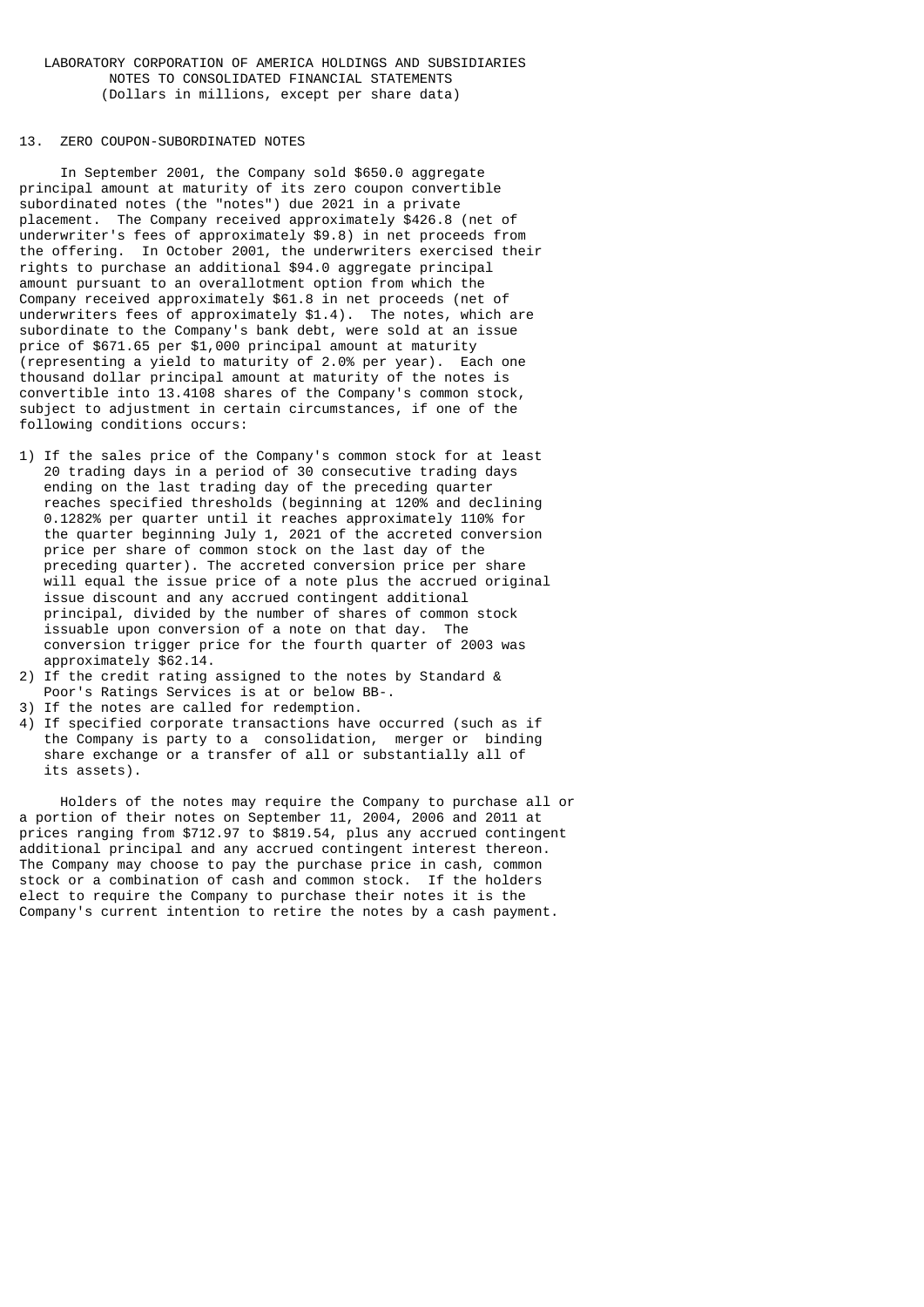The Company may redeem for cash all or a portion of the notes at any time on or after September 11, 2006 at specified redemption prices per one thousand dollar principal amount at maturity of the notes ranging from \$741.92 at September 11, 2006 to \$1,000.00 at September 11, 2021 (assuming no contingent additional principal accrues on the notes).

 The Company used a portion of the proceeds to repay \$412.5 of its term loan outstanding under its credit agreement and to pay \$8.9 to terminate the interest rate swap agreement tied to the Company's term loan. The Company recorded a loss of \$5.5 relating to the write-off of unamortized bank fees associated with the Company's term debt.

 The Company has registered the notes and the shares of common stock issuable upon conversion of the notes with the Securities and Exchange Commission.

#### 14. LONG-TERM DEBT

 In February 2002, the Company entered into two senior credit facilities with Credit Suisse First Boston, acting as Administrative Agent, and a group of financial institutions totaling \$300.0. The senior credit facilities consisted of a 364-day revolving credit facility in the principal amount of \$100.0 and a three-year revolving credit facility in the principal amount of \$200.0. Based upon the Company's rating as of December 31, 2003, the effective rate under the \$200.0 and \$100.0 facilities was LIBOR plus 82.5 basis points and LIBOR plus 87.5 basis points, respectively. There were no balances outstanding on the Company's senior credit facilities at December 31, 2003 and 2002.

 On January 13, 2004, the Company entered into a new \$150.0 364-day revolving credit facility with Credit Suisse First Boston, acting as Administrative Agent, and a group of financial institutions to replace the existing \$150.0 364-day revolving credit facility, which had terminated. The \$200.0 three-year revolving credit facility was amended on January 14, 2003 and expires on February 18, 2005. These credit facilities bear interest at varying rates based upon the Company's credit rating with Standard & Poor's Ratings Services.

 The senior credit facilities are available for general corporate purposes, including working capital, capital expenditures, funding of share repurchases and other payments, and acquisitions. The agreements contain certain debt covenants which require that the Company maintain leverage and interest coverage ratios of 2.5 to 1.0 and 5.0 to 1.0, respectively. The Company is in compliance with all covenants.

 On July 24, 2002, in conjunction with the acquisition of Dynacare, the Company borrowed \$150.0 under the Dynacare Bridge Loan Agreement, which had an original maturity date of July 23, 2003. On November 29, 2002, the Company repaid all outstanding balances under the Dynacare Bridge Loan, and as a result, the loan was terminated.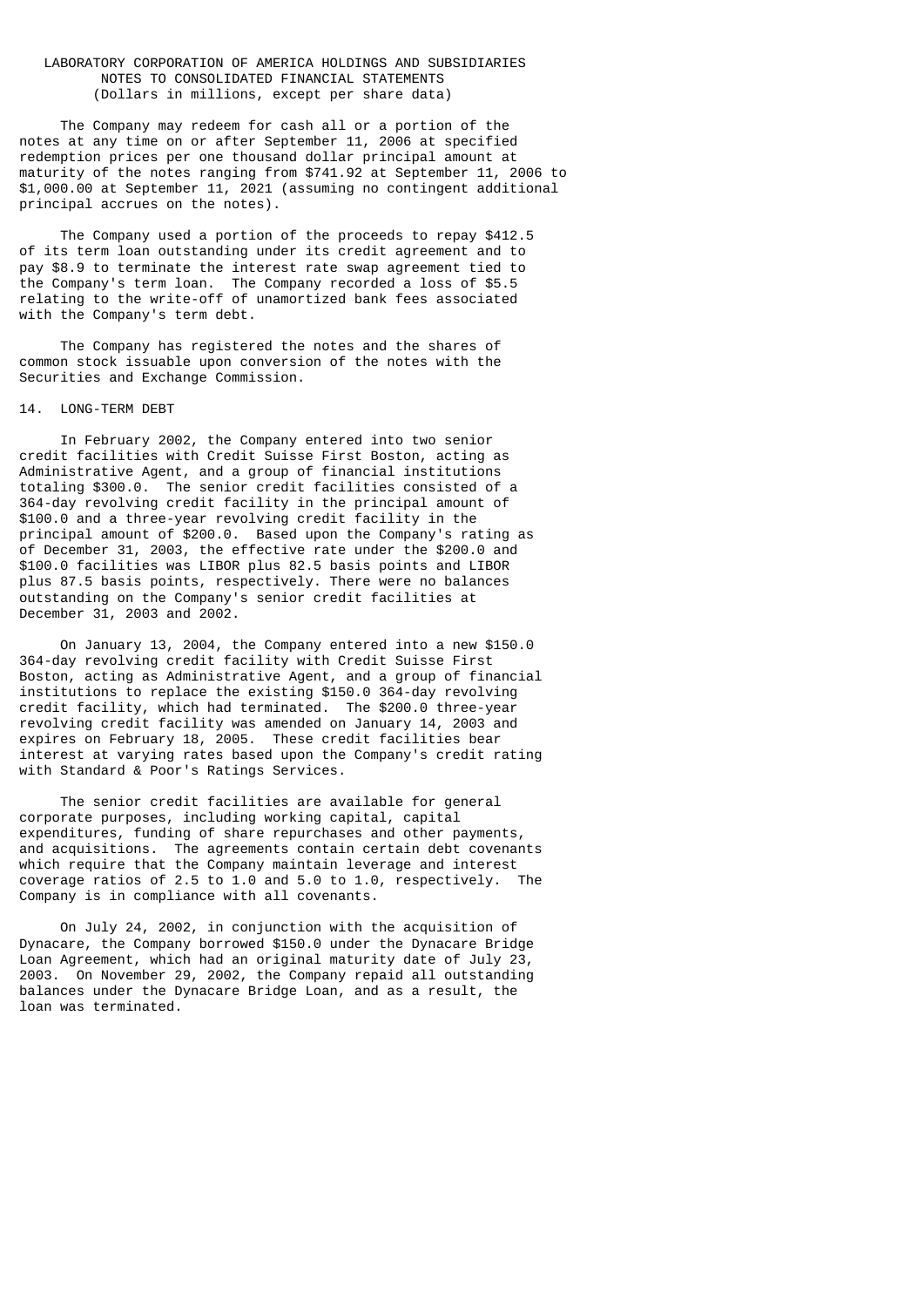On January 17, 2003, in conjunction with the acquisition of DIANON, the Company borrowed \$350.0 under the DIANON Bridge Loan Agreement with Credit Suisse First Boston, acting as Administrative Agent. On January 31, 2003, the Company sold \$350.0 aggregate principal amount of its 5 1/2% Senior Notes due February 1, 2013. Proceeds from the issuance of these Notes (\$345.1), together with cash on hand was used to repay the \$350.0 principal amount of the Company's bridge loan facility, and as a result, the loan was terminated.

#### 15. STOCK REPURCHASE PROGRAM

 On October 22, 2002, the Company's Board of Directors authorized a stock repurchase program under which the Company may purchase up to an aggregate of \$150.0 of its common stock from time-to-time. During the third quarter of 2003, the Company completed this program purchasing approximately 5.2 million shares of its common stock totaling approximately \$150.0 with cash flow from operations.

 On December 17, 2003, the Company's Board of Directors authorized a stock repurchase program under which the Company may purchase up to an aggregate of \$250.0 of its common stock from time-to-time, beginning in the first quarter of 2004. It is the Company's intention to fund future purchases of its common stock with cash flow from operations.

#### 16. STOCKHOLDER RIGHTS PLAN

 The Company adopted a stockholder rights plan effective as of December 13, 2001 that provides that each common stockholder of record on December 21, 2001 received a dividend of one right for each share of common stock held. Each right entitles the holder to purchase from the Company one-hundredth of a share of a new series of participating preferred stock at an initial purchase price of four hundred dollars. These rights will become exercisable and will detach from the Company's common stock if any person becomes the beneficial owner of 15% or more of the Company's common stock. In that event, each right will entitle the holder, other than the acquiring person, to purchase, for the initial purchase price, shares of the Company's common stock having a value of twice the initial purchase price. The rights will expire on December 13, 2011, unless earlier exchanged or redeemed.

#### 17. INTEREST RATE SWAP AGREEMENTS

 In the second quarter of 2003 the Company terminated its interest rate swap agreement with a major financial institution and received net proceeds of \$5.3 of which \$1.4 was credited to interest expense and a gain of \$3.9 was deferred and is being amortized to interest expense through 2013.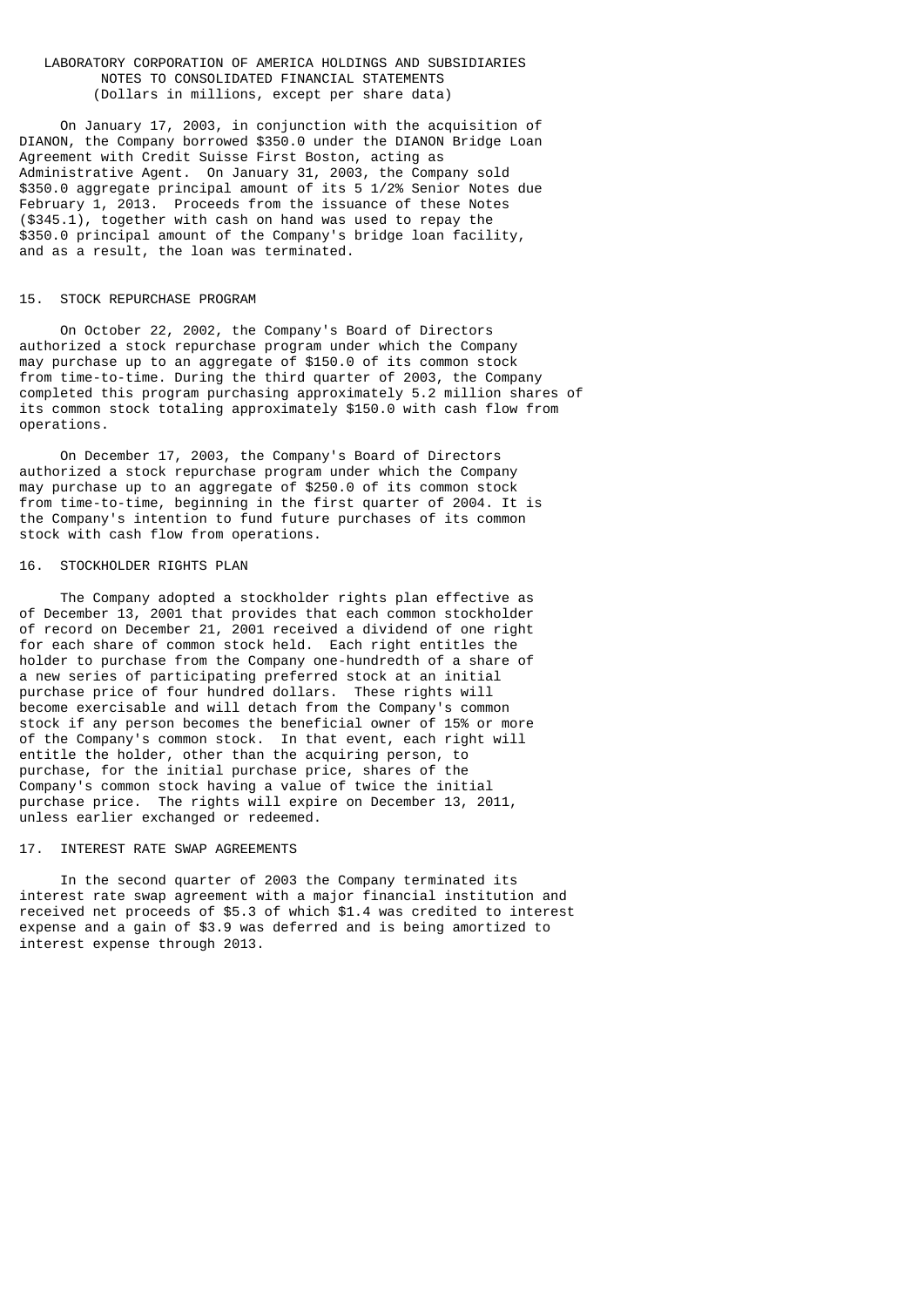In the third quarter of 2001, in conjunction with the early retirement of its long-term debt, the Company terminated its interest rate swap agreement with a bank by making a settlement payment of \$8.9 with a portion of the proceeds from the sale of zero couponsubordinated notes. In accordance with the provisions of SFAS No. 133, as amended, this interest rate swap agreement had been designated as a cash flow hedge and carried on the balance sheet at fair value with a corresponding offset in accumulated other comprehensive loss.

#### 18. INCOME TAXES

 The sources of income before taxes, classified between domestic and foreign entities are as follows:

Pre-tax income:

|                      | 2003    | 2002    | 2001    |
|----------------------|---------|---------|---------|
|                      |         |         |         |
| Domestic             | \$545.3 | \$440.6 | \$336.6 |
| Foreign              | (4.9)   | (8.3)   | (4.3)   |
|                      |         |         |         |
| Total pre-tax income | \$540.4 | \$432.3 | \$332.3 |
|                      |         |         |         |

 The provisions for income taxes in the accompanying consolidated statements of operations consist of the following:

|           | Years Ended December 31, |            |               |  |
|-----------|--------------------------|------------|---------------|--|
|           | 2003                     | 2002       | 2001          |  |
| Current:  |                          |            |               |  |
| Federal   | \$104.2                  | \$118.0    | \$122.8       |  |
| State     | 29.2                     | 28.4       | 25.2          |  |
| Foreign   | (0.3)                    | 2.4        | - -           |  |
|           |                          |            |               |  |
|           | \$133.1                  | \$148.8    | \$148.0       |  |
|           |                          |            |               |  |
| Deferred: |                          |            |               |  |
| Federal   | \$<br>70.0               | \$<br>26.0 | \$<br>(2.3)   |  |
| State     | 13.8                     | 4.7        | 3.9           |  |
| Foreign   | 2.5                      | (1.8)      | $\sim$ $\sim$ |  |
|           |                          |            |               |  |
|           | 86.3                     | 28.9       | 1.6           |  |
|           |                          |            |               |  |
|           | \$219.4                  | \$177.7    | 149.6<br>\$   |  |
|           |                          |            |               |  |

 The tax benefit associated with option exercises from stock plans reduced taxes currently payable by approximately \$5.5, \$16.0 and \$14.4 in 2003, 2002 and 2001, respectively. Such benefits are recorded as additional paid-in-capital.

 The effective tax rates on earnings before income taxes is reconciled to statutory federal income tax rates as follows:

|                                                                    | Years Ended December 31, |       |       |
|--------------------------------------------------------------------|--------------------------|-------|-------|
|                                                                    | 2003                     | 2002  | 2001  |
| Statutory federal rate<br>State and local income taxes,            | 35.0%                    | 35.0% | 35.0% |
| net of federal income tax effect<br>Non-deductible amortization of | 4.5                      | 4.5   | 4.9   |
| intangible assets                                                  |                          |       | 2.3   |
| Change in valuation allowance                                      |                          | (0.4) | $ -$  |
| Other                                                              | 1.1                      | 2.0   | 2.8   |
|                                                                    |                          |       |       |
| Effective rate                                                     | 40.6%                    | 41.1% | 45.0% |
|                                                                    |                          |       |       |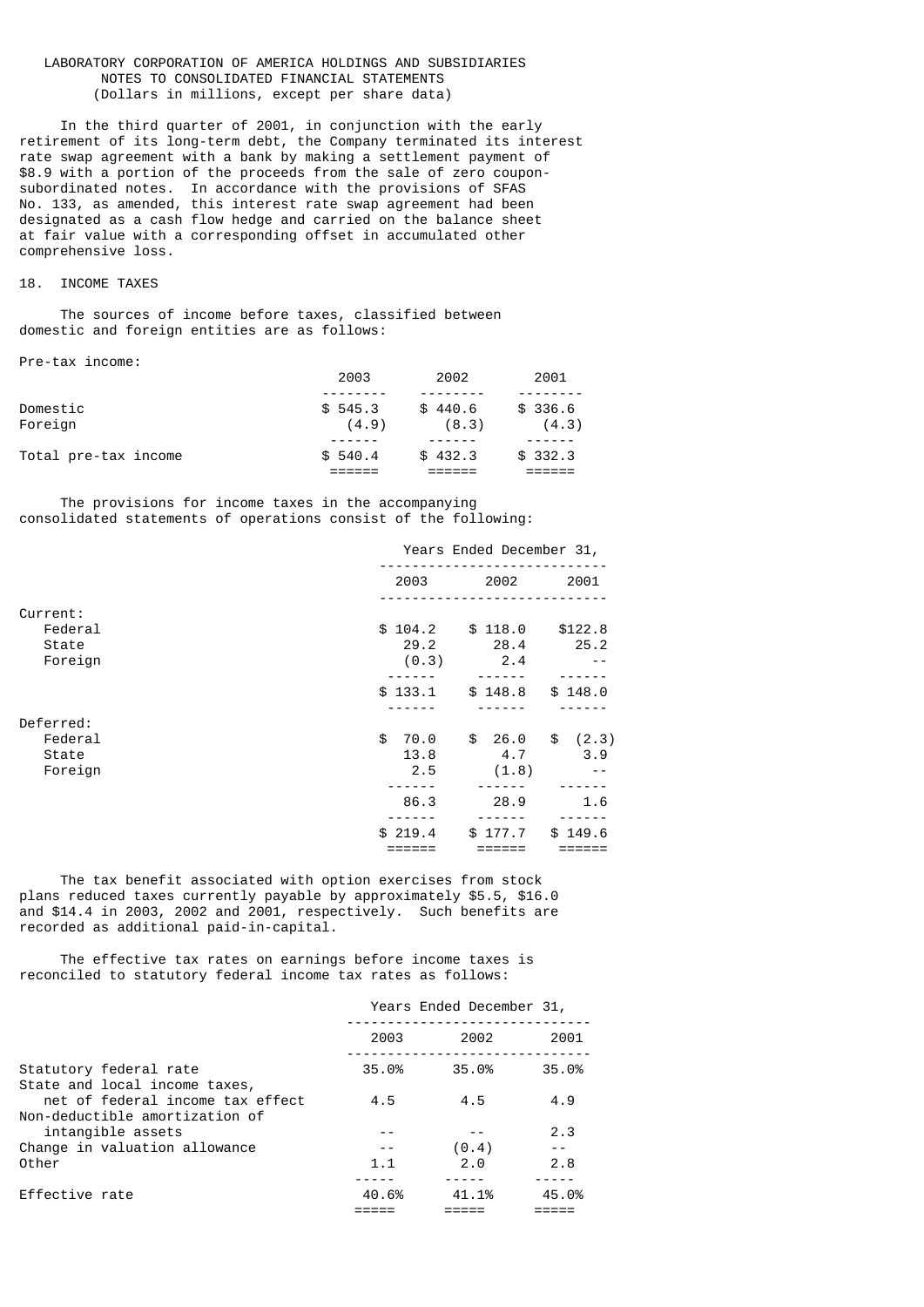The tax effects of temporary differences that give rise to significant portions of the deferred tax assets and deferred tax liabilities are as follows:

|                                                                                                                                                                                                               | 2003 — Марк<br>.                     | December 31, December 31,<br>2002<br><u> - - - - - - - - - - -</u>                              |  |
|---------------------------------------------------------------------------------------------------------------------------------------------------------------------------------------------------------------|--------------------------------------|-------------------------------------------------------------------------------------------------|--|
| Deferred tax assets:<br>Accounts receivable<br>Self-insurance reserves<br>Postretirement benefit obligation<br>Acquisition and restructuring reserves<br>Tax loss carryforwards<br>Employee benefits<br>Other | $\mathbb S$<br>17.8<br>18.2<br>(1.1) | $12.5$ \$ 36.2<br>17.3 18.8<br>17.0<br>22.7 17.5<br>6.8<br>$13.1$ 26.0<br>8.0                   |  |
| Less valuation allowance                                                                                                                                                                                      | 100.5                                | 130.3<br>$(2.7)$ $(2.8)$                                                                        |  |
| Net deferred tax assets                                                                                                                                                                                       |                                      | 97.8 127.5                                                                                      |  |
| Deferred tax liabilities:<br>Deferred earnings<br>Intangible assets<br>Property, plant and equipment<br>Zero coupon-subordinated notes<br>Currency translation adjustment<br>Other                            | (35.5)                               | $(12.1)$ $(9.6)$<br>$(221.0)$ $(88.5)$<br>$(46.3)$ $(34.8)$<br>$(33.6)$ $(18.1)$<br>$(3.6)$ 1.3 |  |
| Total gross deferred tax liabilities                                                                                                                                                                          |                                      | $(352.1)$ $(149.7)$                                                                             |  |
| Net deferred tax liabilities                                                                                                                                                                                  |                                      | \$ (254.3) \$ (\$22.2\$)<br>$=$ $=$ $=$ $=$ $=$ $=$ $=$                                         |  |

 Based upon the realization of certain capital loss carryforwards, the Company reduced its valuation allowance applied against its deferred tax assets by approximately \$1.7 during the second quarter of 2002. The current valuation allowance brings the Company's net deferred tax assets to a level where management believes it is more likely than not the tax benefits will be realized.

 The Company's effective tax rate was reduced due to a \$2.1 state tax recovery in the third quarter of 2003.

 The Company has been notified its 2001 and 2002 income tax returns will be examined by the the Internal Revenue Service. In addition, the Internal Revenue Service has concluded its examination of the Company's 2000, 1999 and 1998 income tax returns and has issued a report of its findings. While the Company will appeal certain issues of the examination, management believes adequate provisions have been recorded relating to the concluded examination.

 The Company has state tax loss carryforwards of approximately \$19.6 which expire 2004 through 2018. In addition, as a result of the Dynacare, Inc. acquisition, the Company has federal tax loss carryovers of approximately \$15.6 expiring periodically through 2021.

 The Company provided for taxes on undistributed earnings of foreign subsidiaries.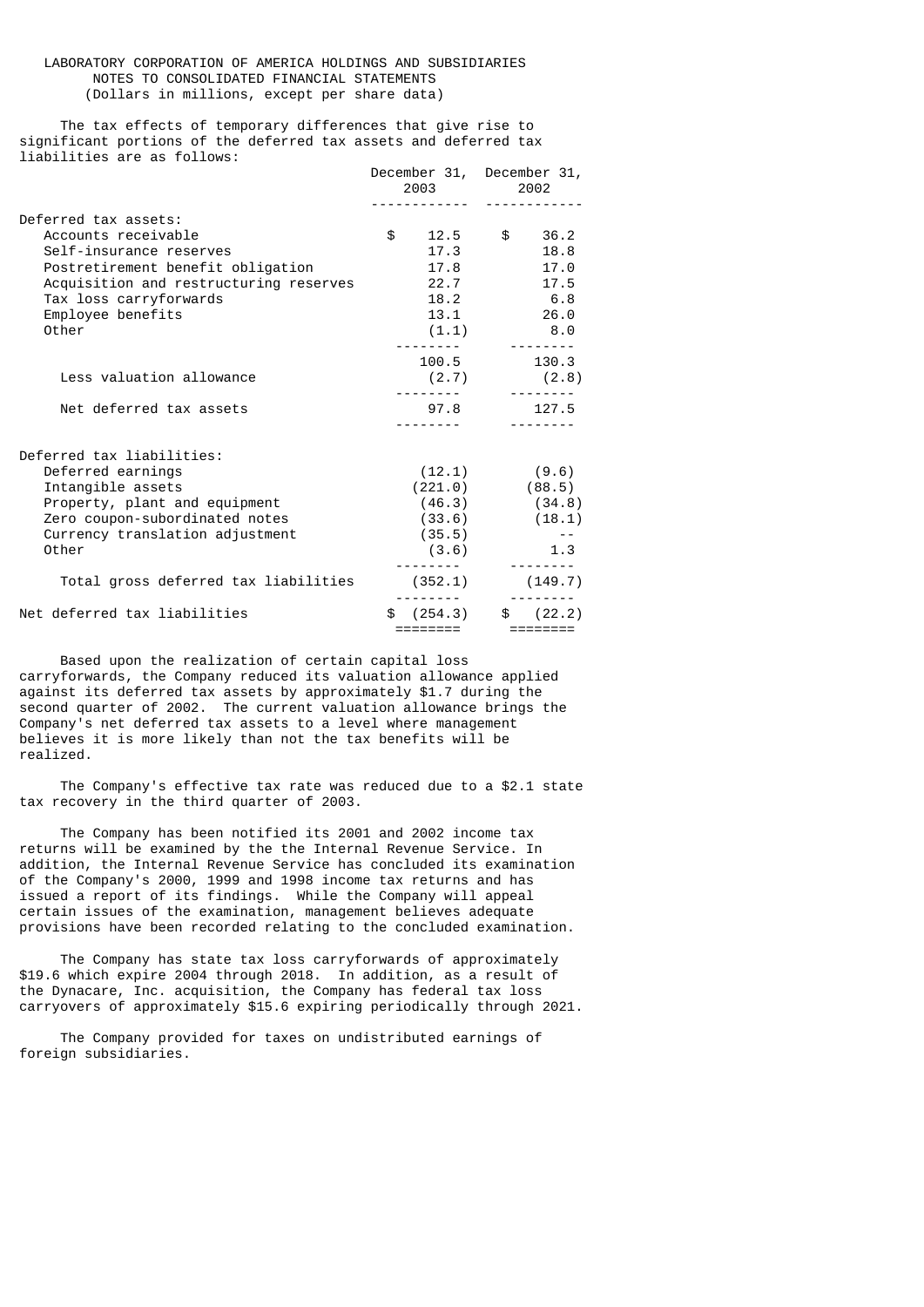#### 19. STOCK COMPENSATION PLANS

 In May 2000, the shareholders approved the 2000 Stock Incentive Plan, authorizing 6.8 million shares for issuance under the plan plus the remaining shares available from the Amended and Restated 1999 Stock Incentive Plan and the 1994 Stock Option Plan (the "Prior Plans"). The effect was to increase to 11.68 million, the number of shares available under the 2000 Stock Incentive Plan and Prior Plans.

 In May 2002, the shareholders approved an amendment to the 2000 Stock Incentive Plan authorizing an additional 8.0 million shares. The effect was to increase to an aggregate of 19.68 million shares for issuance under the 2000 Stock Incentive Plan.

 On January 17, 2003, the Company converted approximately 378,422 vested Dianon stock options into 669,614 vested Company options to acquire shares of the Company at terms comparable to those under the predecessor Dianon plan. The Company is not expecting to make further grants from this plan.

 During 2003, there were 2,433,540 options granted to officers and key employees of the Company (which include 669,614 options assumed upon the acquisition of Dianon). The exercise price for these options ranged from \$1.84 to \$35.93 per share. Also, during 2003, two grants of restricted stock, for an aggregate of 19,559 shares were awarded to members of the Company's Board of Directors under the 2000 Stock Incentive Plan at market values on the dates of grant of \$30.36 and \$31.35. Restrictions limit the sale or transfer of these shares during a six-year vesting period when the restrictions lapse. Upon issuance of stock in 2003 under the 2000 Incentive Plan, unearned compensation of \$0.2 was recorded as additional paid-in capital and an equivalent amount was charged to shareholders' equity as unearned restricted stock compensation.

 The plan provides for accelerated vesting of outstanding restricted shares in percentages of 33.3%, 66.7% or 100%, if certain predefined two-year profitability targets are achieved as of December 31, 2003 or certain three-year profitability targets are achieved as of December 31, 2004. The unearned restricted stock compensation is being amortized to expense over the applicable vesting periods. For 2003, 2002 and 2001, total restricted stock compensation expense was \$18.1, \$14.3 and \$7.5, respectively. Total restricted shares granted in 2002 and 2001 were 966,408 and 348,488, respectively. At December 31, 2003, there were 6,843,687 additional shares available for grant under the Company's stock option plans.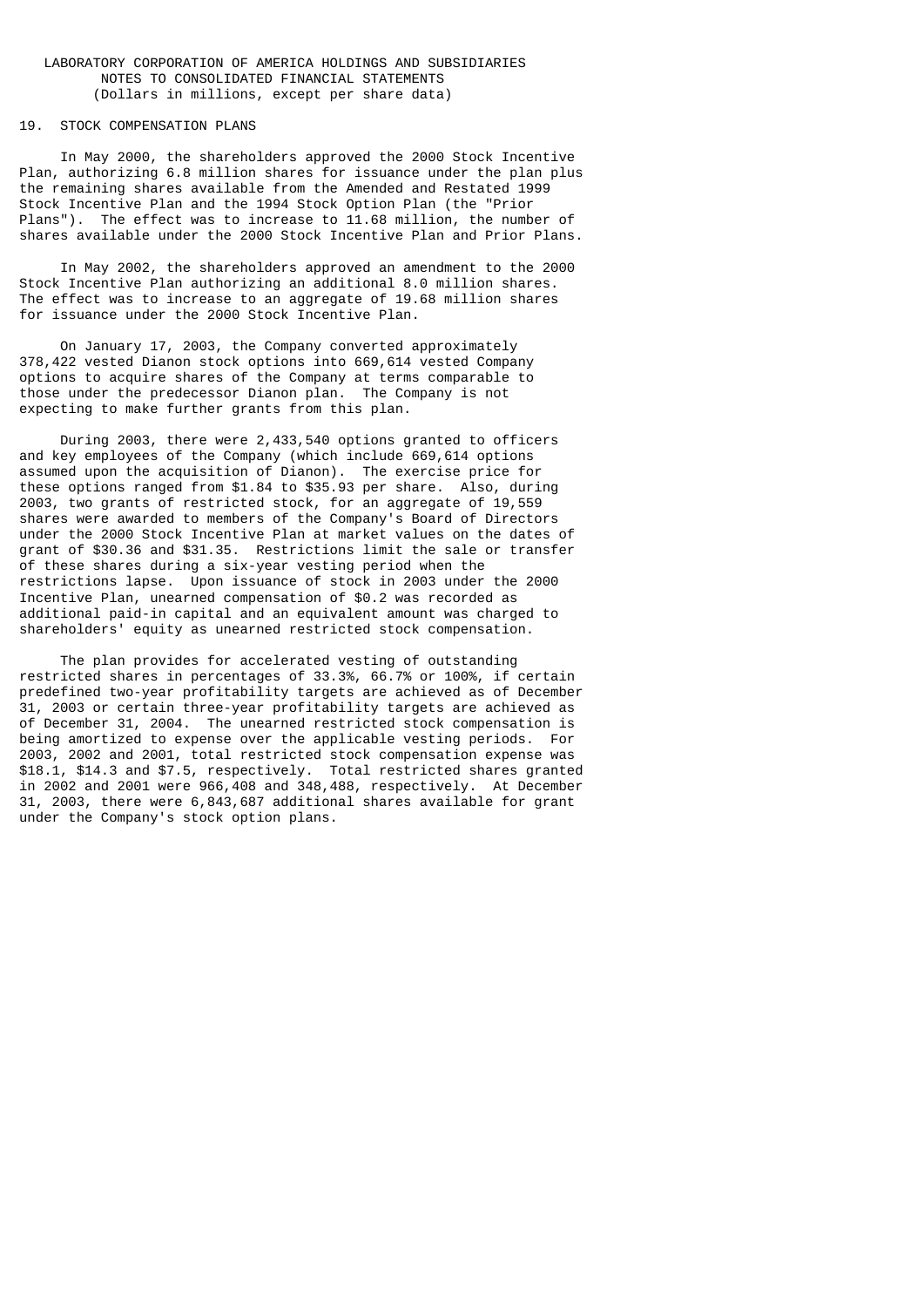The Company has an employee stock purchase plan, begun in 1997 and amended in 1999, with 3,000,000 shares of common stock authorized for issuance. The plan permits substantially all employees to purchase a limited number of shares of Company stock at 85% of market value. The Company issues shares to participating employees semi-annually in January and July of each year. A summary of shares issued is as follows:

|         | 2001     | 2002     | 2003     | 2004    |
|---------|----------|----------|----------|---------|
|         | -------- | -------- | -------- |         |
| January | 102,627  | 73,514   | 149,020  | 133,431 |
| July    | 61,752   | 75,446   | 140,524  |         |

 Pro forma compensation expense is calculated for the fair value of the employee's purchase right using the Black-Scholes model. Assumptions include a weighted average life of approximately one-half year, dividend yield of 0%, risk free interest rates for each six month period as follows: 2003 - 1.3% and 0.9%; 2002 - 1.8% and 1.8% and 2001 - 5.8% and 3.5% and volatility rates for each of the following six month periods: 2003 - .3 and .2; 2002 - .2 and .8 and 2001 - .4 and .3.

 The per share weighted average grant date fair value of the benefits under the employee stock purchase plan for the first and second six-month periods is as follows:

|                   | 2003   | 2002    | 2001    |
|-------------------|--------|---------|---------|
|                   |        |         |         |
| First six months  | \$6.98 | \$11.87 | \$11.51 |
| Second six months | \$8.67 | \$18.21 | \$8.79  |

 The following table summarizes grants of non-qualified options made by the Company to officers and key employees under all plans. Stock options are generally granted at an exercise price equal to or greater than the fair market price per share on the date of grant. Also, for each grant, options vest ratably over a period of two to three years on the anniversaries of the grant date, subject to their earlier expiration or termination.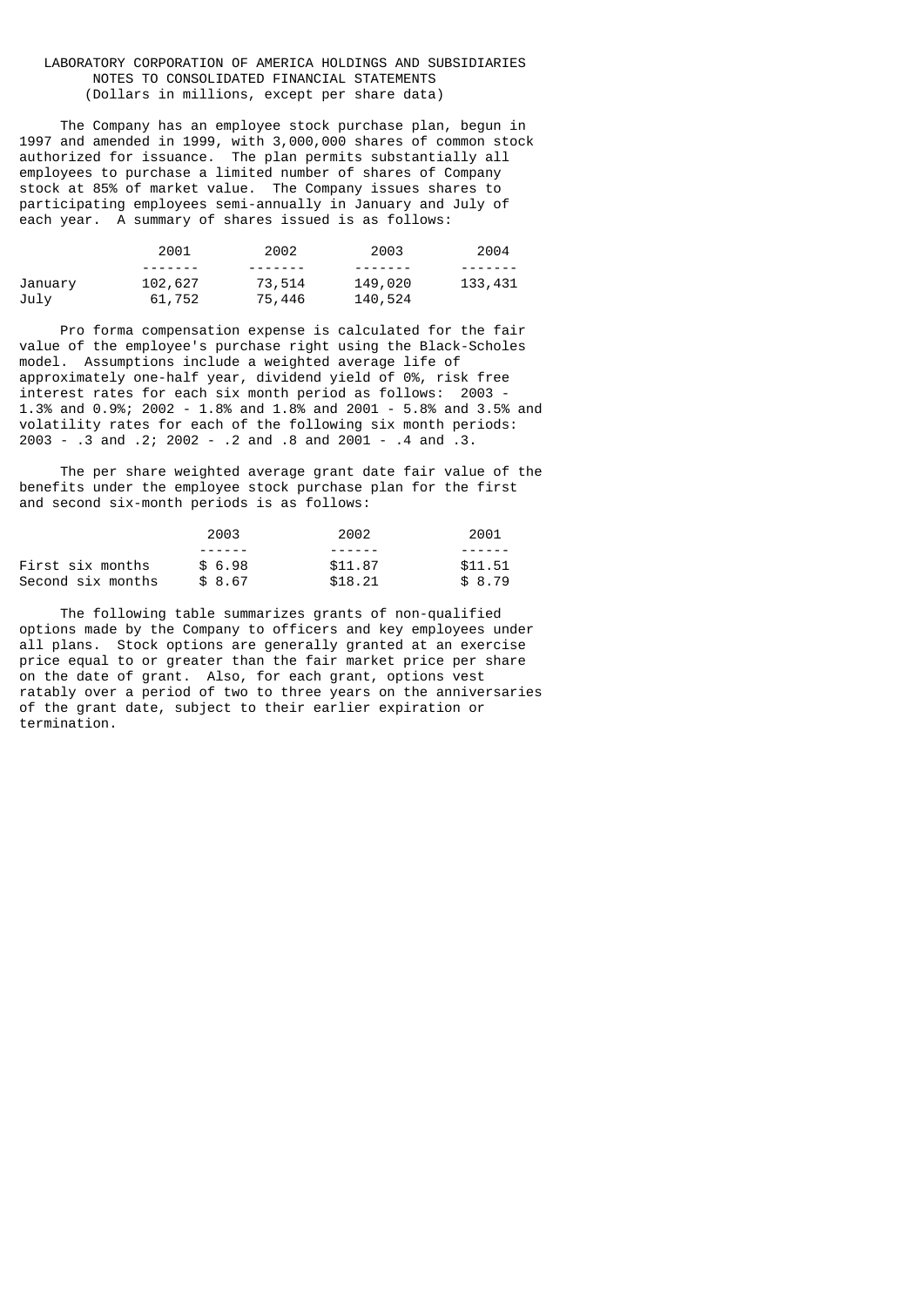Changes in options outstanding under the plans for the periods indicated were as follows:

|                                                                                                                       | Number<br>of Options<br>.                                  | Weighted-Average<br>Exercise Price<br>per Option<br>------ |
|-----------------------------------------------------------------------------------------------------------------------|------------------------------------------------------------|------------------------------------------------------------|
| Outstanding at January 1, 2001<br>$(671, 835$ exercisable)                                                            | 3,130,752                                                  | \$14,426                                                   |
| Options granted<br>Forfeited<br>Exercised                                                                             | 2,094,976<br>(197, 922)<br>(1, 121, 872)                   | \$33.069<br>\$21.828<br>\$9.967                            |
| Outstanding at December 31, 2001<br>$(729, 504$ exercisable)                                                          | 3,905,934                                                  | \$25.331                                                   |
| Options granted at market value<br>Granted above market value<br>Granted below market value<br>Forfeited<br>Exercised | 2,186,818<br>77,750<br>199,240<br>(316, 568)<br>(697, 394) | \$42.524<br>\$28.910<br>\$18.626<br>\$29.902<br>\$18.976   |
| Outstanding at December 31, 2002<br>$(1,326,120$ exercisable)                                                         | 5,355,780                                                  | \$32,711                                                   |
| Options granted at market value<br>Granted above market value<br>Granted below market value<br>Forfeited<br>Exercised | 1,763,926<br>632,410<br>37,204<br>(436, 685)<br>(747, 202) | \$24.967<br>\$30.343<br>\$13.120<br>\$20.444<br>\$20.444   |
| Outstanding at December 31, 2003                                                                                      | 6,605,433<br>=========                                     | \$31.805                                                   |
| Exercisable at December 31, 2003                                                                                      | 2,811,938<br>=========                                     | \$30.878                                                   |

 Options issued above or below market value during 2003 and 2002 were issued in conjunction with the acquisitions of DIANON and Dynacare.

 The weighted-average remaining life of options outstanding at December 31, 2003 is approximately 7.8 years.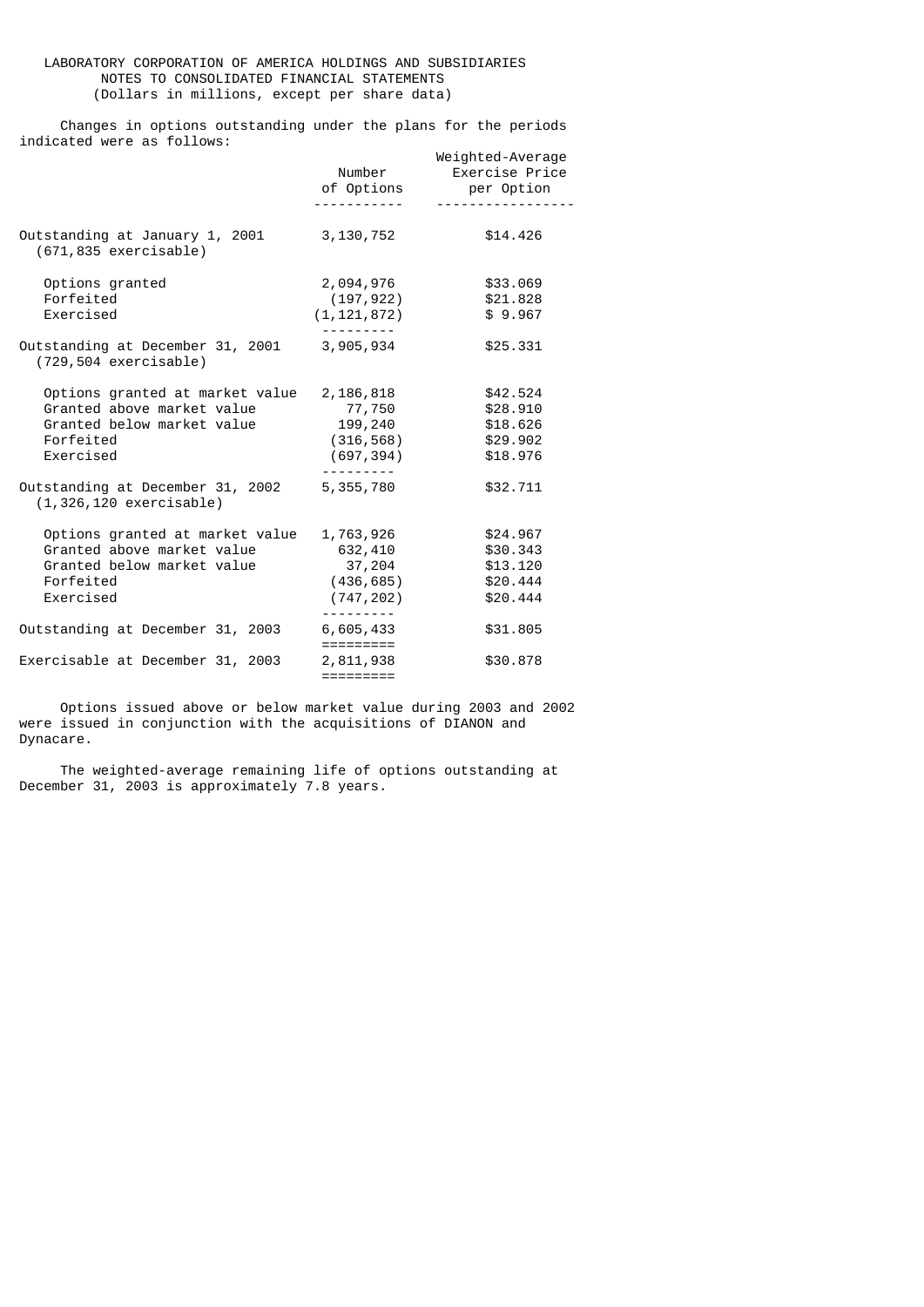The following table summarizes information concerning currently outstanding and exercisable options.

|                                                                             | OPTIONS OUTSTANDING                                         |                                                          |                                              | OPTIONS EXERCISABLE                                     |                                              |
|-----------------------------------------------------------------------------|-------------------------------------------------------------|----------------------------------------------------------|----------------------------------------------|---------------------------------------------------------|----------------------------------------------|
| Range of                                                                    | Number                                                      | Weighted<br>Average<br>Remaining<br>Contractual Exercise | Weighted<br>Average                          | Number                                                  | Weighted<br>Average<br>Exercise              |
| Exercise Prices                                                             | Outstanding                                                 | Life                                                     | Price                                        | Exercisable                                             | Price                                        |
| $$1.84 - 24.24$<br>$$24.46 - 32.50$<br>$$33.06 - 37.90$<br>$$39.34 - 48.02$ | 556,165<br>2,304,648<br>1,702,454<br>2,042,166<br>6,605,433 | 5.56<br>8.48<br>7.12<br>8.10                             | \$13.643<br>\$25,747<br>\$33,127<br>\$42,485 | 494,285<br>552,951<br>1,078,994<br>685,708<br>2,811,938 | \$13,033<br>\$28,046<br>\$33,124<br>\$42,492 |

20. RELATED PARTY TRANSACTIONS

 On February 21, 2002, the Company filed a registration statement on Form S-3, relating to the sale by Roche of 7,000,000 shares of the Company's common stock, with a 700,000 share over-allotment option. At that time, Roche owned 10,705,074 shares of common stock (approximately 15.13% of the common stock then outstanding). On March 12, 2002, Roche sold 7,000,000 shares of common stock and on March 18, 2002, an additional 700,000 shares of common stock were sold to cover over-allotments of shares leaving Roche with 3,005,074 shares of the Company's outstanding common stock, or approximately 4.22% at March 31, 2002.

 Roche entered into a number of call option contracts with respect to the remaining 3,005,074 shares of the Company's common stock it owned at March 31, 2002, which were not covered by the registration statement. The Company has been informed that each of these call option contracts was exercised in full by July 2002, and as a result, Roche no longer owns any shares of the Company's common stock.

 The Company purchased certain items, primarily laboratory testing supplies from various affiliates of Roche Holdings, Inc. ("Roche"). Total purchases from these affiliates, which are recorded in cost of sales, were \$55.2 and \$62.3 in 2002 and 2001, respectively. In addition, the Company made royalty payments to Roche for diagnostic technology in the amounts of \$4.7 in 2002 and \$4.4 in 2001. Amounts due to Roche and its affiliates at December 31, 2002 were \$3.3. Revenue received from Roche for laboratory services was \$1.4 in 2002 and \$2.6 in 2001. Amounts due from Roche and its affiliates at December 31, 2002 were \$0.6.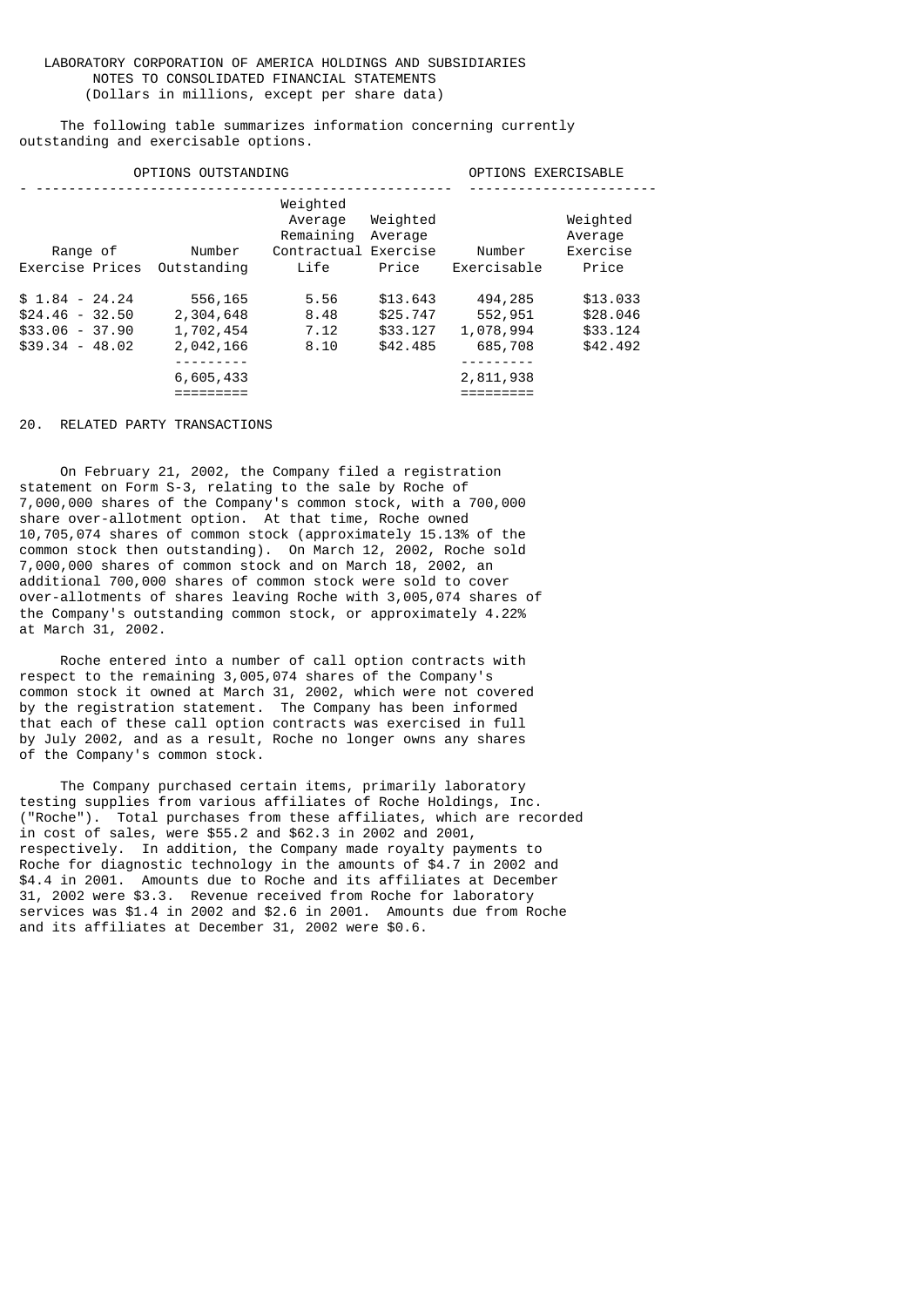#### 21. COMMITMENTS AND CONTINGENT LIABILITIES

 The Company is involved in litigation purporting to be a nation-wide class action involving the alleged overbilling of patients who are covered by private insurance. The Company has reached a settlement with the class that will not materially differ from accruals previously established or have a material adverse effect on the Company. The Company has now substantially implemented its obligations under the settlement. On January 9, 2001, the Company was served with a complaint in North Carolina which purported to be a class action and made claims similar to those referred to above. That claim has now been dismissed with prejudice.

 On June 24, 2003, the Company and certain of its executive officers were sued in the United States District Court for the Middle District of North Carolina in the first of a series of putative shareholder class actions alleging securities fraud. Since that date, at least five other complaints containing substantially identical allegations have been filed against the Company and certain of the Company's executive officers. Each of the complaints alleges that the defendants violated the federal securities laws by making material misstatements and/or omissions that caused the price of the Company's stock to be artificially inflated between February 13 and October 3, 2002. The plaintiffs seek certification of a class of substantially all persons who purchased shares of the Company's stock during that time period and unspecified monetary damages. These six cases have been consolidated and will proceed as a single case. The defendants deny any liability and intend to defend the case vigorously. At this time, it is premature to make any assessment of the potential outcome of the cases or whether they could have a material adverse effect on the Company's financial condition.

 The Company is the appellant in a patent case originally filed in the United States District Court for the District of Colorado. The Company has disputed liability and contested the case vigorously. After a jury trial, the district court entered judgment against the Company for patent infringement. The Company appealed the case to the United States Court of Appeals for the Federal Circuit. The Company has received a letter from its counsel dated February 6, 2004, stating "it remains our opinion that the amended judgment and order will be reversed on appeal."

 The Company is a party to two lawsuits involving Chiron Inc. relating to Hepatitis C and HIV testing. Chiron asserts that the Company has infringed on Chiron's patents in each of these areas. The Company denies liability and intends to contest the suits vigorously. It is premature at this juncture to assess the likely outcome of these matters, or to determine whether they will have a material effect on the Company.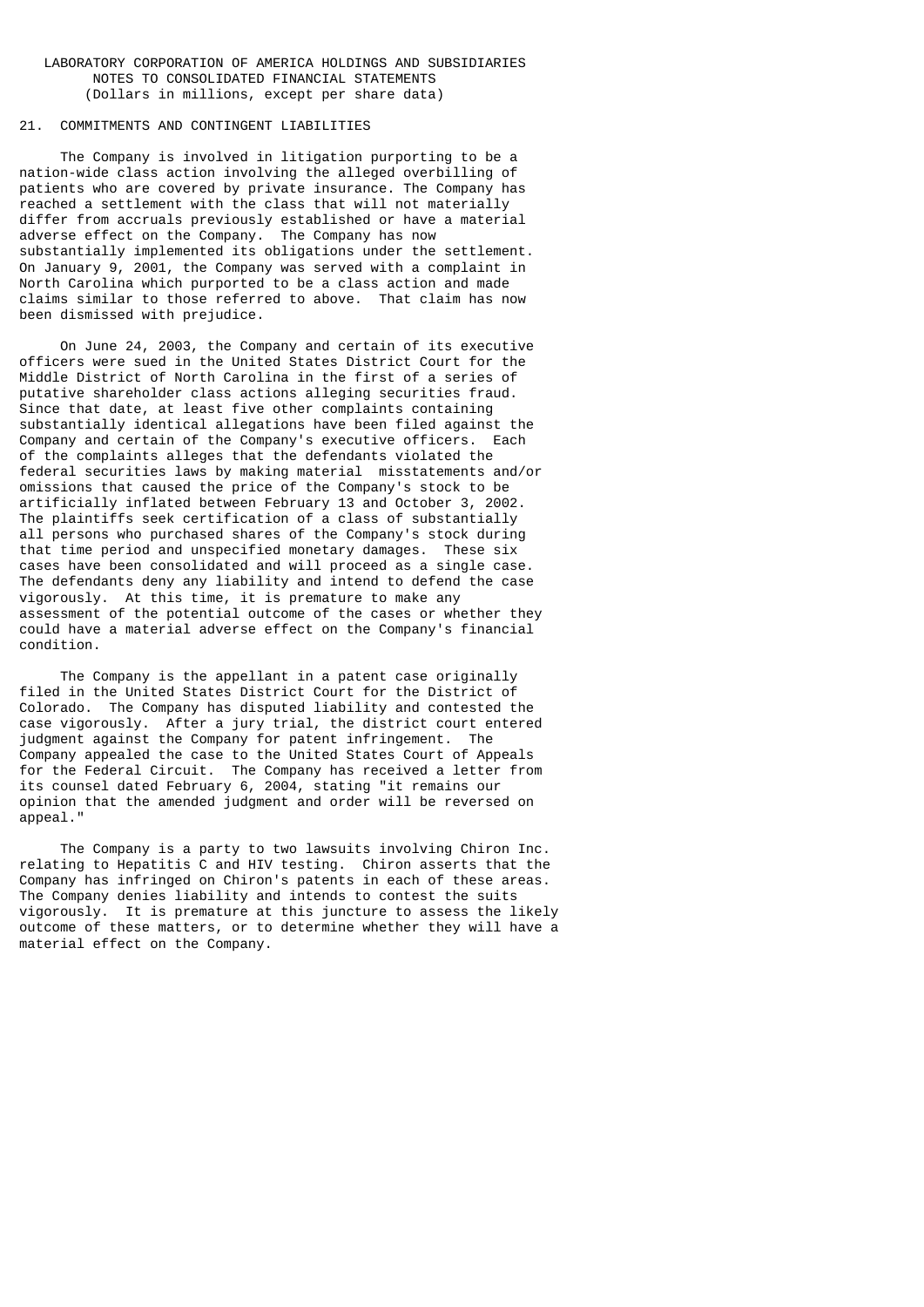The Company is also involved in various claims and legal actions arising in the ordinary course of business. These matters include, but are not limited to, intellectual property disputes, professional liability, employee related matters, and inquiries from governmental agencies and Medicare or Medicaid payors and managed care payors requesting comment on allegations of billing irregularities that are brought to their attention through billing audits or third parties. In the opinion of management, based upon the advice of counsel and consideration of all facts available at this time, the ultimate disposition of these matters is not expected to have a material adverse effect on the financial position, results of operations or liquidity of the Company. The Company is also named from time to time in suits brought under the qui tam provisions of the False Claims Act. These suits typically allege that the Company has made false statements and/or certifications in connection with claims for payment from federal health care programs. They may remain under seal (hence, unknown to the Company) for some time while the government decides whether to intervene on behalf of the qui tam plaintiff. Such claims are an inevitable part of doing business in the health care field today and, in the opinion of management, based upon the advice of counsel and consideration of all facts available at this time, the ultimate disposition of those qui tam matters presently known to the Company is not expected to have a material adverse effect on the financial position, results of operations or liquidity of the Company.

 The Company believes that it is in compliance in all material respects with all statutes, regulations and other requirements applicable to its clinical laboratory operations. The clinical laboratory testing industry is, however, subject to extensive regulation, and many of these statutes and regulations have not been interpreted by the courts. There can be no assurance therefore that applicable statutes and regulations might not be interpreted or applied by a prosecutorial, regulatory or judicial authority in a manner that would adversely affect the Company. Potential sanctions for violation of these statutes and regulations include significant fines and the loss of various licenses, certificates and authorizations.

 Under the Company's present insurance programs, coverage is obtained for catastrophic exposures as well as those risks required to be insured by law or contract. The Company is responsible for the uninsured portion of losses related primarily to general, professional and vehicle liability, certain medical costs and workers' compensation. The selfinsured retentions are on a per occurrence basis without any aggregate annual limit. Provisions for losses expected under these programs are recorded based upon the Company's estimates of the aggregated liability of claims incurred. At December 31, 2003 and 2002, the Company had provided letters of credit aggregating approximately \$57.1 and \$45.6 respectively, primarily in connection with certain insurance programs.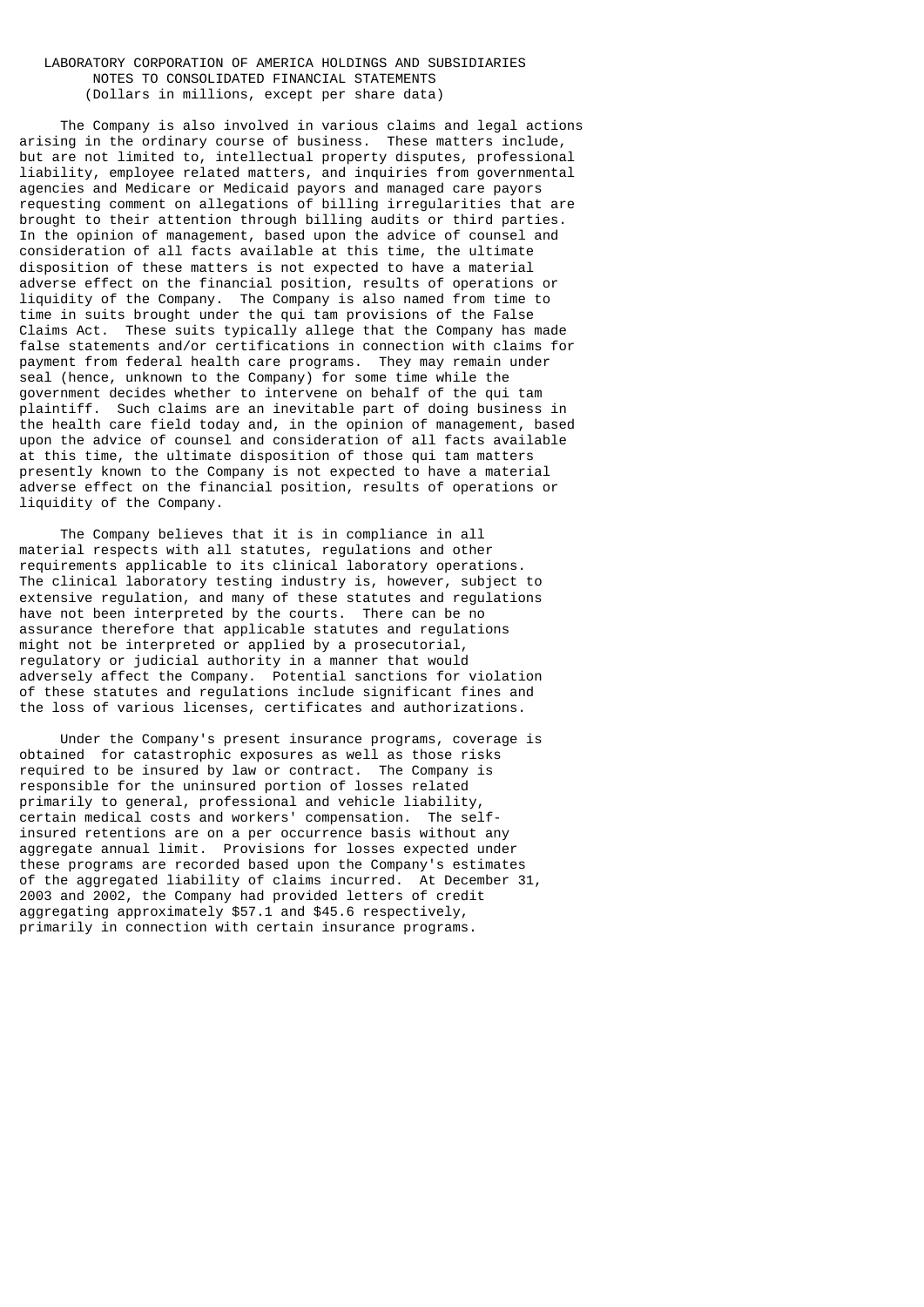The Company leases various facilities and equipment under noncancelable lease arrangements. Future minimum rental commitments for leases with noncancellable terms of one year or more at December 31, 2004 are as follows:

|                                                                           | Operating | Capital    |
|---------------------------------------------------------------------------|-----------|------------|
| 2004                                                                      | \$55.4    | \$3.5      |
| 2005                                                                      | 42.4      | 2.8        |
| 2006                                                                      | 29.7      | 2.9        |
| 2007                                                                      | 20.3      | 1.2        |
| 2008                                                                      | 13.8      |            |
| Thereafter                                                                | 25.3      |            |
|                                                                           |           |            |
| Total minimum lease payments<br>Less:                                     | 186.9     | 10.4       |
| Amounts included in                                                       |           |            |
| restructuring accruals                                                    |           | 2.6        |
| Amount representing interest                                              |           | 2.1        |
|                                                                           |           |            |
| Total minimum operating<br>lease payments and<br>present value of minimum |           |            |
| capital lease payments                                                    | \$186.9   | \$5.7      |
|                                                                           |           |            |
| Current                                                                   |           | \$1.3      |
| Non-current                                                               |           | 4.4        |
|                                                                           |           | 5.7<br>\$. |
|                                                                           |           | =====      |

 Rental expense, which includes rent for real estate, equipment and automobiles under operating leases, amounted to \$104.2, \$86.1 and \$74.8 for the years ended December 31, 2003, 2002 and 2001, respectively.

#### 22. PENSION AND POSTRETIREMENT PLANS

 The Company maintains a defined contribution pension plan for all eligible employees. Eligible employees are defined as individuals who are age 21 or older, have been employed by the Company for at least six consecutive months and have completed 1,000 hours of service. Company contributions to the plan are based on a percentage of employee contributions. The cost of this plan was \$10.9, \$8.5 and \$8.3 in 2003, 2002 and 2001, respectively.

 In addition, substantially all employees of the Company are covered by a defined benefit retirement plan (the "Company Plan"). The benefits to be paid under the Company Plan are based on years of credited service and average final compensation. The Company's policy is to fund the Company Plan with at least the minimum amount required by applicable regulations.

 The Company has a second defined benefit plan which covers its senior management group that provides for the payment of the difference, if any, between the amount of any maximum limitation on annual benefit payments under the Employee Retirement Income Security Act of 1974 and the annual benefit that would be payable under the Company Plan but for such limitation. This plan is an unfunded plan.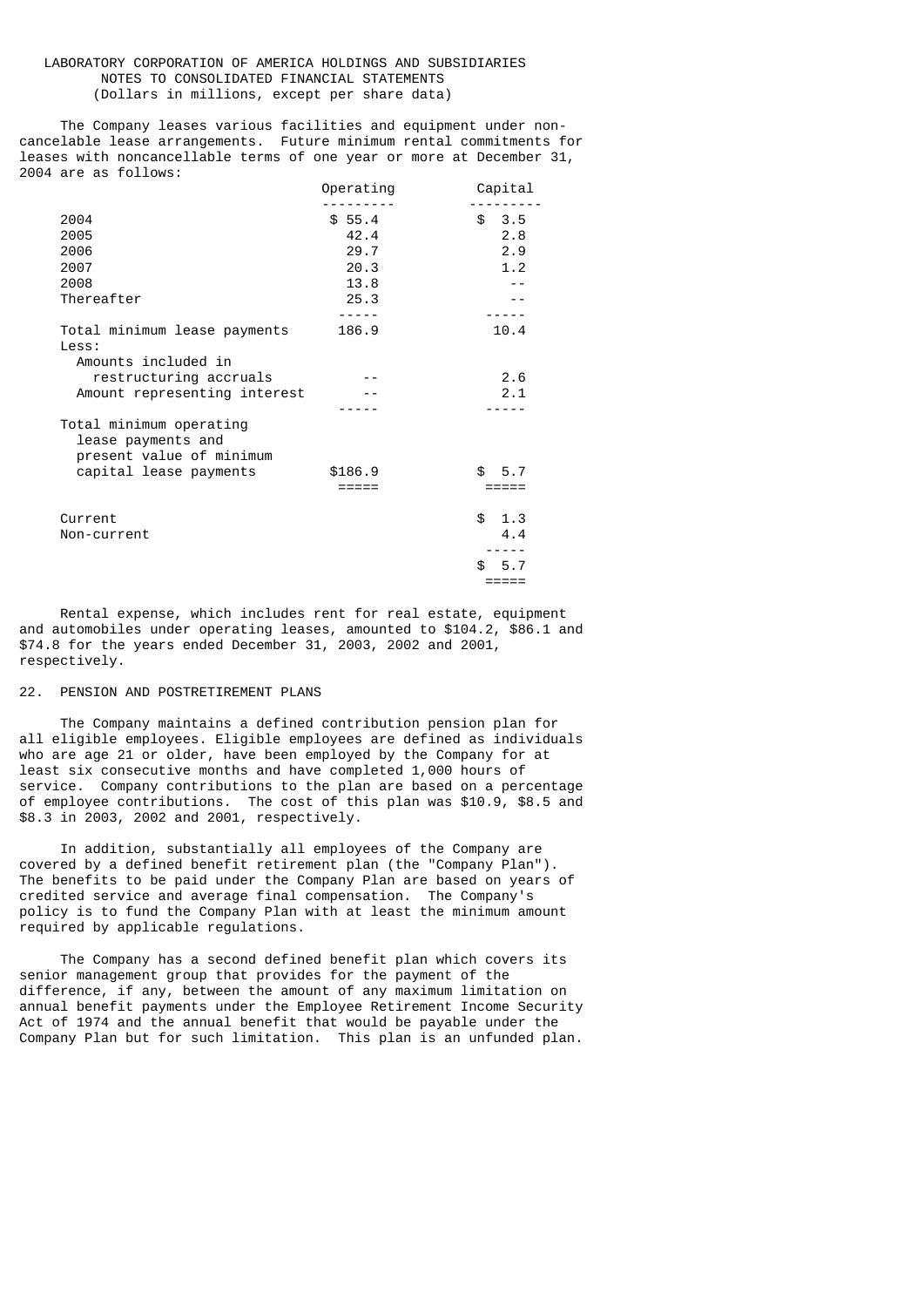The components of net periodic pension cost for both of the defined benefit plans are summarized as follows:

|                                                                                                                                                                          | . <u>.</u>                                                                                                                                                                                                                                                                                                                                                                                                                                                                 | Company Plans                                                                                                                                                                                                                                                                                                                                                                                                                    | ---------                                                                         |
|--------------------------------------------------------------------------------------------------------------------------------------------------------------------------|----------------------------------------------------------------------------------------------------------------------------------------------------------------------------------------------------------------------------------------------------------------------------------------------------------------------------------------------------------------------------------------------------------------------------------------------------------------------------|----------------------------------------------------------------------------------------------------------------------------------------------------------------------------------------------------------------------------------------------------------------------------------------------------------------------------------------------------------------------------------------------------------------------------------|-----------------------------------------------------------------------------------|
|                                                                                                                                                                          |                                                                                                                                                                                                                                                                                                                                                                                                                                                                            | Years ended<br>December 31,<br>2003 2002 2001                                                                                                                                                                                                                                                                                                                                                                                    |                                                                                   |
| Components of net periodic benefit cost<br>Service cost<br>Interest cost<br>Expected return on plan assets<br>Net amortization and deferral<br>Net periodic pension cost | $\frac{1}{2} \left( \frac{1}{2} \right) \left( \frac{1}{2} \right) \left( \frac{1}{2} \right) \left( \frac{1}{2} \right) \left( \frac{1}{2} \right) \left( \frac{1}{2} \right) \left( \frac{1}{2} \right) \left( \frac{1}{2} \right) \left( \frac{1}{2} \right) \left( \frac{1}{2} \right) \left( \frac{1}{2} \right) \left( \frac{1}{2} \right) \left( \frac{1}{2} \right) \left( \frac{1}{2} \right) \left( \frac{1}{2} \right) \left( \frac{1}{2} \right) \left( \frac$ | $$12.3$ $$11.9$ $$11.2$<br>$\begin{array}{cccc} 12.9 & & 12.4 & & 11.4 \\ (12.7) & & (13.7) & & (13.5) \end{array}$<br>$3.7$ 0.3 (1.5)<br>$\mathcal{L}^{\mathcal{L}}\left( \mathcal{L}^{\mathcal{L}}\left( \mathcal{L}^{\mathcal{L}}\left( \mathcal{L}^{\mathcal{L}}\right) \right) \right) =\mathcal{L}^{\mathcal{L}}\left( \mathcal{L}^{\mathcal{L}}\left( \mathcal{L}^{\mathcal{L}}\right) \right)$<br>$$16.2$ $$10.9$ $$7.6$ | $- - - - -$                                                                       |
|                                                                                                                                                                          |                                                                                                                                                                                                                                                                                                                                                                                                                                                                            | =====         =====          =====<br>Company Plans                                                                                                                                                                                                                                                                                                                                                                              |                                                                                   |
|                                                                                                                                                                          |                                                                                                                                                                                                                                                                                                                                                                                                                                                                            | December 31,<br>2003 — 100<br>.                                                                                                                                                                                                                                                                                                                                                                                                  | 2002                                                                              |
| Change in benefit obligation<br>Benefit obligation at beginning of year<br>Service cost<br>Interest cost<br>Actuarial loss<br>Amendments<br>Benefits paid                |                                                                                                                                                                                                                                                                                                                                                                                                                                                                            | \$199.5 \$173.7<br>0.3<br>(13.3)<br>------                                                                                                                                                                                                                                                                                                                                                                                       | $12.3$ $11.9$<br>12.9 12.4<br>$(8.3)$ 13.2<br>$\sim$ $-$<br>(11.7)<br>$- - - - -$ |
| Benefit obligation at end of year                                                                                                                                        |                                                                                                                                                                                                                                                                                                                                                                                                                                                                            | -----                                                                                                                                                                                                                                                                                                                                                                                                                            | 203.4 199.5<br>$- - - - -$                                                        |
| Change in plan assets<br>Fair value of plan assets at beginning of year<br>Actual return on plan assets<br>Employer contributions<br>Benefits paid                       |                                                                                                                                                                                                                                                                                                                                                                                                                                                                            | 139.5<br>------                                                                                                                                                                                                                                                                                                                                                                                                                  | 151.1<br>$33.4$ $(18.2)$<br>$18.3$ $18.3$<br>$(13.3)$ $(11.7)$<br>$- - - - -$     |
| Fair value of plan assets at end of year                                                                                                                                 |                                                                                                                                                                                                                                                                                                                                                                                                                                                                            | 177.9<br>-----                                                                                                                                                                                                                                                                                                                                                                                                                   | 139.5<br>$- - - - -$                                                              |
| Unfunded status, end of year<br>Unrecognized net actuarial loss<br>Unrecognized prior service cost<br>Additional minimum liability                                       |                                                                                                                                                                                                                                                                                                                                                                                                                                                                            | 1.7<br>-----                                                                                                                                                                                                                                                                                                                                                                                                                     | 25.5 60.0<br>$(42.2)$ $(76.3)$<br>3.3<br>37.0 56.6<br>------                      |
| Accrued pension liability                                                                                                                                                |                                                                                                                                                                                                                                                                                                                                                                                                                                                                            | $$22.0$ $$43.6$<br>$=$ $=$ $=$ $=$ $=$                                                                                                                                                                                                                                                                                                                                                                                           | $=$ $=$ $=$ $=$ $=$                                                               |

 At December 31, 2003, the additional minimum liability of the Company's Cash Balance Retirement Plan exceeded the unrecognized prior service cost by \$37.0. This amount has been recorded as an increase to accumulated other comprehensive loss.

 Assumptions used in the accounting for the defined benefit plans were as follows:

|                                                                     | Company Plans |             |      |
|---------------------------------------------------------------------|---------------|-------------|------|
|                                                                     | 2003          | 2002        | 2001 |
| Weighted-average discount rate<br>Weighted-average rate of increase | 6.25%         | 6.75% 7.25% |      |
| in future compensation levels<br>Weighted-average expected long-    | 3.0%          | 4.0%        | 4.0% |
| term rate of return                                                 | 8.5%          | 9.0%        | 9.0% |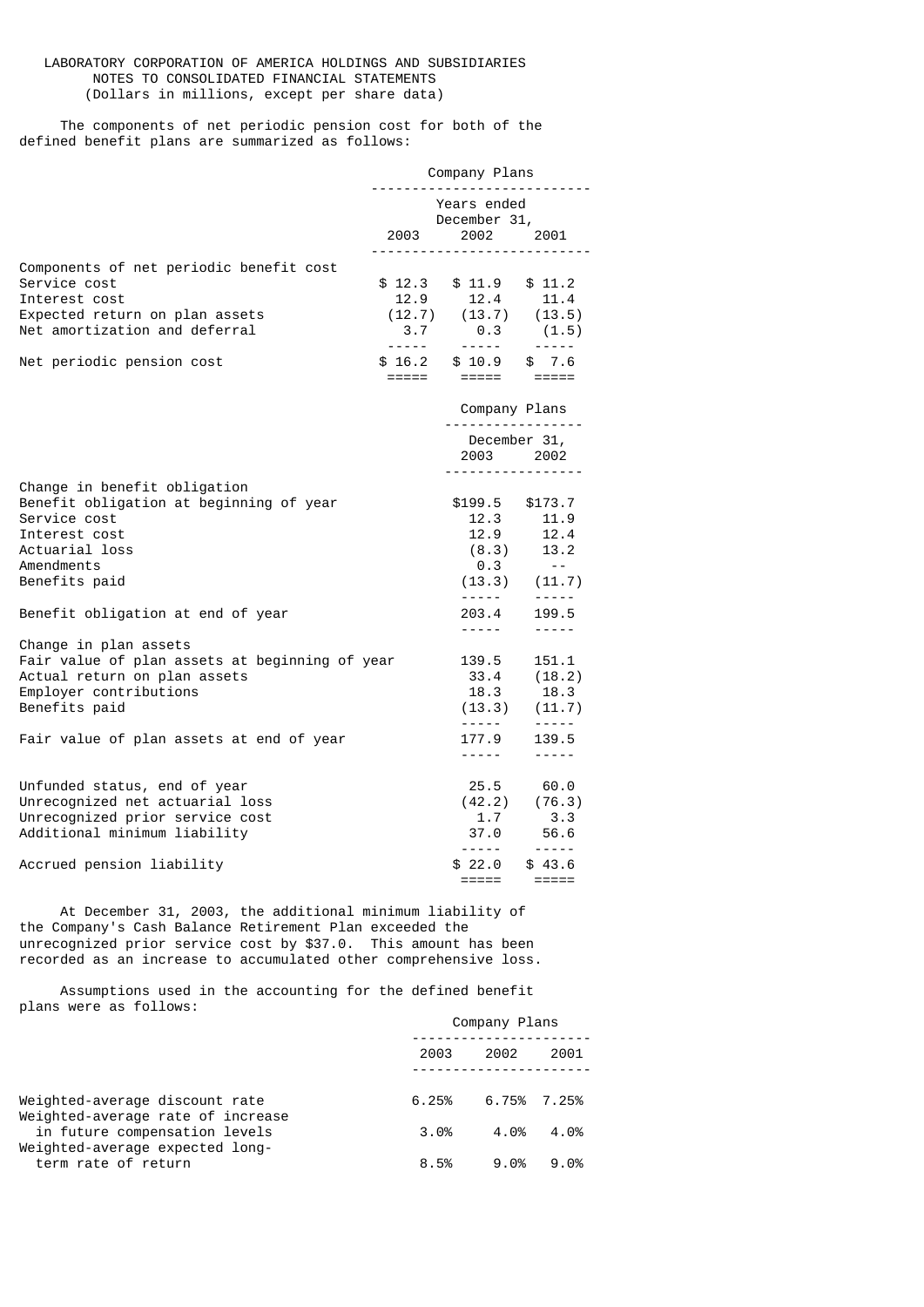The Company's defined benefit plans asset allocation at December 31, 2003, and 2002, target allocation for 2004, and expected long-term rate of return by asset category are as follows:

|                   |            | Percentage of   |       | Weighted-Average |
|-------------------|------------|-----------------|-------|------------------|
|                   | Target     | Plan Assets     |       | Expected         |
| Asset             | Allocation | at December 31, |       | Long-Term Rate   |
| Category          | 2004       | 2003            | 2002  | of Return-2003   |
|                   |            |                 |       |                  |
| Equity Securities | 70.0%      | 70.6%           | 67.5% | 5.7%             |
| Debt Securities   | 30.0%      | 26.3%           | 28.4% | 0.8%             |
| Other             |            | 3.1%            | 4.2%  | 0.0%             |

 The Company assumed obligations under a subsidiary's postretirement medical plan. Coverage under this plan is restricted to a limited number of existing employees of the subsidiary. This plan is unfunded and the Company's policy is to fund benefits as claims are incurred. The components of postretirement benefit expense are as follows:

|                                 | 2003 | Year ended<br>December 31, | December 31, | Year ended<br>2002 | Year ended<br>December 31,<br>2001 |              |
|---------------------------------|------|----------------------------|--------------|--------------------|------------------------------------|--------------|
|                                 |      |                            |              |                    |                                    |              |
| Service cost                    | \$   | 0.8                        | \$           | 0.9                | \$                                 | 1.0          |
| Interest cost                   |      | 3.2                        |              | 3.3                |                                    | 3.4          |
| Net amortization and deferral   |      | (1.9)                      |              | (1.1)              |                                    | (1.1)        |
| Actuarial loss                  |      | 0.8                        |              | $\theta$ .4        |                                    | $\theta$ . 7 |
|                                 |      |                            |              |                    |                                    |              |
| Postretirement benefit costs \$ |      | 2.9                        | £.           | 3.5                |                                    | 4.0          |
|                                 |      |                            |              |                    |                                    |              |

 A summary of the components of the accumulated postretirement benefit obligation follows:

|                                                                                                              | December 31,<br>2003 2002                                                 |                          |
|--------------------------------------------------------------------------------------------------------------|---------------------------------------------------------------------------|--------------------------|
| Retirees<br>Fully eligible active plan participants<br>Other active plan participants                        | - - - - - - - - - - - - - -<br>\$19.5\$17.2<br>19.9 15.5<br>$21.1$ $24.8$ |                          |
|                                                                                                              | \$60.5\$57.5                                                              |                          |
| Reconciliation of the funded status of the<br>postretirement benefit plan and accrued liability 2003 2002    |                                                                           | December 31,             |
| Accumulated postretirement benefit obligation,<br>beginning of year<br>Changes in benefit obligation due to: | $$57.5$ $$45.6$                                                           |                          |
| Service cost                                                                                                 |                                                                           | $0.8$ 0.9                |
| Interest cost                                                                                                |                                                                           | $3.2$ $3.3$<br>$0.3$ 0.3 |
| Plan participants contributions<br>Amendments                                                                |                                                                           | $(5.8)$ --               |
| Actuarial (gain) loss                                                                                        |                                                                           | $6.0$ 8.5                |
| Benefits paid                                                                                                |                                                                           | $(1.5)$ $(1.1)$          |
|                                                                                                              |                                                                           |                          |
| Accumulated postretirement benefit obligation,                                                               |                                                                           |                          |
| end of year                                                                                                  |                                                                           | 60.5 57.5                |
| Actuarial (gain) loss                                                                                        |                                                                           | $6.0$ $8.5$              |
| Unrecognized net actuarial loss                                                                              |                                                                           | $(23.6)$ $(18.5)$        |
| Unrecognized prior service cost                                                                              |                                                                           | 7.8 3.9                  |
|                                                                                                              |                                                                           | $$44.7$ $$42.9$          |
| Accrued postretirement benefit obligation                                                                    |                                                                           |                          |
|                                                                                                              |                                                                           |                          |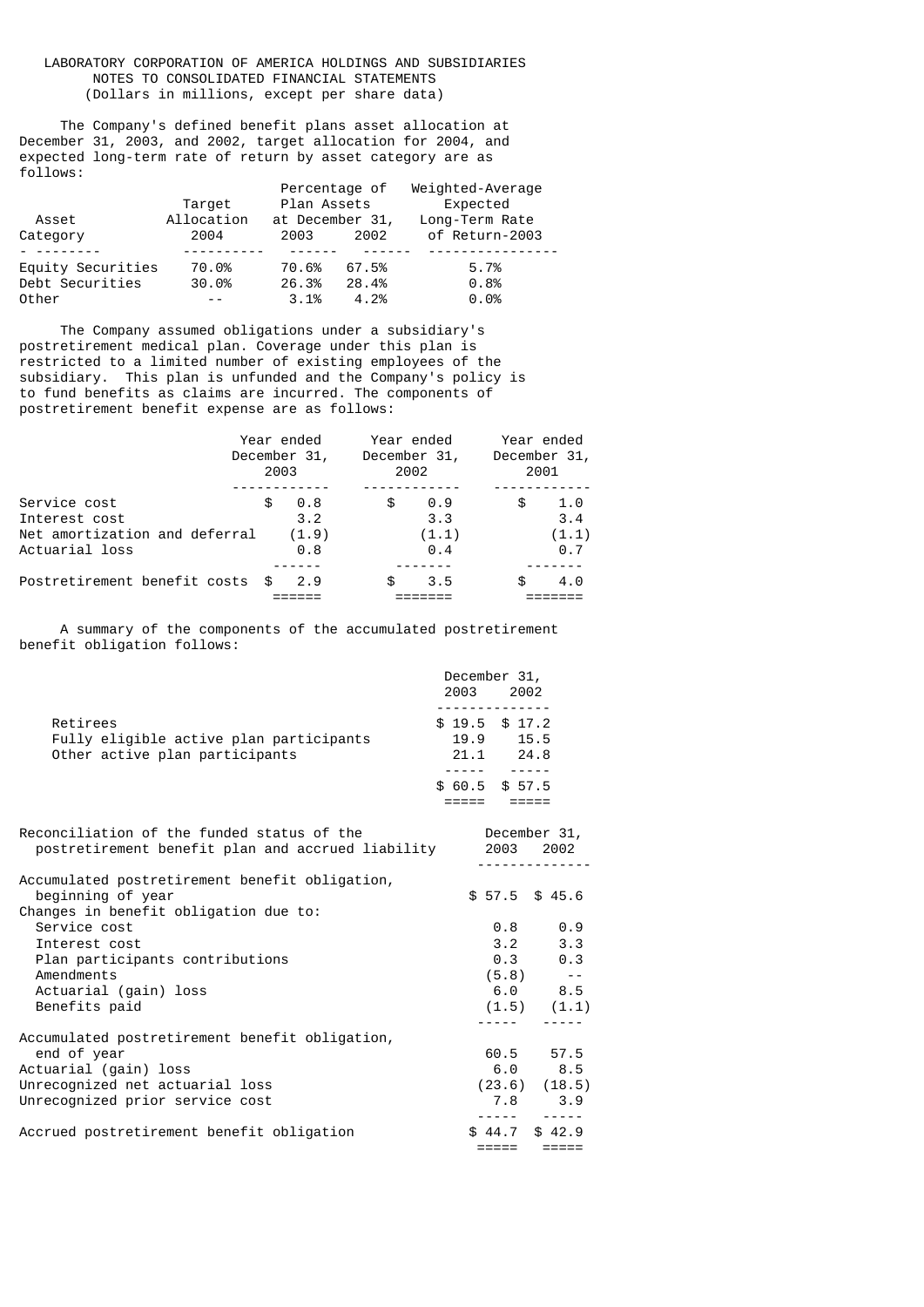The weighted-average discount rates used in the calculation of the accumulated postretirement benefit obligation was 6.4% and 6.9% as of December 31, 2003 and 2002, respectively. The health care cost trend rate-medical was assumed to be 9.0% and 7.0% as of December 31, 2003 and 2002, respectively, and the trend rate-prescription was assumed to be 12.0% and 10.6% as of December 31, 2003 and 2002, respectively, declining gradually to 5.0% in the year 2011. The health care cost trend rate has a significant effect on the amounts reported. Increasing the assumed health care cost trend rates by a percentage point in each year would increase the accumulated postretirement benefit obligation as of December 31, 2003 by \$10.0. The impact of a percentage point change on the aggregate of the service cost and interest cost components of the net periodic postretirement benefit cost results in an increase of \$0.7 or decrease of \$0.6.

 On December 8, 2003, President Bush signed into law the Medicare Prescription Drug, Improvement and Modernization Act of 2003 ("the Act"). The Act expanded Medicare to include, for the first time, coverage for prescription drugs. The Company expects that this legislation will eventually reduce the Company's cost for its subsidiary's postretirement medical plan. At present, no analysis of the potential reduction in the Company's costs or obligations has been performed. Under the Company's accounting policy, the financial effect of this legislation is expected to be reflected during 2004.

## 23. QUARTERLY DATA (UNAUDITED)

The following is a summary of unaudited quarterly data:

| 1st<br>Quarter | 2nd<br>Quarter | 3rd<br>Quarter | 4th<br>Quarter | Full<br>Year                 |  |
|----------------|----------------|----------------|----------------|------------------------------|--|
|                |                |                |                |                              |  |
| \$712.2        | \$743.7        | \$752.0        | \$731.5        | \$2,939.4                    |  |
| 296.4          | 316.5          | 310.9          | 300.8          | 1,224.6                      |  |
| 73.9           | 86.4           | 83.1           | 77.6           | 321.0                        |  |
|                |                |                |                |                              |  |
| 0.51           | 0.60           | 0.58           | 0.55           | 2.23                         |  |
|                |                |                |                |                              |  |
| 0.51           | 0.60           | 0.58           | 0.54           | 2.22                         |  |
|                |                |                |                | Year ended December 31, 2003 |  |

|                      | Year ended December 31, 2002 |                |                |                |              |  |
|----------------------|------------------------------|----------------|----------------|----------------|--------------|--|
|                      | 1st<br>Quarter               | 2nd<br>Quarter | 3rd<br>Quarter | 4th<br>Quarter | Full<br>Year |  |
|                      |                              |                |                |                |              |  |
| Net sales            | \$590.0                      | \$612.4        | \$655.2        | \$650.1        | \$2,507.7    |  |
| Gross profit         | 258.3                        | 276.3          | 273.3          | 253.9          | 1,061.8      |  |
| Net earnings         | 65.8                         | 78.5           | 57.3           | 53.0           | 254.6        |  |
| Basic earnings per   |                              |                |                |                |              |  |
| common share         | 0.47                         | 0.56           | 0.40           | 0.36           | 1.78         |  |
| Diluted earnings per |                              |                |                |                |              |  |
| common share         | 0.46                         | 0.55           | 0.39           | 0.36           | 1.77         |  |
|                      |                              |                |                |                |              |  |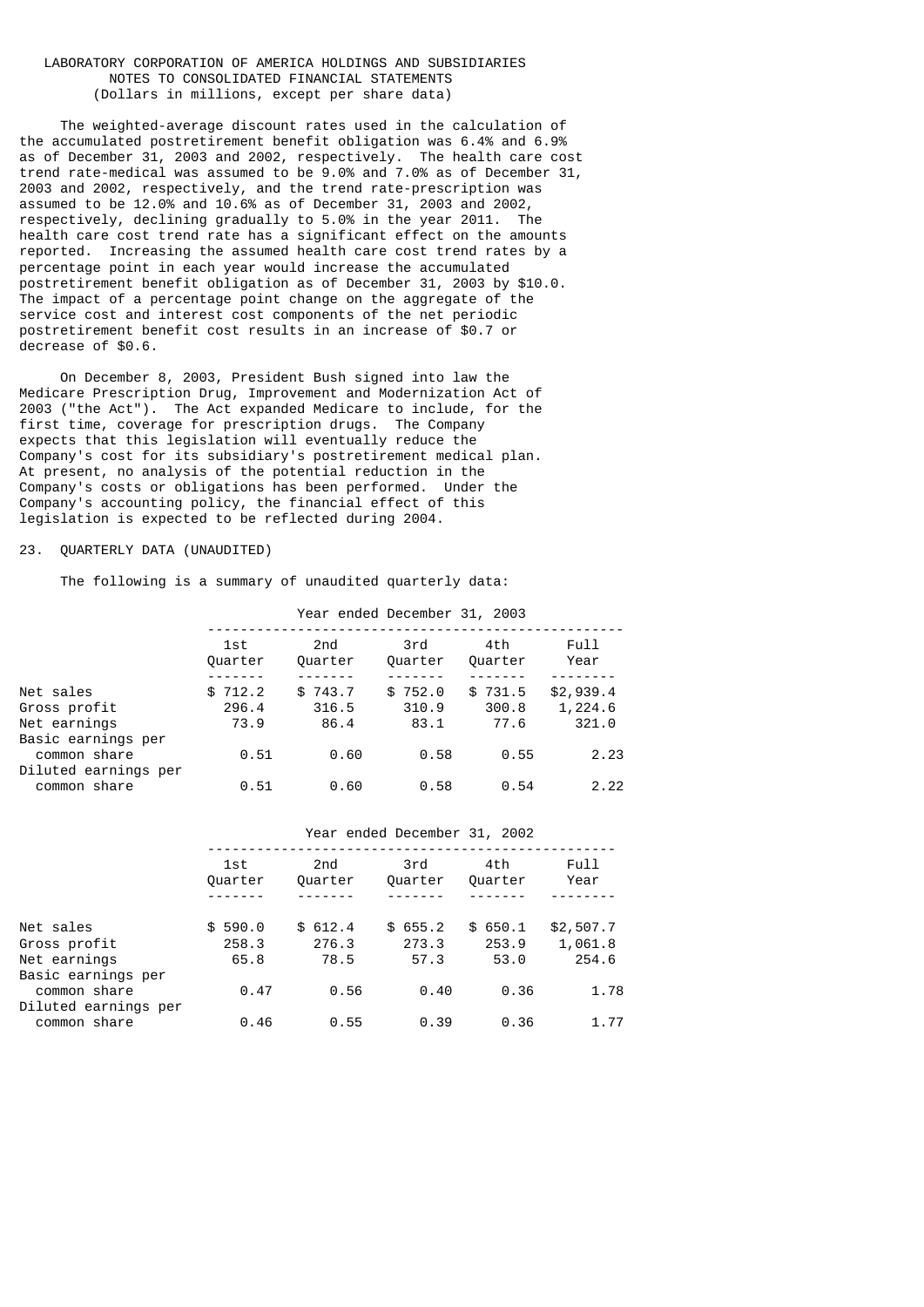#### 24. NEW ACCOUNTING PRONOUNCEMENTS

 In January 2003, the FASB issued FASB Interpretation No. 46 (FIN No. 46), "Consolidation of Variable Interest Entities, an Interpretation of ARB No. 51." FIN No. 46 requires certain variable interest entities to be consolidated by the primary beneficiary of the entity if the equity investors in the entity do not have the characteristics of a controlling financial interest or do not have sufficient equity at risk for the entity to finance its activities without additional subordinated financial support from other parties. FIN No. 46 and FIN No. 46R is effective for all new variable interest entities created or acquired after January 31, 2003. For variable interest entities created or acquired prior to February 1, 2003, the provisions of FIN No. 46 must be applied for the first interim or annual period beginning after December 15, 2003. The Company does not believe it has any unconsolidated variable interest entities, but has not fully completed its evaluation.

 In December 2002, Statement of Financial Accounting Standards ("SFAS") No. 148, "Accounting for Stock-Based Compensation - Transition and Disclosure - an amendment of FASB Statement No. 123", was issued. This Statement amends SFAS No. 123 to provide alternative methods of transition for a voluntary change to the fairvalue based method of accounting for stock-based employee compensation. In addition, SFAS No. 148 amends the disclosure requirements of SFAS No. 123 to require disclosure in interim financial statements about the method of accounting for stock-based employee compensation and the effect of the method used on reported results. The Company does not intend to adopt a fair-value based method of accounting for stock-based employee compensation and does not believe that SFAS No. 148 will have a material impact on its consolidated financial statements.

 In November 2002, the FASB issued Interpretation No. 45, "Guarantor's Accounting and Disclosure Requirements for Guarantees, Including Indirect Guarantees of Indebtedness of Others." Interpretation No. 45 changes current practice in accounting for and disclosure of guarantees and will require certain guarantees to be recorded as liabilities at fair value on the balance sheet. Previous practice required that liabilities related to guarantees be recorded only when a loss is probable and reasonably estimable, as those terms are defined in SFAS No. 5, "Accounting for Contingencies." Interpretation No. 45 also requires a guarantor to make significant new disclosures, even when the likelihood of making any payments under the guarantee is remote. The disclosure requirements of Interpretation No. 45 were effective December 31, 2002. The initial recognition and measurement provisions are applicable on a prospective basis to guarantees issued or modified after December 31, 2002. The Company does not have any guarantees that require disclosure or further recognition under Interpretation No. 45.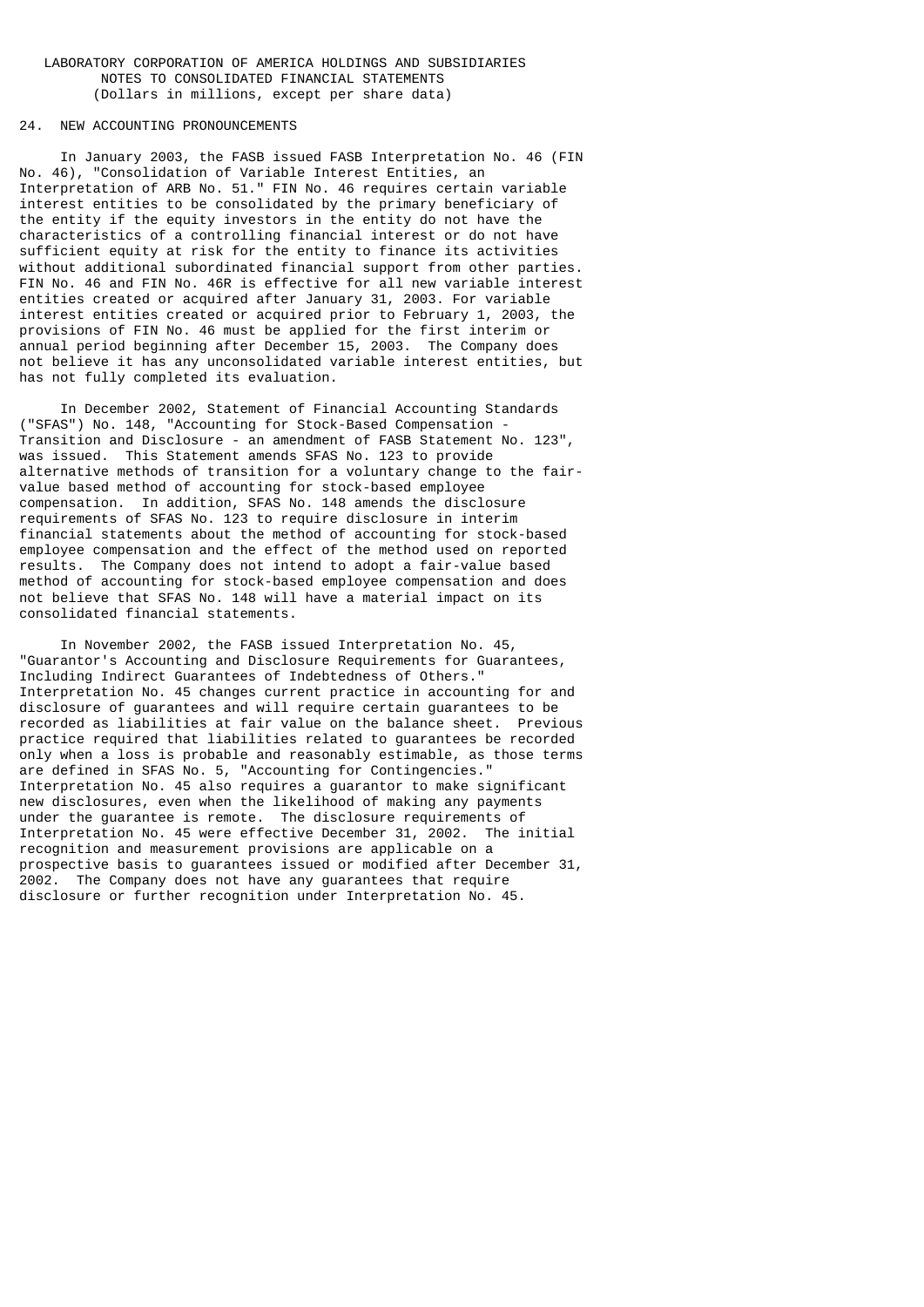In July 2002, SFAS No. 146, "Accounting for Costs Associated with Exit or Disposal Activities" was issued. This Statement addresses the recognition, measurement, and reporting of costs associated with exit or disposal activities, and supercedes Emerging Issues Task Force Issue No. 94-3, "Liability Recognition for Certain Employee Termination Benefits and Other Costs to Exit an Activity (including Certain Costs Incurred in a Restructuring)" ("EITF 94-3"). The principal difference between SFAS No. 146 and EITF 94-3 relates to the requirements for recognition of a liability for a cost associated with an exit or disposal activity. SFAS No. 146 requires that a liability for a cost associated with an exit or disposal activity, including those related to employee termination benefits and obligations under operating leases and other contracts, be recognized when the liability is incurred, and not necessarily the date of an entity's commitment to an exit plan, as under EITF 94-3. SFAS No. 146 also establishes that the initial measurement of a liability recognized under SFAS No. 146 be based on fair value. The provisions of SFAS No. 146 are effective for exit or disposal activities that are initiated after December 31, 2002, with early application encouraged. The Company adopted this statement January 1, 2003 and it had no effect on our financial position or results of operations.

 In May 2002, SFAS No. 145, "Rescission of SFAS Nos. 4, 44, and 64, Amendment of SFAS 13, and Technical Corrections as of April 2002" was issued. This Statement rescinds SFAS No. 4, Reporting Gains and Losses from Extinguishment of Debt, and an amendment of that Statement, SFAS No. 64, Extinguishments of Debt Made to Satisfy Sinking-Fund Requirements. This Statement also rescinds SFAS No. 44, Accounting for Intangible Assets of Motor Carriers. This Statement amends SFAS No. 13, Accounting for Leases, to eliminate any inconsistency between the required accounting for sale-leaseback transactions and the required accounting for certain lease modifications that have economic effects that are similar to sale-leaseback transactions. This Statement also amends other existing authoritative pronouncements to make various technical corrections, clarify meanings, or describe their applicability under changed conditions. The provisions of this Statement related to the rescission of SFAS No. 4 shall be applied in fiscal years beginning after May 15, 2002. The Company adopted this statement January 1, 2003 and it resulted in the reclassification of the 2001 extraordinary loss to other income(expense).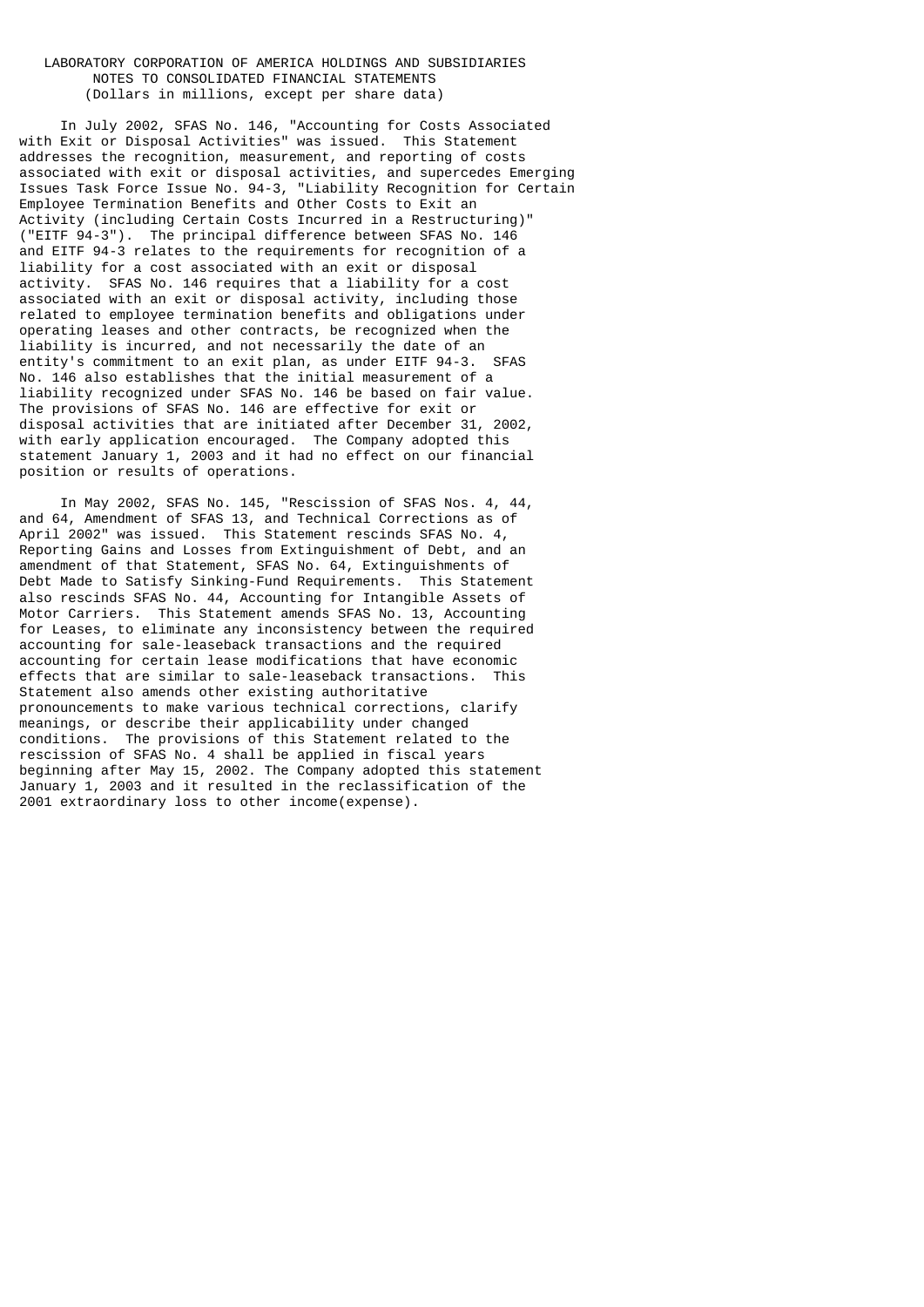# LABORATORY CORPORATION OF AMERICA HOLDINGS AND SUBSIDIARIES

#### VALUATION AND QUALIFYING ACCOUNTS AND RESERVES Years Ended December 31, 2003, 2002 and 2001 (Dollars in millions)

|                                                                     | Balance<br>at        | Charged<br>to<br>beginning Costs and | Other<br>(Deduct-<br>ions)           | Balance<br>at end                        |
|---------------------------------------------------------------------|----------------------|--------------------------------------|--------------------------------------|------------------------------------------|
|                                                                     |                      |                                      | of year      Expenses    Additions   | of year                                  |
| Year ended December 31, 2003:<br>Applied against asset<br>accounts: |                      |                                      |                                      |                                          |
| Allowance for<br>doubtful accounts                                  | \$143.2<br>=======   | \$214.2                              | \$(224.3)<br>=======                 | \$133.1<br>=======                       |
| Valuation allowance-<br>deferred tax assets                         | \$<br>2.8<br>======= | \$<br>$- -$<br>=======               | \$ (0.1)<br>=======                  | \$<br>2.7<br>=======                     |
| Year ended December 31, 2002:<br>Applied against asset<br>accounts: |                      |                                      |                                      |                                          |
| Allowance for<br>doubtful accounts                                  | SS.<br>119.5         | \$214.9                              | \$(191.2)<br>$=$ $=$ $=$ $=$ $=$ $=$ | 143.2<br>SS.                             |
| Valuation allowance-<br>deferred tax assets                         | \$<br>4.5<br>======= | \$<br>(1.7)                          | $\mathfrak{s}$                       | \$<br>2.8<br>$=$ $=$ $=$ $=$ $=$ $=$     |
| Year ended December 31, 2001:<br>Applied against asset<br>accounts: |                      |                                      |                                      |                                          |
| Allowance for<br>doubtful accounts                                  | \$123.0              | \$202.5                              | \$(206.0)<br>=======                 | \$119.5                                  |
| Valuation allowance-<br>deferred tax assets                         | \$<br>4.5<br>======= | \$                                   | \$<br>$=$ $=$ $=$ $=$ $=$ $=$ $=$    | \$<br>4.5<br>$=$ $=$ $=$ $=$ $=$ $=$ $=$ |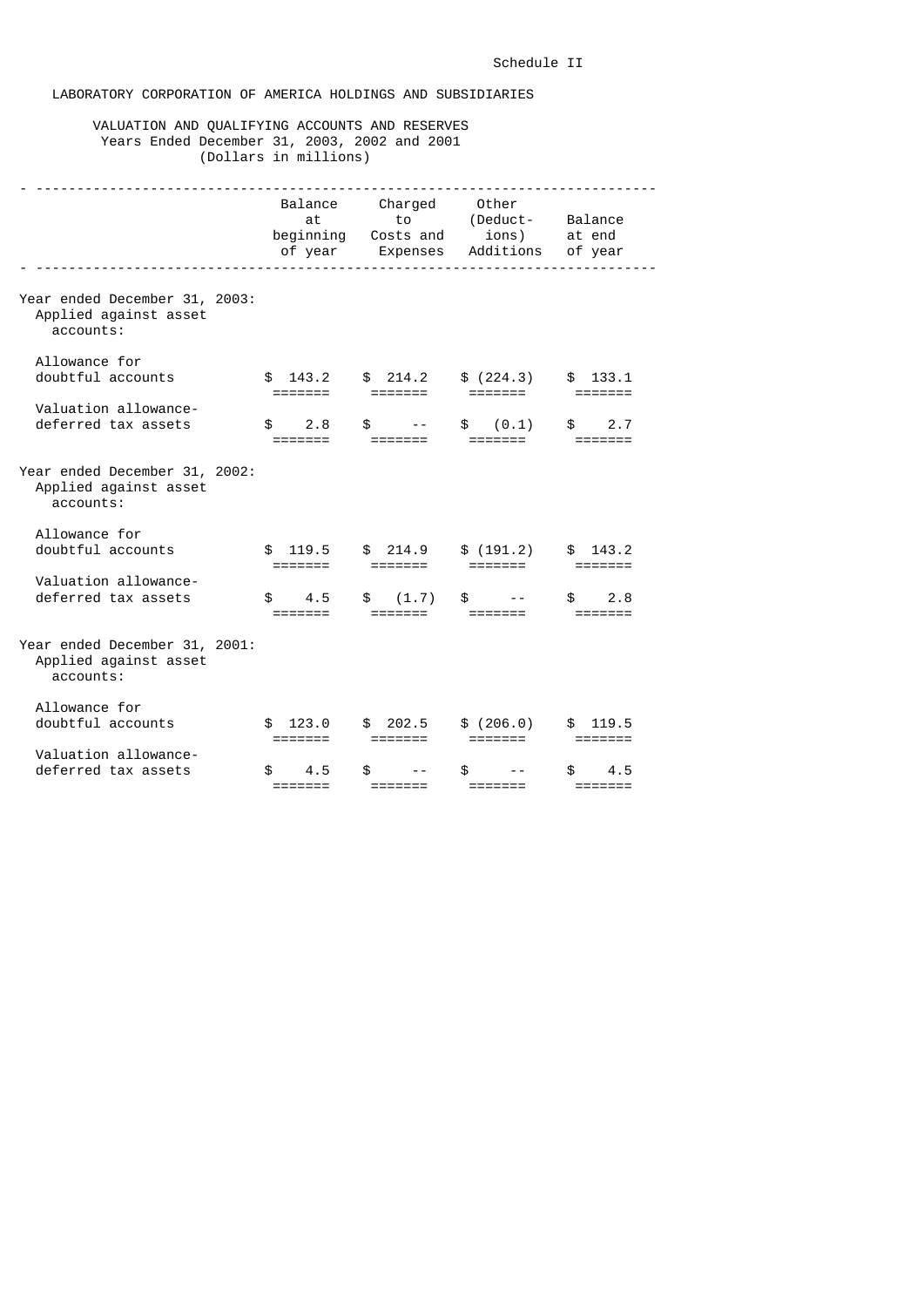EXECUTION COPY

#### \$150,000,000

 364-DAY CREDIT AGREEMENT dated as of January 13, 2004, among

> LABORATORY CORPORATION OF AMERICA HOLDINGS, THE LENDERS NAMED HEREIN and CREDIT SUISSE FIRST BOSTON, as Administrative Agent -------------------------------- CREDIT SUISSE FIRST BOSTON, as Sole Bookrunner and Sole Lead Arranger

 BANK OF AMERICA, N.A., UBS WARBURG LLC AND WACHOVIA SECURITIES, as Co-Syndication Agents

### SUNTRUST BANK, as Documentation Agent

[CS&M Ref No. 5865-177]

TABLE OF CONTENTS

in the contract of the contract of the contract of the contract of the contract of the contract of the contract of the contract of the contract of the contract of the contract of the contract of the contract of the contrac

#### ARTICLE I

| Definitions |                                                       |    |
|-------------|-------------------------------------------------------|----|
|             | SECTION 1.01. Defined Terms.                          | .5 |
|             | SECTION 1.02. Terms Generally.                        | 18 |
|             | SECTION 1.03. Classification of Loans and Borrowings. | 18 |

----

#### ARTICLE II

| The Credits          |                                               |    |
|----------------------|-----------------------------------------------|----|
|                      | SECTION 2.01. Commitments.                    | 19 |
| SECTION 2.02.        | Loans.                                        | 19 |
| SECTION 2.03.        | Competitive Bid Procedure.                    | 20 |
| SECTION 2.04.        | Borrowing Procedure.                          | 22 |
| SECTION 2.05.        | Evidence of Debt; Repayment of Loans.         | 23 |
| SECTION 2.06. Fees.  |                                               | 24 |
|                      | SECTION 2.07. Interest on Loans.              | 24 |
|                      | SECTION 2.08. Default Interest.               | 25 |
|                      | SECTION 2.09. Alternate Rate of Interest.     | 25 |
|                      | SECTION 2.10. Termination and Reduction of    |    |
|                      | Commitments.                                  | 26 |
| SECTION 2.11.        | Conversion and Continuation of                |    |
|                      | Borrowings.                                   | 26 |
| SECTION 2.12.        | Optional Prepayment.                          | 27 |
| SECTION 2.13.        | Reserve Requirements; Change in               |    |
|                      | Circumstances.                                | 28 |
| SECTION 2.14.        | Change in Legality.                           | 29 |
| SECTION 2.15.        | Break Funding.                                | 30 |
|                      | SECTION 2.16. Pro Rata Treatment.             | 30 |
| SECTION 2.17.        | Sharing of Setoffs.                           | 31 |
| SECTION 2.18.        | Payments.                                     | 31 |
| SECTION 2.19. Taxes. |                                               | 32 |
|                      | SECTION 2.20. Assignment of Commitments Under |    |
|                      | Certain Circumstances; Duty to                |    |
|                      | Mitigate.                                     | 34 |
|                      |                                               |    |

## ARTICLE III

| Representations and Warranties        |     |
|---------------------------------------|-----|
| SECTION 3.01. Organization; Powers.   | 35  |
| SECTION 3.02. Authorization.          | 35  |
| SECTION 3.03. Enforceability.         | -35 |
| SECTION 3.04. Governmental Approvals. | 36  |
| SECTION 3.05. Financial Statements.   | 36  |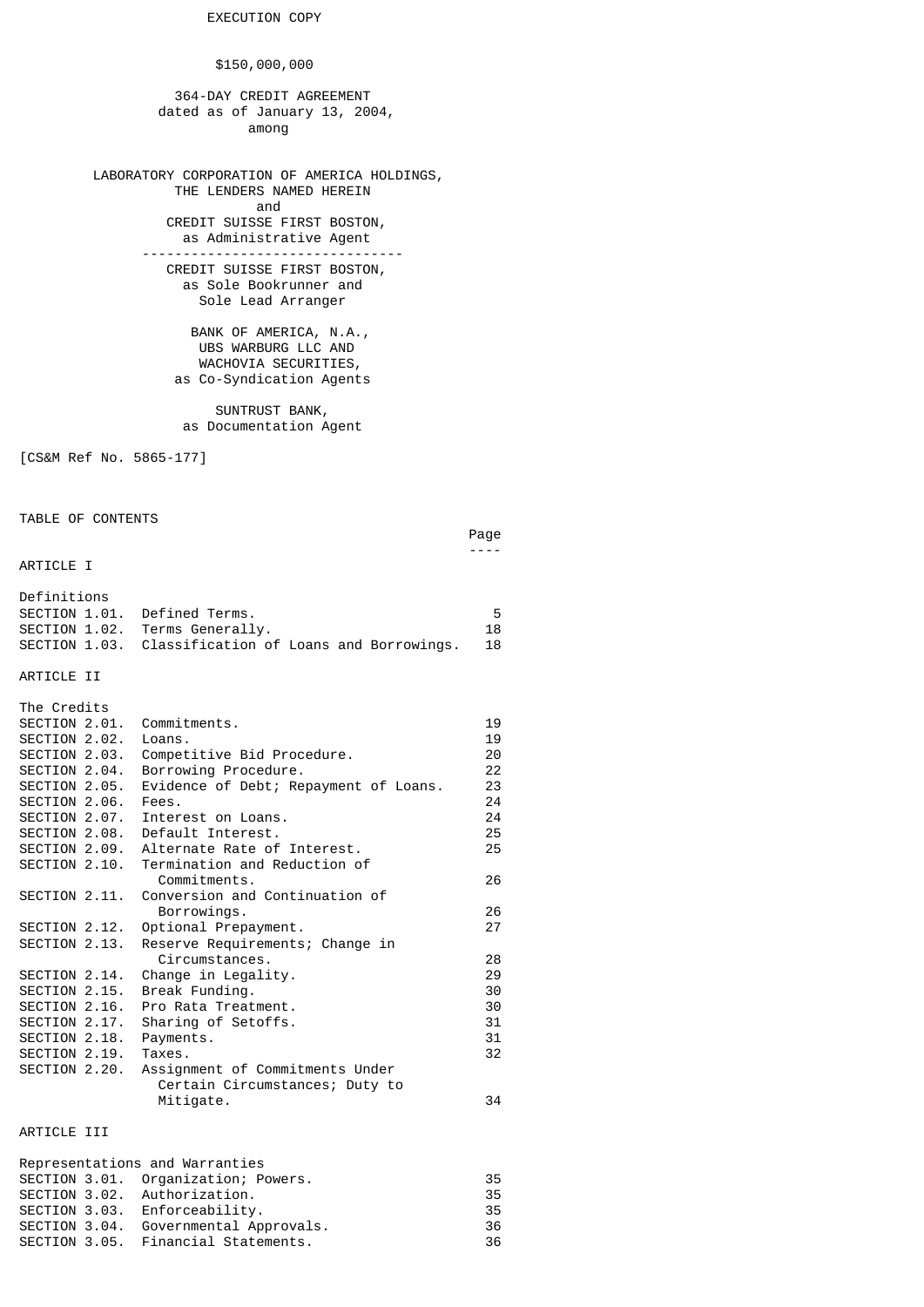| No Material Adverse Change.                                                                                                                           | 36                                                                 |
|-------------------------------------------------------------------------------------------------------------------------------------------------------|--------------------------------------------------------------------|
| Subsidiaries.                                                                                                                                         | 36                                                                 |
| Litigation; Compliance with Laws.                                                                                                                     | 36                                                                 |
| Federal Reserve Regulations.                                                                                                                          | 36                                                                 |
| Investment Company Act; Public                                                                                                                        |                                                                    |
| Utility Holding Company Act.                                                                                                                          | 37                                                                 |
| Use of Proceeds.                                                                                                                                      | 37                                                                 |
|                                                                                                                                                       | 37                                                                 |
| No Material Misstatements.                                                                                                                            | 37                                                                 |
| Employee Benefit Plans.                                                                                                                               | 37                                                                 |
|                                                                                                                                                       | 37                                                                 |
| Senior Indebtedness.                                                                                                                                  | 38                                                                 |
| SECTION 3.06.<br>SECTION 3.07.<br>SECTION 3.08.<br>SECTION 3.09.<br>SECTION 3.10.<br>SECTION 3.11.<br>SECTION 3.13.<br>SECTION 3.14.<br>SECTION 3.16. | SECTION 3.12. Tax Returns.<br>SECTION 3.15. Environmental Matters. |

page that the contract of the contract of the contract of the contract of the contract of the contract of the contract of the contract of the contract of the contract of the contract of the contract of the contract of the

# ARTICLE IV

| Conditions of Lending      |                               |    |
|----------------------------|-------------------------------|----|
|                            | SECTION 4.01. All Borrowings. | 38 |
| SECTION 4.02. Closing Date |                               | 38 |

# ARTICLE V

| Affirmative Covenants |                                                     |    |
|-----------------------|-----------------------------------------------------|----|
|                       | SECTION 5.01. Existence; Businesses and Properties. | 40 |
|                       | SECTION 5.02. Insurance.                            | 40 |
| SECTION 5.03.         | Obligations and Taxes.                              | 40 |
| SECTION 5.04.         | Financial Statements, Reports, etc.                 | 40 |
| SECTION 5.05.         | Litigation and Other Notices.                       | 41 |
| SECTION 5.06.         | Maintaining Records; Access to                      |    |
|                       | Properties and Inspections.                         | 42 |
|                       | SECTION 5.07. Use of Proceeds.                      | 42 |
| SECTION 5.08.         | Reportable Transactions.                            | 42 |
|                       |                                                     |    |

## ARTICLE VI

| Negative Covenants   |                                                 |    |
|----------------------|-------------------------------------------------|----|
|                      | SECTION 6.01. Subsidiary Indebtedness.          | 43 |
| SECTION 6.02. Liens. |                                                 | 44 |
|                      | SECTION 6.03. Sale and Lease-Back Transactions. | 45 |
| SECTION 6.04.        | Mergers, Consolidations and Sales               |    |
|                      | of Assets.                                      | 45 |
| SECTION 6.05.        | Restricted Payments.                            | 46 |
| SECTION 6.06.        | Business of Borrower and Subsidiaries.          | 46 |
| SECTION 6.07.        | Interest Coverage Ratio.                        | 46 |
| SECTION 6.08.        | Maximum Leverage Ratio.                         | 46 |
| SECTION 6.09.        | Hedging Agreements                              | 46 |
|                      |                                                 |    |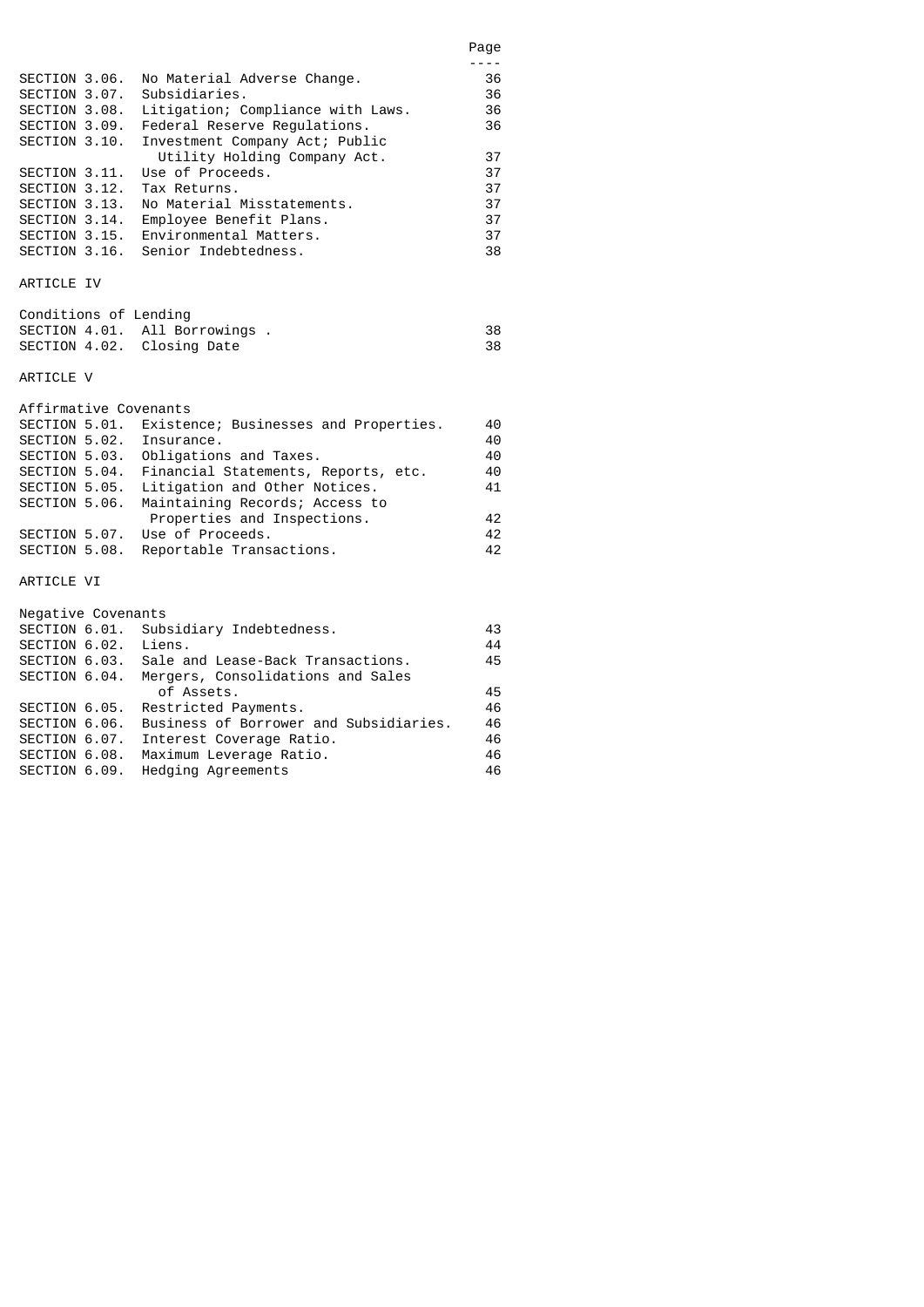# ARTICLE VII

Events of Default

## ARTICLE VIII

The Administrative Agent

## ARTICLE IX

| Miscellaneous          |                                      |    |
|------------------------|--------------------------------------|----|
| SECTION 9.01. Notices. |                                      | 51 |
|                        | SECTION 9.02. Survival of Agreement. | 51 |
| SECTION 9.03.          | Binding Effect.                      | 51 |
| SECTION 9.04.          | Successors and Assigns.              | 51 |
| SECTION 9.05.          | Expenses; Indemnity.                 | 55 |
| SECTION 9.06.          | Right of Setoff.                     | 56 |
| SECTION 9.07.          | Applicable Law.                      | 56 |
| SECTION 9.08.          | Waivers; Amendment.                  | 56 |
| SECTION 9.09.          | Interest Rate Limitation.            | 57 |
|                        | SECTION 9.10. Entire Agreement.      | 57 |
|                        | SECTION 9.11. WAIVER OF JURY TRIAL.  | 58 |
| SECTION 9.12.          | Severability.                        | 58 |
| SECTION 9.13.          | Counterparts.                        | 58 |
| SECTION 9.14.          | Headings.                            | 58 |
| SECTION 9.15.          | Jurisdiction; Consent to Service     |    |
|                        | of Process.                          | 58 |
|                        | SECTION 9.16. Confidentiality.       | 59 |
| SECTION 9.17.          | Termination of Existing Credit       |    |
|                        | Agreement                            | 60 |

## SCHEDULES

| Schedule 2.01 | Lenders and Commitments |
|---------------|-------------------------|
| Schedule 3.07 | Subsidiaries            |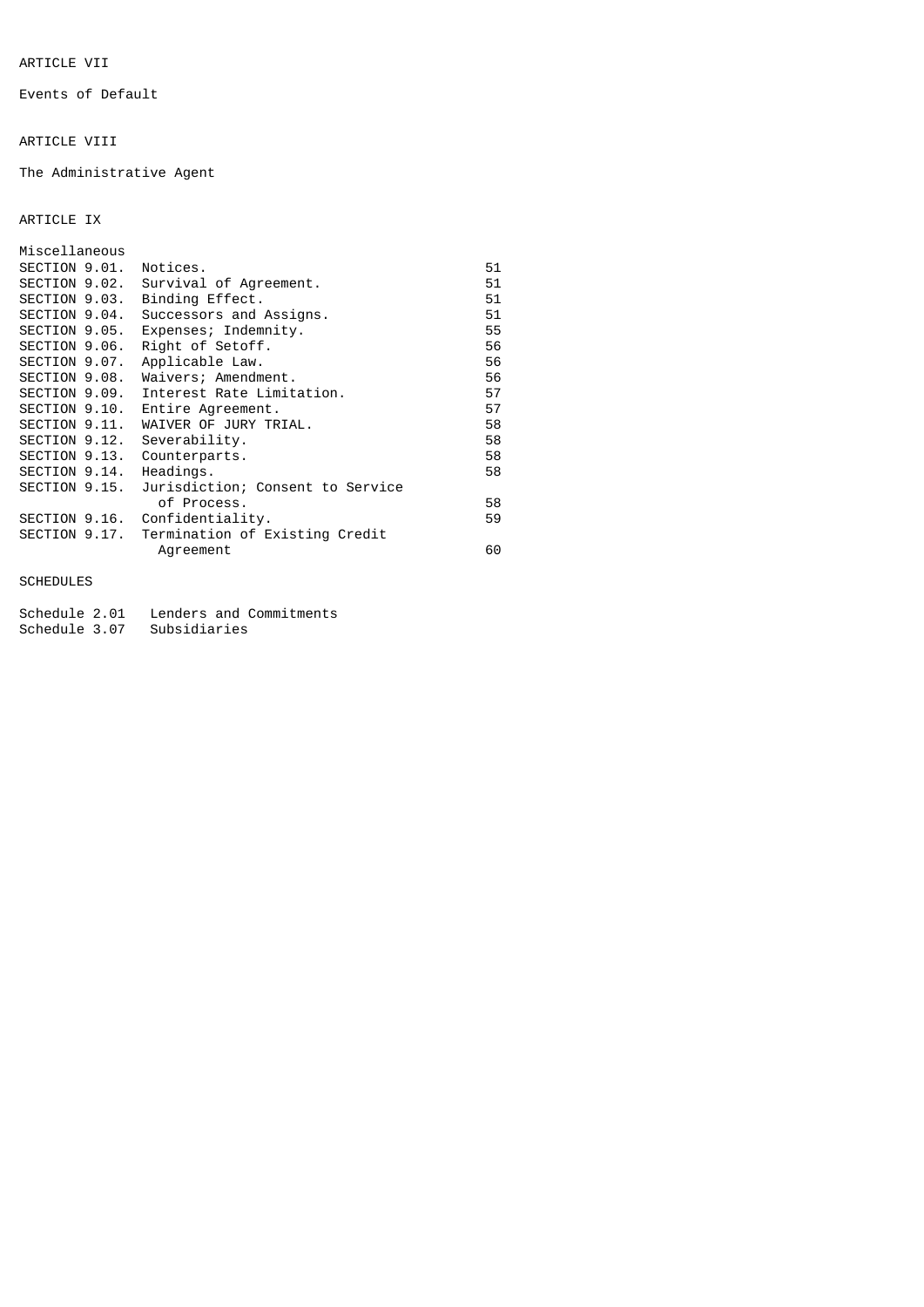# EXHIBITS

| Exhibit A   | Form of Administrative Questionnaire          |
|-------------|-----------------------------------------------|
| Exhibit B   | Form of Assignment and Acceptance             |
| Exhibit C   | Form of Borrowing Request                     |
| Exhibit D-1 | Form of Competitive Bid Request               |
| Exhibit D-2 | Form of Notice of Competitive Bid Request     |
| Exhibit D-3 | Form of Competitive Bid                       |
| Exhibit D-4 | Form of Competitive Bid Accept/Reject Letter  |
| Exhibit E-1 | Form of Opinion of Chief Legal Counsel of the |
| Borrower    |                                               |
| Exhibit E-2 | Form of Opinion of Hogan & Hartson L.L.P.     |
|             |                                               |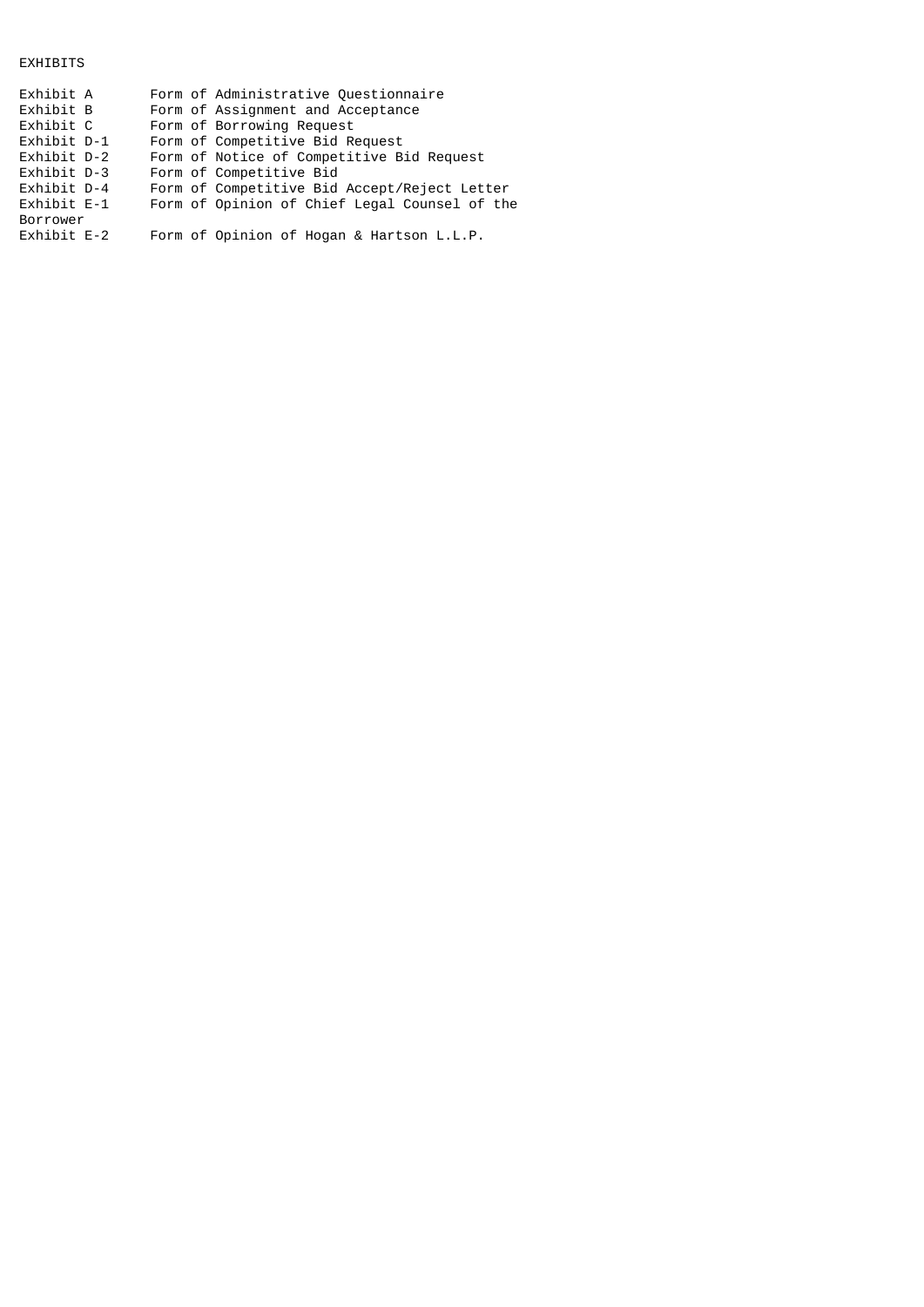364-DAY CREDIT AGREEMENT dated as of January 13, 2004, among LABORATORY CORPORATION OF AMERICA HOLDINGS, a Delaware corporation (the "Borrower"), the Lenders (as defined in Article I), and CREDIT SUISSE FIRST BOSTON, as administrative agent (in such capacity, the "Administrative Agent") for the Lenders.

 The Borrower has requested the Lenders to extend credit in the form of Revolving Loans (such term and each other capitalized term used but not defined herein having the meaning given it in Article I) at any time and from time to time prior to the Maturity Date, in an aggregate principal amount at any time outstanding not in excess of \$150,000,000. The Borrower has also requested the Lenders to provide a procedure pursuant to which the Borrower may invite the Lenders to bid on an uncommitted basis on shortterm borrowings by the Borrower. The proceeds of the Loans are to be used solely for general corporate purposes of the Borrower and its Subsidiaries, including (a) working capital, (b) capital expenditures, (c) the funding of share repurchases and other Restricted Payments permitted hereunder, (d) acquisitions and (e) the repayment of all amounts outstanding or due under the Existing Credit Agreement.

 The Lenders are willing to extend such credit to the Borrower on the terms and subject to the conditions set forth herein. Accordingly, the parties hereto agree as follows:

ARTICLE I Definitions

 SECTION 1.01. Defined Terms. As used in this Agreement, the following terms shall have the meanings specified below:

 "ABR", when used in reference to any Loan or Borrowing, refers to whether such Loan, or the Loans comprising such Borrowing, are bearing interest at a rate determined by reference to the Alternate Base Rate.

 "Acquisition" shall mean the acquisition by the Borrower or any wholly owned Subsidiary of the Borrower of all or substantially all of the assets of a person or line of business of such person, or all or substantially all of the Equity Interests of a person, in each case where the aggregate consideration (in whatever form) payable by the Borrower or any Subsidiary exceeds \$10,000,000.

 "Administrative Agent Fees" shall have the meaning assigned to such term in Section 2.06(b).

 "Administrative Questionnaire" shall mean an Administrative Questionnaire in the form of Exhibit A, or such other form as may be supplied from time to time by the Administrative Agent.

 "Affiliate" shall mean, when used with respect to a specified person, another person that directly, or indirectly through one or more intermediaries, Controls or is Controlled by or is under common Control with the person specified.

 "Aggregate Revolving Credit Exposure" shall mean the aggregate amount of the Lenders' Revolving Credit Exposures.

 "Alternate Base Rate" shall mean, for any day, a rate per annum equal to the greater of (a) the Prime Rate in effect on such day and (b) the Federal Funds Effective Rate in effect on such day plus 1/2 of 1%. Any change in the Alternate Base Rate due to a change in the Prime Rate or the Federal Funds Effective Rate shall be effective on the effective date of such change in the Prime Rate or the Federal Funds Effective Rate, respectively.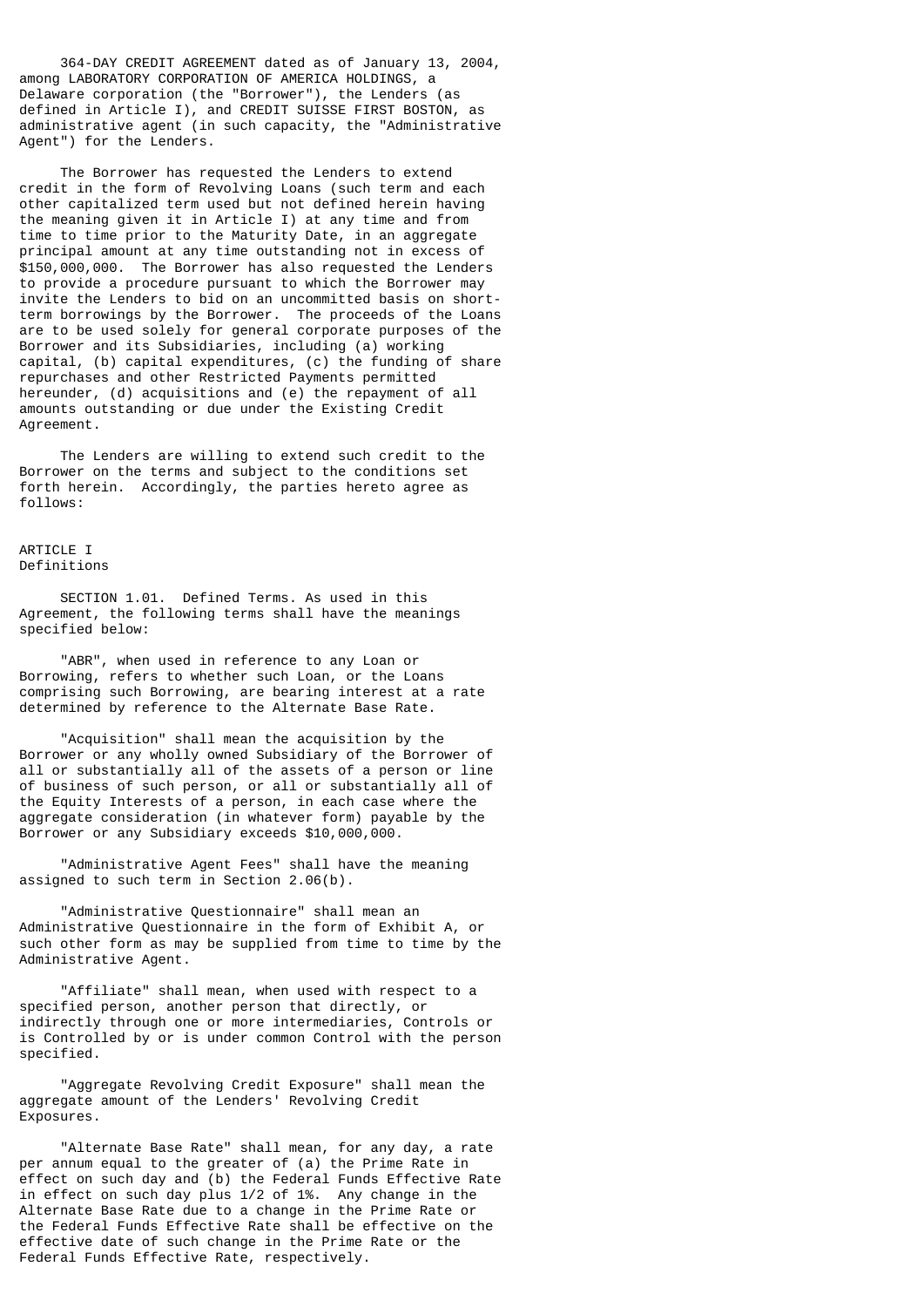"Applicable Percentage" shall mean, for any day, with respect to any Eurodollar Loan (other than any Eurodollar Competitive Loan) or ABR Loan, or with respect to the Facility Fees, as the case may be, the applicable percentage set forth below under the caption "Eurodollar Spread", "ABR Spread" or "Facility Fee Percentage", as the case may be, based upon the rating by S&P applicable on such date to the Index Debt:

| S&P Rating                     | Eurodollar<br>Spread | ABR Spread | Facility Fee<br>Percentage |
|--------------------------------|----------------------|------------|----------------------------|
| Category 1                     |                      |            |                            |
| Equal to or<br>greater than A- | 0.545%               | 0.00%      | 0.080%                     |
| Category 2                     |                      |            |                            |
| BBB+                           | 0.650%               | 0.00%      | 0.100%                     |
| Category 3                     |                      |            |                            |
| <b>BBB</b>                     | 0.875%               | 0.00%      | 0.125%                     |
| Category 4                     |                      |            |                            |
| BBB-                           | 1.200%               | 0.200%     | 0.175%                     |
| Category 5                     |                      |            |                            |
| Less than BBB-                 | 1.525%               | 0.525%     | 0.225%                     |

 For purposes of the foregoing, (i) if S&P shall not have in effect a rating for the Index Debt (other than by reason of the circumstances referred to in the last sentence of this definition), then S&P shall be deemed to have established a rating in Category 5; and (ii) if the rating established or deemed to have been established by S&P for the Index Debt shall be changed (other than as a result of a change in the rating system of S&P), such change shall be effective as of the date on which it is first announced by S&P. Each change in the Applicable Percentage shall apply during the period commencing on the effective date of such change and ending on the date immediately preceding the effective date of the next such change. If the rating system of S&P shall change, or if S&P shall cease to be in the business of rating corporate debt obligations, the Borrower and the Lenders shall negotiate in good faith to amend this definition to reflect such changed rating system or the non-availability of a rating from S&P and, pending the effectiveness of any such amendment, the Applicable Percentage shall be determined by reference to the rating most recently in effect prior to such change or cessation.

 "Assignment and Acceptance" shall mean an assignment and acceptance entered into by a Lender and an assignee (with the consent of any party whose consent is required by Section 9.04), and accepted by the Administrative Agent, in the form of Exhibit B or such other form as shall be approved by the Administrative Agent.

 "Board" shall mean the Board of Governors of the Federal Reserve System of the United States of America.

 "Borrowing" shall mean (a) Loans of the same Type made, converted or continued on the same date and, in the case of Eurodollar Loans, as to which a single Interest Period is in effect or (b) a Borrowing described in the definition of the term "Competitive Borrowing".

 "Borrowing Request" shall mean a request by the Borrower in accordance with the terms of Section 2.04.

 "Business Day" shall mean any day other than a Saturday, Sunday or day on which banks in New York City are authorized or required by law to close; provided, however, that when used in connection with a Eurodollar Loan, the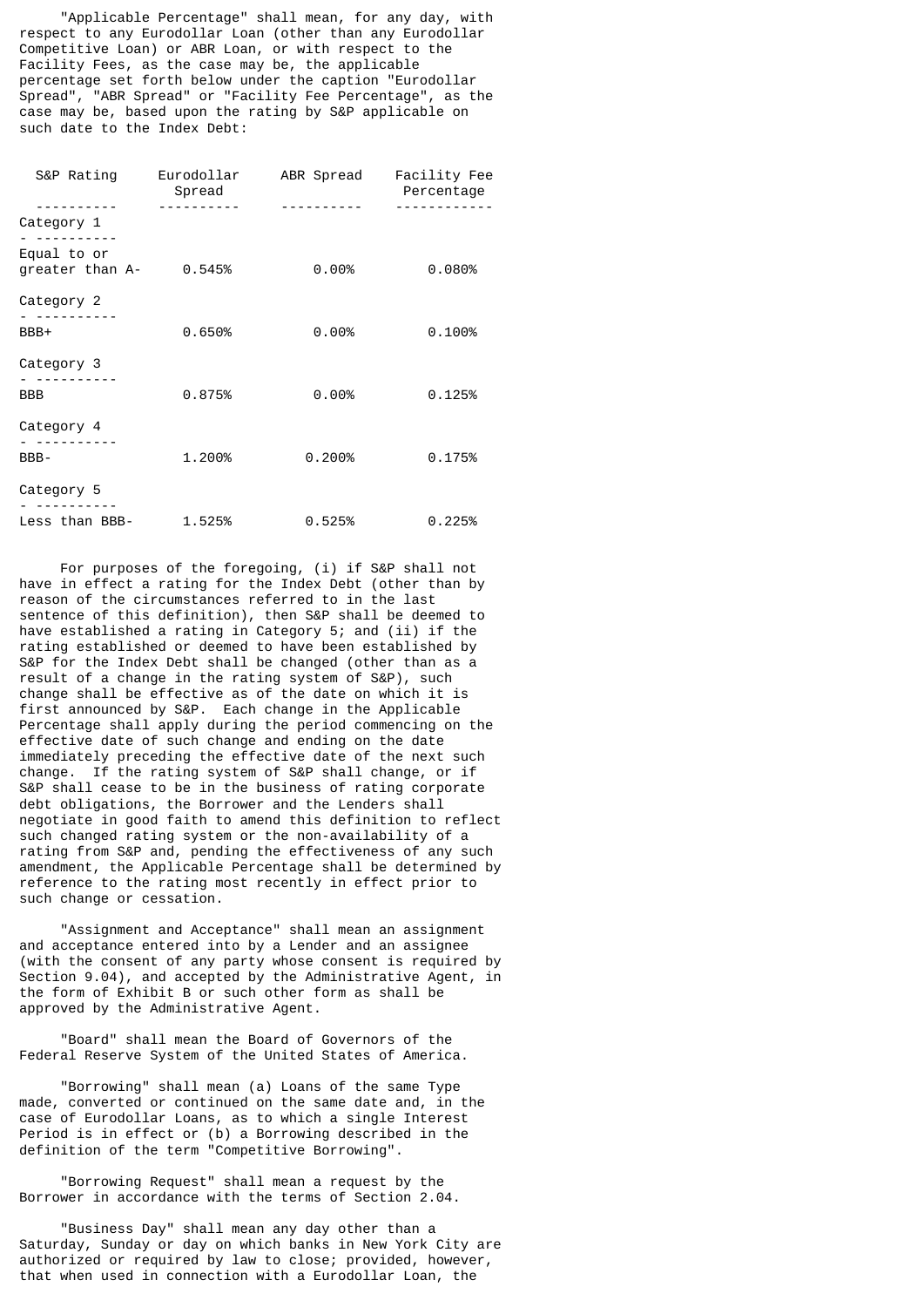term "Business Day" shall also exclude any day on which banks are not open for dealings in dollar deposits in the London interbank market.

 "Capital Lease Obligations" of any person shall mean the obligations of such person to pay rent or other amounts under any lease of (or other arrangement conveying the right to use) real or personal property, or a combination thereof, which obligations are required to be classified and accounted for as capital leases on a balance sheet of such person under GAAP, and the amount of such obligations shall be the capitalized amount thereof determined in accordance with GAAP.

 A "Change in Control" shall be deemed to have occurred if (a)any person or group (within the meaning of Rule 13d-5 of the Securities Exchange Act of 1934 as in effect on the date hereof) shall own directly or indirectly, beneficially or of record, shares representing more than 40% of the aggregate ordinary voting power represented by the issued and outstanding capital stock of the Borrower or (b)a majority of the seats (other than vacant seats) on the board of directors of the Borrower shall at any time be occupied by persons who were neither (i)nominated by the board of directors of the Borrower, nor (ii)appointed by directors so nominated.

 "Change in Law" shall mean (a) the adoption of any law, rule or regulation after the date of this Agreement, (b) any change in any law, rule or regulation or in the interpretation or application thereof by any Governmental Authority after the date of this Agreement or (c) compliance by any Lender (or, for purposes of Section 2.13, by any lending office of such Lender or by such Lender's holding company, if any) with any request, guideline or directive (whether or not having the force of law) of any Governmental Authority made or issued after the date of this Agreement.

"Closing Date" shall mean January 13, 2004.

 "Code" shall mean the Internal Revenue Code of 1986, as amended from time to time.

 "Commitment" shall mean, with respect to each Lender, the commitment of such Lender to make Loans hereunder as set forth on Schedule 2.01, or in the Assignment and Acceptance pursuant to which such Lender assumed its Commitment, as applicable, as the same may be (a) reduced from time to time pursuant to Section 2.10 and (b) reduced or increased from time to time pursuant to assignments by or to such Lender pursuant to Section 9.04.

 "Competitive Bid" shall mean an offer by a Lender to make a Competitive Loan pursuant to Section 2.03(b) in the form of Exhibit D-3.

 "Competitive Bid Accept/Reject Letter" shall mean a notification made by the Borrower pursuant to Section 2.03(d) in the form of Exhibit D-4.

 "Competitive Bid Rate" shall mean, as to any Competitive Bid, (i) in the case of a Eurodollar Loan, the Margin, and (ii) in the case of a Fixed Rate Loan, the fixed rate of interest offered by the Lender making such Competitive Bid.

 "Competitive Bid Request" shall mean a request made by the Borrower pursuant to Section 2.03(a).

 "Competitive Borrowing" shall mean a Borrowing consisting of a Competitive Loan or concurrent Competitive Loans from the Lender or Lenders whose Competitive Bids for such Borrowing have been accepted by the Borrower under the bidding procedure described in Section 2.03.

 "Competitive Loan" shall mean a Loan from a Lender to the Borrower pursuant to the bidding procedure described in Section 2.03. Each Competitive Loan shall be a Eurodollar Competitive Loan or a Fixed Rate Loan.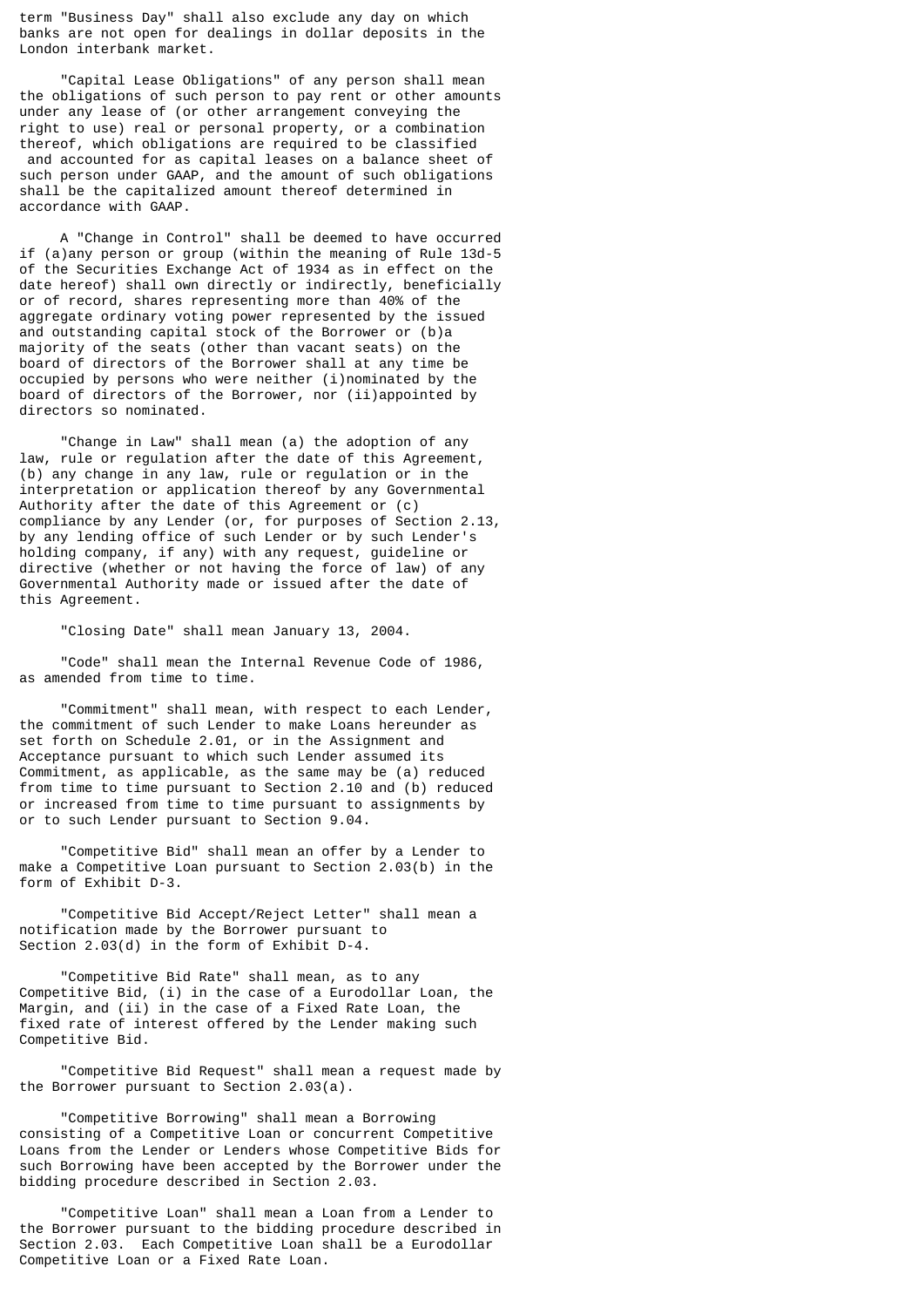"Confidential Information Memorandum" shall mean the Confidential Information Memorandum of the Borrower dated November 2003.

 "Consolidated EBITDA" shall mean, for any period, Consolidated Net Income for such period plus (a) without duplication and to the extent deducted in determining such Consolidated Net Income, the sum of (i) consolidated interest expense net of interest income for such period, (ii) consolidated income tax expense for such period, (iii) all amounts attributable to depreciation and amortization for such period and (iv) any extraordinary charges and all non-cash write-offs and write-downs of amortizable and depreciable items for such period, and minus (b) without duplication, to the extent included in determining such Consolidated Net Income, any extraordinary gains and all non-cash items of income for such period, all determined on a consolidated basis in accordance with GAAP.

 "Consolidated Interest Expense" shall mean, for any period, the interest expense (including (a) imputed interest expense in respect of Capital Lease Obligations and (b) the amortization of original issue discount in connection with the Subordinated Notes and other Indebtedness issued with original issue discount) of the Borrower and the Subsidiaries for such period, net of interest income, in each case determined on a consolidated basis in accordance with GAAP. For purposes of the foregoing, interest expense shall be determined after giving effect to any net payments made or received by the Borrower or any Subsidiary with respect to interest rate Hedging Agreements.

 "Consolidated Net Income" shall mean, for any period, the net income or loss of the Borrower and the Subsidiaries for such period determined on a consolidated basis in accordance with GAAP.

 "Control" shall mean the possession, directly or indirectly, of the power to direct or cause the direction of the management or policies of a person, whether through the ownership of voting securities, by contract or otherwise, and the terms "Controlling" and "Controlled" shall have meanings correlative thereto.

 "Default" shall mean any event or condition which upon notice, lapse of time or both would constitute an Event of Default.

 "dollars" or "\$" shall mean lawful money of the United States of America.

 "Environmental Laws" shall mean all laws, rules, regulations, codes, ordinances, orders, decrees, judgments or injunctions issued, promulgated or entered into by any Governmental Authority, relating to the environment, the preservation or reclamation of natural resources, the management or release of Hazardous Materials or to the effect of the environment on human health and safety.

 "Environmental Liability" shall mean liabilities, obligations, claims, actions, suits, judgments or orders under or relating to any Environmental Law for any damages, injunctive relief, losses, fines, penalties, fees, expenses (including fees and expenses of attorneys and consultants) or costs, whether contingent or otherwise, including those arising from or relating to (a) any action to address the on- or off-site presence, release of, or exposure to, Hazardous Materials, (b) permitting and licensing, governmental administrative oversight and financial assurance requirements, (c) any personal injury (including death), any property damage (real or personal) or natural resource damage and (d) the violation of any Environmental Law.

 "Equity Interests" shall mean shares of capital stock, partnership interests, membership interests in a limited liability company, beneficial interests in a trust or other equity interests in any person, or any obligations convertible into or exchangeable for, or giving any person a right, option or warrant to acquire such equity interests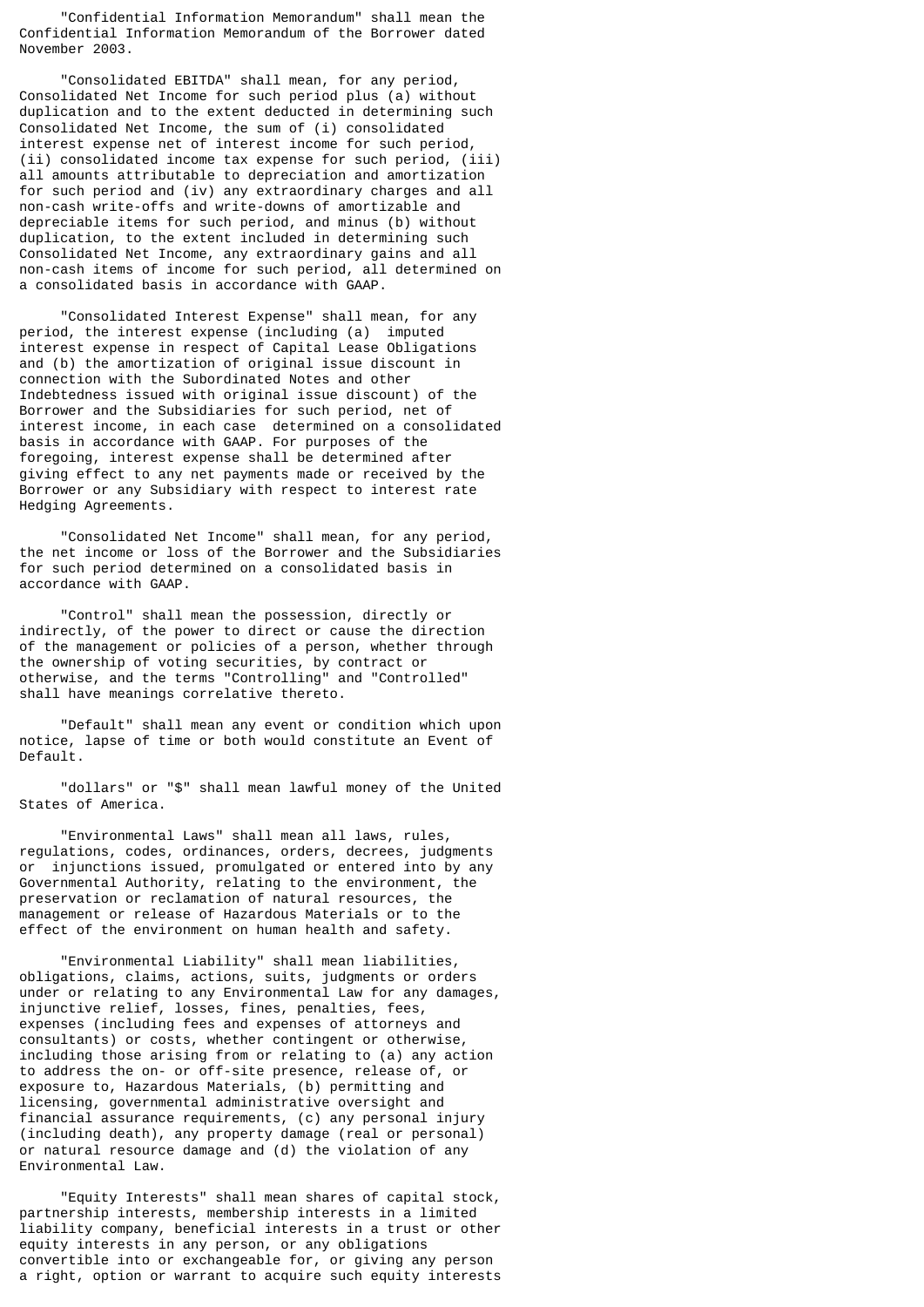or such convertible or exchangeable obligations; provided that the Subordinated Notes are deemed not to constitute Equity Interests of the Borrower.

 "ERISA" shall mean the Employee Retirement Income Security Act of 1974, as amended from time to time.

 "ERISA Affiliate" shall mean any trade or business (whether or not incorporated) that, together with the Borrower, is treated as a single employer under Section 414(b) or (c) of the Code, or solely for purposes of Section 302 of ERISA and Section 412 of the Code, is treated as a single employer under Section 414 of the Code.

 "ERISA Event" shall mean (a) any "reportable event", as defined in Section 4043 of ERISA or the regulations issued thereunder, with respect to a Plan (other than an event for which the 30-day notice period is waived); (b) the existence with respect to any Plan of an "accumulated funding deficiency" (as defined in Section 412 of the Code or Section 302 of ERISA), whether or not waived; (c) the filing pursuant to Section 412(d) of the Code or Section 303(d) of ERISA of an application for a waiver of the minimum funding standard with respect to any Plan; (d) the incurrence by the Borrower or any of its ERISA Affiliates of any liability under Title IV of ERISA with respect to the termination of any Plan or the withdrawal or partial withdrawal of the Borrower or any of its ERISA Affiliates from any Plan or Multiemployer Plan; (e) the receipt by the Borrower or any of its ERISA Affiliates from the PBGC or a plan administrator of any notice relating to the intention to terminate any Plan or Plans or to appoint a trustee to administer any Plan; (f) the adoption of any amendment to a Plan that would require the provision of security pursuant to Section 401(a)(29) of the Code or Section 307 of ERISA; (g) the receipt by the Borrower or any of its ERISA Affiliates of any notice, or the receipt by any Multiemployer Plan from the Borrower or any of its ERISA Affiliates of any notice, concerning the imposition of Withdrawal Liability or a determination that a Multiemployer Plan is, or is expected to be, insolvent or in reorganization, within the meaning of Title IV of ERISA; or (h) the occurrence of a "prohibited transaction" with respect to which the Borrower or any of the Subsidiaries is a "disqualified person" (within the meaning of Section 4975 of the Code) or with respect to which the Borrower or any such Subsidiary could otherwise be liable.

 "Eurodollar", when used in reference to any Loan or Borrowing, refers to whether such Loan, or the Loans comprising such Borrowing, are bearing interest at a rate determined by reference to the LIBO Rate.

 "Event of Default" shall have the meaning assigned to such term in Article VII.

 "Excluded Taxes" shall mean, with respect to the Administrative Agent, any Lender or any other recipient of any payment to be made by or on account of any obligation of the Borrower hereunder, (a) income, franchise or similar taxes imposed on (or measured by) its net income by the United States of America, the jurisdiction under the laws of which such recipient is organized or in which its principal office is located (or, in the case of any Lender, in which its applicable lending office is located), or, in the case of a jurisdiction that imposes taxes on the basis of management or control or other concept or principle of residence, the jurisdiction in which such recipient is so resident, (b) Taxes imposed by reason of any present or former connection between such person and the jurisdiction imposing such Taxes, other than solely as a result of the execution and delivery of this Agreement, the making of any Loans hereunder or the performance of any action provided for hereunder, (c) any branch profits taxes imposed by the United States of America or any similar tax imposed by any other jurisdiction in which the Borrower is located and (d) in the case of a Foreign Lender (other than as an assignee pursuant to a request by the Borrower under Section 2.20(a)), any withholding tax that (i) is imposed on amounts payable to such Foreign Lender at the time such Foreign Lender becomes a party to this Agreement (or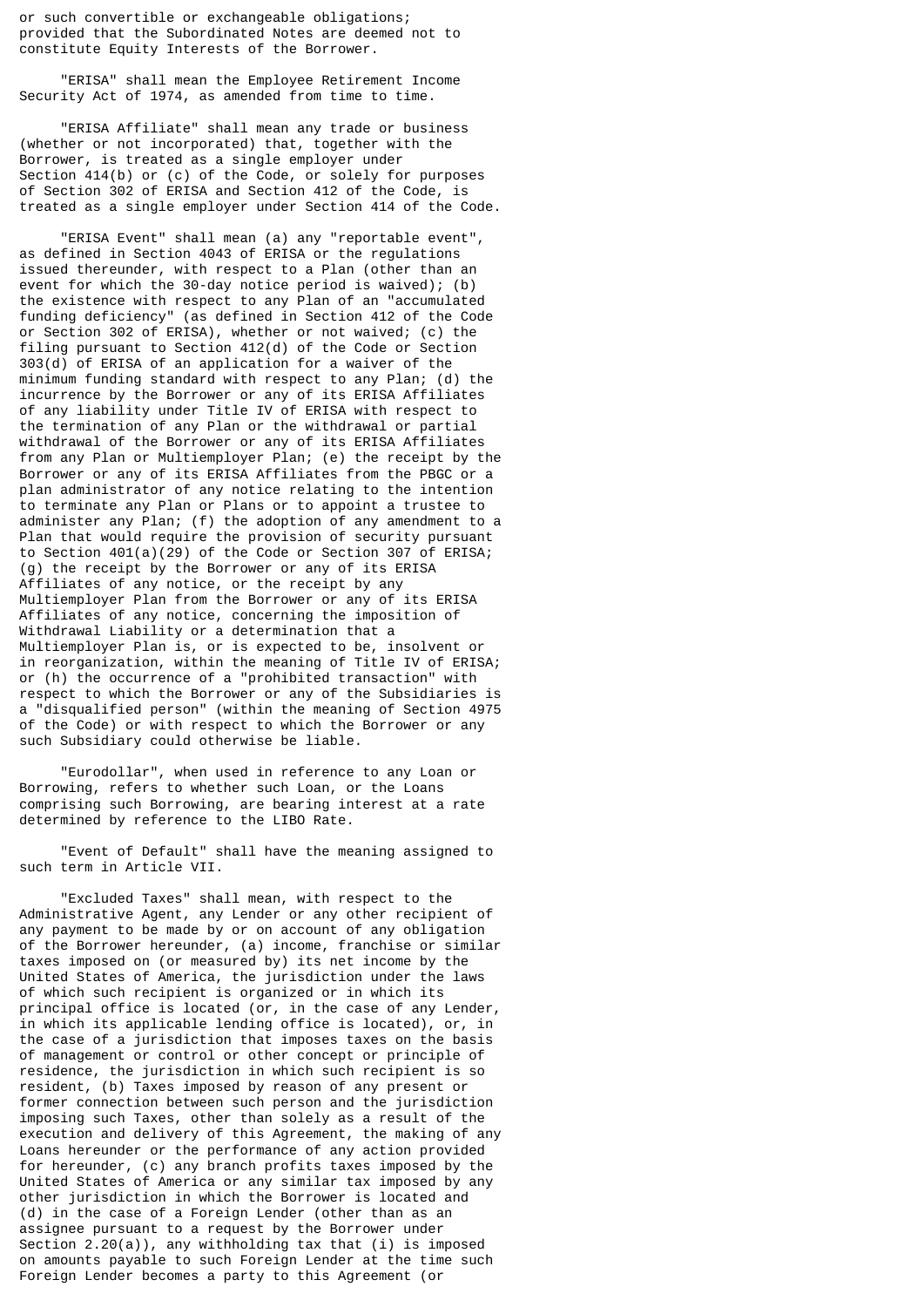designates a new lending office), except to the extent that such Foreign Lender (or its assignor, if any) was entitled, at the time of designation of a new lending office (or assignment), to receive additional amounts from the Borrower with respect to such withholding tax pursuant to Section 2.19(a) or (ii) is attributable to such Foreign Lender's failure to comply with Section 2.19(e).

 "Existing Credit Agreement" shall mean the 364-Day Credit Agreement dated as of January 14, 2003, among the Borrower, the lenders from time to time party thereto, and Credit Suisse First Boston, as administrative agent.

 "Facility Fee" shall have the meaning assigned to such term in Section 2.06(a).

 "Federal Funds Effective Rate" shall mean, for any day, the weighted average (rounded upwards, if necessary to the next 1/100 of 1%) of the rates on overnight Federal funds transactions with members of the Federal Reserve System arranged by Federal funds brokers, as published on the next succeeding Business Day by the Federal Reserve Bank of New York, or, if such rate is not so published for any day that is a Business Day, the average (rounded upwards, if necessary, to the next 1/100 of 1%) of the quotations for the day for such transactions received by the Administrative Agent from three Federal funds brokers of recognized standing selected by it.

 "Fees" shall mean the Facility Fees and the Administrative Agent Fees.

 "Financial Officer" of any person shall mean the chief financial officer, principal accounting officer, Treasurer or Controller of such person.

 "Fixed Rate Borrowing" shall mean a Borrowing comprised of Fixed Rate Loans.

 "Fixed Rate Loan" shall mean any Competitive Loan bearing interest at a fixed percentage rate per annum (expressed in the form of a decimal to no more than four decimal places) specified by the Lender making such Loan in its Competitive Bid.

 "Foreign Lender" shall mean any Lender that is organized under the laws of a jurisdiction other than that in which the Borrower is located. For purposes of this definition, the United States of America, each State thereof and the District of Columbia shall be deemed to constitute a single jurisdiction.

 "GAAP" shall mean generally accepted accounting principles applied on a consistent basis.

 "Governmental Authority" shall mean any Federal, state, local or foreign court or governmental agency, authority, instrumentality or regulatory body.

 "Granting Lender" shall have the meaning assigned to such term in Section 9.04(i). "Guarantee" of or by any person (the "guarantor") shall mean any obligation, contingent or otherwise, of such person guaranteeing or having the economic effect of guaranteeing any Indebtedness of any other person (the

 "primary obligor") in any manner, whether directly or indirectly, and including any obligation of the guarantor, direct or indirect, (a) to purchase or pay (or advance or supply funds for the purchase or payment of) such Indebtedness or to purchase (or to advance or supply funds for the purchase of) any security for the payment of such Indebtedness, (b) to purchase or lease property, securities or services for the purpose of assuring the owner of such Indebtedness of the payment of such Indebtedness or other obligation, (c) to maintain working capital, equity capital or any other financial statement condition or liquidity of the primary obligor so as to enable the primary obligor to pay such Indebtedness or (d) as an account party in respect of any letter of credit or letter of guaranty issued to support such Indebtedness; provided, however, that the term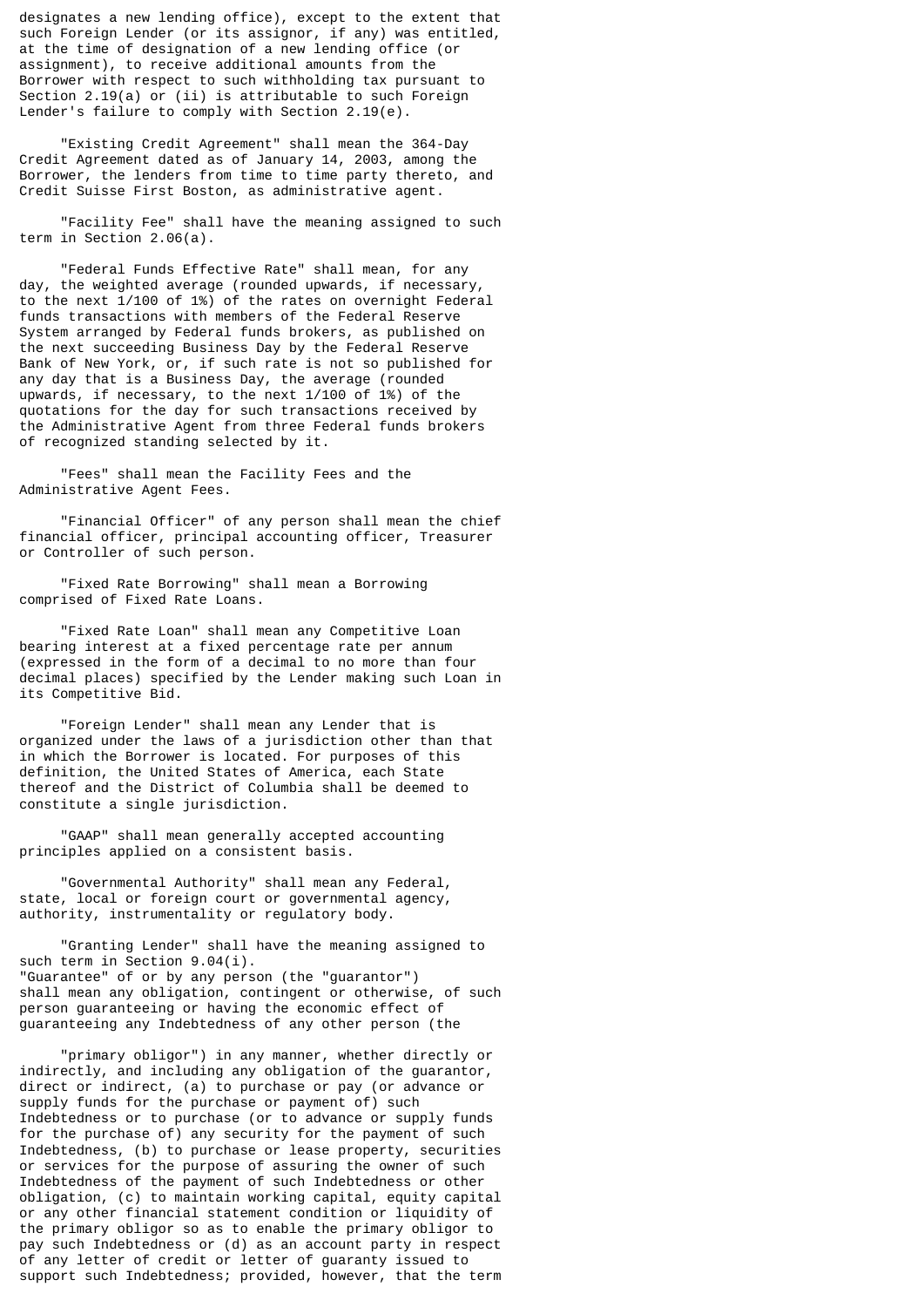"Guarantee" shall not include endorsements for collection or deposit in the ordinary course of business.

 "Hazardous Materials" shall mean (a) petroleum products and byproducts, asbestos, urea formaldehyde foam insulation, polychlorinated biphenyls, radon gas, chlorofluorocarbons and all other ozone-depleting substances and (b) any chemical, material, substance, waste, pollutant or contaminant that is prohibited, limited or regulated by or pursuant to any Environmental Law.

 "Hedging Agreement" shall mean any interest rate protection agreement, foreign currency exchange agreement, commodity price protection agreement or other interest or currency exchange rate or commodity price hedging arrangement.

 "Indebtedness" of any person shall mean, without duplication, (a) all obligations of such person for borrowed money, (b) all obligations of such person evidenced by bonds, debentures, notes or similar instruments, (c) all obligations of such person under conditional sale or other title retention agreements relating to property or assets purchased by such person, (d) all obligations of such person issued or assumed as the deferred purchase price of property or services (excluding trade accounts payable and accrued obligations incurred in the ordinary course of business), (e) all Indebtedness of others secured by (or for which the holder of such Indebtedness has an existing right, contingent or otherwise, to be secured by) any Lien on property owned or acquired by such person, whether or not the obligations secured thereby have been assumed, (f) all Guarantees by such person of Indebtedness of others, (g) all Capital Lease Obligations of such person, (h) all obligations, contingent or otherwise, of such person as an account party in respect of letters of credit and letters of guaranty, (i) all obligations, contingent or otherwise, of such person in respect of bankers' acceptances and (j) all obligations of such person to make contingent cash payments in respect of any acquisition, to the extent such obligations are or are required to be shown as liabilities on the balance sheet of such person in accordance with GAAP. The Indebtedness of any person shall include the Indebtedness of any other entity (including any partnership in which such person is a general partner) to the extent such person is liable therefor as a result of such person's ownership interest in or other relationship with such entity, except to the extent the terms of such Indebtedness provide that such person is not liable therefor.

 "Indemnified Taxes" shall mean Taxes other than Excluded Taxes.

 "Index Debt" shall mean the senior, unsecured, noncredit enhanced, long-term indebtedness for borrowed money of the Borrower.

 "Interest Coverage Ratio" shall mean, for any period, the ratio of (a) Consolidated EBITDA for such period to (b) Consolidated Interest Expense for such period.

 "Interest Payment Date" shall mean (a) with respect to any ABR Loan, the last Business Day of each March, June, September and December and (b) with respect to any Eurodollar Loan or Fixed Rate Borrowing, the last day of the Interest Period applicable to the Borrowing of which such Loan is a part or such Fixed Rate Borrowing, as the case may be, and, in the case of a Eurodollar Borrowing with an Interest Period of more than three months' duration or a Fixed Rate Borrowing with an Interest Period of more than 90 days' duration, each day that would have been an Interest Payment Date had successive Interest Periods of three months' or 90 days' duration, respectively, been applicable to such Borrowing.

 "Interest Period" shall mean, (a) with respect to any Eurodollar Borrowing, the period commencing on the date of such Borrowing and ending on the numerically corresponding day (or, if there is no numerically corresponding day, on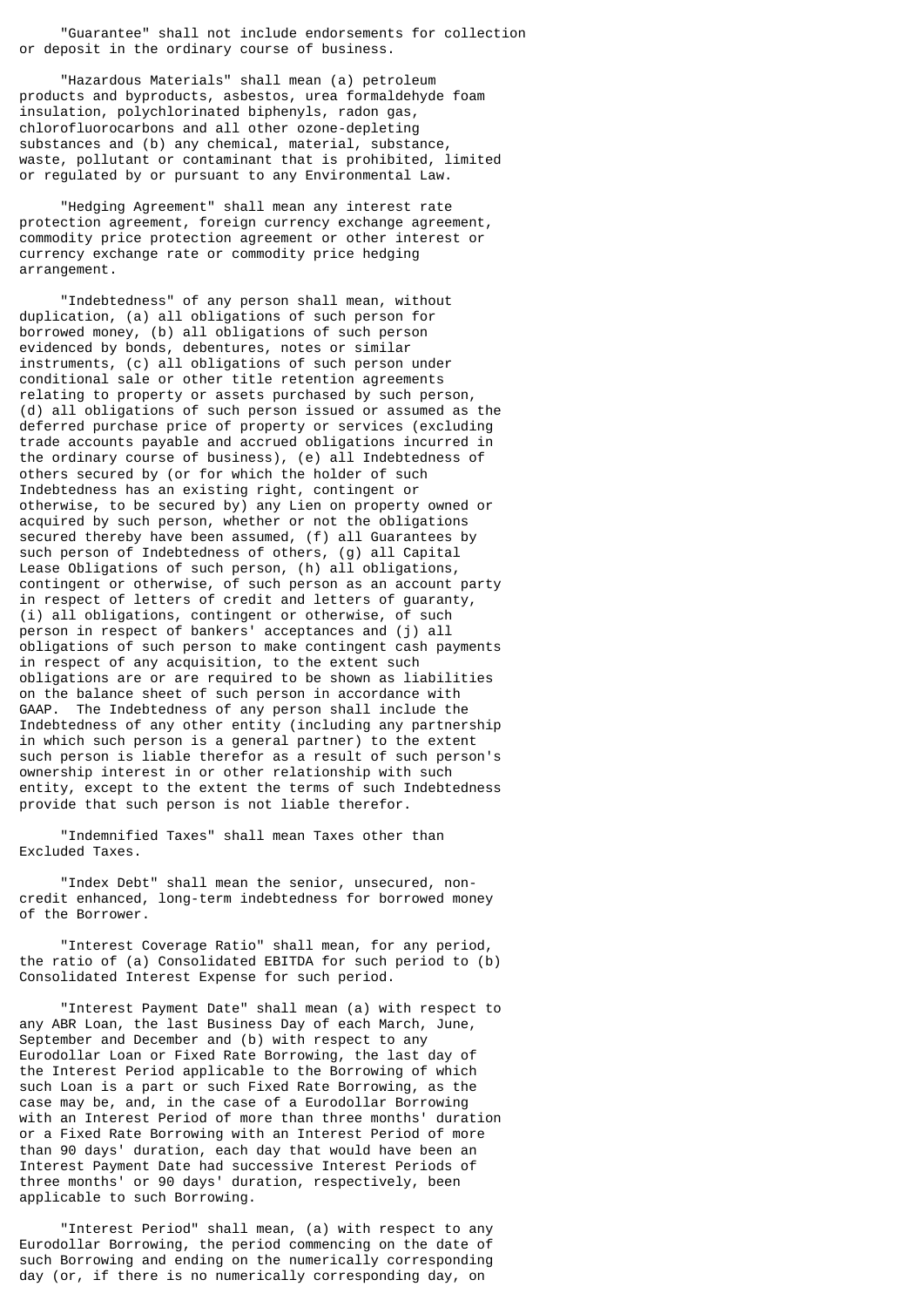the last day) in the calendar month that is 1, 2, 3 or 6 months thereafter, as the Borrower may elect, and (b) with respect to any Fixed Rate Borrowing, the period commencing on the date of such Borrowing and ending on the date specified in the Competitive Bids in which the offers to make the Fixed Rate Loans comprising such Borrowing were extended, which shall not be earlier than 30 days after the date of such Borrowing or later than 360 days after the date of such Borrowing; provided, however, that if any Interest Period would end on a day other than a Business Day, such Interest Period shall be extended to the next succeeding Business Day unless, in the case of a Eurodollar Borrowing only, such next succeeding Business Day would fall in the next calendar month, in which case such Interest Period shall end on the next preceding Business Day. Interest shall accrue from and including the first day of an Interest Period to but excluding the last day of such Interest Period. For purposes hereof, the date of a Borrowing initially shall be the date on which such Borrowing is made and thereafter shall be the effective date of the most recent conversion or continuation of such Borrowing.

 "Lenders" shall mean (a) the persons listed on Schedule 2.01 (other than any such person that has ceased to be a party hereto pursuant to an Assignment and Acceptance) and (b) any person that has become a party hereto pursuant to an Assignment and Acceptance.

 "Leverage Ratio" shall mean, for any period, the ratio of Total Debt on the last day of such period to Consolidated EBITDA for such period. Solely for purposes of this definition, if at the time of any determination of the Leverage Ratio an Acquisition shall have been completed during the relevant period, the Consolidated EBITDA for such period shall be reformulated on a pro forma basis to give effect to such Acquisition as if it had occurred on the first day of such period. For purposes of the foregoing, all pro forma adjustments shall be (a) only those required or permitted by Regulation S-X of the Securities Act of 1933 or otherwise based on reasonably detailed written assumptions reasonably acceptable to the Administrative Agent and (b) certified by a Financial Officer of the Borrower as having been prepared in good faith based upon reasonable assumptions.

 "LIBO Rate" shall mean, with respect to any Eurodollar Borrowing for any Interest Period, the rate per annum determined by the Administrative Agent at approximately 11:00 a.m., London time, on the date that is two Business Days prior to the commencement of such Interest Period by reference to the British Bankers' Association Interest Settlement Rates for deposits in dollars (as set forth by the Bloomberg Information Service or any successor thereto or any other service selected by the Administrative Agent which has been nominated by the British Bankers' Association as an authorized information vendor for the purpose of displaying such rates) for a period equal to such Interest Period; provided that, to the extent that an interest rate is not ascertainable pursuant to the foregoing provisions of this definition, the "LIBO Rate" shall be the interest rate per annum determined by the Administrative Agent to be the average of the rates per annum at which dollar deposits of \$10,000,000 are offered for such relevant Interest Period to major banks in the London interbank market in London, England by the Administrative Agent at approximately 11:00 a.m. (London time) on the date that is two Business Days prior to the beginning of such Interest Period.

 "Lien" shall mean, with respect to any asset, (a) any mortgage, deed of trust, lien, pledge, encumbrance, charge or security interest in or on such asset or (b) the interest of a vendor or a lessor under any conditional sale agreement, capital lease or title retention agreement (or any financing lease having substantially the same economic effect as any of the foregoing) relating to such asset.

 "Loans" shall mean the Revolving Loans and the Competitive Loans.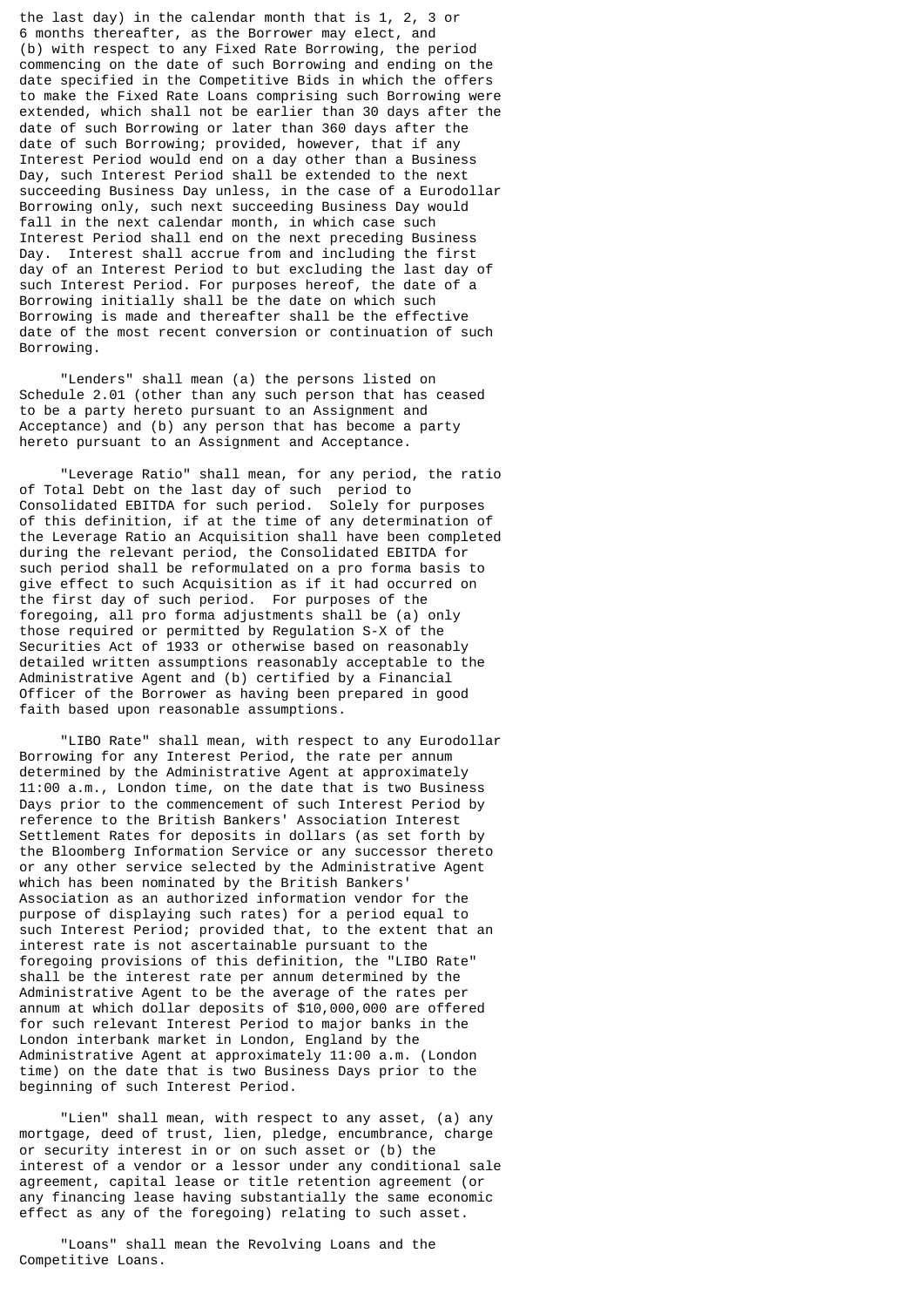"Margin" shall mean, as to any Eurodollar Competitive Loan, the margin (expressed as a percentage rate per annum in the form of a decimal to no more than four decimal places) to be added to or subtracted from the LIBO Rate in order to determine the interest rate applicable to such Loan, as specified in the Competitive Bid relating to such Loan.

 "Margin Stock" shall have the meaning assigned to such term in Regulation U.

 "Material Adverse Effect" shall mean a materially adverse effect on the financial condition, results of operations or business of the Borrower and the Subsidiaries, taken as a whole.

 "Material Indebtedness" shall mean Indebtedness (other than the Loans), or obligations in respect of one or more Hedging Agreements, of any one or more of the Borrower and the Subsidiaries in an aggregate principal amount exceeding \$50,000,000. For purposes of determining Material Indebtedness, the "principal amount" of the obligations of the Borrower or any Subsidiary in respect of any Hedging Agreement at any time shall be the maximum aggregate amount (giving effect to any netting agreements) that the Borrower or such Subsidiary would be required to pay if such Hedging Agreement were terminated at such time.

 "Material Subsidiary" shall mean at any time any Subsidiary, except Subsidiaries which, if aggregated and considered as a single Subsidiary, would not meet the definition of a "significant subsidiary" contained as of the date hereof in Regulation S-X of the Securities and Exchange Commission.

"Maturity Date" shall mean January 12, 2005.

"Moody's" shall mean Moody's Investors Service, Inc.

 "Multiemployer Plan" shall mean a multiemployer plan as defined in Section 4001(a)(3) of ERISA.

 "Other Taxes" shall mean any and all present or future stamp or documentary taxes or any other excise or property taxes, charges or similar levies arising from any payment made under this Agreement or from the execution, delivery or enforcement of, or otherwise with respect to, this Agreement.

 "PBGC" shall mean the Pension Benefit Guaranty Corporation referred to and defined in ERISA.

 "person" shall mean any natural person, corporation, business trust, joint venture, association, company, limited liability company, partnership, Governmental Authority or other entity.

 "Plan" shall mean any employee pension benefit plan (other than a Multiemployer Plan) subject to the provisions of Title IV of ERISA or Section 412 of the Code or Section 307 of ERISA, and in respect of which the Borrower or any ERISA Affiliate is (or, if such plan were terminated, would under Section 4069 of ERISA be deemed to be) an "employer" as defined in Section 3(5) of ERISA.

 "Prime Rate" shall mean the rate of interest per annum publicly announced from time to time by the Administrative Agent as its prime rate in effect at its principal office in New York City; each change in the Prime Rate shall be effective on the date such change is publicly announced as being effective.

 "Register" shall have the meaning assigned to such term in Section 9.04(d).

 "Regulation T" shall mean Regulation T of the Board as from time to time in effect and all official rulings and interpretations thereunder or thereof.

 "Regulation U" shall mean Regulation U of the Board as from time to time in effect and all official rulings and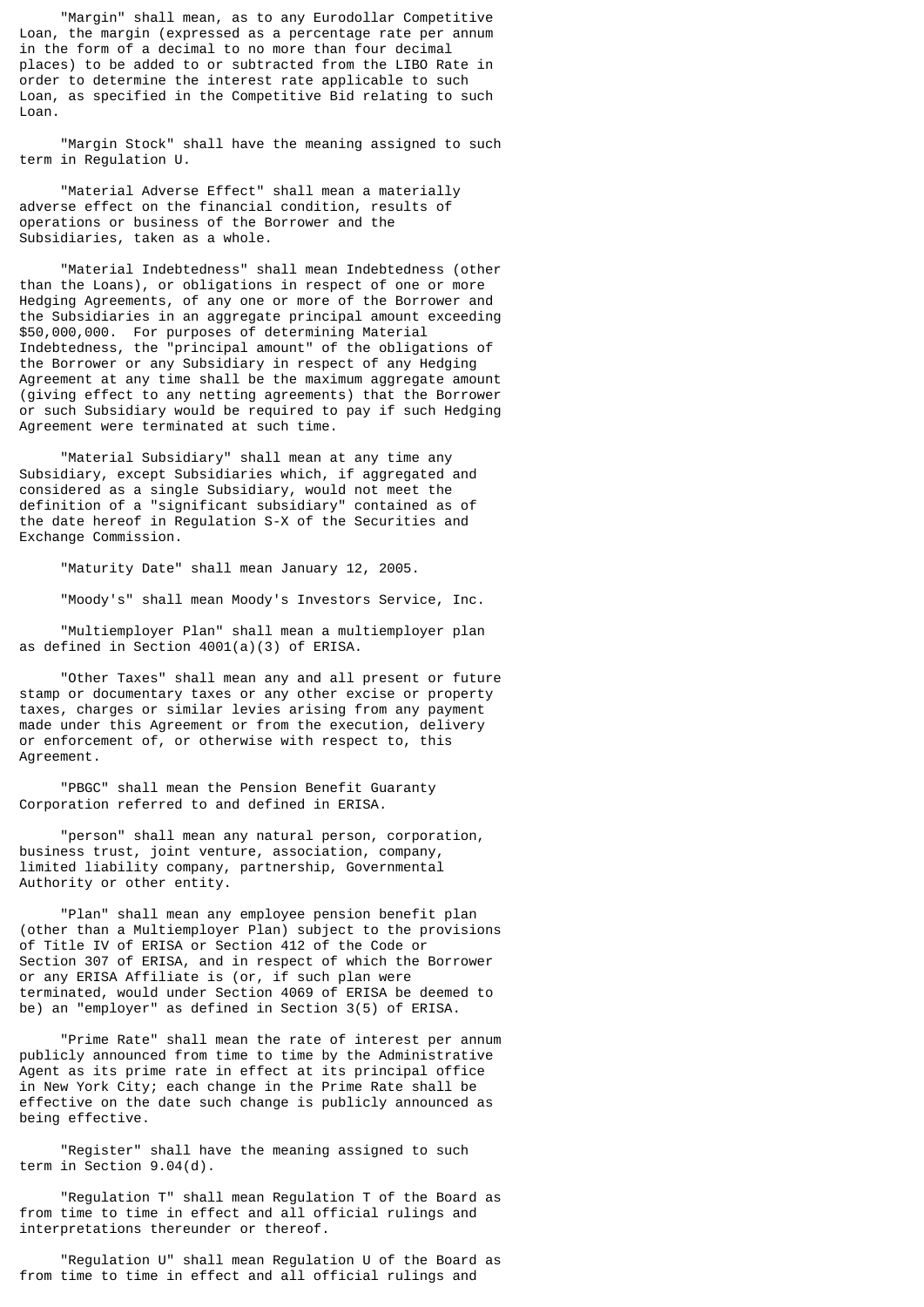#### interpretations thereunder or thereof.

 "Regulation X" shall mean Regulation X of the Board as from time to time in effect and all official rulings and interpretations thereunder or thereof.

 "Related Parties" shall mean, with respect to any specified person, such person's Affiliates and the respective directors, officers, employees, agents and advisors of such person and such person's Affiliates.

 "Required Lenders" shall mean, at any time, Lenders having Commitments (or, if the Commitments have terminated, Loans) representing at least a majority of the Total Commitment (or if the Commitments have terminated, the aggregate amount of Loans outstanding) at such time or, for purposes of acceleration pursuant to clause (ii) of the last paragraph of Article VII, Lenders having Loans and unused Commitments representing at least a majority of the sum of all Loans outstanding and unused Commitments.

 "Restricted Payment" shall mean (a) any dividend or other distribution (whether in cash, securities or other property) with respect to any Equity Interests in the Borrower or any Subsidiary, or (b) any payment (whether in cash, securities or other property), including any sinking fund or similar deposit, other than a payment to the extent consisting of Equity Interests of equal or junior ranking, on account of the purchase, redemption, retirement, acquisition, cancelation or termination of any Equity Interests in the Borrower or any Subsidiary. It is understood that the withholding of shares, and the payment of cash to the Internal Revenue Service in an amount not to exceed the value of the withheld shares, by the Company in connection with any of its stock incentive plans shall not constitute Restricted Payments.

 "Revolving Credit Borrowing" shall mean a Borrowing comprised of Revolving Loans.

 "Revolving Credit Exposure" shall mean, with respect to any Lender at any time, the aggregate principal amount at such time of all outstanding Revolving Loans of such Lender.

 "Revolving Loans" shall mean the revolving loans made by the Lenders to the Borrower pursuant to Section 2.01. Each Revolving Loan shall be a Eurodollar Revolving Loan or an ABR Revolving Loan.

"S&P" shall mean Standard & Poor's Ratings Service.

 "SPC" shall have the meaning assigned to such term in Section 9.04(i).

 "Subordinated Notes" shall mean the Borrower's Zero Coupon Liquid Yield Option (Subordinated Convertible) Notes due 2021, in an aggregate principal amount at maturity of \$744,000,000.

 "Subordinated Note Documents" shall mean the indenture under which the Subordinated Notes were issued and all other instruments, agreements and other documents evidencing or governing the Subordinated Notes or providing for any Guarantee or other right in respect thereof.

 "subsidiary" shall mean, with respect to any person (herein referred to as the "parent"), any corporation, partnership, association or other business entity (a) of which securities or other ownership interests representing more than 50% of the equity or more than 50% of the ordinary voting power or more than 50% of the general partnership interests are, at the time any determination is being made, owned, controlled or held, or (b) that is, at the time any determination is made, otherwise Controlled, by the parent or one or more subsidiaries of the parent or by the parent and one or more subsidiaries of the parent.

 "Subsidiary" shall mean any subsidiary of the Borrower.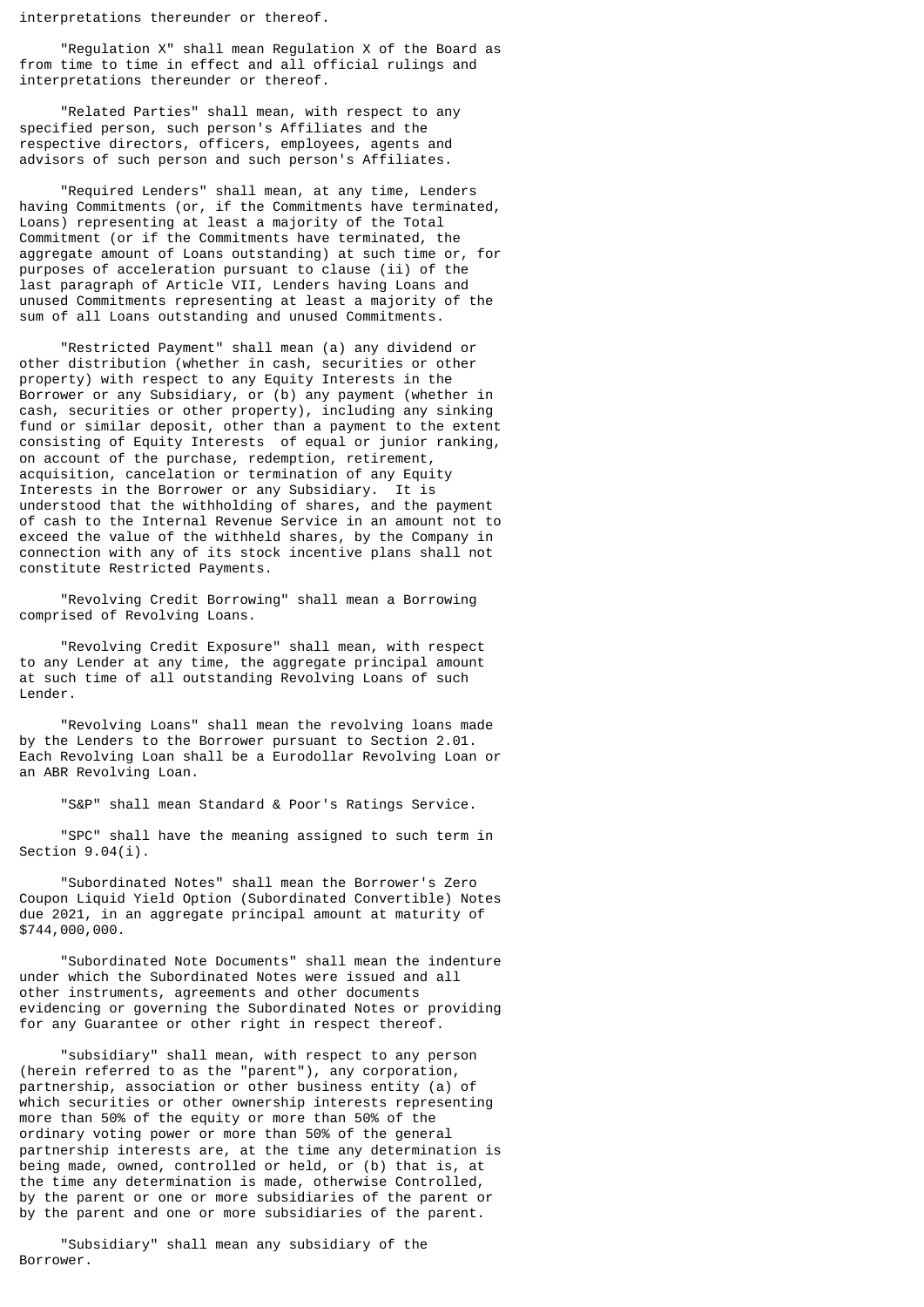"Synthetic Purchase Agreement" shall mean any swap, derivative or other agreement or combination of agreements pursuant to which the Borrower or any Subsidiary is or may become obligated to make (a) any payment in connection with a purchase by any third party from a person other than the Borrower or any Subsidiary of any Equity Interest or (b) any payment (other than on account of a permitted purchase by it of any Equity Interest) the amount of which is determined by reference to the price or value at any time of any Equity Interest; provided that no phantom stock or similar plan providing for payments only to current or former directors, officers or employees of the Borrower or the Subsidiaries (or to their heirs or estates) shall be deemed to be a Synthetic Purchase Agreement.

 "Taxes" shall mean any and all present or future taxes, levies, imposts, duties, deductions, charges, liabilities or withholdings imposed by any Governmental Authority.

 "Three-Year Credit Agreement" shall mean the Three-Year Credit Agreement dated as of February 20, 2002 (as amended, supplemented or otherwise modified from time to time), among the Borrower, the lenders from time to time party thereto, and Credit Suisse First Boston, as administrative agent.

 "Total Debt" shall mean, at any time, the total Indebtedness of the Borrower and the Subsidiaries at such time (excluding Indebtedness of the type described in clause (h) of the definition of such term, except to the extent of any unreimbursed drawings thereunder).

 "Total Commitment" shall mean, at any time, the aggregate amount of the Commitments, as in effect at such time.

 "Transactions" shall have the meaning assigned to such term in Section 3.02.

 "Type", when used in respect of any Loan or Borrowing, shall refer to the Rate by reference to which interest on such Loan or on the Loans comprising such Borrowing is determined. For purposes hereof, the term "Rate" shall include the LIBO Rate and the Alternate Base Rate.

 "wholly owned Subsidiary" of any person shall mean a subsidiary of such person of which securities (except for directors' qualifying shares) or other ownership interests representing 100% of the Equity Interests are, at the time any determination is being made, owned, controlled or held by such person or one or more wholly owned Subsidiaries of such person or by such person and one or more wholly owned Subsidiaries of such person.

 "Withdrawal Liability" shall mean liability to a Multiemployer Plan as a result of a complete or partial withdrawal from such Multiemployer Plan, as such terms are defined in Part I of Subtitle E of Title IV of ERISA.

 SECTION 1.02. Terms Generally. The definitions in Section 1.01 shall apply equally to both the singular and plural forms of the terms defined. Whenever the context may require, any pronoun shall include the corresponding masculine, feminine and neuter forms. The words "include", "includes" and "including" shall be deemed to be followed by the phrase "without limitation". The word "will" shall be construed to have the same meaning and effect as the word "shall"; and the words "asset" and "property" shall be construed as having the same meaning and effect and to refer to any and all tangible and intangible assets and properties, including cash, securities, accounts and contract rights. All references herein to Articles, Sections, Exhibits and Schedules shall be deemed references to Articles and Sections of, and Exhibits and Schedules to, this Agreement unless the context shall otherwise require. Except as otherwise expressly provided herein, all terms of an accounting or financial nature shall be construed in accordance with GAAP, as in effect from time to time; provided, however, that if the Borrower notifies the Administrative Agent that the Borrower wishes to amend any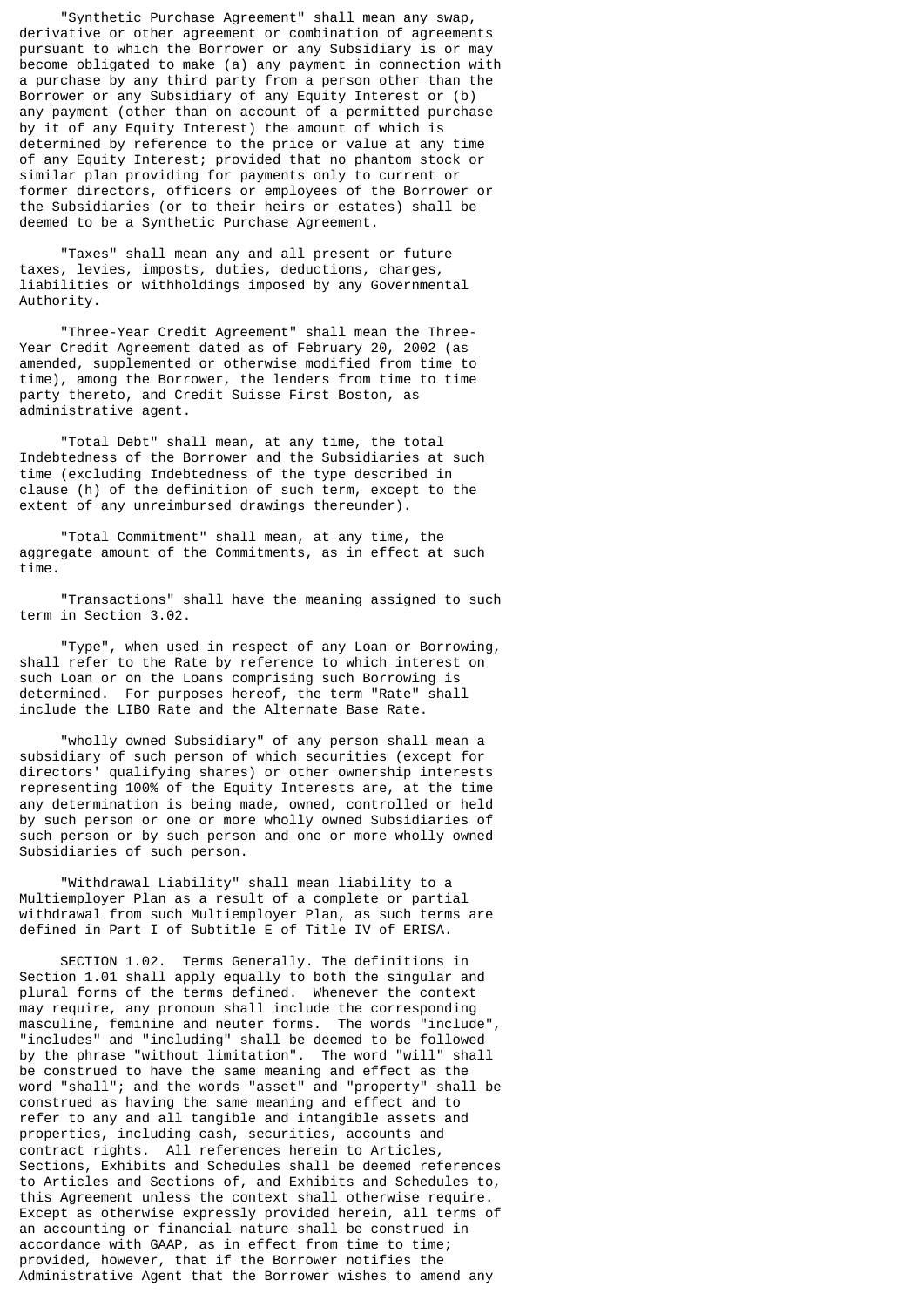covenant in Article VI or any related definition to eliminate the effect of any change in GAAP occurring after the date of this Agreement on the operation of such covenant (or if the Administrative Agent notifies the Borrower that the Required Lenders wish to amend Article VI or any related definition for such purpose), then the Borrower's compliance with such covenant shall be determined on the basis of GAAP in effect immediately before the relevant change in GAAP became effective, until either such notice is withdrawn or such covenant is amended in a manner satisfactory to the Borrower and the Required Lenders.

 SECTION 1.03. Classification of Loans and Borrowings. For purposes of this Agreement, Loans may be classified and referred to by Class (e.g., a "Revolving Loan") or by Type (e.g., a "Eurodollar Loan") or by Class and Type (e.g., a "Eurodollar Revolving Loan"). Borrowings also may be classified and referred to by Class (e.g., a "Revolving Borrowing") or by Type (e.g., a "Eurodollar Borrowing") or by Class and Type (e.g., a "Eurodollar Revolving Borrowing").

#### ARTICLE II

#### The Credits

 SECTION 2.01. Commitments. Subject to the terms and conditions and relying upon the representations and warranties herein set forth, each Lender agrees, severally and not jointly, to make Revolving Loans to the Borrower, at any time and from time to time on or after the date hereof, and until the earlier of the Maturity Date and the termination of the Commitment of such Lender in accordance with the terms hereof, in an aggregate principal amount at any time outstanding that will not result in such Lender's Revolving Credit Exposure exceeding such Lender's Commitment minus the amount by which the outstanding Competitive Borrowings shall be deemed to have utilized such Commitment in accordance with Section 2.16. Within the limits set forth in the preceding sentence and subject to the terms, conditions and limitations set forth herein, the Borrower may borrow, pay or prepay and reborrow Revolving Loans.

 SECTION 2.02. Loans. (a) Each Loan (other than Competitive Loans) shall be made as part of a Borrowing consisting of Loans made by the Lenders ratably in accordance with their respective Commitments; provided, however, that the failure of any Lender to make any Loan shall not in itself relieve any other Lender of its obligation to lend hereunder (it being understood, however, that no Lender shall be responsible for the failure of any other Lender to make any Loan required to be made by such other Lender). Each Competitive Loan shall be made in accordance with the procedures set forth in Section 2.03. The Loans comprising any Borrowing shall be in an aggregate principal amount that is (i) an integral multiple of \$1,000,000 and not less than \$10,000,000 or (ii) equal to the remaining available balance of the Commitments.

 (b) Subject to Sections 2.09 and 2.14, each Competitive Borrowing shall be comprised entirely of Eurodollar Competitive Loans or Fixed Rate Loans, and each other Borrowing shall be comprised entirely of ABR Loans or Eurodollar Loans as the Borrower may request pursuant to Section 2.03 or 2.04, as applicable. Each Lender may at its option make any Eurodollar Loan by causing any domestic or foreign branch or Affiliate of such Lender to make such Loan; provided that any exercise of such option shall not affect the obligation of the Borrower to repay such Loan in accordance with the terms of this Agreement. Borrowings of more than one Type may be outstanding at the same time; provided, however, that the Borrower shall not be entitled to request any Borrowing that, if made, would result in more than 15 Eurodollar Borrowings outstanding hereunder at any time. For purposes of the foregoing, Borrowings having different Interest Periods, regardless of whether they commence on the same date, shall be considered separate Borrowings.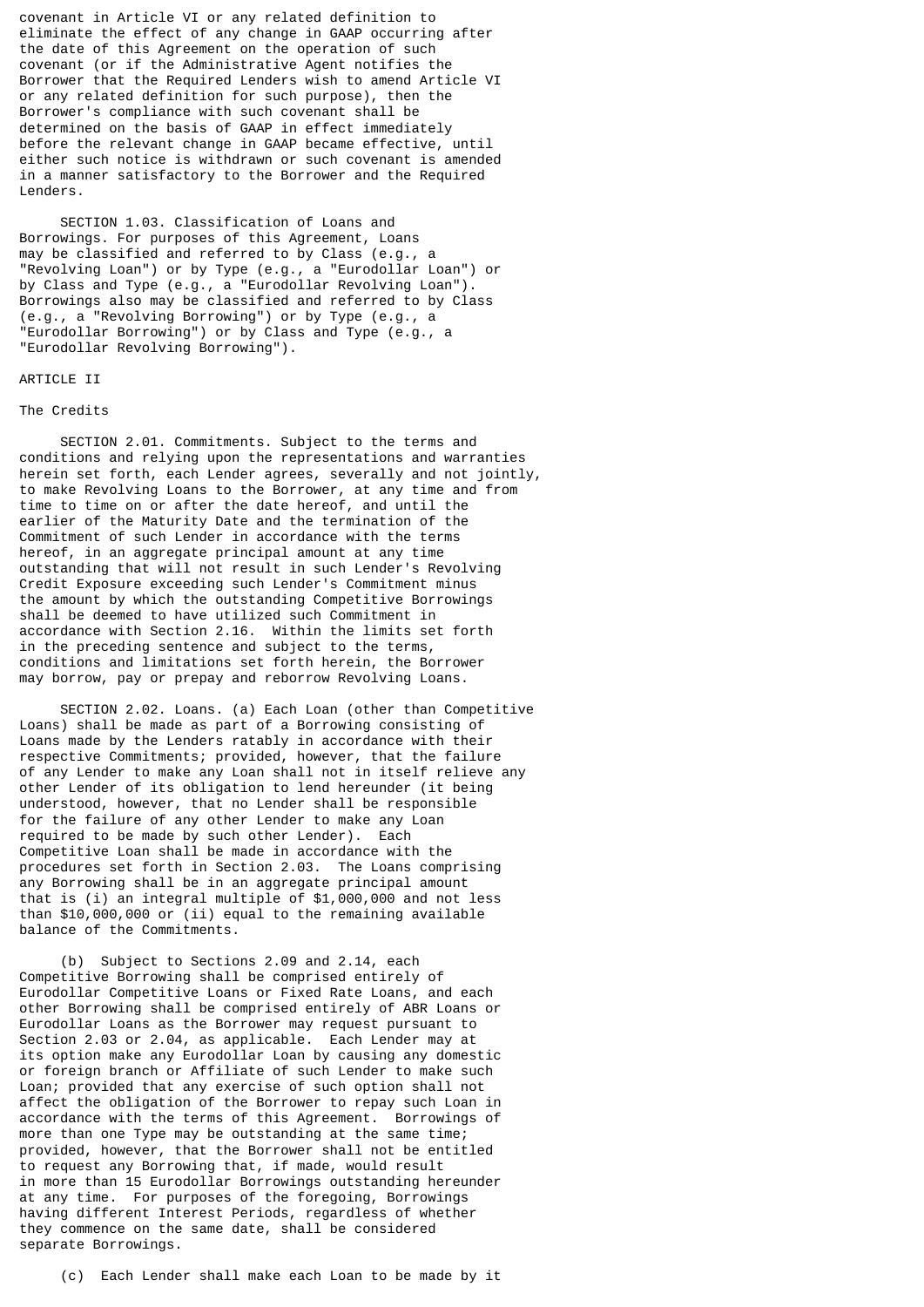hereunder on the proposed date thereof by wire transfer of immediately available funds to such account in New York City as the Administrative Agent may designate not later than 11:00 a.m., New York City time, and the Administrative Agent shall promptly credit the amounts so received to an account in the name of the Borrower and designated by the Borrower in the applicable Borrowing Request or Competitive Bid Request or, if a Borrowing shall not occur on such date because any condition precedent herein specified shall not have been met, return the amounts so received to the respective Lenders.

 (d) Unless the Administrative Agent shall have received notice from a Lender prior to the date of any Borrowing that such Lender will not make available to the Administrative Agent such Lender's portion of such Borrowing, the Administrative Agent may assume that such Lender has made such portion available to the Administrative Agent on the date of such Borrowing in accordance with paragraph (c) above and the Administrative Agent may, in reliance upon such assumption, make available to the Borrower on such date a corresponding amount. If the Administrative Agent shall have so made funds available then, to the extent that such Lender shall not have made such portion available to the Administrative Agent, such Lender and the Borrower severally agree to repay to the Administrative Agent forthwith on demand such corresponding amount together with interest thereon, for each day from the date such amount is made available to the Borrower until the date such amount is repaid to the Administrative Agent at (i) in the case of the Borrower, the interest rate applicable at the time to the Loans comprising such Borrowing and (ii) in the case of such Lender, a rate determined by the Administrative Agent to represent its cost of overnight or short-term funds (which determination shall be conclusive absent manifest error). If such Lender shall repay to the Administrative Agent such corresponding amount, such amount shall constitute such Lender's Loan as part of such Borrowing for purposes of this Agreement.

 (e) Notwithstanding any other provision of this Agreement, the Borrower shall not be entitled to request any Borrowing if the Interest Period requested with respect thereto would end after the Maturity Date.

 SECTION 2.03. Competitive Bid Procedure. (a) In order to request Competitive Bids, the Borrower shall notify the Administrative Agent of such request by telephone (i) in the case of a Eurodollar Competitive Borrowing , not later than 11:00 a.m., New York City time, four Business Days before the proposed date of such Borrowing and (ii) in the case of a Fixed Rate Borrowing, not later than 11:00 a.m., New York City time, one Business Day before the proposed date of such Borrowing. Provided that no two Competitive Bid Requests submitted on the same day shall be identical, the Borrower may submit up to (but not more than) three Competitive Bid Requests on the same day, but a Competitive Bid Request shall not be made within five Business Days after the date of any previous Competitive Bid Request unless such previous Competitive Bid Request shall have been rejected by the Administrative Agent, as provided below. No ABR Loan shall be requested in, or made pursuant to, a Competitive Bid Request. Each such telephonic Competitive Bid Request shall be confirmed promptly by hand delivery or telecopy to the Administrative Agent of a written Competitive Bid Request substantially in the form of Exhibit D-1. A Competitive Bid Request that does not conform substantially to the format of Exhibit D-1 may be rejected by the Administrative Agent and the Administrative Agent shall notify the Borrower of such rejection as promptly as practicable. Each Competitive Bid Request shall refer to this Agreement and specify (i) whether the Borrowing being requested is to be a Eurodollar Borrowing or a Fixed Rate Borrowing; (ii) the date of such Borrowing (which shall be a Business Day); (iii) the number and the location of the account to which funds are to be disbursed (which shall be an account that complies with the requirements of Section 2.02(c)); (iv) the aggregate principal amount of such Borrowing, which shall be a minimum of \$10,000,000 and an integral multiple of \$1,000,000, and in any event shall not result in the sum of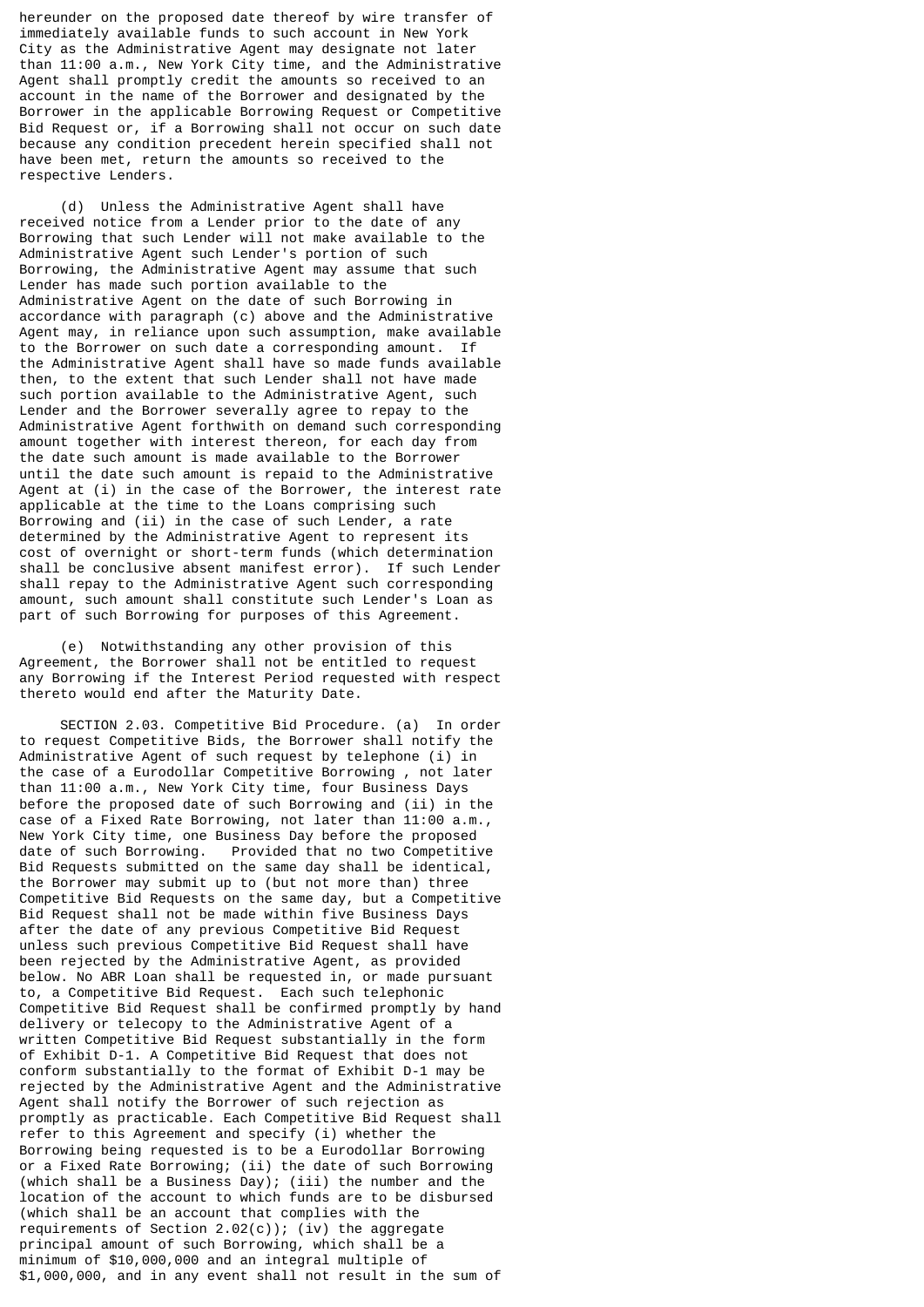the Aggregate Revolving Credit Exposure and the aggregate outstanding principal amount of Competitive Loans, after giving effect to such Borrowing, exceeding the Total Commitment; and (v) the Interest Period with respect thereto (which may not end after the Maturity Date). Promptly after its receipt of a Competitive Bid Request that is not rejected, the Administrative Agent shall invite the Lenders in the form set forth as Exhibit D-2 to bid to make Competitive Loans pursuant to the Competitive Bid Request.

 (b) Each Lender may make one or more Competitive Bids to the Borrower responsive to a Competitive Bid Request. Each Competitive Bid by a Lender must be received by the Administrative Agent by telecopy, (i) in the case of a Eurodollar Competitive Borrowing, not later than 9:30 a.m., New York City time, three Business Days before the proposed date of such Competitive Borrowing, and (ii) in the case of a Fixed Rate Borrowing, not later than 9:30 a.m., New York City time, on the proposed date of such Competitive Borrowing. Competitive Bids that do not conform substantially to the format of Exhibit D-3 may be rejected by the Administrative Agent, and the Administrative Agent shall notify the applicable Lender as promptly as practicable. Each Competitive Bid shall refer to this Agreement and specify (x) the principal amount (which shall be a minimum of \$5,000,000 and an integral multiple of \$1,000,000 and which may equal the entire principal amount of the Competitive Borrowing requested by the Borrower) of the Competitive Loan or Loans that the Lender is willing to make, (y) the Competitive Bid Rate or Rates at which the Lender is prepared to make such Loan or Loans and (z) the Interest Period applicable to such Loan or Loans and the last day thereof.

 (c) The Administrative Agent shall promptly notify the Borrower by telecopy of the Competitive Bid Rate and the principal amount of each Competitive Loan in respect of which a Competitive Bid shall have been made and the identity of the Lender that shall have made each bid.

 (d) The Borrower may, subject only to the provisions of this paragraph (d), accept or reject any Competitive Bid. The Borrower shall notify the Administrative Agent by telephone, confirmed by telecopy in the form of a Competitive Bid Accept/Reject Letter, whether and to what extent it has decided to accept or reject each Competitive Bid, (x) in the case of a Eurodollar Competitive Borrowing, not later than 10:30 a.m., New York City time, three Business Days before the date of the proposed Competitive Borrowing, and (y) in the case of a Fixed Rate Borrowing, not later than 10:30 a.m., New York City time, on the proposed date of the Competitive Borrowing; provided, however, that (i) the failure of the Borrower to give such notice shall be deemed to be a rejection of each Competitive Bid, (ii) the Borrower shall not accept a Competitive Bid made at a particular Competitive Bid Rate if the Borrower has decided to reject a Competitive Bid made at a lower Competitive Bid Rate, (iii) the aggregate amount of the Competitive Bids accepted by the Borrower shall not exceed the principal amount specified in the Competitive Bid Request, (iv) if the Borrower shall accept a Competitive Bid or Bids made at a particular Competitive Bid Rate but the amount of such Competitive Bid or Bids would cause the total amount to be accepted by the Borrower to exceed the amount specified in the Competitive Bid Request, then the Borrower shall accept a portion of such Competitive Bid or Bids in an amount equal to the amount specified in the Competitive Bid Request less the amount of all other Competitive Bids so accepted, which acceptance, in the case of multiple Competitive Bids at such Competitive Bid Rate, shall be made pro rata in accordance with the amount of each such Bid, and (v) except pursuant to clause (iv) above, no Competitive Bid shall be accepted for a Competitive Loan unless such Competitive Loan is in a minimum principal amount of \$5,000,000 and an integral multiple of \$1,000,000; provided further, however, that if a Competitive Loan must be in an amount less than \$5,000,000 because of the provisions of clause (iv) above, such Competitive Loan may be for a minimum of \$1,000,000 or any integral multiple thereof, and in calculating the pro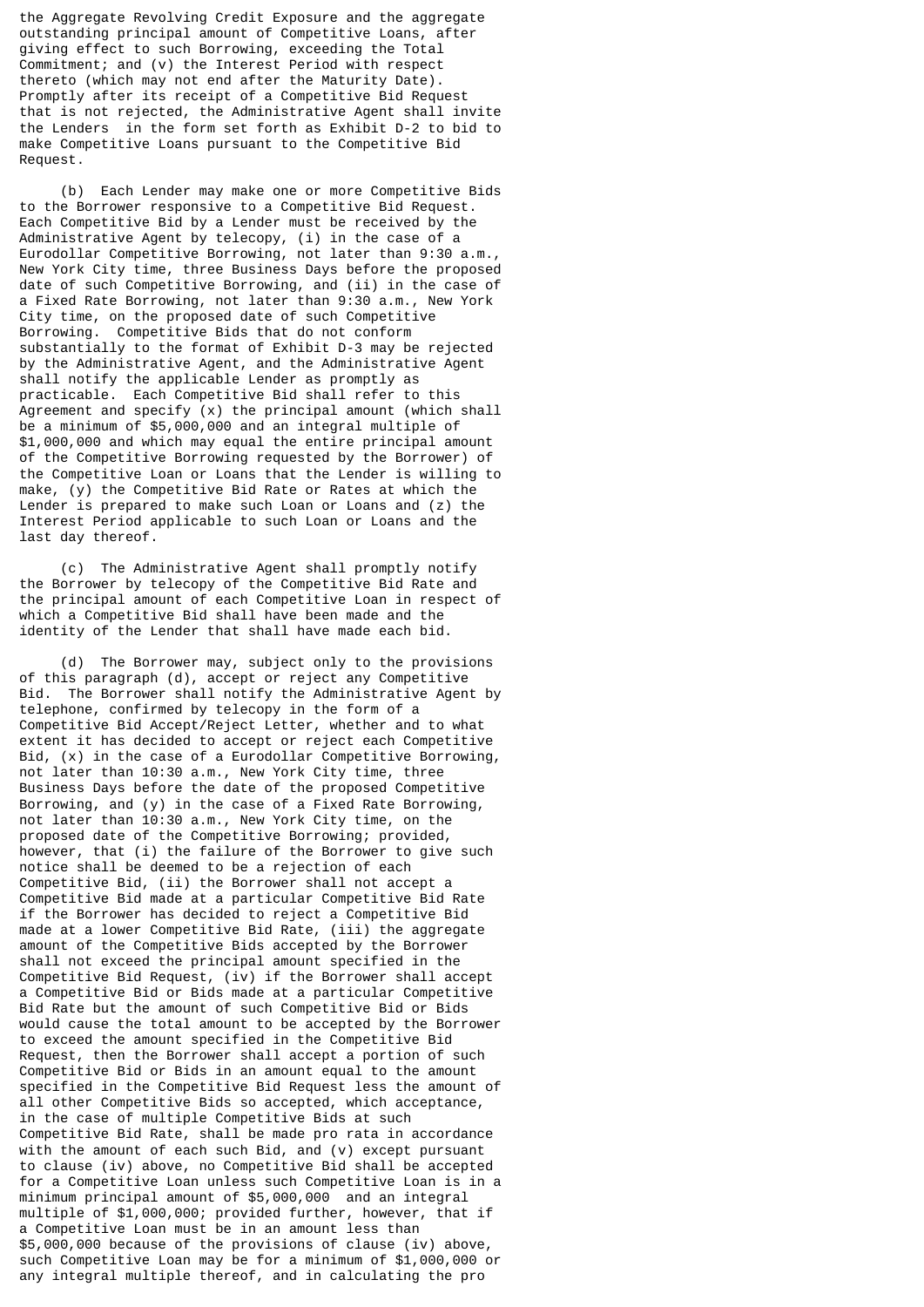rata allocation of acceptances of portions of multiple Competitive Bids at a particular Competitive Bid Rate pursuant to clause (iv) the amounts shall be rounded to integral multiples of \$1,000,000 in a manner determined by the Borrower. A notice given by the Borrower pursuant to this paragraph (d) shall be irrevocable.

 (e) The Administrative Agent shall promptly notify each bidding Lender by telecopy whether or not its Competitive Bid has been accepted (and, if so, in what amount and at what Competitive Bid Rate), and each successful bidder will thereupon become bound, upon the terms and subject to the conditions hereof, to make the Competitive Loan in respect of which its Competitive Bid has been accepted.

 (f) If the Administrative Agent shall elect to submit a Competitive Bid in its capacity as a Lender, it shall submit such Competitive Bid directly to the Borrower at least one quarter of an hour earlier than the time by which the other Lenders are required to submit their Competitive Bids to the Administrative Agent pursuant to paragraph (b) above.

 (g) Within the limits set forth in this Section 2.03 and subject to the terms, conditions and limitations set forth herein, the Borrower may borrow, pay and reborrow Competitive Loans.

 SECTION 2.04. Borrowing Procedure. In order to request a Borrowing (other than a Competitive Borrowing, as to which this Section 2.04 shall not apply), the Borrower shall notify the Administrative Agent of such request by telephone (a) in the case of a Eurodollar Borrowing, not later than 11:00 a.m., New York City time, three Business Days before a proposed Borrowing, and (b) in the case of an ABR Borrowing, not later than 11:00 a.m., New York City time, on the day of a proposed Borrowing. Each Borrowing Request shall be irrevocable, shall be confirmed promptly by hand delivery or telecopy to the Administrative Agent of a written Borrowing Request substantially in the form of Exhibit C or such other form as shall be acceptable to the Administrative Agent and shall specify the following information: (i) whether the Borrowing then being requested is to be a Eurodollar Borrowing or an ABR Borrowing; (ii) the date of such Borrowing (which shall be a Business Day); (iii) the number and location of the account to which funds are to be disbursed (which shall be an account that complies with the requirements of Section 2.02(c)); (iv) the amount of such Borrowing; and (v) if such Borrowing is to be a Eurodollar Borrowing, the Interest Period with respect thereto; provided, however, that, notwithstanding any contrary specification in any Borrowing Request, each requested Borrowing shall comply with the requirements set forth in Section 2.02. If no election as to the Type of Borrowing is specified in any such notice, then the requested Borrowing shall be an ABR Borrowing. If no Interest Period with respect to any Eurodollar Borrowing is specified in any such notice, then the Borrower shall be deemed to have selected an Interest Period of one month's duration. The Administrative Agent shall promptly advise the Lenders of any notice given pursuant to this Section 2.04 (and the contents thereof), and of each Lender's portion of the requested Borrowing.

 SECTION 2.05. Evidence of Debt; Repayment of Loans. (a) The Borrower hereby unconditionally promises to pay to the Administrative Agent for the account of each Lender (i) the then unpaid principal amount of each Competitive Loan of such Lender on the last day of the Interest Period applicable to such Loan and (ii) the then unpaid principal amount of each Revolving Loan of such Lender on the Maturity Date.

 (b) Each Lender shall maintain in accordance with its usual practice an account or accounts evidencing the indebtedness of the Borrower to such Lender resulting from each Loan made by such Lender from time to time, including the amounts of principal and interest payable and paid to such Lender from time to time under this Agreement.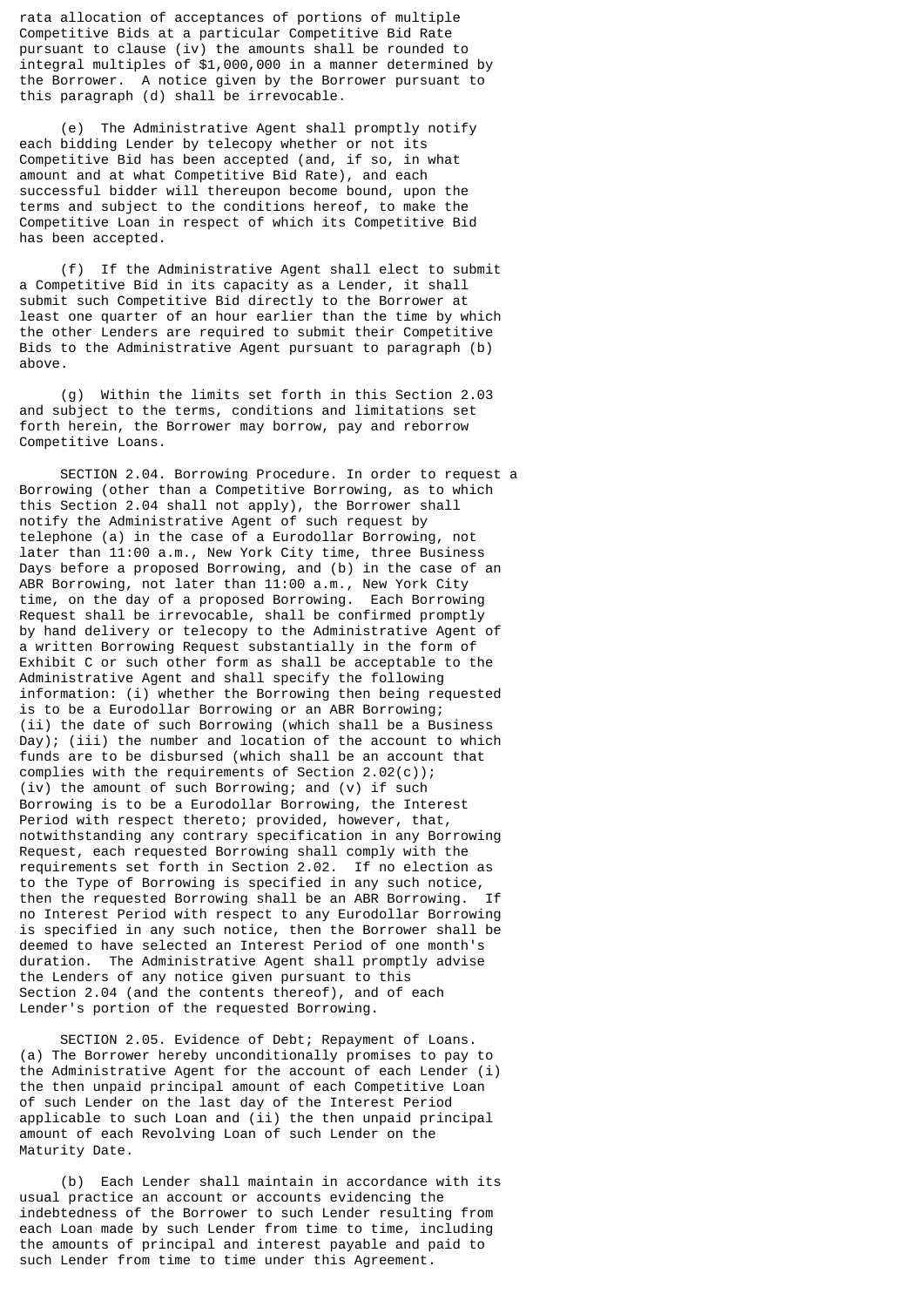(c) The Administrative Agent shall maintain accounts in which it will record (i) the amount of each Loan made hereunder, the Type thereof and the Interest Period applicable thereto, (ii) the amount of any principal or interest due and payable or to become due and payable from the Borrower to each Lender hereunder and (iii) the amount of any sum received by the Administrative Agent hereunder from the Borrower and each Lender's share thereof.

 (d) The entries made in the accounts maintained pursuant to paragraphs (b) and (c) above shall be prima facie evidence of the existence and amounts of the obligations therein recorded; provided, however, that the failure of any Lender or the Administrative Agent to maintain such accounts or any error therein shall not in any manner affect the obligations of the Borrower to repay the Loans in accordance with their terms.

 (e) Any Lender may request that Loans made by it hereunder be evidenced by a promissory note. In such event, the Borrower shall execute and deliver to such Lender a promissory note payable to such Lender and its registered assigns and in a form and substance reasonably acceptable to the Administrative Agent and the Borrower. Notwithstanding any other provision of this Agreement, in the event any Lender shall request and receive such a promissory note, the interests represented by such note shall at all times (including after any assignment of all or part of such interests pursuant to Section 9.04) be represented by one or more promissory notes payable to the payee named therein or its registered assigns.

 SECTION 2.06. Fees. (a) The Borrower agrees to pay to each Lender, through the Administrative Agent, on the last Business Day of March, June, September and December in each year, and on the date on which the Commitment of such Lender shall expire or be terminated as provided herein, a facility fee (a "Facility Fee") equal to the Applicable Percentage per annum in effect from time to time on the daily amount of the Commitment of such Lender (whether used or unused) during the preceding quarter (or shorter period commencing with the date hereof or ending with the Maturity Date or the date on which the Commitment of such Lender shall expire or be terminated); provided that, if such Lender continues to have any Revolving Credit Exposure after its Commitment terminates, then the Facility Fee shall continue to accrue (and be payable on demand) on the daily amount of such Lender's Revolving Credit Exposure from and including the date on which its Commitment terminates to and including the date on which such Lender ceases to have any Revolving Credit Exposure. All Facility Fees shall be computed on the basis of the actual number of days elapsed (including the first day but excluding the last day) in a year of 360 days. The Facility Fee due to each Lender shall commence to accrue on the date of this Agreement and shall cease to accrue on the later of the date on which the Commitment of such Lender shall expire or be terminated as provided herein and such Lender shall have no Revolving Credit Exposure.

 (b) The Borrower agrees to pay to the Administrative Agent, for its own account, the administration fee referred to in the Fee Letter dated November 29, 2001, as amended or supplemented from time to time, between the Borrower and Credit Suisse First Boston (the "Administrative Agent Fees").

 (c) All Fees shall be paid on the dates due, in immediately available funds, to the Administrative Agent for distribution, if and as appropriate, among the Lenders. Once paid, none of the Fees shall be refundable under any circumstances.

 SECTION 2.07. Interest on Loans. (a) Subject to the provisions of Section 2.08, the Loans comprising each ABR Borrowing shall bear interest (computed on the basis of the actual number of days elapsed (including the first day but excluding the last day) over a year of 365 or 366 days, as the case may be, when the Alternate Base Rate is determined by reference to the Prime Rate and over a year of 360 days at all other times) at a rate per annum equal to the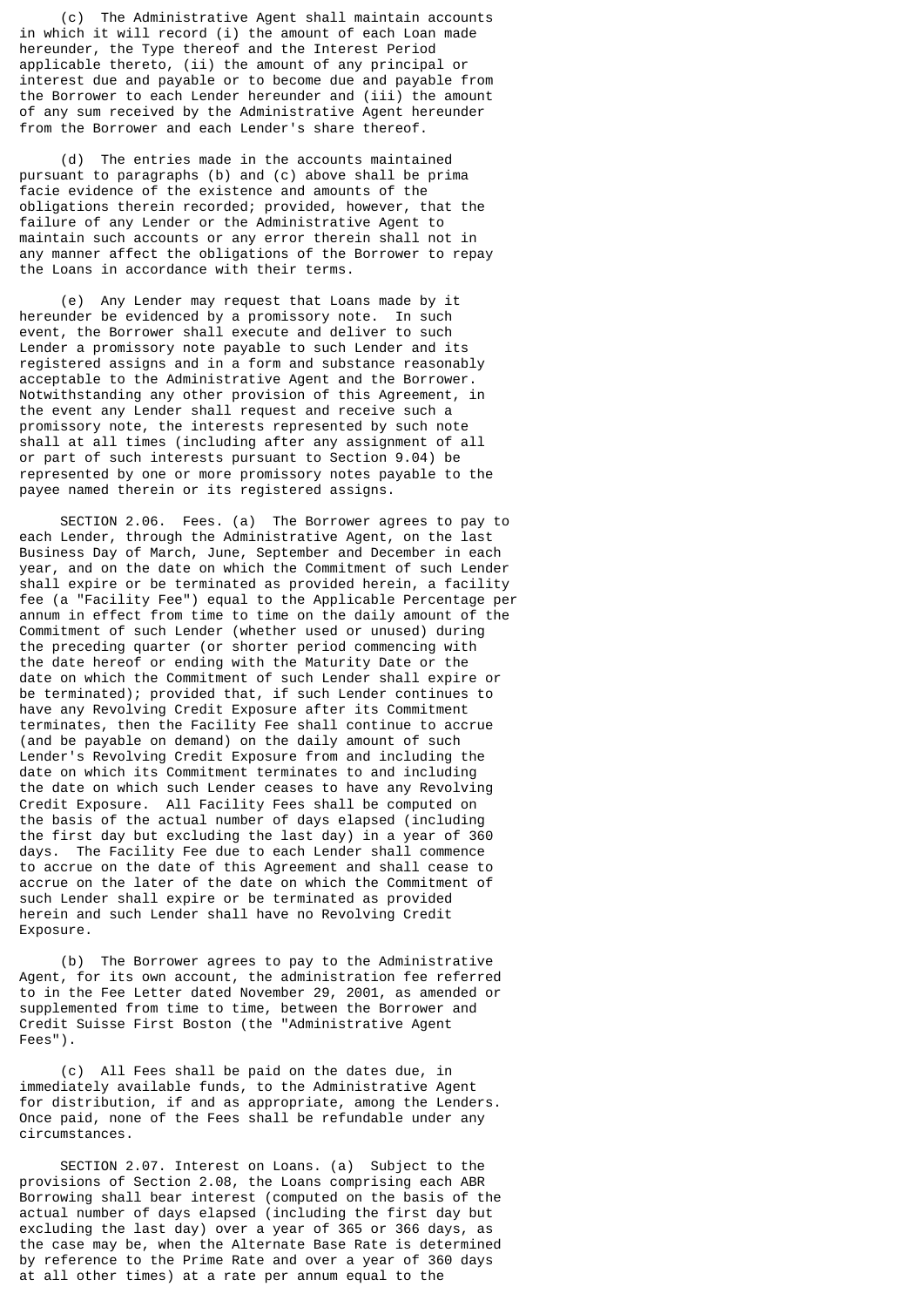Alternate Base Rate plus the Applicable Percentage in effect from time to time.

 (b) Subject to the provisions of Section 2.08, the Loans comprising each Eurodollar Borrowing shall bear interest (computed on the basis of the actual number of days elapsed (including the first day but excluding the last day) over a year of 360 days) at a rate per annum equal to (i) in the case of each Revolving Loan, the LIBO Rate for the Interest Period in effect for such Borrowing plus the Applicable Percentage in effect from time to time, and (ii) in the case of each Competitive Loan, the LIBO Rate for the Interest Period in effect for such Borrowing plus the Margin offered by the Lender making such Loan and accepted by the Borrower pursuant to Section 2.03.

 (c) Subject to the provisions of Section 2.08, each Fixed Rate Loan shall bear interest (computed on the basis of the actual number of days elapsed (including the first day but excluding the last day) over a year of 360 days) at a rate per annum equal to the fixed rate of interest offered by the Lender making such Loan and accepted by the Borrower pursuant to Section 2.03.

 (d) Interest on each Loan shall be payable on the Interest Payment Dates applicable to such Loan except as otherwise provided in this Agreement; provided that (i) in the event of any repayment or prepayment of any Loan (other than a prepayment of an ABR Loan), accrued interest on the principal amount repaid or prepaid shall be payable on the date of such repayment or prepayment and (ii) in the event of any conversion of any Eurodollar Loan prior to the end of the current Interest Period therefor, accrued interest on such Loan shall be payable on the effective date of such conversion. The applicable Alternate Base Rate or LIBO Rate for each Interest Period or day within an Interest Period, as the case may be, shall be determined by the Administrative Agent, and such determination shall be conclusive absent manifest error.

 SECTION 2.08. Default Interest. If the Borrower shall default in the payment of the principal of or interest on any Loan or any other amount becoming due hereunder, by acceleration or otherwise, the Borrower shall on demand from time to time pay interest, to the extent permitted by law, on such defaulted amount to but excluding the date of actual payment (after as well as before judgment) (a) in the case of overdue principal, at the rate otherwise applicable to such Loan pursuant to Section 2.07 plus 2.00% per annum and (b) in all other cases, at a rate per annum (computed on the basis of the actual number of days elapsed (including the first day but excluding the last day) over a year of 365 or 366 days, as the case may be, when determined by reference to the Prime Rate and over a year of 360 days at all other times) equal to the rate that would be applicable to an ABR Revolving Loan plus 2.00%.

 SECTION 2.09. Alternate Rate of Interest. In the event, and on each occasion, that on the day two Business Days prior to the commencement of any Interest Period for a Eurodollar Borrowing the Administrative Agent shall have determined that dollar deposits in the principal amounts of the Loans comprising such Borrowing are not generally available in the London interbank market, or that reasonable means do not exist for ascertaining the LIBO Rate, or the Administrative Agent shall have been informed by the Required Lenders (or, in the case of a Eurodollar Competitive Loan, any Lender required to make such Loan) that the rates at which such dollar deposits are being offered will not adequately and fairly reflect the cost to the Required Lenders (or such Lender) of making or maintaining their or its Eurodollar Loan during such Interest Period, the Administrative Agent shall, as soon as practicable thereafter, give written or telecopy notice thereof to the Borrower and the Lenders. In the event of any such notice, until the Administrative Agent shall have advised the Borrower and the Lenders that the circumstances giving rise to such notice no longer exist, (i) any request by the Borrower for a Eurodollar Revolving Credit Borrowing pursuant to Section 2.04 shall be deemed to be a request for an ABR Borrowing and (ii) any request by the Borrower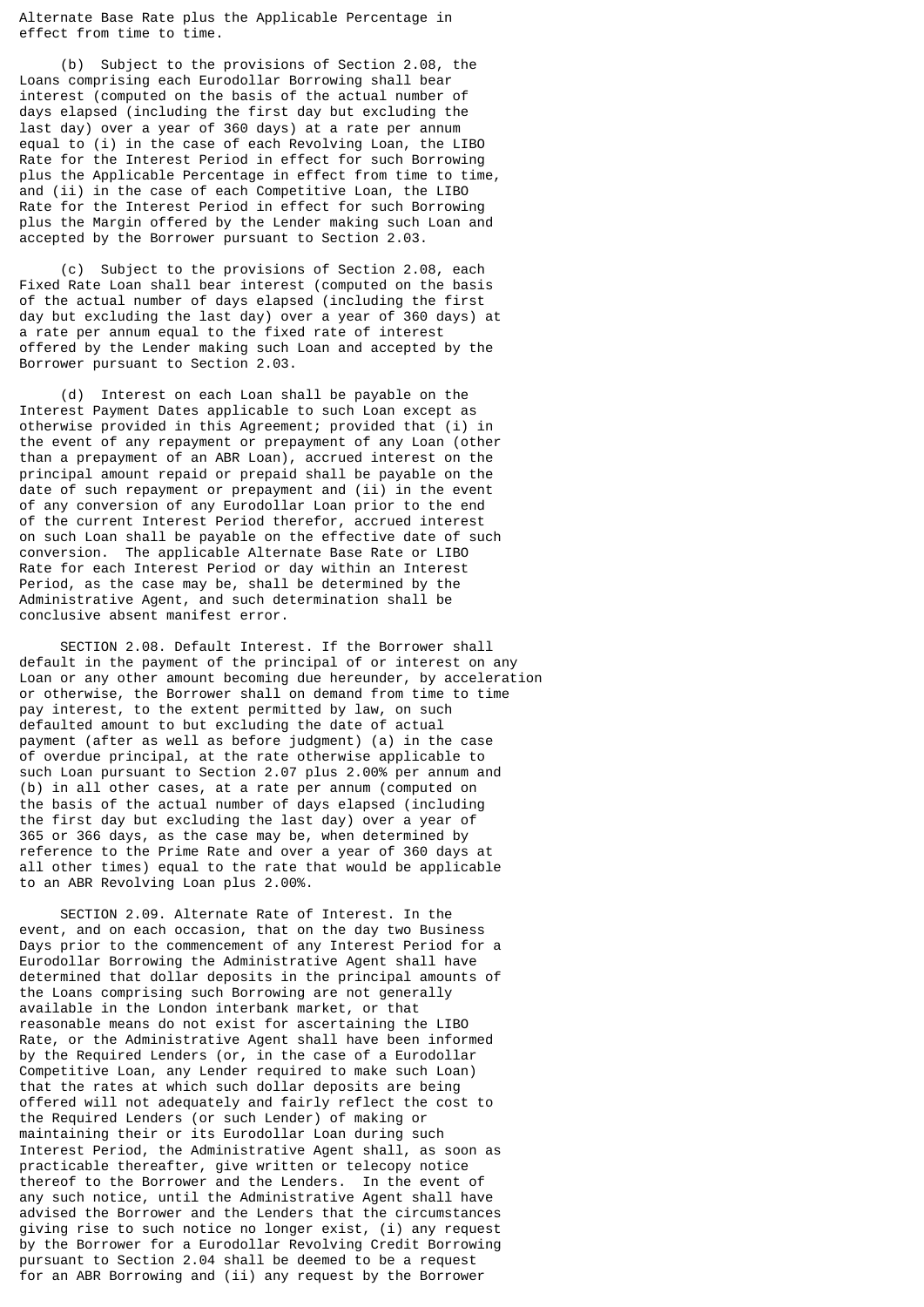for a Eurodollar Competitive Borrowing pursuant to Section 2.03 shall be of no force and effect and shall be denied by the Administrative Agent; provided that if the circumstances giving rise to such notice do not affect all the Lenders, then the Borrower may make requests for Eurodollar Competitive Borrowings to Lenders that are not affected thereby. Each determination by the Administrative Agent under this Section 2.09 shall be conclusive absent manifest error.

 SECTION 2.10. Termination and Reduction of Commitments. (a) The Commitments shall automatically terminate on the Maturity Date.

 (b) Upon at least three Business Days' prior irrevocable written or telecopy notice (or telephone notice promptly confirmed by written or telecopy notice) to the Administrative Agent, the Borrower may at any time in whole permanently terminate, or from time to time in part permanently reduce, the Commitments; provided, however, that (i) each partial reduction of the Commitments shall be in an integral multiple of \$1,000,000 and in a minimum amount of \$10,000,000 and (ii) the Total Commitment shall not be reduced to an amount that is less than the sum of the Aggregate Revolving Credit Exposure and the aggregate outstanding principal amount of the Competitive Loans at the time.

 (c) Each reduction in the Commitments hereunder shall be made ratably among the Lenders in accordance with their respective Commitments. The Borrower shall pay to the Administrative Agent for the account of the applicable Lenders, on the date of each termination or reduction, the Facility Fees on the amount of the Commitments so terminated or reduced accrued to but excluding the date of such termination or reduction.

 SECTION 2.11. Conversion and Continuation of Borrowings. The Borrower shall have the right at any time upon prior irrevocable written or telecopy notice (or telephone notice promptly confirmed by written or telecopy notice) to the Administrative Agent (a) not later than 11:00 a.m., New York City time, on the day of conversion, to convert any Eurodollar Borrowing into an ABR Borrowing, (b) not later than 11:00 a.m., New York City time, three Business Days prior to conversion or continuation, to convert any ABR Borrowing into a Eurodollar Revolving Credit Borrowing or to continue any Eurodollar Revolving Credit Borrowing as a Eurodollar Revolving Credit Borrowing for an additional Interest Period, and (c) not later than 11:00 a.m., New York City time, three Business Days prior to conversion, to convert the Interest Period with respect to any Eurodollar Revolving Credit Borrowing to another permissible Interest Period, subject in each case to the following:

 (i) each conversion or continuation shall be made pro rata among the Lenders in accordance with the respective principal amounts of the Loans comprising the converted or continued Borrowing;

 (ii) if less than all the outstanding principal amount of any Borrowing shall be converted or continued, then each resulting Borrowing shall satisfy the limitations specified in Sections 2.02(a) and 2.02(b) regarding the principal amount and maximum number of Borrowings of the relevant Type;

 (iii) each conversion shall be effected by each Lender and the Administrative Agent by recording for the account of such Lender the new Loan of such Lender resulting from such conversion and reducing the Loan (or portion thereof) of such Lender being converted by an equivalent principal amount; accrued interest on any Eurodollar Loan (or portion thereof) being converted shall be paid by the Borrower at the time of conversion;

 (iv) if any Eurodollar Borrowing is converted at a time other than the end of the Interest Period applicable thereto, the Borrower shall pay, upon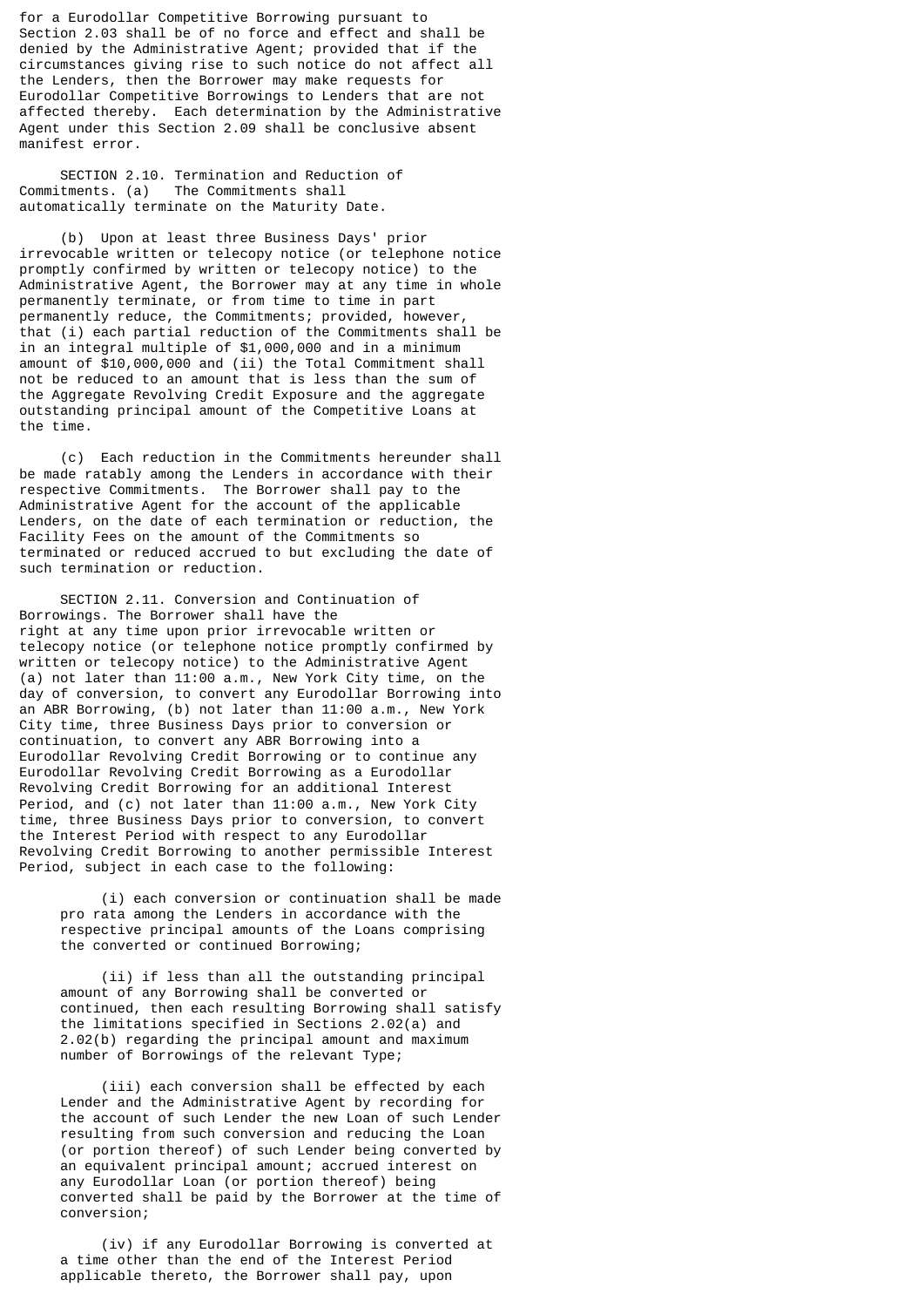demand, any amounts due to the Lenders pursuant to Section 2.15;

 (v) any portion of a Borrowing maturing or required to be repaid in less than one month may not be converted into or continued as a Eurodollar Borrowing;

 (vi) any portion of a Eurodollar Borrowing that cannot be converted into or continued as a Eurodollar Borrowing by reason of the immediately preceding clause shall be automatically converted at the end of the Interest Period in effect for such Borrowing into an ABR Borrowing; and

 (vii) upon notice to the Borrower from the Administrative Agent given at the request of the Required Lenders, after the occurrence and during the continuance of a Default or Event of Default, no outstanding Revolving Loan may be converted into, or continued as, a Eurodollar Loan and, unless repaid, each Eurodollar Revolving Borrowing shall be converted into an ABR Borrowing at the end of the Interest Period applicable thereto.

 Each notice pursuant to this Section 2.11 shall refer to this Agreement and specify (i) the identity and amount of the Borrowing that the Borrower requests be converted or continued, (ii) whether such Borrowing is to be converted to or continued as a Eurodollar Borrowing or an ABR Borrowing, (iii) if such notice requests a conversion, the date of such conversion (which shall be a Business Day) and (iv) if such Borrowing is to be converted to or continued as a Eurodollar Borrowing, the Interest Period with respect thereto. If no Interest Period is specified in any such notice with respect to any conversion to or continuation as a Eurodollar Borrowing, the Borrower shall be deemed to have selected an Interest Period of one month's duration. The Administrative Agent shall advise the Lenders of any notice given pursuant to this Section 2.11 and of each Lender's portion of any converted or continued Borrowing. If the Borrower shall not have given notice in accordance with this Section 2.11 to continue any Borrowing into a subsequent Interest Period (and shall not otherwise have given notice in accordance with this Section 2.11 to convert such Borrowing), such Borrowing shall, at the end of the Interest Period applicable thereto (unless repaid pursuant to the terms hereof), automatically be continued into an ABR Borrowing. The Borrower shall not have the right to continue or convert the Interest Period with respect to any Competitive Borrowing pursuant to this Section 2.11.

 SECTION 2.12. Optional Prepayment.(a) The Borrower shall have the right at any time and from time to time to prepay any Borrowing (other than a Competitive Borrowing), in whole or in part, upon at least three Business Days' prior written or telecopy notice (or telephone notice promptly confirmed by written or telecopy notice) in the case of Eurodollar Loans, or written or telecopy notice (or telephone notice promptly confirmed by written or telecopy notice) on the day of prepayment in the case of ABR Loans, to the Administrative Agent before 11:00 a.m., New York City time; provided, however, that each partial prepayment shall be in an amount that is an integral multiple of \$1,000,000 and not less than \$10,000,000. The Borrower shall not have the right to prepay any Competitive Borrowing.

 (b) In the event of any termination of all the Commitments, the Borrower shall repay or prepay all its outstanding Revolving Credit Borrowings on the date of such termination. If as a result of any partial reduction of the Commitments the sum of the Aggregate Revolving Credit Exposure and the aggregate outstanding principal amount of the Competitive Loans at the time would exceed the Total Commitment after giving effect thereto, then the Borrower shall, on the date of such reduction, repay or prepay Revolving Credit Borrowings in an amount sufficient to eliminate such excess.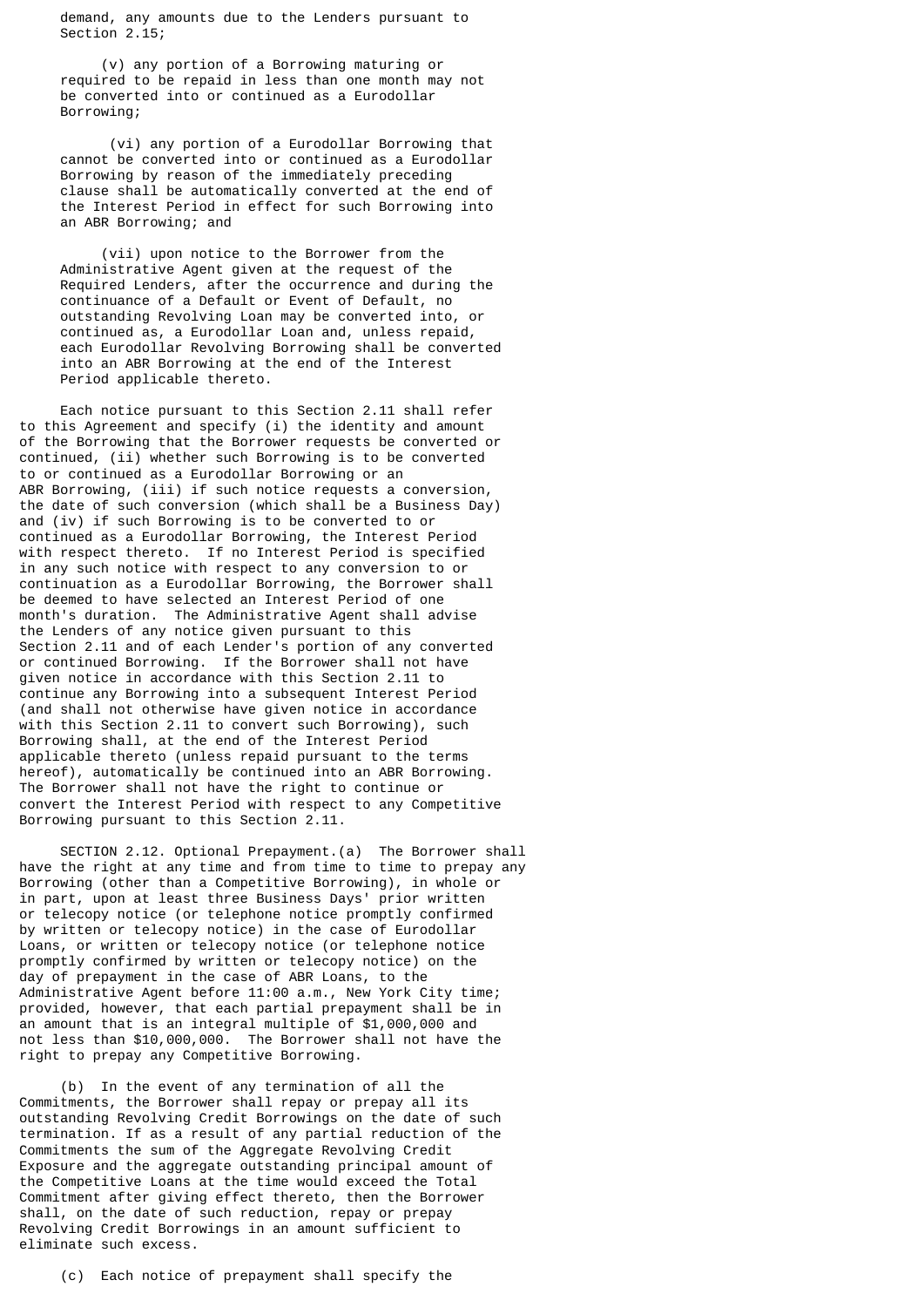prepayment date and the principal amount of each Borrowing (or portion thereof) to be prepaid, shall be irrevocable and shall commit the Borrower to prepay such Borrowing by the amount stated therein on the date stated therein. All prepayments under this Section 2.12 shall be subject to Section 2.15 but otherwise without premium or penalty. All prepayments under this Section 2.12 (other than prepayment of an ABR Loan that does not occur in connection with, or as a result of, the reduction or termination of the Commitments) shall be accompanied by accrued and unpaid interest on the principal amount to be prepaid to but excluding the date of payment.

 SECTION 2.13. Reserve Requirements; Change in Circumstances. (a) Notwithstanding any other provision of this Agreement, if any Change in Law shall impose, modify or deem applicable any reserve, special deposit or similar requirement against assets of, deposits with or for the account of or credit extended by any Lender or shall impose on such Lender or the London interbank market any other condition affecting this Agreement or Eurodollar Loans or Fixed Rate Loans made by such Lender, and the result of any of the foregoing shall be to increase the cost to such Lender of making or maintaining any Eurodollar Loan or Fixed Rate Loan or to reduce the amount of any sum received or receivable by such Lender hereunder (whether of principal, interest or otherwise) by an amount deemed by such Lender to be material, then the Borrower will pay to such Lender upon demand such additional amount or amounts as will compensate such Lender for such additional costs incurred or reduction suffered.

 (b) If any Lender shall have determined that any Change in Law regarding capital adequacy has or would have the effect of reducing the rate of return on such Lender's capital or on the capital of such Lender's holding company, if any, as a consequence of this Agreement or the Loans made to a level below that which such Lender or such Lender's holding company could have achieved but for such Change in Law (taking into consideration such Lender's policies and the policies of such Lender's holding company with respect to capital adequacy) by an amount deemed by such Lender to be material, then from time to time the Borrower shall pay to such Lender such additional amount or amounts as will compensate such Lender or such Lender's holding company for any such reduction suffered.

 (c) A certificate of a Lender setting forth the amount or amounts necessary to compensate such Lender or its holding company, as applicable, as specified in paragraph (a) or (b) above shall be delivered to the Borrower and shall be conclusive absent manifest error. The Borrower shall pay such Lender the amount shown as due on any such certificate delivered by it within 15 days after its receipt of the same.

 (d) Failure or delay on the part of any Lender to demand compensation for any increased costs or reduction in amounts received or receivable or reduction in return on capital shall not constitute a waiver of such Lender's right to demand such compensation; provided that the Borrower shall not be under any obligation to compensate any Lender under paragraph (a) or (b) above with respect to increased costs or reductions with respect to any period prior to the date that is 120 days prior to such request if such Lender knew or could reasonably have been expected to know of the circumstances giving rise to such increased costs or reductions and of the fact that such circumstances could reasonably be expected to result in a claim for increased compensation by reason of such increased costs or reductions; provided further that the foregoing limitation shall not apply to any increased costs or reductions arising out of the retroactive application of any Change in Law within such 120-day period. The protection of this Section shall be available to each Lender regardless of any possible contention of the invalidity or inapplicability of the Change in Law that shall have occurred or been imposed. Notwithstanding any other provision of this Section, no Lender shall be entitled to demand compensation hereunder in respect of any Competitive Loan if it shall have been aware of the event or circumstance giving rise to such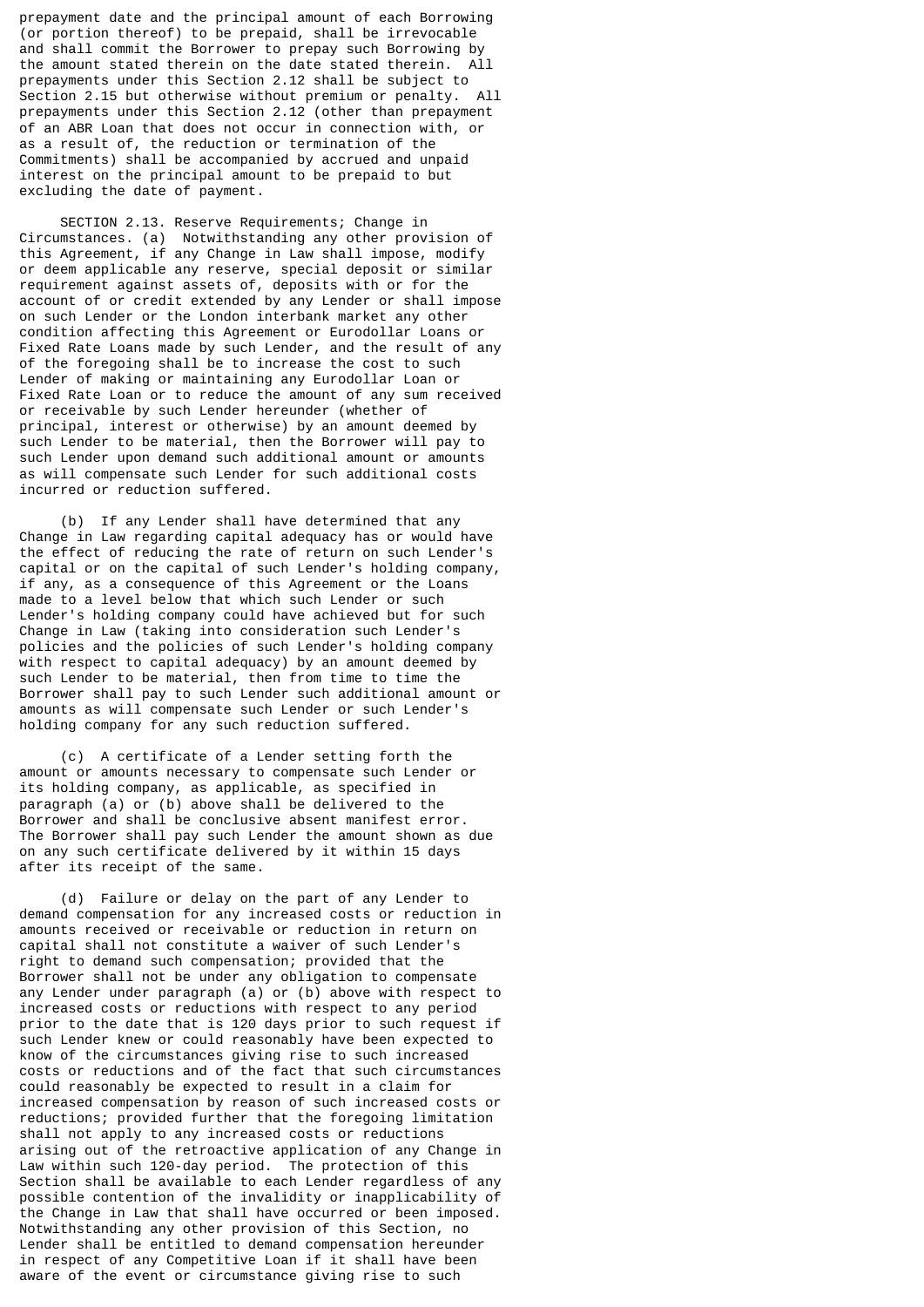demand at the time it submitted the Competitive Bid pursuant to which such Loan was made.

 SECTION 2.14. Change in Legality. (a) Notwithstanding any other provision of this Agreement, if any Change in Law shall make it unlawful for any Lender to make or maintain any Eurodollar Loan or to give effect to its obligations as contemplated hereby with respect to any Eurodollar Loan, then, by written notice to the Borrower and to the Administrative Agent:

 (i) such Lender may declare that Eurodollar Loans will not thereafter (for the duration of such unlawfulness) be made by such Lender hereunder (or be continued for additional Interest Periods and ABR Loans will not thereafter (for such duration) be converted into Eurodollar Loans), whereupon such Lender shall not submit a Competitive Bid in response to a request for a Eurodollar Competitive Loan and any request for a Eurodollar Borrowing (or to convert an ABR Borrowing to a Eurodollar Borrowing or to continue a Eurodollar Borrowing for an additional Interest Period) shall, as to such Lender only, be deemed a request for an ABR Loan (or a request to continue an ABR Loan as such for an additional Interest Period or to convert a Eurodollar Loan into an ABR Loan, as the case may be), unless such declaration shall be subsequently withdrawn; and

 (ii) such Lender may require that all outstanding Eurodollar Loans made by it be converted to ABR Loans, in which event all such Eurodollar Loans shall be automatically converted to ABR Loans as of the effective date of such notice as provided in paragraph (b) below.

In the event any Lender shall exercise its rights under (i) or (ii) above, all payments and prepayments of principal that would otherwise have been applied to repay the Eurodollar Loans that would have been made by such Lender or the converted Eurodollar Loans of such Lender shall instead be applied to repay the ABR Loans made by such Lender in lieu of, or resulting from the conversion of, such Eurodollar Loans.

 (b) For purposes of this Section 2.14, a notice to the Borrower by any Lender shall be effective as to each Eurodollar Loan made by such Lender, if lawful, on the last day of the Interest Period then applicable to such Eurodollar Loan; in all other cases such notice shall be effective on the date of receipt by the Borrower.

 SECTION 2.15. Break Funding. The Borrower shall compensate each Lender for any loss or expense that such Lender may sustain or incur as a consequence of (a) such Lender receiving or being deemed to receive any amount on account of the principal of any Fixed Rate Loan or Eurodollar Loan prior to the end of the Interest Period in effect therefor, (b) the conversion of any Eurodollar Loan to an ABR Loan, or the conversion of the Interest Period with respect to any Eurodollar Loan, in each case other than on the last day of the Interest Period in effect therefor or (c) the failure of the Borrower to borrow, convert, continue or prepay any Fixed Rate Loan or Eurodollar Loan made or to be made by such Lender (including any Eurodollar Loan to be made pursuant to a conversion or continuation under Section 2.11) after notice of such borrowing, conversion, continuation or prepayment shall have been given by the Borrower hereunder (any of the events referred to in this sentence being called a "Breakage Event"). In the case of any Breakage Event, such loss shall include an amount equal to the excess, as reasonably determined by such Lender, of (i) its cost of obtaining funds for the Fixed Rate Loan or Eurodollar Loan that is the subject of such Breakage Event for the period from the date of such Breakage Event to the last day of the Interest Period in effect (or that would have been in effect) for such Loan over (ii) the amount of interest likely to be realized by such Lender in redeploying the funds released or not utilized by reason of such Breakage Event for such period. A certificate of any Lender setting forth any amount or amounts which such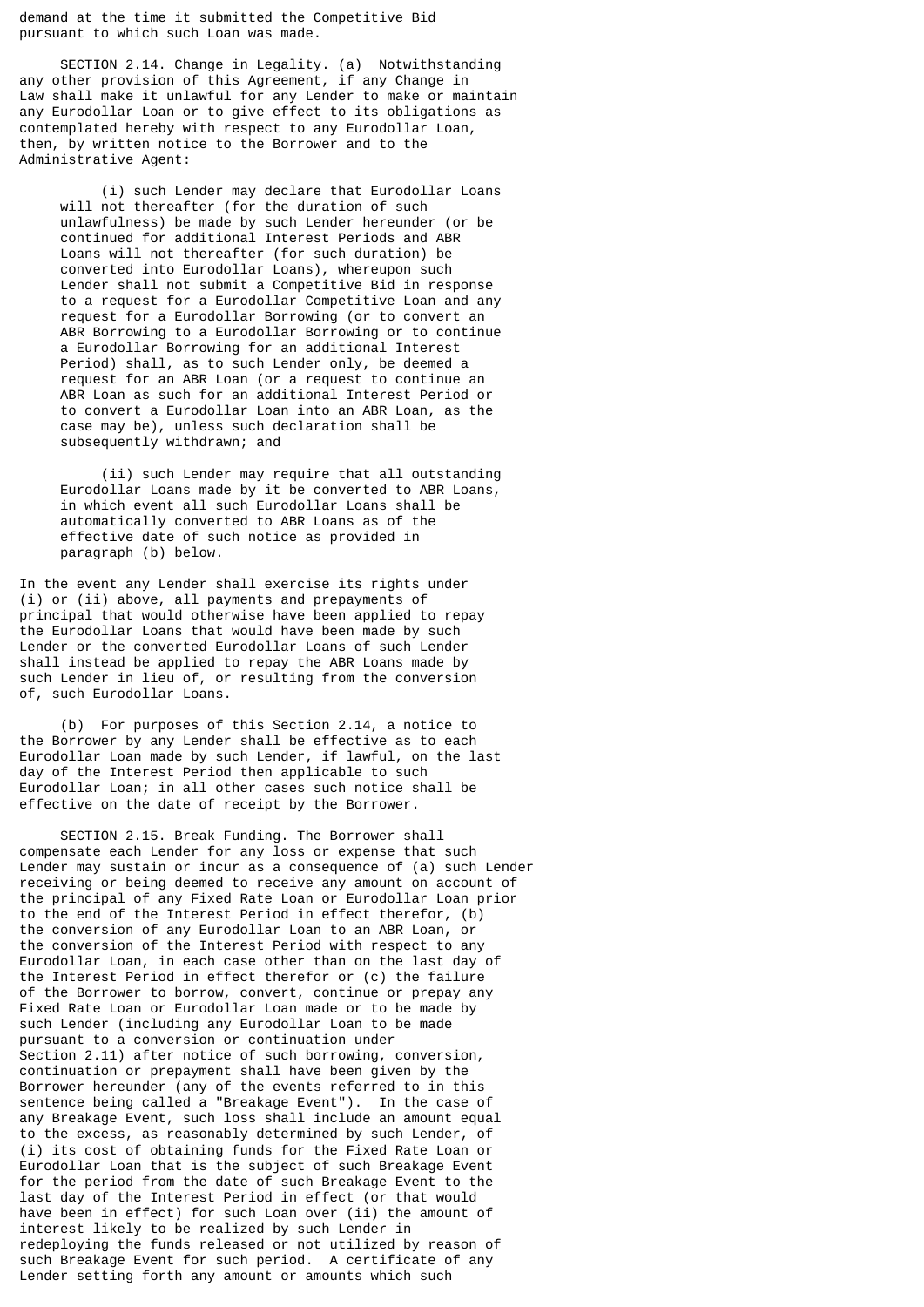Lender is entitled to receive pursuant to this Section 2.15 shall be delivered to the Borrower and shall be conclusive absent manifest error. The Borrower shall pay such Lender the amount due within 15 days of the receipt of any such certificate.

 SECTION 2.16. Pro Rata Treatment. Except as provided below in this Section 2.16 with respect to Competitive Borrowings and as required under Section 2.14, each Borrowing, each payment or prepayment of principal of any Borrowing, each payment of interest on the Loans, each payment of the Facility Fees, each reduction of the Commitments and each conversion of any Borrowing to or continuation of any Borrowing as a Borrowing of any Type shall be allocated pro rata among the Lenders in accordance with their respective Commitments (or, if such Commitments shall have expired or been terminated, in accordance with the respective principal amounts of their outstanding Loans). Each payment of principal of and interest on any Competitive Borrowing shall be allocated pro rata among the Lenders participating in such Borrowing in accordance with the respective principal amounts of their outstanding Competitive Loans comprising such Borrowing. For purposes of determining the available Commitments of the Lenders at any time, each outstanding Competitive Borrowing shall be deemed to have utilized the Commitments of the Lenders (including those Lenders which shall not have made Loans as part of such Competitive Borrowing) pro rata in accordance with such respective Commitments. Each Lender agrees that in computing such Lender's portion of any Borrowing to be made hereunder, the Administrative Agent may, in its discretion, round each Lender's percentage of such Borrowing to the next higher or lower whole dollar amount. SECTION 2.17. Sharing of Setoffs. tc \l 2 "SECTION

 2.17. Sharing of Setoffs." Each Lender agrees that if it shall, through the exercise of a right of banker's lien, setoff or counterclaim against the Borrower, or pursuant to a secured claim under Section 506 of Title 11 of the United States Code or other security or interest arising from, or in lieu of, such secured claim, received by such Lender under any applicable bankruptcy, insolvency or other similar law or otherwise, or by any other means, obtain payment (voluntary or involuntary) in respect of any Loan or Loans as a result of which the unpaid principal portion of its Loans shall be proportionately less than the unpaid principal portion of the Loans of any other Lender, it shall be deemed simultaneously to have purchased from such other Lender at face value, and shall promptly pay to such other Lender the purchase price for, a participation in the Loans of such other Lender, so that the aggregate unpaid principal amount of the Loans and participations in Loans held by each Lender shall be in the same proportion to the aggregate unpaid principal amount of all Loans then outstanding as the principal amount of its Loans prior to such exercise of banker's lien, setoff or counterclaim or other event was to the principal amount of all Loans outstanding prior to such exercise of banker's lien, setoff or counterclaim or other event; provided, however, that if any such purchase or purchases or adjustments shall be made pursuant to this Section 2.17 and the payment giving rise thereto shall thereafter be recovered, such purchase or purchases or adjustments shall be rescinded to the extent of such recovery and the purchase price or prices or adjustment restored without interest. The Borrower expressly consents to the foregoing arrangements and agrees that any Lender holding a participation in a Loan deemed to have been so purchased may exercise any and all rights of banker's lien, setoff or counterclaim with respect to any and all moneys owing by the Borrower to such Lender by reason thereof as fully as if such Lender had made a Loan directly to the Borrower in the amount of such participation.

 SECTION 2.18. Payments. (a) The Borrower shall make each payment (including principal of or interest on any Borrowing or any Fees or other amounts) hereunder not later than 12:00 (noon), New York City time, on the date when due in immediately available dollars, without setoff, defense or counterclaim. Each such payment shall be made to the Administrative Agent at its offices at Eleven Madison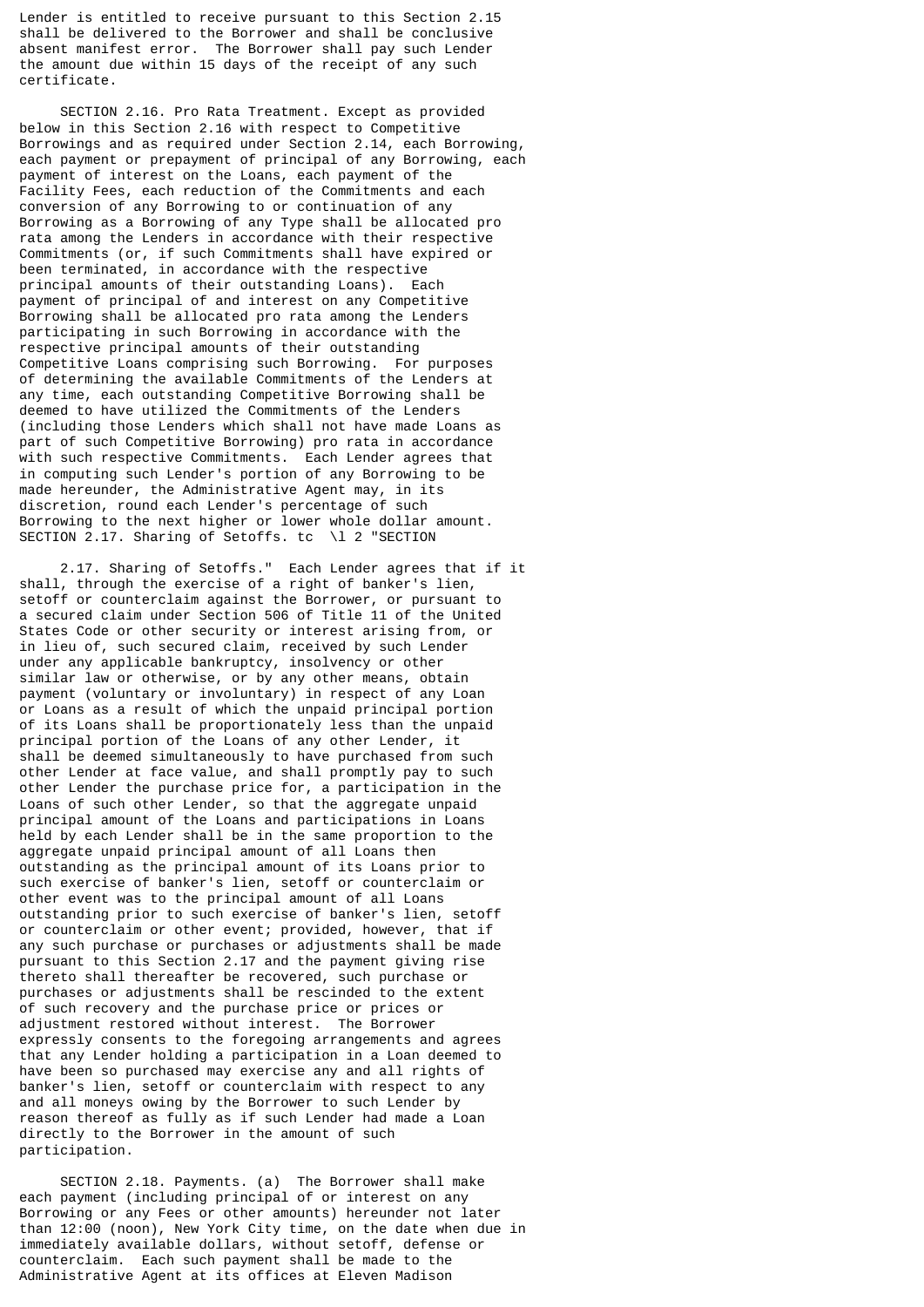Avenue, New York, NY 10010 or as otherwise instructed by the Administrative Agent.

 (b) Except as otherwise expressly provided herein, whenever any payment (including principal of or interest on any Borrowing or any Fees or other amounts) hereunder shall become due, or otherwise would occur, on a day that is not a Business Day, such payment may be made on the next succeeding Business Day, and such extension of time shall in such case be included in the computation of interest or Fees, if applicable.

 SECTION 2.19. Taxes. (a) Any and all payments by the Borrower hereunder shall be made free and clear of and without deduction for any Indemnified Taxes or Other Taxes; provided that if the Borrower shall be required to deduct any Indemnified Taxes or Other Taxes from such payments, then (i) the sum payable shall be increased as necessary so that after making all required deductions (including deductions applicable to additional sums payable under this Section) the Administrative Agent or such Lender (as the case may be) receives an amount equal to the sum it would have received had no such deductions been made, (ii) the Borrower shall make such deductions and (iii) the Borrower shall pay the full amount deducted to the relevant Governmental Authority in accordance with applicable law.

 (b) In addition, the Borrower shall pay any Other Taxes not paid pursuant to Section 2.19(a)(iii) to the relevant Governmental Authority in accordance with applicable law. As of the Closing Date, each Foreign Lender intends to make Loans hereunder out of an office located in the United States of America or out of an office so that such Loans would not be subject to Other Taxes.

 (c) The Borrower shall indemnify the Administrative Agent and each Lender, within 15 days after written demand therefor, for the full amount of any Indemnified Taxes or Other Taxes paid by the Administrative Agent or such Lender, as the case may be, on or with respect to any payment by or on account of any obligation of the Borrower hereunder (including Indemnified Taxes or Other Taxes imposed or asserted on or attributable to amounts payable under this Section) and any penalties, interest and reasonable expenses arising therefrom or with respect thereto, whether or not such Indemnified Taxes or Other Taxes were correctly or legally imposed or asserted by the relevant Governmental Authority; provided, however, that the Borrower shall not be obligated to make a payment pursuant to this Section 2.19 in respect of penalties, interest and other liabilities attributable to any Indemnified Taxes or Other Taxes, if (i) such penalties, interest and other liabilities are attributable to the failure of the Administrative Agent or such Lender, as the case may be, to pay amounts paid to the Administrative Agent or such Lender by the Borrower (for Indemnified Taxes or Other Taxes) to the appropriate taxing authority in a timely manner after receipt of such payment from the Borrower or (ii) such penalties, interest and other liabilities are attributable to the gross negligence or wilful misconduct of the Administrative Agent or such Lender, as the case may be. After the Administrative Agent or a Lender learns of the imposition of Indemnified Taxes or Other Taxes, such person will act in good faith to promptly notify the Borrower of its obligations hereunder. A certificate as to the amount of such payment or liability delivered to the Borrower by a Lender, or by the Administrative Agent on its behalf or on behalf of a Lender, shall be conclusive absent manifest error.

 (d) As soon as practicable after any payment of Indemnified Taxes or Other Taxes by the Borrower to a Governmental Authority, the Borrower shall deliver to the Administrative Agent the original or a certified copy of a receipt issued by such Governmental Authority evidencing such payment, a copy of the return reporting such payment or other evidence of such payment reasonably satisfactory to the Administrative Agent.

 (e) Any Lender that is entitled to an exemption from or reduction of withholding tax under the law of the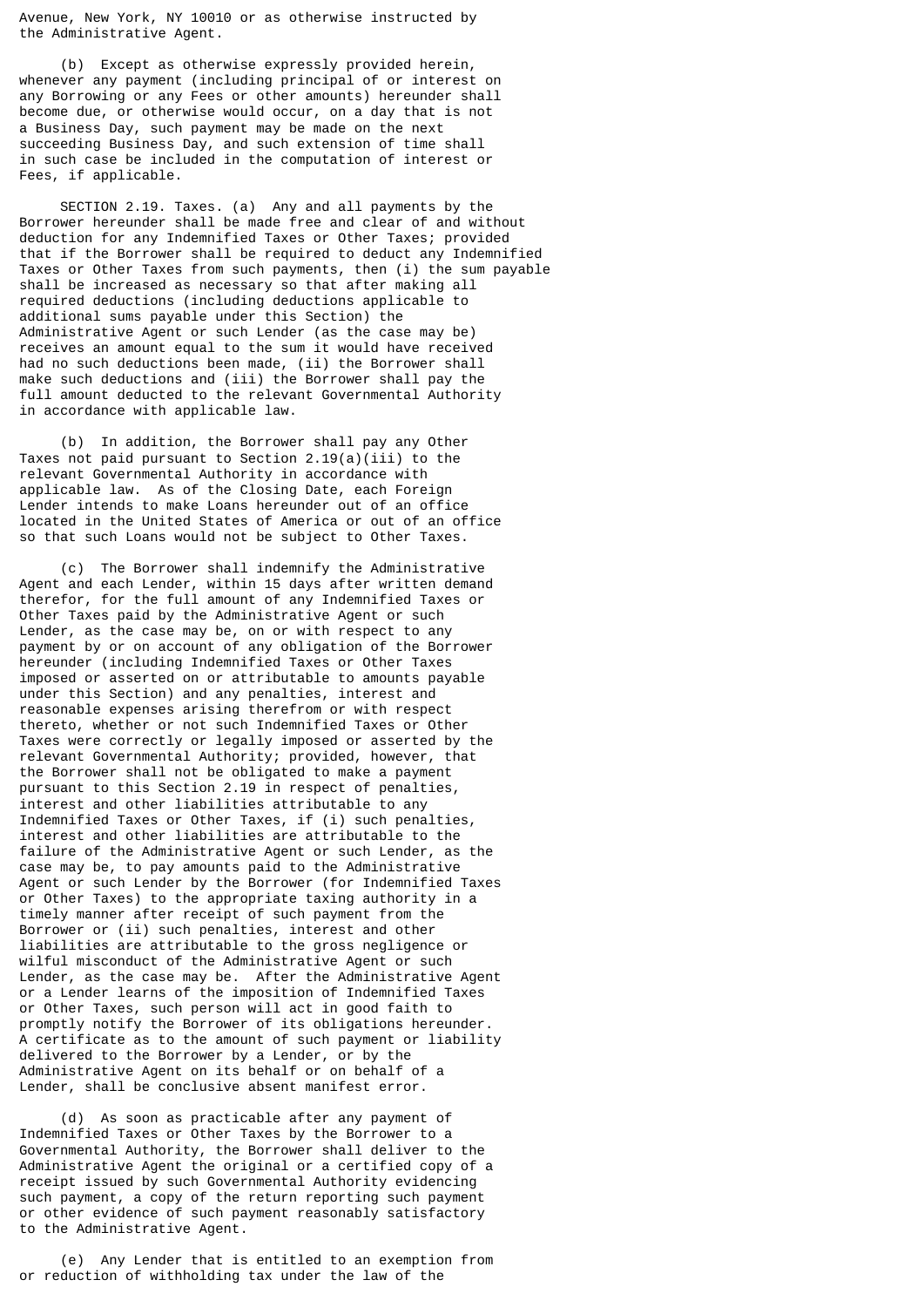jurisdiction in which the Borrower is located, or any treaty to which such jurisdiction is a party, with respect to payments under this Agreement shall deliver to the Borrower (with a copy to the Administrative Agent), at the time or times prescribed by applicable law, such properly completed and executed documentation prescribed by applicable law and reasonably requested by the Borrower as will permit such payments to be made without withholding or at a reduced rate. Each Foreign Lender, before it signs and delivers this Agreement if listed on the signature pages hereof and before it becomes a Lender in the case of each other Foreign Lender, and from time to time thereafter, before the date any such form expires or becomes obsolete or invalid, shall provide the Borrower and the Administrative Agent with Internal Revenue Service form W-8BEN or W-8ECI (or other appropriate or successor form prescribed by the Internal Revenue Service) in duplicate, certifying that such Foreign Lender is entitled to benefits under an income tax treaty to which the United States of America is a party which exempts the Foreign Lender from U.S. withholding tax on payments of interest for the account of such Foreign Lender or certifying that the income receivable pursuant to this Agreement is effectively connected with the conduct by such Foreign Lender of a trade or business in the United States of America and exempt from United States withholding tax.

 (f) If the Administrative Agent or a Lender determines that it has received a refund or credit in respect of and specifically associated with any Indemnified Taxes or Other Taxes as to which it has been indemnified by the Borrower, or with respect to which the Borrower has paid additional amounts, it shall promptly notify the Borrower of such refund or credit and shall within 15 days from the date of receipt of such refund or benefit of such credit pay over the amount of such refund or benefit of such credit (including any interest paid or credited by the relevant taxing authority or Governmental Authority with respect to such refund or credit) to the Borrower (but only to the extent of indemnity payments made, or additional amounts paid, by the Borrower with respect to the Indemnified Taxes or Other Taxes giving rise to such refund of credit), net of all out-of-pocket expenses of such person. If the Administrative Agent or a Lender shall become aware that it is entitled to receive a refund or credit in respect of Indemnified Taxes or Other Taxes as to which it has been indemnified by the Borrower or with respect to which the Borrower has paid additional amounts, it shall promptly notify the Borrower of the availability of such refund or credit and shall, within 15 days after receipt of a request for such by the Borrower (whether as a result of notification that it has made of such to the Borrower or otherwise), make a claim to such taxing authority or Governmental Authority for such refund or credit and contest such Indemnified Taxes, Other Taxes or liabilities if (i) such Lender or the Administrative Agent determines, in its sole discretion, that it would not be materially disadvantaged or prejudiced as a result of such contest (it being understood that the mere existence of fees, charges, costs or expenses that the Borrower has offered to and agreed to pay on behalf of a Lender or the Administrative Agent shall not be deemed to be materially disadvantageous to such person) and (ii) the Borrower furnishes, upon request of the Lender or the Administrative Agent, an opinion of reputable tax counsel (such opinion and such counsel to be acceptable to such Lender or the Administrative Agent) to the effect that such Indemnified Taxes or Other Taxes were wrongfully or illegally imposed.

 SECTION 2.20. Assignment of Commitments Under Certain Circumstances; Duty to Mitigate. (a) In the event (i) any Lender delivers a certificate requesting compensation pursuant to Section 2.13, (ii) any Lender delivers a notice described in Section 2.14 or (iii) the Borrower is required to pay any additional amount to any Lender or any Governmental Authority on account of any Lender pursuant to Section 2.19, the Borrower may, at its sole expense and effort (including with respect to the processing and recordation fee referred to in Section 9.04(b)), upon notice to such Lender and the Administrative Agent, require such Lender to transfer and assign, without recourse (in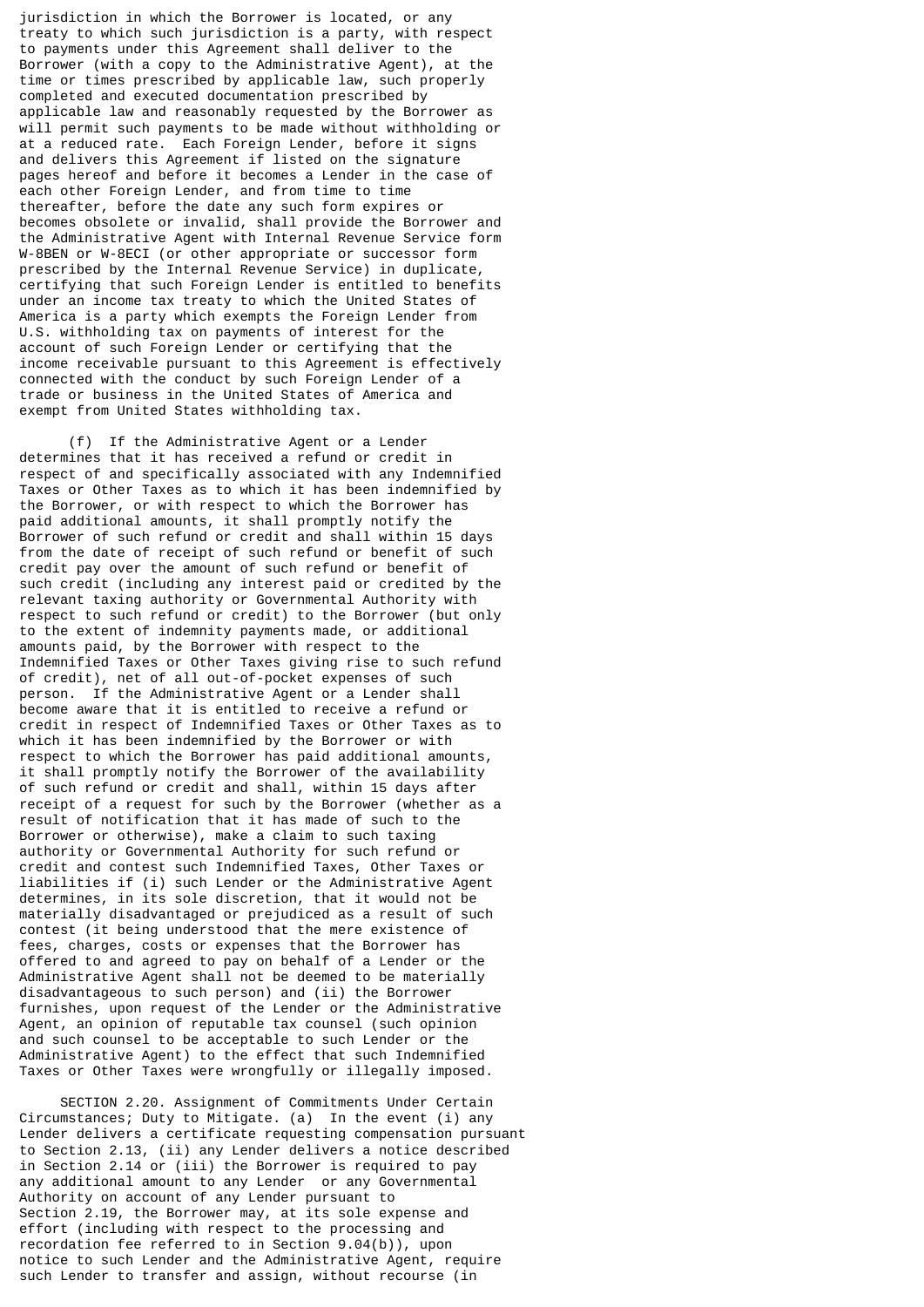accordance with and subject to the restrictions contained in Section 9.04), all of its interests, rights and obligations under this Agreement to an assignee that shall assume such assigned obligations (which assignee may be another Lender, if a Lender accepts such assignment); provided that (x) such assignment shall not conflict with any law, rule or regulation or order of any court or other Governmental Authority having jurisdiction, (y) the Borrower shall have received the prior written consent of the Administrative Agent, which consent shall not unreasonably be withheld, and (z) the Borrower or such assignee shall have paid to the affected Lender in immediately available funds an amount equal to the sum of the principal of and interest accrued to the date of such payment on the outstanding Loans of such Lender, respectively, plus all Fees and other amounts accrued for the account of such Lender hereunder (including any amounts under Section 2.13 and Section 2.15); provided further that, if prior to any such transfer and assignment the circumstances or event that resulted in such Lender's claim for compensation under Section 2.13 or notice under Section 2.14 or the amounts paid pursuant to Section 2.19, as the case may be, cease to cause such Lender to suffer increased costs or reductions in amounts received or receivable or reduction in return on capital, or cease to have the consequences specified in Section 2.14, or cease to result in amounts being payable under Section 2.19, as the case may be (including as a result of any action taken by such Lender pursuant to paragraph (b) below), or if such Lender shall waive its right to claim further compensation under Section 2.13 in respect of such circumstances or event or shall withdraw its notice under Section 2.14 or shall waive its right to further payments under Section 2.19 in respect of such circumstances or event, as the case may be, then such Lender shall not thereafter be required to make any such transfer and assignment hereunder.

 (b) If (i) any Lender shall request compensation under Section 2.13, (ii) any Lender delivers a notice described in Section 2.14 or (iii) the Borrower is required to pay any additional amount or indemnity payment to any Lender or any Governmental Authority on account of any Lender, pursuant to Section 2.19, then such Lender shall use reasonable efforts (which shall not require such Lender to incur an unreimbursed loss or unreimbursed cost or expense or otherwise take any action inconsistent with its internal policies or legal or regulatory restrictions or suffer any disadvantage or burden deemed by it to be significant) (x) to file any certificate or document reasonably requested in writing by the Borrower or (y) to assign its rights and delegate and transfer its obligations hereunder to another of its offices, branches or affiliates, if such filing or assignment would reduce its claims for compensation under Section 2.13 or enable it to withdraw its notice pursuant to Section 2.14 or would reduce amounts payable pursuant to Section 2.19, as the case may be, in the future. The Borrower hereby agrees to pay all reasonable costs and expenses incurred by any Lender in connection with any such filing or assignment, delegation and transfer.

## ARTICLE III

#### Representations and Warranties

The Borrower represents and warrants to the Administrative Agent and each of the Lenders that:

 SECTION 3.01. Organization; Powers. The Borrower and each of the Subsidiaries (a) is duly organized, validly existing and in good standing under the laws of the jurisdiction of its organization, (b) has all requisite power and authority to own its property and assets and to carry on its business as now conducted and (c) is qualified to do business in, and is in good standing in, every jurisdiction where such qualification is required, except where the failure so to qualify could not reasonably be expected to result in a Material Adverse Effect.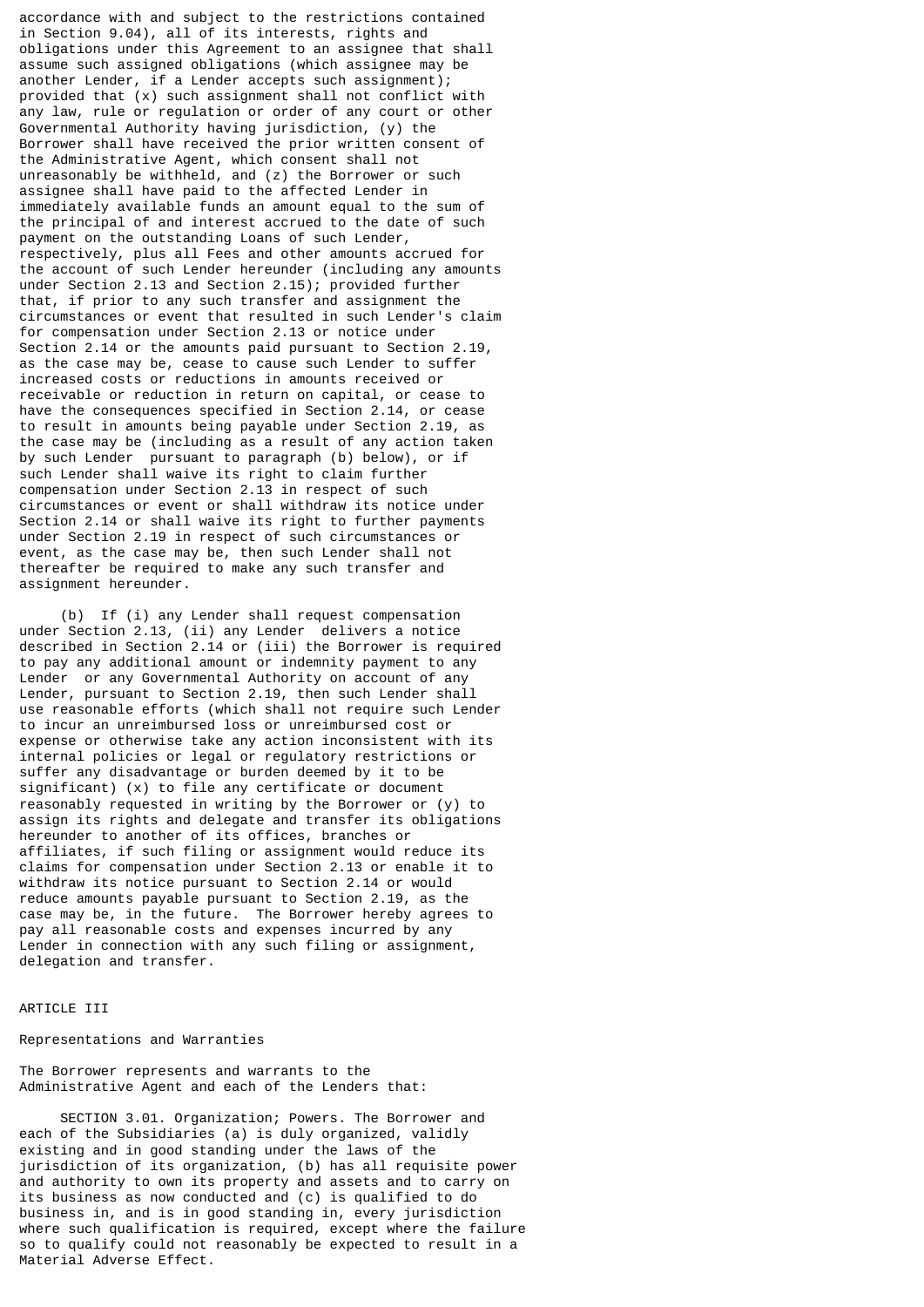SECTION 3.02. Authorization. The execution, delivery and performance by the Borrower of this Agreement and the transactions contemplated hereby (including the Borrowings hereunder) (collectively, the "Transactions") (a) are within the Borrower's corporate powers and have been duly authorized by all requisite corporate and, if required, stockholder action and (b) will not (i) violate (A) any provision of law, statute, rule or regulation, or of the certificate or articles of incorporation or other constitutive documents or by-laws of the Borrower or any Subsidiary, (B) any order of any Governmental Authority or (C) any provision of any indenture, agreement or other instrument to which the Borrower or any Subsidiary is a party or by which any of them or any of their property is or may be bound, the effect of which could reasonably be expected to result in a Material Adverse Effect, (ii) result in a breach of or constitute (alone or with notice or lapse of time or both) a default under, or give rise to any right to accelerate or to require the prepayment, repurchase or redemption of any obligation under any such indenture, agreement or other instrument, the effect of which could reasonably be expected to result in a Material Adverse Effect, or (iii) result in the creation or imposition of any Lien upon or with respect to any property or assets now owned or hereafter acquired by the Borrower or any Subsidiary.

 SECTION 3.03. Enforceability. This Agreement has been duly executed and delivered by the Borrower and constitutes a legal, valid and binding obligation of the Borrower enforceable against the Borrower in accordance with its terms, subject to applicable bankruptcy, insolvency, reorganization, moratorium or similar laws affecting the enforceability of creditors' rights generally and to general principles of equity, regardless of whether considered in a proceeding in equity or at law.

 SECTION 3.04. Governmental Approvals. No action, consent or approval of, registration or filing with or any other action by any Governmental Authority is or will be required in connection with the Transactions, except for such as have been made or obtained and are in full force and effect.

 SECTION 3.05. Financial Statements. The Borrower has heretofore furnished to the Lenders its consolidated balance sheets and related statements of income, stockholders' equity and cash flows (i) as of and for the fiscal year ended December 31, 2002, audited by and accompanied by the opinion of PricewaterhouseCoopers LLP, independent public accountants, and (ii) as of and for the fiscal quarter and the portion of the fiscal year ended September 30, 2003, certified by its chief financial officer. Such financial statements present fairly, in all material respects, the financial condition and results of operations and cash flows of the Borrower and its consolidated Subsidiaries as of such dates and for such periods in accordance with GAAP, subject to normal year-end audit adjustments and the absence of footnotes in the case of the statements referred to in clause (ii) above.

 SECTION 3.06. No Material Adverse Change. No Material Adverse Change." Since December 31, 2002, there has been no material adverse change in the financial condition, results of operations or business of the Borrower and the Subsidiaries, taken as a whole.

 SECTION 3.07. Subsidiaries. Schedule 3.07 sets forth as of the Closing Date a list of all Subsidiaries and the percentage ownership interest of the Borrower therein.

 SECTION 3.08. Litigation; Compliance with Laws. (a) There are not any actions, suits or proceedings at law or in equity or by or before any Governmental Authority now pending or, to the knowledge of the Borrower, threatened against or affecting the Borrower or any Subsidiary or any business, property or rights of any such person (i) that involve this Agreement or the Transactions or (ii) as to which there is a reasonable possibility of an adverse determination and that, if adversely determined, could reasonably be expected, individually or in the aggregate, to result in a Material Adverse Effect.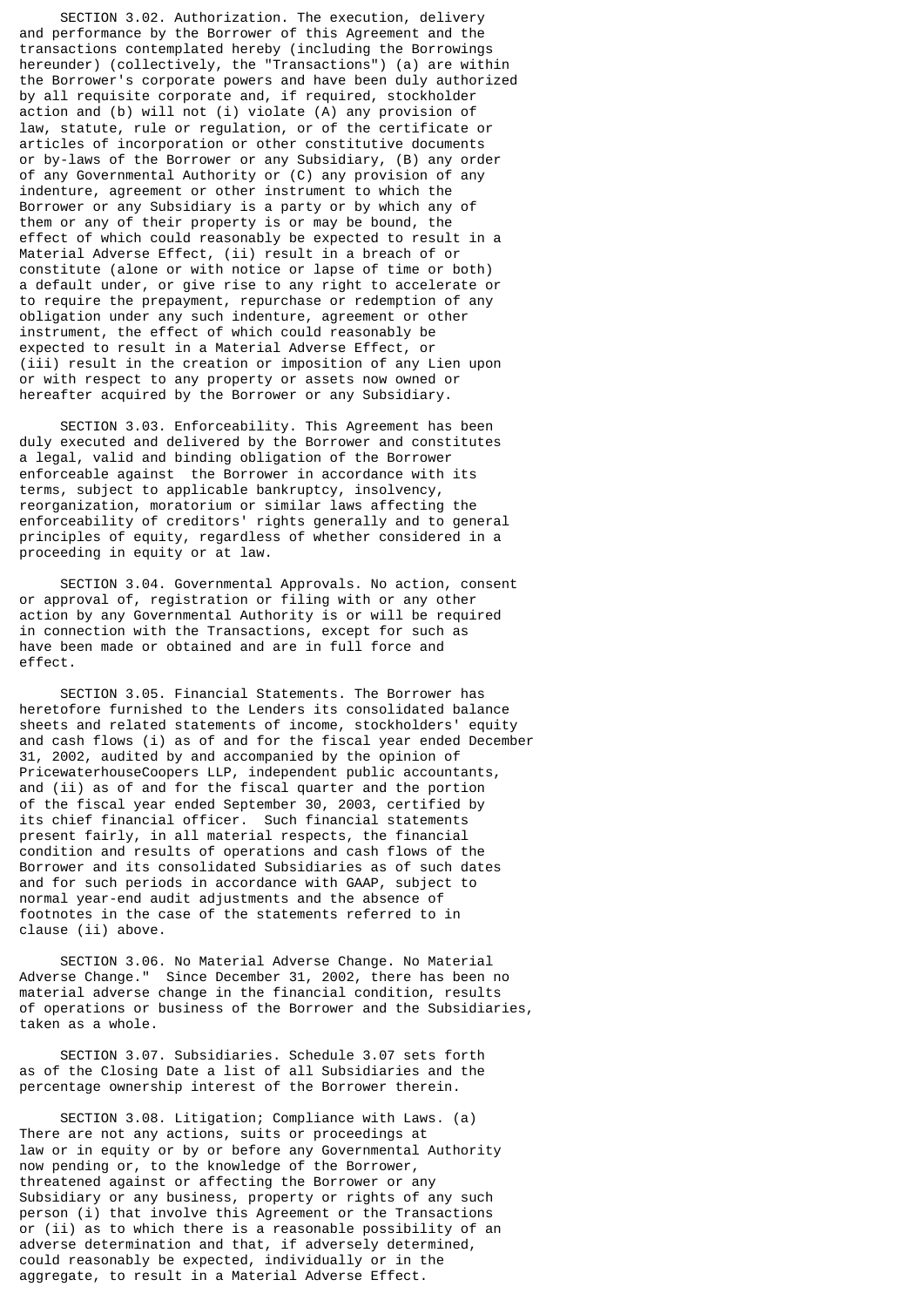(b) None of the Borrower or any of the Subsidiaries is in violation of any law, rule or regulation, or is in default with respect to any judgment, writ, injunction, decree or order of any Governmental Authority, where such violation or default could reasonably be expected to result in a Material Adverse Effect.

 SECTION 3.09. Federal Reserve Regulations. (a) The Borrower is not engaged principally, or as one of its important activities, in the business of extending credit for the purpose of buying or carrying Margin Stock.

 (b) No part of the proceeds of any Loan will be used, whether directly or indirectly, and whether immediately, incidentally or ultimately, for any purpose that entails a violation of, or that is inconsistent with, the provisions of the Regulations of the Board, including Regulation T, U or X.

 SECTION 3.10. Investment Company Act; Public Utility Holding Company Act. None of the Borrower or any of the Subsidiaries is (a) an "investment company" as defined in, or subject to regulation under, the Investment Company Act of 1940 or (b) a "holding company" as defined in, or subject to regulation under, the Public Utility Holding Company Act of 1935.

 SECTION 3.11. Use of Proceeds. The Borrower will use the proceeds of the Loans only for the purposes specified in the preamble to this Agreement.

 SECTION 3.12. Tax Returns. Each of the Borrower and the Subsidiaries has filed or caused to be filed all Federal, state, local and foreign tax returns or materials required to have been filed by it and has paid or caused to be paid all Taxes due and payable by it and all assessments received by it, except (a) Taxes that are being contested in good faith by appropriate proceedings and for which the Borrower or such Subsidiary, as applicable, shall have set aside on its books adequate reserves or (b) to the extent that the failure to do so could not reasonably be expected to result in a Material Adverse Effect.

 SECTION 3.13. No Material Misstatements. None of (a) the Confidential Information Memorandum or (b) any other information, report, financial statement, exhibit or schedule furnished by or on behalf of the Borrower to the Administrative Agent or any Lender in connection with the negotiation of this Agreement contains any material misstatement of fact or omits to state any material fact necessary to make the statements therein taken as a whole, in the light of the circumstances under which they were made, not misleading; provided that to the extent any such information, report, financial statement, exhibit or schedule was based upon or constitutes a forecast or projection, the Borrower represents only that it acted in good faith and utilized reasonable assumptions and due care in the preparation of such information, report, financial statement, exhibit or schedule.

 SECTION 3.14. Employee Benefit Plans. No ERISA Event has occurred or is reasonably expected to occur that, when taken together with all other such ERISA Events, could reasonably be expected to result in a Material Adverse Effect. The accumulated benefit obligations (as defined in Statement of Financial Accounting Standards No. 87) under all Plans (based on the assumptions used for purposes of Statement of Financial Accounting Standards No. 87) did not, as of the last annual valuation dates applicable thereto, exceed by more than \$60,000,000 the fair market value of the assets of all such Plans.

 SECTION 3.15. Environmental Matters. Except with respect to any matters that, individually or in the aggregate, could not reasonably be expected to result in a Material Adverse Effect, neither the Borrower nor any of the Subsidiaries (i) has failed to comply with any Environmental Law or to obtain, maintain or comply with any permit, license or other approval required under any Environmental Law, (ii) is subject to any Environmental Liability, (iii) has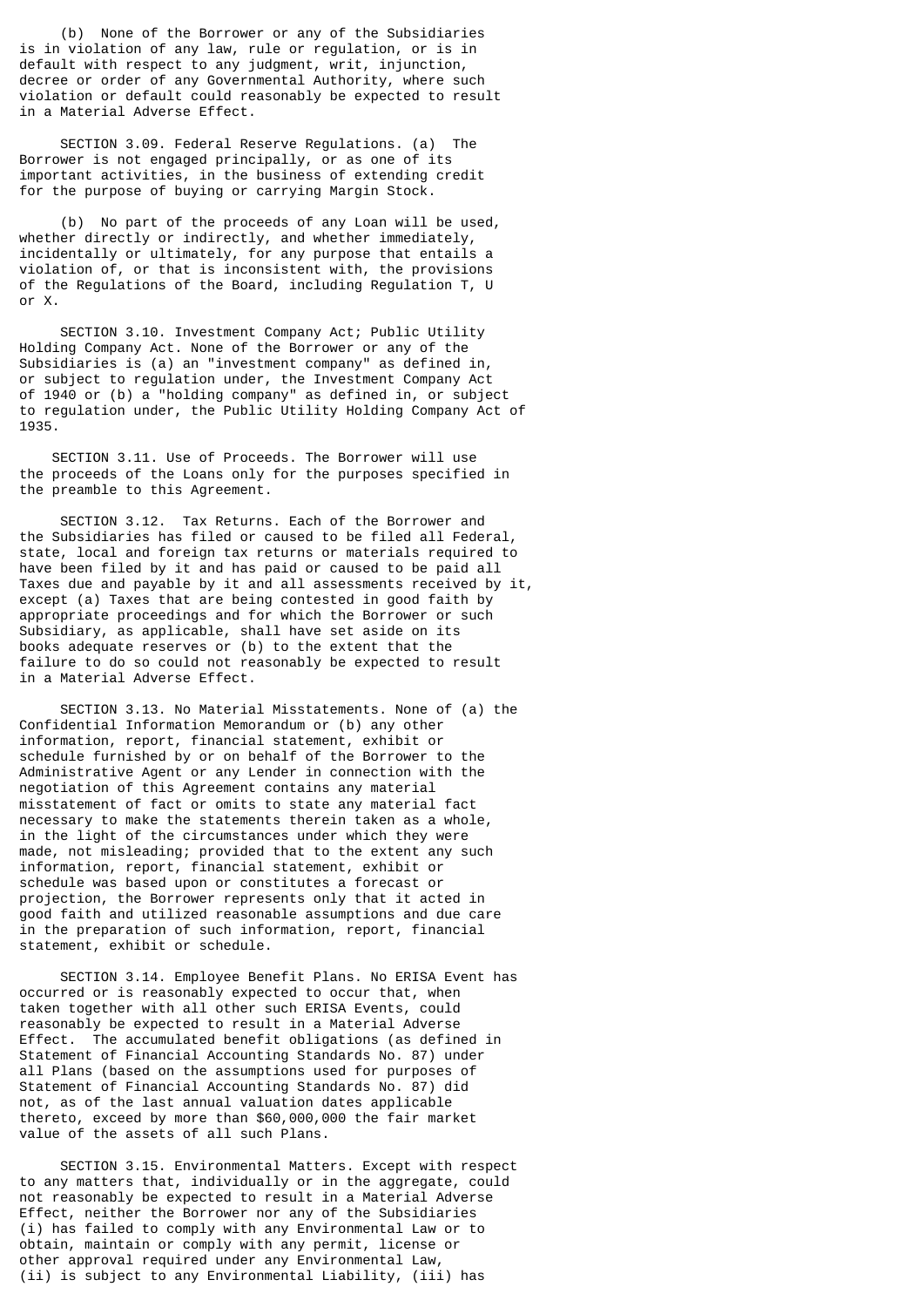received written notice of any claim with respect to any Environmental Liability or (iv) knows of any basis for any Environmental Liability of the Borrower or the Subsidiaries.

 SECTION 3.16. Senior Indebtedness. The Loans and other obligations hereunder constitute "Senior Indebtedness" under and as defined in the Subordinated Note Documents.

ARTICLE IV

Conditions of Lending

The obligations of the Lenders to make Loans hereunder are subject to the satisfaction of the following conditions:

 SECTION 4.01. All Borrowings. On the date of each Borrowing:

(a) The Administrative Agent shall have received a notice of such Borrowing as required by Section 2.03 or 2.04, as applicable.

(b) The representations and warranties set forth in Article III hereof shall be true and correct in all material respects on and as of the date of such Borrowing with the same effect as though made on and as of such date, except to the extent such representations and warranties expressly relate to an earlier date.

(c) At the time of and immediately after such Borrowing, no Event of Default or Default shall have occurred and be continuing.

Each Borrowing shall be deemed to constitute a representation and warranty by the Borrower on the date of such Borrowing as to the matters specified in paragraphs (b) and (c) of this Section 4.01.

SECTION 4.02. Closing Date. On the Closing Date:

 (a) The Administrative Agent (or its counsel) shall have received from each party hereto either (i) a counterpart of this Agreement signed on behalf of such party or (ii) written evidence satisfactory to the Administrative Agent (which may include telecopy transmission of a signed signature page of this Agreement) that such party has signed a counterpart of this Agreement.

 (b) The Administrative Agent shall have received, on behalf of itself and the Lenders a favorable written opinion of each of (i) Bradford T. Smith, Chief Legal Counsel of the Borrower, substantially to the effect set forth in Exhibit E-1, and (ii) Hogan & Hartson L.L.P., special counsel for the Borrower, substantially to the effect set forth in Exhibit E-2, (A) dated the Closing Date, (B) addressed to the Administrative Agent and the Lenders, and (C) covering such other matters relating to this Agreement and the Transactions as the Administrative Agent shall reasonably request, and the Borrower hereby requests such counsel to deliver such opinions.

 (c) The Administrative Agent shall have received (i) a copy of the certificate of incorporation, including all amendments thereto, of the Borrower, certified as of a recent date by the Secretary of State of the State of Delaware, and a certificate as to the good standing of the Borrower as of a recent date, from such Secretary of State; (ii) a certificate of the Secretary or Assistant Secretary of the Borrower dated the Closing Date and certifying (A) that attached thereto is a true and complete copy of the by-laws of the Borrower as in effect on the Closing Date and at all times since a date prior to the date of the resolutions described in clause (B) below, (B) that attached thereto is a true and complete copy of resolutions duly adopted by the Board of Directors of the Borrower authorizing the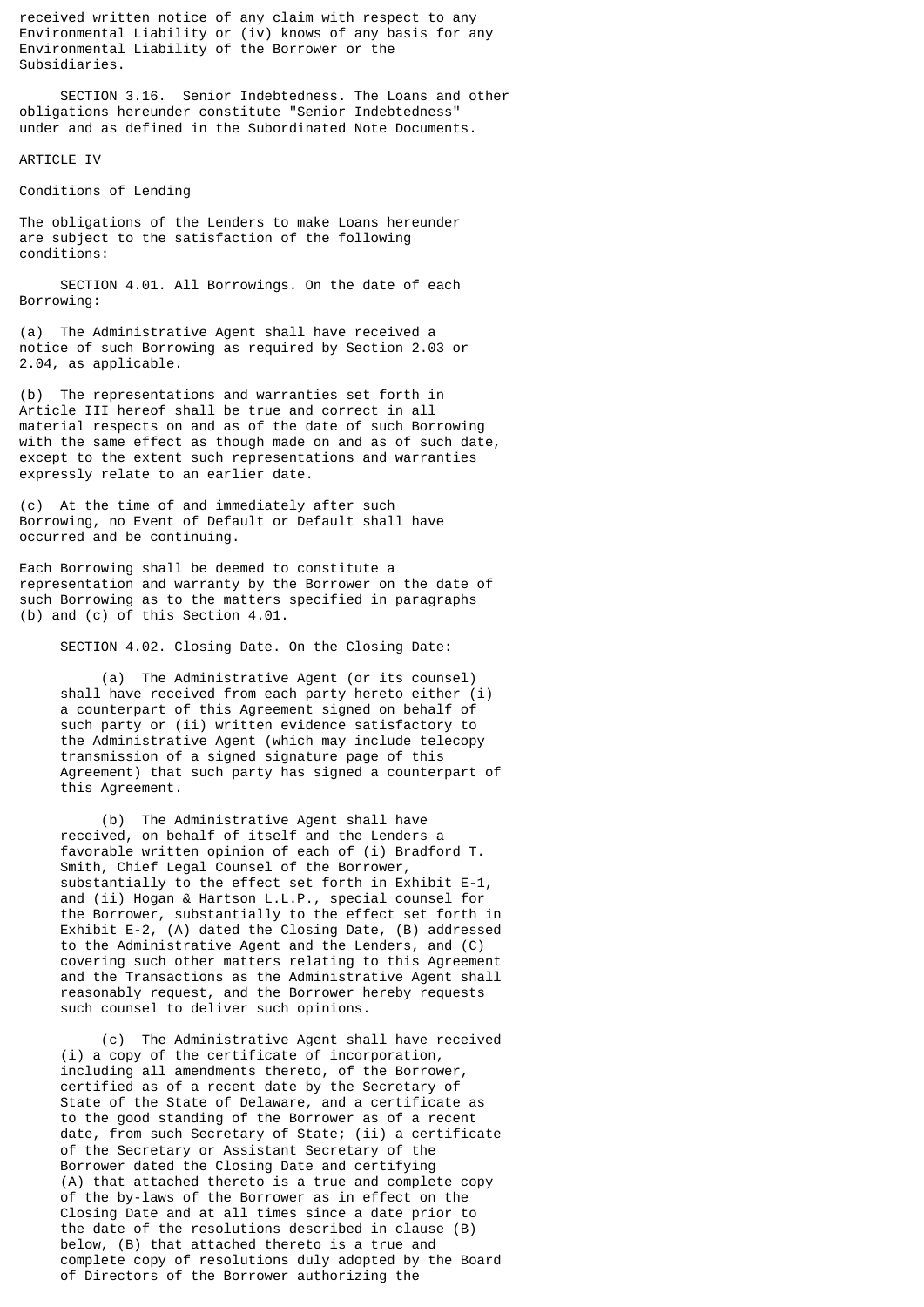execution, delivery and performance of this Agreement and the borrowings hereunder, and that such resolutions have not been modified, rescinded or amended and are in full force and effect, (C) that the certificate of incorporation of the Borrower has not been amended since the date of the last amendment thereto shown on the certificate of good standing furnished pursuant to clause (i) above, and (D) as to the incumbency and specimen signature of each officer executing this Agreement or any other document delivered in connection herewith on behalf of the Borrower; (iii) a certificate of another officer as to the incumbency and specimen signature of the Secretary or Assistant Secretary executing the certificate pursuant to clause (ii) above; and (iv) such other documents relating to the Borrower, this Agreement or the Transactions as the Lenders or the Administrative Agent may reasonably request.

 (d) The Administrative Agent shall have received a certificate, dated the Closing Date and signed by a Financial Officer of the Borrower, confirming compliance with the conditions precedent set forth in paragraphs (b) and (c) of Section 4.01.

 (e) The Administrative Agent shall have received all Fees and other amounts due and payable on or prior to the Closing Date, including, to the extent invoiced, reimbursement or payment of all out-of-pocket expenses required to be reimbursed or paid by the Borrower hereunder.

 (f) All principal, interest, fees and other amounts outstanding or due under the Existing Credit Agreement shall have been paid in full, and the commitments thereunder terminated, and the Administrative Agent shall have received satisfactory evidence thereof.

 (g) The credit facility provided for by this Agreement shall be rated not lower than BBB by S&P, and the Administrative Agent shall have received satisfactory evidence thereof.

 (h) The Lenders shall have received all documentation and other information requested by them and required by bank regulatory authorities under applicable "know your customer" and anti-money laundering rules and regulations, including the USA Patriot Act.

# ARTICLE V

# Affirmative Covenants

 The Borrower covenants and agrees with each Lender that until the Commitments have been terminated and the principal of and interest on each Loan, all Fees and all other expenses or amounts payable hereunder shall have been paid in full, unless the Required Lenders shall otherwise consent in writing, the Borrower will, and will cause each of the Subsidiaries to:

 SECTION 5.01. Existence; Businesses and Properties. (a) Do or cause to be done all things necessary to preserve, renew and keep in full force and effect its legal existence, except as otherwise expressly permitted under Section 6.04.

 (b) Do or cause to be done all things necessary to obtain, preserve, renew, extend and keep in full force and effect its rights, licenses, permits, franchises, authorizations, patents, copyrights, trademarks and trade names, and comply in all material respects with all applicable laws, rules, regulations and decrees and orders of any Governmental Authority, in each case except where the failure to do so could not reasonably be expected to result in a Material Adverse Effect.

 SECTION 5.02. Insurance. Maintain with responsible and reputable insurance companies insurance, to such extent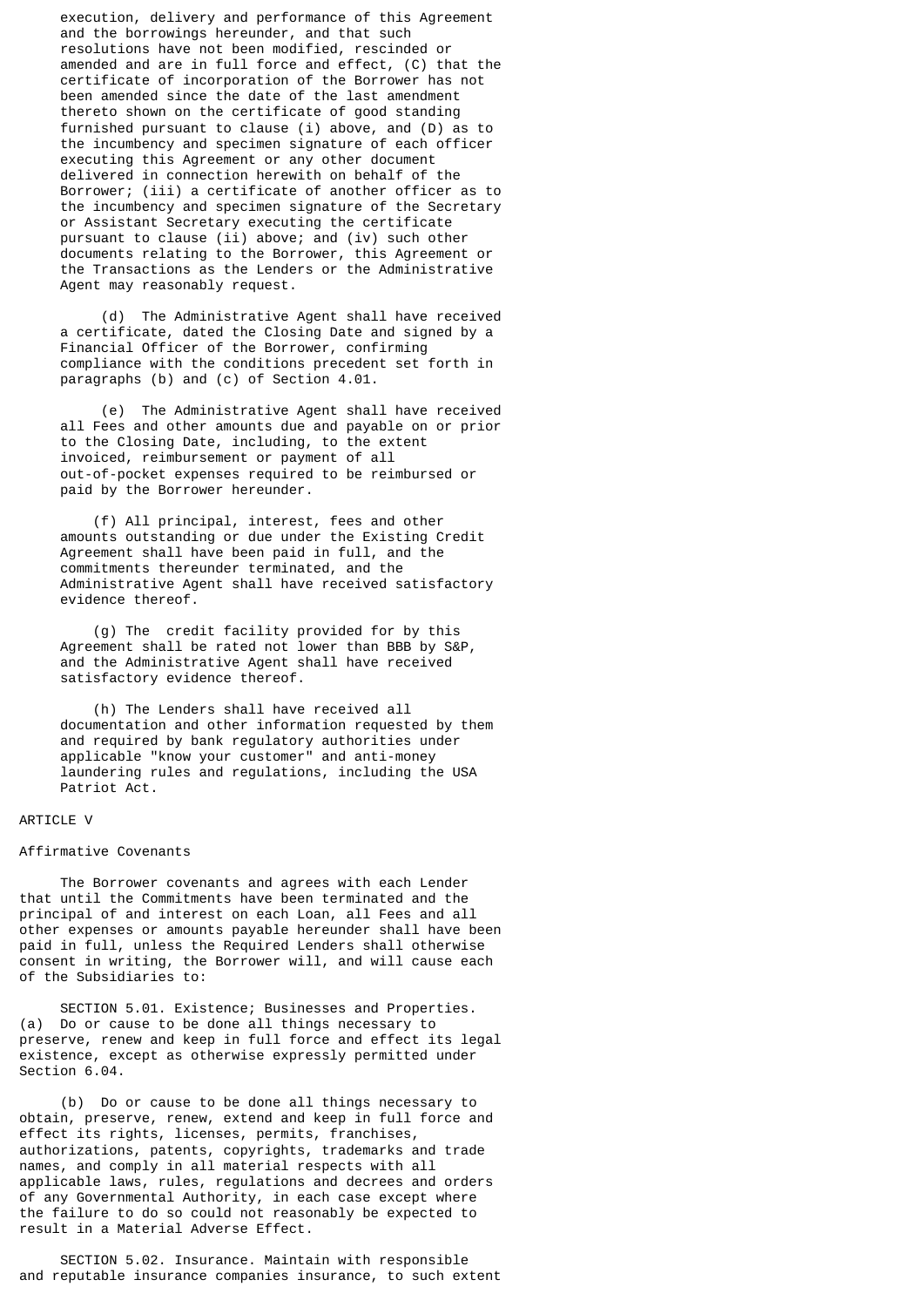and against such risks as is customary with companies in the same or similar businesses operating in the same or similar locations.

 SECTION 5.03. Obligations and Taxes. Pay its Indebtedness and other obligations, including Taxes, before the same shall become delinquent or in default, except where (a) the validity or amount thereof shall be contested in good faith by appropriate proceedings and the Borrower shall have set aside on its books adequate reserves with respect thereto in accordance with GAAP or (b) to the extent that the failure to do so could not reasonably be expected to result in a Material Adverse Effect.

 SECTION 5.04. Financial Statements, Reports, etc. In the case of the Borrower, furnish to the Administrative Agent and each Lender:

 (a) within 105 days after the end of each fiscal year, its consolidated balance sheet and related statements of income, stockholders' equity and cash flows as of the close of and for such fiscal year, together with comparative figures for the immediately preceding fiscal year, all audited by PricewaterhouseCoopers LLP or other independent public accountants of recognized national standing and accompanied by an opinion of such accountants (which shall not be qualified in any material respect) to the effect that such consolidated financial statements present fairly in all material respects the financial condition and results of operations of the Borrower and its consolidated Subsidiaries on a consolidated basis in accordance with GAAP consistently applied;

 (b) within 50 days after the end of each of the first three fiscal quarters of each fiscal year, its consolidated balance sheet and related statements of income, stockholders' equity and cash flows as of the close of and for such fiscal quarter and the then elapsed portion of the fiscal year, and comparative figures for the same periods in the immediately preceding fiscal year, all certified by one of its Financial Officers as presenting fairly in all material respects the financial condition and results of operations of the Borrower and its consolidated Subsidiaries on a consolidated basis in accordance with GAAP consistently applied, subject to normal year-end audit adjustments and the absence of footnotes;

 (c) concurrently with any delivery of financial statements under paragraph (a) or (b) above, a certificate of a Financial Officer (A) certifying that no Event of Default or Default has occurred or, if such an Event of Default or Default has occurred, specifying the nature and extent thereof and any corrective action taken or proposed to be taken with respect thereto, (B) setting forth computations in reasonable detail satisfactory to the Administrative Agent demonstrating compliance with the covenants contained in Sections 6.07 and 6.08 and (C) stating whether any change in GAAP or in the application thereof has occurred since the date of the audited financial statements referred to in Section 3.05 and, if any such change has occurred, specifying the effect of such change on the financial statements accompanying such certificate;

 (d) promptly after the same become publicly available, copies of all periodic and other reports, proxy statements and other materials filed by the Borrower or any Subsidiary with the Securities and Exchange Commission, or any Governmental Authority succeeding to any or all of the functions of said Commission, or with any national securities exchange, or distributed to its shareholders, as the case may be;

 (e) promptly after the receipt thereof by the Borrower or any of its Subsidiaries, a copy of any "management letter" received by any such person from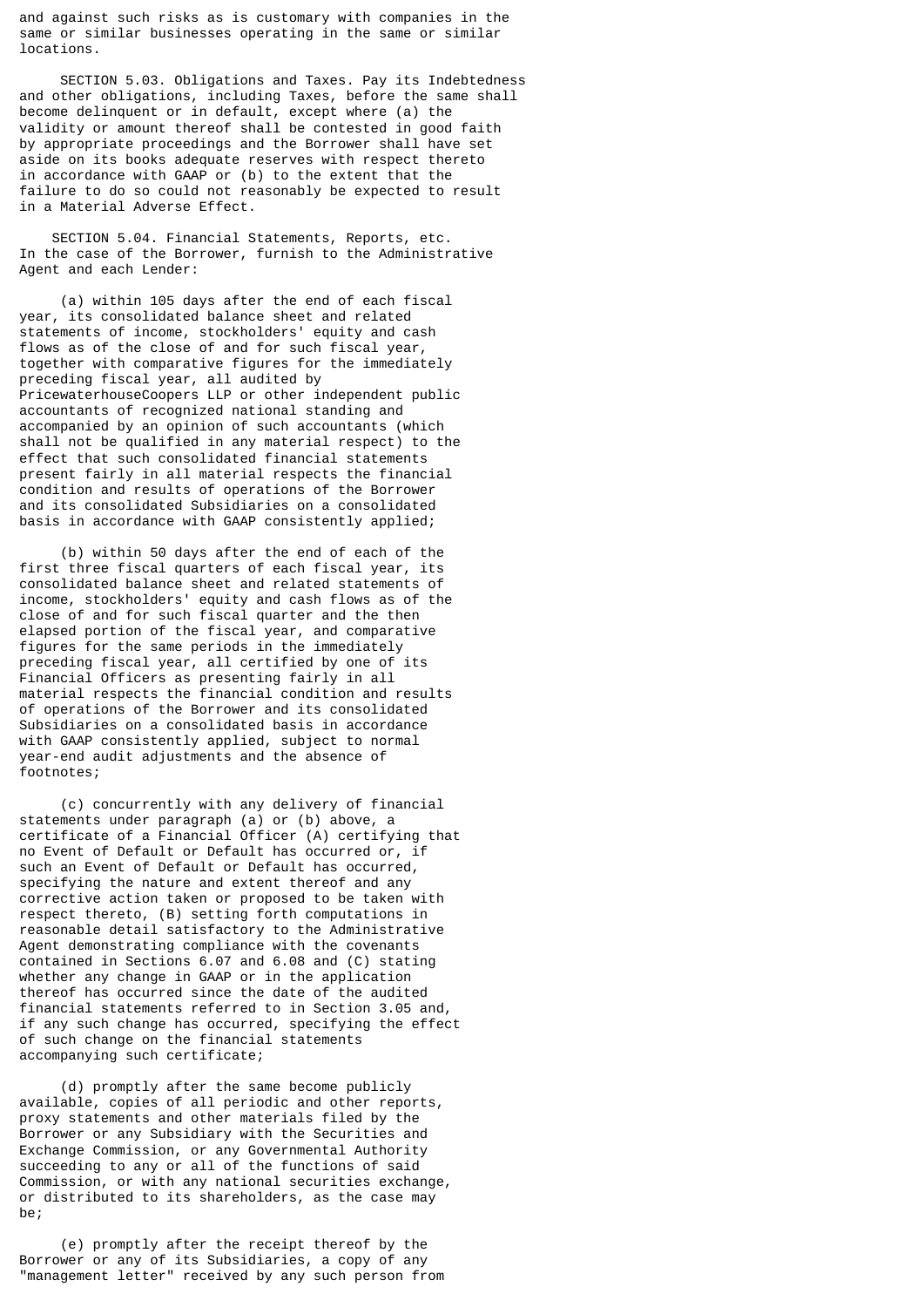its certified public accountants and the management's response thereto;

 (f) promptly, from time to time, such other information regarding the operations, business affairs and financial condition of the Borrower or any Subsidiary, or compliance with the terms of this Agreement, as the Administrative Agent or any Lender may reasonably request; and

 (g) promptly, following a request by any Lender, all documentation and other information that such Lender reasonably requests in order to comply with its ongoing obligations under applicable "know your customer" and anti-money laundering rules and regulations, including the USA Patriot Act.

 SECTION 5.05. Litigation and Other Notices.In the case of the Borrower, furnish to the Administrative Agent and each Lender prompt written notice of the following:

 (a) any Event of Default or Default, specifying the nature and extent thereof and the corrective action (if any) taken or proposed to be taken with respect thereto;

 (b) the filing or commencement of, or any threat or notice of intention of any person to file or commence, any action, suit or proceeding, whether at law or in equity or by or before any Governmental Authority, against the Borrower or any Affiliate thereof that could reasonably be expected to result in a Material Adverse Effect;

 (c) any change in the rating by S&P of the Index Debt; and

 (d) the occurrence of any ERISA Event that, alone or together with any other ERISA Events that have occurred, could reasonably be expected to result in a Material Adverse Effect.

 SECTION 5.06. Maintaining Records; Access to Properties and Inspections. Keep books of record and account in conformity with GAAP and all requirements of law in relation to its business and activities. The Borrower will, and will cause each of its Subsidiaries to, permit any representatives designated by the Administrative Agent or any Lender, upon reasonable prior notice, to visit and inspect the financial records and the properties of the Borrower or any Subsidiary at reasonable times and as often as reasonably requested and to make extracts from and copies of such financial records, and permit any representatives designated by the Administrative Agent or any Lender to discuss the affairs, finances and condition of the Borrower or any Subsidiary with the officers thereof and independent accountants therefor.

 SECTION 5.07. Use of Proceeds. Use the proceeds of the Loans only for the purposes set forth in the preamble to this Agreement.

 SECTION 5.08. Reportable Transactions. Promptly notify the Administrative Agent if it or any of its Subsidiaries determines that the Loans or any of the transactions contemplated by this Agreement are a "reportable transaction" under Sections 6011, 6111 or 6112 of the Internal Revenue Code or the Treasury Regulations promulgated thereunder.

ARTICLE VI

## Negative Covenants

 The Borrower covenants and agrees with each Lender that, until the Commitments have been terminated and the principal of and interest on each Loan, all Fees and all other expenses or amounts payable hereunder have been paid in full, unless the Required Lenders shall otherwise consent in writing, the Borrower will not, and will not cause or permit any of the Subsidiaries to: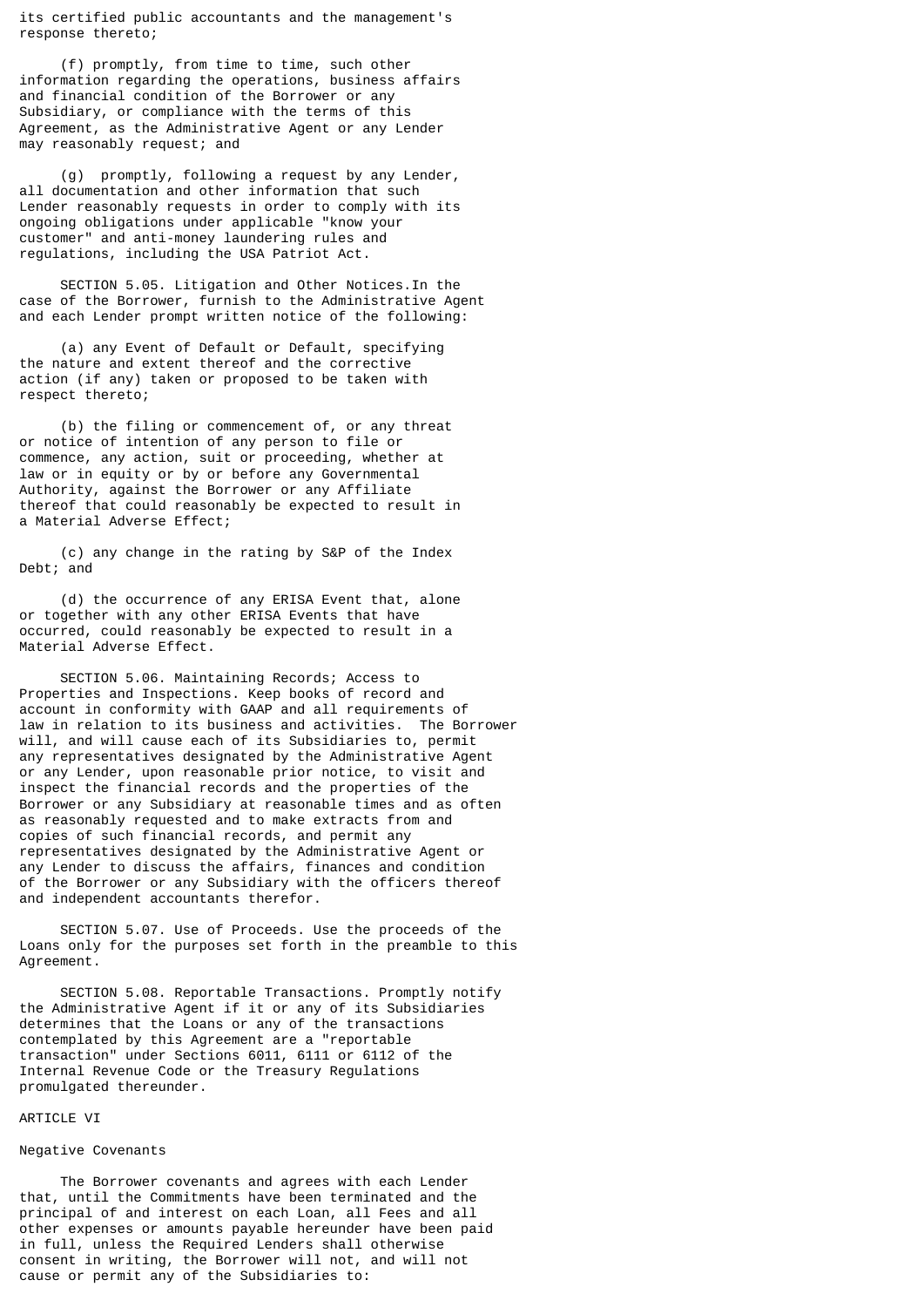SECTION 6.01. Subsidiary Indebtedness. With respect to the Subsidiaries, incur, create, issue, assume or permit to exist any Indebtedness or preferred stock, except:

 (a) Indebtedness or preferred stock existing on the date hereof and having an aggregate principal amount (or, in the case of preferred stock, an aggregate liquidation preference) of less than \$25,000,000 in the aggregate and, in the case of any such Indebtedness, any extensions, renewals or replacements thereof to the extent the principal amount of such Indebtedness is not increased, and such Indebtedness, if subordinated to the Loans, remains so subordinated on terms no less favorable to the Lenders, and the original obligors in respect of such Indebtedness remain the only obligors thereon;

 (b) Indebtedness created or existing (i) hereunder or (ii) under the Three-Year Credit Agreement;

 (c) intercompany Indebtedness or preferred stock to the extent owing to or held by the Borrower or another Subsidiary;

 (d) Indebtedness of any Subsidiary incurred to finance the acquisition, construction or improvement of any fixed or capital assets, and extensions, renewals and replacements of any such Indebtedness that do not increase the outstanding principal amount thereof; provided that (i) such Indebtedness is incurred prior to or within 180 days after such acquisition or the completion of such construction or improvement and (ii) the aggregate principal amount of Indebtedness permitted by this Section 6.01(d), when combined with the aggregate principal amount of all Capital Lease Obligations incurred pursuant to Section 6.01(e) and all Indebtedness incurred pursuant to Section 6.01(f), shall not exceed \$100,000,000 at any time outstanding;

 (e) Capital Lease Obligations in an aggregate principal amount, when combined with the aggregate principal amount of all Indebtedness incurred pursuant to Section 6.01(d) and Section 6.01(f), not in excess of \$100,000,000 at any time outstanding;

 (f) Indebtedness of any person that becomes a Subsidiary after the date hereof; provided that (i) such Indebtedness exists at the time such person becomes a Subsidiary and is not created in contemplation of or in connection with such person becoming a Subsidiary, (ii) immediately before and after such person becomes a Subsidiary, no Event of Default or Default shall have occurred and be continuing and (iii) the aggregate principal amount of Indebtedness permitted by this clause (f), when combined with the aggregate principal amount of all Indebtedness incurred pursuant to Section 6.01(d) and all Capital Lease Obligations incurred pursuant to Section 6.01(e), shall not exceed \$100,000,000 at any time outstanding;

 (g) Indebtedness under performance bonds or with respect to workers' compensation claims, in each case incurred in the ordinary course of business; and

 (h) additional Indebtedness or preferred stock of the Subsidiaries to the extent not otherwise permitted by the foregoing clauses of this Section 6.01 in an aggregate principal amount (or, in the case of preferred stock, with an aggregate liquidation preference), when combined (without duplication) with the amount of obligations of the Borrower and its Subsidiaries secured by Liens pursuant to Section 6.02(j), not to exceed \$100,000,000 at any time outstanding.

 SECTION 6.02. Liens. Create, incur, assume or permit to exist any Lien on any property or assets (including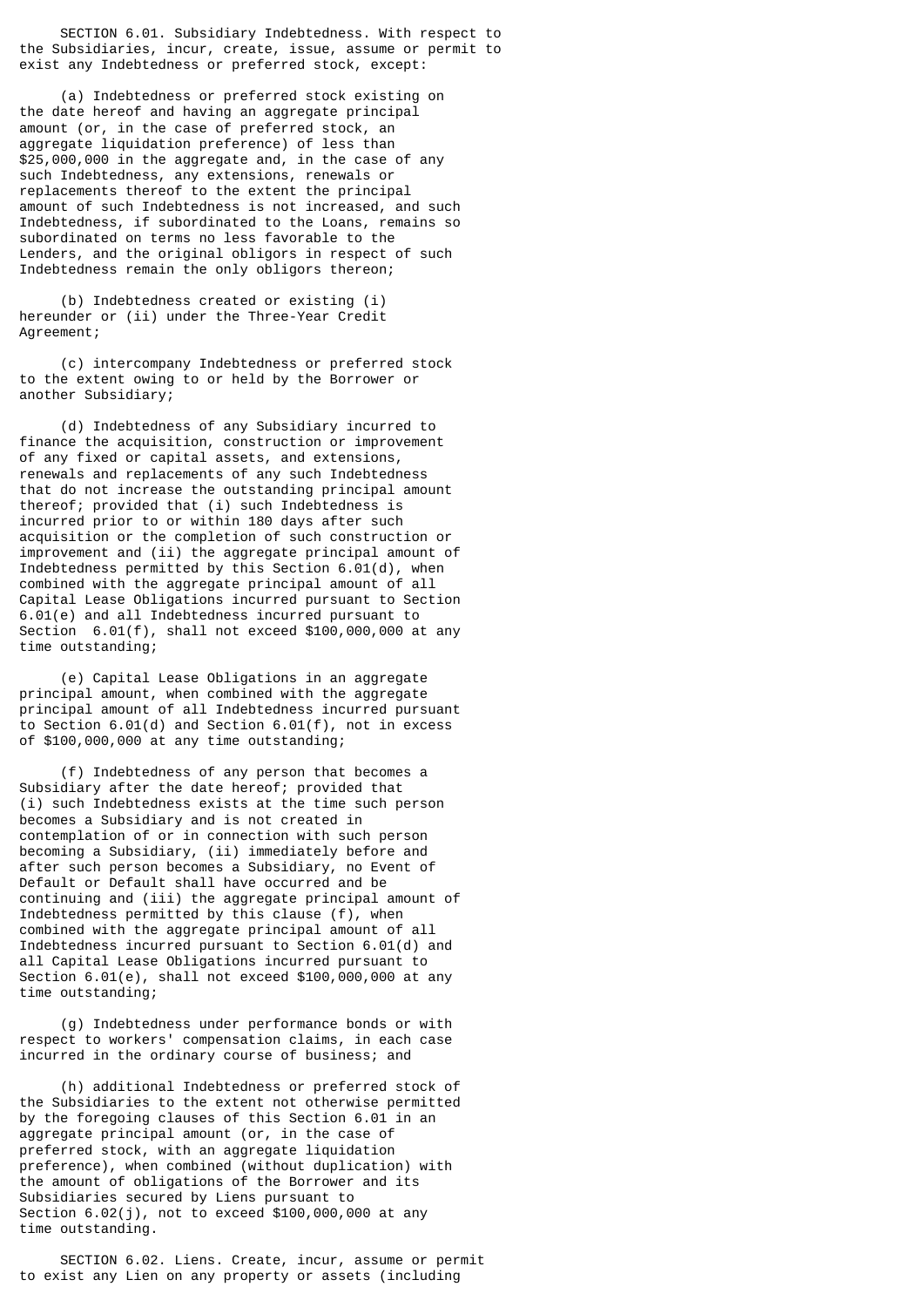Equity Interests or other securities of any person, including any Subsidiary) now owned or hereafter acquired by it or on any income or revenues or rights in respect of any thereof, except:

 (a) Liens on property or assets of the Borrower and its Subsidiaries existing on the date hereof and encumbering property or assets with a fair market value, and securing obligations having an aggregate principal amount, in each case less than \$25,000,000 in the aggregate; provided that (x) such Liens shall secure only those obligations which they secure on the date hereof and extensions, renewals and replacements thereof permitted hereunder and (y) such Liens shall not apply to any other property or assets of the Borrower or any of the Subsidiaries;

 (b) any Lien existing on any property or asset prior to the acquisition thereof by the Borrower or any Subsidiary or existing on any property or asset of any person that becomes a Subsidiary after the date hereof prior to the time such person becomes a Subsidiary; provided that (i) such Lien is not created in contemplation of or in connection with such acquisition or such person becoming a Subsidiary, as the case may be, (ii) such Lien does not apply to any other property or assets of the Borrower or any Subsidiary and (iii) such Lien shall secure only those obligations which it secures on the date of such acquisition or the date such person becomes a Subsidiary, as the case may be and extensions, renewals and replacements thereof permitted hereunder;

 (c) Liens for taxes not yet due or which are being contested in compliance with Section 5.03;

 (d) carriers', warehousemen's, mechanics', materialmen's, repairmen's or other like Liens arising in the ordinary course of business and securing obligations that are not overdue by more than 90 days or which are being contested in compliance with Section 5.03;

 (e) pledges and deposits made in the ordinary course of business in compliance with workmen's compensation, unemployment insurance and other social security laws or regulations;

 (f) deposits to secure the performance of bids, trade contracts (other than for Indebtedness), leases (other than Capital Lease Obligations), statutory obligations, surety and appeal bonds, performance bonds and other obligations of a like nature, in each case in the ordinary course of business;

 (g) zoning restrictions, easements, rights-ofway, restrictions on use of real property and other similar encumbrances incurred in the ordinary course of business which, in the aggregate, are not substantial in amount and do not materially detract from the value of the property subject thereto or interfere with the ordinary conduct of the business of the Borrower or any of its Subsidiaries;

 (h) purchase money security interests in real property, improvements thereto or equipment hereafter acquired (or, in the case of improvements, constructed) by the Borrower or any Subsidiary; provided that (i) such security interests secure Indebtedness permitted by Section 6.01, (ii) such security interests are incurred, and the Indebtedness secured thereby is created, within 180 days after such acquisition (or construction) and (iii) such security interests do not apply to any other property or assets of the Borrower or any Subsidiary;

 (i) Liens in respect of judgments that do not constitute an Event of Default; and

 (j) Liens not otherwise permitted by the foregoing clauses of this Section 6.02 securing obligations otherwise permitted by this Agreement in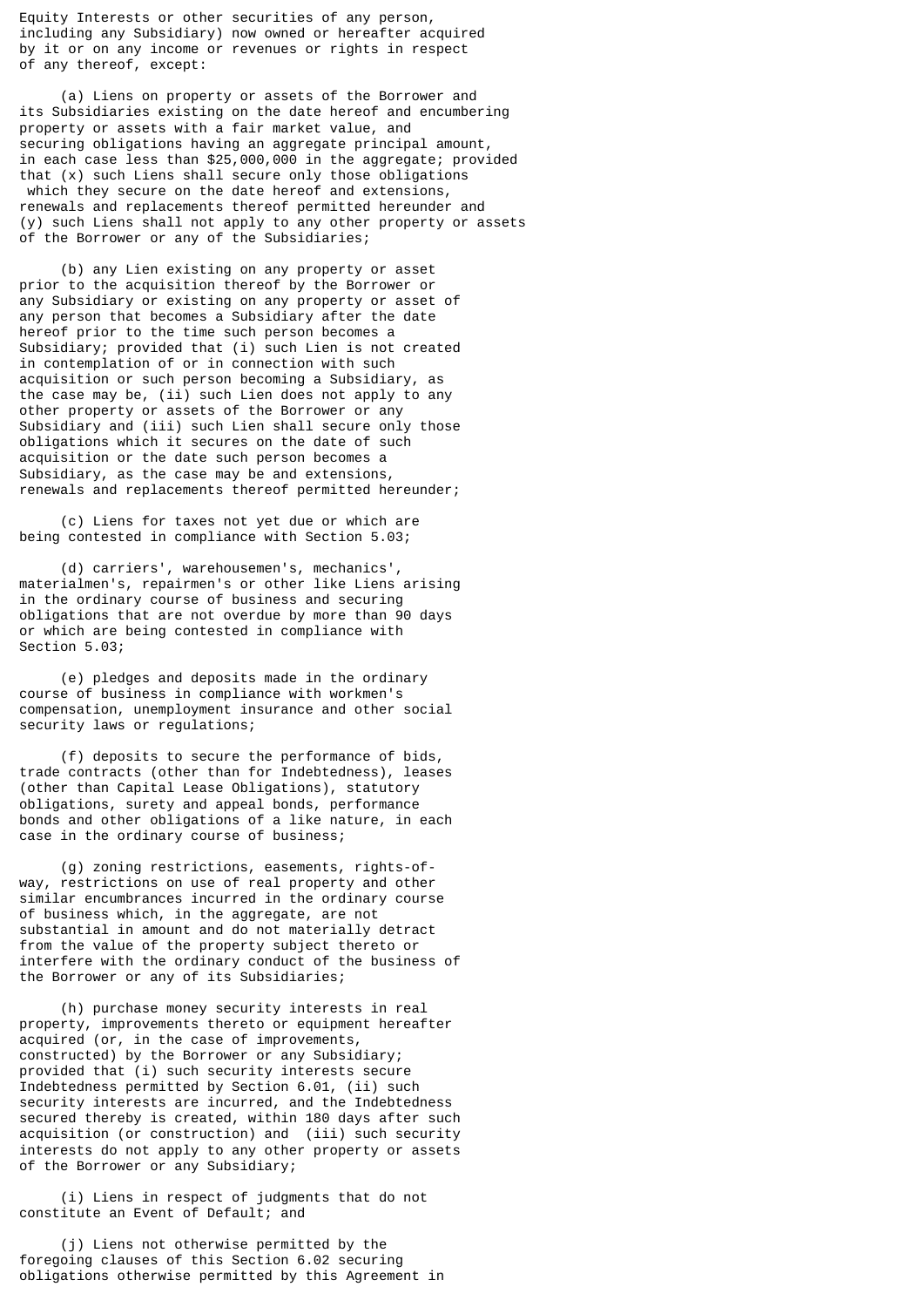an aggregate principal and face amount, when combined (without duplication) with the amount of Indebtedness or preferred stock of Subsidiaries incurred pursuant to Section 6.01(h), not to exceed \$100,000,000 at any time outstanding.

 SECTION 6.03. Sale and Lease-Back Transactions. Enter into any arrangement, directly or indirectly, with any person whereby it shall sell or transfer any property, real or personal, used or useful in its business, whether now owned or hereafter acquired, and thereafter rent or lease such property or other property which it intends to use for substantially the same purpose or purposes as the property being sold or transferred unless (a) the sale of such property is permitted by Section 6.04 and (b) any Capital Lease Obligations or Liens arising in connection therewith are permitted by Sections 6.01 and 6.02, respectively.

 SECTION 6.04. Mergers, Consolidations and Sales of Assets. Merge into or consolidate with any other person, or permit any other person to merge into or consolidate with it, or sell, transfer, lease or otherwise dispose of (in one transaction or in a series of transactions) all or substantially all the assets (whether now owned or hereafter acquired) of the Borrower, or liquidate or dissolve, except that, if at the time thereof and immediately after giving effect thereto no Event of Default or Default shall have occurred and be continuing, (a) any person may merge into the Borrower in a transaction in which the Borrower is the surviving corporation, (b) any person, other than the Borrower, may merge into or consolidate with any Subsidiary in a transaction in which the surviving entity is a Subsidiary and (c) any Subsidiary may liquidate or dissolve if the Borrower determines in good faith that such liquidation or dissolution is in the best interests of the Borrower and is not materially disadvantageous to the Lenders.

 SECTION 6.05. Restricted Payments. Declare or make, or agree to declare or make, directly or indirectly, any Restricted Payment (including pursuant to any Synthetic Purchase Agreement), or incur any obligation (contingent or otherwise) to do so; provided, however, that (i) any Subsidiary may declare and pay dividends or make other distributions ratably to holders of Equity Interests in it, (ii) the Borrower may declare and pay dividends or make other distributions of its Equity Interests and (iii) so long as no Default or Event of Default shall have occurred and be continuing or would result therefrom, the Borrower and the Subsidiaries may declare and make, directly or indirectly, additional Restricted Payments to the extent not otherwise permitted by the foregoing clauses of this Section 6.05 in an aggregate amount not to exceed \$300,000,000.

 SECTION 6.06. Business of Borrower and Subsidiaries. Engage to any material extent in any business or business activity other than businesses of the type currently conducted by the Borrower and the Subsidiaries and business activities reasonably related thereto.

 SECTION 6.07. Interest Coverage Ratio. Permit the Interest Coverage Ratio for any period of four consecutive fiscal quarters, in each case taken as one accounting period, to be less than 5.0 to 1.0.

 SECTION 6.08. Maximum Leverage Ratio. Permit the Leverage Ratio for any period of four consecutive fiscal quarters, in each case taken as one accounting period, to be greater than 2.5 to 1.0.

 SECTION 6.09. Hedging Agreements. Enter into any Hedging Agreement other than non-speculative Hedging Agreements entered into to hedge or mitigate risks to which the Borrower or a Subsidiary is exposed in the ordinary course of the conduct of its business or the management of its liabilities.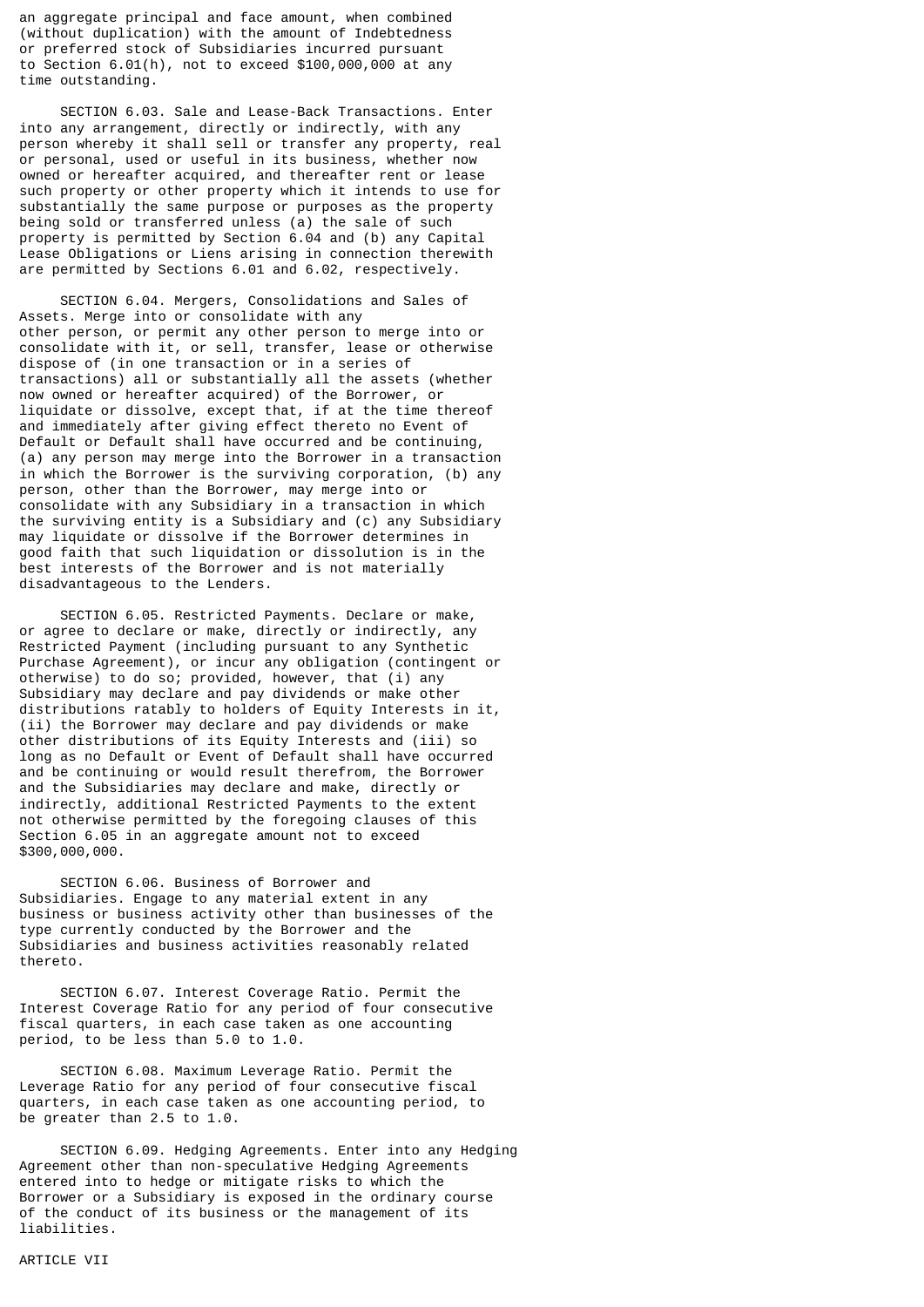## Events of Default

In case of the happening of any of the following events ("Events of Default"):

 (a) any representation or warranty made or deemed made in or in connection with this Agreement or the Borrowings hereunder, or any representation, warranty, statement or information contained in any report, certificate, financial statement or other instrument furnished in connection with or pursuant to this Agreement shall prove to have been false or misleading in any material respect when so made, deemed made or furnished;

 (b) default shall be made in the payment of any principal of any Loan when and as the same shall become due and payable, whether at the due date thereof or at a date fixed for prepayment thereof or by acceleration thereof or otherwise;

 (c) default shall be made in the payment of any interest on any Loan or any Fee or any other amount (other than an amount referred to in (b) above) due under this Agreement, when and as the same shall become due and payable, and such default shall continue unremedied for a period of five Business Days;

 (d) default shall be made in the due observance or performance by the Borrower or any Subsidiary of any covenant, condition or agreement contained in Section 5.01(a) (with respect to the Borrower), 5.05(a) or 5.07 or in Article VI;

 (e) default shall be made in the due observance or performance by the Borrower or any Subsidiary of any covenant, condition or agreement contained in this Agreement (other than those specified in (b), (c) or (d) above) and such default shall continue unremedied for a period of 30 days after notice thereof from the Administrative Agent to the Borrower (which notice will be given at the request of any Lender);

 (f) (i) the Borrower or any Material Subsidiary shall  $(i)$  fail to pay any principal or interest, regardless of amount, due in respect of any Material Indebtedness, when and as the same shall become due and payable (after giving effect to any applicable grace period), or (ii) any other event or condition occurs (after giving effect to any applicable grace period) that results in any Material Indebtedness becoming due prior to its scheduled maturity or that enables or permits the holder or holders of any Material Indebtedness or any trustee or agent on its or their behalf to cause any Material Indebtedness to become due, or to require the prepayment, repurchase, redemption or defeasance thereof, prior to its scheduled maturity; provided that this clause (ii) shall not apply to secured Indebtedness that becomes due as a result of the voluntary sale or transfer of the property or assets securing such Indebtedness;

 (g) an involuntary proceeding shall be commenced or an involuntary petition shall be filed in a court of competent jurisdiction seeking (i) relief in respect of the Borrower or any Material Subsidiary, or of a substantial part of the property or assets of the Borrower or a Material Subsidiary, under Title 11 of the United States Code, as now constituted or hereafter amended, or any other Federal, state or foreign bankruptcy, insolvency, receivership or similar law, (ii) the appointment of a receiver, trustee, custodian, sequestrator, conservator or similar official for the Borrower or any Material Subsidiary or for a substantial part of the property or assets of the Borrower or a Material Subsidiary or (iii) the winding-up or liquidation of the Borrower or any Material Subsidiary; and such proceeding or petition shall continue undismissed for 60 days or an order or decree approving or ordering any of the foregoing shall be entered;

 (h) the Borrower or any Material Subsidiary shall (i) voluntarily commence any proceeding or file any petition seeking relief under Title 11 of the United States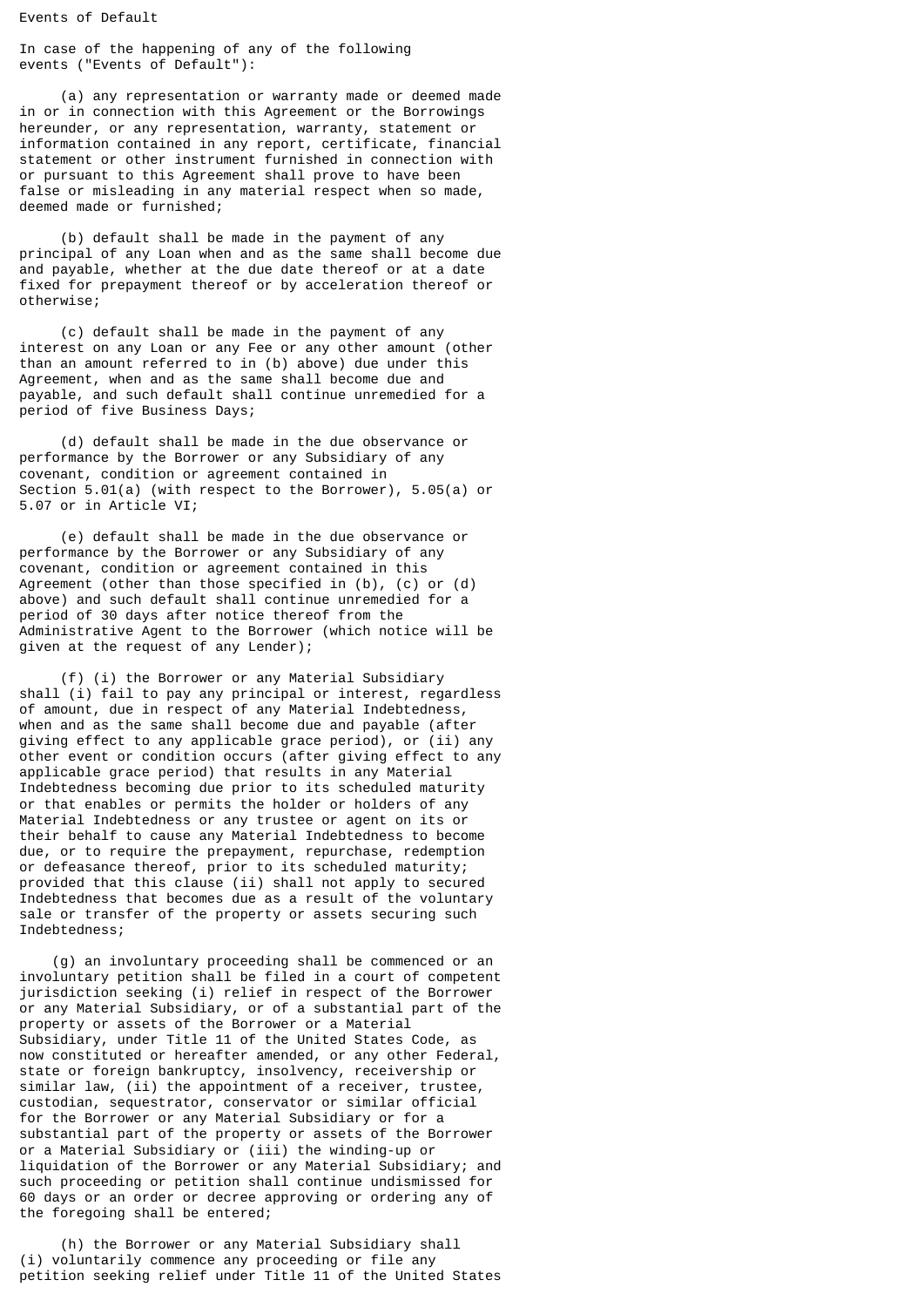Code, as now constituted or hereafter amended, or any other Federal, state or foreign bankruptcy, insolvency, receivership or similar law, (ii) consent to the institution of, or fail to contest in a timely and appropriate manner, any proceeding or the filing of any petition described in (g) above, (iii) apply for or consent to the appointment of a receiver, trustee, custodian, sequestrator, conservator or similar official for the Borrower or any Material Subsidiary or for a substantial part of the property or assets of the Borrower or any Material Subsidiary, (iv) file an answer admitting the material allegations of a petition filed against it in any such proceeding, (v) make a general assignment for the benefit of creditors, (vi) become unable, admit in writing its inability or fail generally to pay its debts as they become due or (vii) take any action for the purpose of effecting any of the foregoing;

 (i) one or more judgments for the payment of money in an amount in excess of \$50,000,000 individually or \$75,000,000 in the aggregate shall be rendered against the Borrower, any Material Subsidiary or any combination thereof and the same shall remain undischarged for a period of 30 consecutive days during which execution shall not be effectively stayed, or any action shall be legally taken by a judgment creditor to levy upon assets or properties of the Borrower or any Material Subsidiary to enforce any such judgment; provided, however, that any such judgment shall not be an Event of Default under this paragraph (i) if and for so long as (i) the entire amount of such judgment is covered by a valid and binding policy of insurance between the defendant and the insurer covering payment thereof and (ii) such insurer, which shall be rated at least "A" by A.M. Best Company, has been notified of, and has not disputed the claim made for payment of the amount of such judgment;.

 (j) one or more ERISA Events shall have occurred that results in liability of the Borrower and its ERISA Affiliates exceeding \$50,000,000 individually or \$75,000,000 in the aggregate; or

(k) there shall have occurred a Change in Control;

then, and in every such event (other than an event with respect to the Borrower described in paragraph (g) or (h) above), and at any time thereafter during the continuance of such event, the Administrative Agent may, and at the request of the Required Lenders shall, by notice to the Borrower, take either or both of the following actions, at the same or different times: (i) terminate forthwith the Commitments and (ii) declare the Loans then outstanding to be forthwith due and payable in whole or in part, whereupon the principal of the Loans so declared to be due and payable, together with accrued interest thereon and any unpaid accrued Fees and all other liabilities of the Borrower accrued hereunder, shall become forthwith due and payable, without presentment, demand, protest or any other notice of any kind, all of which are hereby expressly waived by the Borrower, anything contained hereinto the contrary notwithstanding; and in any event with respect to the Borrower described in paragraph (g) or (h) above, the Commitments shall automatically terminate and the principal of the Loans then outstanding, together with accrued interest thereon and any unpaid accrued Fees and all other liabilities of the Borrower accrued hereunder, shall automatically become due and payable, without presentment, demand, protest or any other notice of any kind, all of which are hereby expressly waived by the Borrower, anything contained herein to the contrary notwithstanding.

## ARTICLE VIII

#### The Administrative Agent

 Each of the Lenders hereby irrevocably appoints the Administrative Agent its agent and authorizes the Administrative Agent to take such actions on its behalf and to exercise such powers as are delegated to the Administrative Agent by the terms of this Agreement, together with such actions and powers as are reasonably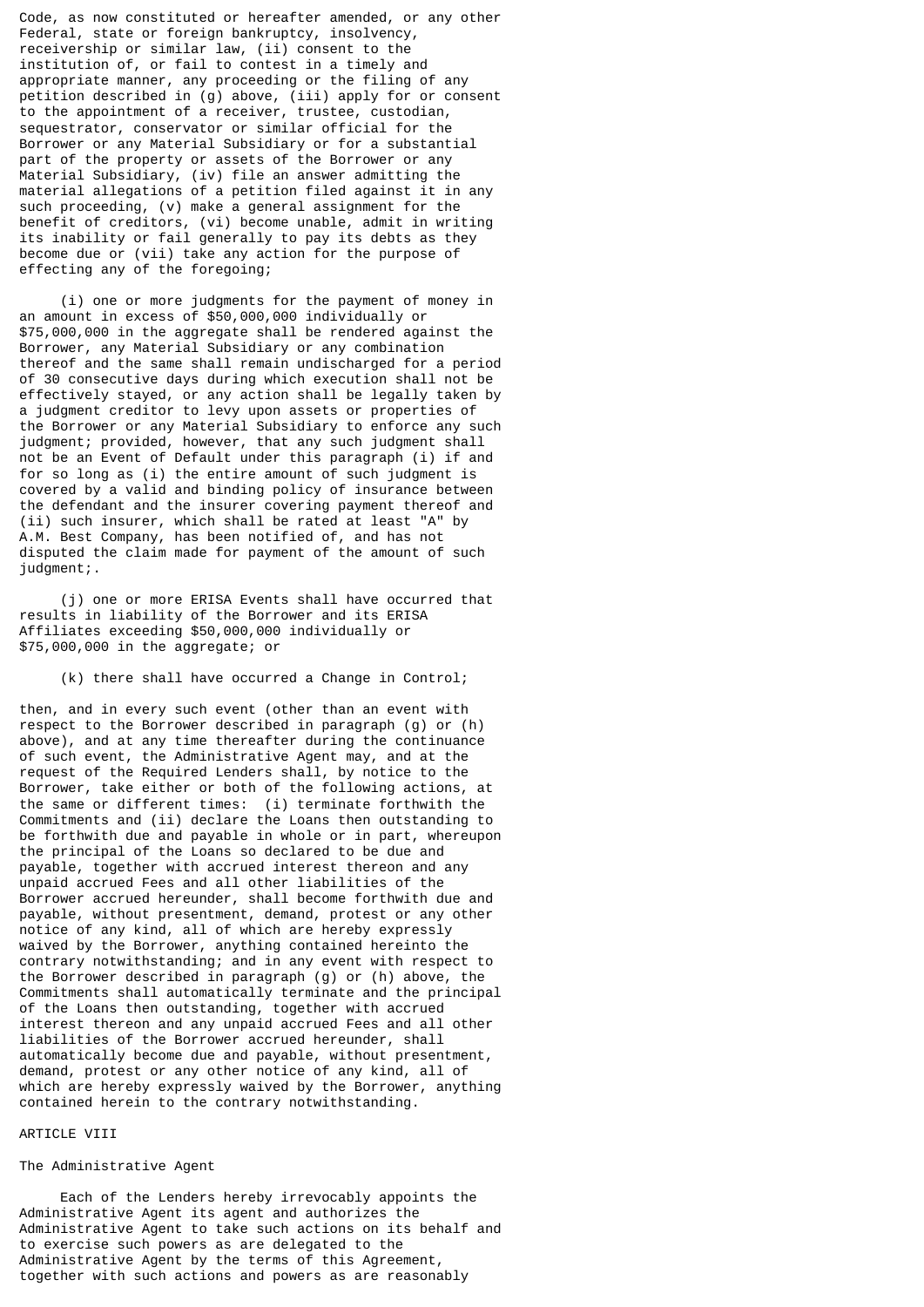#### incidental thereto.

 The bank serving as the Administrative Agent hereunder shall have the same rights and powers in its capacity as a Lender as any other Lender and may exercise the same as though it were not the Administrative Agent, and such bank and its Affiliates may accept deposits from, lend money to and generally engage in any kind of business with the Borrower or any Subsidiary or other Affiliate thereof as if it were not the Administrative Agent hereunder.

 The Administrative Agent shall not have any duties or obligations except those expressly set forth in this Agreement. Without limiting the generality of the foregoing, (a) the Administrative Agent shall not be subject to any fiduciary or other implied duties, regardless of whether a Default has occurred and is continuing, (b) the Administrative Agent shall not have any duty to take any discretionary action or exercise any discretionary powers, except discretionary rights and powers expressly contemplated by this Agreement that the Administrative Agent is required to exercise in writing by the Required Lenders (or such other number or percentage of the Lenders as shall be necessary under the circumstances as provided in Section 9.08), and (c) except as expressly set forth herein, the Administrative Agent shall not have any duty to disclose, and shall not be liable for the failure to disclose, any information relating to the Borrower or any of the Subsidiaries that is communicated to or obtained by the bank serving as Administrative Agent or any of its Affiliates in any capacity. The Administrative Agent shall not be liable for any action taken or not taken by it with the consent or at the request of the Required Lenders (or such other number or percentage of the Lenders as shall be necessary under the circumstances as provided in Section 9.08) or in the absence of its own gross negligence or wilful misconduct. The Administrative Agent shall not be deemed to have knowledge of any Default unless and until written notice thereof is given to the Administrative Agent by the Borrower or a Lender, and the Administrative Agent shall not be responsible for or have any duty to ascertain or inquire into (i) any statement, warranty or representation made in or in connection with this Agreement, (ii) the contents of any certificate, report or other document delivered thereunder or in connection therewith, (iii) the performance or observance of any of the covenants, agreements or other terms or conditions set forth herein, (iv) the validity, enforceability, effectiveness or genuineness of this Agreement or any other agreement, instrument or document, or (v) the satisfaction of any condition set forth in Article IV or elsewhere herein, other than to confirm receipt of items expressly required to be delivered to the Administrative Agent.

 The Administrative Agent shall be entitled to rely upon, and shall not incur any liability for relying upon, any notice, request, certificate, consent, statement, instrument, document or other writing believed by it to be genuine and to have been signed or sent by the proper person. The Administrative Agent may also rely upon any statement made to it orally or by telephone and believed by it to have been made by the proper person, and shall not incur any liability for relying thereon. The Administrative Agent may consult with legal counsel (who may be counsel for the Borrower), independent accountants and other experts selected by it, and shall not be liable for any action taken or not taken by it in accordance with the advice of any such counsel, accountants or experts.

 The Administrative Agent may perform any and all its duties and exercise its rights and powers by or through any one or more sub-agents appointed by it. The Administrative Agent and any such sub-agent may perform any and all its duties and exercise its rights and powers by or through their respective Related Parties. The exculpatory provisions of the preceding paragraphs shall apply to any such sub-agent and to the Related Parties of each Administrative Agent and any such sub-agent, and shall apply to their respective activities in connection with the syndication of the credit facilities provided for herein as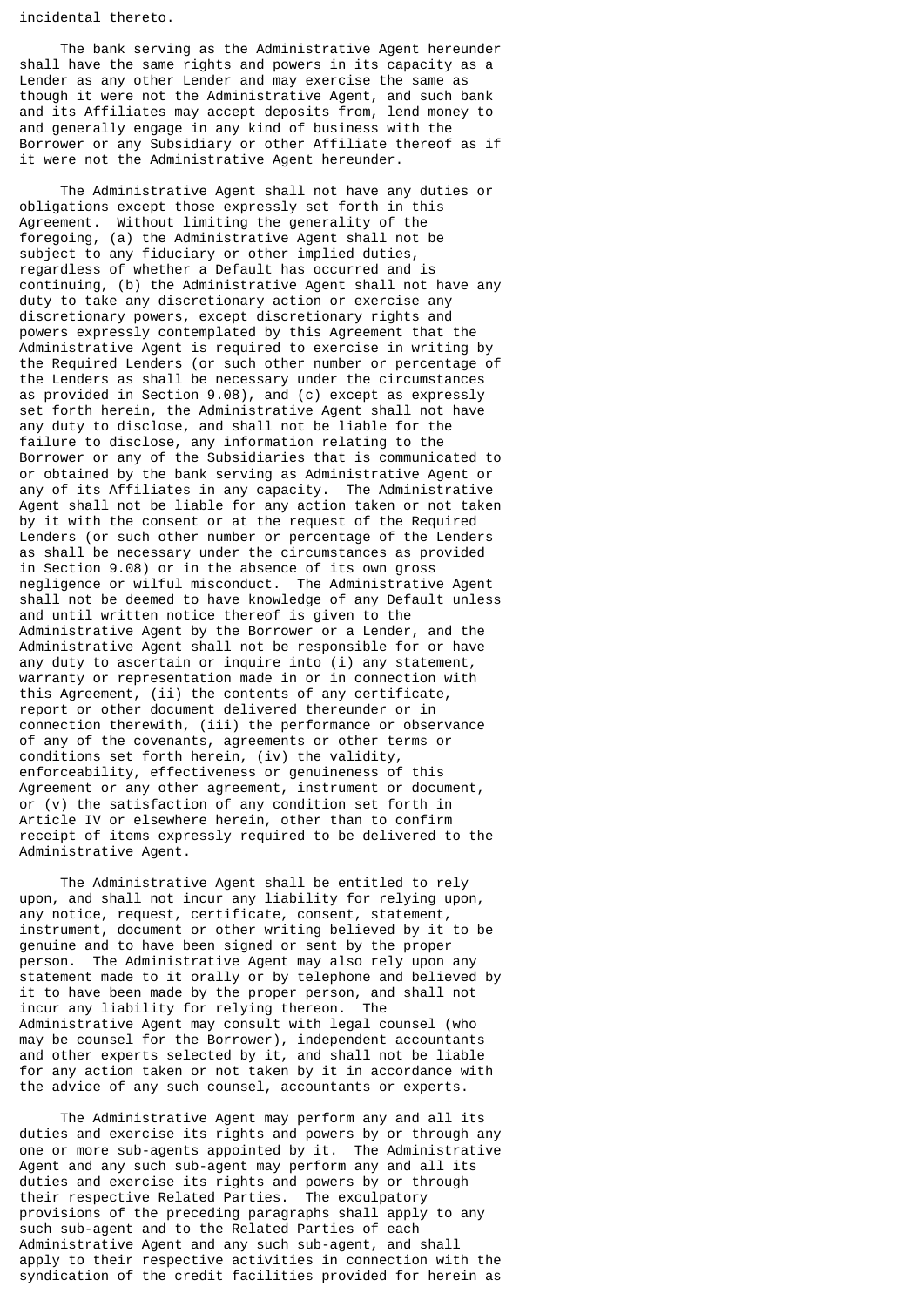## well as activities as Administrative Agent.

 Subject to the appointment and acceptance of a successor Administrative Agent as provided below, the Administrative Agent may resign at any time by notifying the Lenders and the Borrower. Upon any such resignation, the Required Lenders shall have the right, with the consent of the Borrower (such consent not to be unreasonably withheld or delayed), to appoint a successor. If no successor shall have been so appointed by the Required Lenders and shall have accepted such appointment within 30 days after the retiring Administrative Agent gives notice of its resignation, then the retiring Administrative Agent may, on behalf of the Lenders, appoint a successor Administrative Agent which shall be a bank with an office in New York, New York, or an Affiliate of any such bank, that is acceptable to the Borrower (which shall not unreasonably withhold its approval). Upon the acceptance of its appointment as Administrative Agent hereunder by a successor, such successor shall succeed to and become vested with all the rights, powers, privileges and duties of the retiring Administrative Agent, and the retiring Administrative Agent shall be discharged from its duties and obligations hereunder. The fees payable by the Borrower to a successor Administrative shall be the same as those payable to its predecessor unless otherwise agreed between the Borrower and such successor. After the Administrative Agent's resignation hereunder, the provisions of this Article and Section 9.05 shall continue in effect for the benefit of such retiring Administrative Agent, its subagents and their respective Related Parties in respect of any actions taken or omitted to be taken by any of them while acting as Administrative Agent.

 Each Lender acknowledges that it has, independently and without reliance upon the Administrative Agent or any other Lender and based on such documents and information as it has deemed appropriate, made its own credit analysis and decision to enter into this Agreement. Each Lender also acknowledges that it will, independently and without reliance upon the Administrative Agent or any other Lender and based on such documents and information as it shall from time to time deem appropriate, continue to make its own decisions in taking or not taking action under or based upon this Agreement, any related agreement or any document furnished hereunder or thereunder.

## ARTICLE IX

## Miscellaneous

SECTION 9.01. Notices. Notices and other communications provided for herein shall be in writing and shall be delivered by hand or overnight courier service, mailed by certified or registered mail or sent by telecopy, as follows:

 (a) if to the Borrower, to it at 231 Maple Avenue, Burlington, NC 27215, Attention of Wesley R. Elingburg (Telecopy No. (336) 436-1066);

 (b) if to the Administrative Agent, to Credit Suisse First Boston, Eleven Madison Avenue, New York, NY 10010, Attention of Ronald Davis, Agency Group (Telecopy No. (212) 325-8304), with a copy to Credit Suisse First Boston, at Eleven Madison Avenue, New York, NY 10010, Attention of Agency Group Manager (Telecopy No. (212) 325-8304); and

 (c) if to a Lender, to it at its address (or telecopy number) set forth on Schedule 2.01 or in the Assignment and Acceptance pursuant to which such Lender shall have become a party hereto.

All notices and other communications given to any party hereto in accordance with the provisions of this Agreement shall be deemed to have been given on the date of receipt.

 SECTION 9.02. Survival of Agreement. All covenants, agreements, representations and warranties made by the Borrower herein and in the certificates or other instruments prepared or delivered in connection with or pursuant to this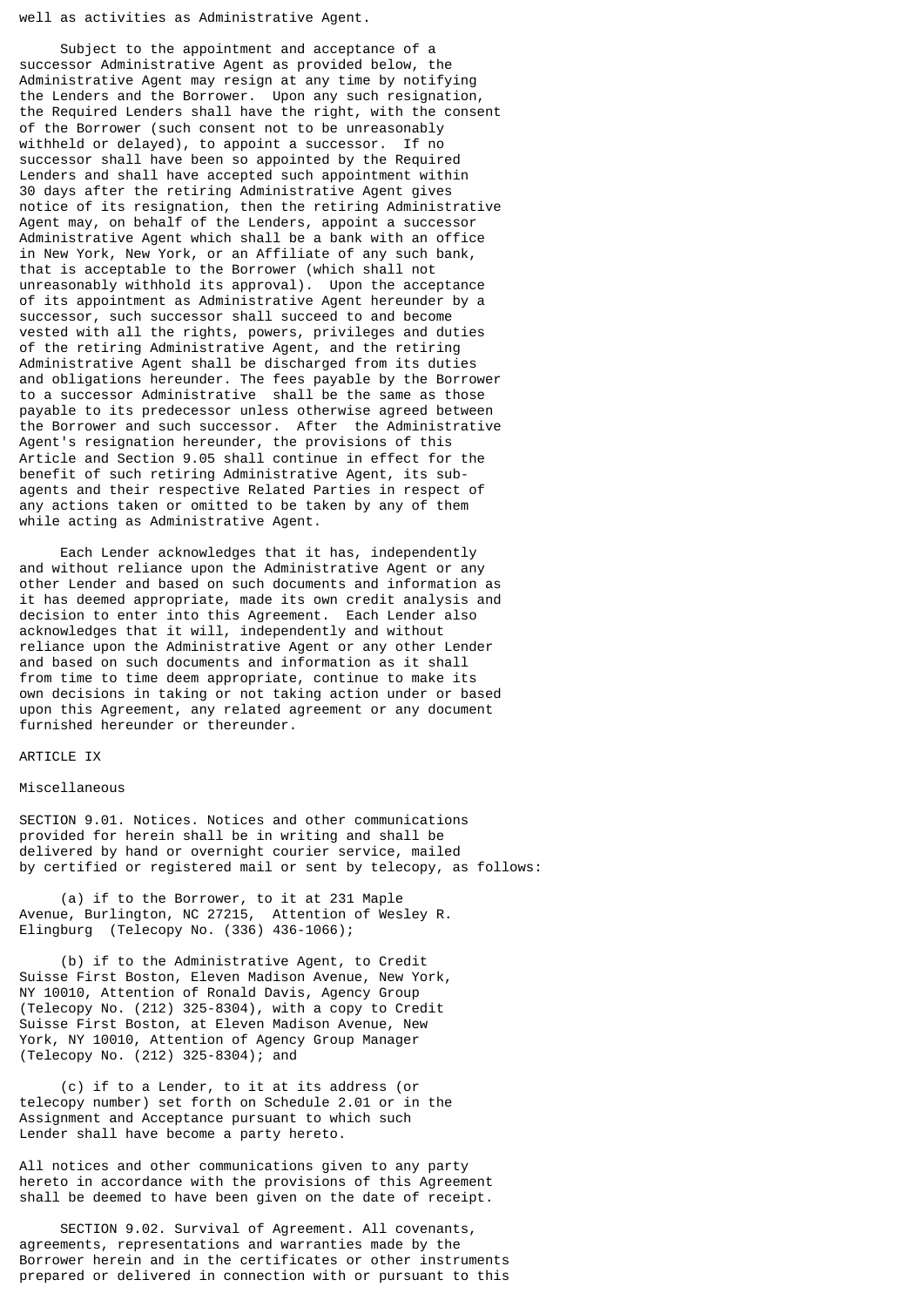Agreement shall be considered to have been relied upon by the Lenders and shall survive the making by the Lenders of the Loans, regardless of any investigation made by the Lenders or on their behalf, and shall continue in full force and effect as long as the principal of or any accrued interest on any Loan or any Fee or any other amount payable under this Agreement is outstanding and unpaid and so long as the Commitments have not been terminated. The provisions of Sections 2.13, 2.15, 2.19 and 9.05 shall remain operative and in full force and effect regardless of the expiration of the term of this Agreement, the consummation of the transactions contemplated hereby, the repayment of any of the Loans, the expiration of the Commitments, the invalidity or unenforceability of any term or provision of this Agreement, or any investigation made by or on behalf of the Administrative Agent or any Lender.

 SECTION 9.03. Binding Effect. This Agreement shall become effective when it shall have been executed by the Borrower and the Administrative Agent and when the Administrative Agent shall have received counterparts hereof which, when taken together, bear the signatures of each of the other parties hereto.

 SECTION 9.04. Successors and Assigns. (a) Whenever in this Agreement any of the parties hereto is referred to, such reference shall be deemed to include the permitted successors and assigns of such party; and all covenants, promises and agreements by or on behalf of the Borrower, the Administrative Agent or the Lenders that are contained in this Agreement shall bind and inure to the benefit of their respective successors and assigns.

 (b) Each Lender may assign to one or more assignees all or a portion of its interests, rights and obligations under this Agreement (including all or a portion of its Commitment and the Loans at the time owing to it); provided, however, that (i) except in the case of an assignment to a Lender or an Affiliate of a Lender, (x) the Borrower and the Administrative Agent must give their prior written consent to such assignment (which consent shall not be unreasonably withheld or delayed); provided, however, that the consent of the Borrower shall not be required to any such assignment during the continuance of any Event of Default described in paragraph (g) or (h) of Article VII, and (y) the amount of the Commitment of the assigning Lender subject to each such assignment (determined as of the date the Assignment and Acceptance with respect to such assignment is delivered to the Administrative Agent) shall not be less than \$5,000,000 (or, if less, the entire remaining amount of such Lender's Commitment), (ii) each such assignment shall be of a constant, and not a varying, percentage of all the assigning Lender's rights and obligations under this Agreement, (iii) the parties to each such assignment shall execute and deliver to the Administrative Agent an Assignment and Acceptance, together with a processing and recordation fee of \$3,500 and (iv) the assignee, if it shall not be a Lender, shall deliver to the Administrative Agent an Administrative Questionnaire and applicable tax forms. Upon acceptance and recording pursuant to paragraph (e) of this Section 9.04, from and after the effective date specified in each Assignment and Acceptance, (A) the assignee thereunder shall be a party hereto and, to the extent of the interest assigned by such Assignment and Acceptance, have the rights and obligations of a Lender under this Agreement and (B) the assigning Lender thereunder shall, to the extent of the interest assigned by such Assignment and Acceptance, be released from its obligations under this Agreement (and, in the case of an Assignment and Acceptance covering all or the remaining portion of an assigning Lender's rights and obligations under this Agreement, such Lender shall cease to be a party hereto but shall continue to be entitled to the benefits of Sections 2.13, 2.15, 2.19 and 9.05, as well as to any Fees accrued for its account and not yet paid). Notwithstanding the foregoing, any Lender assigning its rights and obligations under this Agreement may retain any Competitive Loans made by it outstanding at such time, and in such case shall retain its rights hereunder in respect of any such Loans so retained until such Loans have been repaid in full in accordance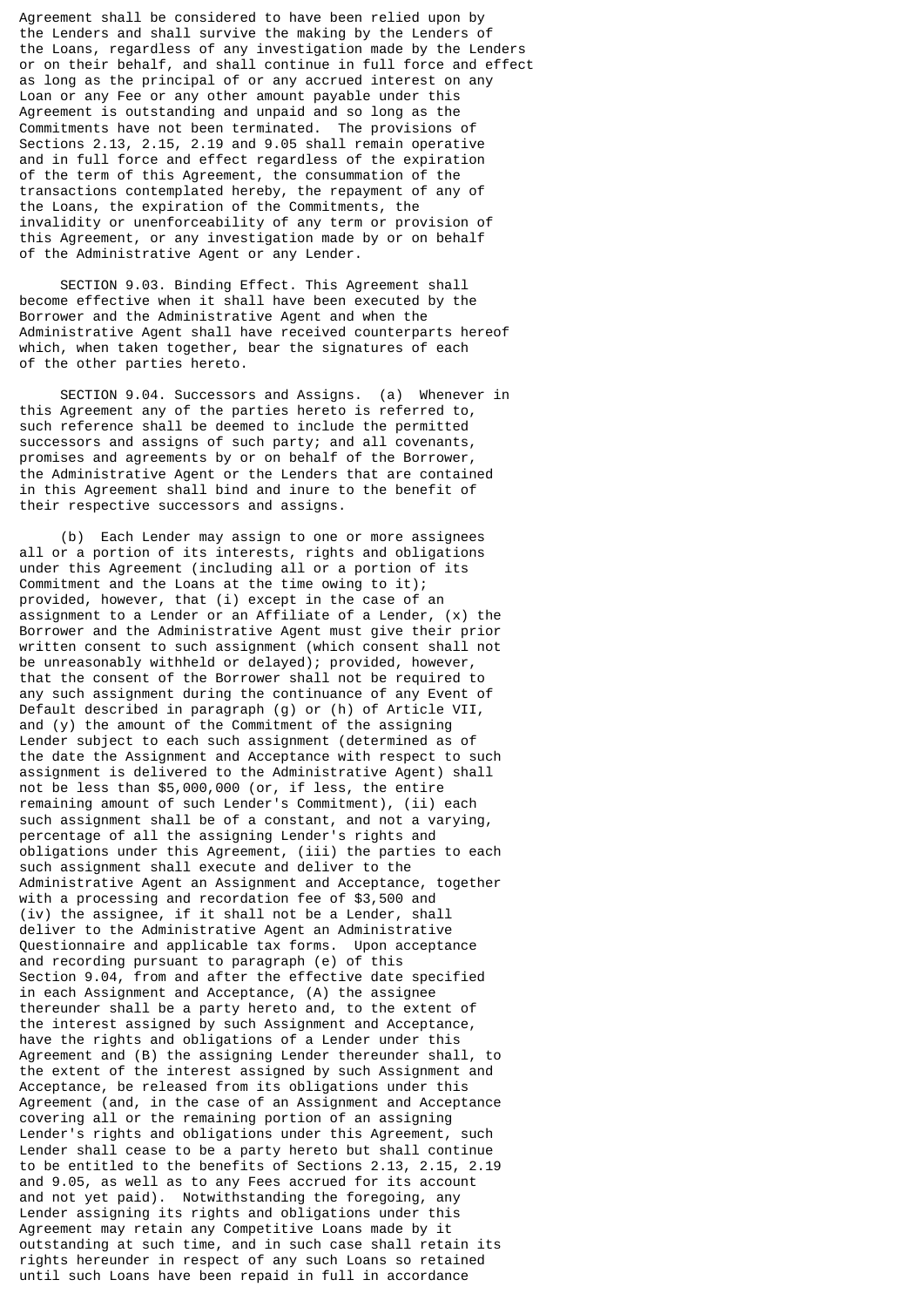with this Agreement.

 (c) By executing and delivering an Assignment and Acceptance, the assigning Lender thereunder and the assignee thereunder shall be deemed to confirm to and agree with each other and the other parties hereto as follows: (i) such assigning Lender warrants that it is the legal and beneficial owner of the interest being assigned thereby free and clear of any adverse claim and that its Commitment, and the outstanding balances of its Revolving Loans and Competitive Loans, in each case without giving effect to assignments thereof which have not become effective, are as set forth in such Assignment and Acceptance, (ii) except as set forth in (i) above, such assigning Lender makes no representation or warranty and assumes no responsibility with respect to any statements, warranties or representations made in or in connection with this Agreement, or the execution, legality, validity, enforceability, genuineness, sufficiency or value of this Agreement or any other instrument or document furnished pursuant hereto, or the financial condition of the Borrower or any Subsidiary or the performance or observance by the Borrower or any Subsidiary of any of its obligations under this Agreement or any other instrument or document furnished pursuant hereto; (iii) such assignee represents and warrants that it is legally authorized to enter into such Assignment and Acceptance; (iv) such assignee confirms that it has received a copy of this Agreement, together with copies of the most recent financial statements referred to in Section 3.05 or delivered pursuant to Section 5.04 and such other documents and information as it has deemed appropriate to make its own credit analysis and decision to enter into such Assignment and Acceptance; (v) such assignee will independently and without reliance upon the Administrative Agent, such assigning Lender or any other Lender and based on such documents and information as it shall deem appropriate at the time, continue to make its own credit decisions in taking or not taking action under this Agreement; (vi) such assignee appoints and authorizes the Administrative Agent to take such action as agent on its behalf and to exercise such powers under this Agreement as are delegated to the Administrative Agent by the terms hereof, together with such powers as are reasonably incidental thereto; and (vii) such assignee agrees that it will perform in accordance with their terms all the obligations which by the terms of this Agreement are required to be performed by it as a Lender.

 (d) The Administrative Agent, acting for this purpose as an agent of the Borrower, shall maintain at one of its offices in The City of New York a copy of each Assignment and Acceptance delivered to it and a register for the recordation of the names and addresses of the Lenders, and the Commitment of, and principal amount of the Loans owing to, each Lender pursuant to the terms hereof from time to time (the "Register"). The entries in the Register shall be conclusive and the Borrower, the Administrative Agent and the Lenders may treat each person whose name is recorded in the Register pursuant to the terms hereof as a Lender hereunder for all purposes of this Agreement, notwithstanding notice to the contrary. The Register shall be available for inspection by the Borrower and any Lender, at any reasonable time and from time to time upon reasonable prior notice.

 (e) Upon its receipt of a duly completed Assignment and Acceptance executed by an assigning Lender and an assignee, an Administrative Questionnaire completed in respect of the assignee (unless the assignee shall already be a Lender hereunder), the processing and recordation fee referred to in paragraph (b) above and, if required, the written consent of the Borrower and the Administrative Agent to such assignment, the Administrative Agent shall (i) accept such Assignment and Acceptance and (ii) record the information contained therein in the Register. No assignment shall be effective unless it has been recorded in the Register as provided in this paragraph (e).

 (f) Each Lender may without the consent of the Borrower or the Administrative Agent sell participations to one or more banks or other entities in all or a portion of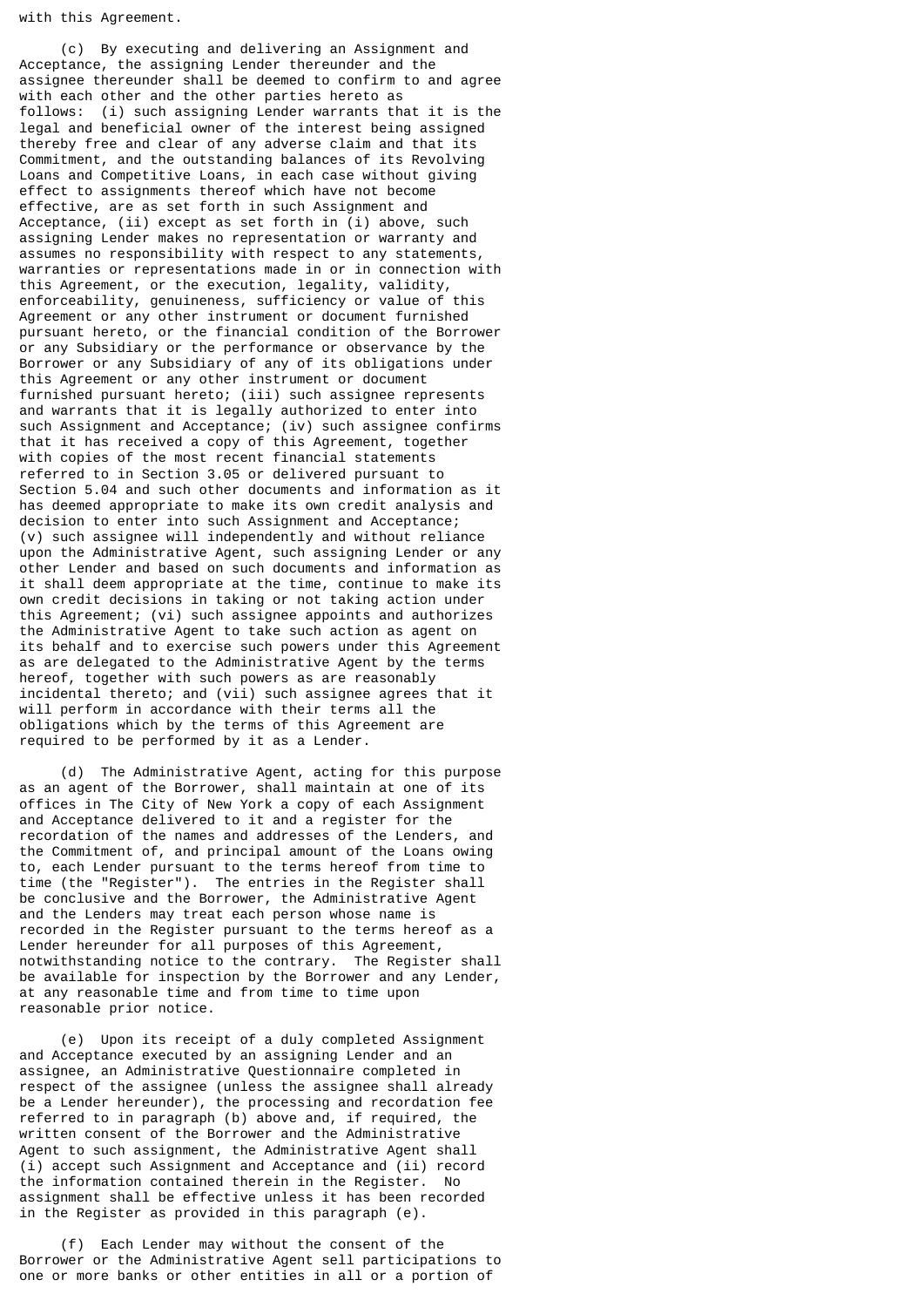its rights and obligations under this Agreement (including all or a portion of its Commitment and the Loans owing to it); provided, however, that (i) such Lender's obligations under this Agreement shall remain unchanged, (ii) such Lender shall remain solely responsible to the other parties hereto for the performance of such obligations, (iii) the participating banks or other entities shall be entitled to the benefit of the cost protection provisions contained in Sections 2.13, 2.15 and 2.19 to the same extent as if they were Lenders (but, with respect to any particular participant, to no greater extent than the Lender that sold the participation to such participant) and (iv) the Borrower, the Administrative Agent and the Lenders shall continue to deal solely and directly with such Lender in connection with such Lender's rights and obligations under this Agreement, and such Lender shall retain the sole right to enforce the obligations of the Borrower relating to the Loans and to approve any amendment, modification or waiver of any provision of this Agreement (other than amendments, modifications or waivers decreasing any fees payable hereunder or the amount of principal of or the rate at which interest is payable on the Loans, extending any scheduled principal payment date or date fixed for the payment of interest on the Loans or increasing or extending the Commitments).

 (g) Any Lender or participant may, in connection with any assignment or participation or proposed assignment or participation pursuant to this Section 9.04, disclose to the assignee or participant or proposed assignee or participant any information relating to the Borrower furnished to such Lender by or on behalf of the Borrower; provided that, prior to any such disclosure of information designated by the Borrower as confidential, each such assignee or participant or proposed assignee or participant shall execute an agreement whereby such assignee or participant shall agree (subject to customary exceptions) to preserve the confidentiality of such confidential information on terms no less restrictive than those applicable to the Lenders pursuant to Section 9.16.

 (h) Any Lender may at any time assign all or any portion of its rights under this Agreement to secure extensions of credit to such Lender or in support of obligations owed by such Lender; provided that no such assignment shall release a Lender from any of its obligations hereunder or substitute any such assignee for such Lender as a party hereto.

 (i) Notwithstanding anything to the contrary contained herein, any Lender (a "Granting Lender") may grant to a special purpose funding vehicle (an "SPC"), identified as such in writing from time to time by the Granting Lender to the Administrative Agent and the Borrower, the option to provide to the Borrower all or any part of any Loan that such Granting Lender would otherwise be obligated to make to the Borrower pursuant to this Agreement; provided that (i) nothing herein shall constitute a commitment by any SPC to make any Loan and (ii) if an SPC elects not to exercise such option or otherwise fails to provide all or any part of such Loan, the Granting Lender shall be obligated to make such Loan pursuant to the terms hereof. The making of a Loan by an SPC hereunder shall utilize the Commitment of the Granting Lender to the same extent, and as if, such Loan were made by such Granting Lender. Each party hereto hereby agrees that no SPC shall be liable for any indemnity or similar payment obligation under this Agreement (all liability for which shall remain with the Granting Lender). In furtherance of the foregoing, each party hereto hereby agrees (which agreement shall survive the termination of this Agreement) that, prior to the date that is one year and one day after the payment in full of all outstanding commercial paper or other senior indebtedness of any SPC, it will not institute against, or join any other person in instituting against, such SPC any bankruptcy, reorganization, arrangement, insolvency or liquidation proceedings under the laws of the United States or any State thereof. In addition, notwithstanding anything to the contrary contained in this Section 9.04, any SPC may (i) with notice to, but without the prior written consent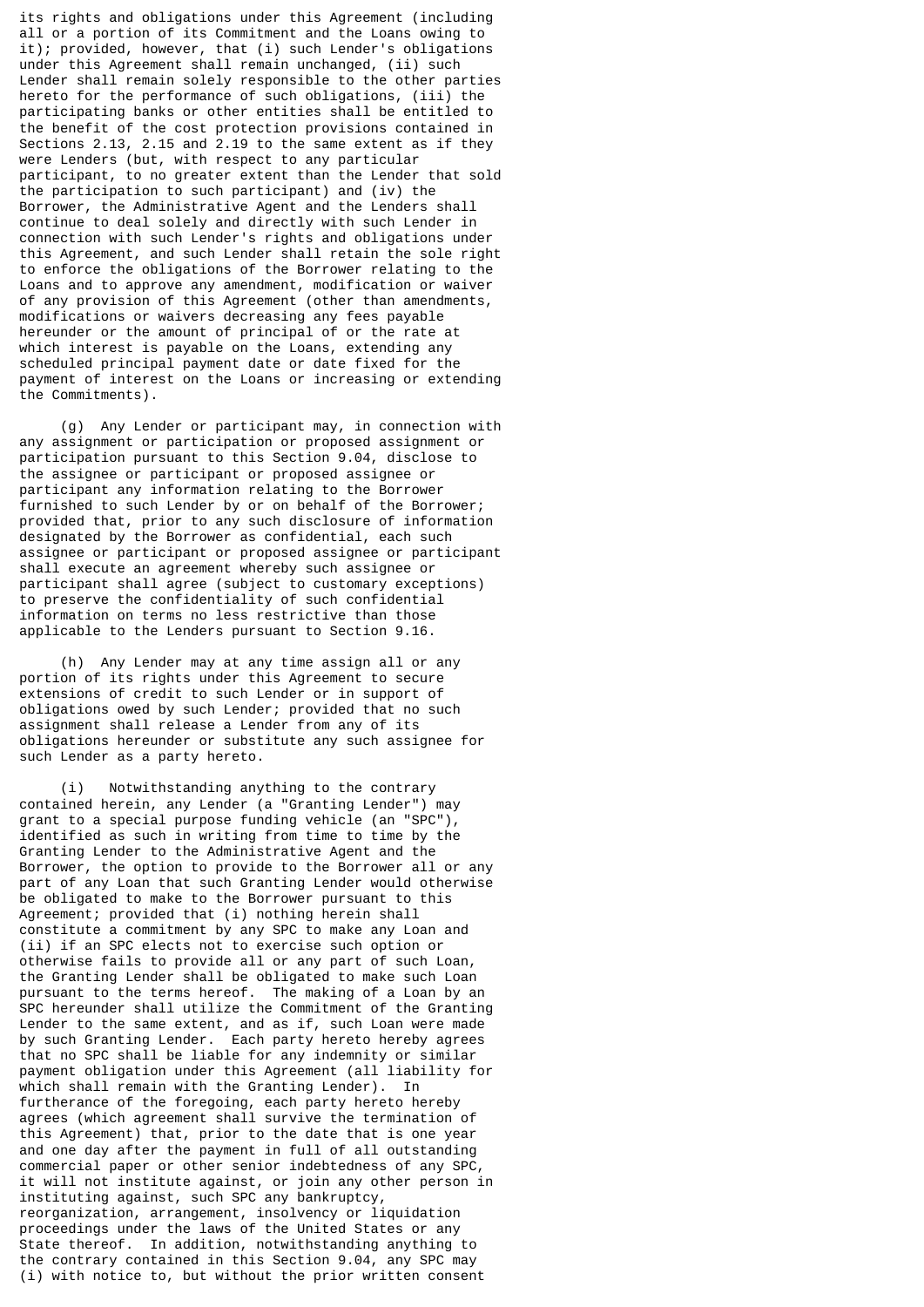of, the Borrower and the Administrative Agent and without paying any processing fee therefor, assign all or a portion of its interests in any Loans to the Granting Lender or to any financial institutions (consented to by the Borrower and Administrative Agent) providing liquidity and/or credit support to or for the account of such SPC to support the funding or maintenance of Loans and (ii) disclose on a confidential basis any non-public information relating to its Loans to any rating agency, commercial paper dealer or provider of any surety, guarantee or credit or liquidity enhancement to such SPC.

 (j) The Borrower shall not assign or delegate any of its rights or duties hereunder without the prior written consent of the Administrative Agent and each Lender, and any attempted assignment without such consent shall be null and void.

 SECTION 9.05. Expenses; Indemnity. (a) The Borrower agrees to pay all reasonable out-of-pocket expenses incurred by the Administrative Agent in connection with the syndication of the credit facilities provided for herein and the preparation and administration of this Agreement or in connection with any amendments, modifications or waivers of the provisions hereof (whether or not the transactions hereby or thereby contemplated shall be consummated) or incurred by the Administrative Agent or any Lender in connection with the enforcement or protection of its rights in connection with this Agreement or in connection with the Loans made hereunder, including the reasonable fees, charges and disbursements of Cravath, Swaine & Moore LLP, counsel for the Administrative Agent, and, in connection with any such enforcement or protection, the reasonable fees, charges and disbursements of any other counsel for the Administrative Agent or any Lender.

 (b) The Borrower agrees to indemnify the Administrative Agent, each Lender and each Related Party of any of the foregoing persons (each such person being called an "Indemnitee") against, and to hold each Indemnitee harmless from, any and all losses, claims, damages, liabilities and related expenses, including reasonable counsel fees, charges and disbursements, incurred by or asserted against any Indemnitee (other than Taxes, Other Taxes or amounts that would be Other Taxes if imposed by the United States of America or any political subdivision thereof) arising out of, in any way connected with, or as a result of (i) the execution or delivery of this Agreement or any agreement or instrument contemplated thereby, the performance by the parties thereto of their respective obligations thereunder or the consummation of the Transactions and the other transactions contemplated thereby, (ii) the use of the proceeds of the Loans, or (iii) any claim, litigation, investigation or proceeding relating to any of the foregoing, whether or not any Indemnitee is a party thereto; provided that such indemnity shall not, as to any Indemnitee, be available to the extent that such losses, claims, damages, liabilities or related expenses (x) are determined by a court of competent jurisdiction by final and nonappealable judgment (a "Final Judgment") to have resulted from the gross negligence or wilful misconduct of such Indemnitee or (y) arise from any legal proceedings commenced against any Lender by any other Lender (other than legal proceedings against the Administrative Agent in its capacity as such) or in which a Final Judgment is rendered in the Borrower's favor against such Indemnitee.

 (c) To the extent that the Borrower fails to pay any amount required to be paid by it to the Administrative Agent under paragraph (a) or (b) of this Section, each Lender severally agrees to pay to the Administrative Agent such Lender's pro rata share (determined as of the time that the applicable unreimbursed expense or indemnity payment is sought) of such unpaid amount; provided that the unreimbursed expense or indemnified loss, claim, damage, liability or related expense, as the case may be, was incurred by or asserted against the Administrative Agent in its capacity as such. For purposes hereof, a Lender's "pro rata share" shall be determined based upon its share of the sum of the Aggregate Revolving Credit Exposure and unused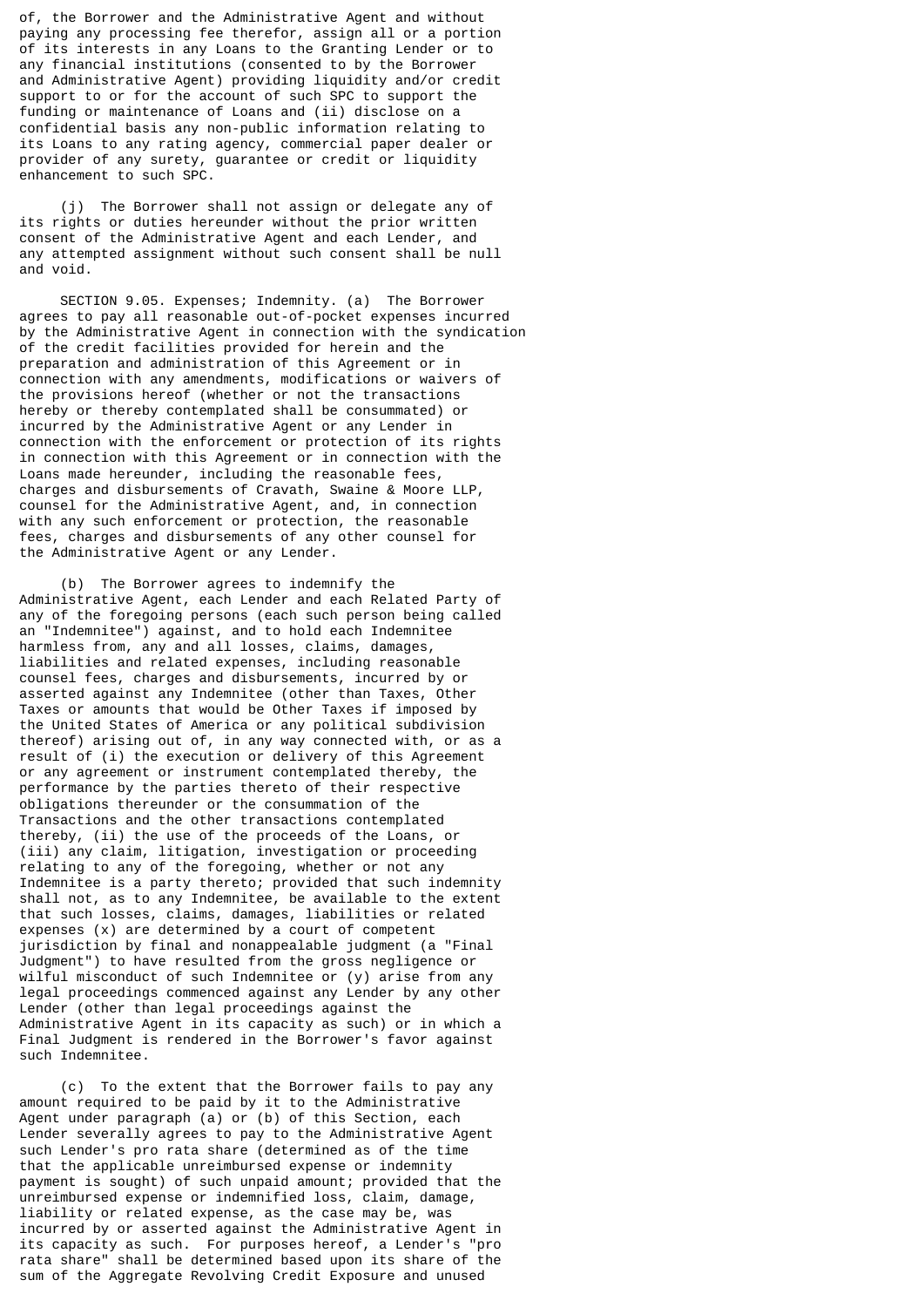Commitments at the time.

 (d) To the extent permitted by applicable law, the Borrower shall not assert, and hereby waives, any claim against any Indemnitee, on any theory of liability, for special, indirect, consequential or punitive damages (as opposed to direct or actual damages) arising out of, in connection with, or as a result of, this Agreement or any agreement or instrument contemplated hereby, the Transactions, any Loan or the use of the proceeds thereof.

 (e) All amounts due under this Section 9.05 shall be payable not later than 15 days after written demand therefor.

 SECTION 9.06. Right of Setoff. If an Event of Default shall have occurred and be continuing, each Lender is hereby authorized at any time and from time to time, except to the extent prohibited by law, to set off and apply any and all deposits (general or special, time or demand, provisional or final) at any time held and other indebtedness at any time owing by such Lender to or for the credit or the account of the Borrower against any of and all the obligations of the Borrower now or hereafter existing under this Agreement held by such Lender, irrespective of whether or not such Lender shall have made any demand under this Agreement and although such obligations may be unmatured. The rights of each Lender under this Section 9.06 are in addition to other rights and remedies (including other rights of setoff) which such Lender may have.

 SECTION 9.07. Applicable Law.THIS AGREEMENT SHALL BE CONSTRUED IN ACCORDANCE WITH AND GOVERNED BY THE LAWS OF THE STATE OF NEW YORK.

 SECTION 9.08. Waivers; Amendment. (a) No failure or delay of the Administrative Agent or any Lender in exercising any power or right hereunder shall operate as a waiver thereof, nor shall any single or partial exercise of any such right or power, or any abandonment or discontinuance of steps to enforce such a right or power, preclude any other or further exercise thereof or the exercise of any other right or power. The rights and remedies of the Administrative Agent and the Lenders hereunder are cumulative and are not exclusive of any rights or remedies that they would otherwise have. No waiver of any provision of this Agreement or consent to any departure by the Borrower therefrom shall in any event be effective unless the same shall be permitted by paragraph (b) below, and then such waiver or consent shall be effective only in the specific instance and for the purpose for which given. No notice or demand on the Borrower in any case shall entitle the Borrower to any other or further notice or demand in similar or other circumstances.

 (b) Neither this Agreement nor any provision hereof may be waived, amended or modified except pursuant to an agreement or agreements in writing entered into by the Borrower and the Required Lenders; provided, however, that no such agreement shall (i) decrease the principal amount of, or extend the maturity of or any scheduled principal payment date or date for the payment of any interest on any Loan, or waive or excuse any such payment or any part thereof, or decrease the rate of interest on any Loan, without the prior written consent of each Lender affected thereby, (ii) increase or extend the Commitment or decrease or extend the date for payment of any Fees of any Lender without the prior written consent of such Lender, (iii) amend or modify the pro rata requirements of Section 2.16, the provisions of Section 9.04(j), the provisions of this Section or the definition of the term "Required Lenders", without the prior written consent of each Lender or (iv) modify the protections afforded to an SPC pursuant to the provisions of Section 9.04(i) without the written consent of such SPC; provided further that no such agreement shall amend, modify or otherwise affect the rights or duties of the Administrative Agent hereunder without the prior written consent of the Administrative Agent.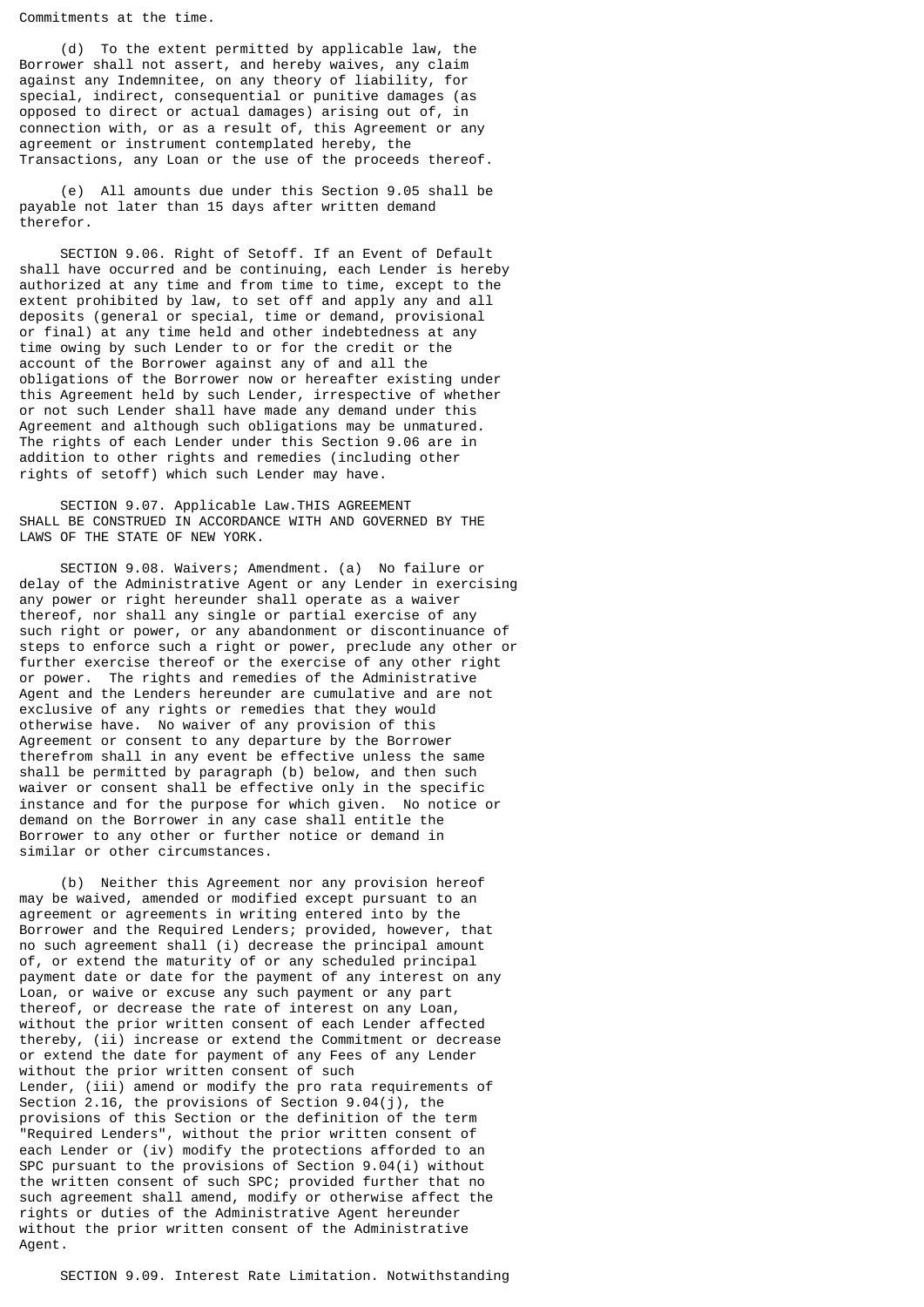anything herein to the contrary, if at any time the interest rate applicable to any Loan, together with all fees, charges and other amounts which are treated as interest on such Loan under applicable law (collectively the "Charges"), shall exceed the maximum lawful rate (the "Maximum Rate") which may be contracted for, charged, taken, received or reserved by the Lender holding such Loan or participation in accordance with applicable law, the rate of interest payable in respect of such Loan or participation hereunder, together with all Charges payable in respect thereof, shall be limited to the Maximum Rate and, to the extent lawful, the interest and Charges that would have been payable in respect of such Loan or participation but were not payable as a result of the operation of this Section 9.09 shall be cumulated and the interest and Charges payable to such Lender in respect of other Loans or participations or periods shall be increased (but not above the Maximum Rate therefor) until such cumulated amount, together with interest thereon at the Federal Funds Effective Rate to the date of repayment, shall have been received by such Lender.

 SECTION 9.10. Entire Agreement. This Agreement, the Fee Letter dated November 29, 2001, between the Borrower and Credit Suisse First Boston, and the Fee Letter dated November 18, 2003, between the Borrower and Credit Suisse First Boston, constitute the entire contract between the parties relative to the subject matter hereof. Any other previous agreement among the parties with respect to the subject matter hereof is superseded by this Agreement. Nothing in this Agreement, expressed or implied, is intended to confer upon any person (other than the parties hereto, their respective successors and assigns permitted hereunder and, to the extent expressly contemplated hereby, the Related Parties of each of the Administrative Agent and the Lenders) any rights, remedies, obligations or liabilities under or by reason of this Agreement.

 SECTION 9.11. WAIVER OF JURY TRIAL. EACH PARTY HERETO HEREBY WAIVES, TO THE FULLEST EXTENT PERMITTED BY APPLICABLE LAW, ANY RIGHT IT MAY HAVE TO A TRIAL BY JURY IN RESPECT OF ANY LITIGATION DIRECTLY OR INDIRECTLY ARISING OUT OF, UNDER OR IN CONNECTION WITH THIS AGREEMENT. EACH PARTY HERETO (A) CERTIFIES THAT NO REPRESENTATIVE, AGENT OR ATTORNEY OF ANY OTHER PARTY HAS REPRESENTED, EXPRESSLY OR OTHERWISE, THAT SUCH OTHER PARTY WOULD NOT, IN THE EVENT OF LITIGATION, SEEK TO ENFORCE THE FOREGOING WAIVER AND (B) ACKNOWLEDGES THAT IT AND THE OTHER PARTIES HERETO HAVE BEEN INDUCED TO ENTER INTO THIS AGREEMENT BY, AMONG OTHER THINGS, THE MUTUAL WAIVERS AND CERTIFICATIONS IN THIS SECTION 9.11.

 SECTION 9.12. Severability. In the event any one or more of the provisions contained in this Agreement should be held invalid, illegal or unenforceable in any respect, the validity, legality and enforceability of the remaining provisions contained herein and therein shall not in any way be affected or impaired thereby (it being understood that the invalidity of a particular provision in a particular jurisdiction shall not in and of itself affect the validity of such provision in any other jurisdiction). The parties shall endeavor in good-faith negotiations to replace the invalid, illegal or unenforceable provisions with valid provisions the economic effect of which comes as close as possible to that of the invalid, illegal or unenforceable provisions.

 SECTION 9.13. Counterparts. This Agreement may be executed in counterparts (and by different parties hereto on different counterparts), each of which shall constitute an original but all of which when taken together shall constitute a single contract, and shall become effective as provided in Section 9.03. Delivery of an executed signature page to this Agreement by facsimile transmission shall be as effective as delivery of a manually signed counterpart of this Agreement.

SECTION 9.14. Headings. Article and Section headings and the Table of Contents used herein are for convenience of reference only, are not part of this Agreement and are not to affect the construction of, or to be taken into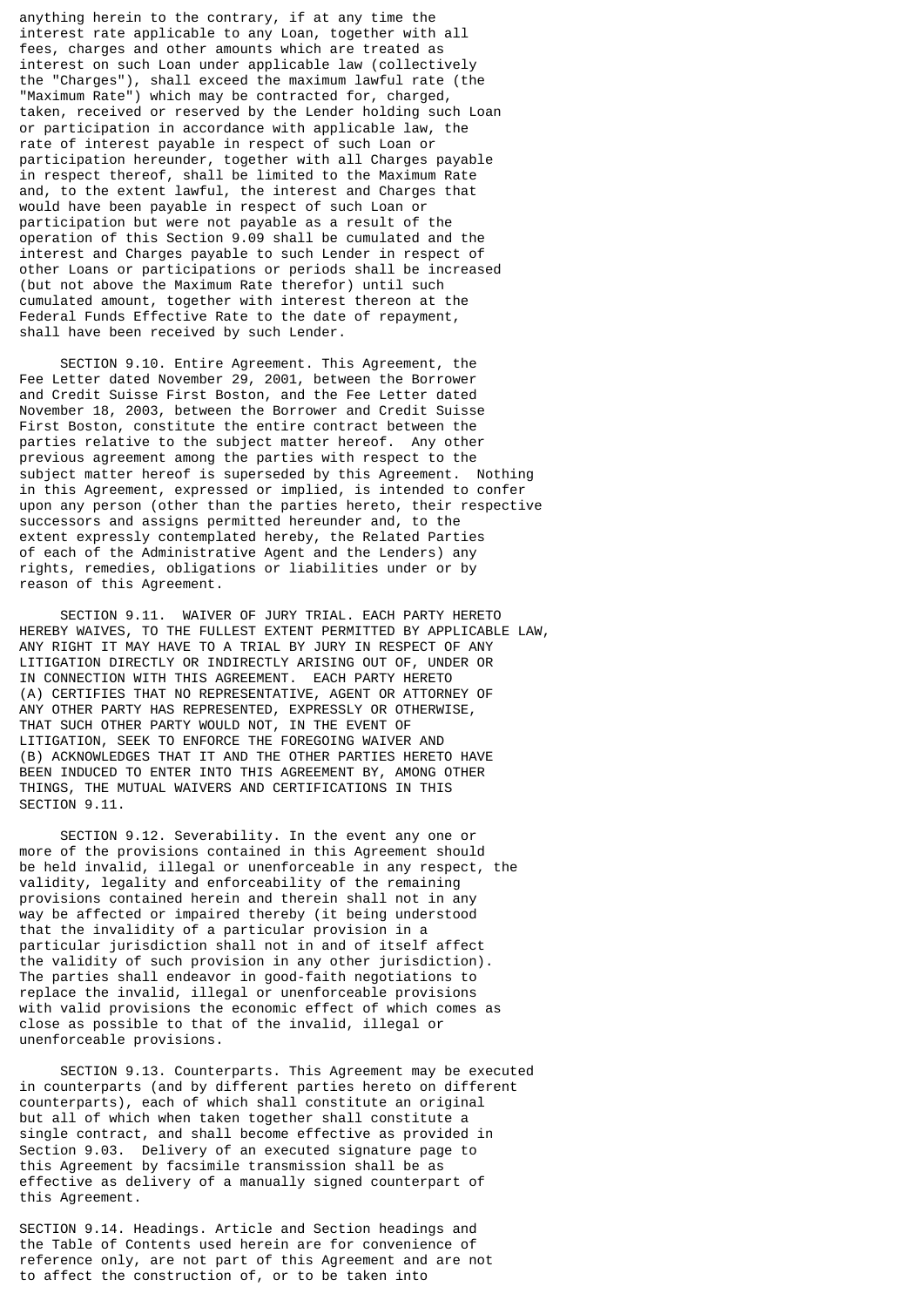consideration in interpreting, this Agreement.

 SECTION 9.15. Jurisdiction; Consent to Service of Process. (a) The Borrower hereby irrevocably and unconditionally submits, for itself and its property, to the nonexclusive jurisdiction of any New York State court or Federal court of the United States of America sitting in New York City, and any appellate court from any thereof, in any action or proceeding arising out of or relating to this Agreement, or for recognition or enforcement of any judgment, and each of the parties hereto hereby irrevocably and unconditionally agrees that all claims in respect of any such action or proceeding may be heard and determined in such New York State or, to the extent permitted by law, in such Federal court. Each of the parties hereto agrees that a final judgment in any such action or proceeding shall be conclusive and may be enforced in other jurisdictions by suit on the judgment or in any other manner provided by law. Nothing in this Agreement shall affect any right that the Administrative Agent or any Lender may otherwise have to bring any action or proceeding relating to this Agreement against the Borrower or its properties in the courts of any jurisdiction.

 (b) The Borrower hereby irrevocably and unconditionally waives, to the fullest extent it may legally and effectively do so, any objection which it may now or hereafter have to the laying of venue of any suit, action or proceeding arising out of or relating to this Agreement in any New York State or Federal court. Each of the parties hereto hereby irrevocably waives, to the fullest extent permitted by law, the defense of an inconvenient forum to the maintenance of such action or proceeding in any such court.

 (c) Each party to this Agreement irrevocably consents to service of process in the manner provided for notices in Section 9.01. Nothing in this Agreement will affect the right of any party to this Agreement to serve process in any other manner permitted by law.

 SECTION 9.16. Confidentiality. (a) Each of the Administrative Agent and the Lenders agrees to maintain the confidentiality of the Information (as defined below), except that Information may be disclosed (a) to its and its Affiliates' officers, directors, employees and agents, including accountants, legal counsel and other advisors who need to know such Information in connection with its role as Administrative Agent or Lender (as the case may be) hereunder (it being understood that the persons to whom such disclosure is made will be informed of the confidential nature of such Information and instructed to keep such Information confidential), (b) to the extent requested by any regulatory authority or quasi-regulatory authority (such as the National Association of Insurance Commissioners) (provided that, to the extent permitted by applicable law and practicable under the circumstances, such person will first inform the Borrower of any such request), (c) to the extent required by applicable laws or regulations or by any subpoena or similar legal process (provided that, to the extent permitted by applicable law, such person will promptly notify the Borrower of such requirement as far in advance of its disclosure as is practicable to enable the Borrower to seek a protective order and, to the extent practicable, such person will cooperate with the Borrower in seeking any such order), (d) in connection with the exercise of any remedies hereunder or any suit, action or proceeding relating to the enforcement of its rights hereunder, (e) subject to an agreement containing provisions substantially the same as those of this Section 9.16, to (i) any actual or prospective assignee of or participant in any of its rights or obligations under this Agreement or (ii) any actual or prospective counterparty (or its advisors) to any credit default swap or similar credit derivative transaction relating to the obligations of the Borrower under this Agreement, (f) with the consent of the Borrower or (g) to the extent such Information becomes publicly available other than as a result of a breach of this Section 9.16. For the purposes of this Section, "Information" shall mean all information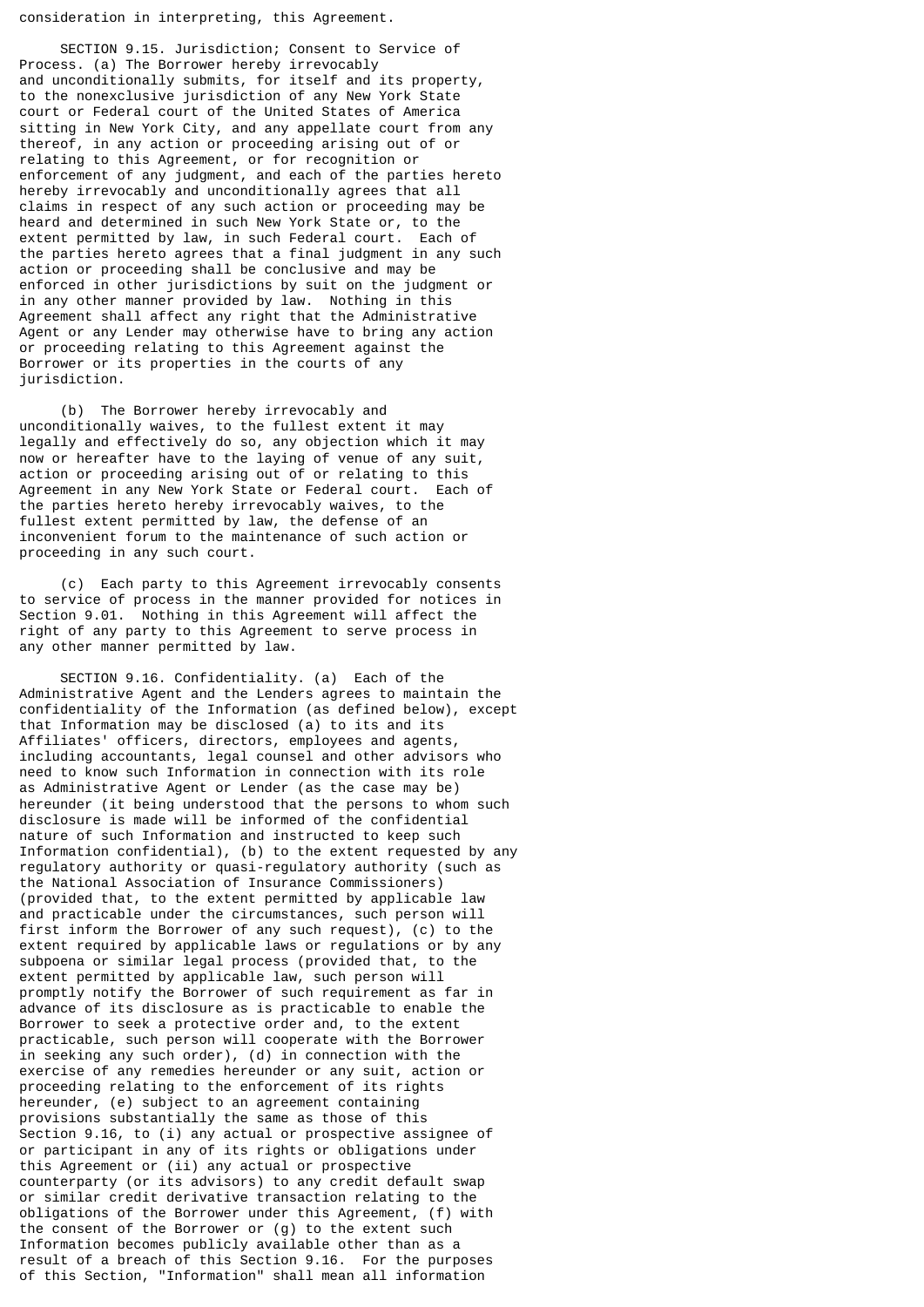received from the Borrower and related to the Borrower or its business, other than any such information that was available to the Administrative Agent or any Lender on a nonconfidential basis prior to its disclosure by the Borrower. Each of the Administrative Agent and the Lenders agrees that, except as expressly provided in this Section 9.16, it will use Information only in connection with its role as Administrative Agent or Lender (as the case may be) hereunder.

 SECTION 9.17. Termination of Existing Credit Agreement. The Borrower and each of the Lenders that is also a Lender (as defined in the Existing Credit Agreement) party to the Existing Credit Agreement agree that the Commitments (as defined in the Existing Credit Agreement) shall be terminated in their entirety on the Closing Date in accordance with the terms thereof, subject only to this Section 9.17. Each of such Lenders waives (a) any requirement of notice of such termination pursuant to Section 2.10(b) of the Existing Credit Agreement and (b) any claim to any facility fees under the Existing Credit Agreement for any day on or after the Closing Date. The Borrower (i) represents and warrants that (x) after giving effect to the preceding sentences of this Section 9.17, the commitments under the Existing Credit Agreement will be terminated effective not later than the Closing Date and (y) no loans will be, as of the Closing Date, outstanding under the Existing Credit Agreement and (ii) covenants that all accrued and unpaid facility fees and other amounts due and payable under the Existing Credit Agreement shall have been paid on or prior to the Closing Date.

 IN WITNESS WHEREOF, the parties hereto have caused this Agreement to be duly executed by their respective authorized officers as of the day and year first above written.

LABORATORY CORPORATION OF AMERICA HOLDINGS,

> By /s/ Wesley R. Elingburg -------------------------- Name: Wesley R. Elingburg Title: Executive Vice President and Chief Financial Officer

CREDIT SUISSE FIRST BOSTON, acting through its Cayman Islands Branch, individually and as Administrative Agent,

> By /s/ S. William Fox -------------------------- Name: S. William Fox Title: Director

 by:/s/David J. Dodd -------------------------- Name: David J. Dodd Title: Associate

SIGNATURE PAGE TO LABORATORY CORPORATION OF AMERICA HOLDINGS 364-DAY CREDIT AGREEMENT DATED AS OF THE DAY AND YEAR FIRST ABOVE WRITTEN

NAME OF LENDER: Bank of America

 by:/s/Philip S. Durand -------------------------- Name: Philip S. Durand Title: Managing Director

NAME OF LENDER: KeyBank National Association

 by:/s/James A. Taylor -------------------------- Name: James A. Taylor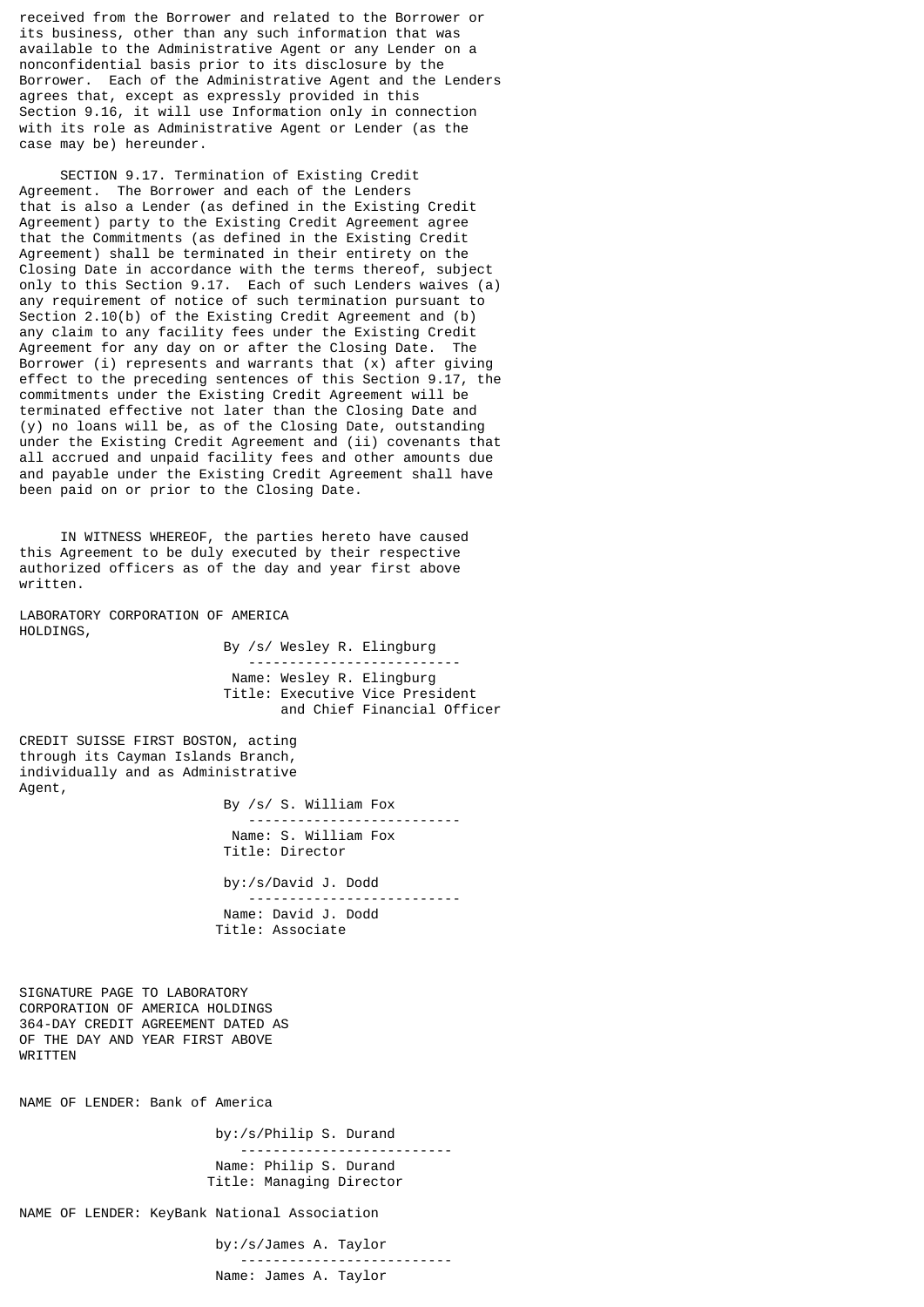Title: Vice President

NAME OF LENDER: Mizuho Corporate Bank LTD.

 by:/s/Greg Botshon -------------------------- Name: Greg Botshon Title: Vice President

NAME OF LENDER: SunTrust Bank

 by:/s/Greg Ratliff -------------------------- Name: Greg Ratliff Title: Assistant Vice President

NAME OF LENDER: U.S. Bank, N.A.

 by:/s/S.W. Choppin -------------------------- Name: S.W. Choppin Title: Senior Vice President

NAME OF LENDER: UBS Loan Finance LLC

 by:/s/Patricia O'Kicki -------------------------- Name: Patricia O'Kicki Title: Director

 by:/s/Joselin Fernandes -------------------------- Name: Joselin Fernandes Title: Associate Director

NAME OF LENDER: Wachovia Bank, N.A.

 by:/s/Lise Hinton -------------------------- Name: Lise Hinton Title: Vice President

NAME OF LENDER: WestLB AG, New York Branch

 by:/s/Duncan Robertson -------------------------- Name: Duncan Robertson Title: Executive Director

 by:/s/Donald F. Wolf -------------------------- Name: Donald F. Wolf Title: Executive Director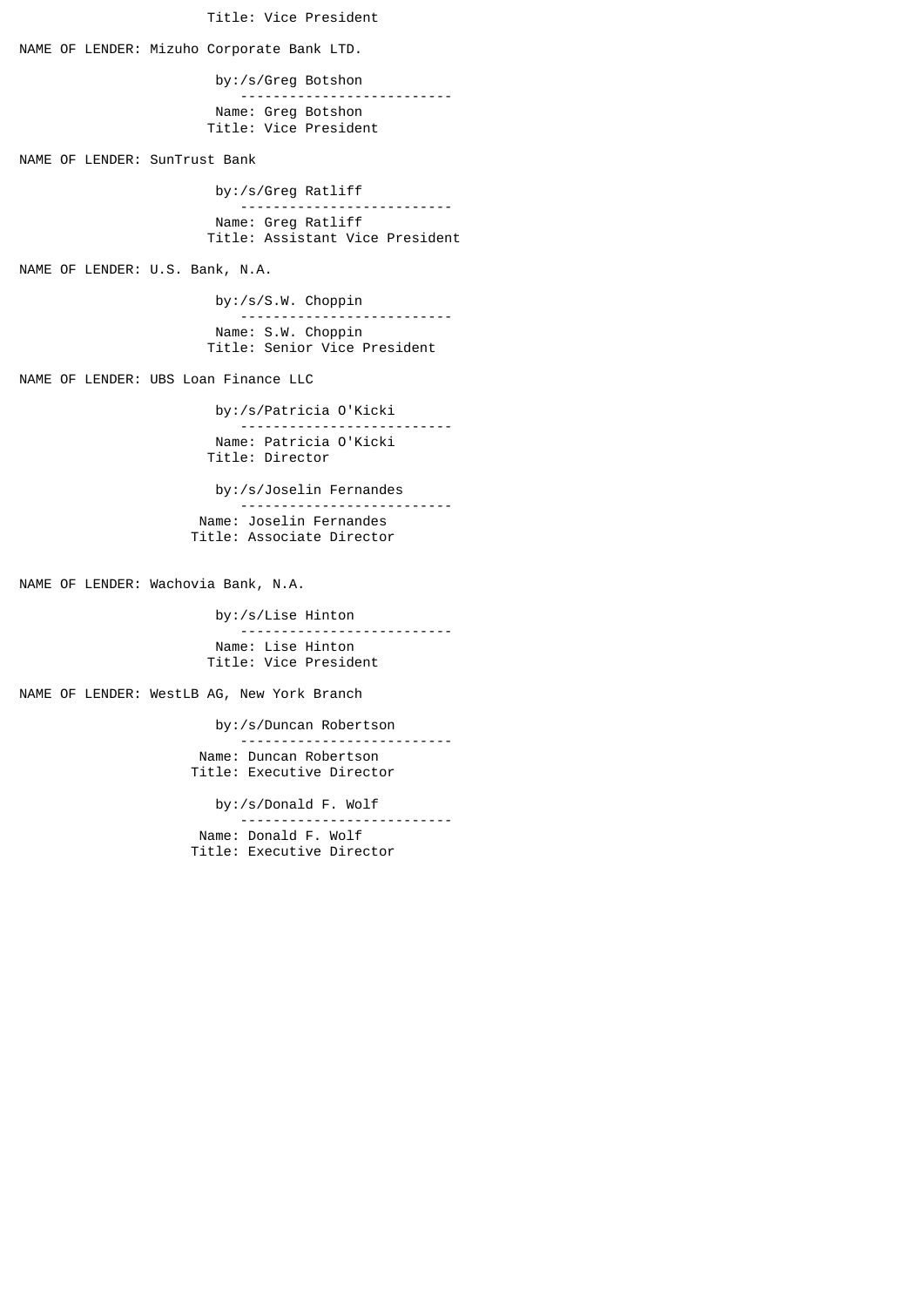# SUBSIDIARIES(1)

Owned Directly by Laboratory Corporation of America Holdings:

| Name                                                                                                                                                                                                                                            | Jurisdiction of Organization                                    |
|-------------------------------------------------------------------------------------------------------------------------------------------------------------------------------------------------------------------------------------------------|-----------------------------------------------------------------|
|                                                                                                                                                                                                                                                 | ---------------                                                 |
| LabCorp Delaware, Inc.<br>LabCorp, BVBA                                                                                                                                                                                                         | Delaware<br>Belgium                                             |
| Lab Delivery Service of                                                                                                                                                                                                                         |                                                                 |
| New York City, Inc.                                                                                                                                                                                                                             | New York<br>Delaware                                            |
| Laboratory Corporation of America<br>Viro-Med Laboratories, Inc.                                                                                                                                                                                | Minnesota                                                       |
| National Genetics Institute                                                                                                                                                                                                                     | California                                                      |
| LabCorp Limited<br>Path Lab Holdings, Inc.                                                                                                                                                                                                      | United Kingdom<br>Delaware                                      |
| Center for Genetic Services, Inc.                                                                                                                                                                                                               | Texas                                                           |
| Clipper Holdings, Inc.                                                                                                                                                                                                                          | Delaware                                                        |
| Clinical Laboratories, Inc.<br>DIANON Systems, Inc.                                                                                                                                                                                             | Pennsylvania<br>Delaware                                        |
| New Molecular Diagnostics Ventures LLC (2)                                                                                                                                                                                                      | Delaware                                                        |
| Owned Directly by Laboratory Corporation of America:                                                                                                                                                                                            |                                                                 |
| Name                                                                                                                                                                                                                                            | Jurisdiction of Organization                                    |
|                                                                                                                                                                                                                                                 |                                                                 |
| Dynacare Laboratories, Inc.                                                                                                                                                                                                                     | Delaware                                                        |
| Owned Directly by Path Lab Holdings, Inc.:                                                                                                                                                                                                      |                                                                 |
| Name<br>-----------------------------------                                                                                                                                                                                                     | Jurisdiction of Organization                                    |
| Path Lab, Inc.                                                                                                                                                                                                                                  | New Hampshire                                                   |
| Owned Directly by Path Lab, Inc.:                                                                                                                                                                                                               |                                                                 |
| Name                                                                                                                                                                                                                                            | Jurisdiction of Organization                                    |
| Medical Management Services, Inc.                                                                                                                                                                                                               | Vermont                                                         |
|                                                                                                                                                                                                                                                 |                                                                 |
| Owned Directly By Medical Management Services, Inc.:                                                                                                                                                                                            |                                                                 |
| Name<br><u></u>                                                                                                                                                                                                                                 | Jurisdiction of Organization<br>------------------------------- |
| Springfield Medical Laboratory, Inc.                                                                                                                                                                                                            | Vermont                                                         |
| All Subsidiaries are 100% owned by Laboratory Corporation of America<br>(1)<br>Holdings or Subsidiaries of Laboratory Corporation of America Holdings,<br>unless otherwise noted. Excludes legal entities with inactive business<br>operations. |                                                                 |
| Laboratory Corporation of America Holdings owns 90% of New Molecular<br>(2)<br>Diagnostics Ventures LLC                                                                                                                                         |                                                                 |
| Owned Directly by Clipper Holdings, Inc.:                                                                                                                                                                                                       |                                                                 |
| Name                                                                                                                                                                                                                                            | Jurisdiction of Organization                                    |
| 3065619 Nova Scotia Company                                                                                                                                                                                                                     | Nova Scotia                                                     |
| Owned Directly by 3065619 Nova Scotia Company:                                                                                                                                                                                                  |                                                                 |
| Name                                                                                                                                                                                                                                            | Jurisdiction of Organization                                    |
| ----------------------------<br>Dynacare Company                                                                                                                                                                                                | Nova Scotia                                                     |
|                                                                                                                                                                                                                                                 |                                                                 |
| Owned by Dynacare Company:<br>Name<br>----------------------------                                                                                                                                                                              | Jurisdiction of Organization                                    |
| ExecMed Health Services Inc.                                                                                                                                                                                                                    | Ontario                                                         |
| 896988 Ontario Inc.                                                                                                                                                                                                                             | Ontario                                                         |
| Dynacare Realty Inc.<br>Dynacare Laboratories Limited Partnership (3)                                                                                                                                                                           | Ontario<br>Ontario                                              |
| Dynacare G.P. Inc.                                                                                                                                                                                                                              | Ontario                                                         |

Dynacare Holdco LLC Delaware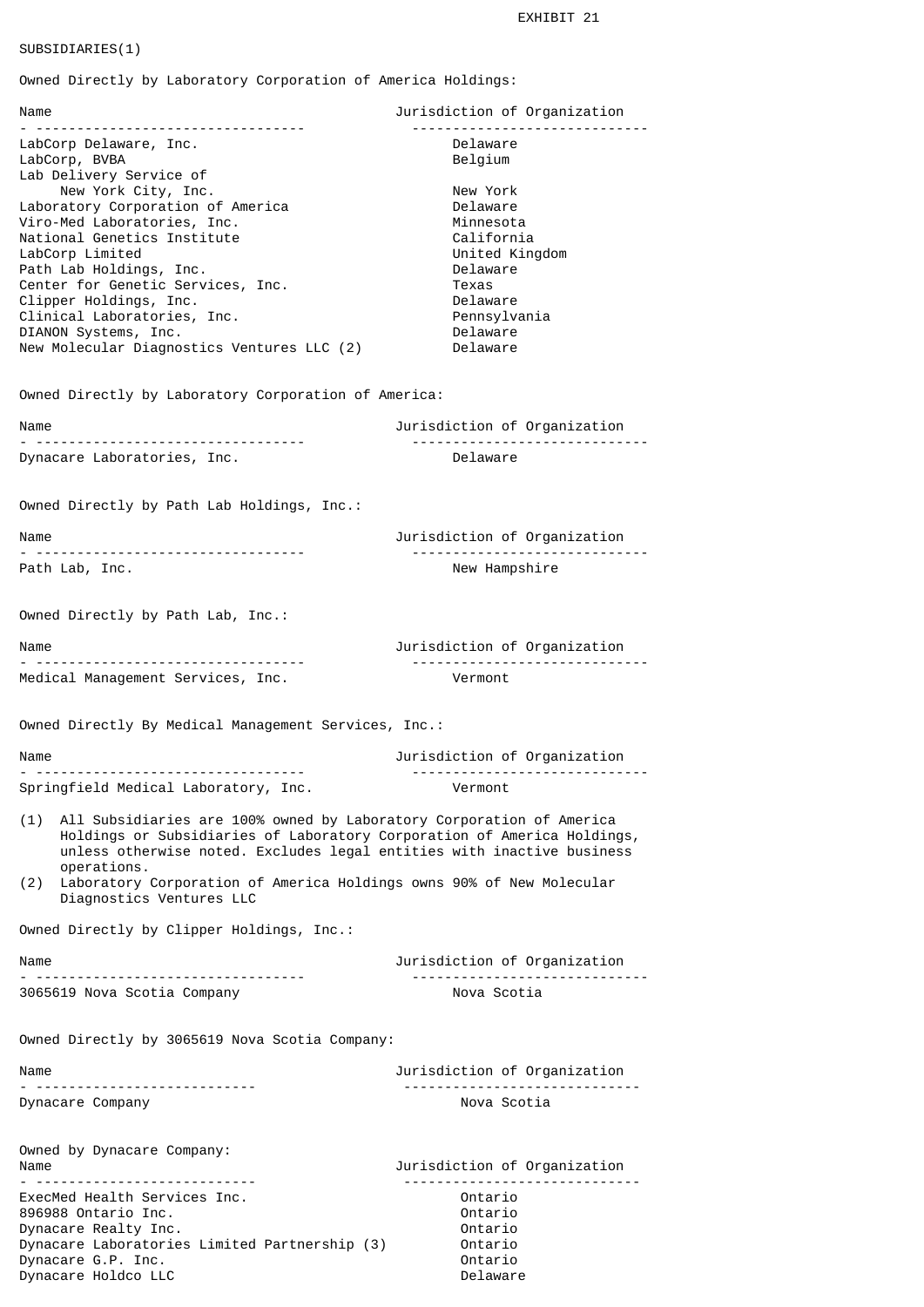Owned By Dynacare Laboratories Limited Partnership:

| Name                                    | Jurisdiction of Organization   |
|-----------------------------------------|--------------------------------|
| - ----------------------------          | ------------------------------ |
| Gamma-Dynacare Medical Laboratories (4) | Ontario                        |

Owned Directly by Gamma-Dynacare Medical Laboratories:

| Name                                    | Jurisdiction of Organization |
|-----------------------------------------|------------------------------|
|                                         |                              |
| GDML LeaseCo, Inc.                      | Ontario                      |
| Dynacare Gamma Institutional Laboratory |                              |
| Services Limited                        | Ontario                      |
| Ultra-Med Developments Inc.             | Ontario                      |
| Gamma Dynacare Leasing Corporation      | Ontario                      |
| Dynacare X-Ray Services Limited         | Ontario                      |
| RD Belenger & Associates Ltd. (5)       | Ontario                      |
| Centre Diagnostique Analab, Inc. (6)    | Quebec                       |

(3) Dynacare Company owns 99.9% of Dynacare Laboratories Limited

- Partnership. Dynacare GP Inc. owns the remaining 0.1% interest. (4) Dynacare Laboratories Limited Partnership owns a 72.99% interest in Gamma-Dynacare Medical Laboratories.
- (5) Gamma-Dynacare Medical Laboratories owns a 70% interest in RD Belenger & Associates Ltd.
- (6) Gamma-Dynacare Medical Laboratories owns a 75% interest in Centre Diagnostique Analab Inc.

Owned by Dynacare Laboratories Inc.:

Name Jurisdiction of Organization - ------------------------------------ ---------------------------- Dynacare Northwest Inc. The contract of the Mashington Clinical Laboratories Cheyenne Wyoming Dynacare Southwest Laboratories, Inc. Texas LabSouth Inc. Delaware Dynacare Oklahoma, Inc. Dynacare Mississippi, Inc. Delaware HHD Genpar, Inc. Texas Dynacare Louisiana, LLC

Ownership Interests by Dynacare U.S. Subsidiaries:

| Name               | Jurisdiction of Organization |
|--------------------|------------------------------|
| $HH/DL$ , $LP(7)$  | Texas                        |
| SW/DL LP (8)       | Delaware                     |
| $UHS/DL$ , $LP(9)$ | Delaware                     |

- (7) Dynacare Southwest Laboratories, Inc. owns a 49.5% interest, Dynacare Laboratories, Inc. owns a 49.5% interest and HHD Genpar, Inc. owns the remaining 1% interest in HH/DL, LP.
- (8) HH/DL, LP owns a 99% interest and HHD Genpar, Inc. owns the remaining 1% interest.
- (9) Dynacare Laboratory Management, Inc. holds a 94.8% and DL/UHS Inc. holds a 0.4% interest in UHS/DL, LP. Dynacare Laboratories Inc. holds a 50% interest in DL/UHS Inc.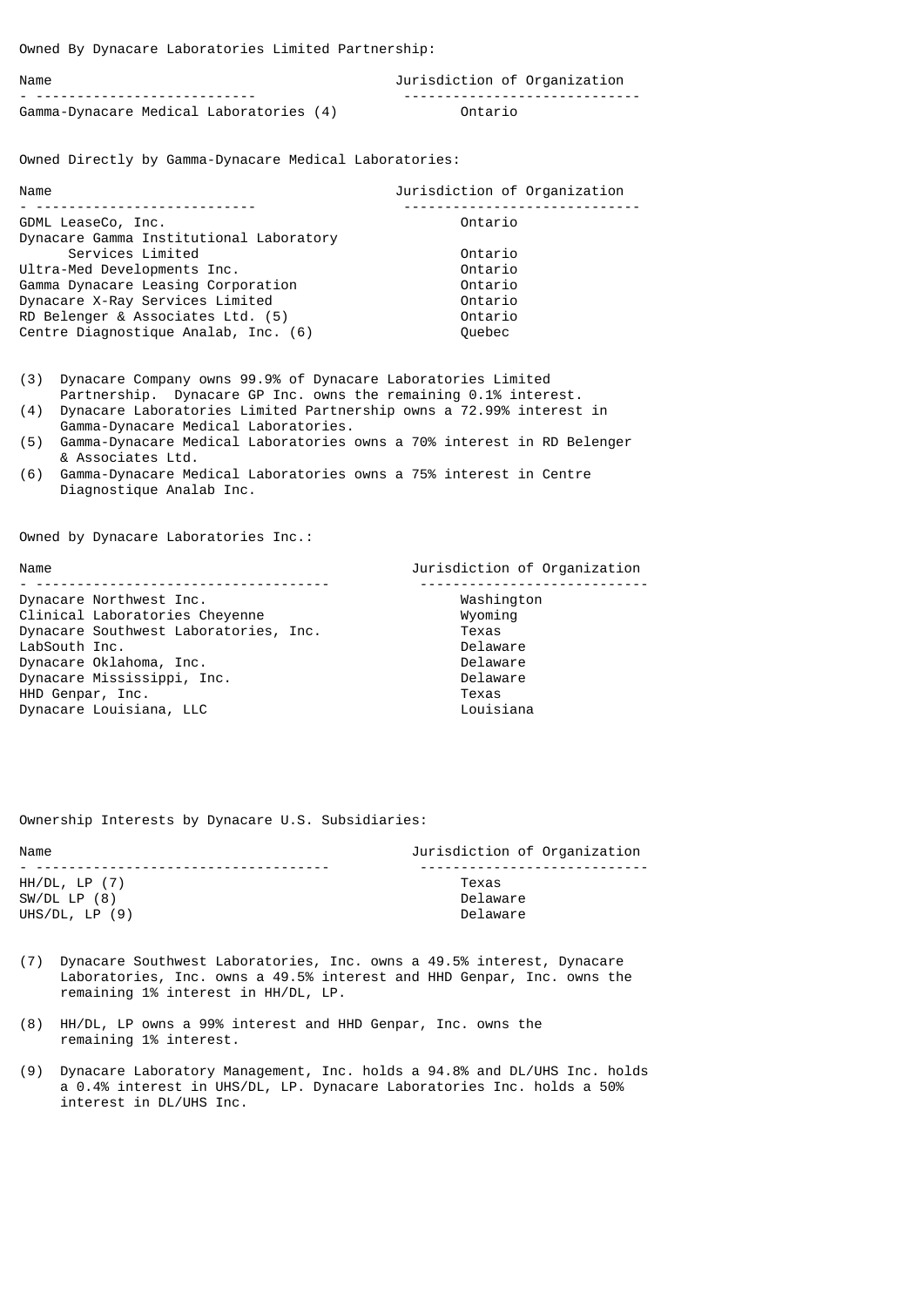Consent of Independent Accountants

We hereby consent to the incorporation by reference in the Registration Statement on Form S-3 (No. 333-71896) and Forms S-8 (No. 33-43006, No. 33-55065, No. 333-39735, No. 333-94329, No. 333- 94331, No. 333-102602, No. 333-90764, and No. 333-97745) of Laboratory Corporation of America Holdings of our report dated February 12, 2004, relating to the financial statements and financial statement schedule, which appear in this Form 10-K.

PricewaterhouseCoopers LLP

Greensboro, North Carolina March 10, 2004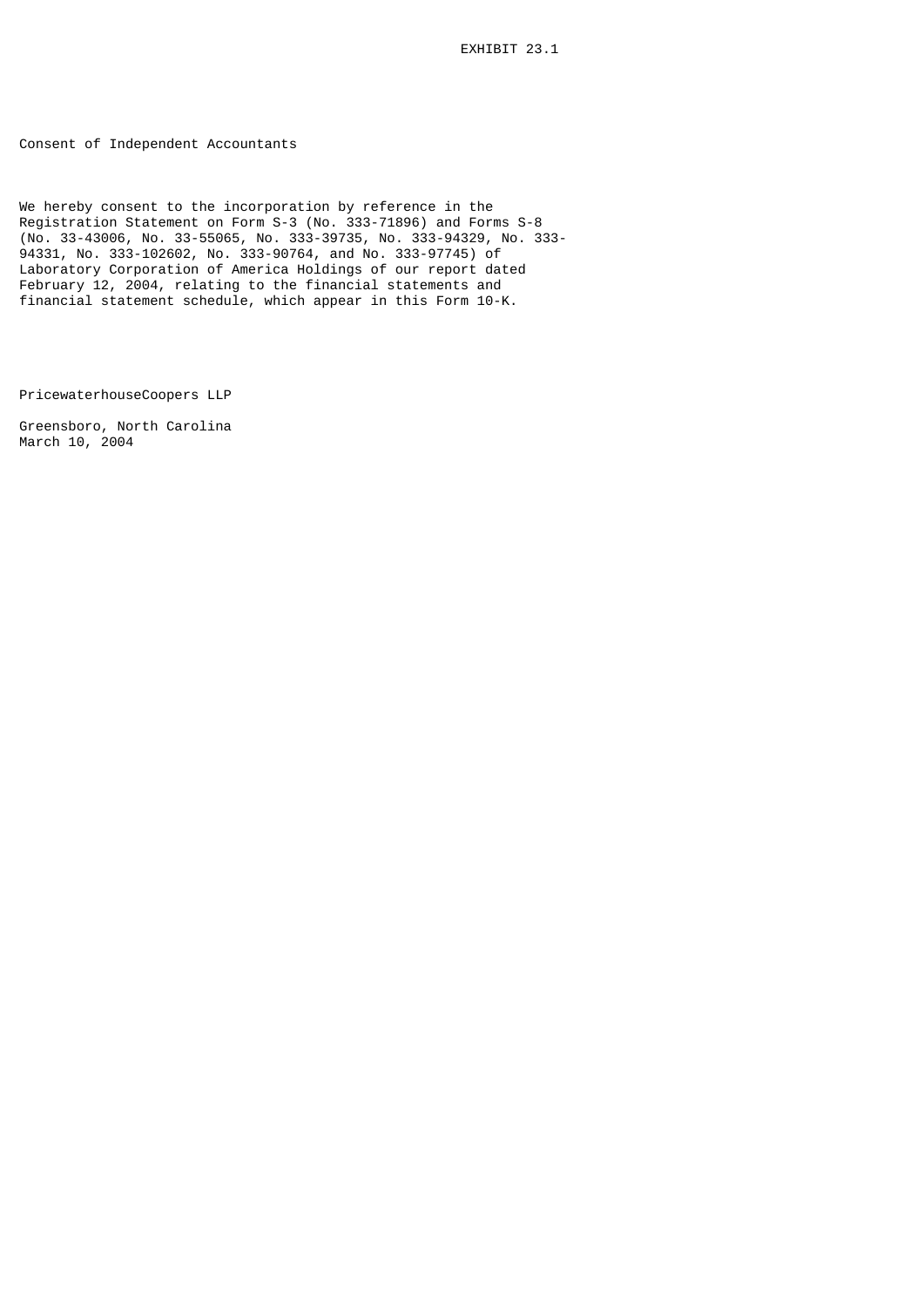#### POWER OF ATTORNEY

 KNOWN ALL MEN BY THESE PRESENTS, that the undersigned hereby constitutes and appoints Bradford T. Smith his true and lawful attorney-in-fact and agent, with full power of substitution, for him and in his name, place and stead, in any and all capacities, in connection with the Laboratory Corporation of America Holdings (the "Corporation") Annual Report on Form 10-K for the year ended December 31, 2003 under the Securities Exchange Act of 1934, as amended, including, without limiting the generality of the foregoing, to sign the Form 10-K in the name and on behalf of the Corporation or on behalf of the undersigned as a director or officer of the Corporation, and any amendments to the Form 10-K and any instrument, contract, document or other writing, of or in connection with the Form 10-K or amendments thereto, and to file the same, with all exhibits thereto, and other documents in connection therewith, including this power of attorney, with the Securities and Exchange Commission and any applicable securities exchange or securities self-regulatory body, granting unto said attorneys-in-fact and agents, each acting alone, full power and authority to do and perform each and every act and thing requisite and necessary to be done in and about the premises, as fully to all intents and purposes as he might or could do in person, hereby ratifying and confirming all that said attorneyin-fact and agents, each acting alone, or his substitute or substitutes, may lawfully do or cause to be done by virtue hereof.

 IN WITNESS WHEREOF, the undersigned has signed these presents this 10th day of March, 2004.

> By: /s/ JEAN-LUC BELINGARD --------------------------- Jean-Luc Belingard

#### POWER OF ATTORNEY

 KNOWN ALL MEN BY THESE PRESENTS, that the undersigned hereby constitutes and appoints Bradford T. Smith his true and lawful attorney-in-fact and agent, with full power of substitution, for him and in his name, place and stead, in any and all capacities, in connection with the Laboratory Corporation of America Holdings (the "Corporation") Annual Report on Form 10-K for the year ended December 31, 2003 under the Securities Exchange Act of 1934, as amended, including, without limiting the generality of the foregoing, to sign the Form 10-K in the name and on behalf of the Corporation or on behalf of the undersigned as a director or officer of the Corporation, and any amendments to the Form 10-K and any instrument, contract, document or other writing, of or in connection with the Form 10-K or amendments thereto, and to file the same, with all exhibits thereto, and other documents in connection therewith, including this power of attorney, with the Securities and Exchange Commission and any applicable securities exchange or securities self-regulatory body, granting unto said attorneys-in-fact and agents, each acting alone, full power and authority to do and perform each and every act and thing requisite and necessary to be done in and about the premises, as fully to all intents and purposes as he might or could do in person, hereby ratifying and confirming all that said attorneyin-fact and agents, each acting alone, or his substitute or substitutes, may lawfully do or cause to be done by virtue hereof.

 IN WITNESS WHEREOF, the undersigned has signed these presents this 10th day of March, 2004.

> By:/s/ Wendy E. Lane ----------------------- Wendy E. Lane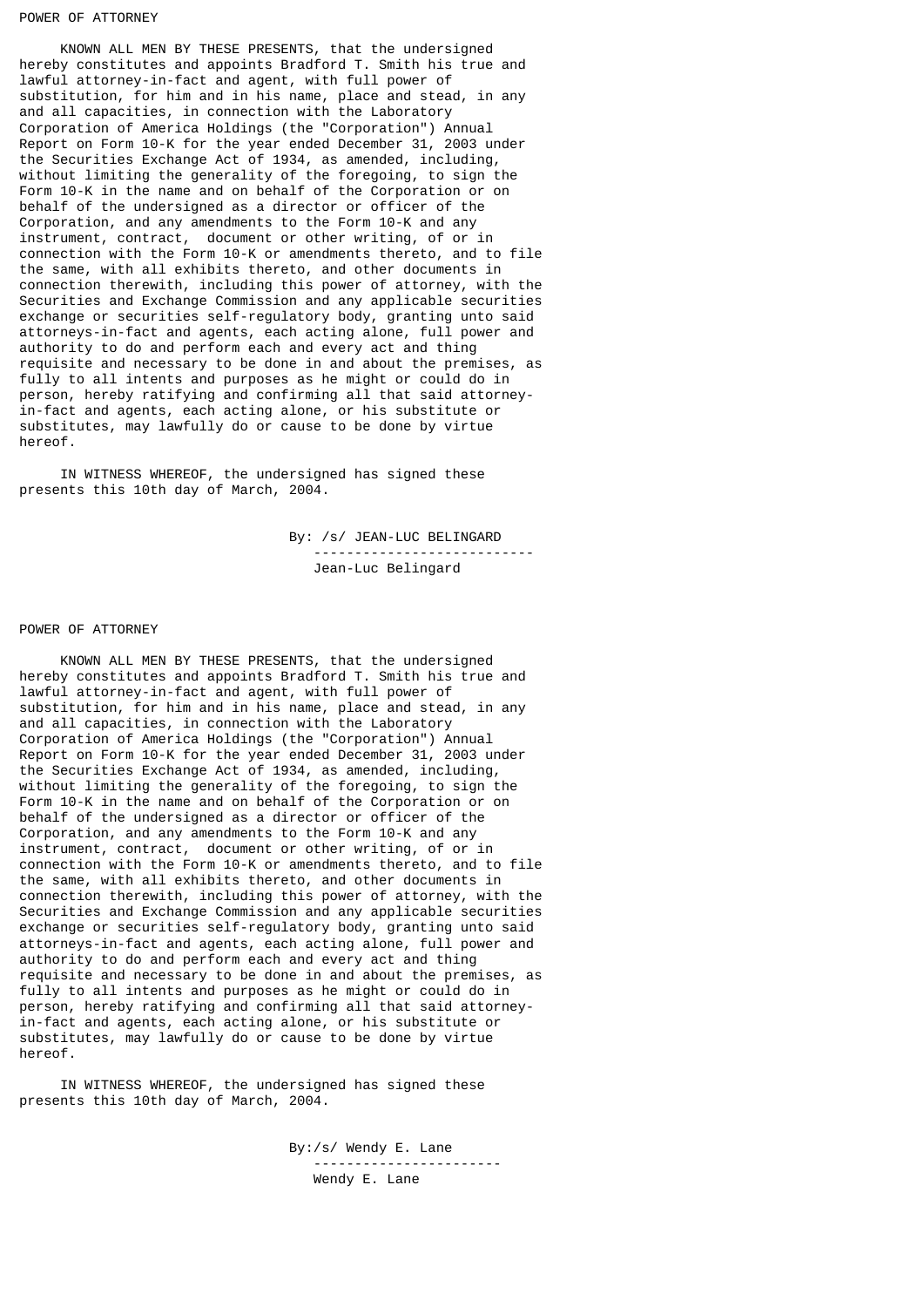## POWER OF ATTORNEY

 KNOWN ALL MEN BY THESE PRESENTS, that the undersigned hereby constitutes and appoints Bradford T. Smith his true and lawful attorney-in-fact and agent, with full power of substitution, for him and in his name, place and stead, in any and all capacities, in connection with the Laboratory Corporation of America Holdings (the "Corporation") Annual Report on Form 10-K for the year ended December 31, 2003 under the Securities Exchange Act of 1934, as amended, including, without limiting the generality of the foregoing, to sign the Form 10-K in the name and on behalf of the Corporation or on behalf of the undersigned as a director or officer of the Corporation, and any amendments to the Form 10-K and any instrument, contract, document or other writing, of or in connection with the Form 10-K or amendments thereto, and to file the same, with all exhibits thereto, and other documents in connection therewith, including this power of attorney, with the Securities and Exchange Commission and any applicable securities exchange or securities self-regulatory body, granting unto said attorneys-in-fact and agents, each acting alone, full power and authority to do and perform each and every act and thing requisite and necessary to be done in and about the premises, as fully to all intents and purposes as he might or could do in person, hereby ratifying and confirming all that said attorneyin-fact and agents, each acting alone, or his substitute or substitutes, may lawfully do or cause to be done by virtue hereof.

 IN WITNESS WHEREOF, the undersigned has signed these presents this 10th day of March, 2004.

> By:/s/Robert E. Mittelstaedt ----------------------------- Robert E. Mittelstaedt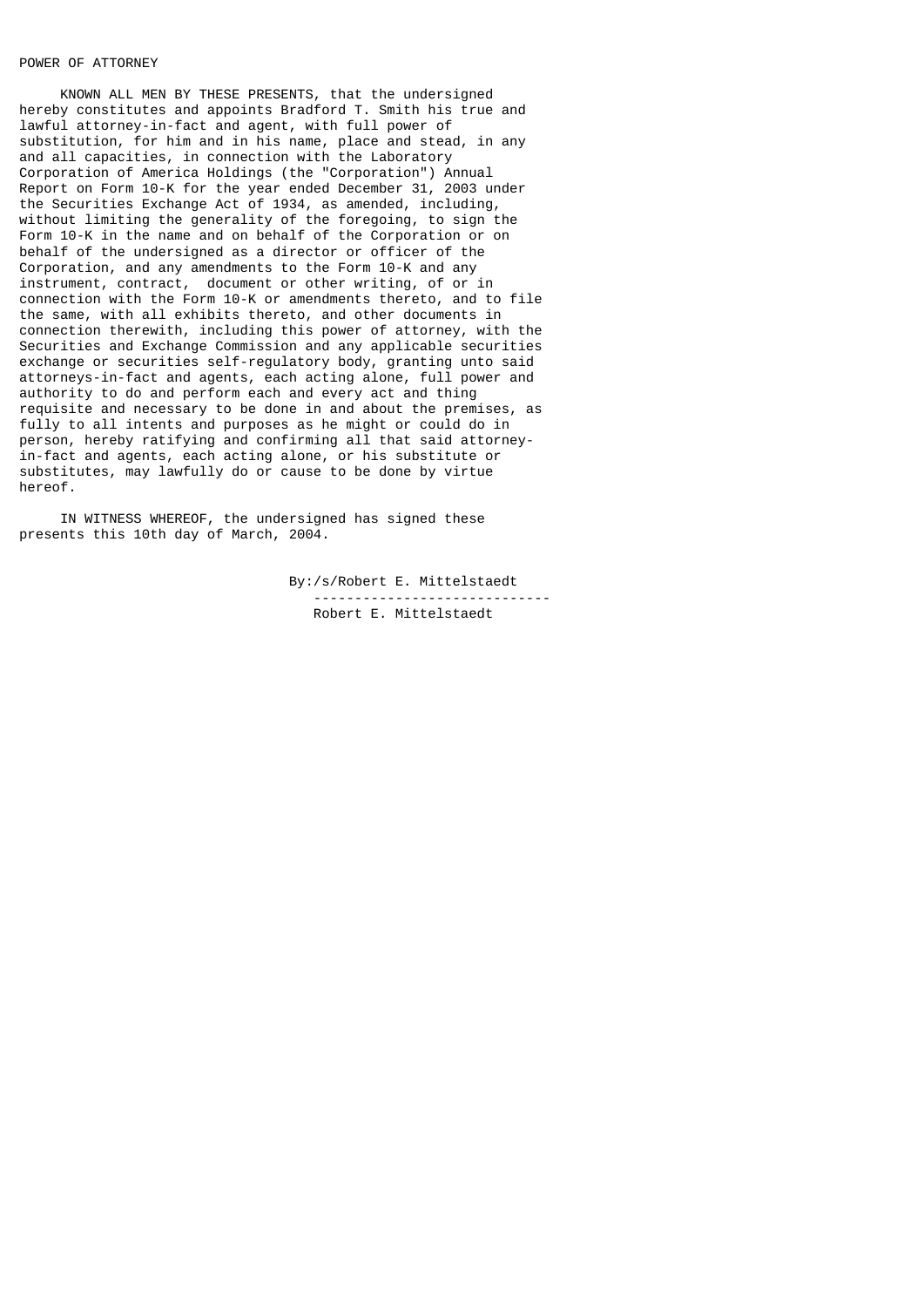## POWER OF ATTORNEY

 KNOWN ALL MEN BY THESE PRESENTS, that the undersigned hereby constitutes and appoints Bradford T. Smith his true and lawful attorney-in-fact and agent, with full power of substitution, for him and in his name, place and stead, in any and all capacities, in connection with the Laboratory Corporation of America Holdings (the "Corporation") Annual Report on Form 10-K for the year ended December 31, 2003 under the Securities Exchange Act of 1934, as amended, including, without limiting the generality of the foregoing, to sign the Form 10-K in the name and on behalf of the Corporation or on behalf of the undersigned as a director or officer of the Corporation, and any amendments to the Form 10-K and any instrument, contract, document or other writing, of or in connection with the Form 10-K or amendments thereto, and to file the same, with all exhibits thereto, and other documents in connection therewith, including this power of attorney, with the Securities and Exchange Commission and any applicable securities exchange or securities self-regulatory body, granting unto said attorneys-in-fact and agents, each acting alone, full power and authority to do and perform each and every act and thing requisite and necessary to be done in and about the premises, as fully to all intents and purposes as he might or could do in person, hereby ratifying and confirming all that said attorneyin-fact and agents, each acting alone, or his substitute or substitutes, may lawfully do or cause to be done by virtue hereof.

 IN WITNESS WHEREOF, the undersigned has signed these presents this 10th day of March, 2004.

 By:/s/James B. Powell ------------------------- James B. Powell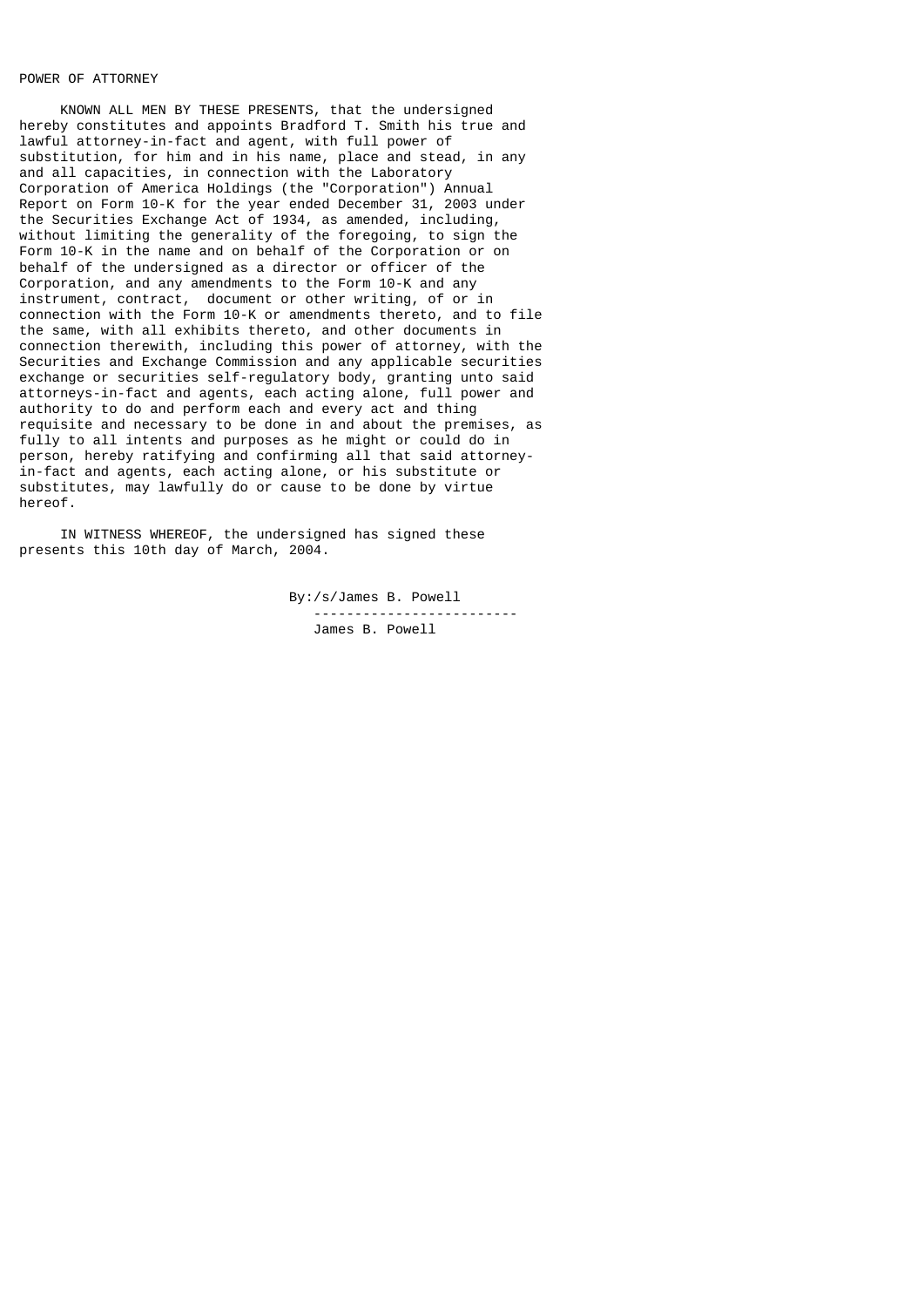## POWER OF ATTORNEY

 KNOWN ALL MEN BY THESE PRESENTS, that the undersigned hereby constitutes and appoints Bradford T. Smith his true and lawful attorney-in-fact and agent, with full power of substitution, for him and in his name, place and stead, in any and all capacities, in connection with the Laboratory Corporation of America Holdings (the "Corporation") Annual Report on Form 10-K for the year ended December 31, 2003 under the Securities Exchange Act of 1934, as amended, including, without limiting the generality of the foregoing, to sign the Form 10-K in the name and on behalf of the Corporation or on behalf of the undersigned as a director or officer of the Corporation, and any amendments to the Form 10-K and any instrument, contract, document or other writing, of or in connection with the Form 10-K or amendments thereto, and to file the same, with all exhibits thereto, and other documents in connection therewith, including this power of attorney, with the Securities and Exchange Commission and any applicable securities exchange or securities self-regulatory body, granting unto said attorneys-in-fact and agents, each acting alone, full power and authority to do and perform each and every act and thing requisite and necessary to be done in and about the premises, as fully to all intents and purposes as he might or could do in person, hereby ratifying and confirming all that said attorneyin-fact and agents, each acting alone, or his substitute or substitutes, may lawfully do or cause to be done by virtue hereof.

 IN WITNESS WHEREOF, the undersigned has signed these presents this 10th day of March, 2004.

> By:/s/Andrew G. Wallace ---------------------------- Andrew G. Wallace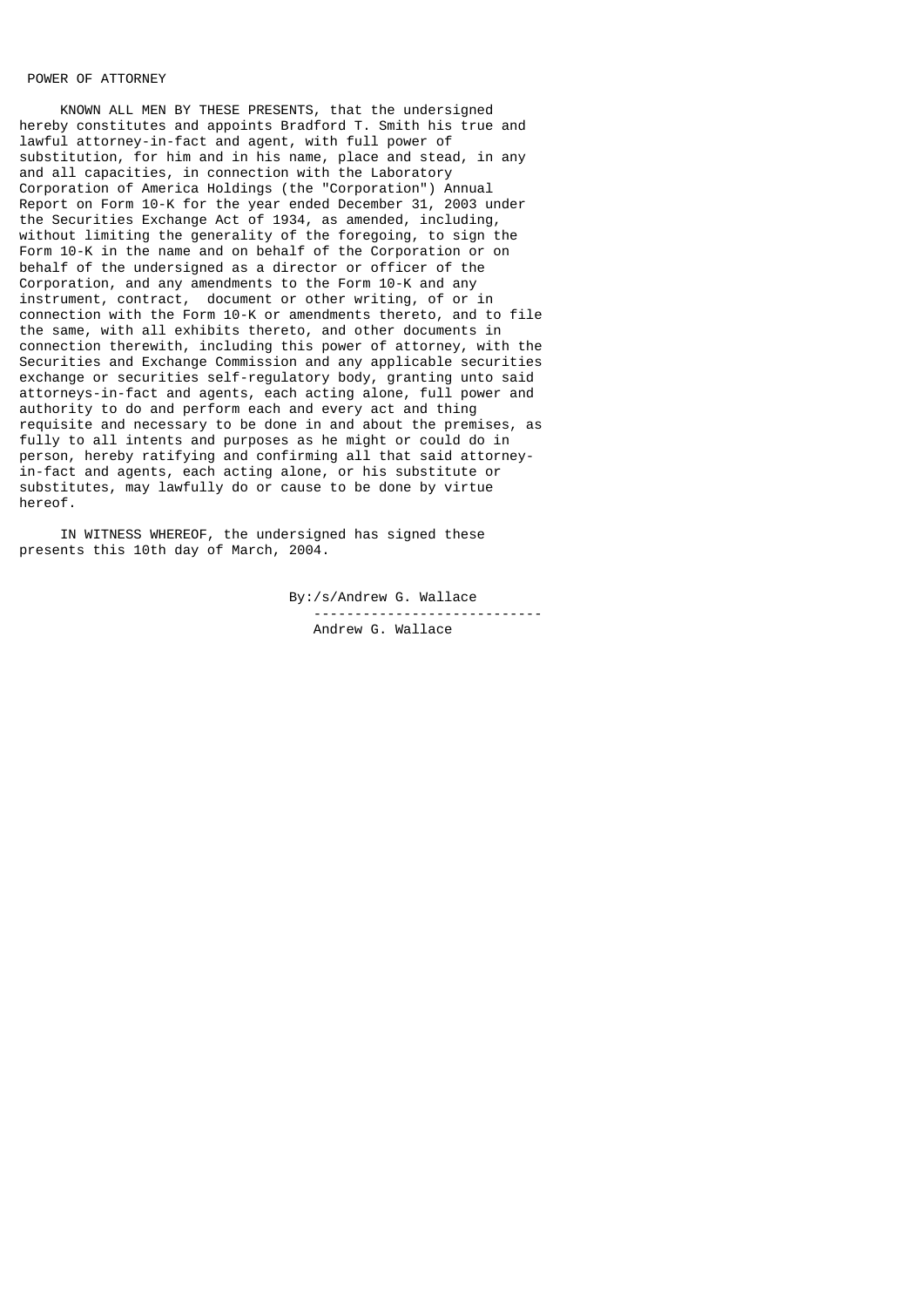## POWER OF ATTORNEY

 KNOWN ALL MEN BY THESE PRESENTS, that the undersigned hereby constitutes and appoints Bradford T. Smith his true and lawful attorney-in-fact and agent, with full power of substitution, for him and in his name, place and stead, in any and all capacities, in connection with the Laboratory Corporation of America Holdings (the "Corporation") Annual Report on Form 10-K for the year ended December 31, 2003 under the Securities Exchange Act of 1934, as amended, including, without limiting the generality of the foregoing, to sign the Form 10-K in the name and on behalf of the Corporation or on behalf of the undersigned as a director or officer of the Corporation, and any amendments to the Form 10-K and any instrument, contract, document or other writing, of or in connection with the Form 10-K or amendments thereto, and to file the same, with all exhibits thereto, and other documents in connection therewith, including this power of attorney, with the Securities and Exchange Commission and any applicable securities exchange or securities self-regulatory body, granting unto said attorneys-in-fact and agents, each acting alone, full power and authority to do and perform each and every act and thing requisite and necessary to be done in and about the premises, as fully to all intents and purposes as he might or could do in person, hereby ratifying and confirming all that said attorneyin-fact and agents, each acting alone, or his substitute or substitutes, may lawfully do or cause to be done by virtue hereof.

 IN WITNESS WHEREOF, the undersigned has signed these presents this 10th day of March, 2004.

 By:/s/M. Keith Weikel ------------------------- M. Keith Weikel